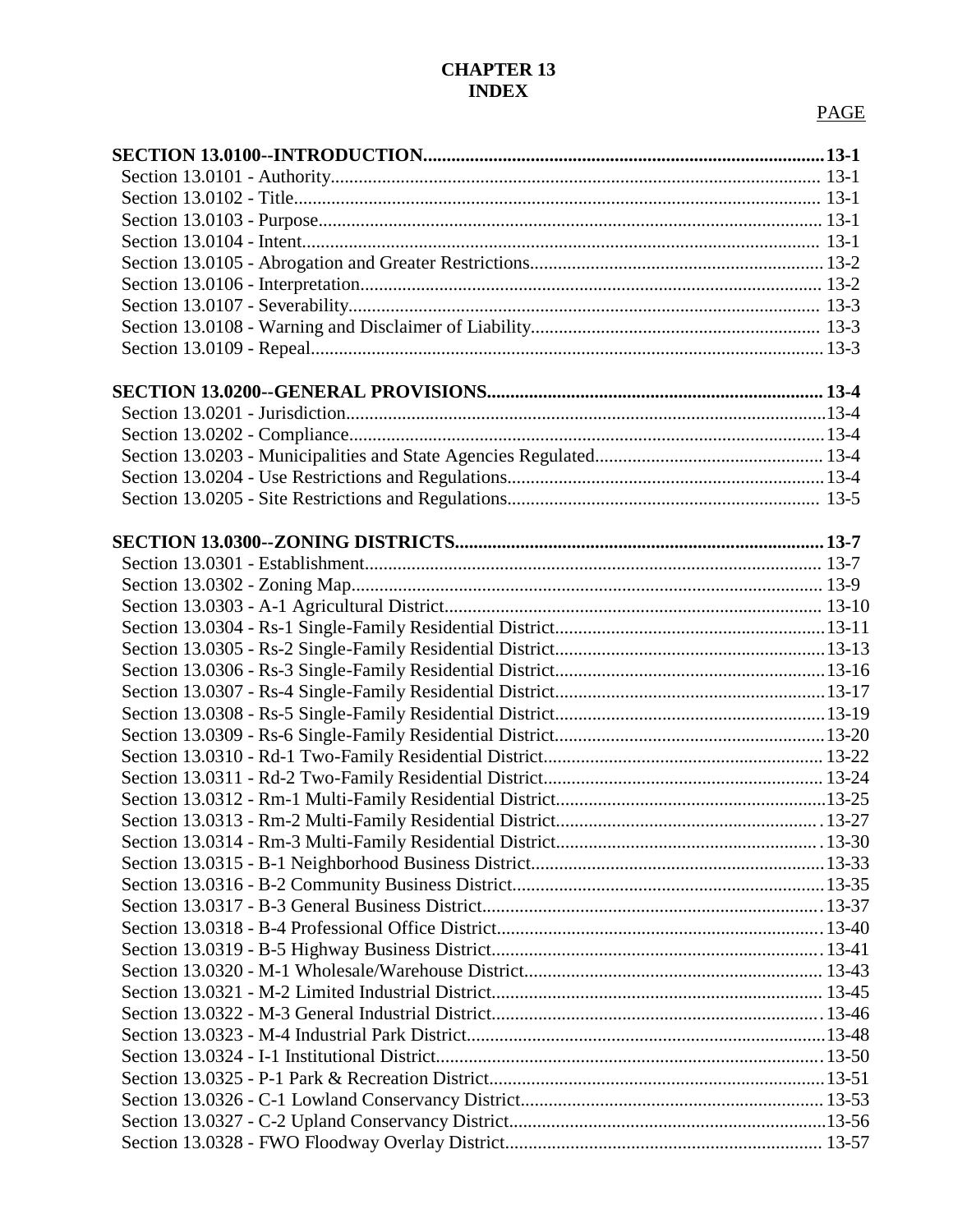## <u>PAGE</u>

| Section 13.0331 - HAPEO Historic Architecture Preservation and Enhancement             |  |
|----------------------------------------------------------------------------------------|--|
|                                                                                        |  |
|                                                                                        |  |
| Section 13.0333 - SHW-1 Shoreland Overlay District, Washington County13-63             |  |
|                                                                                        |  |
|                                                                                        |  |
|                                                                                        |  |
|                                                                                        |  |
|                                                                                        |  |
|                                                                                        |  |
|                                                                                        |  |
|                                                                                        |  |
| SECTION 13.0500--PARKING, LOADING, TRAFFIC AND ACCESS13-84                             |  |
|                                                                                        |  |
|                                                                                        |  |
|                                                                                        |  |
|                                                                                        |  |
|                                                                                        |  |
|                                                                                        |  |
| Section 13.0550 - Large-Scale Retail Design Guidelines and Standards 13-88             |  |
|                                                                                        |  |
|                                                                                        |  |
| Section 13.0602 - Signs Permitted in Individual Zoning Districts Without a Permit13-93 |  |
| Section 13.0603 - Signs Permitted in Agricultural Zoning Districts With a Permit13-94  |  |
| Section 13.0604 - Signs Permitted in Residential Districts With a Permit13-95          |  |
| Section 13.0605 - Signs Permitted in I-1, B-1, B-4 & B-5 District With a Permit 13-95  |  |
|                                                                                        |  |
| Section 13.0607 - Signs Permitted in the B-3 District With a Special Permit 13-98      |  |
| Section 13.0608 - Signs Permitted in the M-1, M-2 & M-3 Districts With a Permit 13-100 |  |
|                                                                                        |  |
| Section 13.0610 - Signs Permitted in Conservancy and Floodland Zoning Districts        |  |
|                                                                                        |  |
| Section 13.0611 - Signs Permitted in P-1 Park Districts With a Special Permit 13-103   |  |
|                                                                                        |  |
|                                                                                        |  |
|                                                                                        |  |
|                                                                                        |  |
|                                                                                        |  |
|                                                                                        |  |
|                                                                                        |  |
|                                                                                        |  |
|                                                                                        |  |
|                                                                                        |  |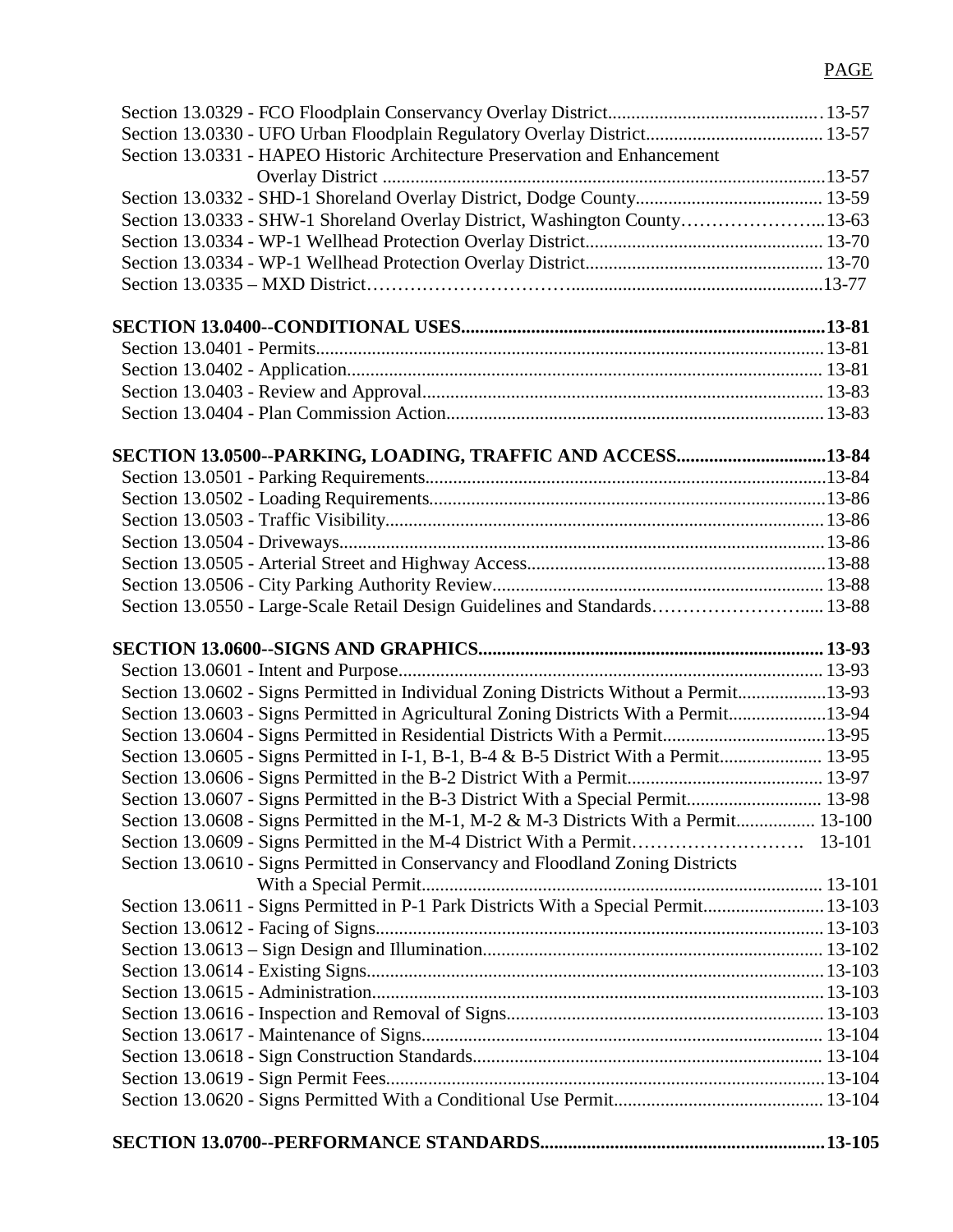|                                                           | <b>PAGE</b> |
|-----------------------------------------------------------|-------------|
| SECTION 13.0800--NONCONFORMING USE OF LAND, NONCONFORMING |             |
| STRUCTURES, NONCONFORMING YARDS AND                       |             |
|                                                           |             |
|                                                           |             |
|                                                           |             |
|                                                           |             |
|                                                           |             |
|                                                           |             |
|                                                           |             |
|                                                           |             |
|                                                           |             |
|                                                           |             |
|                                                           |             |
|                                                           |             |
|                                                           |             |
|                                                           |             |
|                                                           |             |
|                                                           |             |
|                                                           |             |
|                                                           |             |
|                                                           |             |
|                                                           |             |
| <b>CECTION 12 1000 A DMINICTD A TION</b>                  | 12, 115     |

| Section 13.1008 - Solar and Wind Energy Collection and Electrical Production Devices 13-118   |  |
|-----------------------------------------------------------------------------------------------|--|
|                                                                                               |  |
| Section 13.1010 - Satellite Television Antenna and Conventional Ground Mounted Antennas13-119 |  |

| SECTION 13.1100--SITE, BUILDING, AND OPERATIONS PLAN REVIEW13-121 |  |
|-------------------------------------------------------------------|--|
|                                                                   |  |
|                                                                   |  |
|                                                                   |  |
|                                                                   |  |
|                                                                   |  |
|                                                                   |  |
|                                                                   |  |
|                                                                   |  |
|                                                                   |  |
|                                                                   |  |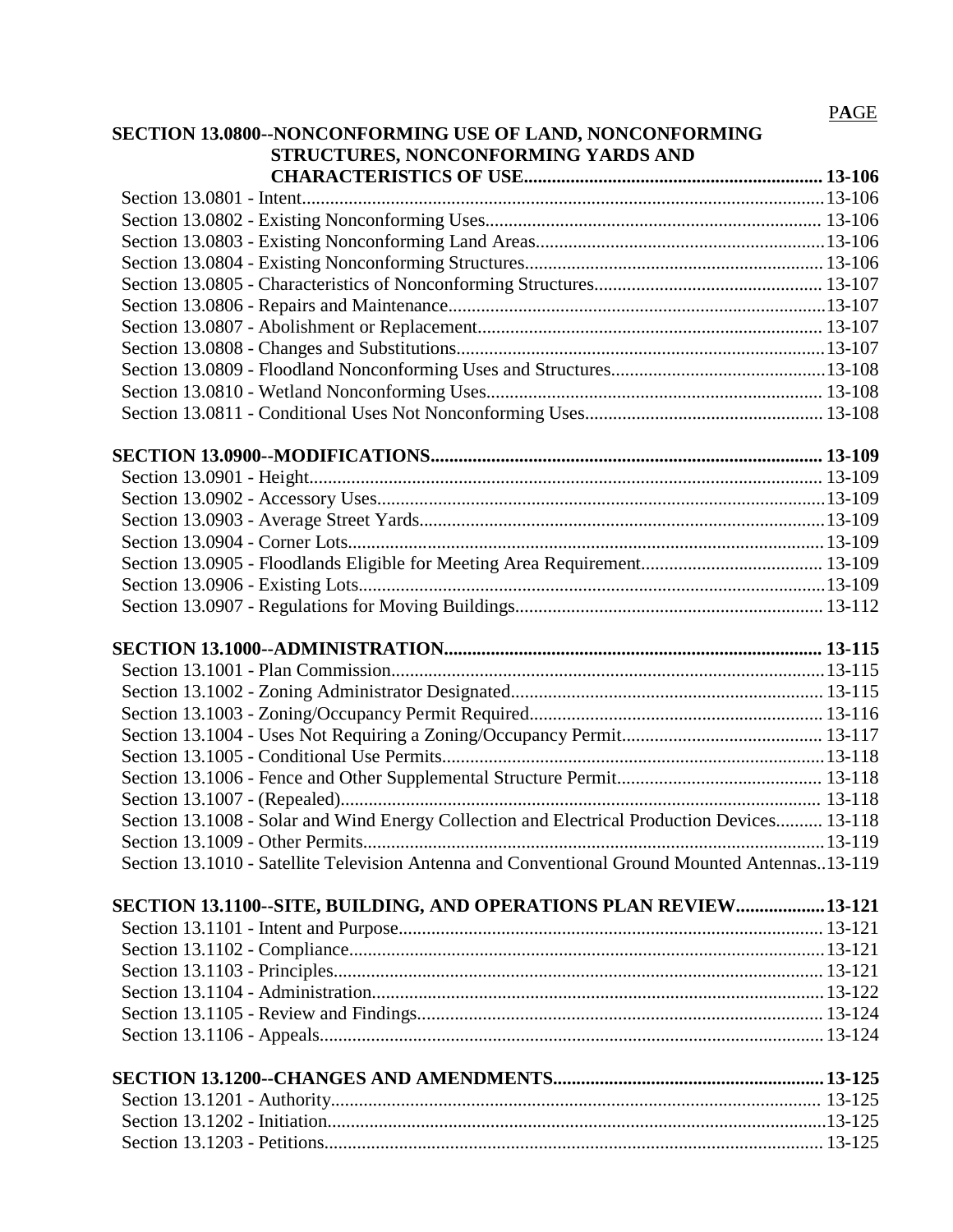# PAGE

| <b>SECTION 13.1700--COMPREHENSIVE EXTRATERRITORIAL ZONING</b>                      |  |
|------------------------------------------------------------------------------------|--|
|                                                                                    |  |
| Section 13.1701 – Intent of Comprehensive Extraterritorial Zoning Authority 13-157 |  |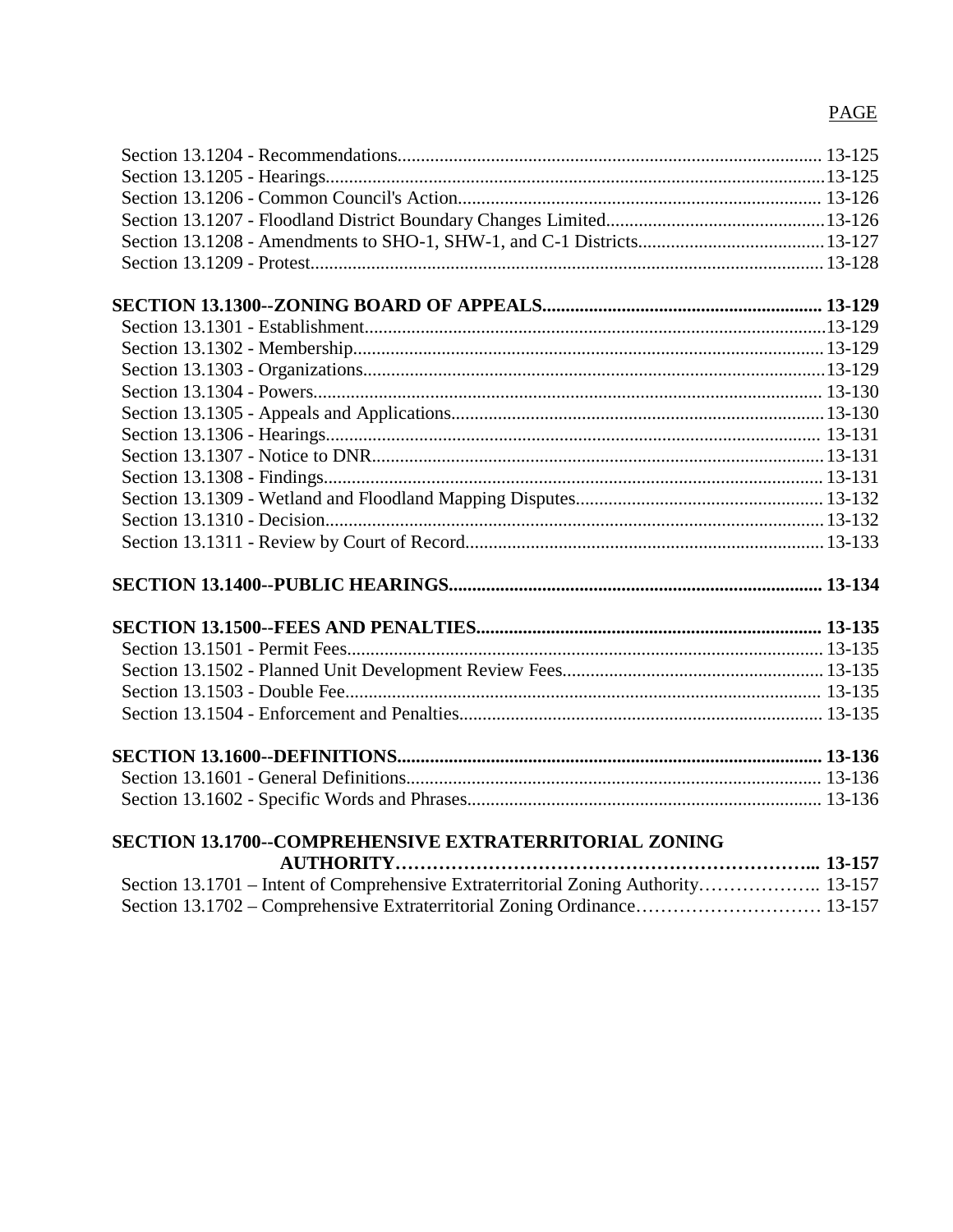# **CHAPTER 13 ZONING ORDINANCE**

#### **SECTION 13.0100--INTRODUCTION**

#### **13.0101 AUTHORITY**

This ordinance is adopted under the authority granted by Sections 59.971, 62.23 (7), 62.231, 87.30, and 144.26 of the Wisconsin Statutes as amended. (AMENDED 6/25/96--ORDINANCE NO. E-331)

### **13.0102 TITLE**

This ordinance shall be known as, referred to, and cited as the "**ZONING ORDINANCE**", of the CITY OF HARTFORD, WISCONSIN.

#### **13.0103 PURPOSE**

The purpose of this Ordinance is to promote the comfort, health, safety, morals, prosperity, and general welfare of the residents of the City of Hartford, Wisconsin.

### **13.0104 INTENT**

It is the general intent that this chapter of the Codes and Ordinances of the City of Hartford (Zoning Ordinance) be used in the regulation and mapping of zoning district classifications as set forth herein and in such mapping reflect the existing, most restrictive, or imminent use(s) within the mapped area at the time of initial mapping or amendments thereto. Eminent means the commencement of physical development or construction on an individual property within a reasonable construction period--usually 18 months following rezoning of the property for the proposed new use. It is not the intent that the zoning district maps, which are an integral part of this chapter, substitute in whole or in part for the long-range plans for the City. Such long-range plans are encompassed within the other adopted components of the City's comprehensive plan which include: neighborhood plans; general city land use plans; general and specific utility and transportation plans; city park plans; and, floodplain, conservancy, and drainage plans. Further, this chapter and its application should not be a substitute for other city plan implementation and regulatory devices such as the Land Division Ordinance, Building Code, Housing Code, and other specific regulatory devices.

More specifically, it is the intent of this Ordinance and both its text and map components to regulate and restrict the use of all structures, lands, and waters; and to:

- a) Regulate Lot Coverage and the size and location of all structures so as to prevent overcrowding and to provide adequate sunlight, air, sanitation, and drainage;
- b) Regulate Population Density and Distribution so as to avoid sprawl or undue concentration and to facilitate the provision of adequate public service and utilities;
- c) Regulate Parking, Loading, and Access so as to lessen congestion in and promote the safety and efficiency of streets and highways;
- d) Secure Safety from fire, flooding, pollution, contamination, and other dangers;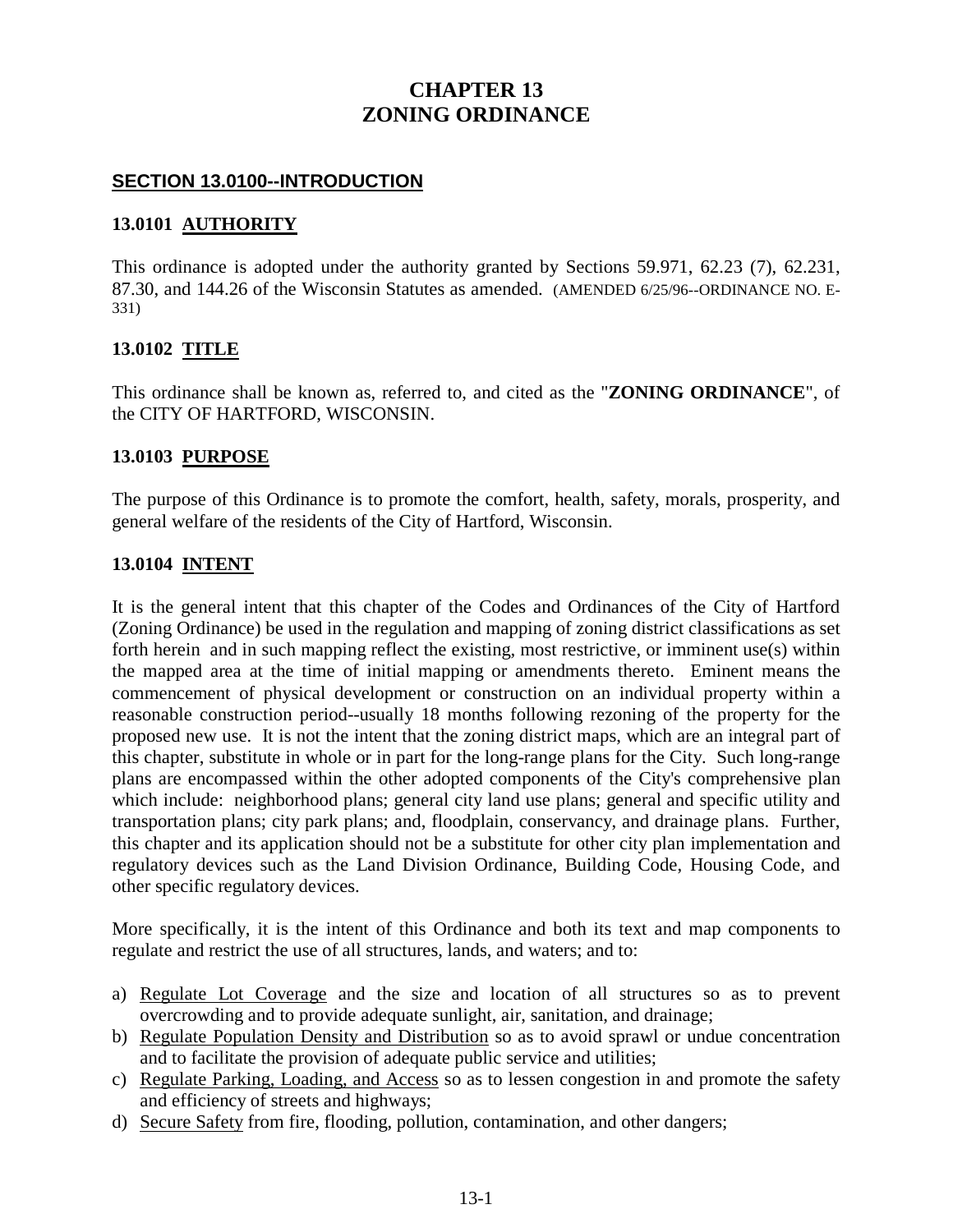- e) Stabilize and Protect property values;
- f) Preserve and Protect the natural as well as man-made aesthetic characteristics of the City of Hartford;
- g) Prevent and Control Erosion, sedimentation, and other pollution of the surface and subsurface waters;
- h) Further the Maintenance of safe and healthful conditions and prevent and control water pollution through:
	- 1) Limiting structures to those areas where soil and geological conditions will provide a safe foundation.
	- 2) Control filling and grading in shoreland areas to prevent serious soil erosion problems. (AMENDED 6/25/96--ORDINANCE NO. E-331)
- i) Prevent both High Water and Overland Flood Damage to persons and property and minimize expenditures for flood relief and flood control projects;
- j) Provide for and Protect a variety of suitable commercial and industrial sites;
- k) Protect the traffic-carrying capacity of existing and proposed arterial streets and highways;
- l) Implement those municipal, county, watershed, and regional comprehensive plans or components of such plans adopted by the City of Hartford;
- m) Provide for the administration and enforcement of this Ordinance; and to provide penalties for the violation of this Ordinance.
- n) Protect spawning grounds, fish, and aquatic life through:
	- 1) Preserving wetlands and other fish and aquatic habitat.
	- 2) Regulating pollution sources.
	- 3) Controlling shoreline alterations, dredging, and lagooning.
- o) Control building sites, placement of structures, and land uses in the shoreland area through:
	- 1) Separating conflicting lands uses.
	- 2) Regulating side yards and building setbacks from waterways.
	- 3) Prohibiting certain uses detrimental to the shoreland area.
	- 4) Setting minimum lot sizes and widths.
- p) Preserve shore cover and natural beauty through:
	- 1) Restricting the removal of natural shoreland cover.
	- 2) Preventing shoreline encroachment by structures.
	- 3) Controlling shoreland excavating and other earth moving vehicles.
	- 4) Regulating the use and placement of boathouses and other structures.
- q) Preserve groundwater resources through the provision of wellhead protection areas.

(SUBSECTIONS n), o), & p) CREATED  $6/25/96$ --ORDINANCE NO. E-331; SUBSECTION q) CREATED  $9/26/00$ --ORDINANCE NO. E-443)

## **13.0105 ABROGATION AND GREATER RESTRICTIONS**

It is not intended by this Ordinance to repeal, abrogate, annul, impair, or interfere with any existing easements, covenants, deed restrictions, agreements, ordinances, rules, regulations, or permits previously adopted or issued pursuant to law. However, wherever this Ordinance imposes greater restrictions, the provisions of this Ordinance shall govern.

## **13.0106 INTERPRETATION**

In their interpretation and application, the provisions of this Ordinance shall be held to be minimum requirements and shall be liberally construed in favor of the City and shall not be construed to be a limitation or repeal of any other power now possessed by the City of Hartford.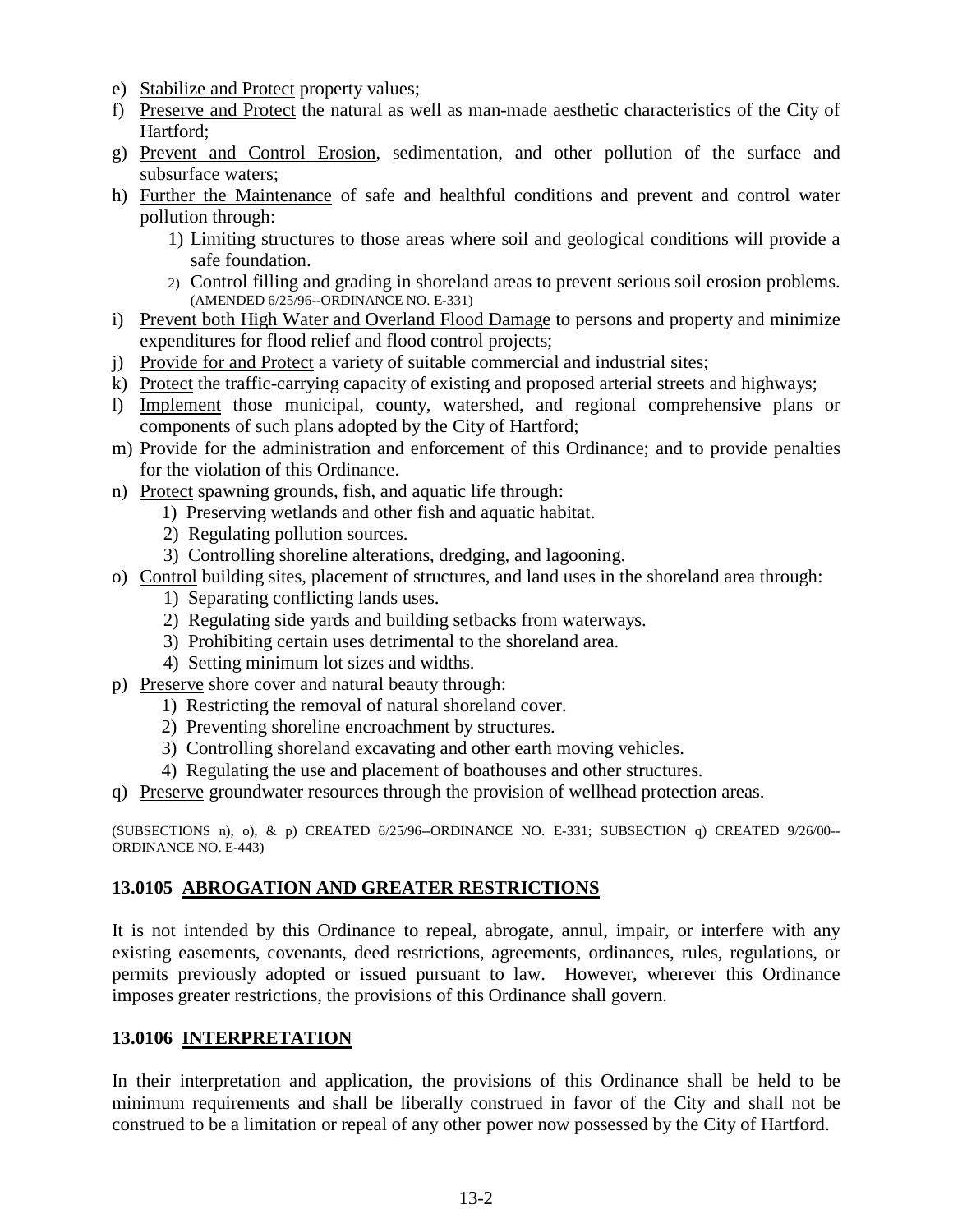Where a provision of this chapter is required by a standard in Wisconsin Administrative Code Chapter NR 115, and where the chapter provision is unclear, the provision shall be interpreted in light of Chapter NR 115 standards in effect on the date of the adoption of this chapter or in effect on the date of the most recent text amendment to this chapter. (CREATED 6/25/96--ORDINANCE NO. E-331)

## **13.0107 SEVERABILITY**

If any section, clause, provision, or portion of this Ordinance is adjudged unconstitutional or invalid by a court of competent jurisdiction, the remainder of this Ordinance shall not be affected thereby. If any application of this Ordinance to a particular structure, land, or water is adjudged unconstitutional or invalid by a court of competent jurisdiction such judgment shall not be applicable to any other structure, land, or water not specifically included in said judgment.

# **13.0108 WARNING AND DISCLAIMER OF LIABILITY**

The degree of flood protection provided by the Ordinance is considered reasonable for regulatory purposes and is based on engineering experience and scientific methods of study. On rare occasions larger floods may occur or the flood height may be increased by natural or man-made causes, such as ice jams or bridge openings restricted by debris. Therefore, this Ordinance does not imply that areas outside of the delineated floodplain or land uses permitted within the floodplain will be totally free from flooding and associated flood damages, nor shall this Ordinance create a liability on the part of or a cause of action against the City of Hartford or any office or employee thereof for any flood damages that may result from reliance on this Ordinance.

## **13.0109 REPEAL**

All other ordinances or parts of ordinances of the City inconsistent or conflicting with this Ordinance, to the extent of the inconsistency only, are hereby repealed.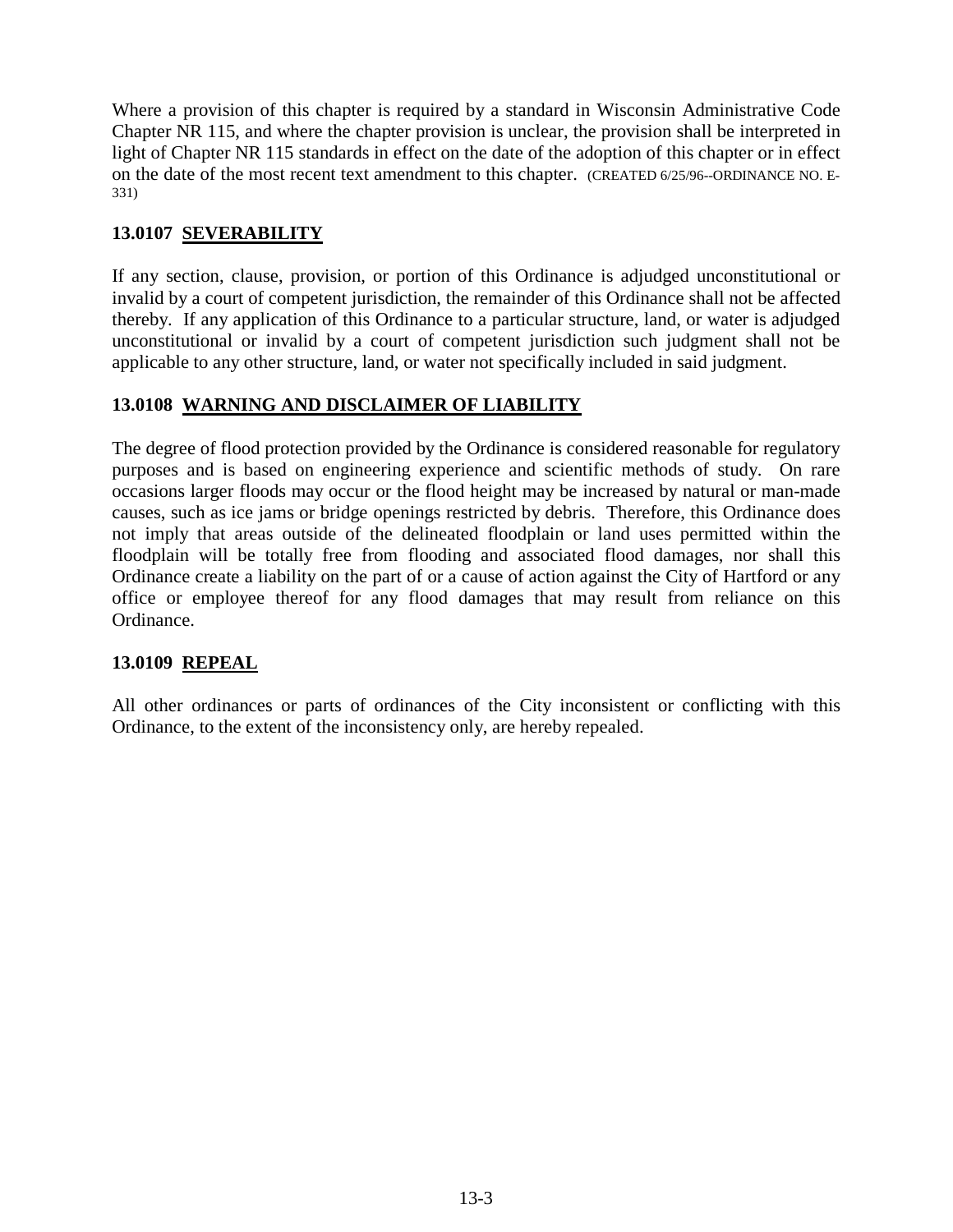## **SECTION 13.0200--GENERAL PROVISIONS**

## **13.0201 JURISDICTION**

The jurisdiction of this Ordinance shall include all lands and waters within the corporate limits of the City of Hartford, Wisconsin.

## **13.0202 COMPLIANCE**

No structure, land, or water shall hereafter be used or developed and, no structure or part thereof shall hereafter be located, erected, moved, substantially improved, reconstructed, extended, enlarged, converted, or structurally altered except in conformity with the regulations herein specified for the district in which it is located.

## **13.0203 MUNICIPALITIES AND STATE AGENCIES REGULATED**

Unless specifically exempted by law, all cities, villages, towns, and counties are required to comply with this Ordinance and obtain all required permits. State agencies are required to comply if Section 13.48 (13) of the Wisconsin Statutes applies. The construction, reconstruction, maintenance, and repair of state highways and bridges by the Wisconsin Department of Transportation are exempt from compliance when Section 30.12 (4)(a) of the Wisconsin Statutes applies. (CREATED 4/10/89--ORDINANCE NO. E-130)

## **13.0204 USE RESTRICTIONS AND REGULATIONS**

The following use restrictions and regulations shall apply:

- a) Principal Uses. Only those principal uses specified for a district, their essential services, and the following uses shall be permitted in that district.
- b) Accessory Uses and structures are permitted in any district but not until their principal use and/or structure is present or under construction. Residential accessory uses shall not involve the conduct of any business, trade, or industry except for permitted home occupations and professional home offices, as defined in this Ordinance. Accessory uses include incidental repairs; storage; parking facilities; gardening; servant's owners, and watchmen's quarters not for rent; fences; private swimming pools; and private emergency shelters. Detached accessory uses in residential districts shall not be located in the street or side yards of a principal use structure.
- c) Conditional Uses and their accessory uses are considered as special uses requiring review, public hearing, and approval by the City Plan Commission and when permitted, requiring special zoning district map delineation in accordance with Sections 13.0300 and 13.0400.
- d) Unclassified or Unspecified Uses may be permitted by the City Plan Commission after review provided that such uses are similar in character to the uses permitted in the zoning district. If a decision on such uses can not be reached by the Plan Commission, the Zoning Board of Appeals may, after review, permit such uses.
- e) Temporary Uses, such as temporary offices, construction offices, and shelters for materials and equipment being used in the construction of a permanent structure, may be permitted by the Zoning Administrator for a maximum one (1) year period while sales or construction are in progress.
- f) Corner Lots shall include street yard setbacks on all street frontage but shall include no rear yard requirement.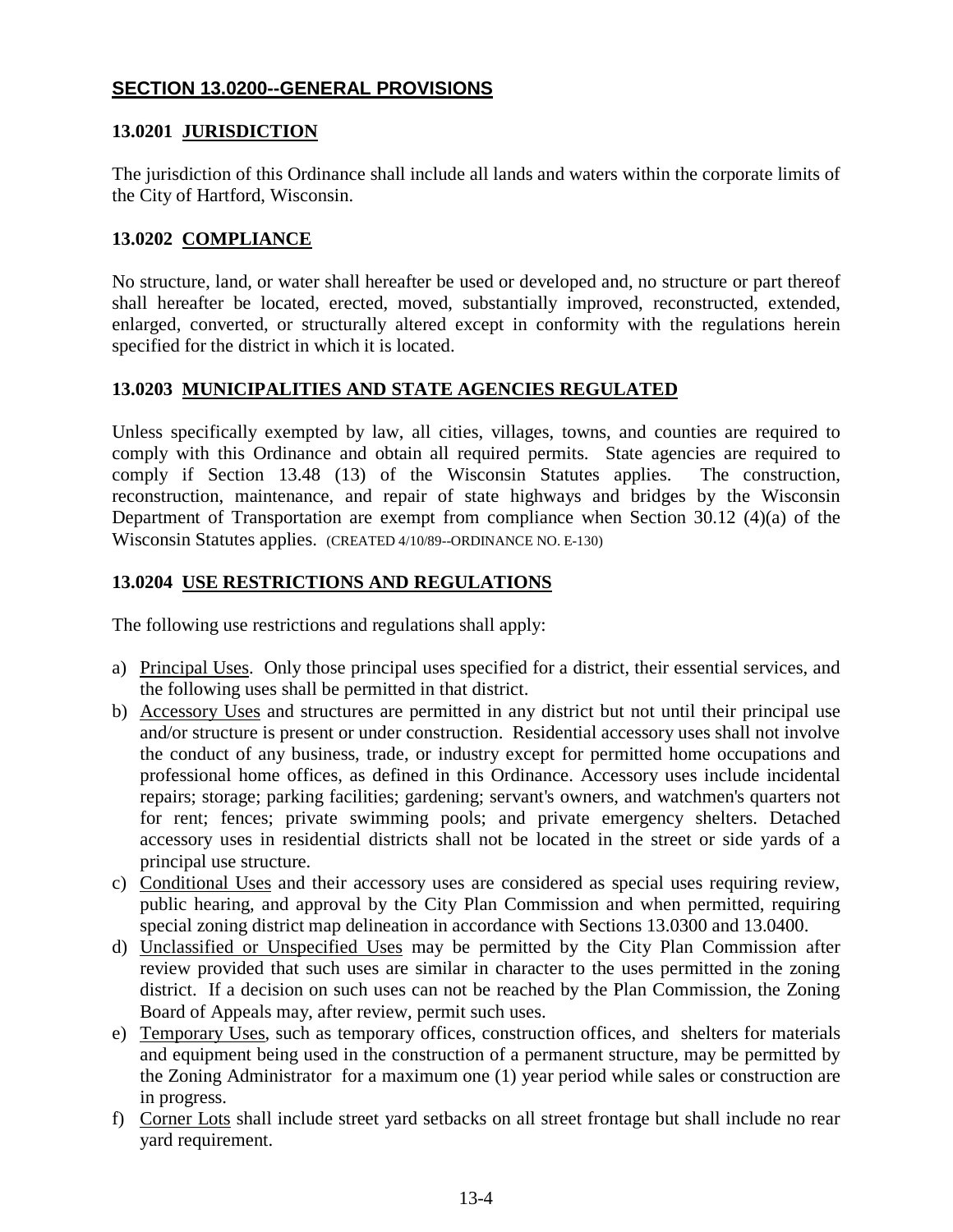- g) Conceptual Approval of planned unit developments (PUD'S), group housing, multiplefamily, commercial, industrial or mixed-use projects may be granted by the City Plan Commission. Such conceptual approval shall serve as a notice of intent to formally approve a project when detailed plans meeting the requirements of this Ordinance and conditions set by the City Plan Commission are submitted in a formal application. Conceptual approval shall not, however, be binding on the City Plan Commission or the Common Council. In such cases, the City Plan Commission may require a public hearing conforming to the review procedures set forth in Sections 13.0300 and 13.0400 of this Ordinance.
- h) Permitted Obstructions in Required Yards. The following shall not be considered as obstructions when located within or over any yard: awnings or canopies; steps four feet or less above grade which are necessary for access to a permitted structure; bay windows, chimneys, flues, sills, eaves, belt courses, and ornaments projecting three (3) feet or less into the yard; arbors and trellises; flag poles; ornamental light standards; lawn furniture; sun dials; bird baths; landscaping; driveways as permitted by Section 13.0500; signs as permitted by Section 13.0600; fences as permitted by Section 13.

The following shall not be considered as obstructions when located within or over any side or rear yard: open terraces and decks not more than two (2) feet above the adjacent ground level and no closer than five (5) feet to a property line; recreational equipment; laundry drying equipment; air conditioning condensers; accessory uses permitted by Section 13. (CREATED 7/23/90--ORDINANCE NO. E-158)

## **13.0205 SITE RESTRICTIONS AND REGULATIONS**

No land shall be used or structure erected where the land is suitable for such use or structure by reason of flooding, concentrated runoff, inadequate drainage, adverse soil or rock formation, unfavorable topography, or low bearing strength, erosion susceptibility, or any other feature likely to be harmful to the health, safety, prosperity, and general welfare of this community. The City Plan Commission, in applying the provisions of this section, shall in writing recite the particular facts upon which it bases its conclusion that the land is not suitable for certain uses. The applicant shall have an opportunity to present evidence contesting such unsuitability if he so desires. Thereafter the City Plan Commission may affirm, modify, or withdraw its determination of unsuitability. In any event, the following requirements must be met:

- a) All lots or ownership parcels shall abut upon a public street, road, or highway and each lot shall have a minimum frontage of 30 feet or as otherwise required in the City Land Division Ordinance.
- b) Except in an approved Planned Unit Development (PUD) all principal structures in singlefamily and two-family residential districts shall be located on a lot; and only one (1) principal structure shall be erected, or moved onto a lot. Construction of accessory uses on a lot under the same ownership of an abutting lot on which a principal use structure is located will not be permitted without a conditional use permit. The City Plan Commission may permit more than one structure per lot in other districts where more than one structure is either needed or suitable for the orderly development of the parcel. Where additional structures are permitted, the City Plan Commission may impose additional yard requirements, landscaping requirements, or parking requirements or require a minimum separation distance between principal structures.
- c) No Zoning Permit shall be issued for a lot or parcel which abuts a public street dedicated to only a portion of its proposed width and located on that side thereof from which required dedication has not been secured.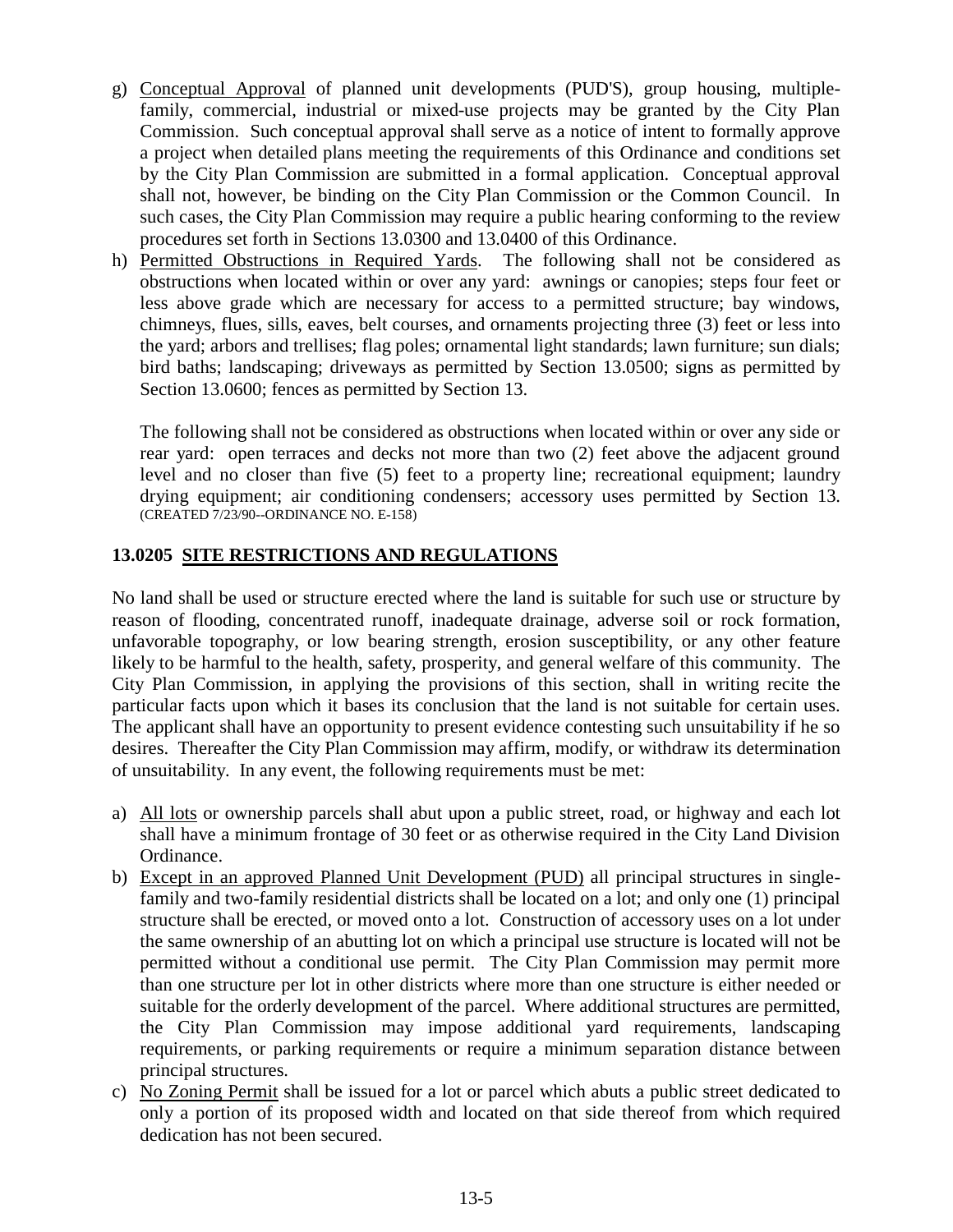- d) Lots Abutting More Restrictive zoning districts shall provide side and rear yards not less than those required in the more restrictive abutting district. The street yards on the less restrictive district shall be modified for a distance of one lot width (or length) from the district boundary line so as to equal the average of the street yards required in both districts.
- e) Structures or plantings proposed to be located within the defined "Horizontal Area of Solar Detriment" of an existing use having an operational active solar system may not be placed either initially or at some future date so as to intrude into the defined "Vertical Area of Solar Detriment" of the existing use.
- f) Land Divisions. For all subdivision proposals, certified survey maps, and other developments exceeding five acres in area, or where the estimated cost of a proposed development exceeds \$125,000, the applicant shall provide all computations which are required to show the effects of the proposal on flood heights, velocities and floodplain storage. Further, the applicant shall provide within such proposals regional flood elevation data, and the means to provide adequate surface drainage and to minimize flood damage. The limits of the 100-year recurrence interval floodplain shall be shown on the plat or map. In those instances where the applicant is not required to provide computations and where inadequate data exists, the available information may be transmitted to the WI Department of Natural Resources' District Office for a determination of the flood protection elevations and for an evaluation of the effects of the proposal on flood heights, velocities and floodplain storage. Additional information, such as valley cross-sections or survey data may be required by the Department to determine the effects of the proposal. This information shall be obtained from the applicant or the applicant's agent by the City. The provisions of Section 13.1207 of this Ordinance shall apply hereto. The applicant shall provide all data and calculations for any development which would require an amendment to the district boundaries or to the flood profile of the 100-year recurrence flood interval. (REPEALED AND RECREATED 4/10/89--ORDINANCE NO. E-130)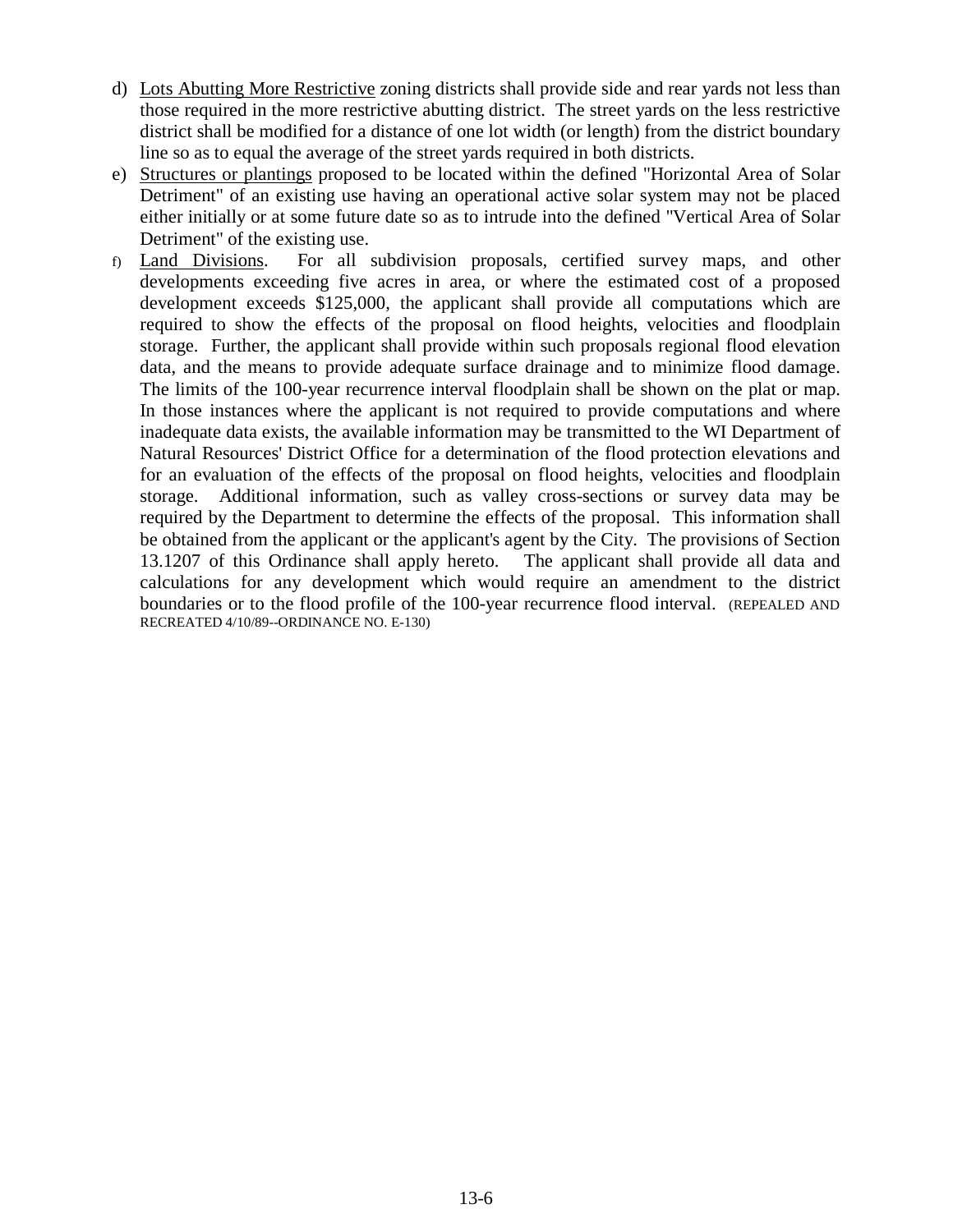## **SECTION 13.0300--ZONING DISTRICTS**

#### **13.0301 ESTABLISHMENT**

 a) For the purpose of this Ordinance, the City of Hartford is hereby divided into twenty-five (25) basic use districts and seven (7) overlay districts designated as follows: A-1 Agricultural District ------------------------------- Rs-1 Single-Family Residential District Rs-2 Single-Family Residential District Rs-3 Single-Family Residential District Rs-4 Single-Family Residential District Rs-5 Single-Family Residential District Rs-6 Single-Family Residential District ------------------------------------------------- Rd-1 Two-Family Residential District Rd-2 Two-Family Residential District ----------------------------------------------- Rm-1 Multi-Family Residential District Rm-2 Multi-Family Residential District Rm-3 Multi-Family Residential District ------------------------------------------------- B-1 Neighborhood Business District B-2 Community Business District B-3 General Business District B-4 Professional Office District B-5 Highway Business District --------------------------------------------- M-1 Wholesale/Warehousing District M-2 Limited Industrial District M-3 General Industrial District M-4 Industrial Park District ----------------------------------------------- I-1 Institutional District ------------------------------ P-1 Park District C-1 Lowland Conservancy District C-2 Upland Conservancy District -------------------------------------------- FWO Floodway Overlay District FCO Floodplain Conservancy Overlay District UFO Urban Floodplain Regulatory Overlay District ---------------------------------------------------------------- HAPEO Historic Architectural Preservation & Enhancement Overlay District ---------------------------------------------------------------------------------------------- SHD-1 Shoreland Overlay District, Dodge County SHW-1 Shoreland Overlay District, Washington County ---------------------------------------------------------------------

WP-1 Wellhead Protection Overlay District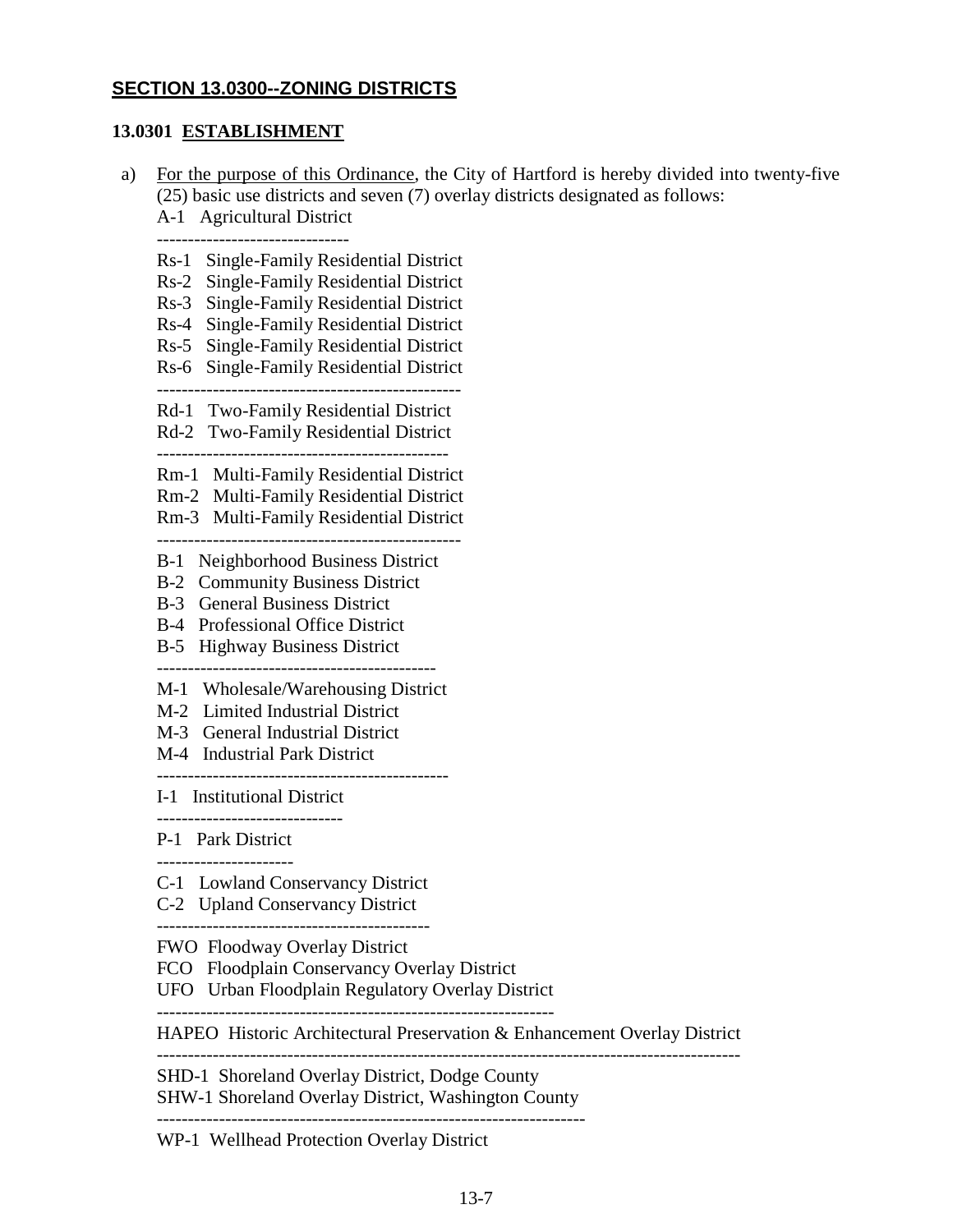- b) Boundaries of the above listed districts are hereby established as shown on the maps entitled "Zoning District Map No. 1-36 City of Hartford, Wisconsin," and "Supplementary Floodland Zoning District Map No. 1 City of Hartford, Wisconsin," and "Appendix B Maps No. 1-6, City of Hartford, Wisconsin," which accompany and are thereby made a part of this Ordinance.
- c) The District boundaries in all districts, except the C-1 Lowland Conservancy District, WP-1 Wellhead Protection Overlay District, and the Floodland Districts, shall be construed to follow: corporate limits; U.S. Public Land Survey lines; lot or property lines; center lines of streets, highways, alleys, easements, and railroad rights-of-way or such lines extended.
- d) District boundaries which divide parcels in single ownership at the time of enactment of this Ordinance, except in the C-1 Lowland Conservancy District and the floodland districts, may be moved to include the entire parcel in the least restrictive district provided that such district boundaries shall not be moved more than 75 feet.
- e) Boundaries of the FWO Floodway Overlay District shall be determined by use of the scale contained on the Supplementary Floodland Zoning District Map. The boundaries of the FCO Floodplain Conservancy Overlay District and the UFO Urban Floodplain Regulatory Overlay District shall be determined by the floodland limits shown on the Supplementary Floodland Zoning District Map. The flood stages, under floodway conditions, contained on the Supplementary Floodland Zoning District Map were developed from technical data contained in the Flood Insurance Study--City of Hartford, Washington County Wisconsin, published by the Federal Emergency Management Agency (FEMA) and dated December 4, 1984 and revised flood profile adopted April 10, 1989. The information contained in the flood insurance study is further illustrated on the FEMA Flood Boundary and Floodway Map and Flood Insurance Rate Map, both maps dated December 4, 1984. Where a conflict exits between the floodland limits as shown on the Supplementary Floodland Zoning Map and actual field conditions, the elevations from the 100-year recurrence interval flood profile shall be the governing factor in locating the regulatory floodland limits. (AMENDED 6/25/96-- ORDINANCE NO. E-331)
- f) Boundaries of the C-1 Lowland Conservancy District are based on the Wisconsin Wetland Inventory Map for the City of Hartford, dated October 27, 1988, and stamped "FINAL", and include, but are not limited to, all wetlands or portions of wetlands, five acres or greater in area shown on that map that are in the shoreland zone.
- g) Boundaries of the SHD-1 Shoreland Overlay District include all lands within the City of Hartford, which have been annexed from Towns in Dodge County after May 7, 1982, located within 1,000 feet of the ordinary high water mark of navigable lakes, ponds, and flowages, and within 300 feet of the ordinary high water mark of navigable rivers or streams, or to the landward side of the floodplain, whichever distance is greater. (CREATED 6/25/96--ORDINANCE NO. E-331)
- h) Boundaries of the SHW-1 Shoreland Overlay District include all lands within the City of Hartford, which have been annexed from Towns in Washington County after May 7, 1982, located within 1,000 feet of the ordinary high water mark of navigable lakes, ponds, and flowages, and within 300 feet of the ordinary high water mark of navigable rivers or streams, or to the landward side of the floodplain, whichever distance is greater. (CREATED 6/25/96-- ORDINANCE NO. E-331)
- i) Locating Shoreland-Wetland Boundaries. Where an apparent discrepancy exists between the shoreland-wetland district boundary shown on the Wisconsin Wetland Inventory Maps and actual field conditions at the time the maps were adopted, the Zoning Administrator shall contact the appropriate district office of the DNR to determine if the shoreland-wetland district boundary as mapped is in error. If DNR staff and the Zoning Administrator concur that a particular area was incorrectly mapped as a wetland, following DNR approval, the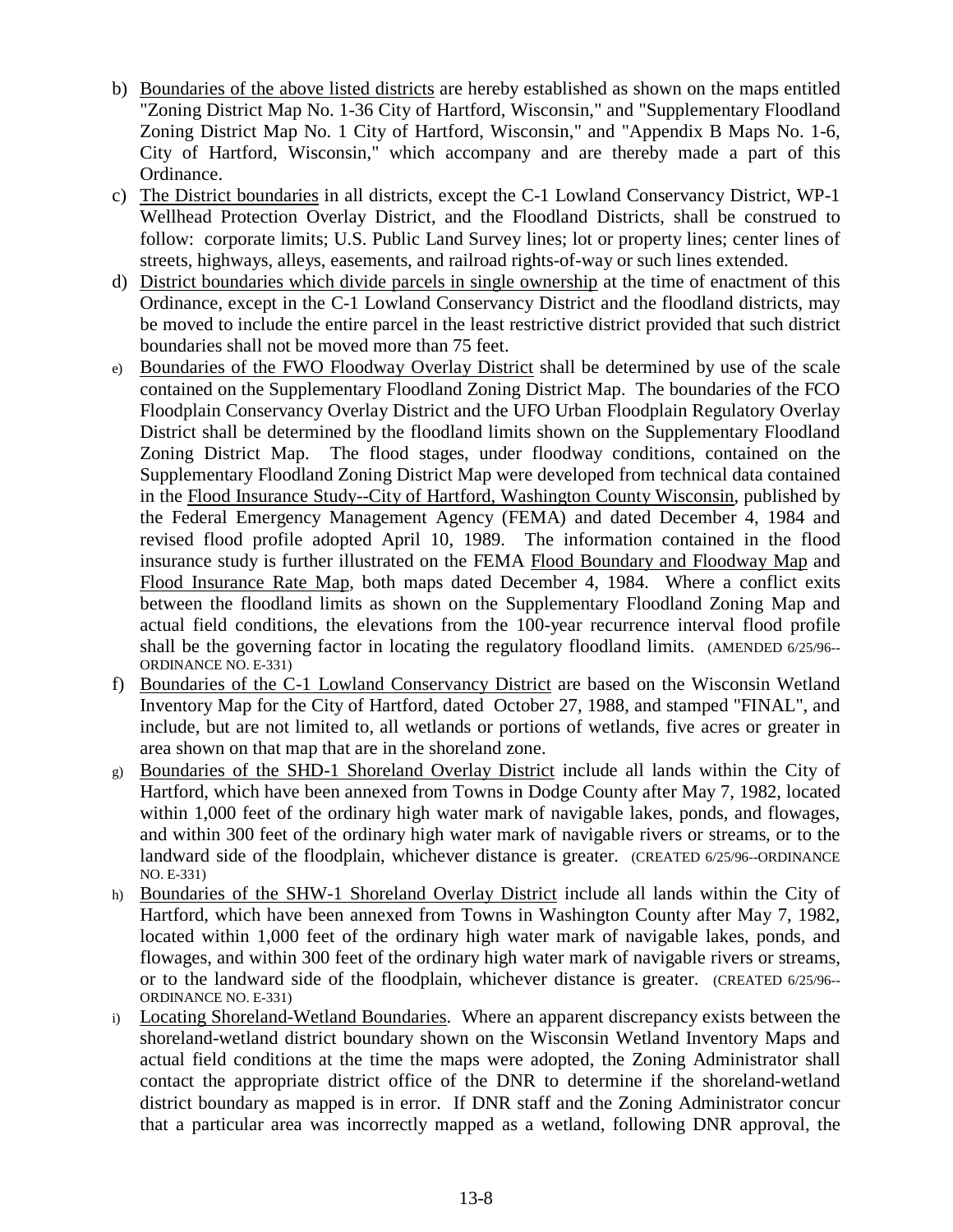Zoning Administrator shall have the authority to immediately grant or deny a zoning permit in accordance with the regulations applicable to the correct zoning district. The Zoning Administrator shall initiate a map amendment to correct the discrepancy. (CREATED 6/25/96-- ORDINANCE NO. E-331)

- j) Vacation of public streets and alleys shall cause the vacated land to be automatically placed in the same district as the abutting side to which the vacated land reverts.
- k) Annexations to or consolidations with the City subsequent to the effective date of this Ordinance shall be placed in the A-1 Agricultural District, unless lands annexed contain floodplain or shoreland areas in which case, the affected areas shall also be zoned for the appropriate Shoreland Overlay District, and unless the annexation ordinance temporarily places the land in another district. Within one (1) year or annually, the City Plan Commission shall evaluate and recommend a reclassification of such lands to the Common Council. Annexations containing floodlands and shorelands shall be governed in the following manner:
	- 1) Annexations of territory from Towns in Dodge County containing floodlands shall be governed by the provisions of the Dodge County Floodplain Zoning Ordinance until such time that the Wisconsin Department of Natural Resources (DNR) certifies that amendments to the City of Hartford Zoning Ordinance meet the requirements of Chapter NR 116 of the Wisconsin Administrative Code.
	- 2) Annexations of territory from Towns in Washington County containing floodlands shall be governed by the provisions of the Washington County Floodplain Zoning Ordinance until such time that the Wisconsin Department of Natural Resources (DNR) certifies that amendments to the City of Hartford Zoning Ordinance meet the requirements of Chapter NR 116 of the Wisconsin Administrative Code.
	- 3) Annexations of territory from Towns in Dodge County containing shorelands. Pursuant to Section 59.971 (7) of the Wisconsin Statutes, any annexation of land after May 7, 1982, which lies within shorelands, as defined herein, shall be governed by the provisions of the SHD-1 Shoreland Overlay District, Dodge County.
	- 4) Annexations of territory from Towns in Washington County containing shorelands. Pursuant to Section 59.971 (7) of the Wisconsin Statutes, any annexation of land after May 7, 1982, which lies within shorelands, as defined herein, shall be governed by the provisions of the SHW-1 Shoreland Overlay District, Washington County.
- l) Boundaries of the WP-1 Wellhead Protection Overlay District shall be determined for each operating well based upon independent analysis to determine the areas estimated it will take thirty (30) days or less for groundwater to reach a pumping well in Zone A and the areas estimated it will take five (5) years or less to reach a pumping well in Zone B. (SECTION 13.0301 REPEALED AND RECREATED 4/10/89--ORDINANCE NO. E-130; AMENDED 6/25/96--ORDINANCE NO. E-331; AMENDED 9/26/00-- ORDINANCE NO. E-443)

## **13.0302 ZONING MAP**

A certified copy of the Zoning District Maps, together with the Supplementary Floodland Zoning District Map(s) and amendments thereto, United States Geological Survey Quadrangle Maps, and Wisconsin Wetland Inventory Maps for the City of Hartford, dated October 27, 1988 and stamped "Final", shall be adopted and approved with the text as part of this Ordinance and shall bear upon its face the attestation of the Mayor and City Clerk and shall be available to the public in the appropriate office in the City Hall. Changes, thereafter to the general zoning districts shall be entered, dated, and attested on the certified copy. Changes in any floodland district shall not become effective until approved by the Wisconsin Department of Natural Resources (DNR) and the Federal Emergency Management Agency (FEMA). (AMENDED 6/25/96--ORDINANCE NO. E-331)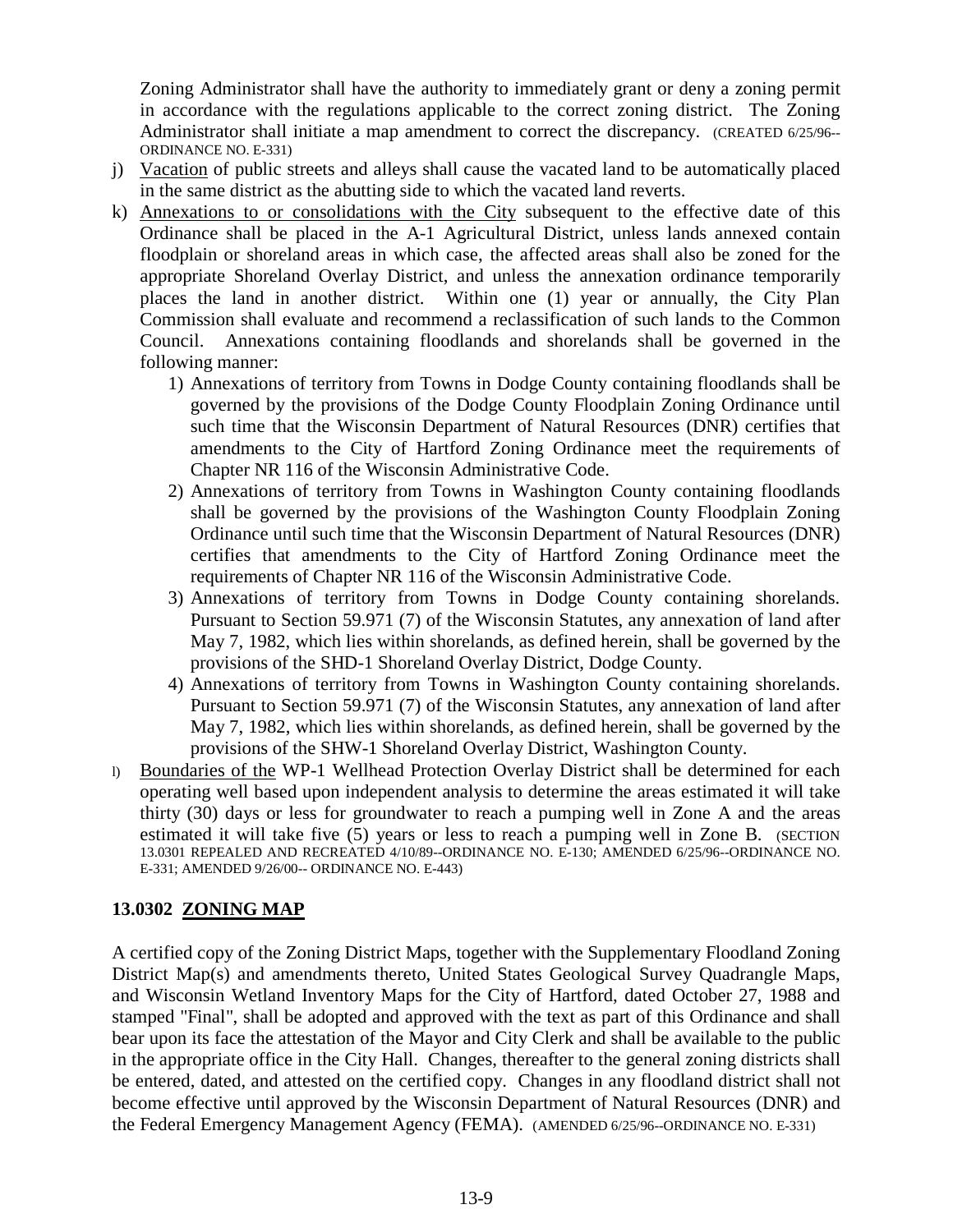# **13.0303 A-1 AGRICULTURAL DISTRICT**

The A-1 Agricultural District is intended to provide for the continuation of general farming and related uses in those areas of the City that are not immediately committed to urban development. It is further the intent of this district to protect rural lands in the City from urban development until their orderly transition into urban-oriented districts is required.

### a) Permitted Principal Uses

- 1) Agricultural warehousing.
- 2) Apiculture (beekeeping).
- 3) Contract sorting, grading, and packaging of fruits and vegetables.
- 4) Corn shelling, hay baling, and threshing services.
- 5) Floriculture (cultivation or ornamental flowering plants).
- 6) Grazing or pasturing.
- 7) Horticultural services.
- 8) Livestock raising (except commercial feed lots and fur farms) for not more than one (1) head of livestock or twenty (20) head of poultry for each two and one-half (2-1/2) acres.
- 9) Orchards.
- 10) Paddocks.
- 11) Plant nurseries.
- 12) Raising of grain, grass, mint, and seed crops.
- 13) Raising of tree fruits, nuts, and berries.
- 14) Sod farming.
- 15) Stables for not more than (1) animal/two and one-half (2-1/2) acres.
- 16) Vegetable raising.
- 17) Viticulture (grape growing).
- 18) Dwelling units remaining from the consolidation of two farms.

#### b) Permitted Accessory Uses

- 1) General farm buildings including barns, silos, sheds, and storage bins.
- 2) Home occupations as specified herein.
- 3) One (1) temporary non-illuminated "for sale" sign not larger than four (4) square feet in area placed by the owner or his agent for the one-time sale of land, buildings, or equipment.
- 4) One (1) non-illuminated sign not larger than six (6) square feet in area for use in advertising or products produced on the farm (see Section 13.0600).
- 5) One (1) temporary (100 day) roadside stand for selected farm products produced on the premises and not exceeding 150 square feet in floor area, the location of which shall be approved by the Zoning Administrator.
- 6) One (1) single-family farm dwelling and automobile garage.
- 7) Non-rental living quarters within permitted uses for watchmen or caretakers.
- 8) Off-street parking and loading areas.
- c) Conditional Uses (See Section 13.0400)
	- 1) Bird seed and grain processing.
	- 2) Drying and dehydrating of fruits and vegetables.
	- 3) Livestock sales facilities.
	- 4) Recreational vehicle and boat storage if completely enclosed within a building.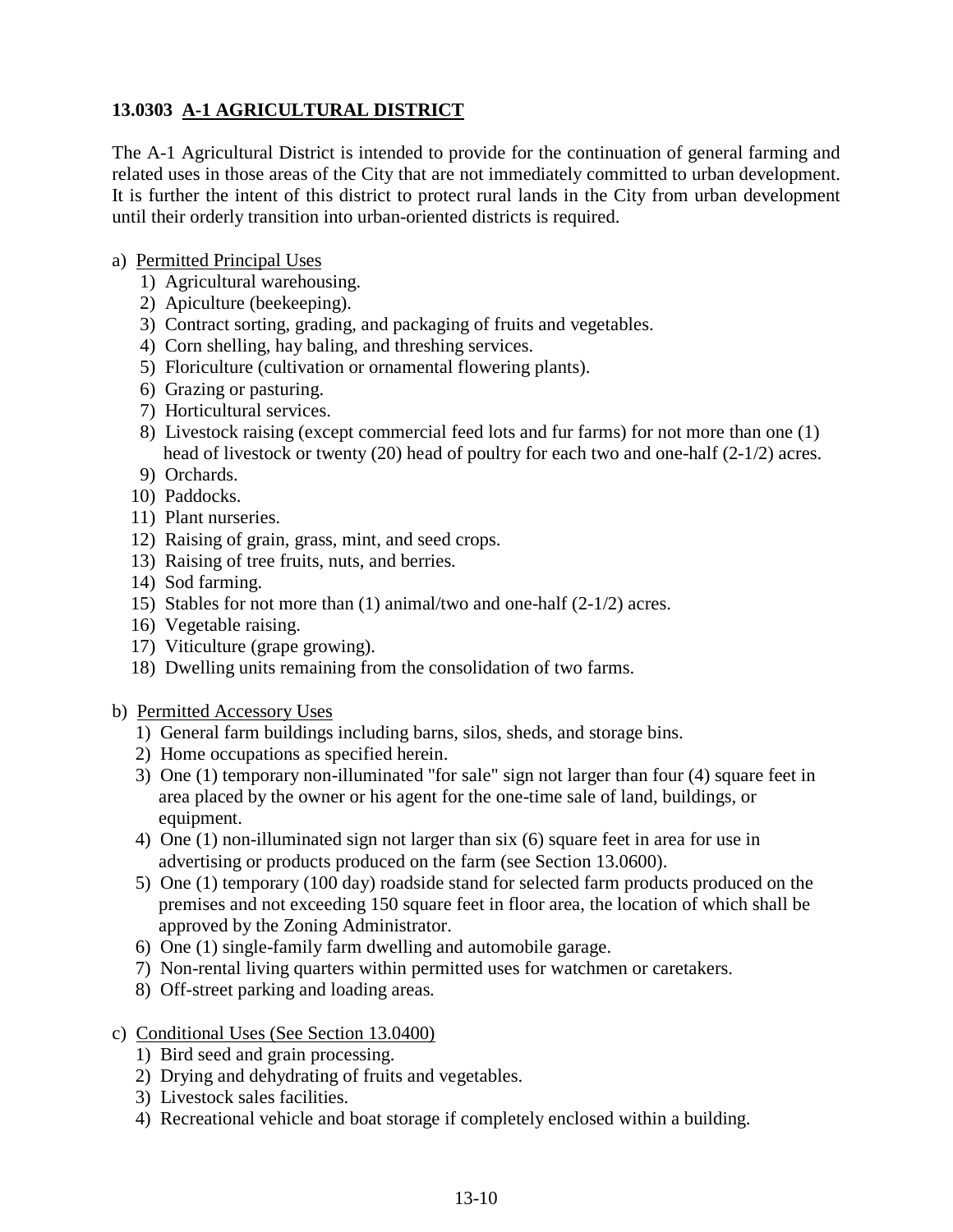d) Lot Area and Width

- 1) Farm uses as provided herein including farm structures hereafter erected, moved, or structurally altered shall provide a contiguous area of not less than five (5) acres, and no farm parcel shall be less than 300 feet in width at the building setback line.
- 2) Existing residential structures and farm dwellings remaining after the consolidation of existing farms shall provide a lot area of not less than one (1) acre that has a lot width of not less than 150 feet at the building setback line.
- 3) When lands in the C-1, F-1, and/or F-2 Districts lie adjacent to lands in the A-1 District and under the same ownership, such lands may be used to meet the lot area requirements of the A-1 District.
- e) Building Height and Area
	- 1) Buildings or parts of buildings except barns, elevators, grain dryers, and silos shall not exceed 35 feet in height (see Section 13.0900).
	- 2) Farm dwellings or other residential units shall have not less than 1,200 square feet in total floor area per unit.
- f) Setback and Yards
	- 1) There shall be a minimum building setback of 60 feet from the established street, road, or highway right-of-way upon which the lot or parcel abuts.
	- 2) There shall be yards of not less than 25 feet on each side of a detached farm dwelling unit.
	- 3) There shall be a minimum rear yard of 50 feet on detached farm buildings.
	- 4) There shall be yards on less than 20 feet in width on each side of other detached principal use structures.
	- 5) No agricultural buildings or feed lots shall be allowed within 100 feet of the delineated 100 year recurrence internal flood line.
- g) Parking Space

No on-street parking will be allowed in an Agricultural Zoning District.

## **13.0304 Rs-1 SINGLE-FAMILY RESIDENTIAL DISTRICT**

The Rs-1 Residential District is intended to provide for single-family residential development at densities not exceeding 1.09 dwelling units per net acre and served by municipal sewer and water facilities.

- a) Permitted Principal Uses
	- 1) Single-family dwellings with attached garages.
	- 2) Foster family home or community living arrangements as provided in Wisconsin Statutes.
- b) Permitted Accessory Uses
	- 1) One (1) attached garage with street-side garage wall not exceeding 55% of the width of the principal structure provided:
		- a. The garage meets minimum yard setback requirements of principal structure.
		- b. The garage area does not exceed 900 sq. ft. or the total ground floor area of the dwelling unit, whichever is greater.
		- c. The street side garage wall does not extend more than 12 feet in front of the street-side facade of the dwelling unit.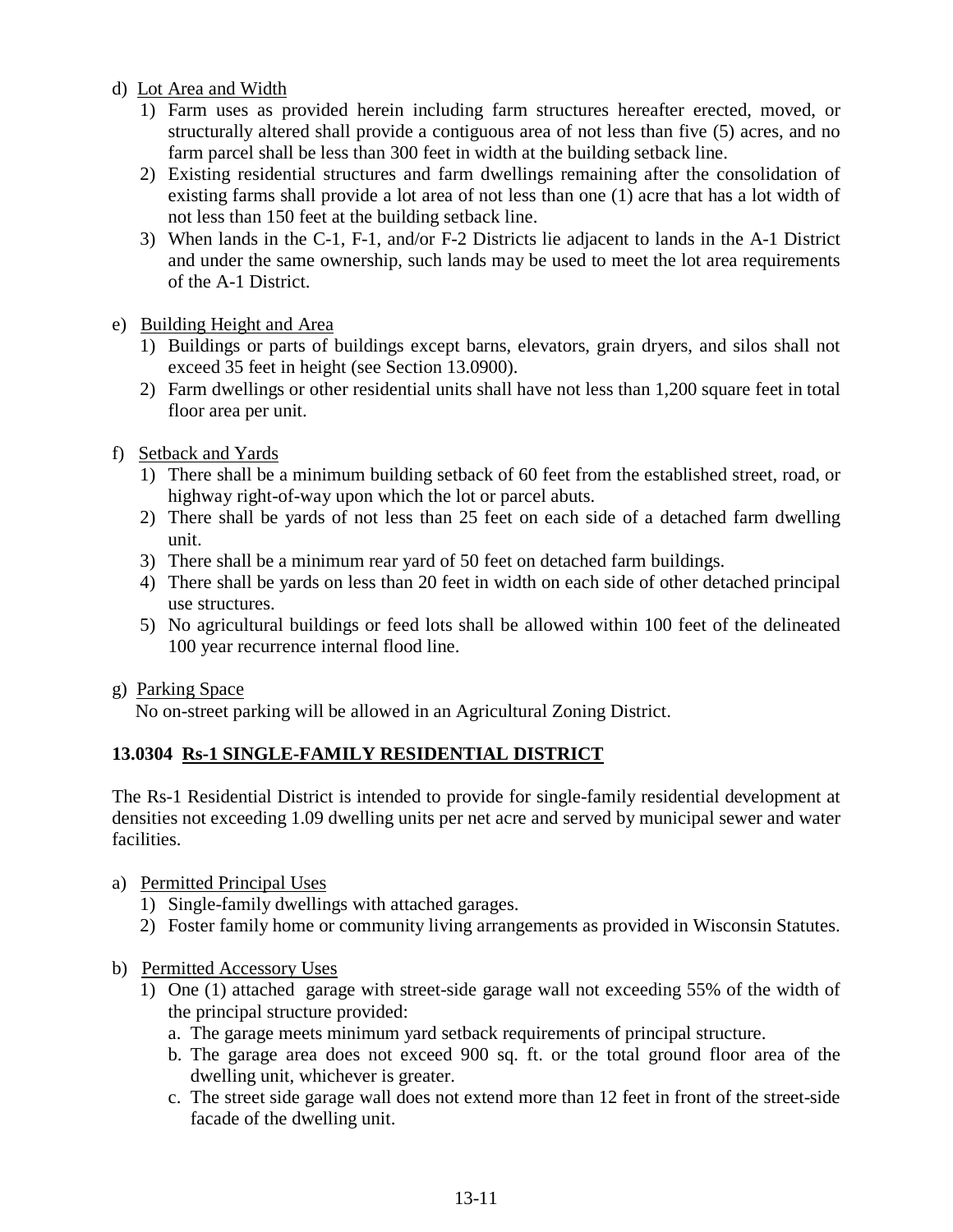- 2) One (1) attached garage with street-side garage wall exceeding 55% of the width of a principal structure but not exceeding 65% of the width of the principal structure provided:
	- a. The garage meets minimum yard setback requirements of principal structure.
	- b. The garage area does not exceed 900 sq. ft. or the total ground floor area of the dwelling unit, whichever is greater.
	- c. The street side garage wall does not extend more than 6 feet in front of the street-side wall of the dwelling unit.
	- d. The principal structure includes a second story street-side wall that is at least the width of the longest ground floor street-side wall of the dwelling unit and includes street facing windows and/or balcony higher than the garage.
	- e. The dwelling unit includes a street-side covered porch of not less than 48 sq. ft. and extending at least as close to the street as the street-side wall of the garage.
- 3) One (1) attached garage with street-side garage wall exceeding 65% of the width of a principal structure but not exceeding 70% of the width of the principal structure provided:
	- a. The garage meets the minimum yard setback requirements of the principal structure.
	- b. The garage area does not exceed 900 sq. ft. or the total ground floor area of the dwelling unit, whichever is greater.
	- c. The street-side garage entrance on corner lots or through lots face a street other than that of the main entrance to the dwelling unit, **-OR-** the street side garage wall does not extend in front of the longest street-side wall of the dwelling unit, and the principal structure includes a second story street-side wall that is at least the width of the longest ground floor street-side wall of the dwelling unit and includes street facing windows and/or balcony higher than the garage.
- 4) Detached garages, sheds, and carports provided:
	- a. Total area of attached garage, detached garage, carport and shed does not exceed 900 sq. ft. or the ground floor area of the dwelling portion of the principal structure, whichever is greater.
	- b. Maximum height of a detached garage or shed wall or carport is 10 feet excluding areas between roof gables
	- c. Minimum street yard setback is 40 feet on interior and through lots, 25 feet on corner lots.
	- d. Minimum side and rear yard setback is 5 feet.
	- e. Minimum distance between covered structures 6 feet in height or more is 10 feet.
- 5) Home occupations and professional offices as defined herein.
- 6) One (1) temporary non-illuminated "for sale" sign not larger than four (4) square feet in area placed by the owner or the owner's agent for the one-time sale of personal goods, land, or buildings (see Section 13.0600).

SECTION 13.0304 a) & b) AMENDED 5/11/93--ORDINANCE NO. E-236; 11/23/99--ORDINANCE NO. E-426; SECTION 13.0304 b) AMENDED 5/13/03--ORDINANCE NO. E-527; 9/9/03--ORDINANCE NO. E-531

c) Conditional Uses (See Section 13.0400)

Residential Planned Unit Development (PUD) such as cluster developments and detached condominiums. The district lot size and yard requirements may be varied provided that adequate open space shall be provided so that the average intensity and density of land use shall be no greater than that permitted for the district. The proper preservation, care, and maintenance by the original and all subsequent owners of the exterior design and all common structures, facilities, utilities, access and open spaces shall be assured by deed, plat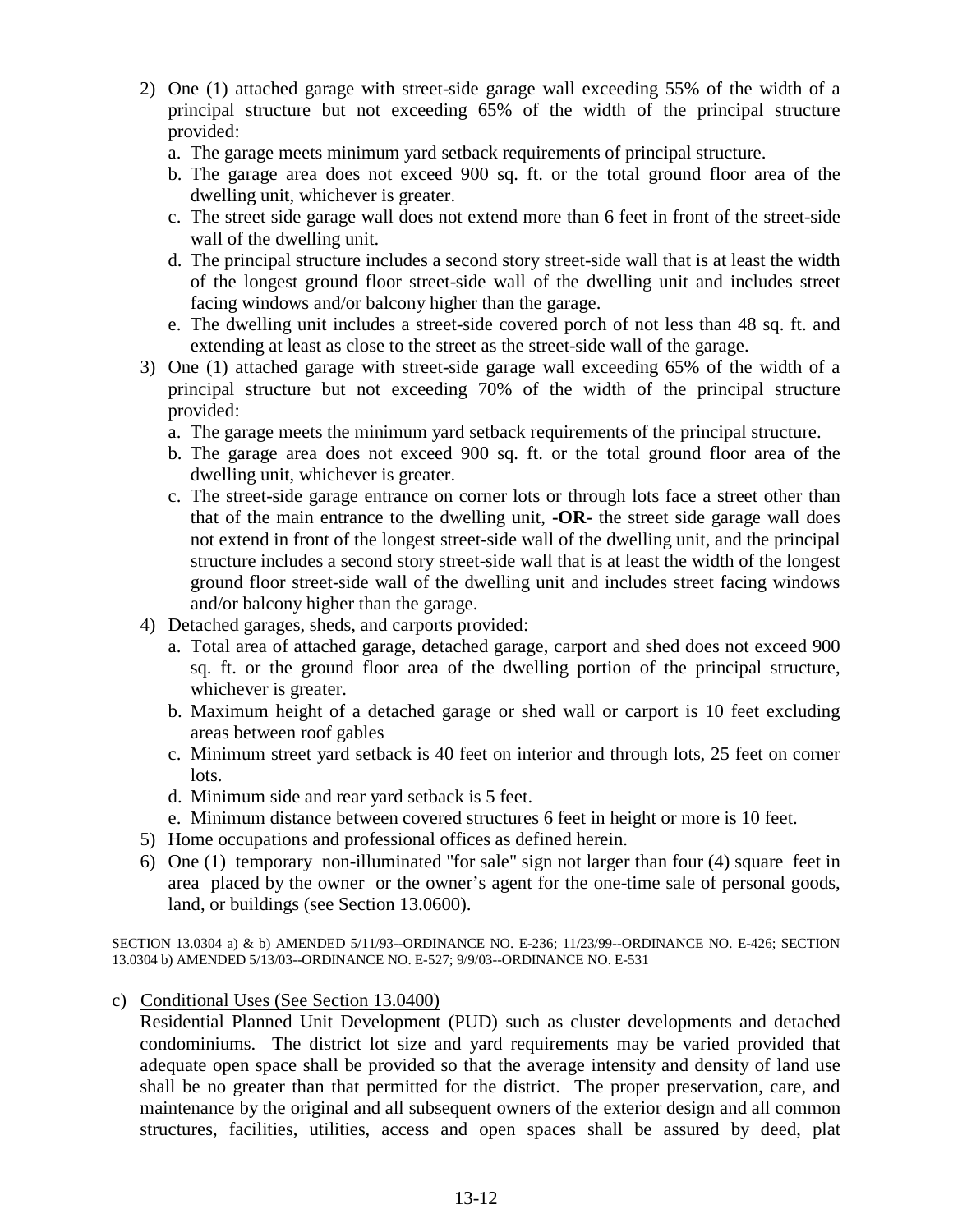restrictions, and/or condominium declaration, enforceable by the City. All PUD's shall comply with the following minimum standards:

- 1) The minimum PUD development area shall be 5 acres. (AMENDED 1/22/02-- ORDINANCE NO. E-473)
- 2) The minimum PUD lot or building space shall be 29,185 square feet per dwelling unit.
- 3) The minimum PUD lot or building space width shall be 100 feet at the building setback line.
- 4) The minimum PUD building area and height shall be the same as required for permitted principal uses, however, the yard requirements may be reduced by no more than 50 percent.
- 5) Yards adjacent to exterior property lines of the PUD shall not be less than those required for permitted principal uses. (AMENDED 1/28/97-- ORDINANCE NO. E-353)

## d) Lot Area and Width

- 1) Lots shall have a minimum area of 40,000 square feet.
- 2) Lots shall have a width of not less than 150 feet at the building setback line.
- e) Building Height and Area
	- 1) No principal building or parts of a principal building shall exceed 35 feet in height.
	- 2) The minimum floor area of a one- or two-story dwelling unit shall be as follows:

| NUMBER OF BEDROOMS MINIMUM TOTAL<br>PER DWELLING UNIT | <b>FLOOR AREA</b>   | <b>MINIMUM MAIN ENTRY</b><br>LEVEL FLOOR AREA <sup>(a)</sup> |
|-------------------------------------------------------|---------------------|--------------------------------------------------------------|
| Two $(2)$ or less                                     | 850 square feet     | 700 square feet                                              |
| Three $(3)$                                           | 1,000 square feet   | 700 square feet                                              |
| Four $(4)$ or more                                    | $1,150$ square feet | 700 square feet                                              |

No bedroom shall be less than 100 square feet in area.

 **(a)** On a three (3) or more level dwelling the area of any two floors must be equal to or greater than the normal minimum first floor area.

3) The sum total of the first floor area of the principal building and all accessory buildings shall not exceed 10 percent of the lot area.

## f) Setback and Yards

- 1) There shall be a minimum building setback of 45 feet from the right-of-way of all abutting streets.
- 2) There shall be a side yard on each side of all structures not less than 20 feet in width.
- 3) There shall be a rear yard of not less than 35 feet.

## g) Parking Space

See Section 13.0500.

## **13.0305 Rs-2 SINGLE-FAMILY RESIDENTIAL DISTRICT**

The Rs-2 Residential District is intended to provide for single-family residential development, at densities not to exceed 2.18 dwelling units per net acre, served by municipal sewer and water facilities.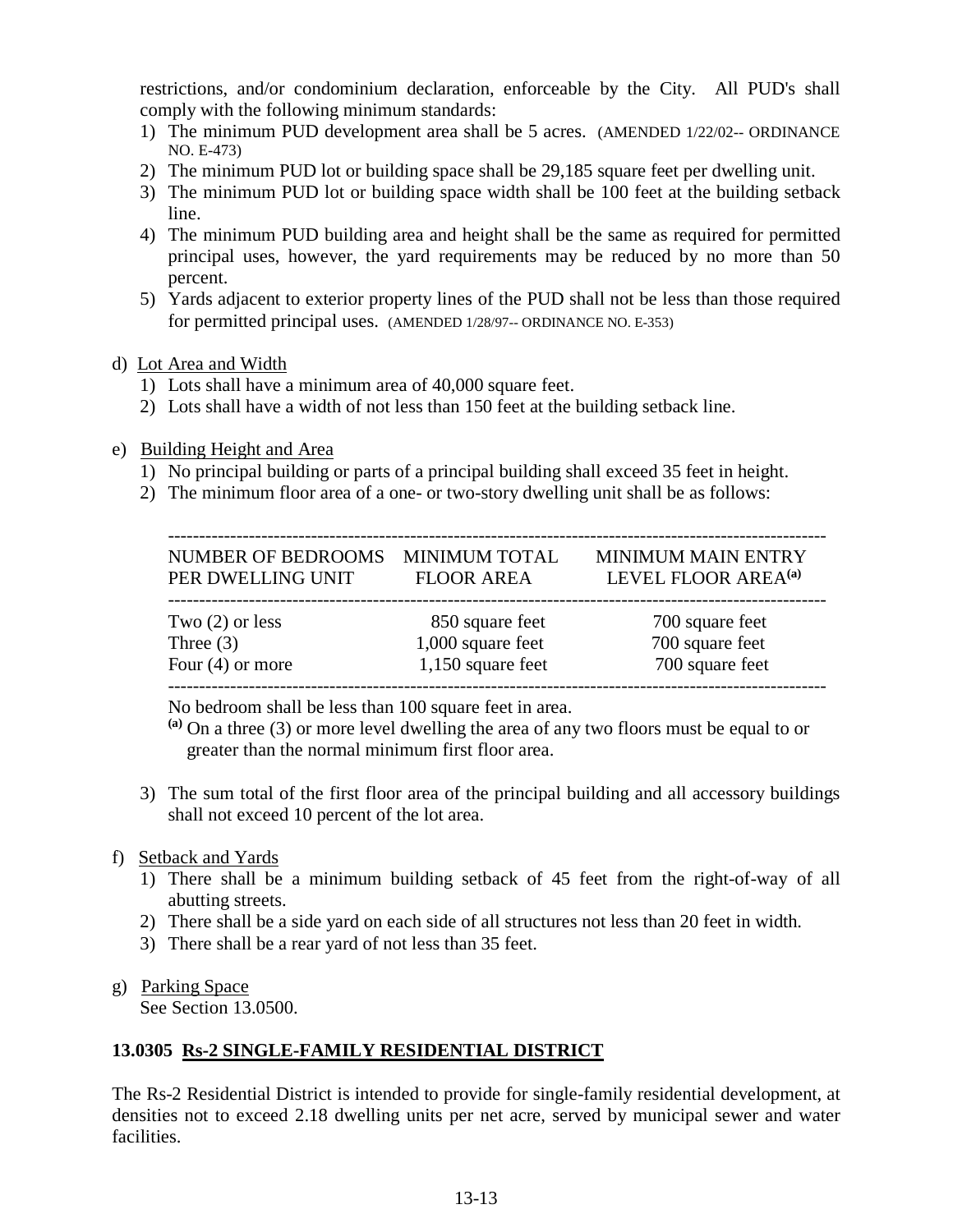a) Permitted Principal Uses

- 1) Single-family dwellings with attached garages.
- 2) Foster family home or community living arrangements pursuant to Wisconsin Statutes.
- b) Permitted Accessory Uses
	- 1) One (1) attached garage with street-side garage wall not exceeding 55% of the width of the principal structure provided:
		- a. The garage meets minimum yard setback requirements of principal structure.
		- b. The garage area does not exceed 900 sq. ft. or the total ground floor area of the dwelling unit, whichever is greater.
		- c. The street side garage wall does not extend more than 12 feet in front of the street-side facade of the dwelling unit.
	- 2) One (1) attached garage with street-side garage wall exceeding 55% of the width of a principal structure but not exceeding 65% of the width of the principal structure provided:
		- a. The garage meets minimum yard setback requirements of principal structure.
		- b. The garage area does not exceed 900 sq. ft. or the total ground floor area of the dwelling unit, whichever is greater.
		- c. The street side garage wall does not extend more than 6 feet in front of the street-side wall of the dwelling unit.
		- d. The principal structure includes a second story street-side wall that is at least the width of the longest ground floor street-side wall of the dwelling unit and includes street facing windows and/or balcony higher than the garage.
		- e. The dwelling unit includes a street-side covered porch of not less than 48 sq. ft. and extending at least as close to the street as the street-side wall of the garage.
	- 3) One (1) attached garage with street-side garage wall exceeding 65% of the width of a principal structure but not exceeding 70% of the width of the principal structure provided:
		- a. The garage meets the minimum yard setback requirements of the principal structure.
		- b. The garage area does not exceed 900 sq. ft. or the total ground floor area of the dwelling unit, whichever is greater.
		- c. The street-side garage entrance on corner lots or through lots face a street other than that of the main entrance to the dwelling unit.
	- 4) Detached garages, sheds, and carports provided:
		- a. Total area of attached garage, detached garage, carport and shed does not exceed 900 sq. ft. or the ground floor area of the dwelling portion of the principal structure, whichever is greater.
		- b. Maximum height of a detached garage or shed wall or carport is 10 feet excluding areas between roof gables
		- c. Minimum street yard setback is 40 feet on interior and through lots, 25 feet on corner lots.
		- d. Minimum side and rear yard setback is 5 feet.
		- e. Minimum distance between covered structures 6 feet in height or more is 10 feet.
	- 5) Home occupations and professional offices as defined herein.
	- 6) One (1) temporary non-illuminated "for sale" sign not larger than four (4) square feet in area placed by the owner or the owner's agent for the one-time sale of personal goods, land, or buildings (see Section 13.0600).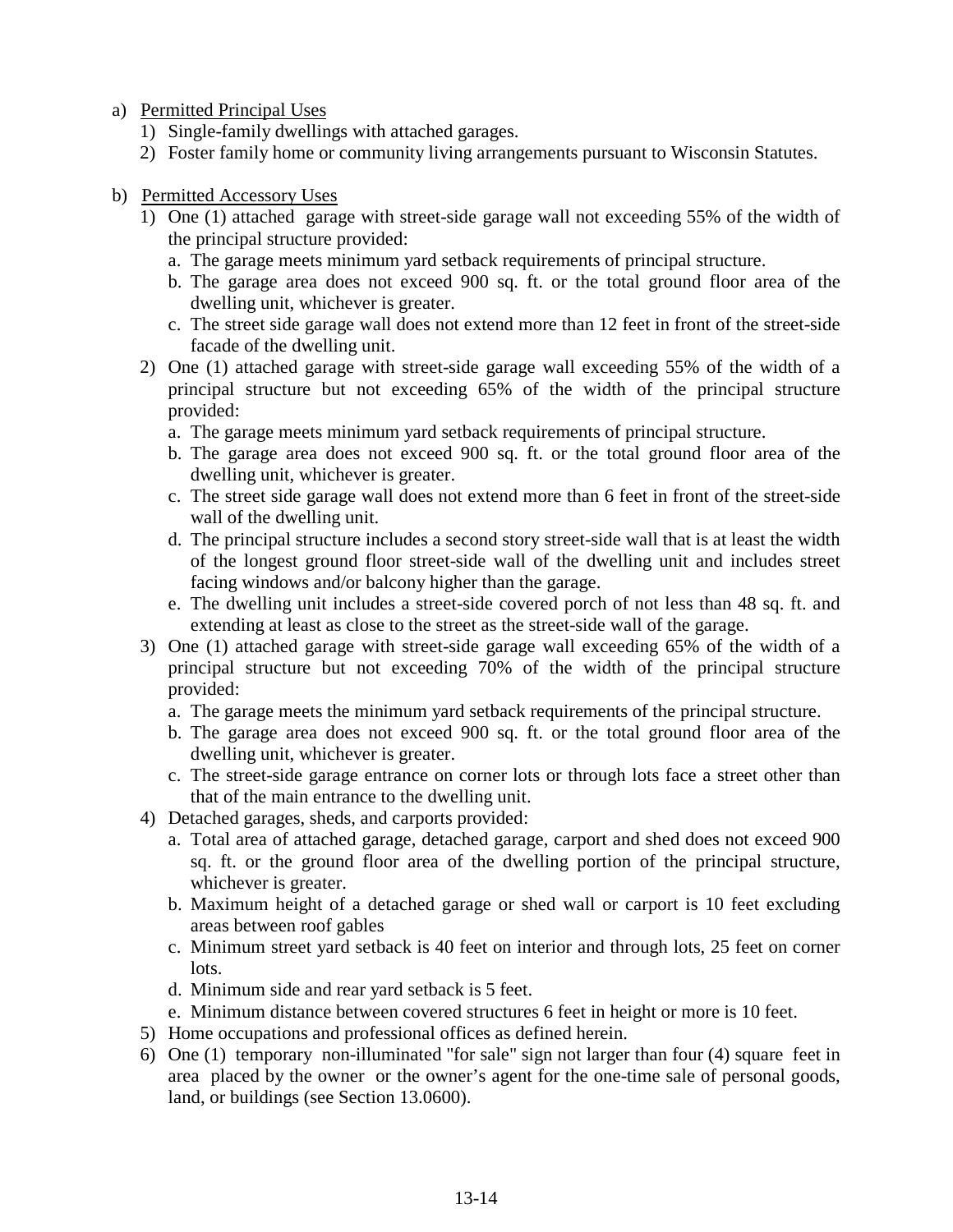SECTION 13.0305 a) & b) AMENDED 5/11/93--ORDINANCE NO. E-236; 11/23/99-- ORDINANCE NO. E-426; SECTION 13.0306 b) AMENDED 5/13/03--ORDINANCE NO. E-527; 9/9/03--ORDINANCE NO. E-531

c) Conditional Uses (See Section 13.0400)

Residential Planned Unit Development (PUD) such as cluster developments and detached condominiums. The district lot size and frontage and yard requirements may be varied provided that adequate open space shall be provided so that the average intensity, and density of land use shall be no greater than that permitted for the district. The proper preservation, care and maintenance by the original and all subsequent owners of the exterior design and all common structures, facilities, utilities, access and open spaces shall be assured by deed, plat restrictions, and/or condominium declaration enforceable by the City. All PUD's shall comply with the following minimum standards:

- 1) Minimum PUD development area shall be 5 acres. (AMENDED 1/22/02-- ORDINANCE NO. E-473)
- 2) Minimum PUD or building space area shall be 14,000 square feet.
- 3) Minimum PUD lot or building space width shall be 80 feet at the building setback line.
- 4) Minimum PUD building area and height shall be the same as required for permitted principal uses, however, the yard requirements may be reduced by no more than 50 percent.
- 5) Yards adjacent to exterior property lines shall not be less than those required for permitted principal uses. (AMENDED 1/28/97--ORDINANCE NO. E-353)

#### d) Lot Area and Width

- 1) Lots shall have a minimum area of 20,000 square feet.
- 2) Lots shall have a width of not less than 110 feet at the building setback line.
- e) Building Height and Area
	- 1) No principal building or parts of a principal building shall exceed 35 feet in height.
	- 2) The minimum floor area of a one or two-story dwelling unit shall be as follows:

| NUMBER OF BEDROOMS MINIMUM TOTAL<br>PER DWELLING UNIT | <b>FLOOR AREA</b> | <b>MINIMUM MAIN ENTRY</b><br>LEVEL FLOOR AREA <sup>(a)</sup> |
|-------------------------------------------------------|-------------------|--------------------------------------------------------------|
| Two $(2)$ or less                                     | 850 square feet   | 700 square feet                                              |
| Three $(3)$                                           | 1,000 square feet | 700 square feet                                              |
| Four $(4)$ or more                                    | 1,150 square feet | 700 square feet                                              |

No bedroom shall be less than 100 square feet in area.

- **(a)** On a three (3) or more level dwelling the area of any two floors must be equal to or greater than the normal minimum first floor area.
- 3) The sum total of the first floor area of the principal building and all accessory buildings shall not exceed 20 percent of the lot area.
- f) Setback and Yards
	- 1) There shall be a minimum building setback of 30 feet from the right-of-way of all streets and highways.
	- 2) There shall be a side yard on each side of all structures not less than 15 feet in width.
	- 3) There shall be a rear yard of not less than 35 feet.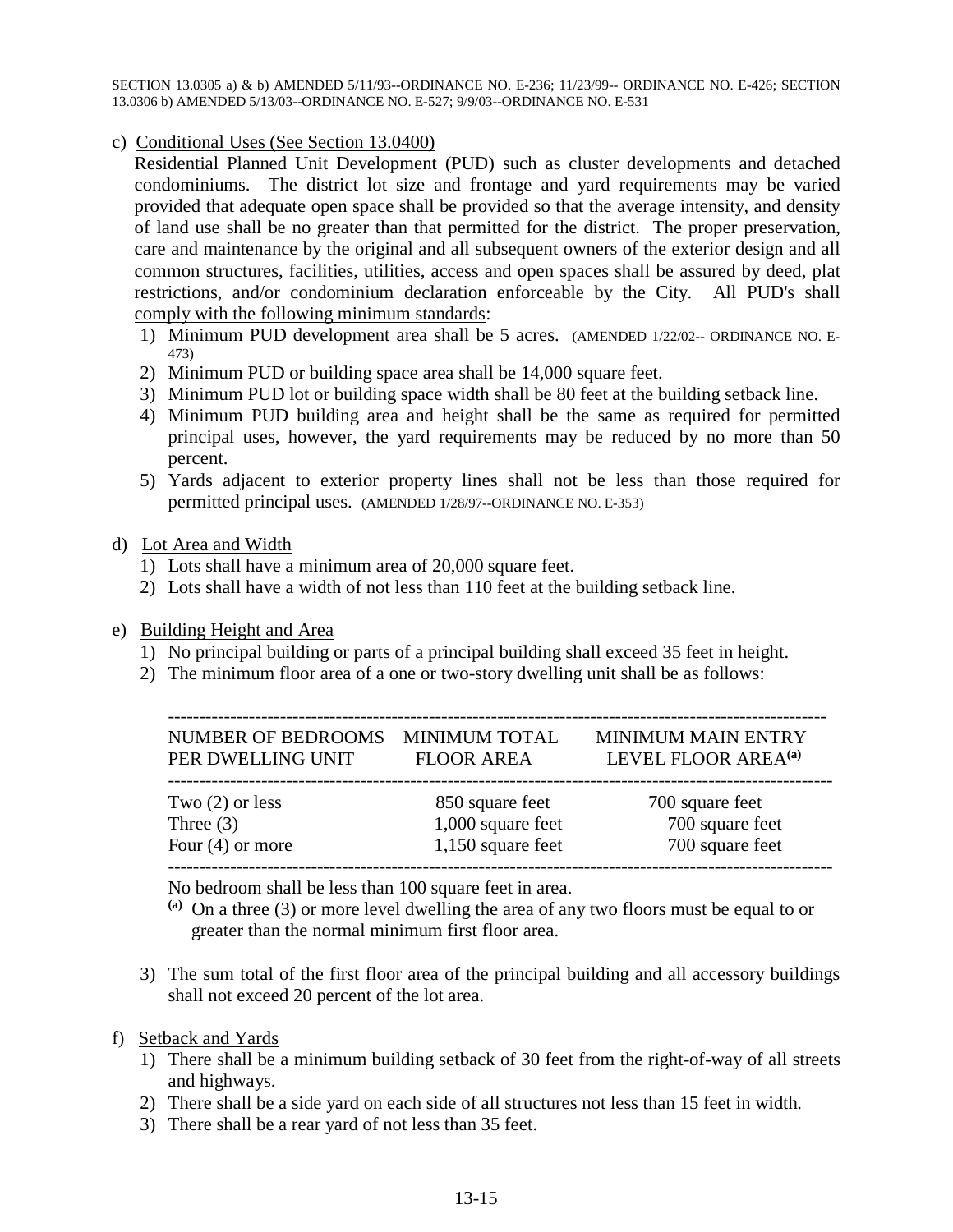g) Parking Space See Section 13.0500.

### **13.0306 Rs-3 SINGLE FAMILY RESIDENTIAL DISTRICT**

The Rs-3 Residential District is intended to provide for single-family residential development, at densities not to exceed 2.90 dwelling units per net acre, served by municipal sewer and water facilities.

#### a) Permitted Principal Uses

- 1) Single-family dwellings with attached garages.
- 2) Foster family home or community living arrangements as provided in Wisconsin Statutes.

#### b) Permitted Accessory Uses

1) Attached garages, detached garages, sheds, carports, home occupations, professional offices, and temporary for sale signs as provided in Section 13.0305 b), Rs-2 Single-Family Residential District.

SECTION 13.0306 a) & b) AMENDED 5/11/93--ORDINANCE NO. E-236; 11/23/99--ORDINANCE NO. E-426; SECTION 13.0306 b) AMENDED 5/13/03--ORDINANCE NO. E-527

c) Conditional Uses (See Section 13.0400)

Residential Planned Unit Development (PUD) such as cluster developments and detached condominiums. The district lot size and frontage and yard requirements may be varied provided that adequate open space shall be provided so that the average intensity and density of land; use shall be no greater than that permitted for the district. The proper preservation, care and maintenance by the original and all subsequent owners of the exterior design and all common structures, facilities, utilities, access and open spaces shall be assured by deed, plat restrictions, and/or condominium declaration enforceable by the City. All PUD's shall comply with the following minimum standards:

- 1) The minimum PUD development area shall be 5 acres. (AMENDED 1/22/02-- ORDINANCE NO. E-473)
- 2) The minimum PUD lot or building space area shall be 12,000 square feet.
- 3) The minimum PUD lot or building space width shall be 80 feet at the building setback line.
- 4) The minimum PUD building area and height shall be the same as required for permitted principal uses, however, the yard requirements may be reduced by no more than 50 percent.
- 5) Yards adjacent to exterior property lines shall not be less than those required for permitted principal uses. (AMENDED 1/28/97--ORDINANCE NO. E-353)
- d) Lot Area and Width
	- 1) Lots shall have a minimum area of 15,000 square feet.
	- 2) Lots shall have a width of not less than 100 feet at the building setback line.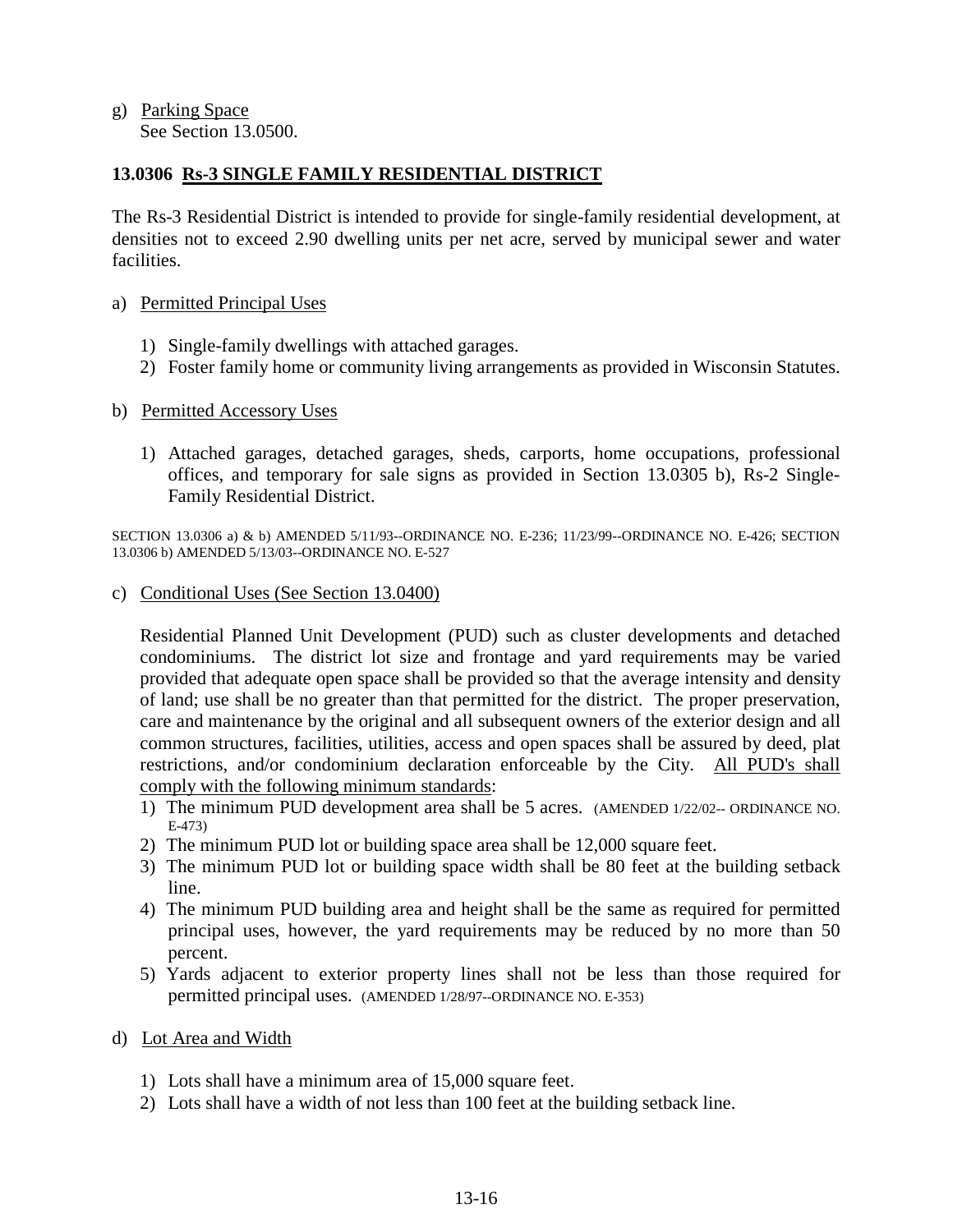#### e) Building Height and Area

- 1) No principal building or parts of a principal building shall exceed 35 feet in height.
- 2) The minimum floor area of a one or two-story dwelling unit shall be as follows:

| <b>NUMBER OF BEDROOMS</b> | <b>MINIMUM TOTAL</b> | <b>MINIMUM MAIN ENTRY</b>       |
|---------------------------|----------------------|---------------------------------|
| PER DWELLING UNIT         | <b>FLOOR AREA</b>    | LEVEL FLOOR AREA <sup>(a)</sup> |
| Two $(2)$ or less         | 750 square feet      | 600 square feet                 |
| Three $(3)$               | 900 square feet      | 600 square feet                 |
| Four $(4)$ or more        | 1,050 square feet    | 600 square feet                 |

No bedroom shall be less than 100 square feet in area.

- **(a)** On a three (3) or more level dwelling the area of any two floors must be equal to or greater than the normal minimum first floor area.
- 3) The sum total of the first floor area of the principal building and all accessory buildings shall not exceed 25 percent of the lot area.

### f) Setback and Yards

- 1) There shall be a minimum building setback of 25 feet from the right-of-way of all streets, and highways.
- 2) There shall be a side yard on each side of all buildings not less than 15 feet in width.
- 3) There shall be a rear yard of not less than 35 feet.
- g) Parking Space

See Section 13.0500.

## **13.0307 Rs-4 SINGLE-FAMILY RESIDENTIAL DISTRICT**

The Rs-4 Residential District is intended to provide for single-family residential development, at densities not to exceed 4.36 dwelling units per net acre, served by municipal sewer and water facilities.

- a) Permitted Principal Uses
	- 1) Single-family dwellings with attached garages.
	- 2) Foster family home or community living arrangements as provided in Wisconsin Statutes.
- b) Permitted Accessory Uses
	- 1) Attached garages, detached garages, sheds, carports, home occupations, professional offices, and temporary for sale signs as provided in Section 13.0305 b), Rs-2 Single-Family Residential District.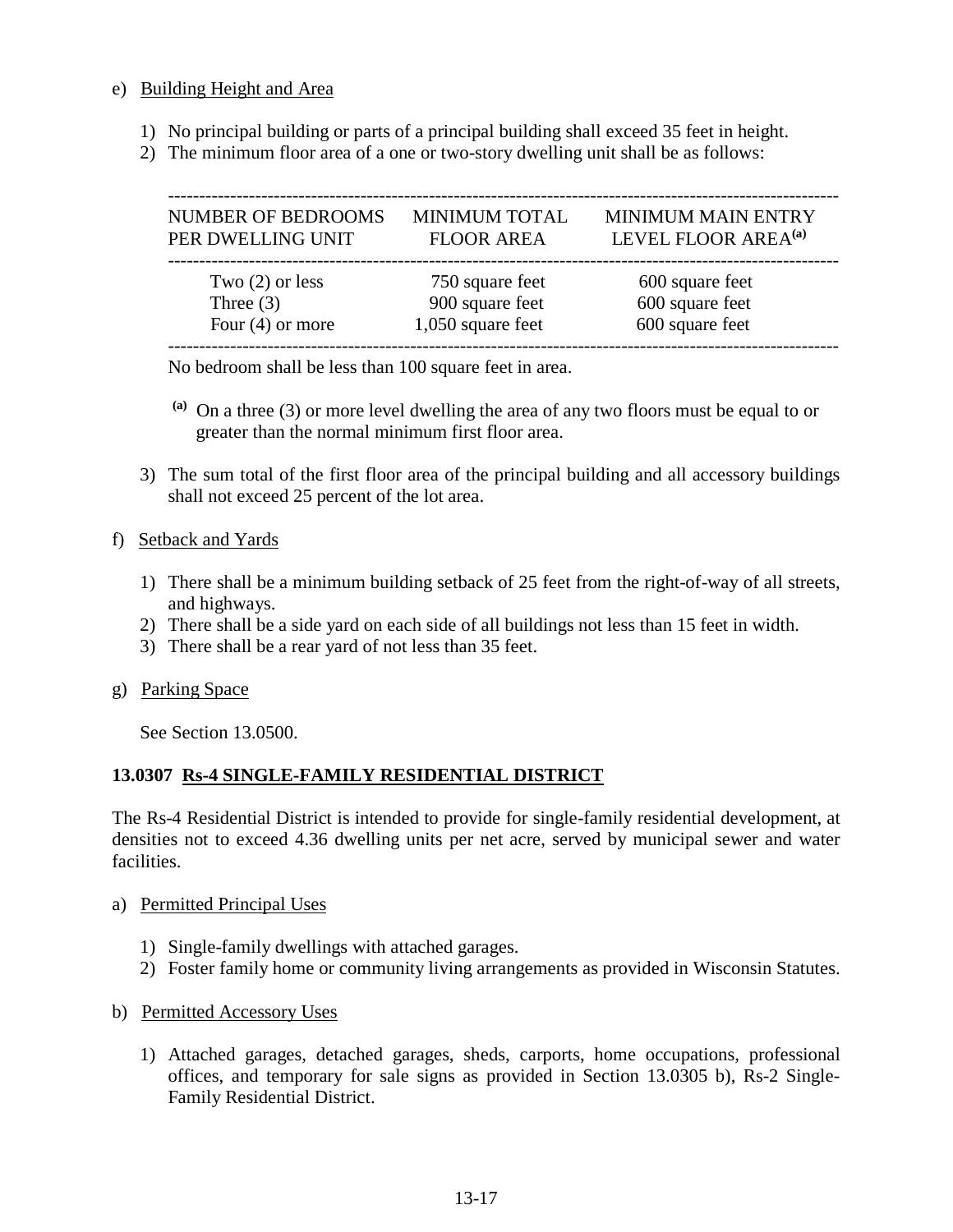SECTION 13.0307 a) & b) AMENDED 5/11/93--ORDINANCE NO. E-236; 11/23/99--ORDINANCE NO. E-426; SECTION 13.0307 b) AMENDED 5/13/03--ORDINANCE NO. E-527

#### c) Conditional Uses (See Section 13.0400)

Residential Planned Unit Development (PUD) such as cluster developments and detached condominiums. The district lot size and frontage and yard requirements may be varied provided that adequate space shall be provided so that the average intensity and density of land use shall be no greater than that permitted for the district. The property preservation, care, and maintenance by the original and all subsequent owners of the exterior design and all common structures, facilities, utilities, access and open spaces shall be assured by deed, plat restrictions, and/or condominium declaration enforceable by the City. All PUD's shall comply with the following minimum standards:

- 1) The minimum PUD development area shall be 5 acres. (AMENDED 1/22/02-- ORDINANCE NO. E-473)
- 2) The minimum PUD lot or building space area shall be 8,000 square feet.
- 3) The minimum PUD lot or building space width shall be 80 feet at the building setback line.
- 4) The minimum PUD building area and height shall be the same as required for permitted principal uses, however, the yard requirements may be reduced by no more than 50 percent.
- 5) Yards adjacent to exterior property lines of the PUD shall not be less than those required for permitted principal uses. (AMENDED 1/28/97-- ORDINANCE NO. E-353)

#### d) Lot Area and Width

- 1) Lots shall have a minimum area of 10,000 square feet.
- 2) Lots shall have a width of not less than 80 feet at the building setback line.

#### e) Building Height and Area

- 1) No principal building or parts of a principal building shall exceed 35 feet in height. No accessory building shall exceed 15 feet in height.
- 2) The minimum floor area of a one or two-story dwelling unit shall be as follows:

| <b>NUMBER OF BEDROOMS</b><br>PER DWELLING UNIT | <b>MINIMUM TOTAL</b><br><b>FLOOR AREA</b> | <b>MINIMUM MAIN ENTRY</b><br>LEVEL FLOOR AREA <sup>(a)</sup> |
|------------------------------------------------|-------------------------------------------|--------------------------------------------------------------|
| Two $(2)$ or less                              | 750 square feet                           | 600 square feet                                              |
| Three $(3)$                                    | 900 square feet                           | 600 square feet                                              |
| Four $(4)$ or more                             | $1,050$ square feet                       | 600 square feet                                              |

No bedroom shall be less than 100 square feet in area.

- **(a)** On a three (3) or more level dwelling the area of any two floors must be equal to or greater than the normal minimum first floor area.
- 3) The sum total of the first floor area of the principal building and all accessory buildings shall not exceed 30 percent of the lot area.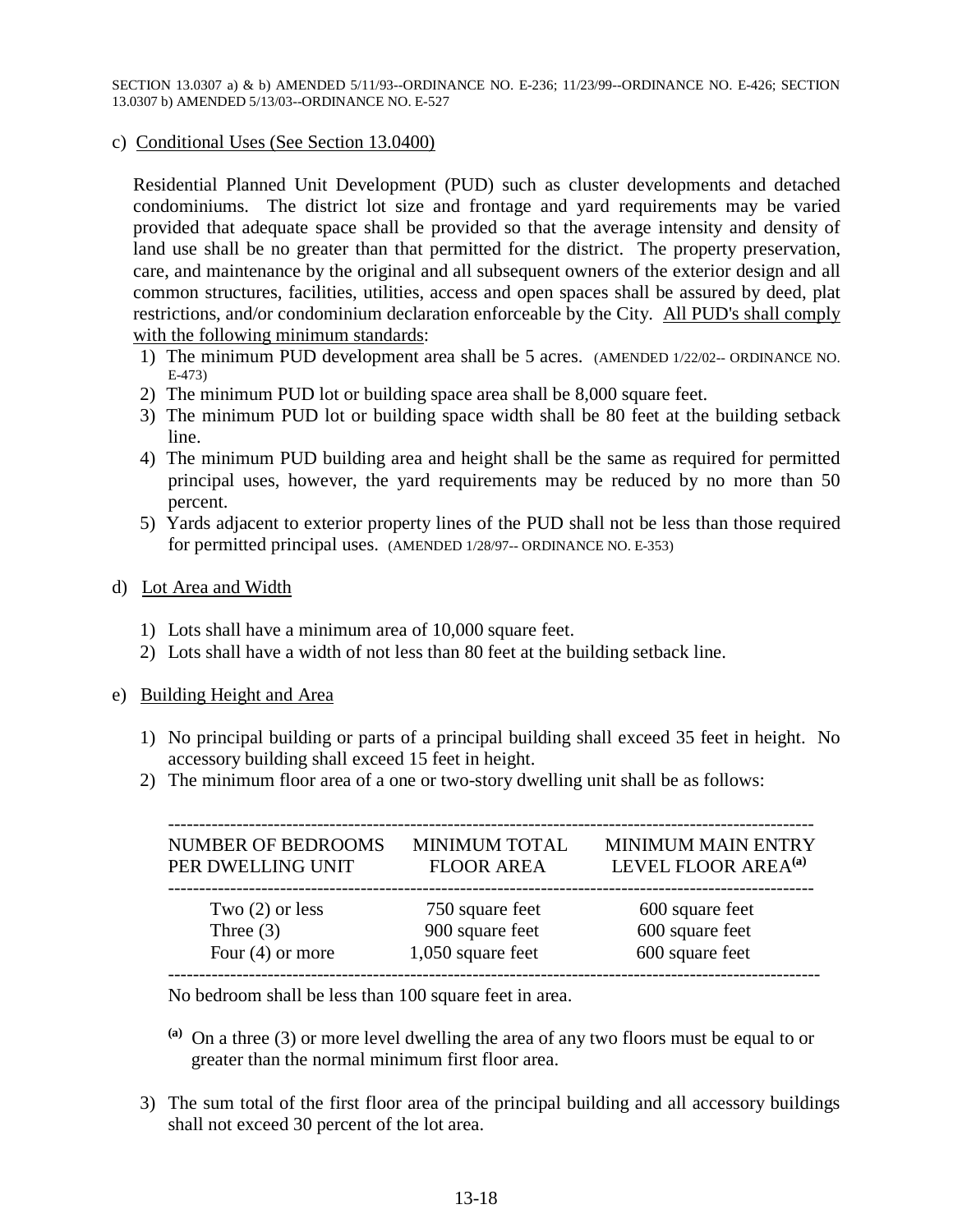### f) Setback and Yards

- 1) There shall be a minimum building setback of 25 feet from the right-of-way of all streets, roads, and highways.
- 2) There shall be a side yard on each side of all buildings not less than 10 feet in width.
- 3) There shall be a rear yard of not less than 25 feet.

## g) Parking Space

See Section 13.0500.

## **13.0308 Rs-5 SINGLE-FAMILY RESIDENTIAL DISTRICT**

The Rs-5 Residential District is intended to provide for single-family residential development, at densities not to exceed 5.44 dwelling units per net acre, served by municipal sewer and water facilities.

## a) Permitted Principal Uses

- 1) Single-family dwellings with attached garages.
- 2) Foster family home or community living arrangements as provided in the Wisconsin Statutes.

## b) Permitted Accessory Uses

1) Attached garages, detached garages, sheds, carports, home occupations, professional offices, and temporary for sale signs as provided in Section 13.0305 b), Rs-2 Single-Family Residential District.

SECTION 13.0308 a) & b) AMENDED 5/11/93--ORDINANCE NO. E-236; 11/23/99--ORDINANCE NO. E-426; SECTION 13.0308 b) AMENDED 5/13/03--ORDINANCE NO. E-527

## c) Conditional Uses (See Section 13.0400)

 Residential Planned Unit Development (PUD) such as cluster developments and detached condominiums. The district lot size and frontage and yard requirements may be varied provided that adequate open space shall be provided so that the average intensity and density of land use shall be no greater than that permitted for the district. The proper preservation, care and maintenance by the original and all subsequent owners of the exterior design and all common structures, facilities, utilities, access and open spaces shall be assured by deed, plat restrictions, and/or condominium declaration enforceable by the City. All PUD's shall comply with the following minimum standards:

- 1) The minimum PUD development area shall be 5 acres. (AMENDED 1/22/02-- ORDINANCE NO. E-473)
- 2) The minimum PUD lot or building space area shall be 6,000 square feet.
- 3) The minimum PUD lot or building space width shall be 60 feet at the building setback line.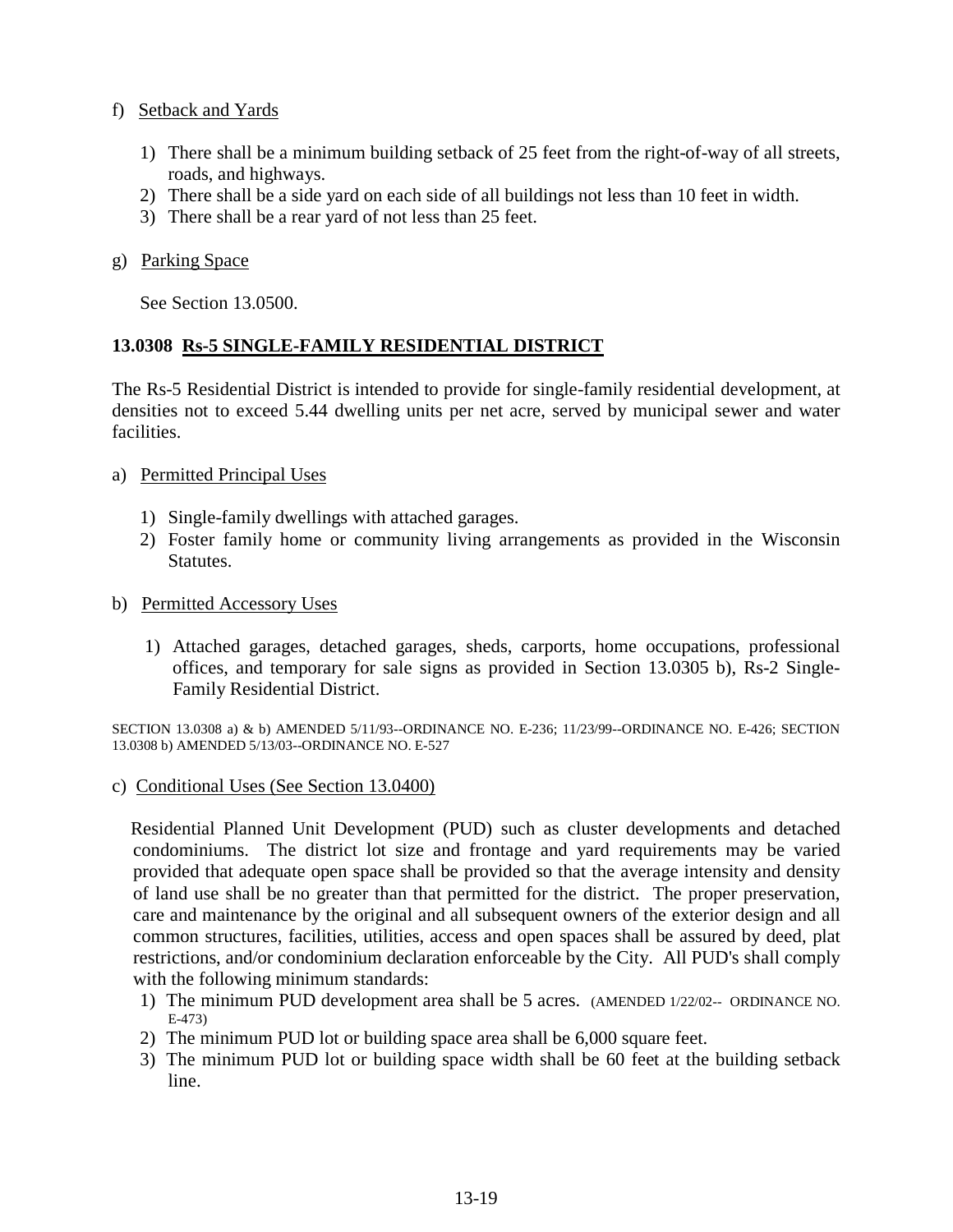- 4) The minimum PUD building area and height shall be the same as required for permitted principal uses, however, the yard requirements may be reduced by no more than 50 percent.
- 5) Yards adjacent to exterior property lines shall not be less than those required for permitted principal uses. (AMENDED 1/28/97--ORDINANCE NO. E-353)
- d) Lot Area and Width
	- 1) Lots shall have a minimum area of 8,000 feet.
	- 2) Lots shall have a width of not less than 65 feet at the building setback line.

#### e) Building Height and Area

- 1) No principal building shall exceed 35 feet in height. No accessory building shall exceed 15 feet in height.
- 2) The minimum floor area of a one or two-story dwelling unit shall be as follows:

| <b>NUMBER OF BEDROOMS</b><br>PER DWELLING UNIT | <b>MINIMUM TOTAL</b><br><b>FLOOR AREA</b> | <b>MINIMUM MAIN ENTRY</b><br>LEVEL FLOOR AREA <sup>(a)</sup> |
|------------------------------------------------|-------------------------------------------|--------------------------------------------------------------|
| Two $(2)$ or less                              | 750 square feet                           | 600 square feet                                              |
| Three $(3)$                                    | 900 square feet                           | 600 square feet                                              |
| Four $(4)$ or more                             | $1,050$ square feet                       | 600 square feet                                              |

No bedroom shall be less than 100 square feet in area.

- **(a)** On a three (3) or more level dwelling the area of any two floors must be equal to or greater than the normal minimum first floor area.
- 3) The sum total of the first floor area of the principal building and all accessory buildings shall not exceed 35 percent of the lot area. (AMENDED 12/10/02--ORDINANCE NO. E-511)

#### f) Setback and Yards

- 1) There shall be a minimum building setback of 25 feet from the right-of-way of all streets, and highways.
- 2) There shall be a side yard on each side of all buildings not less than 10 feet in width.
- 3) There shall be a rear yard of not less than 25 feet.
- g) Parking Space

See Section 13.0500.

#### **13.0309 Rs-6 SINGLE-FAMILY RESIDENTIAL DISTRICT**

The Rs-6 Residential district is intended to provide for single-family residential development only on lots of record existing prior to the date of adoption of this Ordinance, at densities not to exceed 8.71 dwelling units per net acre, and served by municipal sewer and water facilities.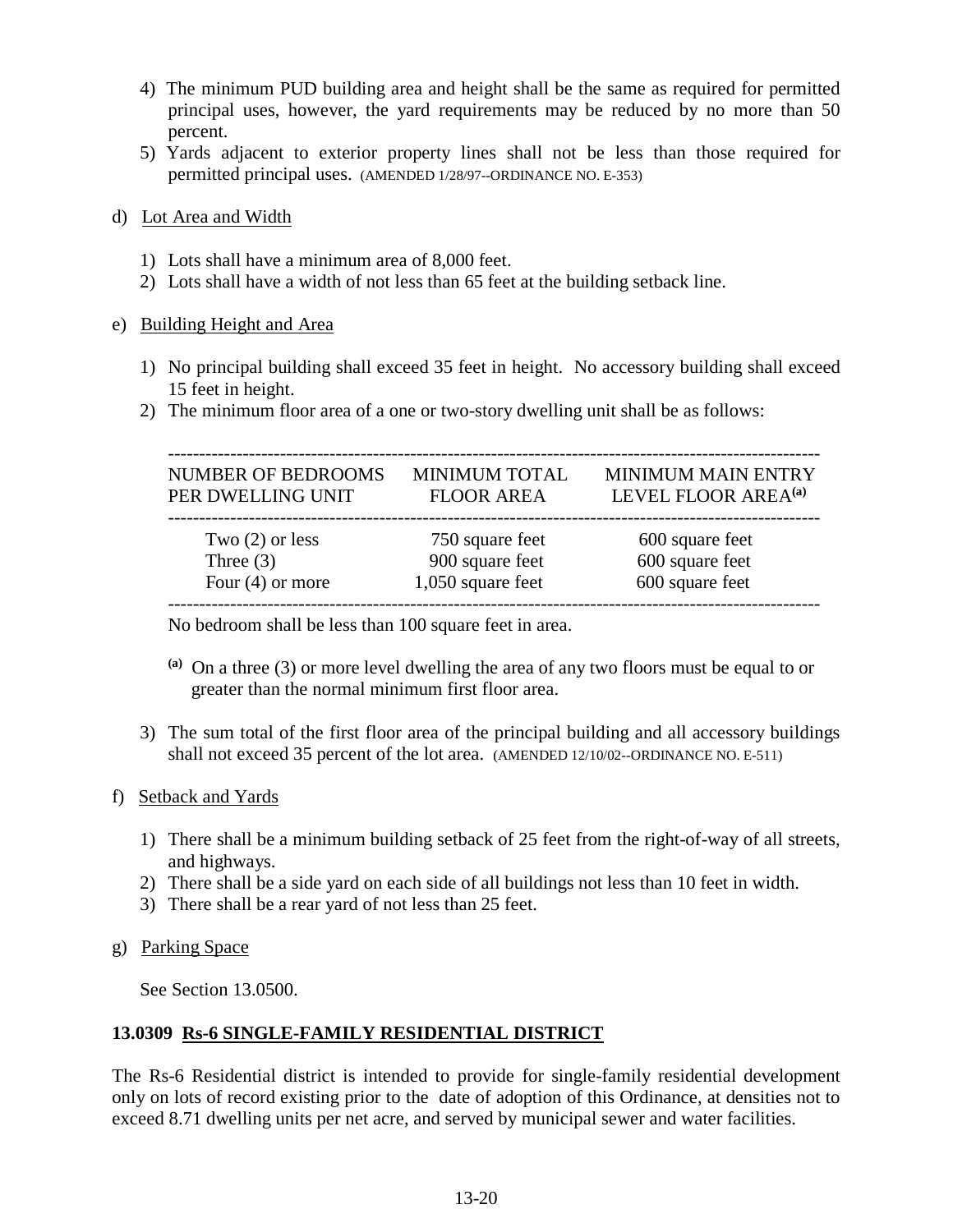#### a) Permitted Principal Uses

- 1) Single-family dwellings with attached garages.
- 2) Foster family home of community living arrangements as provided in Wisconsin Statutes.

#### b) Permitted Accessory Uses

1) Attached garages, detached garages, sheds, carports, home occupations, professional offices, and temporary for sale signs as provided in Section 13.0305 b), Rs-2 Single-Family Residential District.

SECTION 13.0309 a) & b) AMENDED 5/11/93--ORDINANCE NO. E-236; 11/23/99--ORDINANCE NO. E-426; SECTION 13.0309 b) AMENDED 5/13/03--ORDINANCE NO. E-527

#### c) Conditional Uses

None

#### d) Lot Area and Width

- 1) Lots shall have a minimum area of 5,000 square feet.
- 2) Lots shall have a width of not less than 40 feet at the building setback line.

#### e) Building Height and Area

- 1) No principal building or parts of a principal building shall exceed 35 feet in height.
- 2) The minimum floor area of a one or two-story dwelling unit shall be as follows:

| <b>NUMBER OF BEDROOMS</b><br>PER DWELLING UNIT | <b>MINIMUM TOTAL</b><br><b>FLOOR AREA</b> | <b>MINIMUM MAIN ENTRY</b><br>LEVEL FLOOR AREA <sup>(a)</sup> |
|------------------------------------------------|-------------------------------------------|--------------------------------------------------------------|
| Two $(2)$ or less                              | 750 square feet                           | 600 square feet                                              |
| Three $(3)$                                    | 900 square feet                           | 600 square feet                                              |
| Four $(4)$ or more                             | 1,050 square feet                         | 600 square feet                                              |

No bedroom shall be less than 100 square feet in area.

- **(a)** On a three (3) or more level dwelling the area of any two floors must be equal to or greater than the normal minimum first floor area.
- 3) The sum total of the first floor area of the principal building and all accessory buildings shall not exceed 40 percent of the lot area.

#### f) Setback and Yards

1) Lots in the Rs-6 district shall have minimum building setbacks of fifteen (15) feet from the right-of-way of all streets and highways, except as follows: On corner lots in the Rs-6 district, there shall be a minimum building setback of ten (10) feet from the right-of-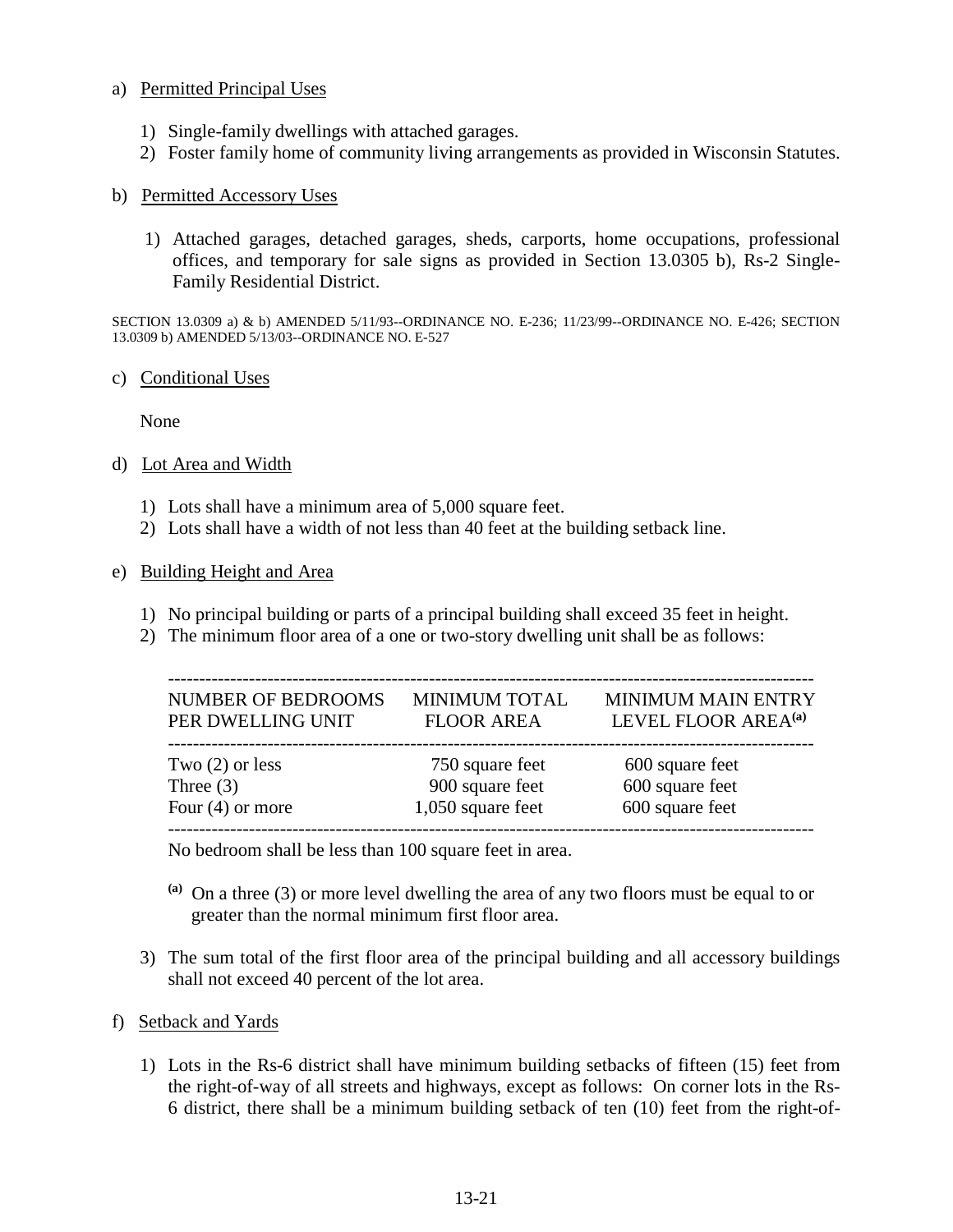way on one street side of the lot, and there shall be a minimum building setback of fifteen (15) feet from the right-of-way on the other street side of the lot.

- 2) There shall be a side yard on each side of all structures not less than seven (7) feet in width.
- 3) There shall be a rear yard of not less than 25 feet.
- 4) Garage doors shall have street yard setbacks of at least twenty (20) feet from the right-ofway of all streets and highways. (SUBSECTION f) REPEALED AND RECREATED 12/14/04— ORDINANCE NO. E-557)
- g) Parking Space

See Section 13.0500.

### **13.0310 Rd-1 TWO-FAMILY RESIDENTIAL DISTRICT**

The Rd-1 Residential District is intended to provide for two-family residential development, at densities not to exceed 5.81 dwelling units per net acre, served by municipal sewer and water facilities.

- a) Permitted Principal Uses
	- 1) Two-family dwelling structures with one attached garage per dwelling unit.
	- 2) Foster family home of community living arrangements as provided in Wisconsin Statutes.
- b) Permitted Accessory Uses
	- 1) Attached garages, detached garages, sheds, carports, home occupations, professional offices, and temporary for sale signs as provided in Section 13.0305 b), Rs-2 Single-Family Residential District.

SECTION 13.0310 a) & b) AMENDED 5/11/93--ORDINANCE NO. E-236; 11/23/99--ORDINANCE NO. E-426; SECTION 13.0310 b) AMENDED 5/13/03--ORDINANCE NO. E-527

- c) Conditional Uses (See Section 13.0400)
	- 1) Home occupations and professional home offices as defined herein.
	- 2) Residential Planned Unit Development (PUD) such as cluster developments, townhouses, and condominiums. The district lot size and frontage and yard requirements may be varied provided that adequate open space shall be provided so that the average intensity and density of land use shall be no greater than that permitted for the district. The proper preservation, care, and maintenance by the original and all subsequent owners of the exterior design and all common structures, facilities, utilities, access and open spaces shall be assured by deed, plat restrictions and/or condominium declaration enforceable by the City. All PUD's shall comply with the following minimum standards:
		- a) The minimum development shall be 5 acres. (AMENDED 1/22/02-- ORDINANCE NO. E-473)
		- b) The minimum lot or building space area shall be 12,000 square feet.
		- c) The minimum lot or building space width at the building setback line shall be 80 feet for detached two-family structures and 16 feet for each unit of a townhouse or attached condominium complex.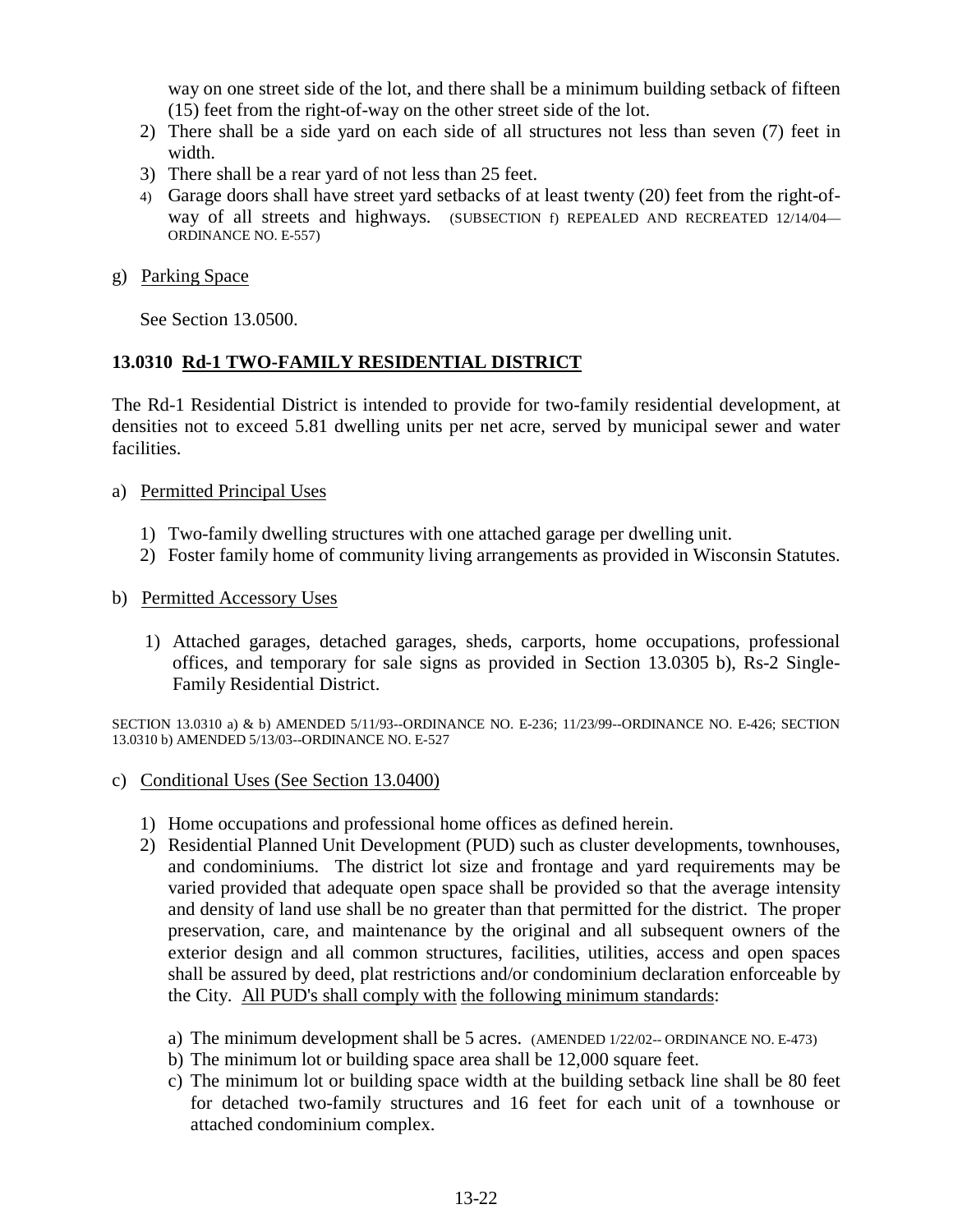- d) The minimum building area and height, shall be the same as required for permitted principal uses, however, the yard requirement may be reduced by no more than 50 percent.
- e) No detached structure shall be located closer than 20 feet to another structure within the development and there shall be a side yard of not less than 20 feet in width at least every 64 feet for a townhouse or attached condominium. Yards adjacent to exterior property line shall not be less than those required for permitted principal uses.
- d) Lot Area and Width
	- 1) Lots shall have a minimum area of 15,000 square feet, with not less than 7,500 square feet per dwelling unit.
	- 2) Lots shall have a width of not less than 100 feet at the building setback line.

### e) Building Height and Area

- 1) No principal building or parts of a principal building shall exceed 35 feet in height.
- 2) Accessory buildings shall not exceed 15 feet in height.
- 3) The minimum floor area of a one or two-story dwelling unit shall be as follows:

|                   | NUMBER OF BEDROOMS MINIMUM TOTAL AREA MINIMUM FIRST FLOOR |                        |
|-------------------|-----------------------------------------------------------|------------------------|
| PER DWELLING UNIT | PER DWELLING UNIT                                         | AREA PER STRUCTURE (a) |

| One           | 900 square feet     | 1,200 square feet   |
|---------------|---------------------|---------------------|
| Two           | $1,000$ square feet | $1,200$ square feet |
| Three or more | $1,100$ square feet | 1,200 square feet   |

No bedroom shall be less than 100 square feet in area.

- **(a)** On a three (3) or more level dwelling the area of any two floors must be equal to or greater than the normal minimum first floor area.
- 4) The sum total of the first floor area of the principal building and all accessory buildings shall not exceed 35 percent of the lot area. (AMENDED 12/10/02--ORDINANCE NO. E-510)

## f) Setback and Yards

- 1) There shall be a minimum building setback of 25 feet from right-of- way of all streets.
- 2) There shall be a minimum side yard on each side of all buildings of not less than 15 feet in width.
- 3) There shall be a rear yard of not less than 30 feet.

#### g) Parking Space

 There shall be a minimum of two (2) off-street parking spaces or 600 square feet of outside off-street parking area provided for each residential unit of which at least one (1) is within a garage (see Section 13.0500).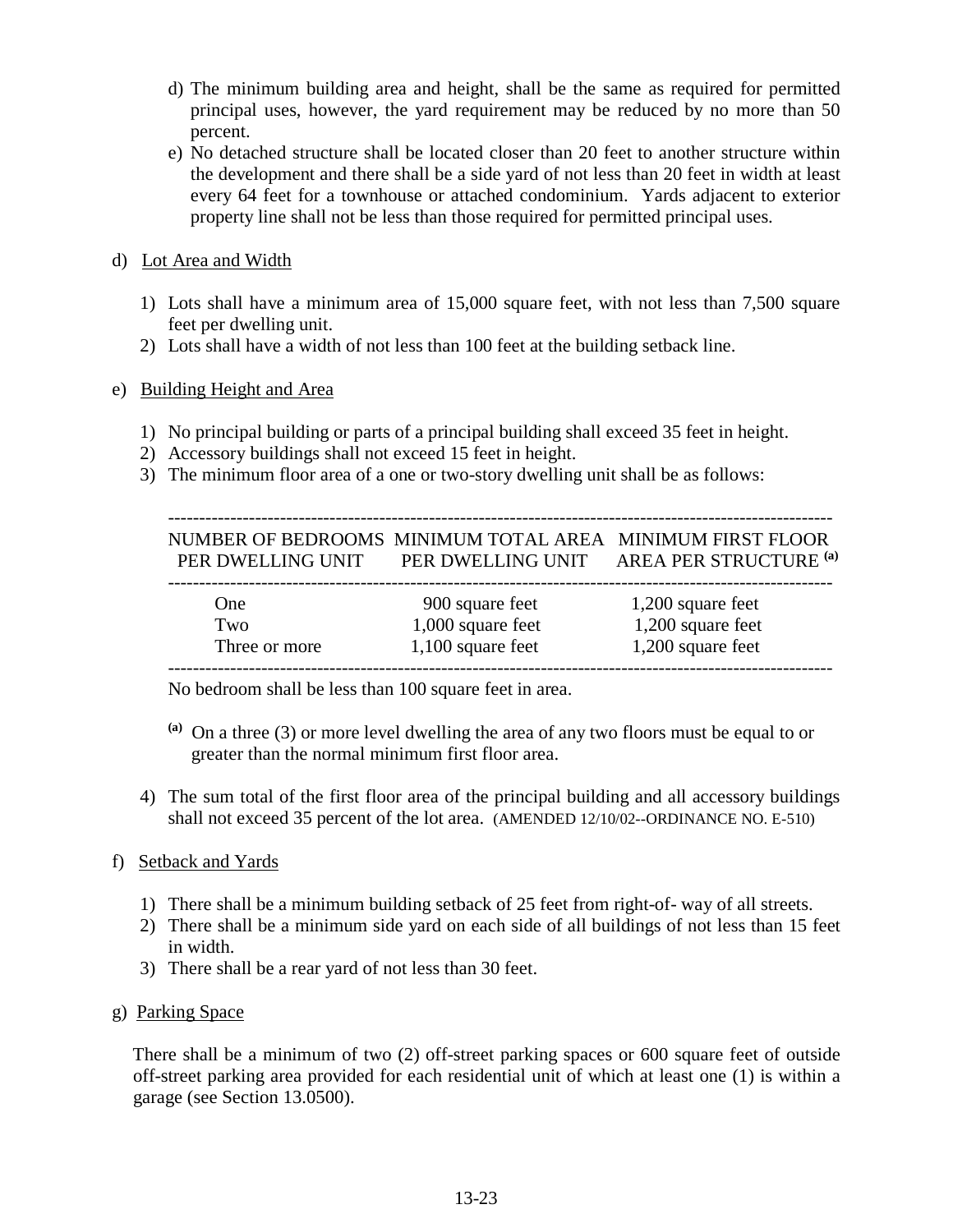## **13.0311 Rd-2 TWO-FAMILY RESIDENTIAL DISTRICT**

The Rd-2 Residential District is intended to provide for two-family residential development, at densities not to exceed 7.26 dwelling units per net acre, served by municipal sewer and water facilities.

#### a) Permitted Principal Uses

- 1) Two-family dwelling structures with one attached garage per dwelling unit.
- 2) Foster family home or community living arrangements as provided in Wisconsin Statutes.
- b) Permitted Accessory Uses
	- 1) Attached garages, detached garages, sheds, carports, home occupations, professional offices, and temporary for sale signs as provided in Section 13.0305 b), Rs-2 Single-Family Residential District.

SECTION 13.0311 a) & b) AMENDED 5/11/93--ORDINANCE NO. E-236; 11/23/99--ORDINANCE NO. E-426; SECTION 13.0311 b) AMENDED 5/13/03--ORDINANCE NO. E-527

- c) Conditional Uses (See Section 13.0400)
	- 1) Home occupations and professional home offices as defined herein.
	- 2) Residential Planned Unit Development (PUD) such as cluster development, two-story townhouses, and condominiums. The district lot size and frontage and yard requirements may be varied provided that adequate open space shall be provided so that the average intensity and density of land use shall be no greater than that permitted for the district. The proper preservation, care, and maintenance by the original and all subsequent owners of the exterior design and all common structures, facilities, utilities, access and open spaces shall be assured by deed, plat restrictions, and/or condominium declaration enforceable by the City. All PUD's shall comply with the following minimum standards:
		- a) The minimum development area shall be 5 acres. (AMENDED 1/22/02--ORDINANCE NO. E-473)
		- b) The minimum lot or building space area shall be 10,000 square feet.
		- c) The minimum lot or building space width at the building setback line shall be 70 feet for detached two-family structures and 16 feet for each unit of a townhouse or attached condominium complex.
		- d) The minimum building area and height shall be the same as required for permitted principal uses, however, the yard requirements may be reduced by no more than 50 percent.
		- e) No detached principal structure shall be located closer than 20 feet to another structure within the development and there shall be a side yard of not less than 20 feet in width at least every 64 feet for a townhouse or attached condominium structure. Yards adjacent to exterior property lines shall not be less than those required for permitted principal uses.
- d) Lot Area and Width
	- 1) Lots shall have a minimum area of 12,000 square feet, with not less than 6,000 square feet per dwelling unit.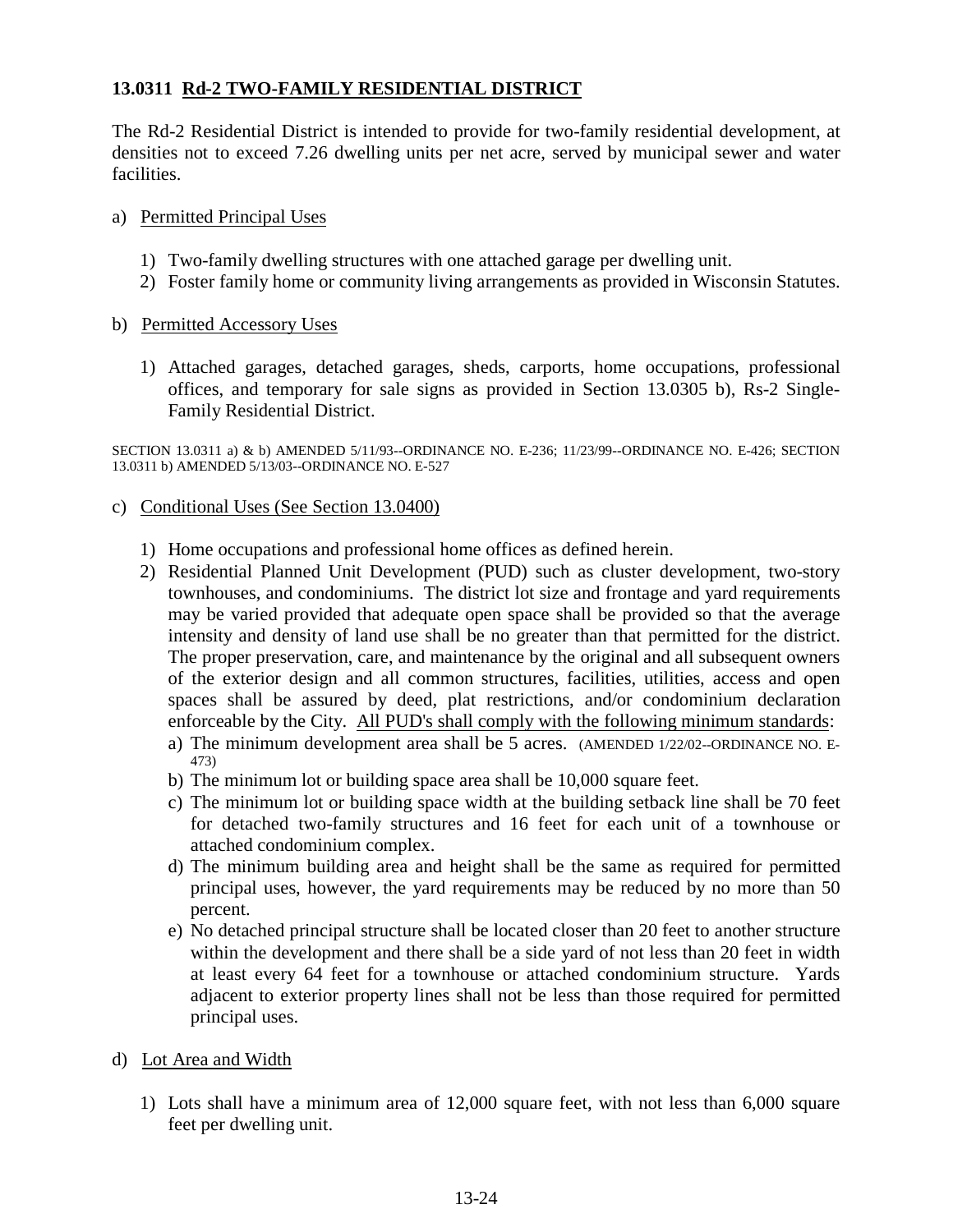- 2) Lots shall have a width of not less than 80 feet at the building setback line.
- e) Building Height and Area
	- 1) No principal building or parts of a principal building shall exceed 35 feet in height.
	- 2) Accessory buildings shall not exceed 15 feet in height.
	- 3) The minimum floor area of a one or two-story dwelling unit shall be as follows:

 ----------------------------------------------------------------------------------------------------------- NUMBER OF BEDROOMS MINIMUM TOTAL AREA MINIMUM FIRST FLOOR PER DWELLING UNIT PER DWELLING UNIT AREA PER STRUCTURE **(a)**

| One           | 800 square feet   | $1,000$ square feet |
|---------------|-------------------|---------------------|
| Two           | 900 square feet   | 1,000 square feet   |
| Three or more | 1,000 square feet | 1,000 square feet   |

No bedroom shall be less than 100 square feet in area.

- **(a)** On a three (3) or more level dwelling the area of any two floors must be equal to or greater than the normal minimum first floor area.
- 4) The sum total of the floor area of the principal building and all accessory buildings shall not exceed 35 percent of the lot area. (AMENDED 12/10/02---ORDINANCE NO. E-510)

#### f) Setback and Yards

- 1) There shall be a minimum building setback of 25 feet from the right-of-way of all streets.
- 2) There shall be a side yard on each side of all buildings of not less than 10 feet in width.
- 3) There shall be a rear yard of not less than 25 feet.
- g) Parking Space

There shall be a minimum of two (2) off-street parking spaces or 600 square feet of outside off-street parking area provided for each residential unit of which at least one (1) is within a garage (see Section 13.0500).

## **13.0312 Rm-1 MULTI-FAMILY RESIDENTIAL DISTRICT**

The Rm-1 Residential District is intended to provide for multiple-family residential development, at densities not to exceed 8.00 dwelling units per net acre served by municipal sewer and water facilities.

- a) Permitted Principal Uses
	- 1) Multiple-family dwellings with attached garages not to exceed four (4) units per structure.
	- 2) Foster family home or community living arrangements as provided in Wisconsin Statutes.
- b) Permitted Accessory Uses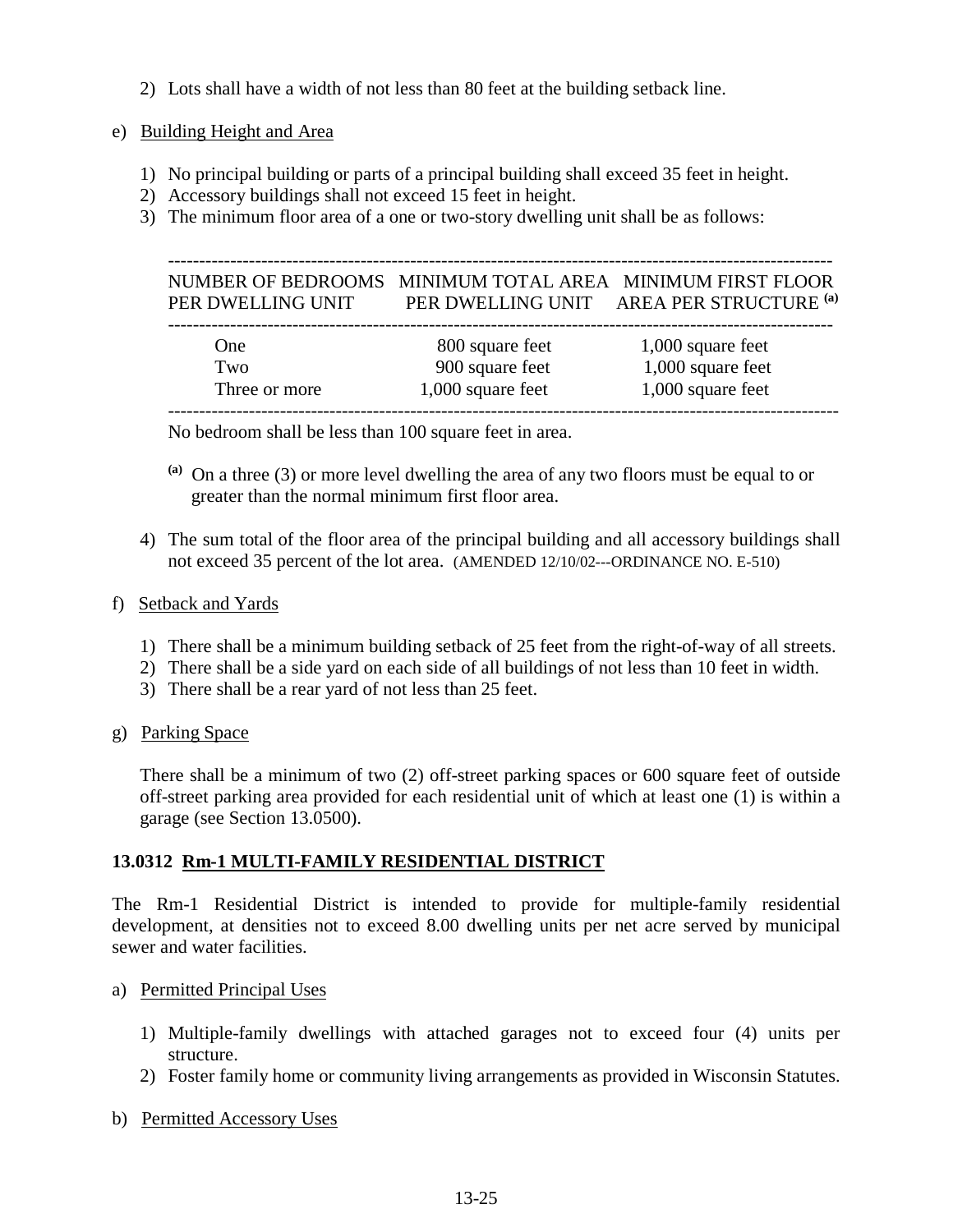- 1) One (1) detached garage not to exceed 350 square feet per dwelling unit.
- 2) One (1) yard or gardening equipment storage structure, not more than 15 feet in height and 180 square feet in area.
- 3) One (1) temporary non-illuminated sign placed by the owner or his agent for the purpose of sale or rental of the premises (see Section 13.0600).

SECTION 13.0312 a) & b) AMENDED 5/11/93--ORDINANCE NO. E-236

#### c) Conditional Uses (See Section 13.0400)

Residential Planned Unit Development (PUD) such as cluster developments, and two-story townhouses and condominiums with no individual building containing more than eight (8) dwelling units. The district lot size and frontage and yard requirements may be varied provided that adequate open space shall be provided so that the average intensity and density of land use shall be no greater than that permitted for the district. The proper preservation, care, and maintenance by the original and all subsequent owners of the exterior design and all common structures, facilities, utilities, access and open spaces shall be assured by deed, plat restrictions, and/or condominium declaration enforceable by the City. All PUD's shall comply with the following minimum standards:

- 1) The minimum development area shall be 5 acres. (AMENDED 1/22/02-- ORDINANCE NO. E-473)
- 2) The minimum lot or building space area shall be not less than 3,630 square feet per dwelling unit.
- 3) The minimum lot or building space width at the building set back line shall be 100 feet per detached three or four-unit structure and 20 feet for each unit of a townhouse or attached condominium complex.
- 4) The minimum building area and height shall be the same as required for permitted principal uses, however, the yard requirements may be reduced by not more than 50 percent.
- 5) No detached structure shall be located closer than 20 feet to another structure within the development and there shall be a side yard of not less than 20 feet in width at least every 80 feet for a townhouse or attached condominium structure. Yards adjacent to exterior property lines shall not be less than those required for permitted principal uses.
- d) Lot Area and Width
	- 1) Lots shall have a minimum area of 5,445 square feet per dwelling unit.
	- 2) Lots shall have a width of not less than 120 feet at the building setback line.

#### e) Building Height and Area

- 1) No principal building or parts of a principal building shall exceed 35 feet in height and no accessory building shall exceed 15 feet in height.
- 2) The minimum floor area of a principal structure shall be as follows:

 ------------------------------------------------------------------------------------------------------------ NUMBER OF BEDROOMS MINIMUM TOTAL FLOOR MINIMUM TOTAL FLOOR PER DWELLING UNIT AREA PER DWELLING UNIT AREA PER STRUCTURE ------------------------------------------------------------------------------------------------------------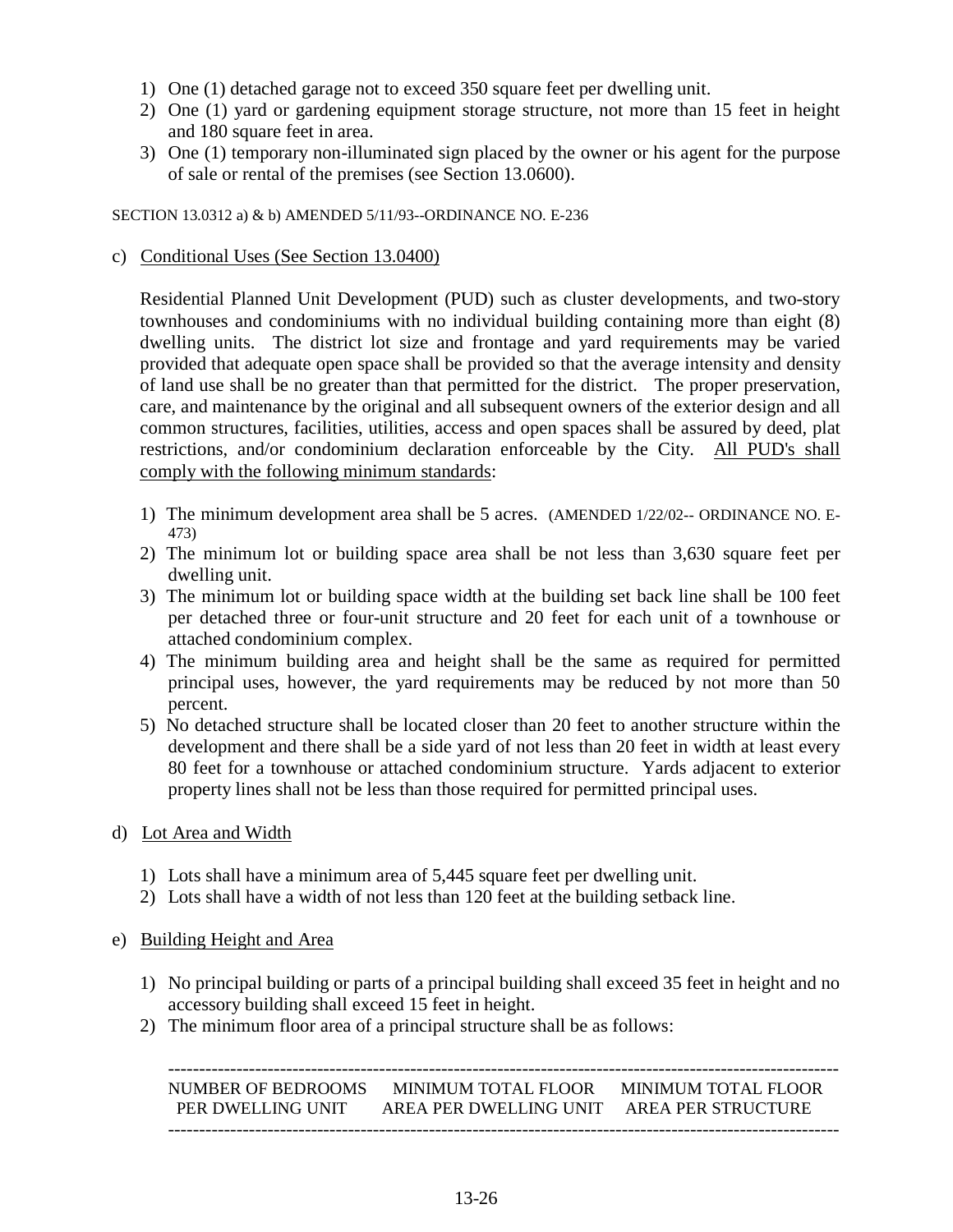| Efficiency    | 400 square feet   | 1,200 square feet   |
|---------------|-------------------|---------------------|
| One           | 600 square feet   | 1,800 square feet   |
| Two           | 800 square feet   | $2,400$ square feet |
| Three or more | 1,000 square feet | 3,000 square feet   |
|               |                   |                     |

No bedroom shall be less than 100 square feet in area.

3) The sum total of the first floor area of the principal building and all accessory buildings shall not exceed 20 per cent of the lot area.

## f) Setback and Yards

- 1) There shall be a minimum building setback of 25 feet from the street right-of-way.
- 2) There shall be a side yard on each side of all buildings not less than 20 feet in width.
- 3) There shall be a rear yard of not less than 25 feet.

## g) Parking Space

There shall be a minimum of two (2) 180 square foot off-street parking spaces provided for each residential unit (see Section 13.0500).

### h) Special Regulations

Every builder of any building hereafter erected or structurally altered for multiple-family and accessory use shall, before a building permit is issued, present detailed plans and specifications of the proposed structure(s) to the City Plan Commission, which will approve said plans only after determining that the proposed building(s) including parking structures, will not impair an adequate supply of light and air to adjacent property or substantially increase the danger of fire or traffic congestion or otherwise endanger the public health or safety or substantially diminish or impair property values within the neighborhood.

## **13.0313 Rm-2 MULTI-FAMILY RESIDENTIAL DISTRICT**

The Rm-2 Residential District is intended to provide for multiple-family residential development, at densities not to exceed 11.00 dwelling units per net acre served by municipal sewer and water facilities.

## a) Permitted Principal Uses

- 1) Multiple-family dwellings with attached garages not to exceed six (6) units per structure.
- 2) Foster family home or community living arrangements as provided in the Wisconsin Statutes.

## b) Permitted Accessory Uses

- 1) One (1) detached garage not to exceed 350 square feet per dwelling unit.
- 2) One (1) yard or gardening equipment storage structure, not more than 15 feet in height and 180 square feet in area.
- 3) One (1) temporary non-illuminated sign placed by the owner or his agent for the purpose of sale or rental of the premises (see Section 13.0600).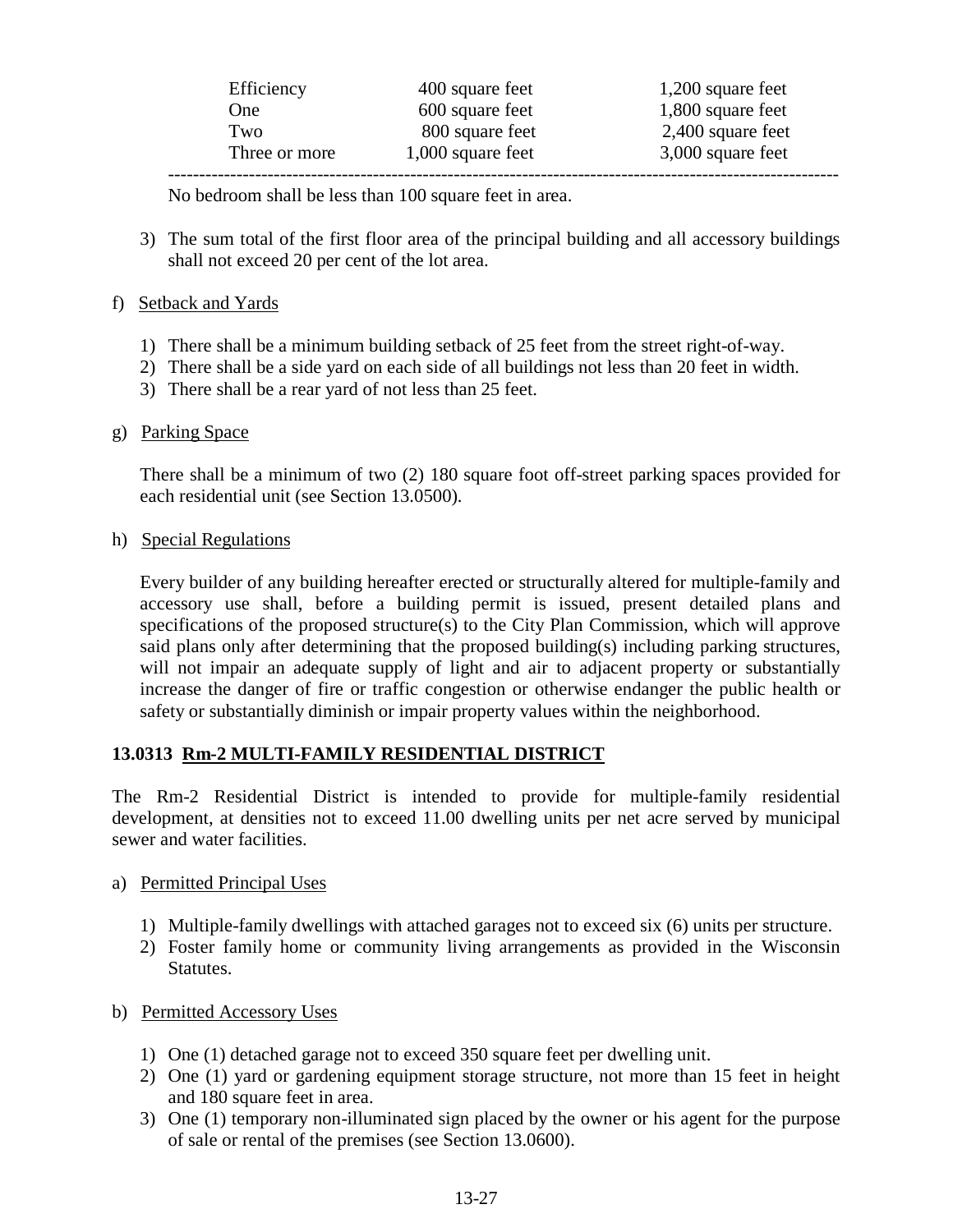#### SECTION 13.0313 a) & b) AMENDED 5/11/93--ORDINANCE NO. E-236

#### c) Conditional Uses (See Section 13.0400)

- 1) Residential Planned Unit Development (PUD) such as cluster developments, townhouses, and condominiums with no individual building containing more than 16 dwelling units. The district lot size and frontage and yard requirements may be varied provided that adequate open space shall be provided so that the average intensity and density of the land use shall be not greater than that permitted for the district. The property preservation, care, and maintenance by the original and all subsequent owners of the exterior design and all common structures, facilities, utilities, access and open spaces shall be assured by deed, plat restrictions and/or condominium declaration enforceable by the City. All PUD's shall comply with the following minimum standards:
	- a) The minimum development area shall be 5 acres. (AMENDED 1/22/02--ORDINANCE NO. E-473)
	- b) The minimum lot or building space area shall be not less than 2,640 square feet per dwelling unit.
	- c) The minimum lot or building space width at the building setback line shall be 100 feet for detached three or four-unit structures and 20 feet per dwelling unit for townhouses and attached condominiums.
	- d) The minimum building area and height shall be the same as required for permitted principal uses however the requirements may be reduced by not more than 50 percent.
	- e) No detached structure shall be located closer than 20 feet to another structure within the development and there shall be a side yard of not less than 16 feet in width at least every 128 feet for a townhouse or attached condominium structure. Yards adjacent to exterior property lines shall not be less than those required for permitted principal uses.
- 2) Mobile Home Parks provided that each such park complies with the following standards: a) The minimum park size shall be 10 acres.
	- b) The minimum park width shall be 450 feet at the building setback line.
	- c) The maximum number of mobile home sites shall be nine (9) per acre.
	- d) The minimum open space provided shall be 20 percent of the development area, exclusive of mobile home unit sites, streets, roads, and public or general purpose parking.
	- e) The minimum lot area for a single module mobile home shall be 5,000 square feet and such mobile home lot shall be a minimum of 50 feet in width.
	- f) The minimum lot area for a double module mobile home shall be 6,000 square feet and such mobile home lot shall be a minimum of 60 feet in width.
	- g) The minimum setback for a mobile home parking building, structure, or unit shall be 75 feet from the right-of-way line of a street, road or highway, which abuts the development.
	- h) The minimum distance between any park structure, mobile home unit, or accessory storage structures and all other exterior park lot lines shall be 40 feet.
	- i) The minimum distance between mobile home units and access streets shall be 20 feet.
	- j) The minimum side yard distance between mobile home units shall be 20 feet.
	- k) There shall be two off-street parking spaces provided for each mobile home unit and all interior streets and general parking areas shall be constructed to City specifications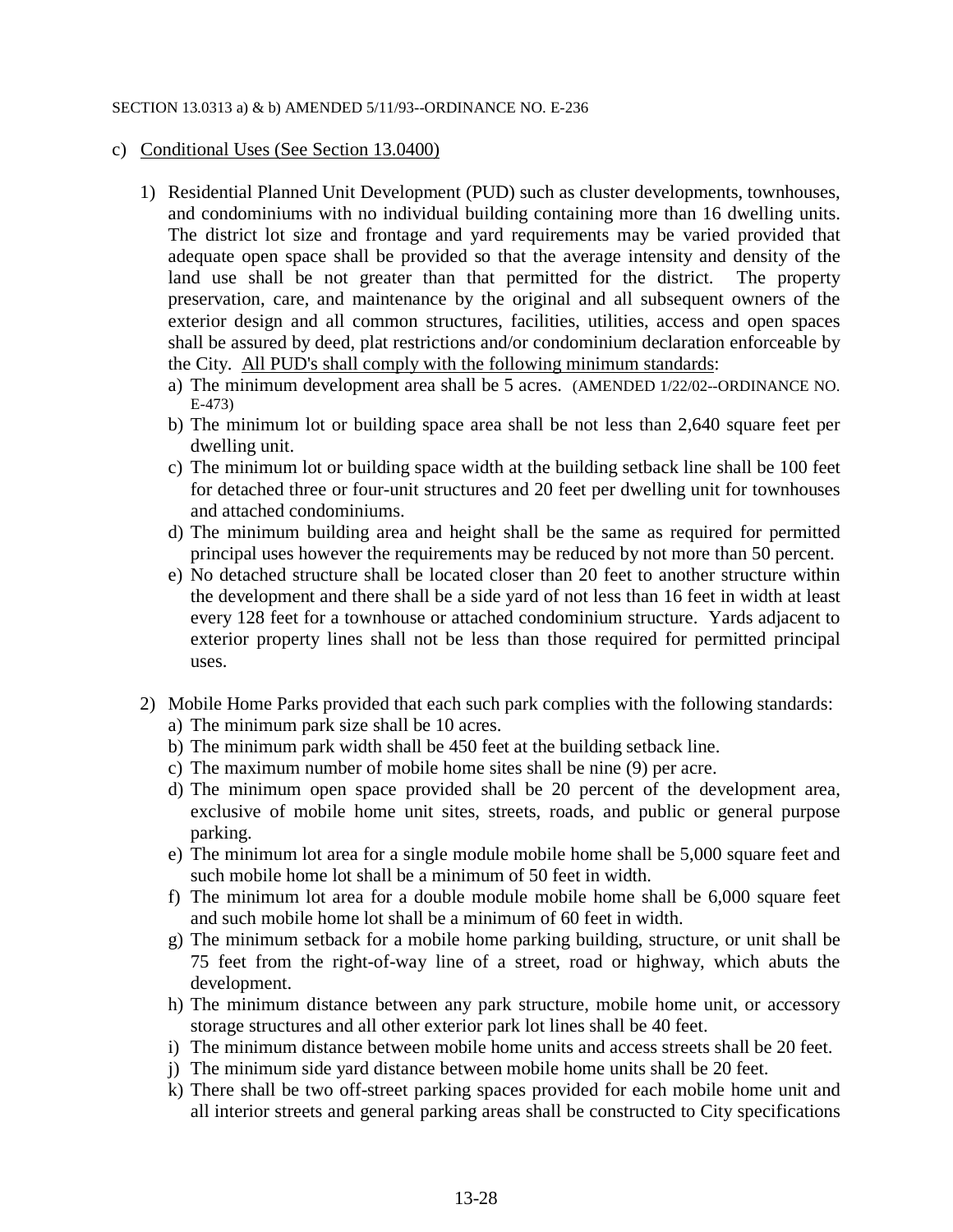and all mobile home unit parking areas and all walkways shall be surfaced pursuant to City specifications.

- l) No mobile home sales office, business, or other commercial use shall be located on the mobile home park site; however, laundries, washrooms, recreation rooms, maintenance equipment storage areas, and one mobile home park office necessary for the use of mobile home park residents are permitted.
- m)Each mobile home park shall be completely enclosed except for permitted entrances and exits by a permanent evergreen planting, the individual trees to be of such a number and size and so arranged that within 10 years they will have formed a dense screen. Such permanent plantings shall be grown or maintained to a height of not less than 10 feet.
- n) All mobile homes shall meet the construction standards of the Mobile Homes Manufacturers Association and the Wisconsin Department of Industry, Labor and Human Relations.
- o) Each mobile home shall be anchored by connecting the underframe directly to a minimum of six  $(6)$ , two and one-half  $(2-1/2)$  foot long "eye" bolt anchors permanently imbedded in concrete piers of not less than three (3) feet in length which shall be an integral part of a six (6) inch concrete pad which is at least as large as the floor area dimensions of the mobile home upon which the mobile home must be placed.
- p) No mobile home site shall be rented for a period of less than six months.
- q) All mobile homes shall be fully "skirted" with nonflammable material.
- r) Street requirements of Chapter 7 of the Municipal Code are met or exceeded.
- s) Erosion control requirements of Chapter 15 of the Municipal Code are met or exceeded.
- t) Stormwater management requirements of Chapter 15 of the Municipal Code are met or exceeded.
- u) Fees required by Chapter 42 of the Municipal Code are paid.

SECTION 13.0313 c),2),r) REPEALED AND SECTIONS r), s), t) & u) CREATED 9/9/97--ORDINANCE NO. E-376)

- d) Lot Area and Width
	- 1) Lots shall have a minimum area of 3,960 square feet per dwelling unit.
	- 2) Lots shall have a width of not less than 100 feet at the building setback line.

#### e) Building Height and Area

- 1) No principal building or parts of a principal building shall exceed 35 feet in height and no accessory buildings shall exceed 15 feet in height.
- 2) The minimum floor area of a principal structure shall be as follows:

 --------------------------------------------------------------------------------------------------------- NUMBER OF BEDROOMS MINIMUM TOTAL FLOOR MINIMUM TOTAL FLOOR PER DWELLING UNIT AREA PER DWELLING UNIT AREA PER STRUCTURE ---------------------------------------------------------------------------------------------------------

| Efficiency | 400 square feet | $1,200$ square feet |
|------------|-----------------|---------------------|
| One)       | 550 square feet | 1,650 square feet   |
| Two-       | 700 square feet | $2,100$ square feet |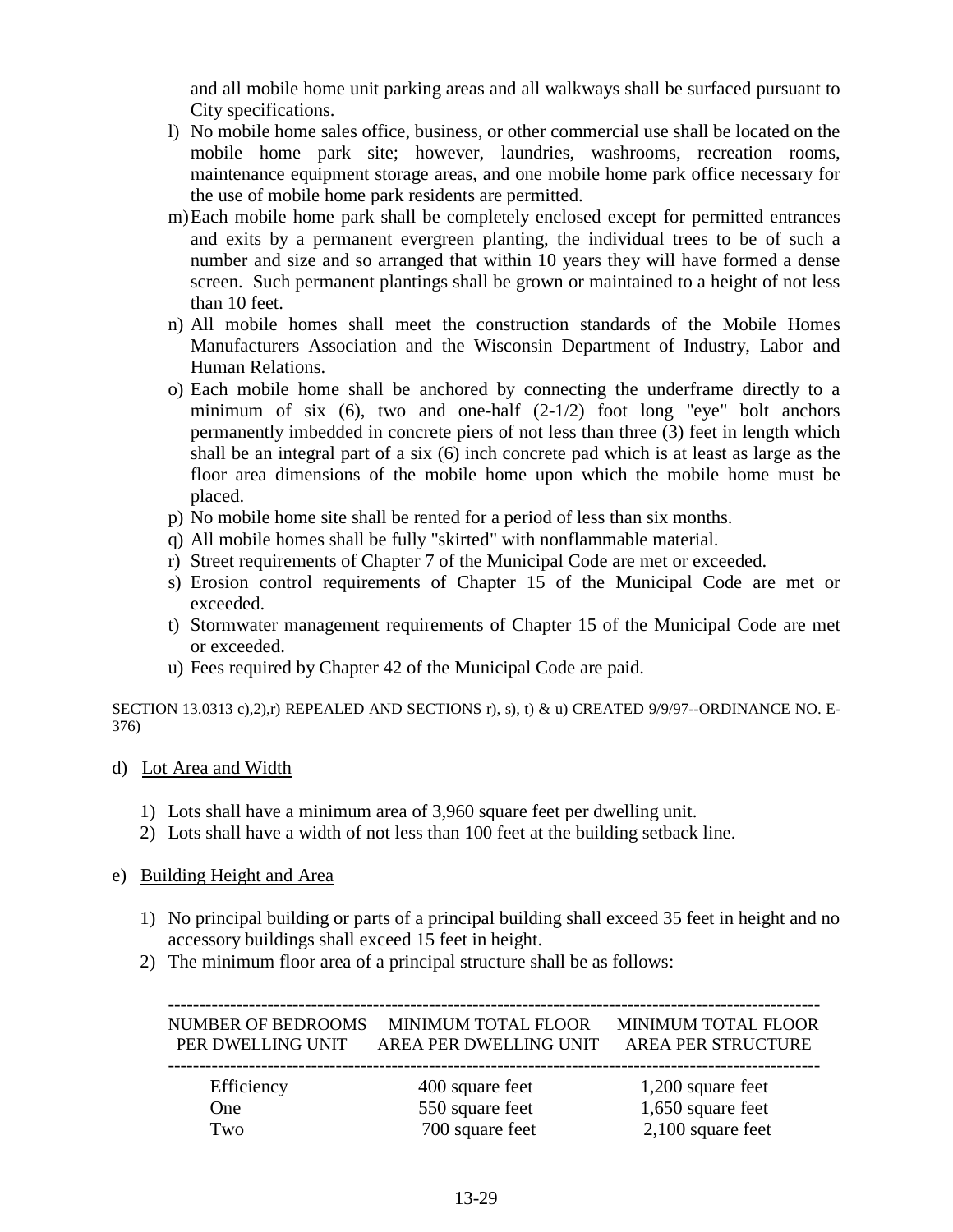| Three or more   | 850 square feet | 500 square feet |
|-----------------|-----------------|-----------------|
| --------------- |                 |                 |

No bedroom shall be less than 100 square feet in area.

- 3) The sum total of the floor area of the principal building and all accessory buildings shall not exceed 25 percent of the lot area.
- f) Setback and Yards
	- 1) There shall be a minimum building setback of 25 feet from the street right-of-way.
	- 2) There shall be a side yard on each side of all buildings of not less than 20 feet in width.
	- 3) There shall be a rear yard of not less than 25 feet.
- g) Parking Space

 There shall be a minimum of two (2) 180 square foot off-street parking spaces provided for each residential unit (see Section 13.0500).

h) Special Regulations

 Every builder of any building hereafter erected or structurally altered for multiple-family use shall, before a building permit is issued, present detailed plans and specifications of the proposed structure(s) to the City Plan Commission, which will approve said plans only after determining that the proposed building(s), including garages, will not impair an adequate supply of lights and air to adjacent property or substantially increase the danger of fire or traffic congestion or otherwise endanger the public health or safety or substantially diminish or impair property values within the neighborhood.

## **13.0314 Rm-3 MULTI-FAMILY RESIDENTIAL DISTRICT**

The Rm-3 Residential District is intended to provide for multiple-family residential development, at densities not to exceed 14.00 dwelling units per net acre served by municipal sewer and water facilities.

- a) Permitted Principal Uses
	- 1) Multiple-family dwellings with attached garages not to exceed eight (8) units per structure.
	- 2) Foster family home or community living arrangements as provided in the Wisconsin Statutes.
- b) Permitted Accessory Uses
	- 1) One (1) detached garage not to exceed 350 square feet per dwelling unit.
	- 2) One (1) yard or gardening equipment storage structure, not more than 15 feet in height and 180 square feet in area.
	- 3) One (1) temporary non-illuminated sign placed by the owner or his agent for the purpose of sale or rental of the premises (see Section 13.0600).

SECTION 13.0314 a) & b) AMENDED 5/11/93--ORDINANCE NO. E-236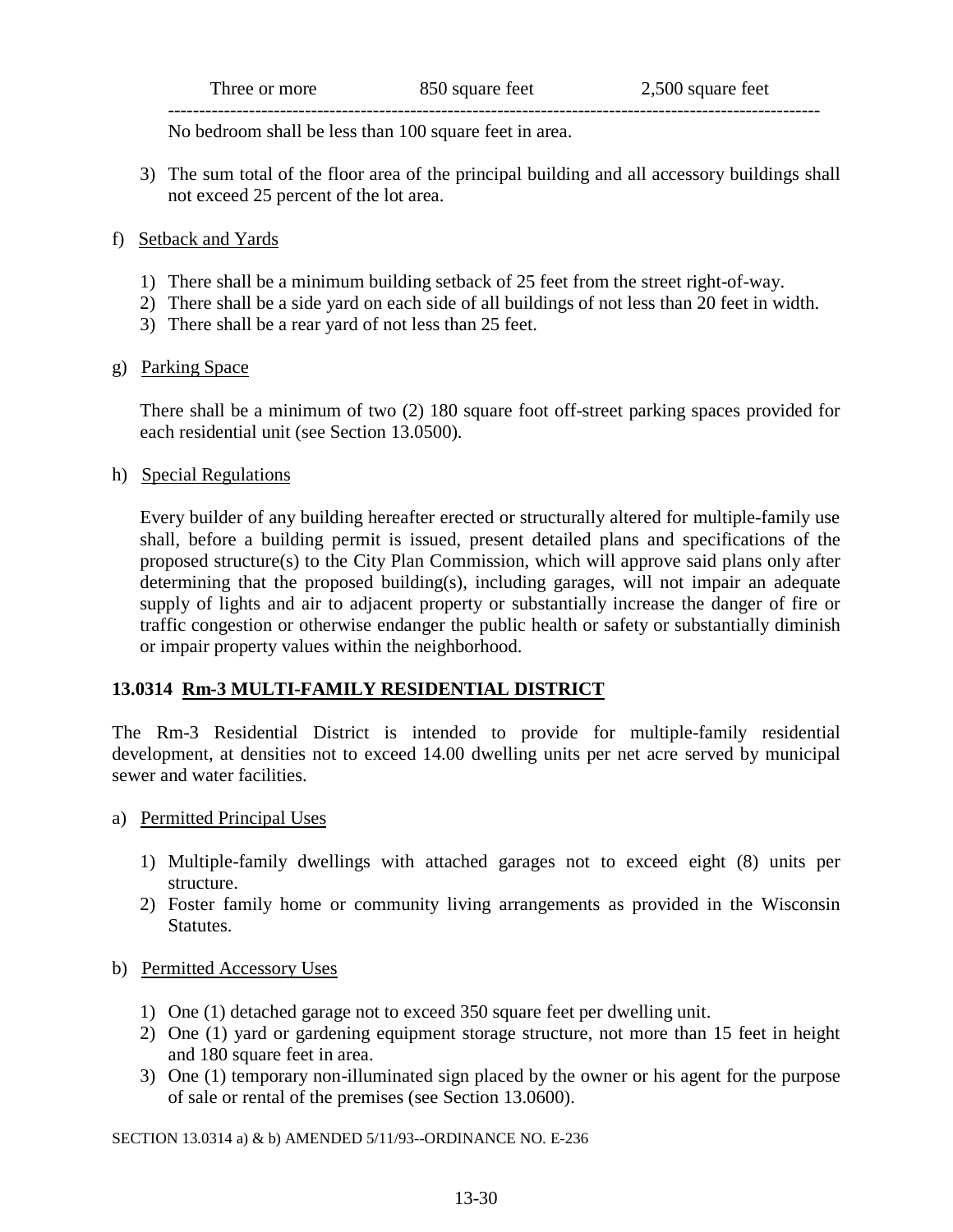#### c) Conditional Uses (See Section 13.0400)

- 1) Residential Planned Unit Development (PUD) such as cluster developments, townhouses, and condominiums with no individual building containing more than 24 dwelling units. The district lot size and frontage and yard requirements may be varied provided that adequate open space shall be provided so that the average intensity and density of land use shall be no greater than that permitted for the district. The proper preservation, care, and maintenance by the original and all subsequent owners of the exterior design and all common structures, facilities, utilities, access and open spaces shall be assured by deed, plat restrictions, and/or condominium declaration enforceable by the City. All PUD's shall comply with the following minimum standards:
	- a) The minimum development area shall be 5 acres. (AMENDED 1/22/02--ORDINANCE NO. E-473)
	- b) The minimum lot or building space area shall be not less than 2,074 square feet per dwelling unit.
	- c) The minimum lot or building space width shall be 80 feet for detached three or four unit structures and 16 feet per dwelling unit for townhouses and attached condominiums.
	- d) The minimum building area and height shall be the same as required for permitted principal uses, however the yard requirements may be reduced by not more than 50 percent.
	- e) No detached structure shall be located closer than 20 feet to another structure within the development and there shall be a side yard of not less than 16 feet in width at least every 128 feet for a townhouse or attached condominium structure. Yards adjacent to exterior property lines shall not be less than those required for permitted principal uses.
- 2) Elderly housing, provided that the following minimum requirements are met:
	- a) Residency shall be restricted to tenants 55 years of age or older and such restrictions shall remain on the development until such time as the owner obtains City Plan Commission approval to convert the housing to other residential or nonresidential uses permitted in the district.
	- b) No dwelling unit shall have more than two (2) bedrooms.
	- c) Minimum total floor area for each unit shall be as follows:
		- Efficiency: 250 square feet
		- 1 Bedroom: 400 square feet
		- 2 Bedroom: 600 square feet
	- d) Provisions for access to each floor, common room, and individual unit of the primary building(s) shall comply with applicable State requirements for elderly and disabled access including but not limited to the provision of ramps and/or elevators.
	- e) Minimum provision for off-street parking spaces shall be based on the type of elderly housing provided. The minimum number of off-street parking spaces for an independent living elderly apartment complex shall be equal to 80% of the total number of individual dwelling units.
	- f) The sum total of the first floor area of the principal building and all accessory structures shall not exceed 30% of the total lot area. Developments exceeding 25% of lot coverage must include structures or portions of structures designed for recreational or other common uses besides hallways (e.g. picnic shelters, recreation rooms).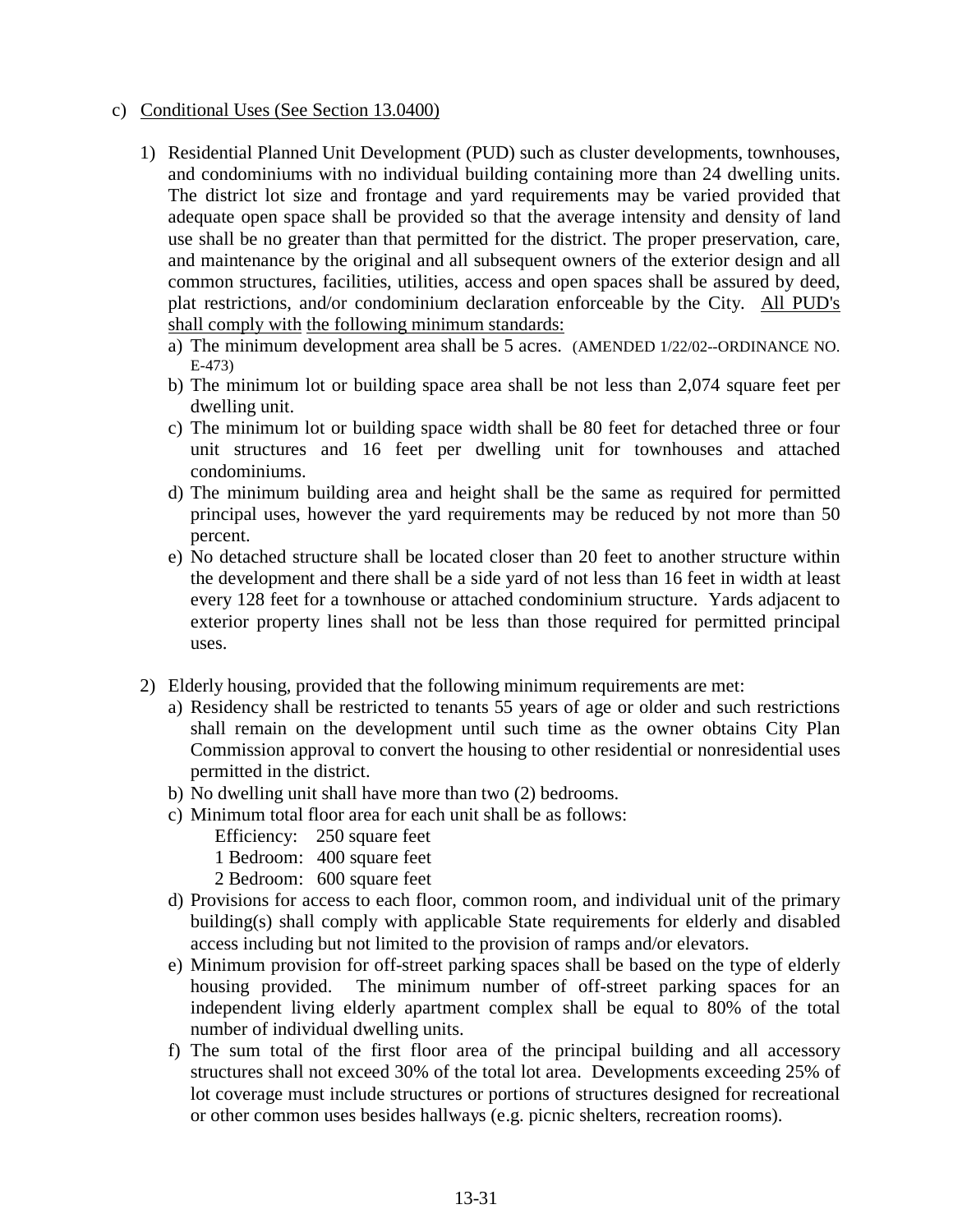- g) All aspects of the development not specifically addressed in the conditions of approval shall comply with all other regulations of the district. (SECTION 13.0314 c) 2) AMENDED 2/9/93--ORDINANCE NO. E-233; 6/8/99--ORDINANCE NO. E-420; REPEALED & RECREATED 10/24/99--ORDINANCE NO. E-423)
- d) Lot Area and Width
	- 1) Lots shall have a minimum area of 3,111 square feet per dwelling unit.
	- 2) Lots shall have a width of not less than 100 feet at the building setback line.

#### e) Building Height and Area

- 1) No principal building or parts of a principal building shall exceed 35 feet in height and no accessory building shall exceed 15 feet in height.
- 2) The minimum floor area of a principal structure shall be as follows:

| <b>NUMBER OF BEDROOMS</b><br>PER DWELLING UNIT | MINIMUM TOTAL FLOOR<br>AREA PER DWELLING UNIT | MINIMUM TOTAL FLOOR<br><b>AREA PER STRUCTURE</b> |
|------------------------------------------------|-----------------------------------------------|--------------------------------------------------|
| Efficiency                                     | 400 square feet                               | 1,200 square feet                                |
| <b>One</b>                                     | 550 square feet                               | 1,650 square feet                                |
| Two                                            | 700 square feet                               | $2,100$ square feet                              |
| Three or more                                  | 850 square feet                               | 2,550 square feet                                |

No bedroom shall be less than 100 square feet in area.

- 3) The sum total of the first floor area of the principal building and all accessory buildings shall not exceed 25 percent of the lot area.
- f) Setback and Yards
	- 1) There shall be a minimum building setback of 25 feet from the street right-of-way.
	- 2) There shall be a side yard on each side of all buildings of not less than 20 feet in width.
	- 3) There shall be a rear yard of not less than 25 feet.
- g) Parking Space

 There shall be a minimum of two (2) 180 square foot off-street parking spaces or 600 square feet of off-street parking area provided for each residential unit (see Section 13.0500).

h) Special Regulations

 Every builder of any building hereafter erected or structurally altered for multiple-family use shall, before a building permit is issued, present detailed plans and specifications of the proposed structure(s) to the City Plan Commission, which will approve said plans only after determining that the proposed building(s) including garage(s), will not impair an adequate supply of light and air to adjacent property or substantially increase the danger of fire or traffic congestion or otherwise endanger the public health or safety or substantially diminish or impair property values within the neighborhood.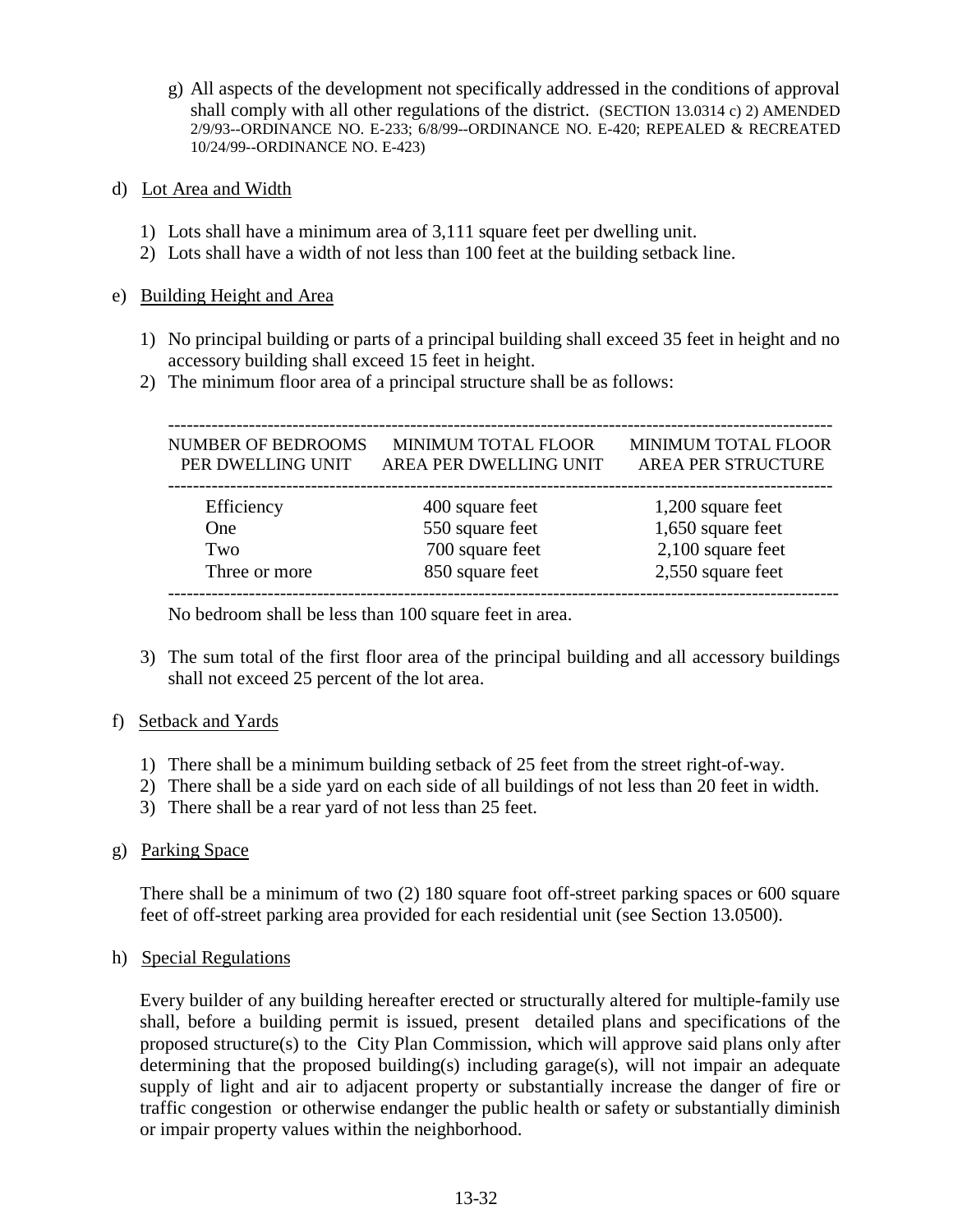# **13.0315 B-1 NEIGHBORHOOD BUSINESS DISTRICT**

The B-1 Business District is intended to provide for individual or small groups of retail and customer service retail establishments in a "shopping center" setting. This type of district is generally separated from the traditional "central business district" but near residential development and includes such amenities as increased open space and ample off-street parking and loading areas and architectural or landscape screening from adjacent non-business uses, making such retail centers more compatible with the character of adjacent residential districts.

#### a) Permitted Principal Uses

- 1) The following retail establishments providing retail services and selling and storing primarily new merchandise.
	- Art, dance, or music teaching studios.
	- Architectural, engineering, or other similar professional offices.
	- Bakery goods for retail sale.
	- Banks, savings and loan associations, and other financial institutions.
	- Barber and beauty shops.
	- **Candy/confectionary stores.**
	- Clothing stores.
	- Delicatessens.
	- Dentist, physician, or other similar professional health offices.
	- Drug stores.
	- Dry cleaning pickup and delivery establishments.
	- Florists.
	- **Fruit stores.**
	- General public bookstores.
	- **Gift stores.**
	- Grocery stores.
	- Hardware stores.
	- Hobby shops.
	- **Jewelry stores.**
	- **Liquor stores.**
	- Meat, fish, or poultry markets.
	- Optical stores.
	- Photo and film pickup stores.
	- Restaurants, not including "fast foods" and sale of liquor.
	- Self service laundries.
	- Shoe repair shops.
	- Shoe stores.
	- Soda fountains.
	- Sporting goods stores.
	- Tobacco stores.
	- Variety stores.
	- Vegetable stores.
	- Dwelling units, provided they are located above the first floor and above a permitted business use. Public access to the business uses shall be separated from the entrance to the residential use. The architectural elements of the entire building shall be of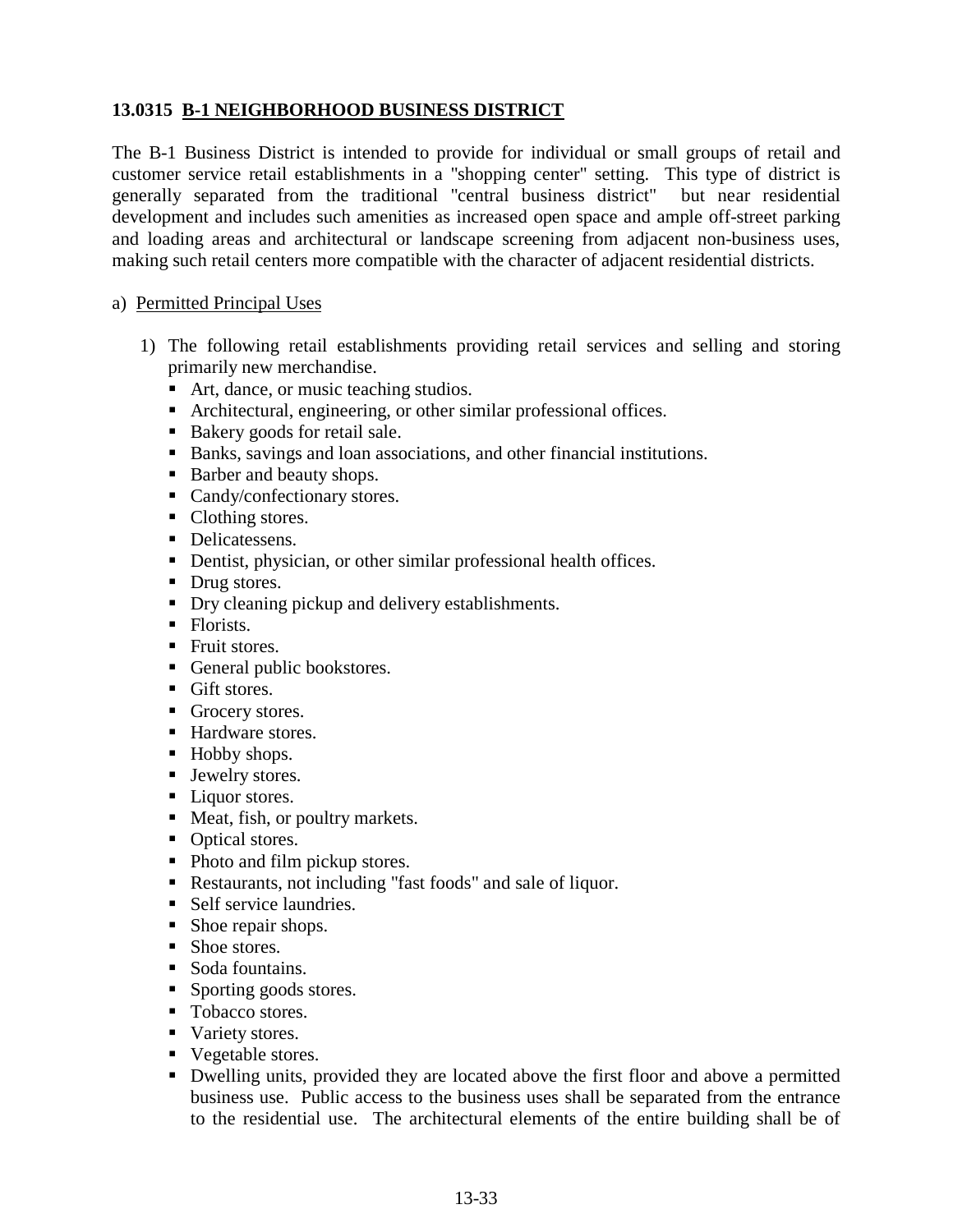similar materials and design. All outdoor storage, pet areas, porches, and clothes lines shall be screened from public view. (CREATED 2/25/92--ORDINANCE NO. E-203)

- b) Permitted Accessory Uses
	- 1) Garages for storage of vehicles used in conjunction with the operation of a business.
	- 2) Off-street parking and loading areas.
	- 3) (See Section 13.0600 Signs and Graphics).

#### c) Conditional Uses (See Section 13.0400)

- 1) Any use similar in character to the permitted uses listed above conducted as a retail business on the premises, catering to the general public, and compatible with the residential character of adjacent areas.
- 2) Indoor commercial health or recreation establishments.
- 3) Day care facilities. (CREATED 1/28/97--ORDINANCE NO. E-352)
- d) Lot Area and Width
	- 1) Lots shall have a minimum area of one (1) acre.
	- 2) Lots shall be not less than 120 feet in width at the building setback line. (AMENDED 9/24/90--ORDINANCE NO. E-162)
- e) Building Height and Area
	- 1) No building or parts of a building shall exceed 35 feet in height.
	- 2) The sum total of the first floor area of all principal and accessory uses shall not exceed 25 percent of the total lot area. (SUBSECTION e) AMENDED 9/24/96--ORDINANCE NO. E-347)
- f) Setback and Yards
	- 1) There shall be a minimum building setback of 60 feet from the street right-of-way.
	- 2) There shall be a side yard on either side of principal buildings of not less than 20 feet in width.
	- 3) There shall be a rear yard of not less than 40 feet. (AMENDED 9/24/90--ORDINANCE NO. E-162)
- g) Parking and Loading Space
	- 1) There shall be a minimum of two (2) square feet of paved off-street parking area for each one (1) square foot of total retail floor area (see Section 13.0500).
	- 2) There shall be adequate loading and unloading space.
- h) Special Regulations

To encourage a business use environment that is compatible with the residential character of the City, building permits for permitted uses in Business Districts shall not be issued without prior review by and approval shall be concerned with general layout, building plans, ingress, egress, parking, loading and unloading, and screening and landscape plans, and plans for the provision of public and private utilities.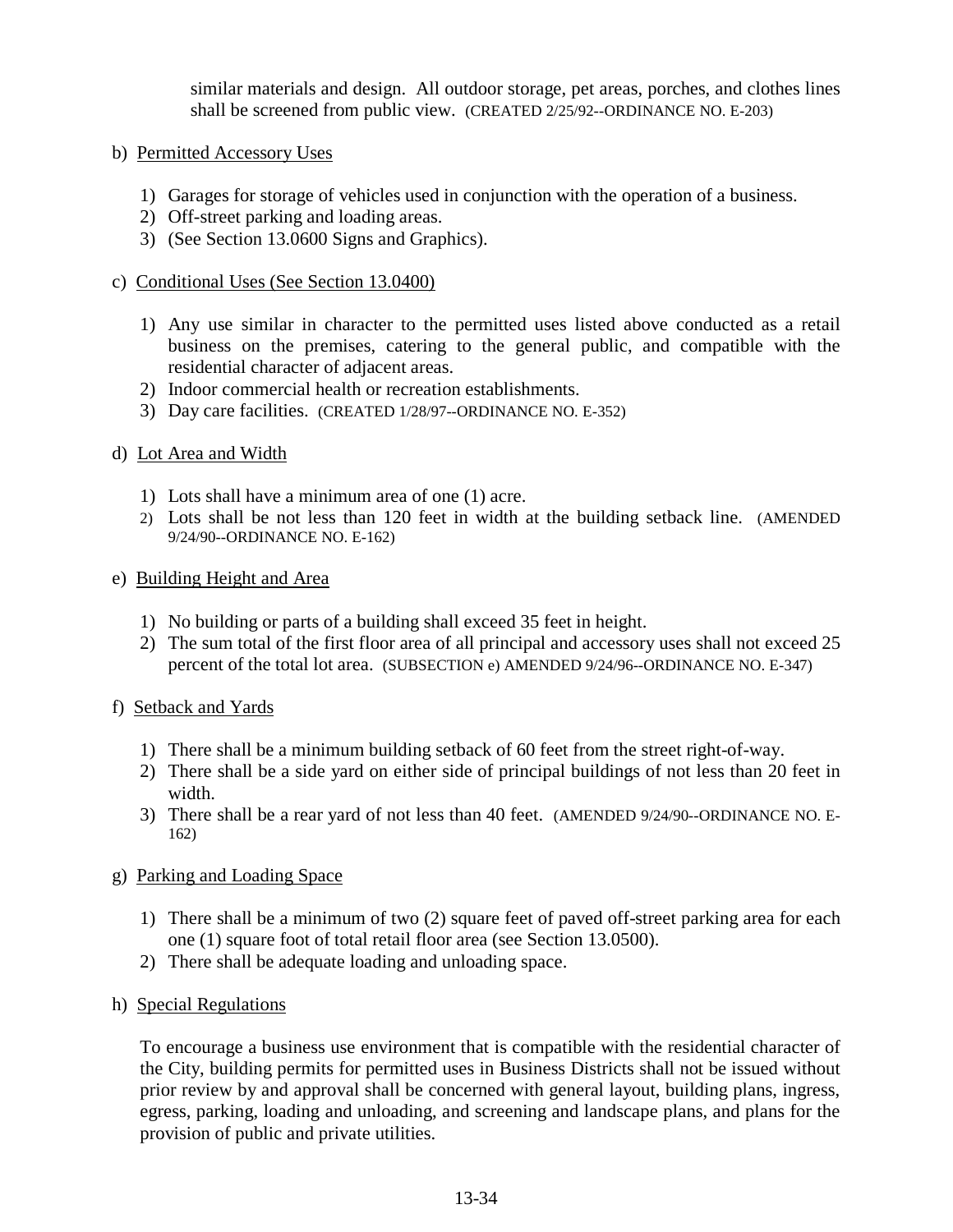# **13.0316 B-2 COMMUNITY BUSINESS DISTRICT**

The B-2 Business District is intended to provide for individual or large groups of retail and customer service retail establishments in a "shopping center" setting. This type of district is usually located at or near the intersections of two arterial streets or highways but separated from the traditional "central business district" and designed for the convenience of weekly or monthly one-stop shopping and includes such amenities as increased open space and ample off-street parking and loading areas and architectural screening or landscaping.

#### a) Permitted Principal Uses

- 1) All uses permitted in the B-1 Business District.
- 2) The following uses:
	- Antique stores
	- Appliance stores.
	- Bakeries including the baking of goods for local sale.
	- Bowling/pool establishments.
	- Business offices.
	- Caterers.
	- Clock/watch shops.
	- Clothing repair shops.
	- Crockery stores.
	- Department stores.
	- **Electrical supply stores.**
	- Food lockers.
	- Furniture stores.
	- **Furriers.**
	- Heating supply stores.
	- Indoor tennis/racquetball establishments.
	- Indoor theaters.
	- **Jewelry stores.**
	- **Laundry and dry cleaning establishments employing not more than seven (7) persons.**
	- Lodges and fraternal clubs.
	- Music or musical instrument stores.
	- Natatoriums.
	- Newspaper/magazine stores.
	- Paint, glass, and wallpaper stores.
	- Pet shops.
	- Photographic supplies and camera stores.
	- Plumbing supply stores.
	- Printing, publishing and issuing of newspapers, periodicals, books, stationery and other reading matter. (CREATED 11/6/90--ORDINANCE NO. E-163)
	- Quick printing shops.
	- Radio and TV broadcasting studios.
	- Restaurants.
	- **Stationery stores.**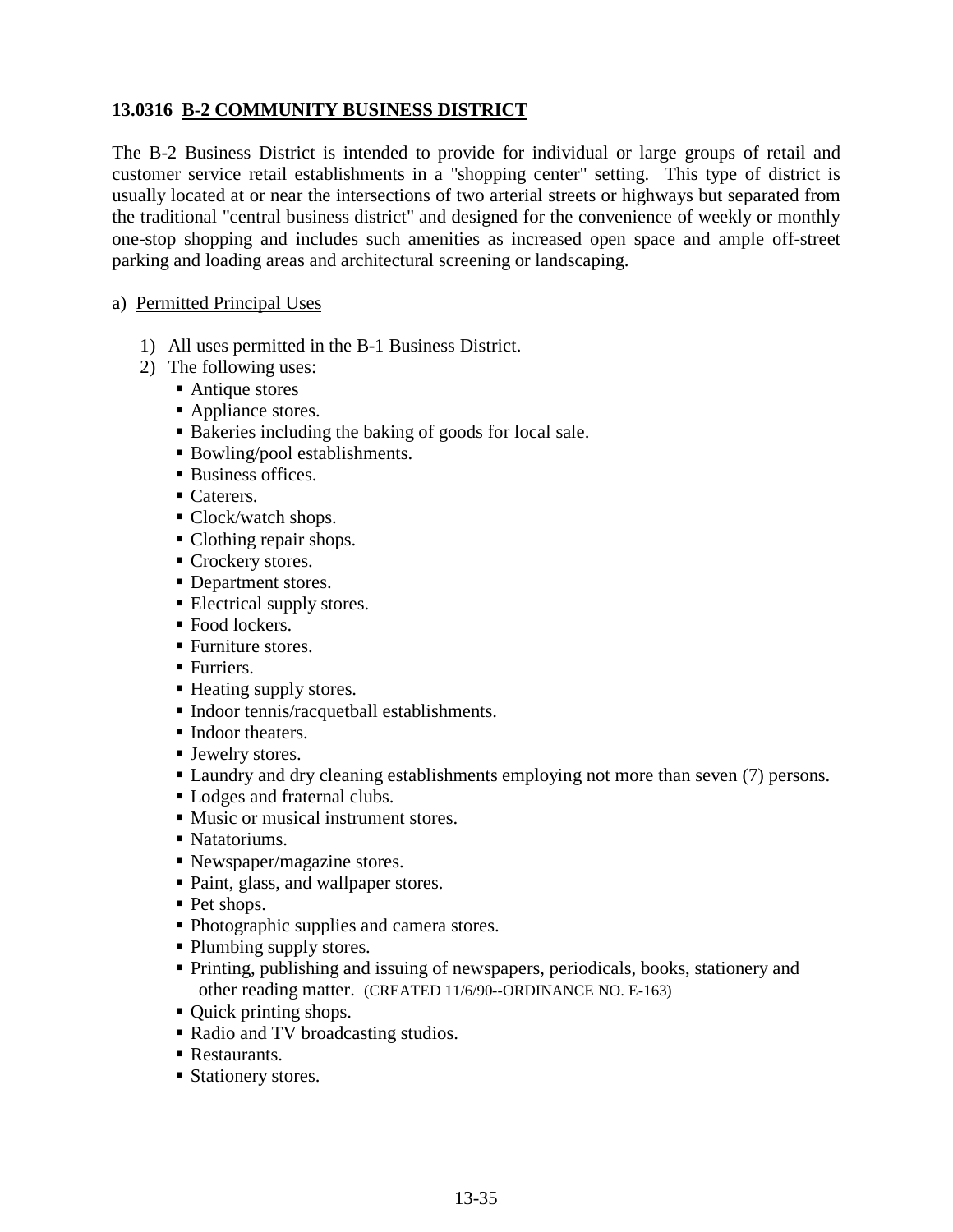## b) Permitted Accessory Uses

- 1) Garages for storage of vehicles used in conjunction with the operation of a business.
- 2) Off-street parking and loading areas (see Section 13.0500).
- 3) (See Section 13.0600-Signs and Graphics).

#### c) Conditional Uses (See Section 13.0400)

- 1) Any use similar in character to the above-listed permitted uses and conducted as a retail business on the premises and catering to the general public.
- 2) One (1) residential quarters per site for the owner or proprietor or caretaker/watchman provided that such quarters are in the principal building, not on the ground level floor, and that entrances and exits to such quarters are direct to the exterior of the building. There shall also be a mini mum floor area of 400 square feet for an efficiency unit, 600 square feet for a one bedroom unit, and 750 square feet for a two bedroom unit. A dwelling unit with more than two (2) bedrooms shall not be allowed. Residential quarters in a B-2 District shall be reviewed by the City Plan Commission in the same manner provided for in Section 13.0314 (h) of this Ordinance.
- 3) Petroleum service stations.
- 4) Hotels or motels.
- 5) Taverns.

#### d) Lot Area and Width

- 1) Lots shall have a minimum area of 5 acres.
- 2) Lots shall be not less than 250 feet in width at the building setback line. (AMENDED (9/24/90--ORDINANCE NO. E-162)
- e) Building Height and Area
	- 1) No building or parts of a building shall exceed 35 feet in height.
	- 2) The sum total of the first floor area of all principal and accessory uses shall not exceed 25 percent of the total lot area. (SUBSECTION e) AMENDED 9/24/96--ORDINANCE NO. E-347)

#### f) Setback and Yards

- 1) There shall be a minimum building setback of 60 feet from the street right-of-way.
- 2) There shall be a side yard of not less than 60 feet in width on either side of principal buildings.
- 3) There shall be a rear yard of not less than 40 feet. (AMENDED 9/24/90--ORDINANCE NO. E-162)
- g) Parking and Loading Space
	- 1) There shall be a minimum of two (2) square feet of paved off-street parking area for each one (1) square foot of total retail floor area (see Section 13.0500).
	- 2) There shall be adequate off-street loading and unloading space.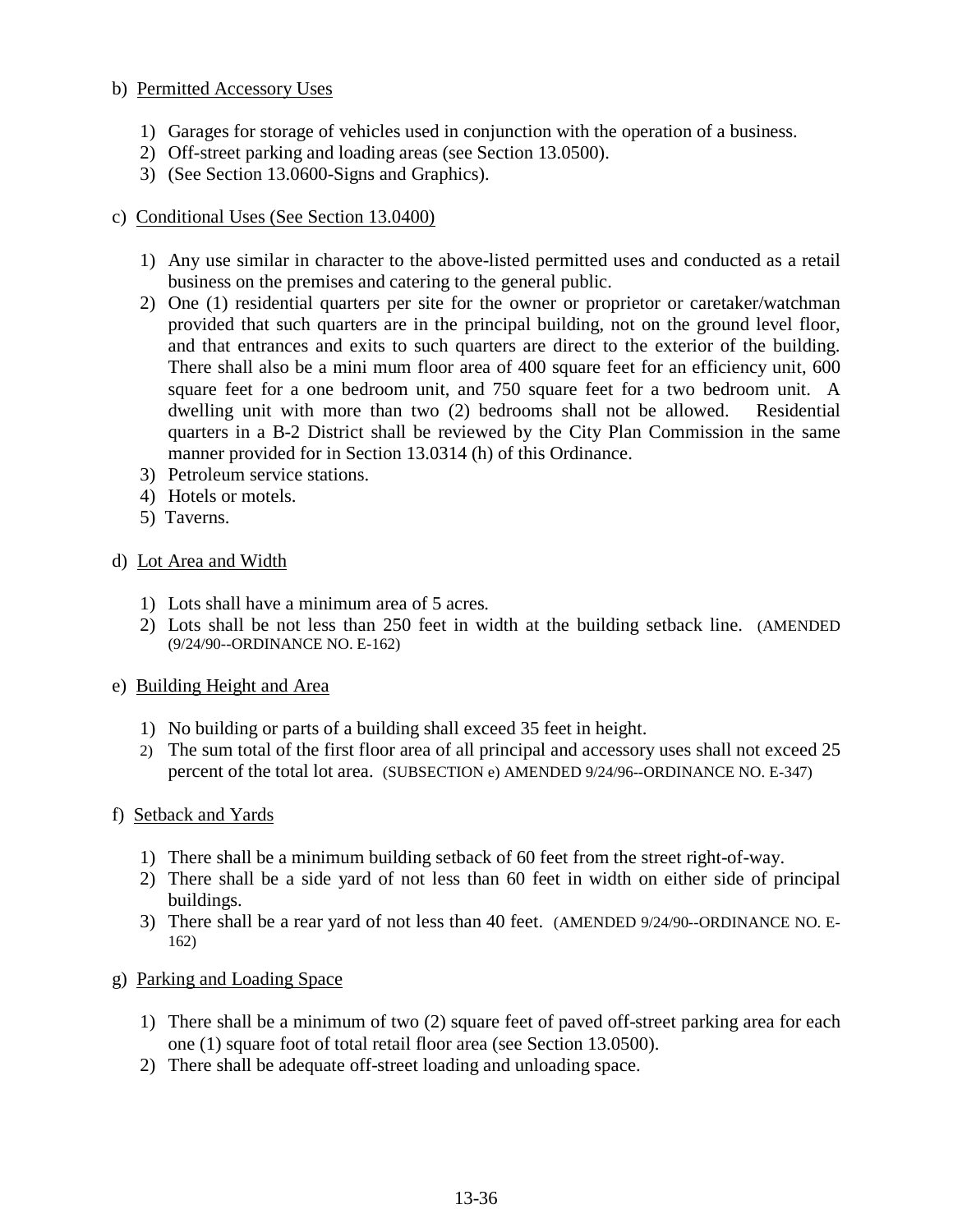### h) Special Regulations

 To encourage a business use environment that is compatible with the residential character of the City, building permits for permitted uses in the B-2 Business District shall not be issued without prior review by and approval of the City Plan Commission. Said review and approval shall be concerned with general layout, building plans, ingress, egress, parking, loading and unloading, and screening and landscape plans, and plans for the provision of public and private utilities including surface drainage.

## **13.0317 B-3 GENERAL BUSINESS DISTRICT**

The B-3 Business District is intended to provide for the orderly continuation and revitalization of the older established "central business district" and other older areas of the City where uses are not exclusively of one type but, rather, mixed and include retail sales shops, wholesale and warehousing outlets, and institutional, recreational, and even residential uses. Many of the existing businesses in this district may not meet the requirements of the B-1 or B-2 Business Districts. It is the intent of this district to provide minimum requirements for all new uses of land within the district and a guide for the redevelopment or revitalization of existing uses of land within the district.

#### a) Permitted Principal Uses

All uses permitted in the B-1 or B-2 Business Districts.

- b) Permitted Accessory Uses
	- 1) Uses similar in character to the above-listed permitted uses and conducted as business on the premises and catering to the general public except those uses listed below as Conditional Uses.
	- 2) Garages for storage of vehicles used in conjunction with the operation of a business.
	- 3) Off-street parking and loading areas. (See Section 13.0500).
	- 4) (See Section 13.0600 Signs and Graphics).
- c) Conditional Uses
	- 1) The following general uses:
		- Auto accessory sales and services.
		- Boarding houses.
		- Hotels and motels.
		- Petroleum service stations.
		- New and used auto and truck sales and service.
		- New and used marine sales and service.
		- lacktriangleright Nightclubs and taverns.
		- Pawn shops.
		- Places of entertainment for the general public.
		- Public and private institutional uses such as public buildings; churches.
		- Second hand stores.
		- Upholsterer's shops.
		- Existing residential uses (or their replacement when accomplished within one (1) year).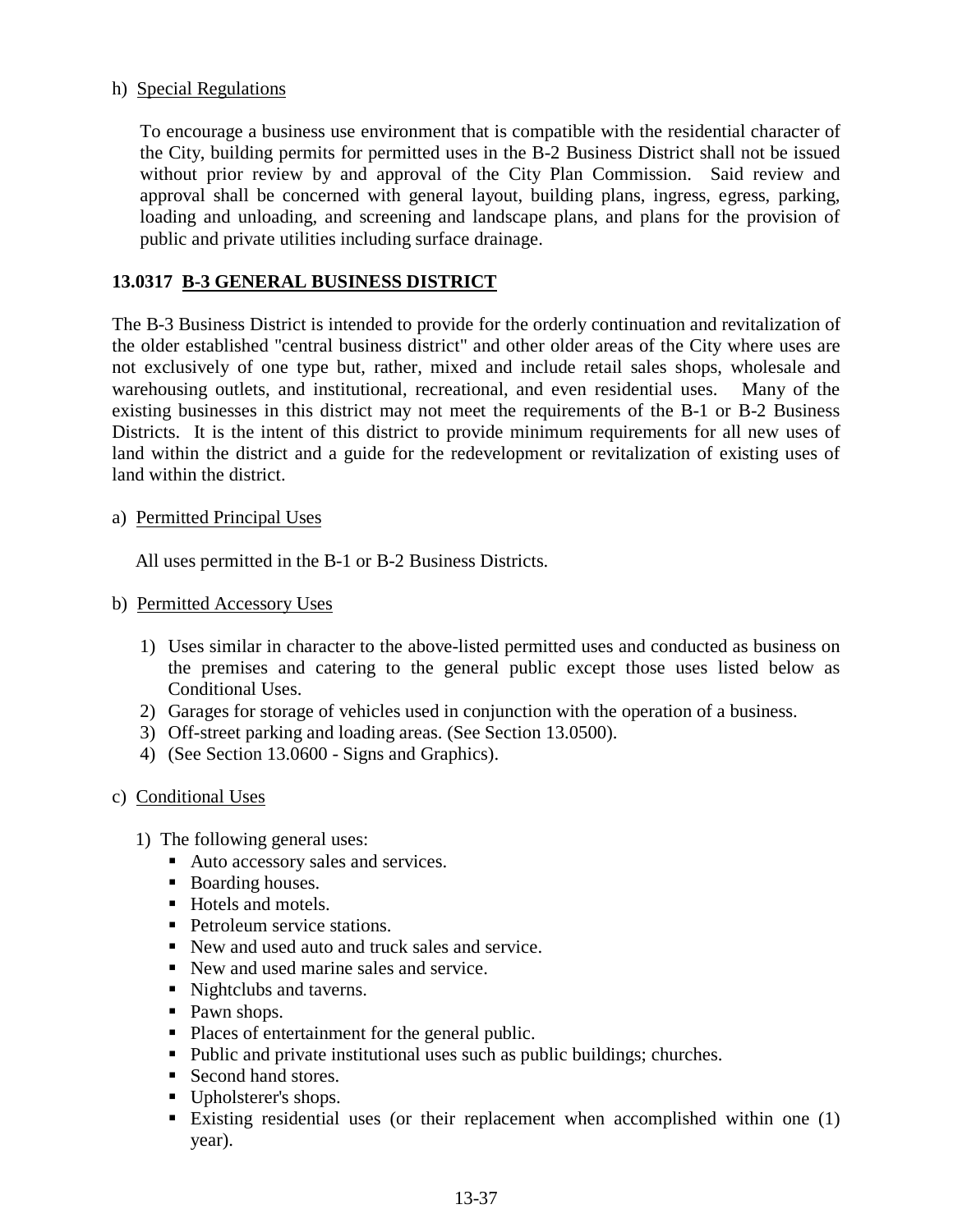- 2) Residential quarters provided that such quarters are in the principal building, not on the ground level floor, and that entrances and exits to such quarters are separate from any commercial uses in the building. This restriction shall not apply to approved live-work units. There shall also be a minimum floor area of 400 square feet for an efficiency unit, 600 square feet for a one bedroom unit, 750 square feet for a two bedroom unit, and 800 square feet for a three bedroom unit. A new or replacement dwelling unit with more than three (3) bedrooms shall not be allowed. (AMENDED 7/28/2015—ORDINANCE 1330)
- 3) Adult uses providing that such uses are located not closer than 500 feet from an entrance to a school, church, government office or day care center; and meets or exceeds all the requirements set forth in Chapter 41 of the Hartford Municipal Code. (AMENDED 4/27/04—ORDINANCE NO. E-544)
- 4) Animal hospitals, provided all principal structures and uses are not less than 100 feet from a residential use.
- 5) Clubs, fraternities, lodges, and meeting places.
- 6) Commercial recreation facilities, such as arcades, bowling alleys, dance halls, driving ranges, gymnasiums, miniature golf facilities, physical culture facilities, pool and billiard halls, skating rinks, and theaters.
- 7) Experimental, testing, and research laboratories (including no fabrication or hardware assembly) provided all principal structures and uses are not less than 100 feet from residential uses.
- 8) Mortuaries and monument sales.
- 9) Rest homes and nursing homes at densities not exceeding 20 units per net acre; clinics and children's nurseries provided all principal structures and uses are not less than 40 feet from any lot line.
- 10) Meat packing, sausage processing and the processing of other prepared meats; poultry and game dressing and packing; locker plants, provided that all meat packing and processing are conducted within an enclosed building.
- 11) Transmitting towers, receiving towers, relay and microwave towers without broadcast facilities or studios.
- 12) Warehousing, wholesaling and storage uses.
- 13) Elderly housing, provided that the following minimum requirements are met:
	- a) Residency shall be restricted to tenants 55 years of age or older and such restrictions shall remain on the development until such time as the owner obtains City Plan Commission approval to convert the housing to other residential or nonresidential uses permitted in the district.
	- b) No dwelling unit shall have more than three (3) bedrooms.
	- c) Minimum total floor area for each unit shall be as follows: Efficiency: 250 square feet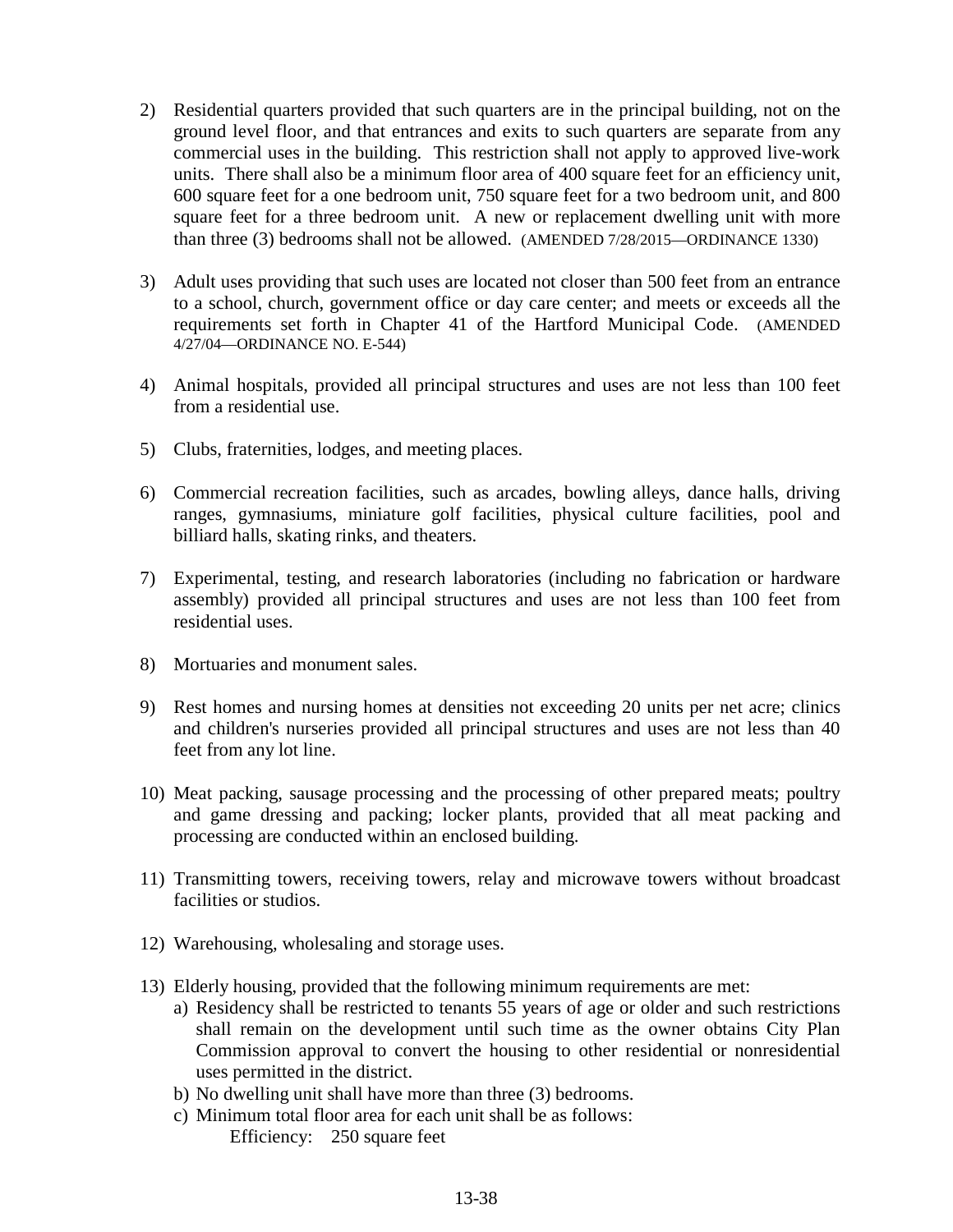1 Bedroom: 400 square feet 2 Bedroom: 600 square feet

- 3 Bedroom: 800 square feet
- d) Provisions for access to each floor, common room, and individual unit of the primary building(s) shall comply with applicable State requirements for elderly and disabled access including but not limited to the provision of ramps and/or elevators.
- e) The development site shall abut or have direct access to a public street for a distance not less than thirty (30) feet.
- f) All aspects of the development not specifically addressed in the conditions of approval shall comply with all other regulations of the district. (SECTION 13.0317 (c)(13) AMENDED 6/8/99-- ORDINANCE NO. E-420; REPEALED AND RECREATED 10/24/99-- ORDINANCE NO. E-423; AMENDED 7/28/15—ORDINANCE 1330)
- 14) Day care facilities. (CREATED 1/28/97--ORDINANCE NO. E-352)
- d) Lot Area and Width
	- 1) Lots existing at the date of passage of this ordinance and less than 5,000 square feet in area shall not be reduced in size.
	- 2) Except for lots within the Historic Preservation District, lots shall have a minimum area of 5,000 square feet. Lots within the Historic Preservation District shall have a minimum area of 3,000 square feet. (AMENDED 4/27/04—ORDINANCE NO. E-544)
	- 3) Any lots created after the passage of this ordinance shall be not less than 30 feet in width at the building setback line.
- e) Building Height and Area
	- 1) No building or parts of a building shall exceed fifty-five (55) feet in height.
	- 2) The sum total of the first floor area of all principal and accessory structures may be 100% of the total lot area. (SUBSECTION e) AMENDED 9/24/96--ORDINANCE NO. E-347; AMENDED 7/28/15—ORDINANCE 1330)
- f) Setback and Yards
	- 1) No minimum setback shall be required.
	- 2) No minimum side yard shall be required.
	- 3) No minimum rear yard shall be required. (SUBSECTION f) AMENDED 7/28/15—ORDINANCE 1330)

#### g) Parking and Loading Space (See Section 13.0500)

- 1) There shall be adequate paved off-street parking to meet the needs of the individual uses as approved by the Plan Commission.
- 2) There shall be adequate paved off-street loading and unloading space to meet the needs of the individual related uses constructed in the district after adoption of this Ordinance. (SUBSECTION g) AMENDED 7/28/15—ORDINANCE 1330)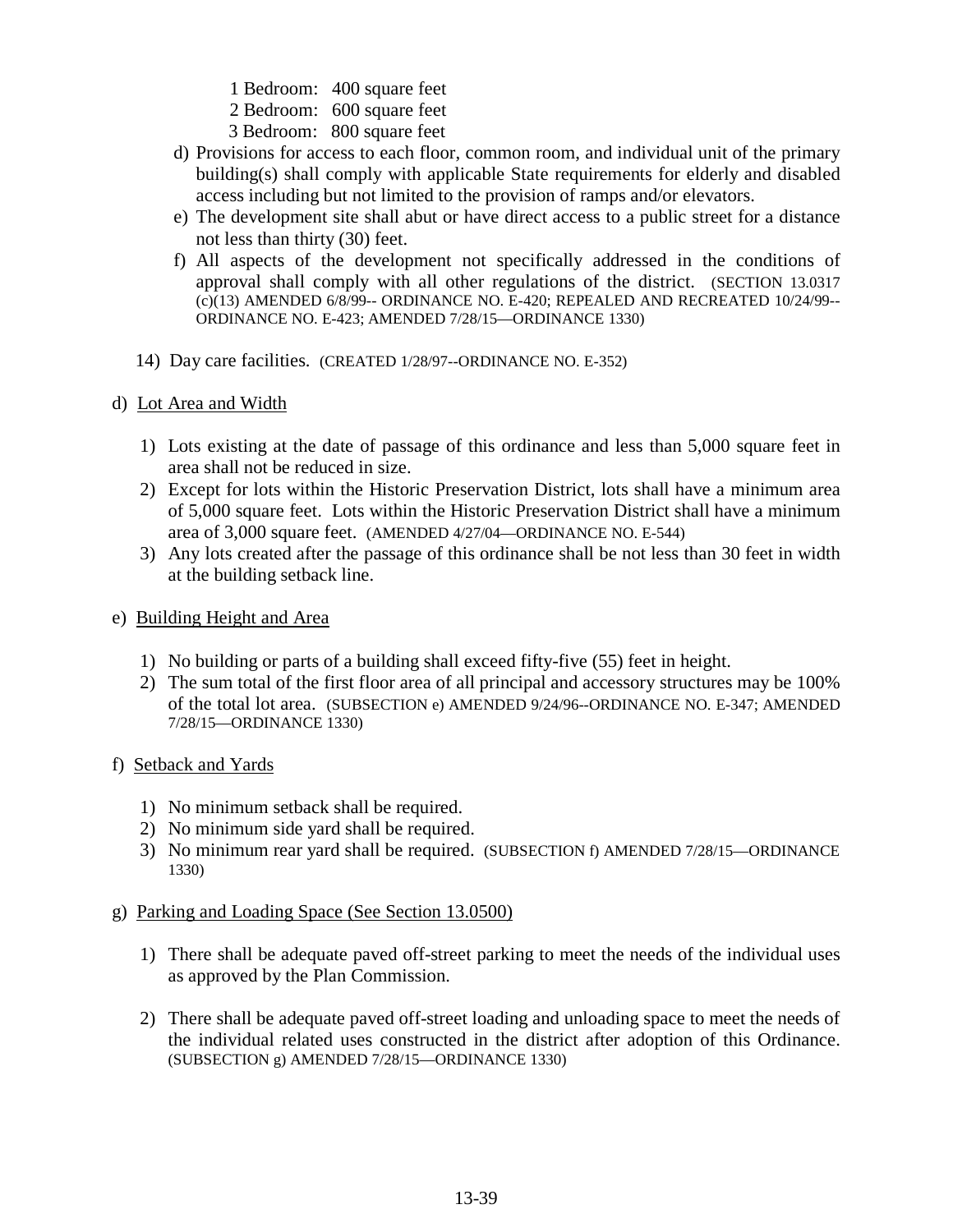#### h) Special Regulations

 To encourage a business use environment that is compatible with the residential character of the City, building permits for permitted uses in the General Business District shall not be issued without prior review by and approval of the City Plan Commission. Said review and approval shall be concerned with adjacent uses, general layout, building plans, ingress, egress, parking, loading and unloading, screening and landscape plans, and provision of utilities including drainage facilities.

## **13.0318 B-4 PROFESSIONAL OFFICE DISTRICT**

The B-4 Business District is intended to provide for individual or limited office, professional, and special service uses where the office activity would be compatible with neighborhood uses and not exhibit the intense activity of retail or wholesale business districts.

- a) Permitted Principal Uses
	- 1) Administrative and public service offices.
	- 2) Banks and financial institutions.
	- 3) Barber shops and beauty shops.
	- 4) Financial or tax consultants.
	- 5) Professional offices of an architect, landscape architect, lawyer, doctor, dentist, clergy, engineer, or other similarly recognized profession.
	- 6) Real estate and insurance offices.
	- 7) Studios for photography, painting, music, sculpture, dance, or other recognized fine art.
- b) Permitted Accessory Uses
	- 1) Accessory garages for storage of vehicles used in conjunction with the operation of the business or for occupants of the premises.
	- 2) Off-street parking areas (see Section 13.0500).
	- 3) (See Section 13.0600 Signs and Graphics).
- c) Conditional Uses (See Section 13.0400)
	- 1) Uses similar in character to the above-listed permitted and accessory uses which are not retail or wholesale and conducted on the premises and catering to the general public.
	- 2) Experimental, testing, and research laboratories, provided all principal structures and uses are not less than 100 feet from residential use.
	- 3) Rental apartments having not more than two (2) bedrooms on a non-ground level, provided there shall be a minimum floor area of 400 square feet for an efficiency or one (1) bedroom apartment, and 550 square feet for a two (2) bedroom apartment.
	- 4) Day care facilities. (CREATED 1/28/97--ORDINANCE NO. E-352)
- d) Lot Area and Width
	- 1) Lots shall have a minimum area of 12,000 square feet.
	- 2) Lots shall have a minimum width of 90 feet at the building setback line.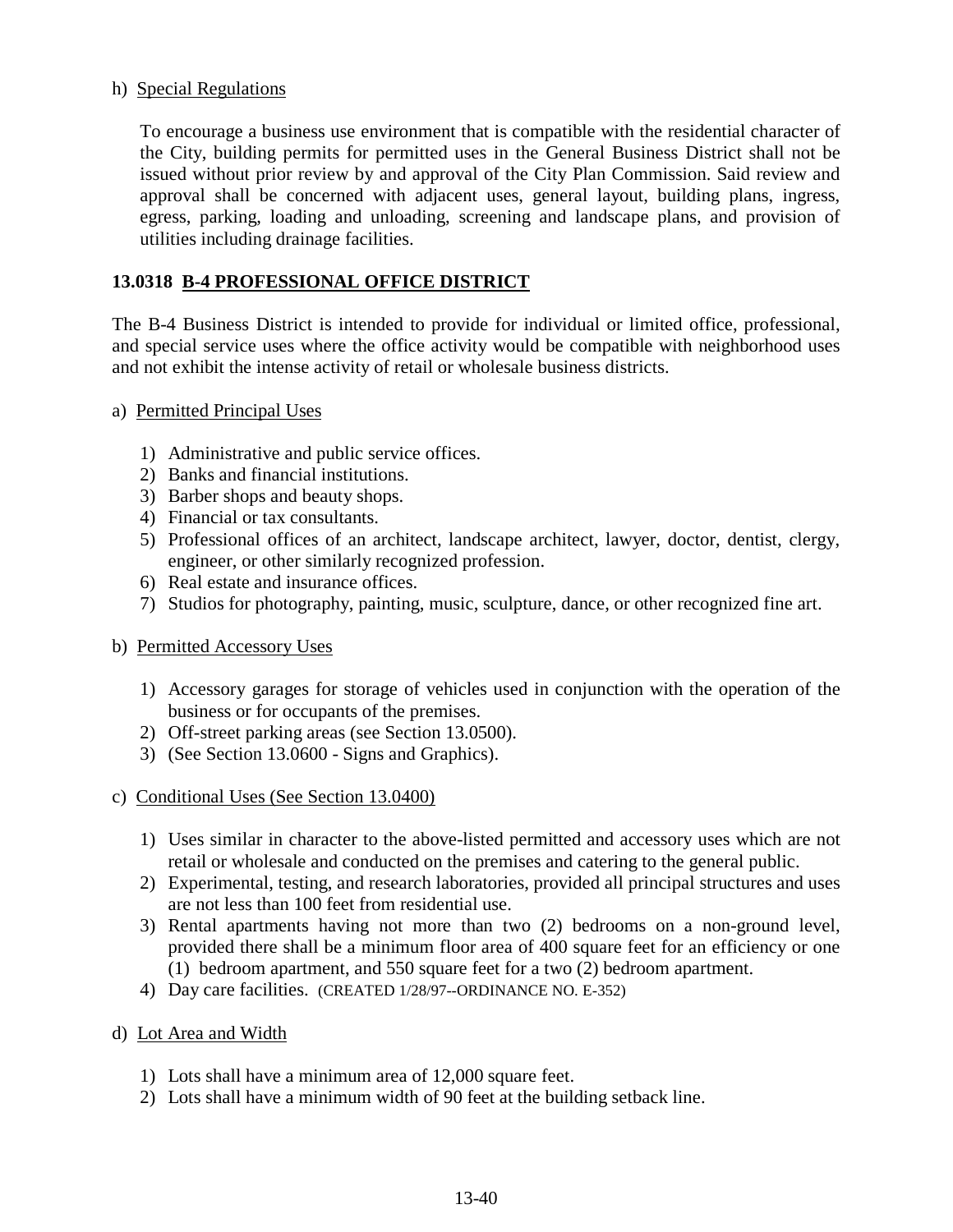## e) Building Height and Area

- 1) No principal building or parts of a principal building shall exceed 35 feet in height.
- 2) No accessory building shall exceed 15 feet in height.
- 3) The sum total of the first floor area of all principal and accessory structures shall not exceed 40 percent of the lot area. (SUBSECTION e) AMENDED 9/24/96--ORDINANCE NO. E-347)

## f) Setback and Yards

- 1) There shall be a minimum building setback equal to the aver age of the existing setback of the buildings on each side of the proposed use but not less than 25 feet where there are not existing buildings.
- 2) There shall be a minimum side yard equal to the required side yard in the adjacent district.
- 3) There shall be a rear yard of not less than 25 feet.
- g) Parking and Loading Space

 There shall be a minimum of one (1) square foot of paved off-street parking space for each one (1) square foot of floor space and one and one-half (1-1/2) spaces per dwelling unit (with a minimum of two spaces, see Section 13.0500).

#### h) Special Regulations

 To encourage a business use environment that is compatible with residential character of the City, building permits for permitted uses in the Professional Office District shall not be issued without prior review by and approval of the City Plan Commission. Said review and approval shall be concerned with adjacent uses, general layout, building plans, ingress, egress, parking, loading and unloading, and screening and landscape plans.

#### **13.0319 B-5 HIGHWAY BUSINESS DISTRICT**

The B-5 Business District is intended to provide for the orderly and attractive grouping at appropriate locations along principal highway routes of those businesses and customer service establishments which are logically related to and dependent upon highway traffic or which are specifically designed to serve the needs of such traffic.

#### a) Permitted Principal Uses

- 1) Auto sales and service.
- 2) Auto and truck accessory sales.
- 3) Building supply stores excluding lumber yards.
- 4) Drive-in establishments providing service to customers without the necessity of their entering the building.
- 5) Fast food stores.
- 6) Fuel service stations, provided that all service islands and pumps shall meet the setback requirements specified herein.
- 7) Motels and hotels.
- 8) Other motor vehicles sales and service.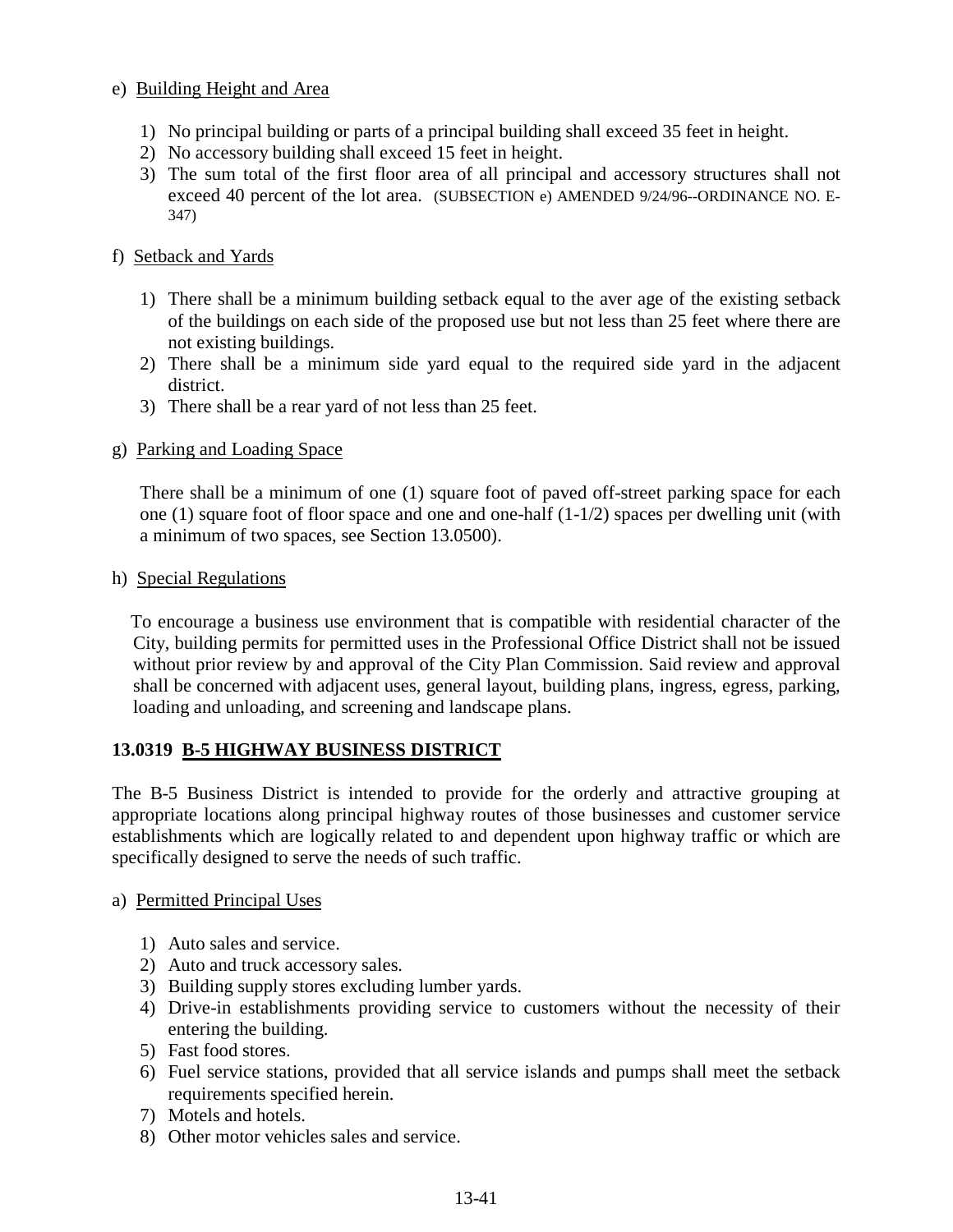9) Restaurants.

- 10) Trailer sales or rentals.
- 11) Tractor and other farm implement sales and service.
- 12) Transit bus station.
- 13) Furniture Store. (CREATED 9/12/88--ORDINANCE NO. E-119)
- 14) Dwelling units provided they are located above the first floor and above a permitted business use. Public access to the business uses shall be separated from the entrance to the residential use. The architectural elements of the entire building shall be of similar materials and design. All outdoor storage, pet areas, porches, and clothes lines shall be screened from public view. (CREATED 2/25/92--ORDINANCE NO. E-203)

#### b) Permitted Accessory Uses

- 1) Accessory garages for storage of vehicles used in conjunction with the operation of the business or for occupants of the premises.
- 2) Off-street parking and loading areas (see Section 13.0500).
- 3) (See Section 13.0600 Signs and Graphics).

#### c) Conditional Uses

- 1) Uses similar in character to the above-listed permitted and accessory uses and conducted as a business on the premises and catering to the general public.
- 2) Truck stop, not for the purpose of transferring or off-loading goods, or for the long-term storing or parking of vehicles.
- 3) Ice dealers, not including manufacturing thereof.
- 4) Payday Lenders as defined herein, provided no other Payday Lender is located within 5,000 feet and no residential district is located within 250 feet. No Payday Lender may be open between the hours of 9:00 p.m. and 6:00 a.m. (CREATED 4/10/12—ORDINANCE NO. 1287)
- d) Lot Area and Width
	- 1) Lots shall have a minimum area of 20,000 square feet.
	- 2) Lots shall be not less than 100 feet in width at the building setback line.

#### e) Building Height and Area

- 1) No principal building or parts of a principal building shall exceed 35 feet in height.
- 2) No accessory building shall exceed 15 feet in height.
- 3) The sum total of the first floor area of all principal and accessory structures shall not exceed 30 percent of the lot area. (SUBSECTION e) AMENDED 9/24/96--ORDINANCE NO. E-347)

#### f) Setback and Yards

- 1) There shall be a minimum building setback of 40 feet from the right-of-way of all streets.
- 2) There shall be a minimum side yard on each side of all buildings of not less than equivalent to the yards in the adjoining district or 10 feet, whichever applies.
- 3) There shall be a rear yard of 25 feet.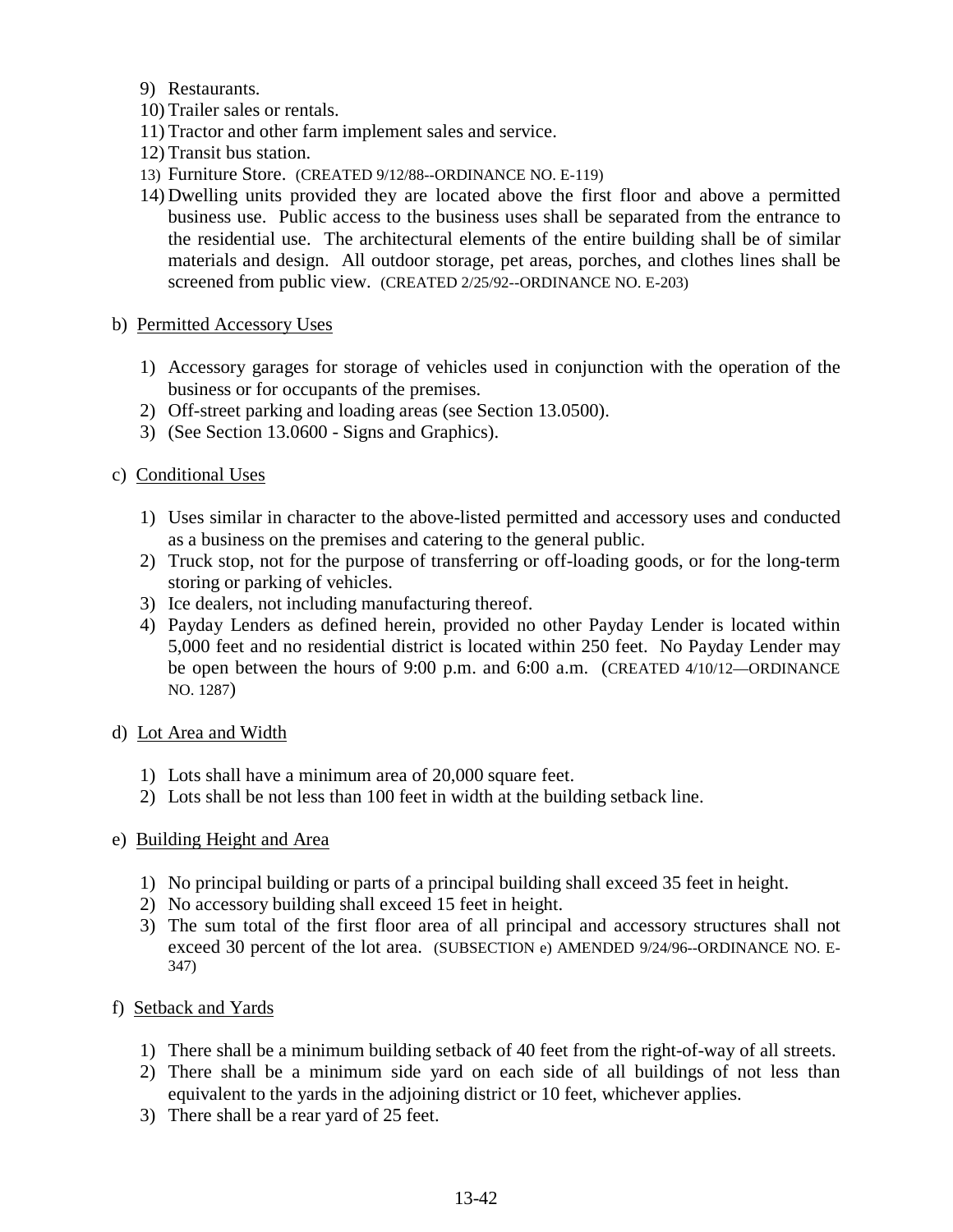#### g) Parking and Loading Space

 There shall be a minimum of three (3) square feet of off-street parking and loading spaces for each square foot of retail sales or service space under roof (see Section 13.0500).

#### h) Special Regulations

To encourage a business use environment that is compatible with the residential character of the City, building permits for permitted uses in the Highway Business District shall not be issued without prior review by and approval of the City Plan Commission. Said review and approval shall be concerned with adjacent uses, general layout, building plans, ingress, egress, parking, loading and unloading, screening and landscape plans, and provision of utilities including surface drainage.

## **13.0320 M-1 WHOLESALE/WAREHOUSE DISTRICT**

The M-1 Wholesale/Warehouse District is intended to provide for the orderly and attractive grouping at appropriate locations of business or industrial activities which are basically wholesale, including storage of both wholesale and retail goods but not including the retail sale of such goods.

## a) Permitted Principal Uses

- 1) Establishments for the wholesale of goods and materials other than chemical, flammable, liquid, gaseous, vaporous, or explosive substances where such goods or materials are temporarily stored inside a building or within an open area visually screened from public streets, roads, or highways and adjacent non-industrial uses and where the individual goods or materials are not reduced in size or basically changed in character.
- 2) Storage buildings or yards for goods and materials other than chemicals, flammable liquids, and gaseous, vaporous, or explosive substances where such goods or materials are temporarily stored inside a building or within an open area visually screened from public streets, roads, or highways and adjacent non-industrial uses and where the individual goods or materials are not reduced in size or basically changed in character.

#### b) Permitted Accessory Uses

- 1) Garages for storage of licensed vehicles used in conjunction with the operation of the business or for occupants of the premises.
- 2) Offices normally auxiliary to the principal use.
- 3) Off-street parking and loading access, including parking ramps and garages (see Sections 13.0200 and 13.0500).
- 4) (See Section 13.0600 Signs and Graphics).

## c) Conditional Uses

- 1) Establishments for the temporary storage of vehicles used in the transport of goods and materials.
- 2) Establishments for the transfer of wholesale goods and materials from one transport vehicle to another.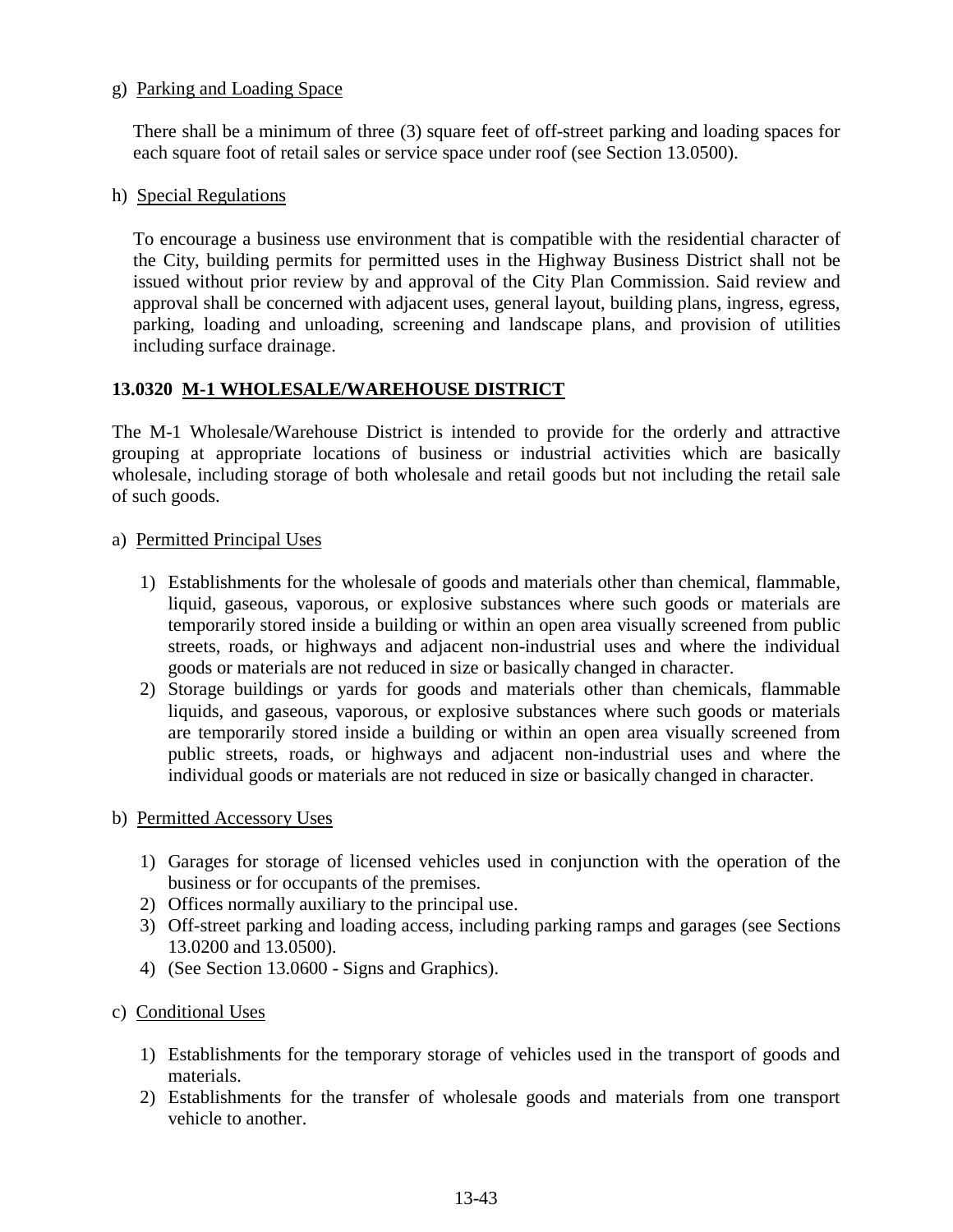- 3) Buildings, structures, or tanks used for the storage of chemicals, flammable liquids, and gaseous or vaporous substances.
- 4) Yards and structures used for the temporary storage or holding of animals not for slaughter.
- 5) One (1) residential quarters per site for the owner or proprietor or caretaker/watchman provided that such quarters are in the principal building, not on the ground level floor, and that entrances and exits to such quarters are direct to the exterior of the building. There shall also be a minimum floor area of 400 square feet for an efficiency unit, 600 square feet for a one bedroom unit, and 750 square feet for a two bedroom unit. A dwelling unit with more than two (2) bedrooms shall not be allowed. Residential quarters in an M-1 District shall be reviewed by the City Plan Commission in the same manner provided for in Section 13.0314 of the Municipal Code. (CREATED 12/8/86--ORDINANCE NO. E-78)
- 6) Heights greater than those allowed in Section  $13.0320(e)(1)$ . (CREATED  $4/19/16$  ORDINANCE NO. 1351)
- d) Lot Area and Width
	- 1) Lots shall have a minimum area of 20,000 square feet.
	- 2) Lots shall not be less than 100 feet in width at the building setback line.
- e) Building Height and Area
	- 1) No building, no part of a building and no goods or materials stored shall exceed 45 feet in height, except as provided in  $13.0320(c)(6)$ . (AMENDED 4/19/16—ORDINANCE NO. 1351)
	- 2) The sum total of the floor area of the principal building, all accessory buildings, and all parking and loading areas shall not exceed 60 percent of the lot area; and, when storage yards are included shall not exceed 80 percent of the lot area.
- f) Setback and Yards
	- 1) There shall be a minimum building setback of 30 feet from the right-of-way of all streets, roads, or highways.
	- 2) There shall be a side yard on each side of all buildings not less than 10 feet in width.
	- 3) There shall be a rear yard of not less than 25 feet.

## g) Parking and Loading Space

- 1) There shall be a minimum of one (1) square foot of off-street parking space for each 10 square feet of enclosed storage or operations area and for each 20 square feet of open storage area (see Section 13.0500).
- 2) There shall be adequate loading area to accommodate all necessary loading and unloading activities on the premises, and no loading dock or area shall be located closer than 100 feet from the right-of-way of a public access street.
- h) Special Regulations

To encourage a business use environment that is compatible with the residential character of the City, building permits for permitted uses in the M-1 District shall not be issued without prior review by and approval of the City Plan Commission. Said review and approval shall be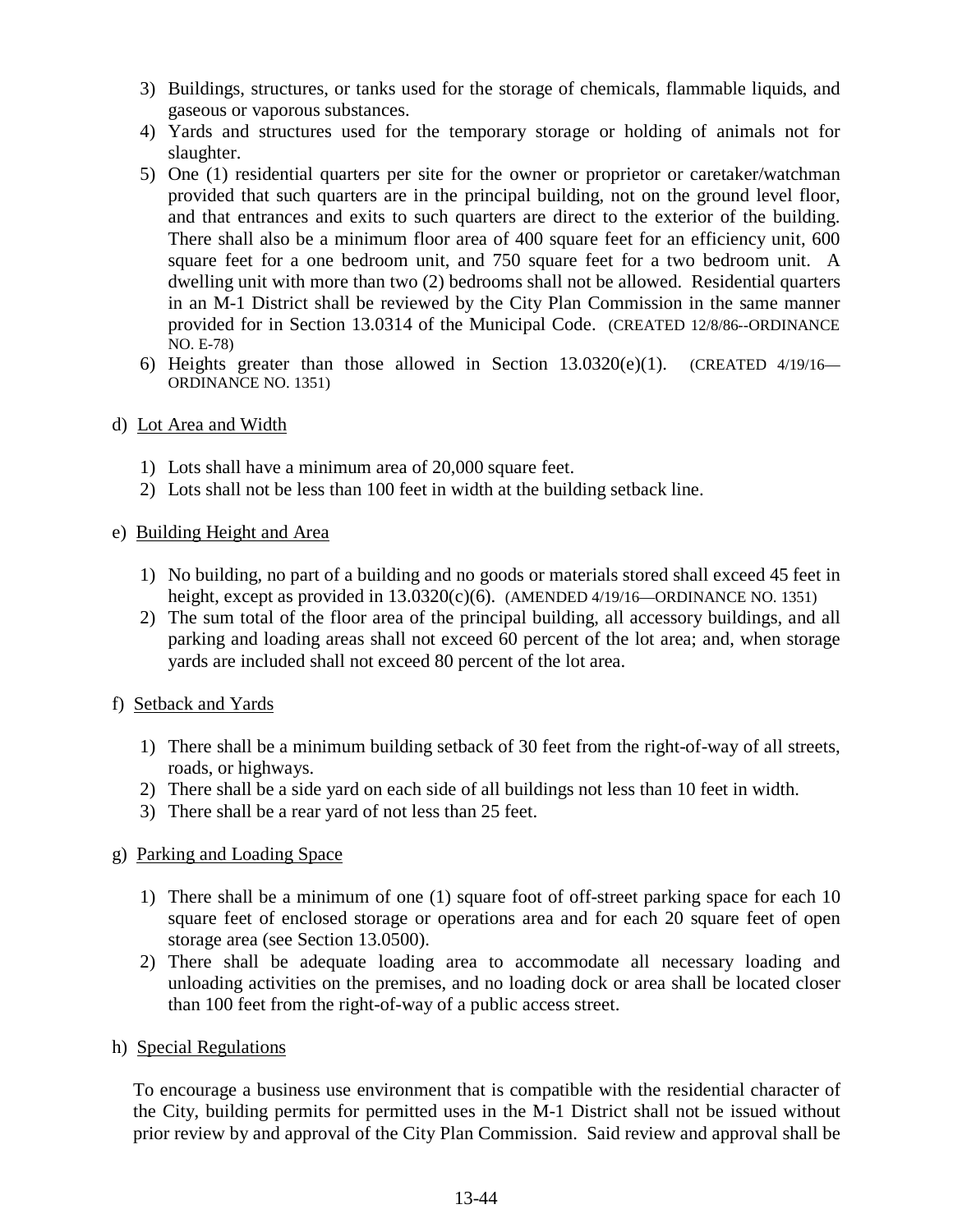concerned with adjacent uses, general layout, building plans, building materials, ingress, egress, parking, loading and unloading, screening and landscape plans, and provision of utilities including surface drainage.

## **13.0321 M-2 LIMITED INDUSTRIAL DISTRICT**

The M-2 Industrial District is intended to provide for manufacturing or fabrication operations, such as C.D.M. which, on the basis of physical and operational characteristics, would not be detrimental to the immediate surrounding area or to the City as a whole by reason of smoke, odor, noise, dust, flash, traffic, physical appearance, or other similar factors; and to establish such regulatory controls as will reasonably insure compatibility with the surrounding area in this respect. All uses in this district must meet the State of Wisconsin industrial standards.

## a) Permitted Principal Uses

- 1) All uses permitted in the M-1 district. (CREATED (9/24/90--ORDINANCE NO. E-162)
- 2) All uses involving the manufacture of goods within the confines of a building and in which any smoke, noise, dust, flash, or odor produced in the manufacturing process is confined within the building.
- 3) All uses involving the fabrication of materials within the confines of a building and in which any smoke, dust, flash, noise, or odor produced in the fabrication process is confined within the building.
- 4) All uses involving the provision of a service which is either manufacturing- or fabrication-related, not permitted in business districts and confined within a building, and in which smoke, dust, flash, noise, or odor produced by such service uses is confined within the building.

#### b) Permitted Accessory Uses

- 1) Enclosed as well as screened areas for the storage of materials, other than explosive or flammable materials or substances used in the manufacturing or fabrication process.
- 2) Offices normally auxiliary to the principal use.
- 3) Garages for the storage of licensed vehicles used in conjunction with the operation of the industrial use.
- 4) Auxiliary power generators.
- 5) Off-street parking and loading areas (see Section 13.0500).
- 6) Non-illuminated or internal illuminated non-flashing signs (see Section 13.0600 Signs and Graphics).

## c) Conditional Uses

- 1) General business offices compatible with adjacent uses in the district.
- 2) Storage of explosive or flammable materials related to the permitted principal use.
- 3) One (1) residential quarters per site for the owner or proprietor or caretaker/watchman provided that such quarters are in the principal building, not on the ground level floor and that entrances and exits to such quarters are direct to the exterior of the building. There shall also be a minimum floor area of 400 square feet for an efficiency unit, 600 square feet for a one bedroom unit, and 750 square feet for a two bedroom unit. A dwelling unit with more than two (2) bedrooms shall not be allowed. Residential quarters in an M-2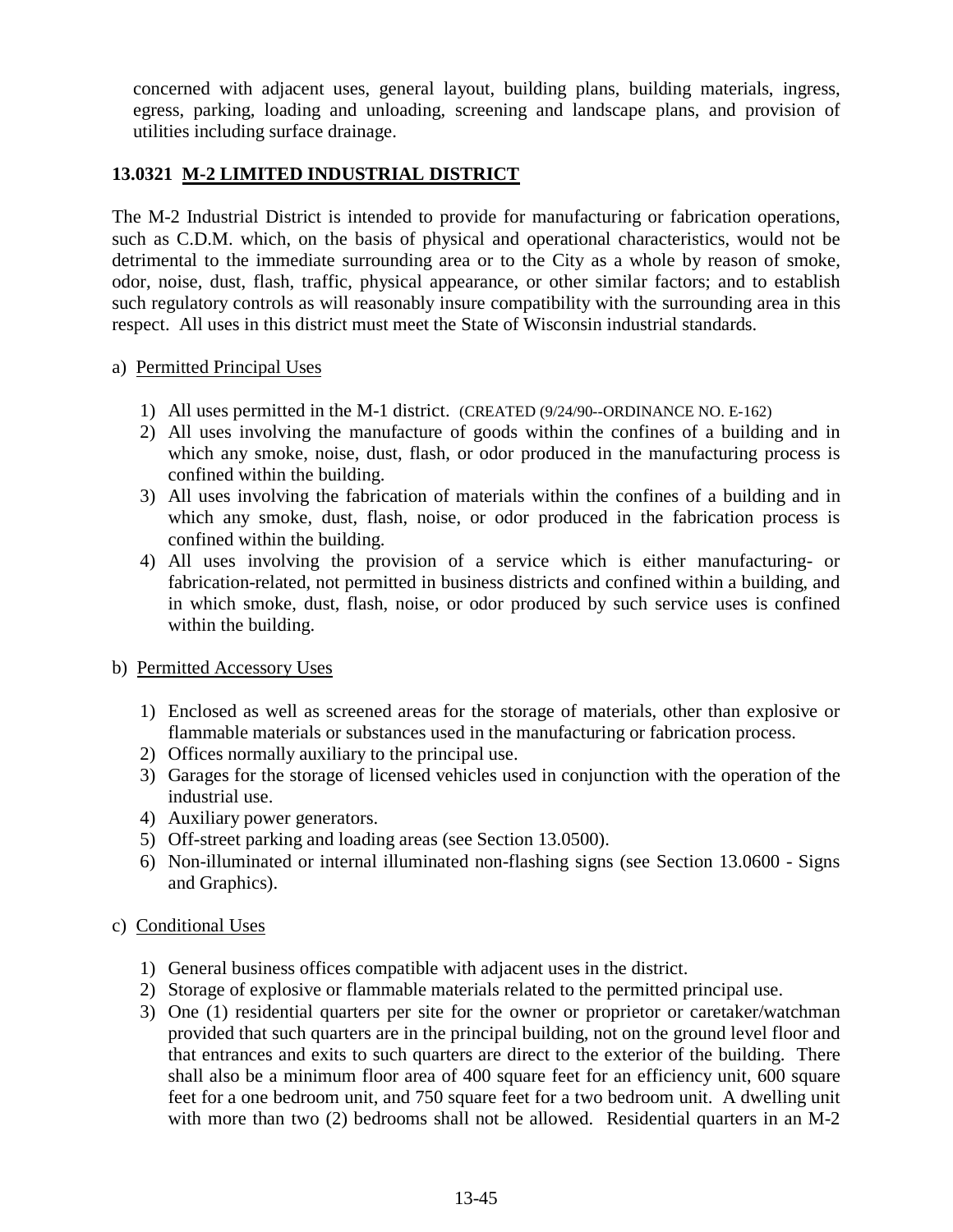District shall be reviewed by the City Plan Commission in the same manner provided for in Section 13.0314 of the Municipal Code. (CREATED 12/8/86--ORDINANCE NO. E-78)

- 4) Heights greater than those allowed in Section 13.0321(e)(1). (CREATED 4/19/16— ORDINANCE NO. 1351)
- d) Lot Area and Width
	- 1) Lots shall have a minimum area of 20,000 square feet.
	- 2) Lots shall not be less than 100 feet in width at the building setback line.

#### e) Building Height and Area

- 1) No building or part of a building shall exceed 35 feet in height, except as provided in 13.0321(c)(4). (AMENDED 4/19/16—ORDINANCE NO. 1351)
- 2) The sum total of the floor area of the principal building and all accessory buildings shall not exceed 50 percent of the lot area.

## f) Setback and Yards

- 1) There shall be a minimum building setback of 30 feet from the right-of-way of all streets.
- 2) There shall be a side yard on each side of all buildings not less than 15 feet in width.
- 3) There shall be a rear yard of not less than 25 feet.
- g) Parking and Loading Space
	- 1) There shall be a minimum of one (1) off-street parking space for each employee and no parking will be allowed within ten (10) feet from a public right-of-way (see Section 13.0500).
	- 2) There shall be adequate loading areas to accommodate all necessary loading or unloading activities on the premises, and no loading dock or area shall be located within a street setback area and no closer than 100 feet from the right-of-way of a public access street.

#### h) Special Regulations

To encourage a business and industrial use environment that is compatible with the residential character of the City, building permits for permitted uses in the M-2 District shall not be issued without prior review by and approval of the City Plan Commission. Said review and approval shall be concerned with adjacent uses, general layout, building plans, building materials, ingress, egress, parking, loading and unloading, screening and landscape plans, and provision of utilities including surface drainage.

## **13.0322 M-3 GENERAL INDUSTRIAL DISTRICT**

The M-3 General Industrial District is intended to provide for the same type of manufacturing and fabricating operations and uses as in the M-2 Industrial District plus more intensive uses such as Steel Craft or Chrysler Outboard, however, located in those areas where the relationships to surrounding land uses would create fewer problems of compatibility. The M-3 Industrial District also permits those activities generally perceived as being of a nuisance nature or considered to be hazardous. All uses in this district must meet State of Wisconsin industrial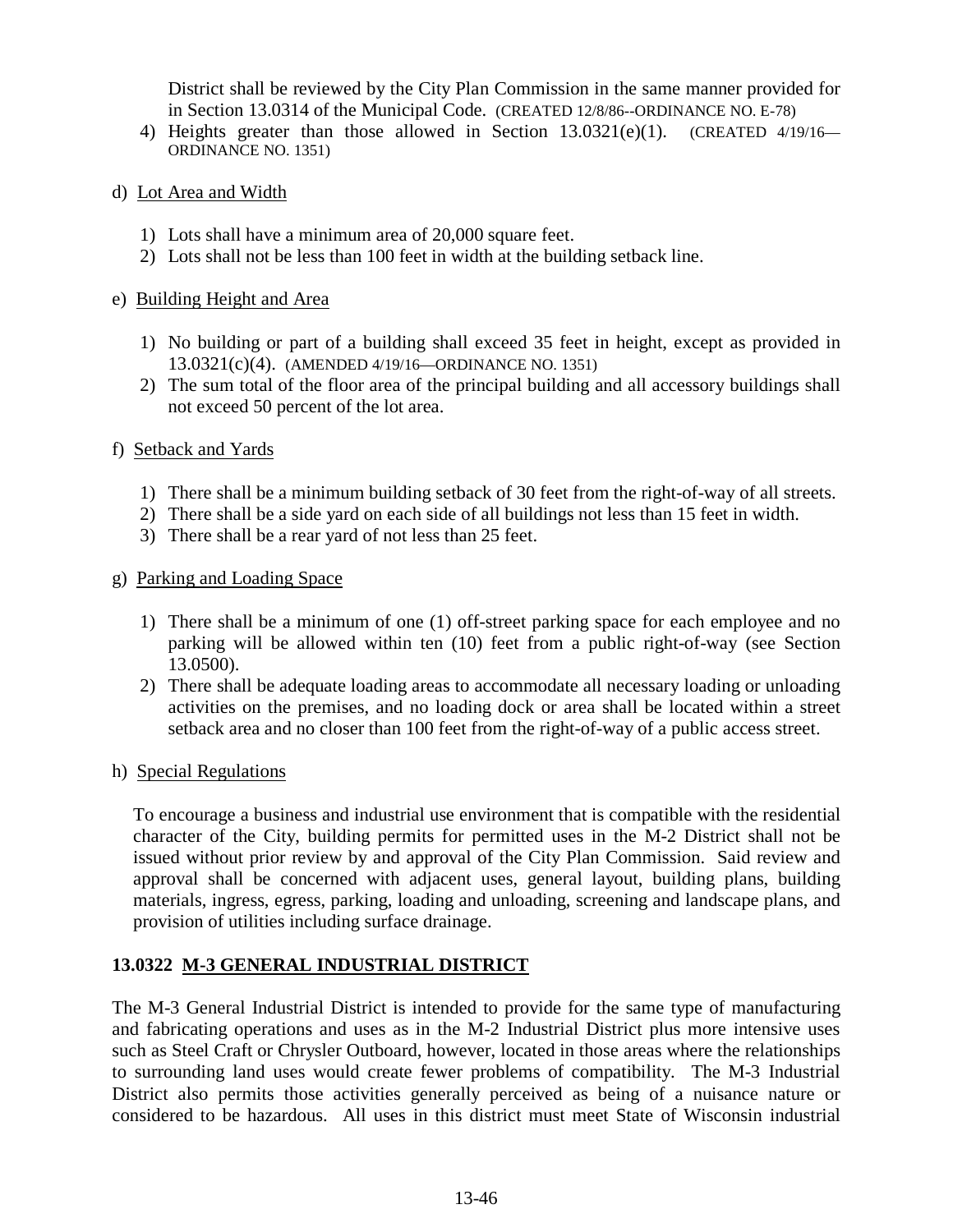standards as well as performance standards set forth in Section 13.0700. Such districts should not normally abut directly upon residential, commercial or institutional districts.

## a) Permitted Principal Uses

- 1) All uses as permitted in the M-2 district.
- 2) All manufacturing, fabricating, and storage uses not permitted in any other industrial district (except the manufacture or fabrication of explosives, flammable liquids, chemicals, and gaseous or vaporous substances) as long as such permitted uses are carried on within an enclosed structure or within a totally screened yard area.

## b) Permitted Accessory Uses

- 1) Enclosed as well as screened open storage of materials other than explosive or flammable materials or substances used in the manufacturing or fabrication process.
- 2) Offices normally auxiliary to the principal use.
- 3) Garages for the storage of vehicles used in conjunction with the operation of the industrial use.
- 4) Auxiliary power generators.
- 5) Off-street parking and loading areas (see Section 13.0500).
- 6) Non-illuminated or internal illuminated non-flashing signs (see Section 13.0600 Signs and Graphics).
- c) Conditional Uses (See Section 13.0400)
	- 1) Storage, manufacture, or fabrication of chemicals, explosives, flammable liquids, and gaseous or vaporous substances.
	- 2) Landfills; solid and other waste disposal and recovery uses.
	- 3) One (1) residential quarters per site for the owner or proprietor or caretaker/watchman provided that such quarters are in the principal building, not on the ground level floor, and that entrances and exits to such quarters are direct to the exterior of the building. There shall also be a minimum floor area of 400 square feet for an efficiency unit, 600 square feet for a one bedroom unit, and 750 square feet for a two bedroom unit. A dwelling unit with more than two (2) bedrooms shall not be allowed. Residential quarters in an M-3 District shall be reviewed by the City Plan Commission in the same manner provided for in Section 13.0314 of the Municipal Code. (CREATED 12/8/86--ORDINANCE NO. E-78)
	- 4) Heights greater than those allowed in Section 13.0322(e)(1). (CREATED 4/19/16— ORDINANCE NO. 1351)

#### d) Lot Area and Width

- 1) Lots shall have a minimum area of 40,000 square feet.
- 2) Lots shall not be less than 150 feet in width at the building setback line.

#### e) Building Height and Area

1) No building, part of a building or structure shall exceed 35 feet in height, except as provided in 13.0322(c)(4). (AMENDED 4/19/16—ORDINANCE NO. 1351)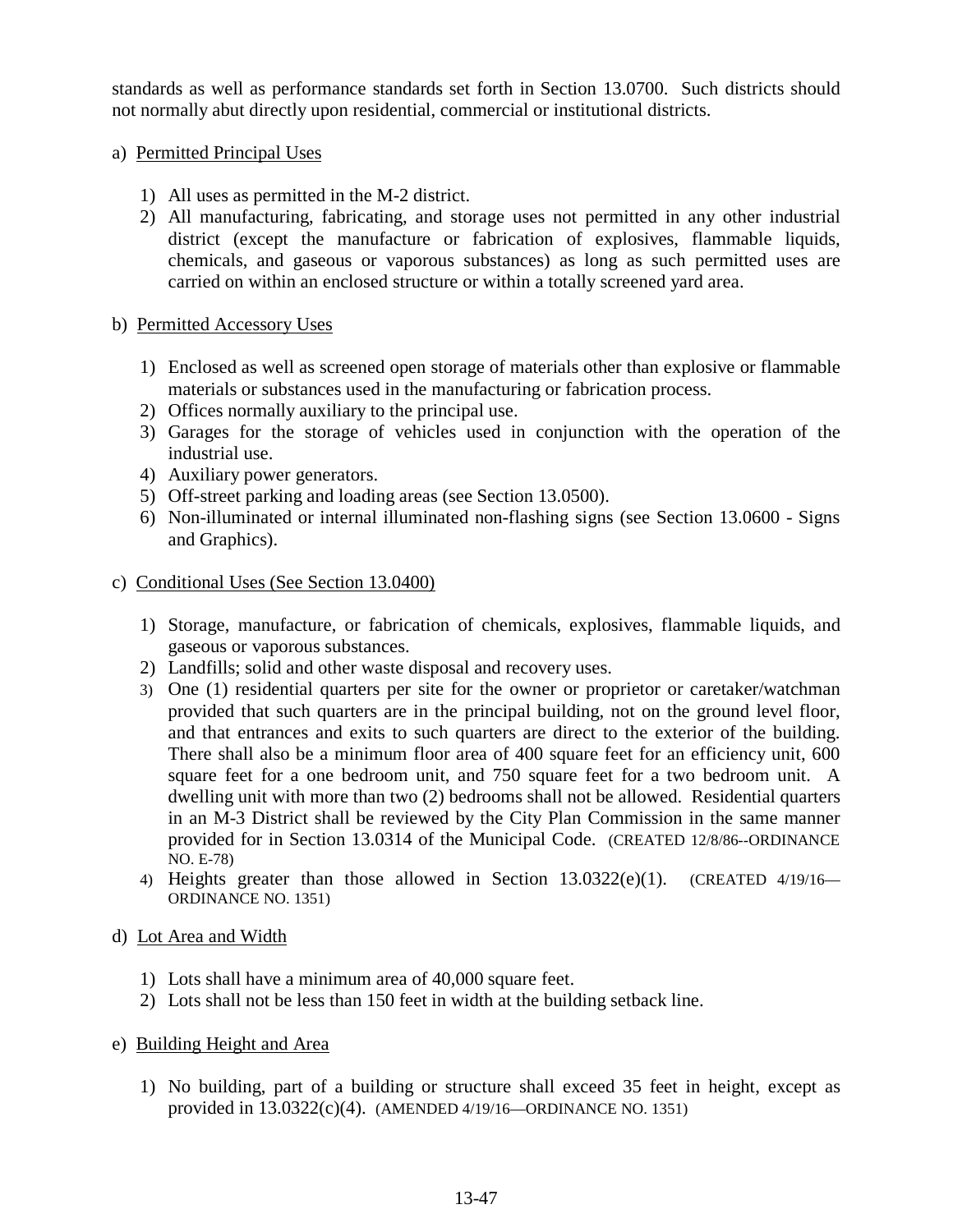- 2) The sum total of the first floor area of the principal building and all accessory buildings shall not exceed 50 percent of the lot area.
- f) Setback and Yards
	- 1) There shall be a minimum building setback of 40 feet from the right-of-way of all streets, roads, or highways.
	- 2) There shall be a yard on the side and rear of all buildings of not less than 25 feet in width.
- g) Parking and Loading Space
	- 1) There shall be a minimum of one (1) off-street parking space for each two (2) employees and no parking shall be allowed within ten (10) feet from a public right-of-way (see Section 13.0500).
	- 2) There shall be an adequate loading area to accommodate all necessary loading or unloading activities on the premises, and no loading dock or area shall be located within a front setback area and no closer than 100 feet from the right-of-way of the public access street.
- h) Special Regulations

To encourage an industrial use environment that is compatible with the residential character of the City, building permits for permitted uses in the M-3 District shall not be used without prior review by and approval of the City Plan Commission. Said review and approval shall be concerned with adjacent uses, general layout, building plans, building materials, ingress, egress, parking, loading and unloading, and screening and landscape plans.

## **13.0323 M-4 INDUSTRIAL PARK DISTRICT**

The M-4 Industrial District is intended to provide for the orderly and attractive grouping in appropriately landscaped grounds of manufacturing or other industrial operations which, on the basis of actual physical and operational characteristics, would not be detrimental to the surrounding area or to the community as a whole by reason of noise, dust, flash, smoke, odor, traffic, physical appearance, or other similar factors; and to establish such restrictions as will reasonably insure compatibility with the surrounding area in this respect.

- a) Permitted Principal Uses
	- 1) Public Utility Facilities. (CREATED 6/2/92--ORDINANCE NO. E-210)
- b) Permitted Accessory Uses

None.

- c) Conditional Uses (See Section 13.0400)
	- 1) All principal and accessory uses permitted in the M-1, M-2, and M-3 districts as long as such uses are wholly contained within a building or buildings arranged in a compatible grouping and a visually attractive setting.
	- 2) General office uses compatible with the character and intent of this district.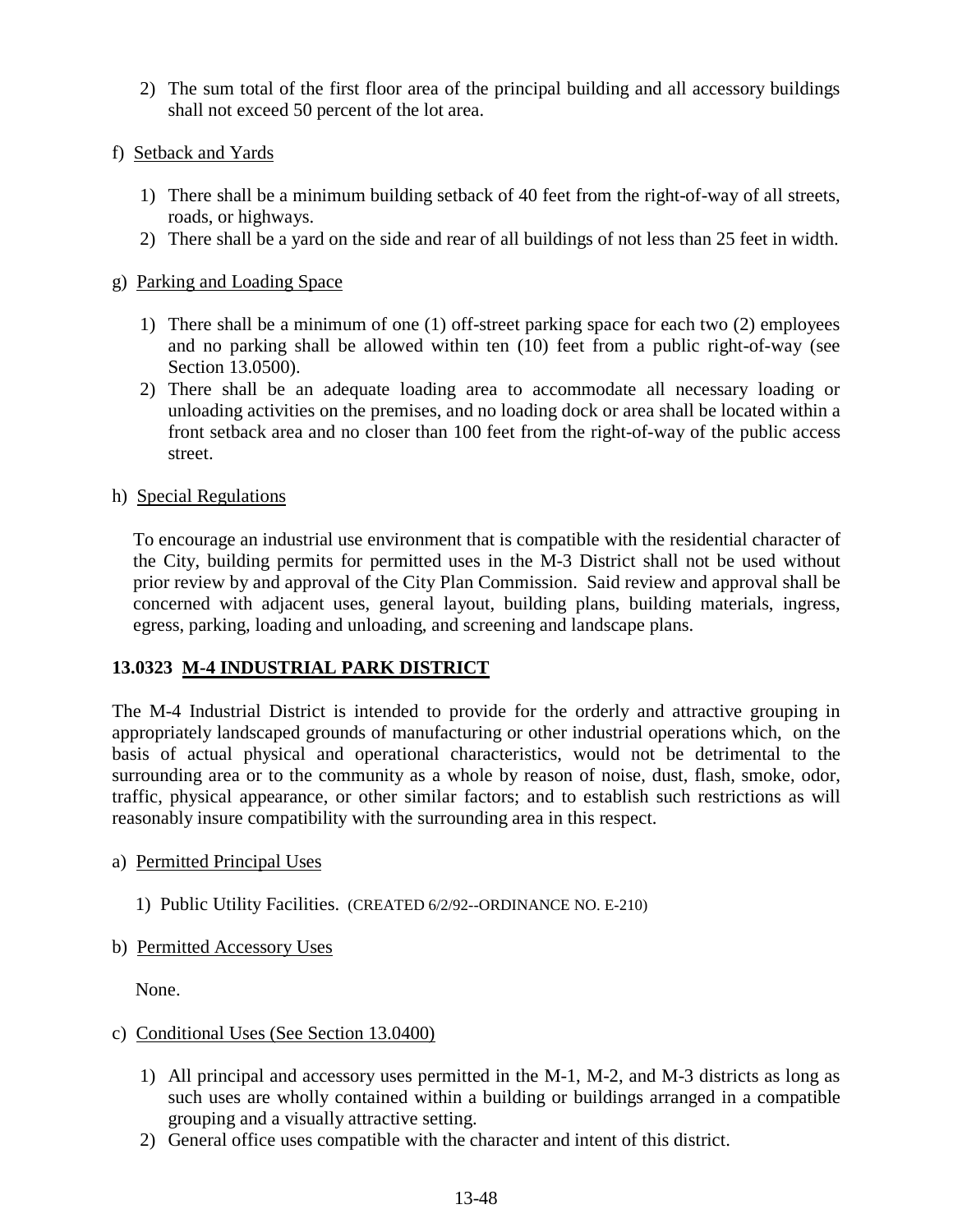- 3) Day care facilities. (CREATED 1/28/97--ORDINANCE NO. E-352)
- 4) Heights greater than those allowed in Section 13.0323(e)(1). (CREATED 4/19/16— ORDINANCE NO. 1351)
- d) Lot Area and Width
	- 1) The area of the total "park" development shall be not less than 25 acres.
	- 2) Each individual principal use shall be sited on a lot or parcel of not less than 40,000 square feet in area.
	- 3) The width of the total "park" development parcel at the principle street or highway access shall be not less than 600 feet.
	- 4) The individual principal use lots or parcels shall be not less than 120 feet in width at the building setback line.
- e) Building Height and Area
	- 1) No structure or parts of a structure shall exceed 45 feet in height, except as provided in 13.0323(c)(4). (AMENDED 4/19/16—ORDINANCE NO. 1351)
	- 2) The sum total of the first floor area of principal and accessory structures shall not exceed 50 percent of the total lot area.
- f) Setback and Yards

All structures, employee parking, storage areas, and fences shall be located not less than 45 feet from the right-of-way of a street, road, highway, or a "park" boundary, or not less than 30 feet from any other parcel. Loading docks or areas shall be located not less than 100 feet from the right-of-way of a public access street. (AMENDED 5/14/02--ORDINANCE NO. E-482)

#### g) Parking and Loading Space

- 1) Off-street parking and loading space adequate to meet the initial and projected needs of the principal use shall be provided for individual lot development within the "park" (see Section 13.0500).
- 2) No loading or unloading will be allowed on streets or accessways within the "park" or on adjacent streets, roads, or highways.

#### h) Special Regulations

- 1) The owner or developer of the industrial park, who shall also be the applicant for a conditional use permit, shall submit with such application a plat which shall be prepared in accordance with the preliminary plat preparation requirements of the City as set forth in the City Land Division Ordinance.
- 2) All streets or accessways within the "park" development shall meet the construction requirements of the City.
- 3) Owners of individual parcels shall be required to submit a site plan of the site for City Plan Commission review and approval prior to receipt of a building permit.
- 4) The front elevations of all principal and accessory structures shall be constructed of masonry material approved by the Architectural Review Board.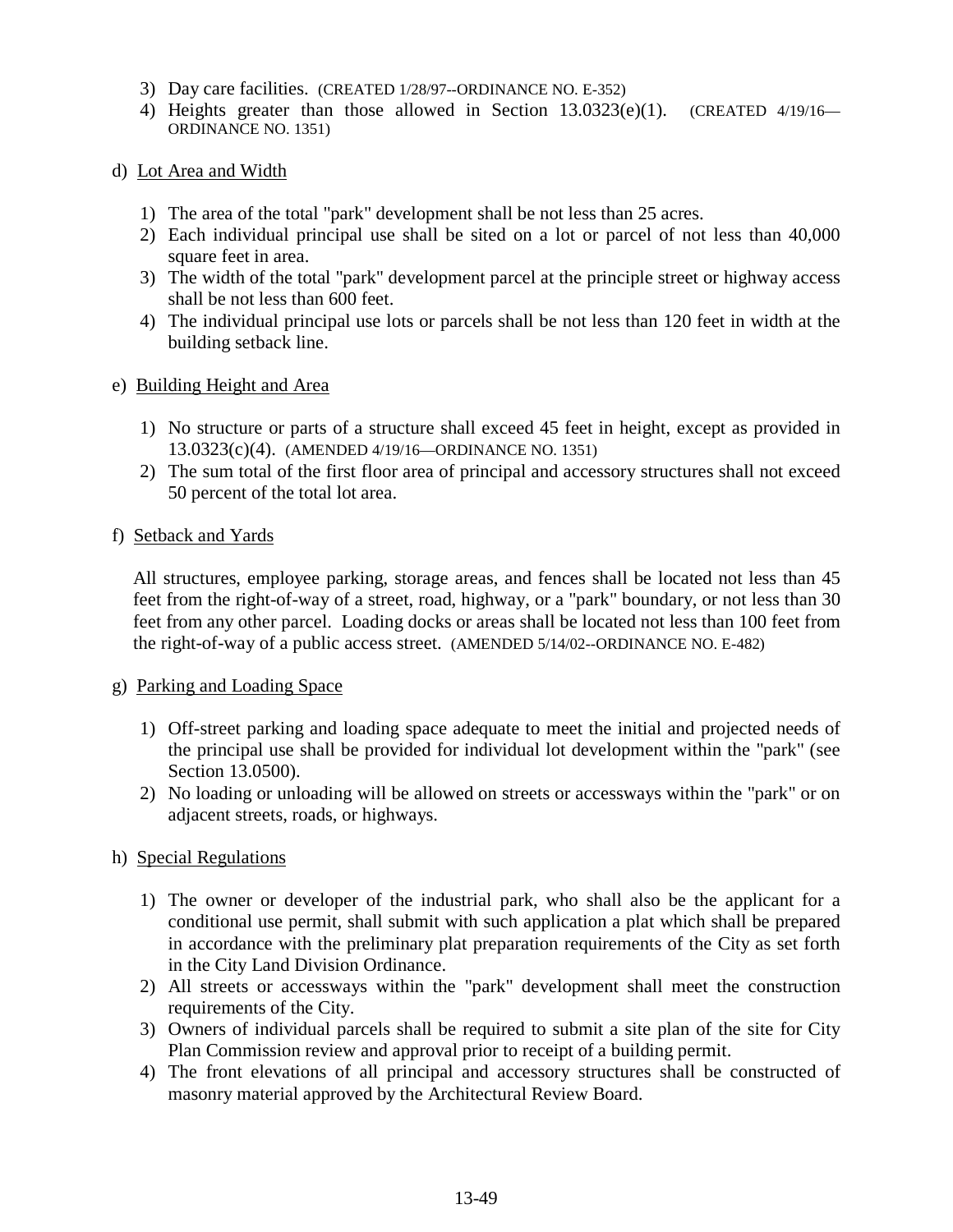- 5) The parcels on which individual principal uses are sited shall be landscaped and storage and loading areas appropriately screened from view of the general public and adjacent areas.
- 6) If the parcels shown on the required "park" development plat are to be sold, the owner/applicant shall be required to submit a final plat of the "park" development pursuant to the requirements of the City Land Division Ordinance.

# **13.0324 I-1 INSTITUTIONAL DISTRICT**

The I-1 Institutional District is intended to be applied where traditional urban services are or can be provided and is further intended to eliminate the ambiguity of maintaining, in unrelated use districts, areas which are under public or quasi-public ownership and where the use for public purpose is anticipated to be permanent.

- a) Permitted Principal Uses
	- 1) Churches and synagogues.
	- 2) Hospitals, sanatoriums, nursing homes, and clinics.
	- 3) Libraries, museums, and art galleries.
	- 4) Public or private schools, colleges and universities.
	- 5) Public administrative offices, including fire and police stations.
	- 6) Public utility offices.
	- 7) Elderly housing, including but not limited to Community Based Residential Facility or Residential Care Apartment Complex, as defined in the Wisconsin State Statutes. (CREATED 10/24/99--ORDINANCE NO. E-423)
- b) Permitted Accessory Uses
	- 1) Garages for storage of vehicles used in conjunction with the operation of a permitted use.
	- 2) Residential quarters for caretakers or clergy (not for rent and on the same parcel as the principal use).
	- 3) Service buildings and facilities normally accessory to the permitted uses.
	- 4) See Section 13.0600 Signs and Graphics.
- c) Conditional Uses (See Section 13.0400)
	- 1) Airport, landing fields, heliport pads, aircraft storage and equipment, manufacture, assembly, and maintenance in accord with Chapter 9, provided that the overall site is not less than 20 acres in size. (AMENDED 3/23/99--ORDINANCE NO. E-415)
	- 2) Bus and rail terminals and related equipment storage and maintenance.
	- 3) Cemeteries and mausoleums.
	- 4) Electric generation plants and electricity regulating substations.
	- 5) Liquid and gaseous petroleum substations.
	- 6) Public service uses, garages, and storage areas.
	- 7) Radio and television transmitting and receiving towers; microwave relay stations.
	- 8) Transit and car pooling parking areas.
	- 9) Wastewater Treatment Plant.
	- 10) Water storage tanks, towers, and pump buildings.
	- 11) Day care facilities. (CREATED 1/28/97--ORDINANCE NO. E-352)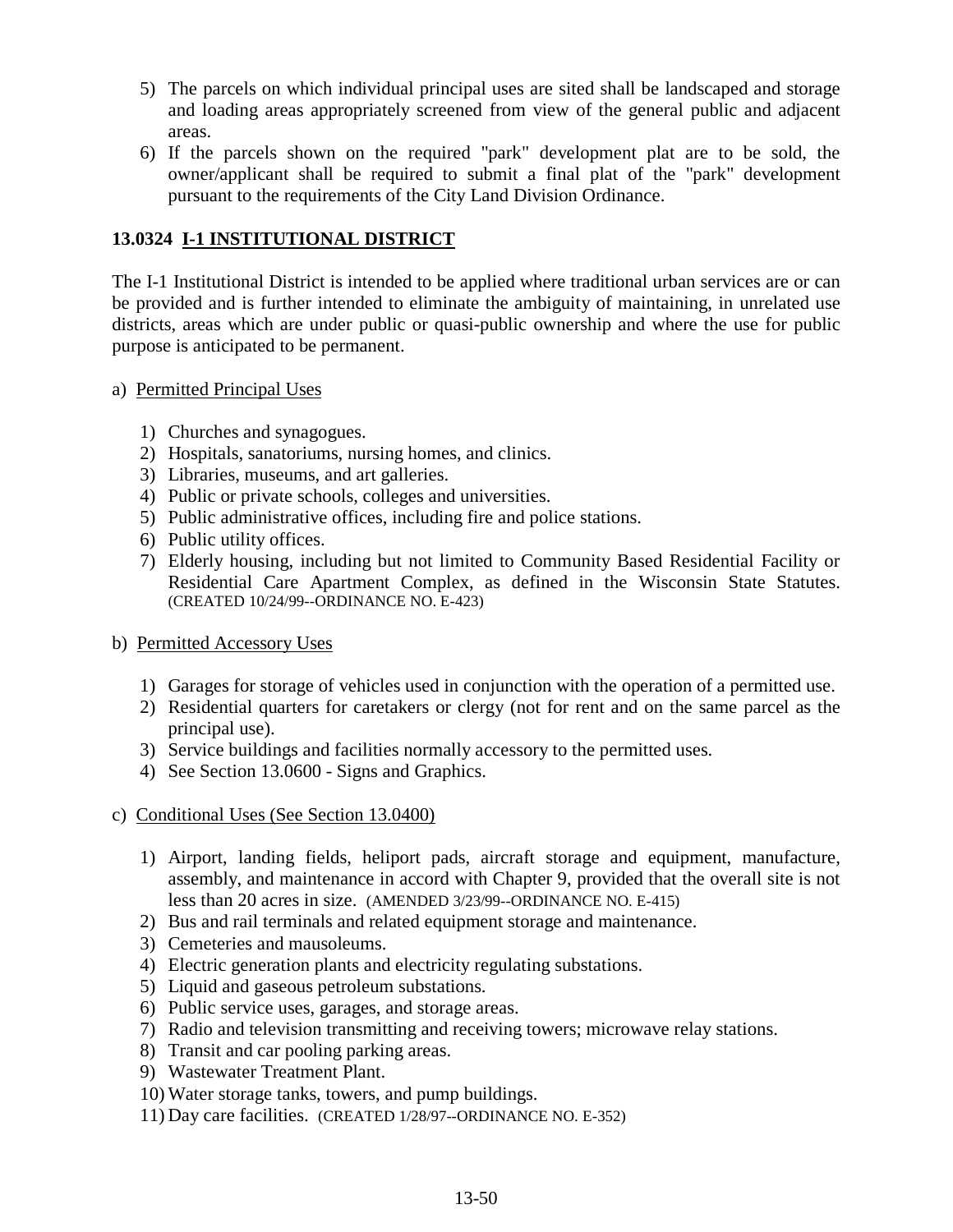#### d) Lot Area and Width

- 1) Lots shall have a minimum area of 7,200 square feet.
- 2) Lots shall be not less than 60 feet in width at the building setback line.

## e) Building Height and Area

- 1) No principal building or structure or parts thereof shall exceed 50 feet in height except for transmitting towers.
- 2) No accessory building shall exceed 15 feet in height.
- 3) The sum total of the first floor area of all principal use and accessory buildings shall not exceed 70 percent of the total area of the lot.

## f) Setback and Yards

- 1) There shall be a minimum building setback from the right-of-way of all streets, roads, or highways equal to the average setback on each side of the use parcel or district.
- 2) There shall be a minimum side yard equal to the side yard on adjacent use parcels or districts.
- 3) There shall be a rear yard of not less than 25 feet.

## g) Off-street Parking and Loading Space

- 1) See Section 13.0500.
- 2) Sufficient paved off-street loading area shall be provided to accommodate all anticipated loading and unloading needs on the premises.

#### h) Special Regulations

To encourage an institutional use environment that is compatible with the residential character of the City, building permits for permitted uses in the Institutional District shall not be issued without prior review by and approval of the City Plan Commission. Said review and approval shall be concerned with adjacent uses, general layout, building plans, building materials, ingress, egress, parking, loading and unloading, screening and landscape plans, and provision of utilities including surface drainage.

## **13.0325 P-1 PARK AND RECREATION DISTRICT**

The P-1 Park District is intended to provide for areas where the recreational needs, both public and private, of the populous can be met without undue disturbance of the natural resources and adjacent uses.

#### a) Permitted Principal Uses

- 1) Boat access sites.
- 2) Botanical gardens and arboretums.
- 3) Forest and wildlife preserves.
- 4) Golf courses without country club facilities.
- 5) Historic and monument sites.
- 6) Outdoor ice-skating and hockey rinks.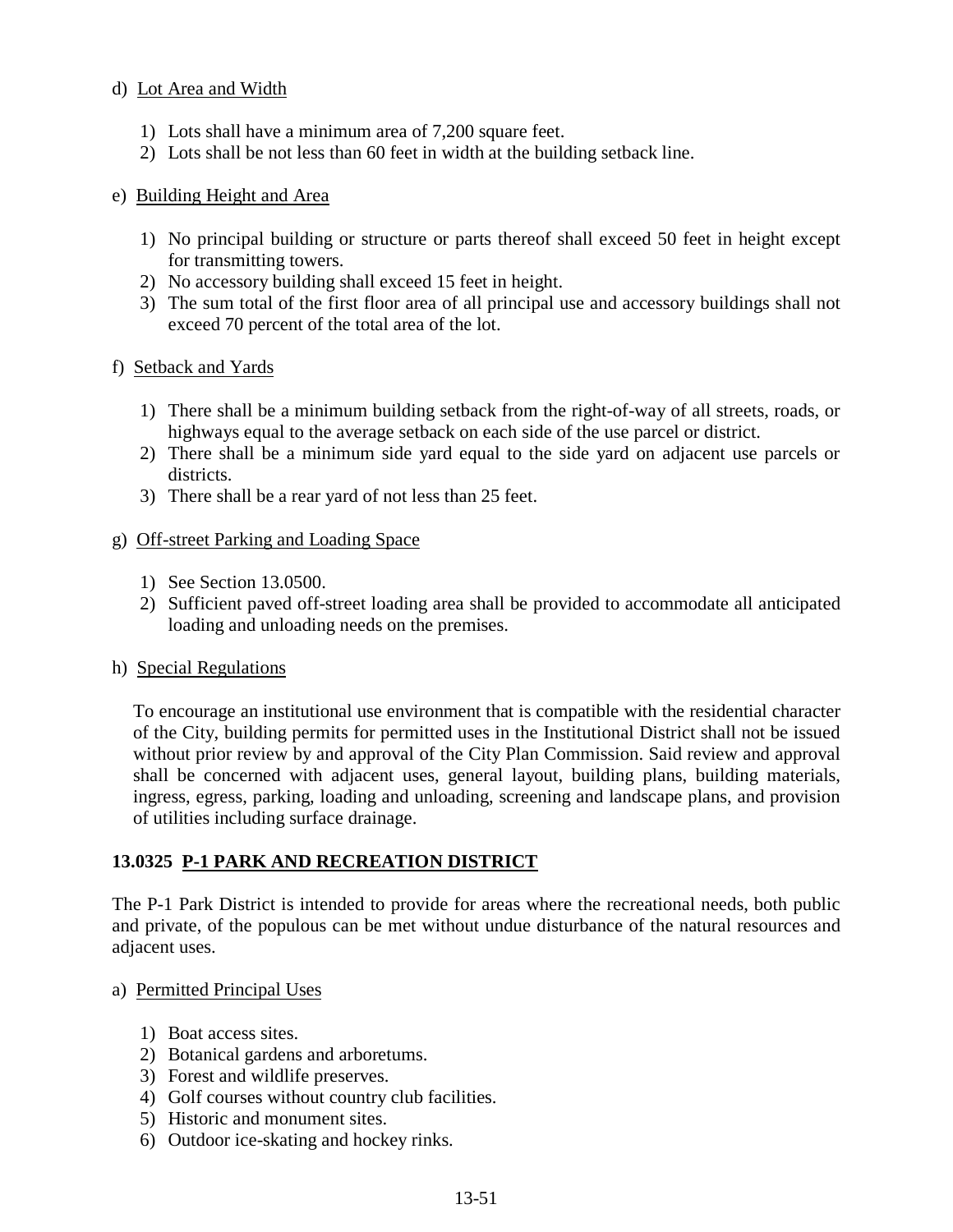- 7) Parks--general recreation.
- 8) Parks--leisure and ornamental.
- 9) Picnic areas.
- 10) Playgrounds.
- 11) Play lots or tot lots.
- 12) Recreation centers.
- 13) Skiing and tobogganing slopes.
- 14) Swimming beaches.
- 15) Tennis courts.

#### b) Permitted Accessory Uses

- 1) Any structures necessary for the operation or use of a permitted use.
- 2) Off-street parking areas (see Section 13.0500).
- 3) See Section 13.0600 Signs and Graphics.

#### c) Conditional Uses (See Section 13.0400)

- 1) Amphitheaters.
- 2) Archery ranges.
- 3) Arenas and fields houses.
- 4) Bathhouses and swimming pools.
- 5) Conservatories.
- 6) Exhibition halls.
- 7) Fairgrounds.
- 8) Golf courses with country club/restaurant facilities.
- 9) Golf driving ranges.
- 10) Gymnasiums.
- 11) Marinas.
- 12) Museums and art galleries.
- 13) Music halls.
- 14) Sportsmen's clubs and hunting preserves.
- 15) Polo fields.
- 16) Riding academies.
- 17) Play fields or athletic fields.
- 18) Skeet and trap shooting ranges provided that the firing of rifled arms and shotgun slugs shall not be permitted directly toward or over any highway, road, or navigable water, directly toward any building or structure, or directly toward any population concentration within one (1) mile of the site.
- 19) Stadiums.
- 20) Zoological facilities.
- d) Lot Area and Width
	- 1) Lots in the P-1 Park District shall provide sufficient area for any principal structure or accessory structures as well as necessary off-street parking and loading areas.
	- 2) Lots shall not be less than 60 feet in width at the principal street access.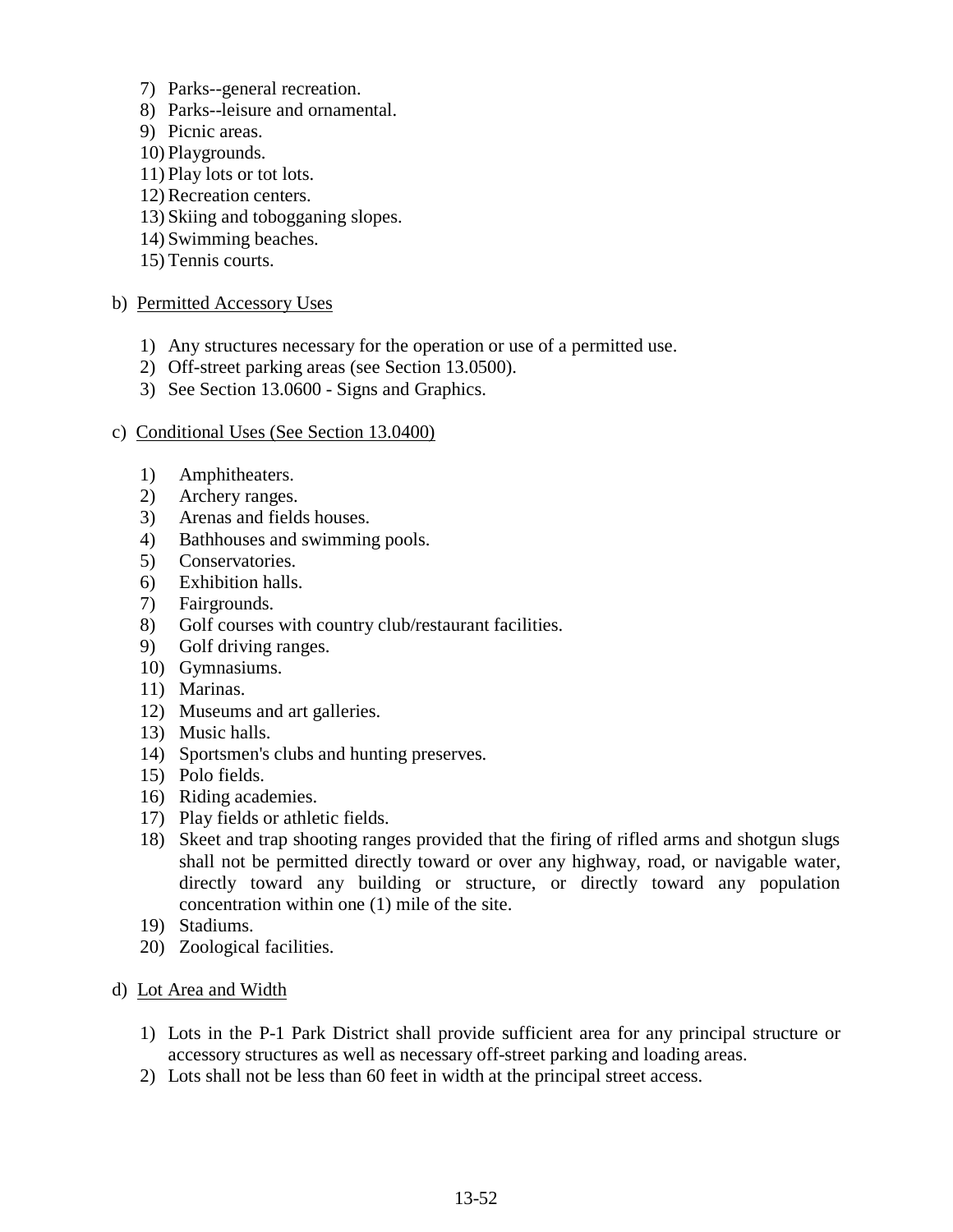### e) Building Height and Area

- 1) No building or parts of a building shall exceed 35 feet in height.
- 2) The sum total of the floor area of all buildings shall not exceed 10 percent of the total park area.

## f) Setback and Yards

No building or structure shall be erected, altered, or moved closer than 40 feet to a lot line.

#### g) Parking and Loading Space

There shall be sufficient off-street parking space provided to accommodate users of the park or recreation area (see Section 13.0500).

#### h) Special Regulations

To encourage a park use environment that is compatible with the residential character of the City, building permits for permitted uses in the Park District shall not be issued without prior review by and approval of plans for such use by the City Plan Commission. Said review and approval shall be concerned with adjacent uses, general layout, building plans, building materials, ingress, egress, parking, loading and unloading, screening and landscape plans, and provision of utilities including surface drainage.

## **13.0326 C-1 LOWLAND CONSERVANCY DISTRICT**

The C-1 Lowland Conservancy District is intended to preserve, protect, and enhance the ponds, streams, and wetland areas of the City of Hartford. The preservation, protection, and enhancement of these areas will serve to maintain safe and healthful conditions; maintain and improve water quality, both ground and surface; prevent flood damage; control storm water runoff; protect stream banks from erosion; protect groundwater recharge and discharge areas; protect wildlife habitat; protect native plant communities; avoid the location of structures on soils which are generally not suitable for use; and protect the water-based recreation resources of the City.

The boundaries of the C-1 Lowland Conservancy District are based on the Wisconsin Wetland Inventory Map for the City of Hartford, dated October 27, 1988, and stamped "FINAL", and include, but are not limited to, all shoreland wetlands within the municipality, five acres or greater in area shown on that map. (AMENDED 6/25/96--ORDINANCE NO. E-331)

- a) Principal Permitted Uses. The following permitted principal uses shall be allowed, subject to SHD-1 and SHW-1 shoreland overlay zoning regulations contained in this chapter, the provisions of Wisconsin Statutes Chapters 30 and 31 and the provisions of other applicable local, State, and Federal laws:
	- 1) Activities and uses which do not require the issuance of a conditional use permit, but which must be carried out without any filling, flooding, draining, dredging, ditching, tiling, or excavating except as allowed under Subsections 13.0326 (b) and 13.0326 (c). a) Hiking, fishing, swimming, boating, unless prohibited by other ordinances and laws.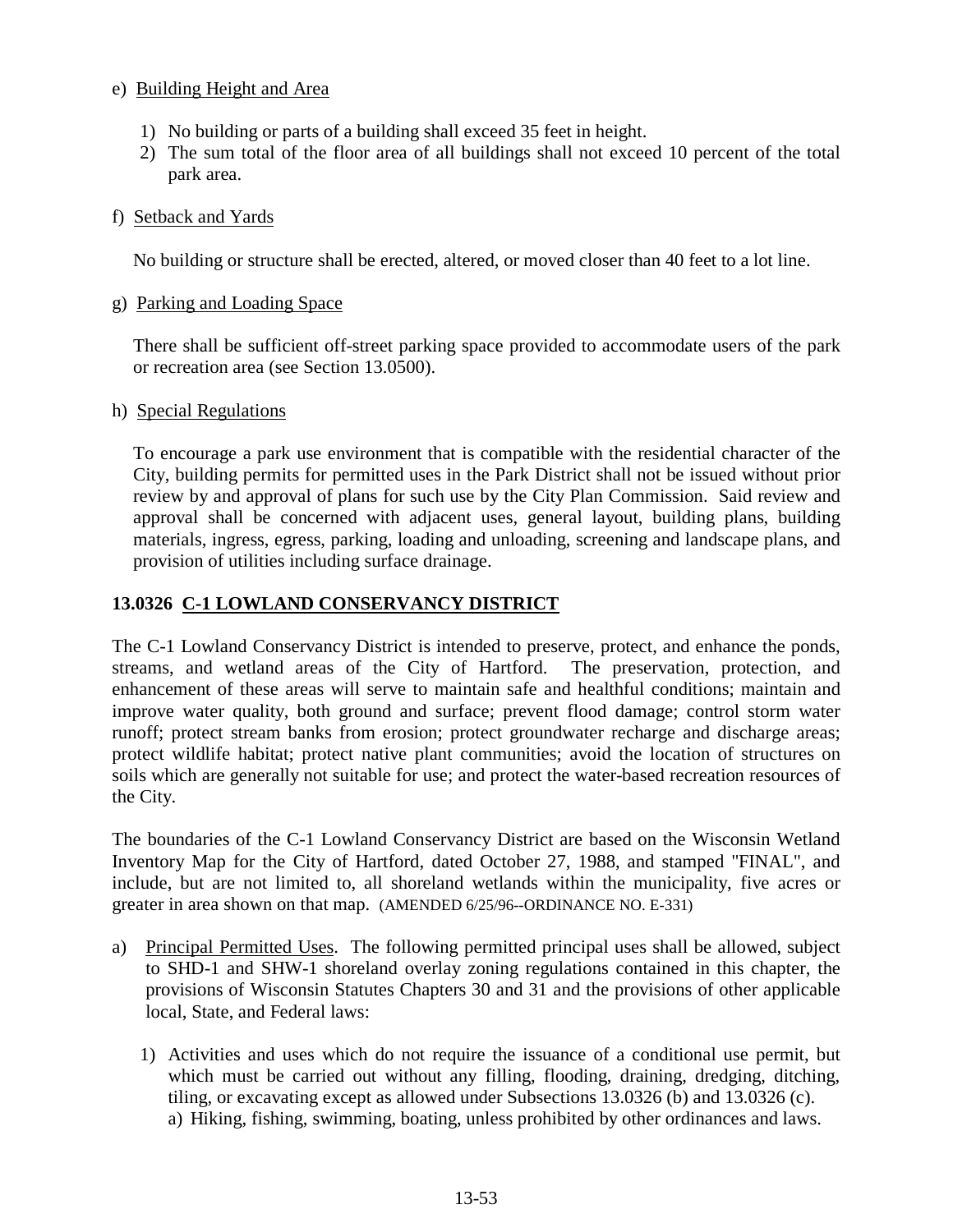- b) The harvesting of wild crops, such as marsh hay, ferns, moss, wild rice, berries, tree fruits and tree seeds, in a manner that is not injurious to the natural reproduction of such crops.
- c) The pasturing of livestock.
- d) The cultivation of agricultural crops.
- e) The practice of silviculture, including the planting, thinning, and harvesting of timber.
- 2) The installation and maintenance of sealed tiles for the purpose of draining lands outside the shoreland-wetland zoning district provided that such installation or maintenance is done in a manner designed to minimize adverse impacts upon the natural functions of the shoreland-wetland as listed in Section 13.1208 (b).
- 3) The construction and maintenance of roads which are necessary for the continuity of the municipal street system, the provision of essential utility and emergency services or to provide access to uses permitted under Section 13.0326 of this ordinance, provided that:
	- a) The road cannot, as a practical manner, be located outside the wetlands;
	- b) The road is designed and constructed to minimize adverse impacts upon the natural functions of the wetland listed in Section 13.1208 (b) of this ordinance;
	- c) The road is designed and constructed with the minimum cross-sectional area practical to serve the intended use;
	- d) Road construction activities are carried out in the immediate area of the roadbed only; and
	- e) Any wetland alteration must be necessary for the construction or maintenance of the road.
- b) Permitted Accessory Uses. The following accessory uses which do not require the issuance of a conditional use permit shall be allowed, subject to SHD-1 and SHW-1 Shoreland Overlay zoning regulations contained in this Chapter, the provisions of Wisconsin Statutes Chapters 30 and 31 and the provisions of other applicable local, State, and Federal laws, and which may include limited filling, flooding, draining, dredging, ditching, tiling, or excavating but only to the extent specifically provided below:
	- 1) Temporary water level stabilization measures necessary to alleviate abnormally wet or dry conditions that would have an adverse impact on silvicultural activities if not corrected.
	- 2) The cultivation of cranberries including flooding, dike, and dam construction or ditching necessary for the growing and harvesting of cranberries.
	- 3) The maintenance and repair of existing agricultural drainage systems including ditching, tiling, dredging, excavating, and filling necessary to maintain the level of drainage required to continue the existing agricultural use. This includes the minimum filling necessary for disposal of dredging spoil adjacent to the drainage system provided that dredging spoil is placed on existing spoil banks where possible.
	- 4) The construction or maintenance of fences for the pasturing of livestock, including limited excavating and filling necessary for such construction or maintenance.
	- 5) The construction or maintenance of piers, docks, or walkways built on pilings, including limited excavating and filling necessary for such construction and maintenance.
	- 6) The maintenance, repair, replacement, or reconstruction of existing roads, highways and bridges, including limited excavating and filling necessary for such maintenance, repair, replacement, or reconstruction.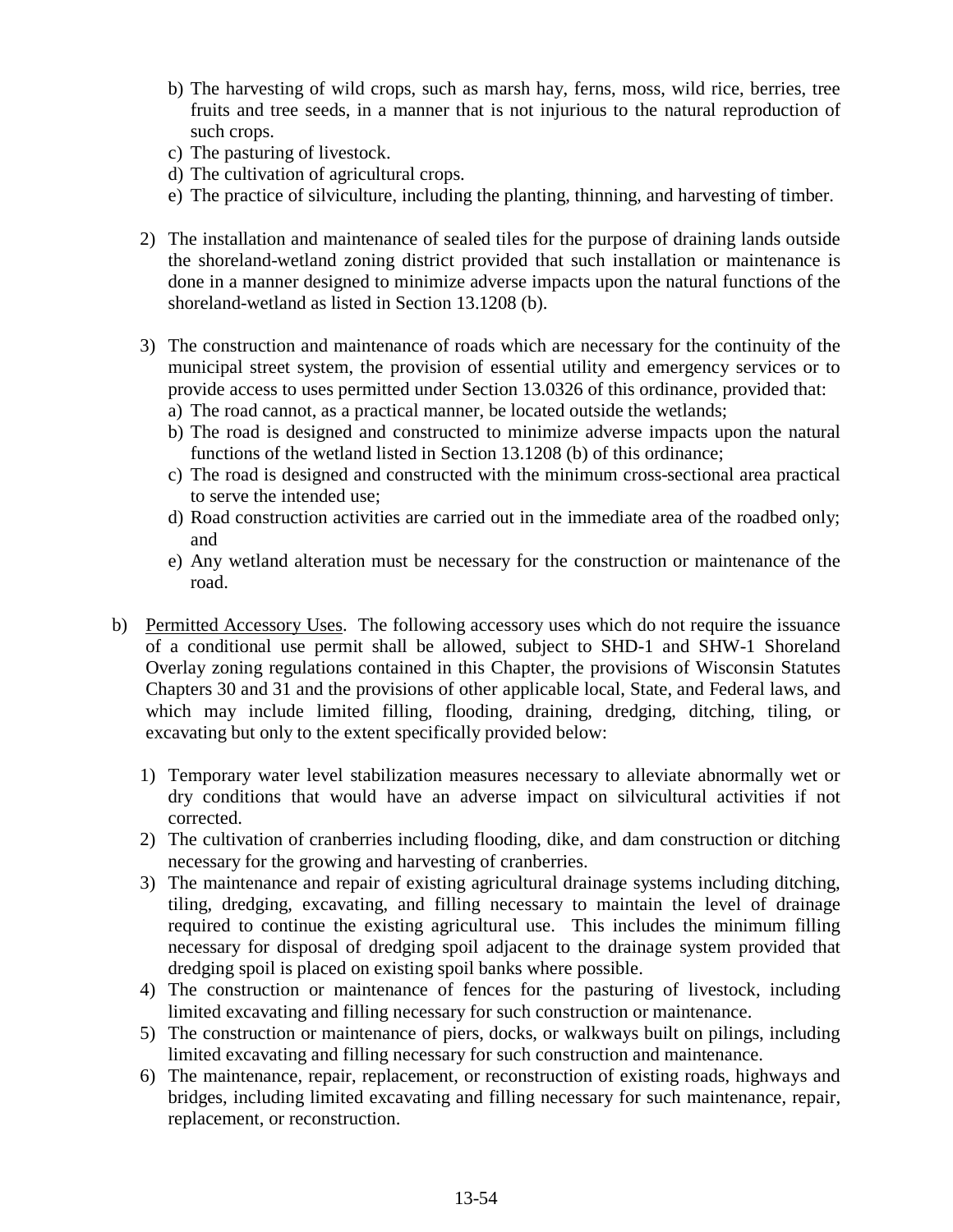- 7) The construction or maintenance of electric, gas, telephone, water, and sewer transmission and distribution facilities, by public utilities and cooperative associations organized for the purpose of producing or furnishing heat, light, power, or water to their members and the construction or maintenance of railroad lines provided that:
	- a) The transmissions and distribution facilities and railroad lines cannot, as a practical manner, be located outside the wetland.
	- b) Such construction or maintenance is done in a manner designed to minimize adverse impact upon the natural functions of the wetland such as those identified in 13.1208 (b).
- c) Conditional Uses. The following conditional uses which require the issuance of a conditional use permit under subsection 13.0330 shall be allowed, subject to SHD-1 and SHW-1 Shoreland Overlay zoning regulations contained in this chapter, the provisions of Wisconsin Statutes Chapters 30 and 31 and the provisions of other applicable local, state, and federal laws and which may include filling, flooding, draining, dredging, ditching, tiling, or excavating, but only to the extent specifically provided below:
	- 1) The construction and maintenance of roads which are necessary to conduct silvicultural activities or agricultural cultivation, and the maintenance only of other existing private road, provided that:
		- a) The road cannot as a practical matter be located outside the wetland, and provided that the road is designed, constructed, and maintained to minimize adverse impact upon the natural functions of the wetland, such as those identified in 13.1208 (b).
		- b) The road is designed, constructed, and maintained with the minimum cross-sectional area practical to serve the intended use, and that road construction and maintenance activities are carried out in the immediate area of the roadbed only.
	- 2) The construction or maintenance of nonresidential buildings provided that only limited filling or excavating necessary to provide structural support for the building, and provided that the building is essential for and used solely in conjunction with the raising of waterfowl, minnows, or other wetland or aquatic animals, or some other use permitted in the shoreland-wetland district, and provided that:
		- a) The building cannot, as a practical manner, be located outside the wetland.
		- b) Such building is not designed for human habitation and does not exceed five hundred (500) square feet in floor area.
	- 3) The establishment of public and private parks and recreation areas, natural and outdoor education areas, historic and scientific areas, wildlife rogues, game bird and animal farms, fur animal farms, fish hatcheries, and public boat launching ramps and attendant access roads, provided that:
		- a) Any private development is used exclusively for the permitted use and the applicant has received a permit or license under Wisconsin Statutes Chapter 29, where applicable.
		- b) Filling or excavating necessary for the construction or maintenance of public boat launching ramps or attendant access roads is allowed only where such construction or maintenance meets the criteria in subsection 13.1208 (b).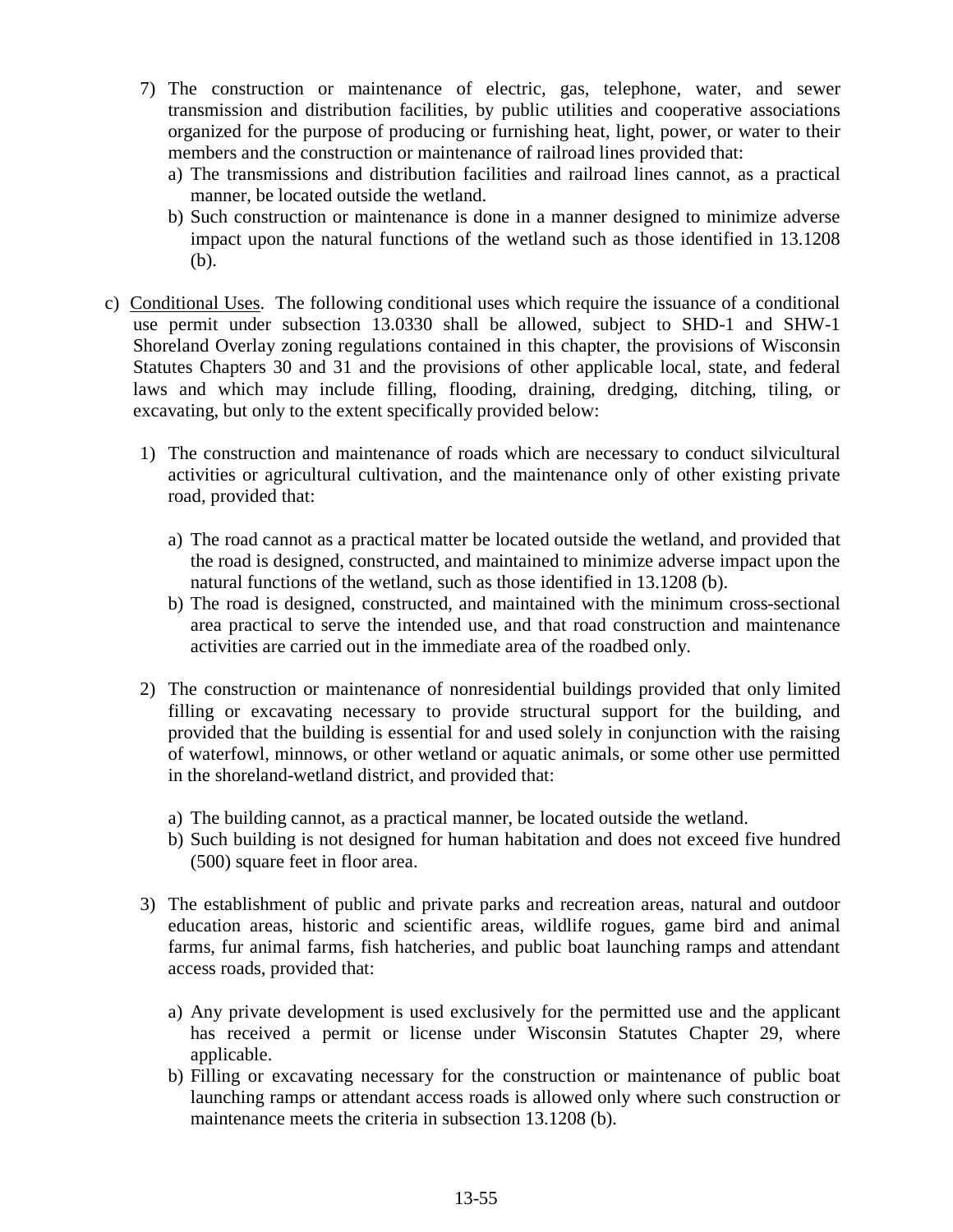- c) Ditching, excavating, dredging, or dike and dam construction in public and private parks and recreation areas, natural and outdoor education areas, historic and scientific areas, wildlife refuges, game bird and animal farms, fur animal farms, and fish hatcheries is allowed only for the purposes of improving wildlife habitat and to otherwise enhance wetland values.
- 4) Conditional use applications in SHD-1 and SHW-1 Shoreland Overlay Districts, which are also located in the C-1 Lowland Conservancy District, shall also be subject to the requirement of Section 13.1208.
- d) Prohibited Uses. Any use not listed in subsection 13.0326 (a) is prohibited, unless the wetland or portion of the wetland has been rezoned by amendment of this chapter in accordance with this chapter and Wisconsin Statutes Section 59.97 (5)(e). Rezoning procedures and criteria are found in Section 13.1208. (SECTION 13.0326 REPEALED AND RECREATED 4/10/89-- ORDINANCE NO. E-130; AMENDED 6/25/96--ORDINANCE NO. E-331)

# **13.0327 C-2 UPLAND CONSERVANCY DISTRICT**

The C-2 Conservancy District is intended to be used to preserve, protect, enhance, and restore all significant woodlands, areas of rough or steep topography, and related scenic areas. Regulation of these areas will serve to control erosion and sedimentation and will promote and maintain the natural beauty of the City.

#### a) Permitted Principal Uses

- 1) Agricultural uses when conducted in accordance with County Soil and Water Conservation District standards.
- 2) Fishing and hunting as allowed and regulated in other City ordinances.
- 3) Forest and game management.
- 4) Public or private open space.
- 5) Preservation of scenic, historic, and scientific areas.
- 6) Single-family dwellings with attached or detached garages.
- b) Permitted Accessory Uses
	- 1) Gardening tool and storage sheds no more than 180 square feet in area incidental to the residential use.
	- 2) General farm buildings including barns, silos, sheds, and storage bins.
	- 3) Non-habitable park or recreation structures.
	- 4) See Section 13.0600 Signs and Graphics.

#### c) Conditional Uses (See Section 13.0400)

None

- d) Lot Area and Width
	- 1) Lots shall have a minimum area of five (5) acres.
	- 2) Lots shall be not less than 300 feet in width at the building setback line.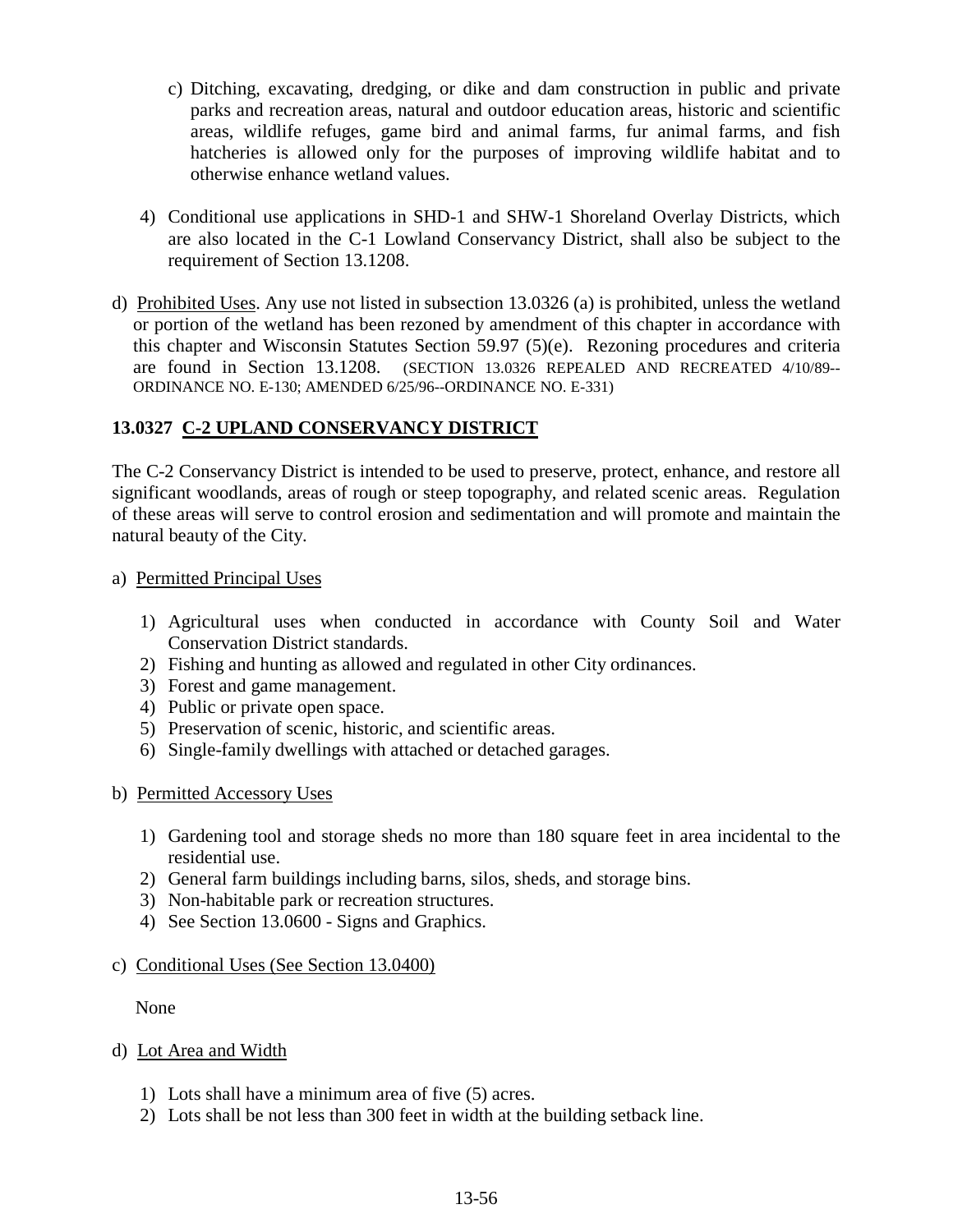- 3) When lands in the C-1, F-1, and/or F-2 District lie adjacent to lands in the C-2 District and under the same ownership, such lands may be used to meet the lot area requirements of the C-2 District.
- e) Building Height and Area
	- 1) No principal building or parts of a principal building shall exceed 35 feet in height.
	- 2) The minimum floor area of a dwelling unit shall be as provided in Section 13.0303 of this ordinance.

## f) Setback and Yards

- 1) There shall be a minimum building setback of 45 feet from the right-of-way of all streets, roads, or highways.
- 2) There shall be a side yard on each side of all structures of not less than 30 feet in width.
- 3) There shall be a rear yard of not less than 35 feet.
- g) Off-street Parking and Loading Space

 Off-street parking and loading space to accommodate permitted principal and accessory uses on the premises (see Section 13.0500).

h) Special Regulations

 To encourage uses that are compatible with the residential character of the City, building permits for permitted uses in the Conservancy District shall not be issued without prior review by and approval of the City Plan Commission. Said review and approval shall be concerned with adjacent uses, general layout, building plans, building materials, ingress, egress, parking, loading and unloading, screening and landscape plans, and provision of utilities including surface drainage.

# **13.0328 FWO FLOODWAY OVERLAY DISTRICT**

(REPEALED 6/12/07—ORDINANCE NO. 1148)—New Chapter 16

## **13.0329 FCO FLOODPLAIN CONSERVANCY OVERLAY DISTRICT**

(REPEALED 6/12/07—ORDINANCE NO. 1149)—New Chapter 16

## **13.0330 UFO URBAN FLOODPLAIN REGULATORY OVERLAY DISTRICT**

(REPEALED 6/12/07—ORDINANCE NO. 1149)—New Chapter 16

# **13.0331 HAPEO-HISTORIC ARCHITECTURE PRESERVATION & ENHANCEMENT OVERLAY DISTRICT**

The HAPEO District is intended to provide for both the protection, preservation, restoration and rehabilitation of those structures within specific areas of the city which have architectural beauty and/or historic significance as well as the review and approval of development and redevelopment of building sites and the construction or reconstruction and maintenance of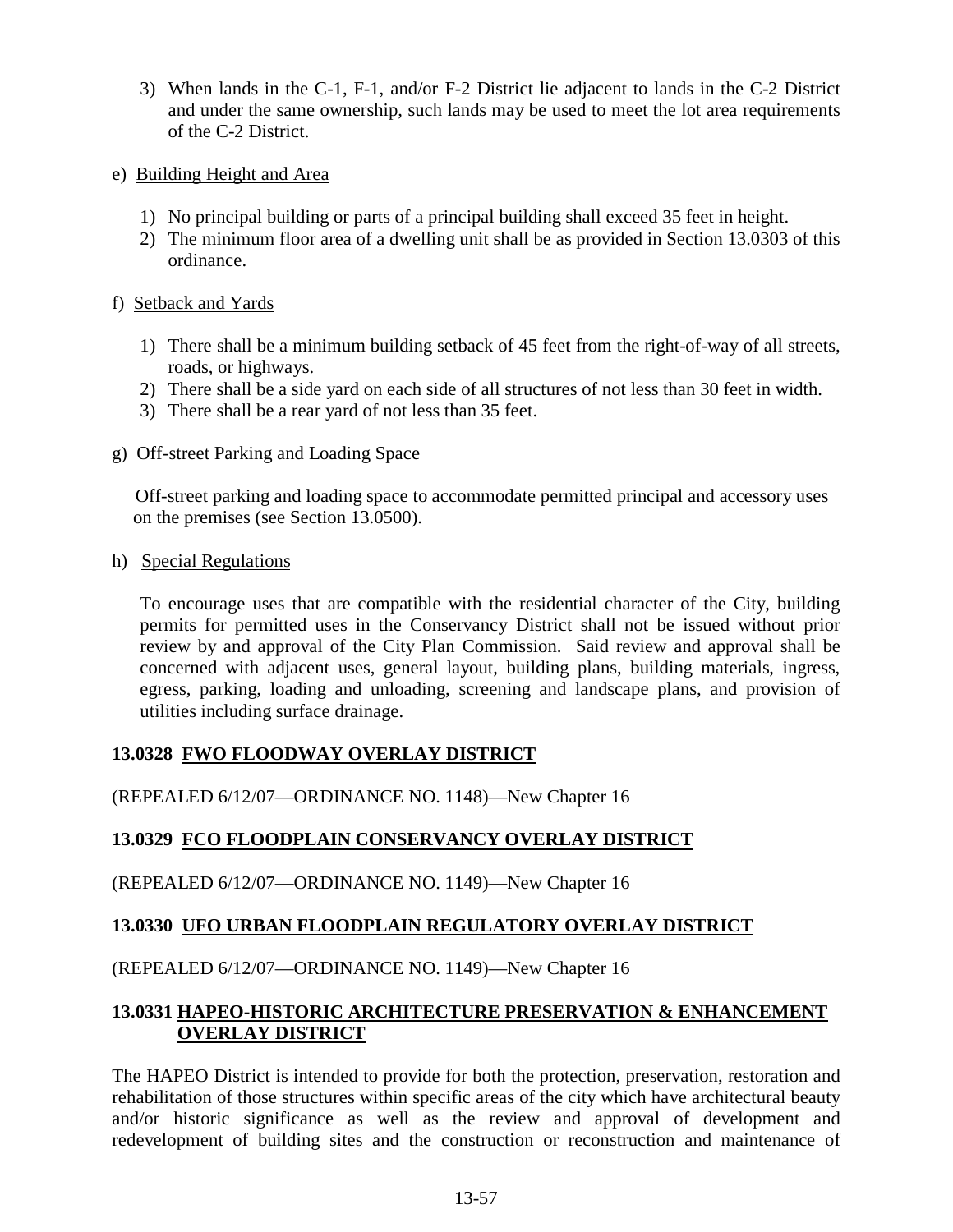individual buildings and appurtenances within the District. Regulations as subsequently set forth shall apply to all structures and properties lying within a designated HAPEO District as established by affirmative action of the City Historic Preservation Committee, the City Plan Commission and the Common Council and delineated on the official zoning map(s) of the City. These regulations shall be supplemental and in addition to any regulations of the underlying basic use district(s) as follows:

## a) Special Regulations

- 1) A building or occupancy permit shall not be issued for an existing structure within the District boundaries which is proposed to be structurally or physically altered in any way thereby bringing about a change in the shape, size, architecture, and color of the structure which is visible from public right-of-way in the vicinity of the structure without the Building Inspector first having received approval to issue such permit from both the City Historic Preservation Committee and the City Plan Commission.
- 2) A building permit shall not be issued to construct a building or other structure on any premises within the District boundaries without the Building Inspector first having received approval to issue such permit from both the Historic Preservation Committee and the City Plan Commission.
- 3) A permit to move or demolish an existing building within the District boundaries shall not be issued without the Building Inspector first having received approval to issue such permit from both the City Historic Preservation Committee and the City Plan Commission.

#### b) Procedure

- 1) When requested by either the Building Inspector/Zoning Administrator or the Plan Commission, the City Historic Preservation Committee shall, within 30 days from the date of such request, review and make recommendations to the City Plan Commission on proposals for construction, renovation, maintenance, moving, and demolition of buildings and structures within the HAPEO district boundaries. Such recommendations shall be concerned with: architectural style; the age and condition of the structure; the character of the structure, site and adjacent uses; compatibility of the proposed change with the building and adjacent uses; general aesthetics; and, any other applicable factors set forth in review guidelines and/or standards as established by the City Historic Preservation Committee.
- 2) In making recommendations to the City Plan Commission, the Historic Preservation Committee may recommend approval of the permit, disapproval of the permit with reasons, or approval of the cited as part of the recommendation.
- 3) The City Plan Commission may either follow the recommendation of the Historic Preservation Committee, return the proposal to the Historic Preservation Committee for reconsideration with a 30 day time extension, or if the City Plan Commission and Historic Preservation Committee cannot agree, request that the Common Council take action on the matter.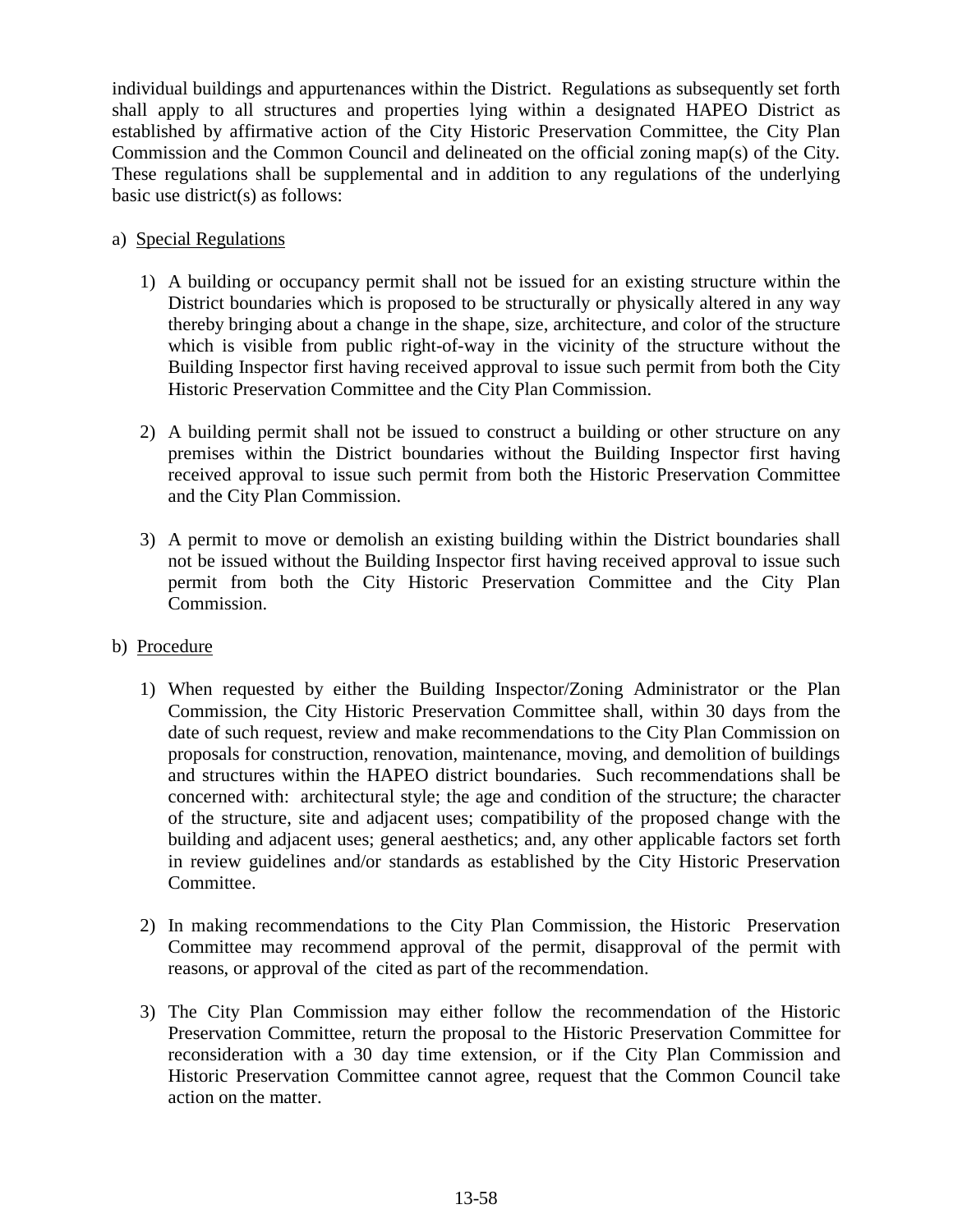4) If at the end of 75 days from the date of receipt of the proposal no action has been taken on the matter, the proposal shall be declared approved except that any structure designated pursuant to City ordinance as an example of outstanding architecture shall not be structurally altered so as to change the visual aesthetics and dimensions of the structure.

## **13.0332 SHD-1 SHORELAND OVERLAY DISTRICT, DODGE COUNTY**

- a) District Boundaries. The SHD-1 Shoreland Overlay District encompasses all land annexed to the City of Hartford from Towns in Dodge County after May 7, 1982 which are:
	- 1) Within one thousand (1,000) feet of the ordinary high water mark of navigable lakes, ponds, or flowages. Lake, ponds, or flowages in the City of Hartford shall be presumed to be navigable if they are listed in the Wisconsin Department of Natural Resources (DNR) publication "Surface Water Resources of Washington County" or are shown on United States Geological Survey Quadrangle Maps.
	- 2) Within three hundred (300) feet of the ordinary high water mark of navigable rivers or streams, or to the landward side of the floodplain, whichever distance is greater. Rivers and streams in the City of Hartford shall be presumed to be navigable if they are designated as streams on United States Geological Survey Quadrangle Maps.
- b) Determinations of Navigability and High Water Mark. Determinations of navigability and ordinary high water mark location shall initially be made by the Zoning Administrator. When questions arise, the Zoning Administrator shall contact the appropriate district office of the DNR for a final determination of navigability or ordinary high water mark. When a project is proposed in the shoreland of a stream designated as intermittent on the United States Geological Survey Quadrangle Maps, the Zoning Administrator shall inspect the project site to determine whether the stream is navigable as defined in subsection 13.0619 of this chapter or shall contact the district office of the DNR for a determination of navigability. Flood hazard boundary maps, flood insurance rate maps, flood boundary-floodway maps, Dodge County soil survey maps, or other existing Dodge County floodplain zoning maps may be used to delineate floodplain areas.
- c) Farm Drainage Ditches Exempted. Under Wisconsin Statutes Section 144.26 (2)(d), notwithstanding any other provision of law or administrative rule promulgated thereunder, this section does not apply to lands adjacent to farm drainage ditches if:
	- 1) Such lands are not adjacent to a natural navigable stream or river.
	- 2) Those parks of such drainage ditches adjacent to such lands were not navigable streams before ditching.
	- 3) Such lands are maintained in nonstructural agricultural use.
- d) Greater Restrictions and Compliance. Where an ordinance adopted under a statute other than Wisconsin Statutes Section 59.97 is more restrictive than this chapter, that ordinance shall continue in full-force and effect to the extent of the greater restrictions, but not otherwise. The use of any land or water, the size, shape, and placement of lots, and use, size, type, and location of structures on lots, the installation and maintenance of water supply and waste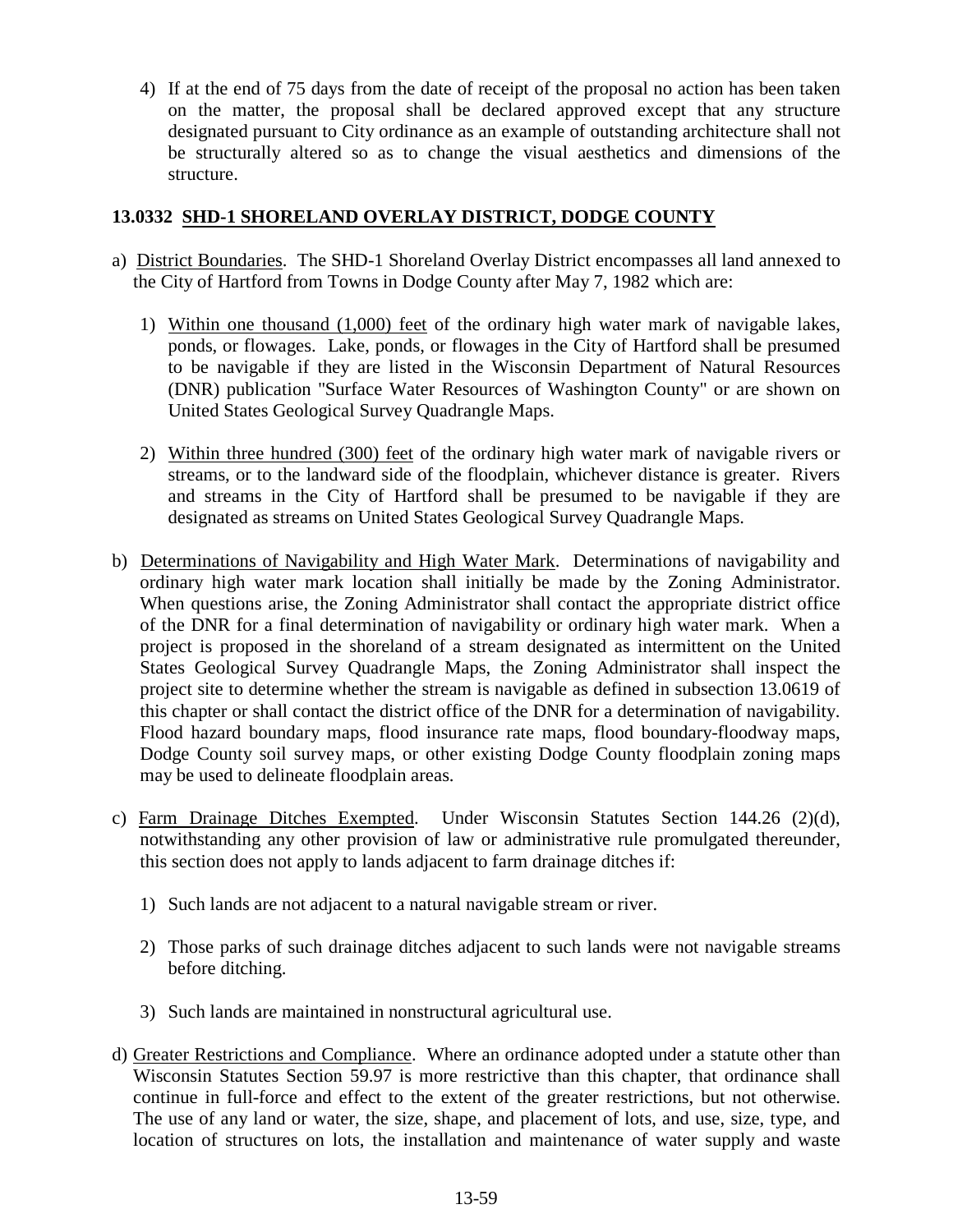disposal facilities, the filling, grading, lagooning, dredging of any lands, the cutting of shoreland vegetation and the subdivision of lots, shall be in full compliance with the terms of this section and other applicable local, state, or federal regulations. (However, see Section 13.0807 for standards applicable to nonconforming uses.) Buildings, signs, and other structures shall require a permit unless otherwise expressly excluded by a provision of this chapter. The property owner, builders, and contractors are responsible for compliance with the terms of this chapter.

- e) Permitted Principal Uses.
	- 1) Principal uses permitted in the underlying County zoning district at the time of annexation to the City.
- f) Permitted Accessory Uses.
	- 1) Accessory uses permitted in the underlying County zoning district at the time of annexation to the City.
	- 2) One boathouse not used for home habitation and used solely for the storage of boats and related equipment not to exceed one story and 15' in height and 500 sq. ft. in area. Boathouses shall be set back a minimum of five (5) feet from the ordinary high water mark and shall be constructed in conformity with local floodplain zoning standards.
- g) Setbacks from the Water.
	- 1) Lots that abut on Navigable Waters. All buildings and structures, except piers, boat hoists, and boathouses, shall be set back at least seventy-five (75) feet from the ordinary high water mark of navigable waters.
- h) Removal of Shore Cover.
	- 1) Purpose. The purpose of tree and shrubbery cutting regulations applicable to the shoreland area is to protect scenic beauty, control erosion, and reduce effluent, sediment, and nutrient flow from the shoreland. The provisions shall not apply to the removal of dead, diseased, or dying trees or shrubbery.
	- 2) Shoreland Cutting. Tree and shrubbery cutting in an area extending thirty-five (35) feet inland from all points along the ordinary high water mark, shall be limited in accordance with the following provisions:
		- a) No more than thirty (30) feet in any one hundred (100) feet, as measured along the ordinary high water mark, may be clear cut to the depth of the thirty-five (35) foot area.
		- b) In the remaining seventy (70) feet, as measured from the ordinary high water mark, cutting shall leave sufficient cover to screen cars, dwellings, accessory structures, except boathouses, as seen from the water, and to control erosion.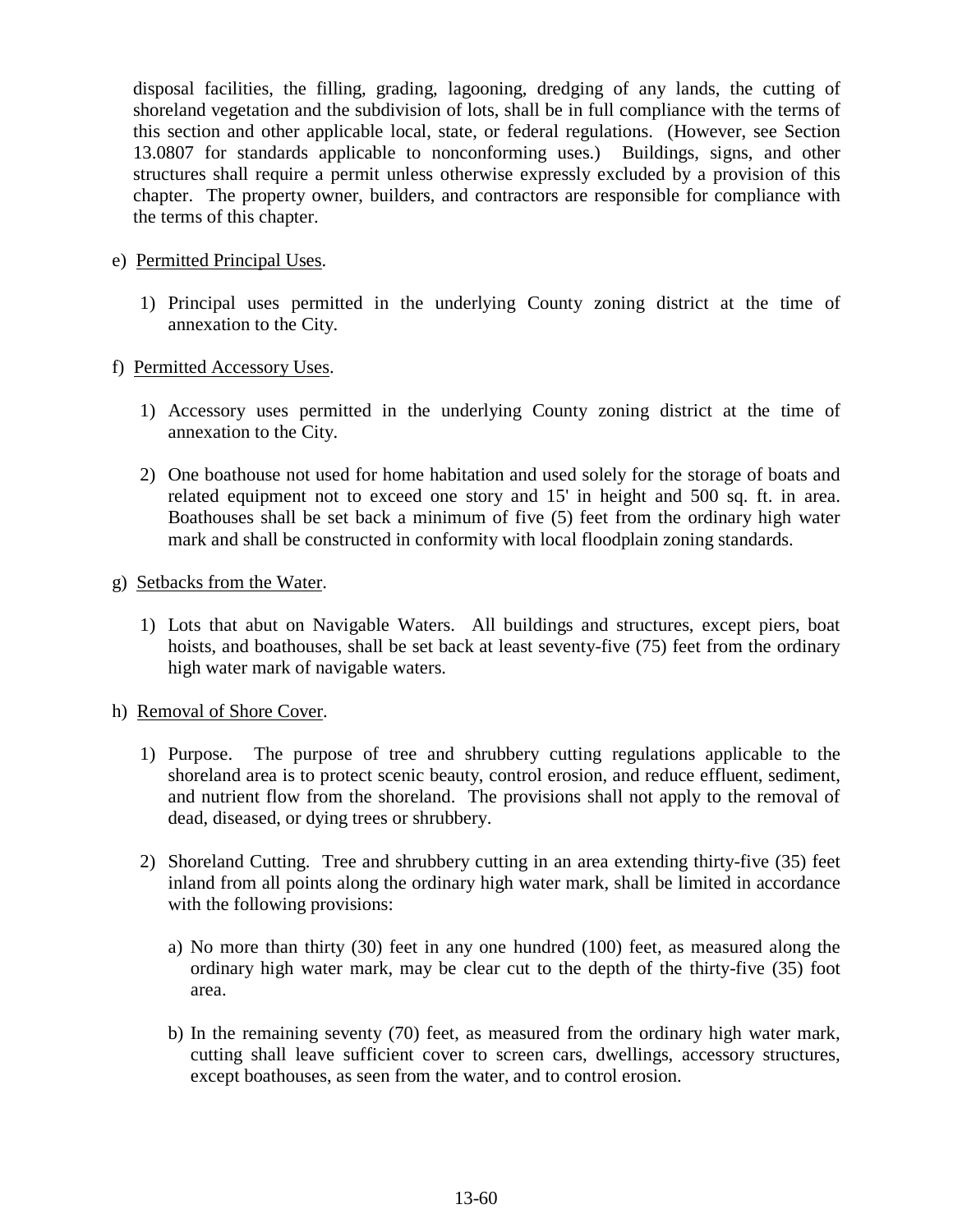In shoreland areas more than thirty-five (35) feet inland, trees and shrub cutting shall be governed by consideration of the effect on water quality and consideration of sound forestry practices and soil conservation practices.

- i) Filling, Grading, Lagooning, Dredging, Ditching, and Excavating.
	- 1) General Standards. Filling, grading, lagooning, dredging, ditching, or excavating which does not require a permit under subsection  $13.0332$  (i)(2) may be permitted in the shoreland area provided that:
		- a) It is done in a manner designed to minimize erosion, sedimentation, and impairment of fish and wildlife habitat.
		- b) Filling, grading, lagooning, dredging, ditching, or excavating in a shoreland-wetland district meets the requirements of subsection 13.0326 of this chapter.
		- c) All applicable federal, state, and local authority is obtained in addition to a permit under this chapter.
		- d) Any fill placed in the shoreland area is protected against erosion by the use of riprap, vegetative cover, or bulkhead.
	- 2) Permit Required. Except as provided in subsection 13.0330 (i)(3), a conditional use permit is required for the following activities:
		- a) For any filling or grading of any area which is within three hundred (300) feet landward of the ordinary high water mark of navigable water and which has surface drainage toward the water and on which there is either:
			- Any filling or grading on slopes of more than twenty (20%) percent.
			- Filling or grading of more than one thousand  $(1,000)$  sq. ft. on slopes of twelve  $(12\%)$  to twenty  $(20\%)$  percent.
			- Filling or grading of more than two thousand  $(2,000)$  sq. ft. on slopes less than twelve (12%) percent.
		- b) For any construction or dredging commenced on any artificial waterway, canal, ditch, lagoon, pond, lake, or similar waterway which is within three hundred (300) feet landward of the ordinary high water mark of a navigable body of water or where the purpose is the ultimate connection with a navigable body of water.
	- 3) Soil Conservation Practices and Agricultural Drainage Maintenance.
		- a) Soil conservation practices such as tiled terraces, runoff diversions, and grassed waterways used for erosion control shall not require a permit under subsection 13.0332 (i)(2) when designed and constructed to Soil Conservation Service technical standards.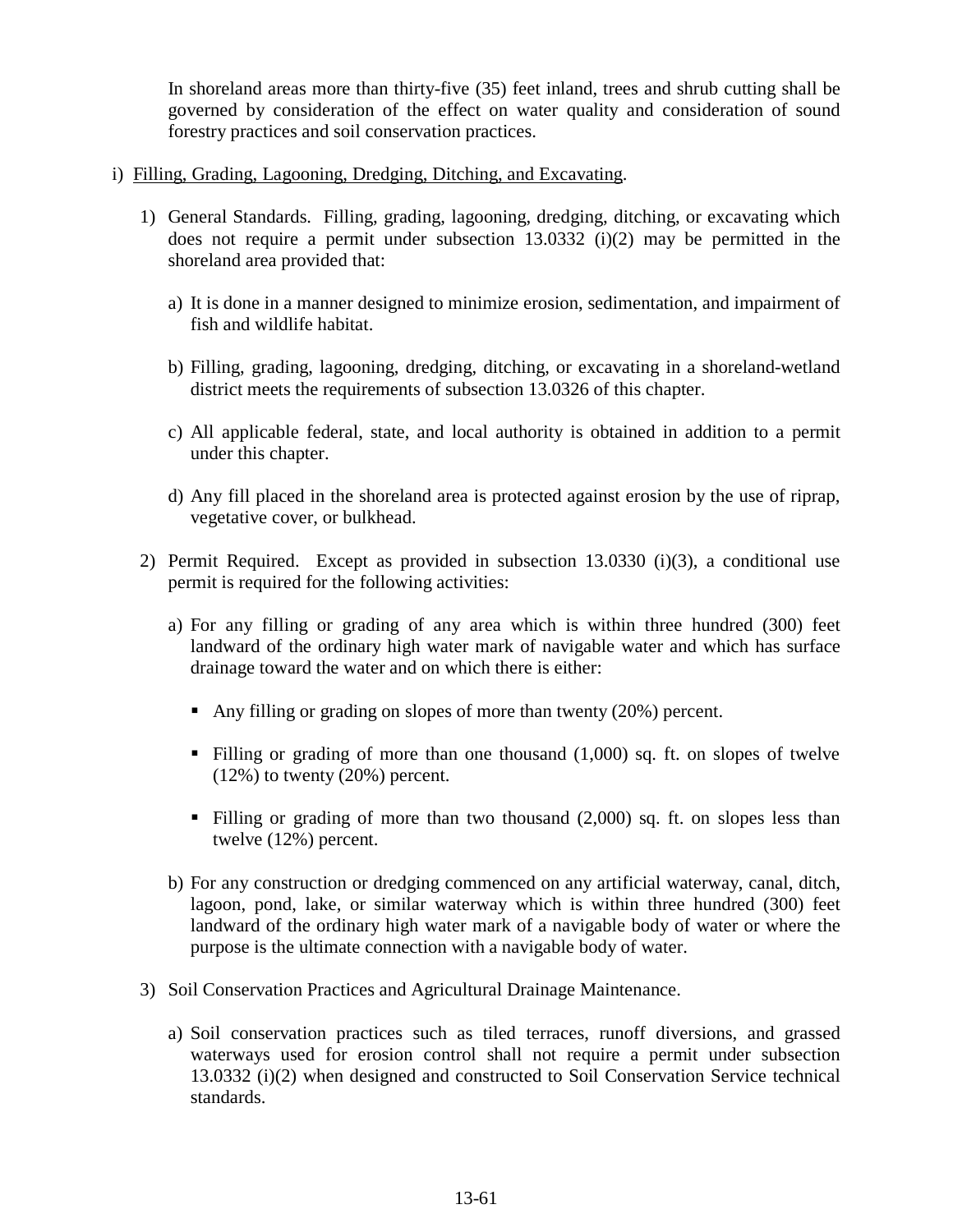- b) The maintenance of existing agricultural drainage systems shall be permitted in conformity with the following construction standards:
	- The maintenance dredging of farm drainage ditches is limited to reestablishing the original ditch cross-section unless a special exception permit under subsection 13.0330 (i)(2)(b) is obtained.
	- Ditch banks shall be constructed at a slope of two  $(2)$  horizontal to one  $(1)$  vertical (fifty percent (50%) grade) or flatter.
	- Ditch banks shall be maintained in a vegetative cover.
- 4) Permit Conditions. In granting a conditional use permit under subsection 13.0332 (i)(2), the Plan Commission shall attach the following conditions, where appropriate, in addition to those provisions specified in subsections 13.0400:
	- a) The smallest amount of bare ground shall be exposed for as short a time as feasible.
	- b) Temporary ground cover (such as mulch or jute netting) shall be used and permanent vegetative cover shall be established.
	- c) Diversion berms or bales, silting basins, terraces, filter fabric fencing, and other methods shall be used to prevent erosion.
	- d) Lagoons shall be constructed to avoid fish trap conditions.
	- e) Fill shall be stabilized according to accepted engineering standards.
	- f) Filling shall not restrict a floodway or destroy the flood storage capacity of a floodplain.
	- g) Channels or artificial watercourses shall be constructed with side slopes of two (2) units horizontal to one (1) unit vertical or flatter which shall be promptly vegetated, unless bulkheads or riprap are provided.
- j) Dimensions of Building Sites.
	- 1) Lots Not Served by Public Sanitary Sewer.
		- a) Minimum Area and Width for each Main Building. The minimum lot area shall be forty thousand (40,000) sq. ft. and the minimum average lot width shall be one hundred twenty-five (125) feet, at the setback line, and one hundred twenty-five (125) feet at the ordinary high water mark.

The minimum side yard of each principle structure shall be no less than ten (10) feet, and the aggregate width of both side yards shall be twenty-five (25) feet.

Side yards for substandard lots may be reduced to a minimum aggregate width of both side yards of 40 percent the lot width and a minimum width of one side yard of 40 percent of the aggregate.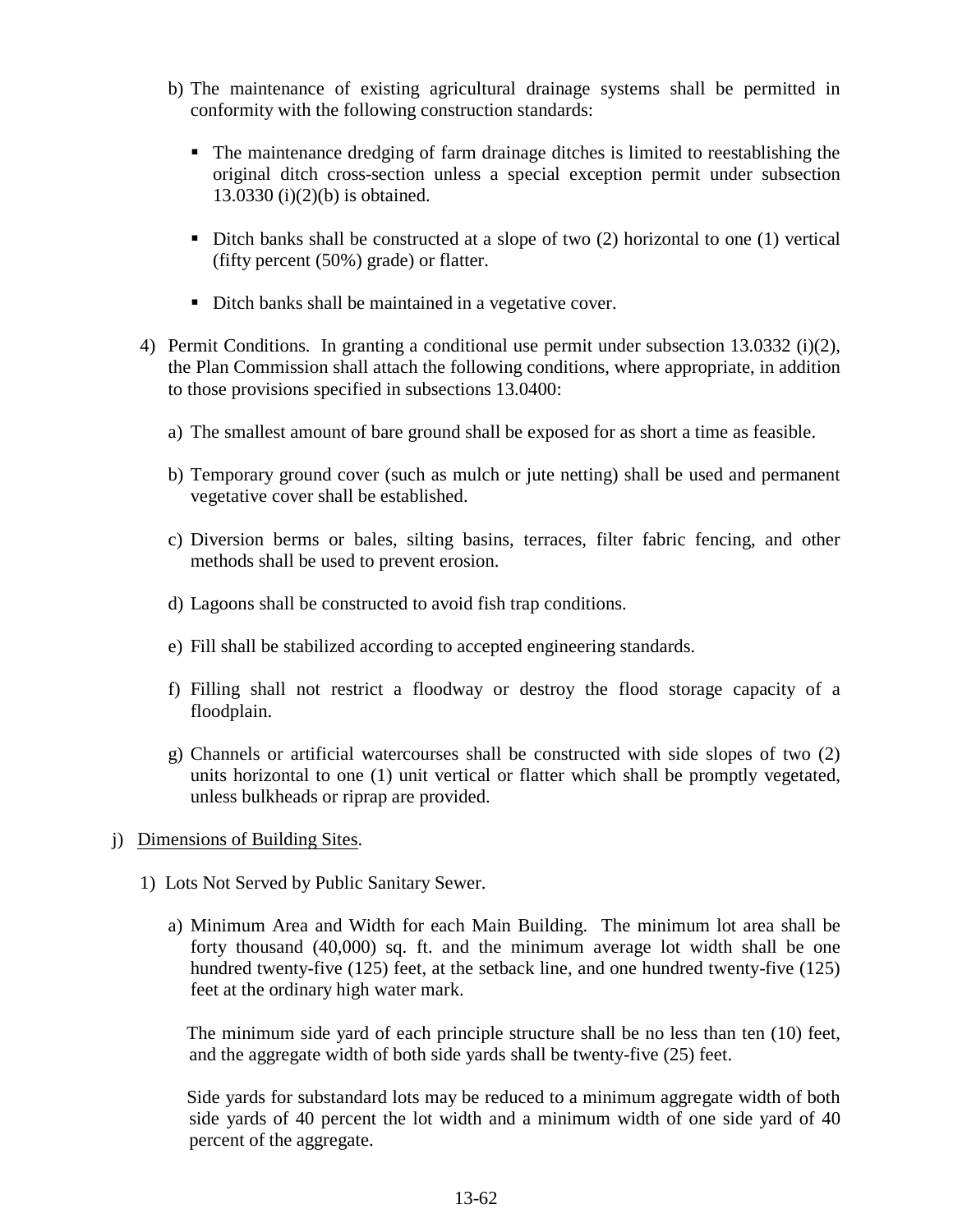- b) No new lots shall be created in the SHD-1 Shoreland Overlay District which are not served by public sanitary sewer.
- 2) Lots Served by a Public Sanitary Sewer.
	- a) Minimum Area and Width for each Main Building. The minimum lot area shall be ten thousand (10,000) sq. ft. and the minimum average lot width shall be eighty (80) feet.

There shall be a side yard for each main building of ten (10) feet.

(SECTION 13.0332 CREATED 6/25/96--ORDINANCE NO. E-331)

#### **13.0333 SHW-1 SHORELAND OVERLAY DISTRICT, WASHINGTON COUNTY**

- a) District Boundaries. The SHW-1 Shoreland Overlay District encompasses all lands annexed to the City of Hartford from Towns in Washington County after May 7, 1982 which are:
	- 1) Within one thousand (1,000) feet of the ordinary high water mark of navigable lakes, ponds, or flowages. Lake, ponds, or flowages in the City of Hartford shall be presumed to be navigable if they are listed in the Wisconsin Department of Natural Resources (DNR) publication "Surface Water Resources of Washington County" or are shown on United States Geological Survey Quadrangle Maps.
	- 2) Within three hundred (300) feet of the ordinary high water mark of navigable rivers or streams, or to the landward side of the floodplain, whichever distance is greater. Rivers and streams in the City of Hartford shall be presumed to be navigable if they are designated as streams on United States Geological Survey Quadrangle Maps.
- b) Determinations of Navigability and High Water Mark. Determinations of navigability and ordinary high water mark location shall initially be made by the Zoning Administrator. When questions arise, the Zoning Administrator shall contact the appropriate district office of the DNR for a final determination of navigability or ordinary high water mark. When a project is proposed in the shoreland of a stream designated as intermittent on the United States Geological Survey Quadrangle Maps, the Zoning Administrator shall inspect the project site to determine whether the stream is navigable as defined in subsection 13.0619 of this chapter or shall contact the district office of the DNR for a determination of navigability. Flood hazard boundary maps, flood insurance rate maps, flood boundary-floodway maps, Washington County soil survey maps, or other existing Washington County floodplain zoning maps may be used to delineate floodplain areas.
- c) Farm Drainage Ditches Exempted. Under Wisconsin States Section 144.26 (2)(d), notwithstanding any other provision of law or administrative rule promulgated thereunder, this section does not apply to lands adjacent to farm drainage ditches if:
	- 1) Such lands are not adjacent to a natural navigable stream or river.
	- 2) Those parts of such drainage ditches adjacent to such lands were not navigable streams before ditching.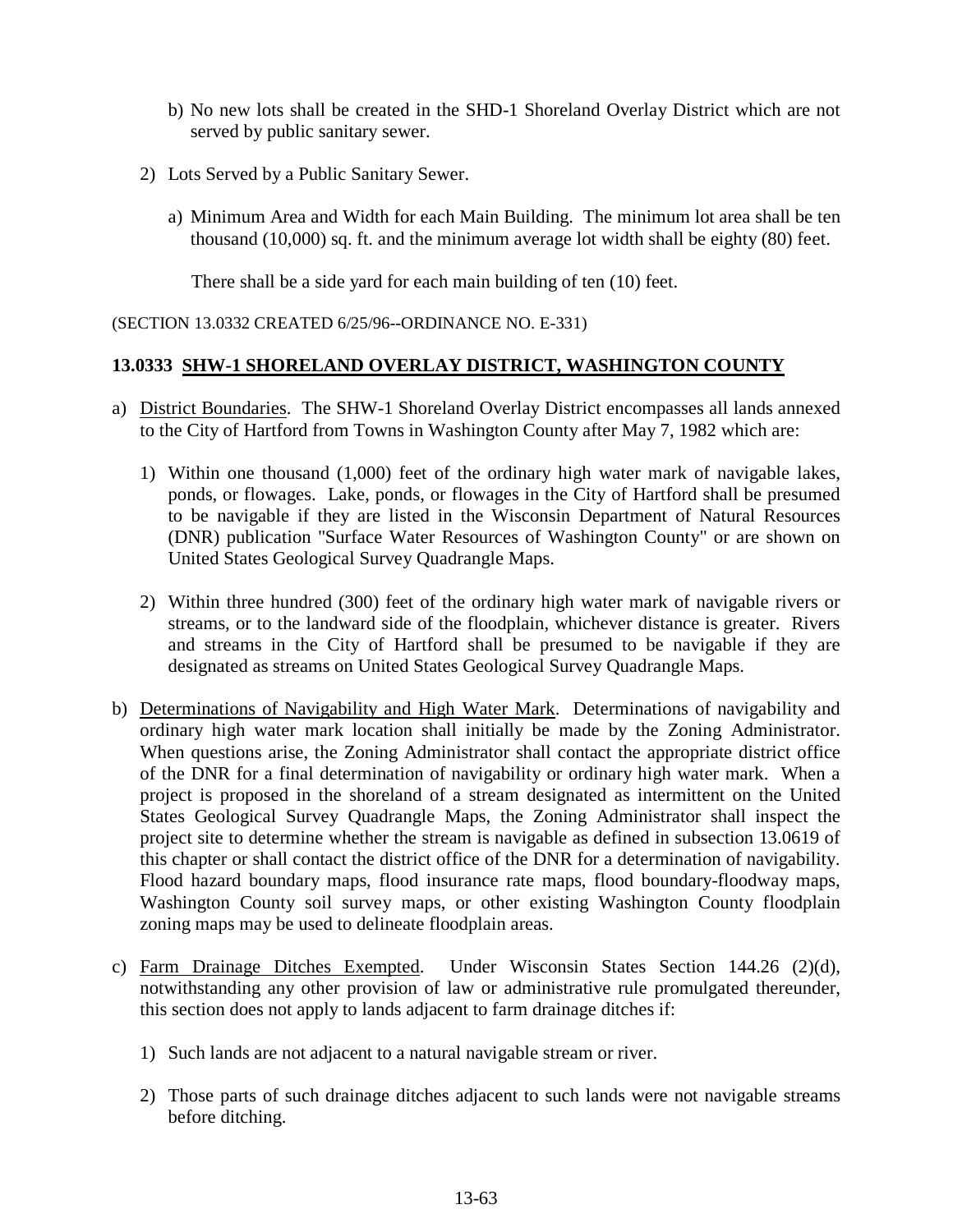- 3) Such lands are maintained in nonstructural agricultural use.
- d) Greater Restrictions and Compliance. Where an ordinance adopted under a statute other than Wisconsin Statutes Section 59.97 is more restrictive than this chapter, that ordinance shall continue in full-force and effect to the extent of the greater restrictions, but not otherwise. The use of any land or water, the size, shape, and placement of lots, and use, size, type, and location of structures on lots, the installation and maintenance of water supply and waste disposal facilities, the filling, grading, lagooning, dredging of any lands, the cutting of shoreland vegetation and the subdivision of lots, shall be in full compliance with the terms of this section and other applicable local, state, or federal regulations. (However, see Section 13.0807 for standards applicable to nonconforming uses.) Buildings, signs, and other structures shall require a permit unless otherwise expressly excluded by a provision of this chapter. The property owner, builders, and contractors are responsible for compliance with the terms of this chapter.
- e) Permitted Principal Uses.
	- 1) Principal uses permitted in the underlying zoning district.
- f) Permitted Accessory Uses.
	- 1) Accessory uses permitted in the underlying zoning district.
	- 2) One boathouse not used for home habitation and used solely for the storage of boats and related equipment not to exceed one story and 15' in height and 500 sq. ft. in area. Boathouses shall be set back a minimum of five (5) feet from the ordinary high water mark and shall be constructed in conformity with local floodplain zoning standards.
- g) Setbacks from the Water.
	- 1) Lots that abut on Navigable Waters. All buildings, structures, except piers, boat hoists, boathouses, and open fences which may require a lesser setback, shall be set back at least seventy-five (75) feet from the ordinary high water mark of navigable waters.
	- 2) Reduced Building Setbacks. A setback of less than that required by subsection f (1) may be permitted by the Zoning Administrator where there is at least one (1) main building on either side of the applicant's lot, within two hundred (200) feet of the proposed site that is built to less than the required setback. In such case, the setback shall be the average of the setbacks of the nearest main building on each side of the proposed site or, if there is an existing main building on only one (1) side, the setback shall be the average of the existing building's setback and the required setback.
- h) Remove of Shore Cover.
	- 1) Purpose. The purpose of tree and shrubbery cutting regulations applicable to the shoreland area is to protect scenic beauty, control erosion, and reduce effluent and nutrient flow from the shoreland. The provisions shall not apply to the removal of dead, diseased, or dying trees or shrubbery at the discretion of the landowner, or to silvicultural thinning upon recommendation of a forester.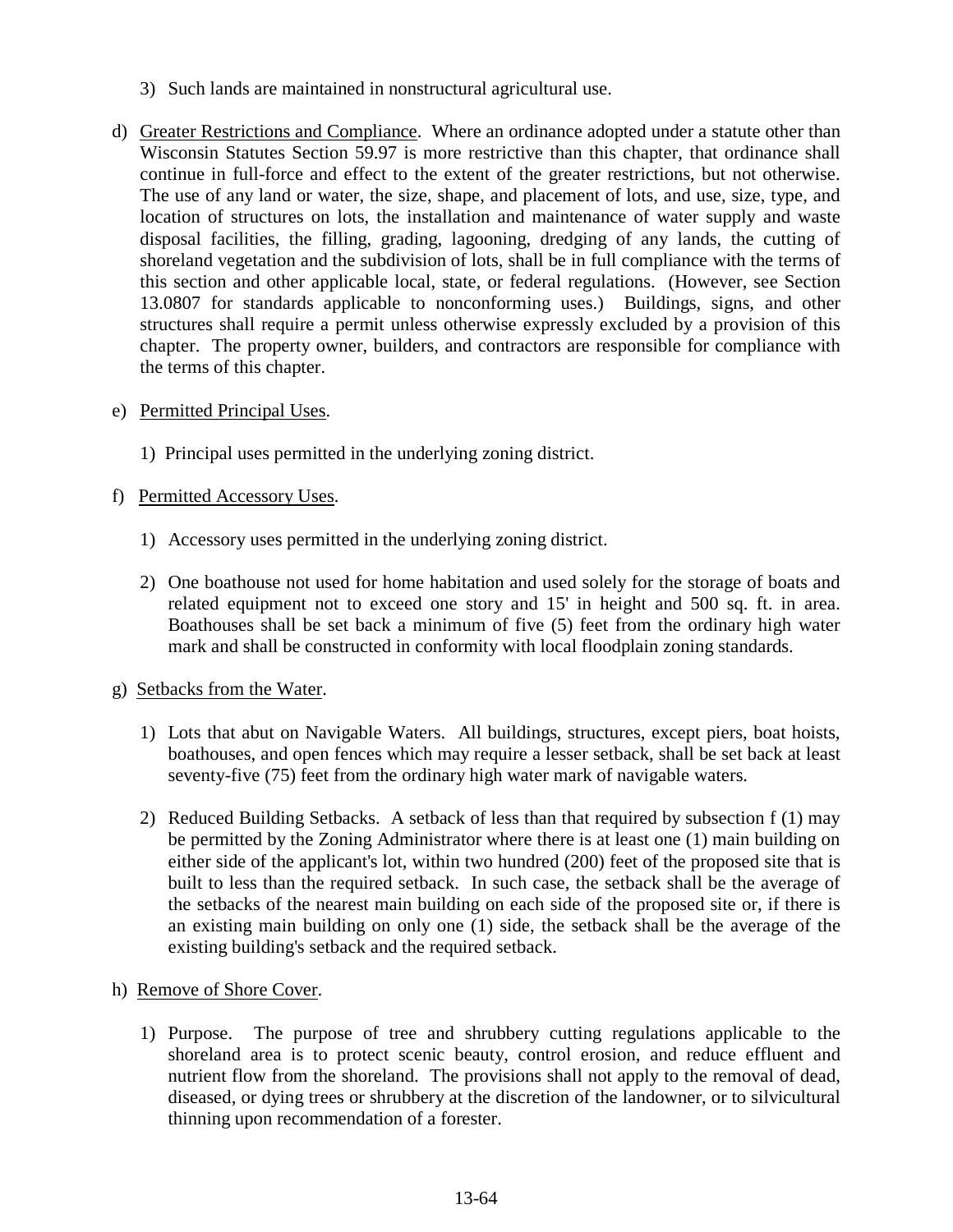- 2) Shoreland Cutting. Tree and shrubbery cutting in an area parallel to the ordinary high water mark, shall be limited in accordance with the following provisions:
	- a) No more than thirty (30) feet in any one hundred (100) feet, as measured along the ordinary high water mark, may be clear cut to the depth of the thirty-five (35) foot area.
	- b) Natural shrubbery shall be preserved as far as practicable and, where removed, it shall be replaced with other vegetation that is equally effective in retarding runoff, preventing erosion, and preserving natural beauty.
- 3) Paths. Any path, road, or passage within the thirty-five (35) foot area shall be constructed and surfaced so as to effectively control erosion.
- 4) Cutting Plan. As an alternative to subsection (h)(2), a special cutting plan allowing greater cutting may be permitted by the Plan Commission by issuance of a conditional use permit, pursuant to subsection 13.0400. The Plan Commission may grant such a permit only if it finds that such special cutting plans:
	- a) Will not cause undue erosion or destruction of scenic beauty; and
	- b) Will provide substantial visual screening from the water of dwellings, accessory structures, and parking areas. Where the plan calls for replacement plantings, the Plan Commission may require the submission of a bond which guarantees the performance of the planned tree or shrubbery replacement by the lot owner.
- 5) Cutting more than thirty-five (35) feet inland. From the inland edge of the thirty-five (35) foot area to the outer limits of the shoreland, the cutting of trees and shrubbery shall be allowed when accomplished using accepted forest management and soil conservation practices which protect water quality.
- i) Filling, Grading, Lagooning, Dredging, Ditching, and Excavating.
	- 1) General Standards. Filling, grading, lagooning, dredging, ditching, or excavating which does not require a permit under subsection 13.0333 (i)(2) may be permitted in the shoreland area provided that:
		- a) It is done in a manner designed to minimize erosion, sedimentation, and impairment of fish and wildlife habitat.
		- b) Filling, grading, lagooning, dredging, ditching, or excavating in a shoreland-wetland district meets the requirements of subsections 13.0326 of this chapter.
		- c) All applicable federal, state, and local authority is obtained in addition to a permit under this chapter.
		- d) Any fill placed in the shoreland area is protected against erosion by the use of riprap, vegetative cover, or bulkhead.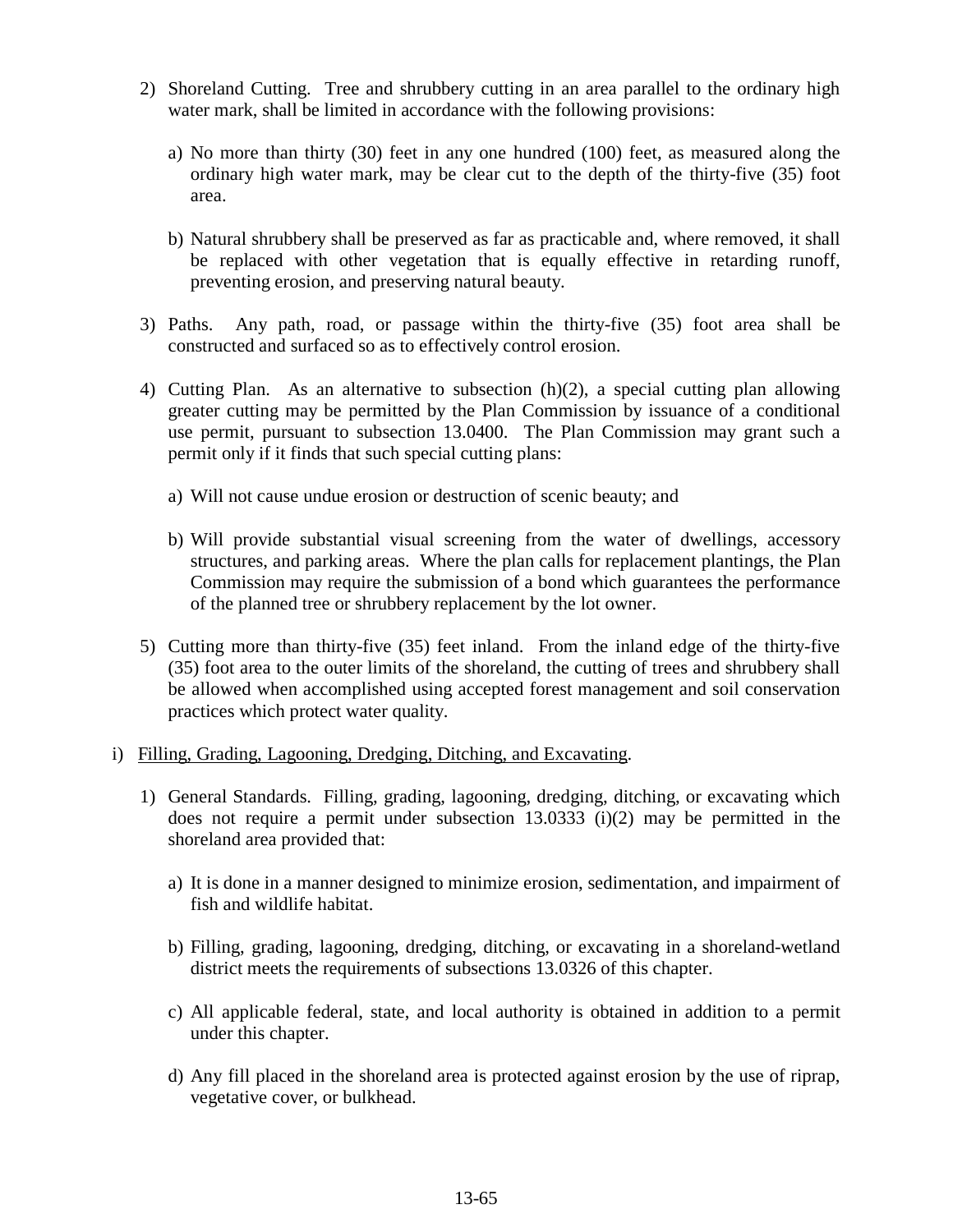- 2) Permit Required. Except as provided in subsection 13.0333 (i)(3), a conditional use permit is required for the following activities:
	- a) For any filling or grading of any area which is within three hundred (300) feet landward of the ordinary high water mark of navigable water and which has surface drainage toward the water and on which there is either:
		- Any filling or grading on slopes of more than twenty (20) percent.
		- Filling or grading of more than one thousand  $(1,000)$  sq. ft. on slopes of twelve  $(12)$ to twenty (20) percent.
		- Filling or grading of more than two thousand (2,000) sq. ft. on slopes less than twelve (12) percent.
	- b) For any construction or dredging commenced on any artificial waterway, canal, ditch, lagoon, pond, lake, or similar waterway which is within three hundred (300) feet landward of the ordinary high water mark of a navigable body or water or where the purpose is the ultimate connection with a navigable body of water.
- 3) Soil Conservation Practices and Agricultural Drainage Maintenance.
	- a) Soil conservation practices such as tiled terraces, runoff diversions, and grassed waterways used for erosion control shall not require a permit under subsection 13.0333 (i)(2) when designed and constructed to Soil Conservation Service technical standards.
	- b) The maintenance of existing agricultural drainage systems shall be permitted in conformity with the following construction standards:
		- The maintenance dredging of farm drainage ditches is limited to reestablishing the original ditch cross section unless a special exception permit under subsection 13.0330 (i)(2)(b) is obtained.
		- Ditch banks shall be constructed at a slope of two  $(2)$  horizontal to one  $(1)$  vertical fifty (50) percent grade or flatter.
		- Ditch banks shall be maintained in a vegetative cover.
- 4) Permit Conditions. In granting a conditional use permit under subsection 13.0333 (i)(2), the Plan Commission shall attach the following conditions, where appropriate, in addition to those provisions specified in subsection 13.0400:
	- a) The smallest amount of bare ground shall be exposed for as short a time as feasible.
	- b) Temporary ground cover (such as mulch or jute netting) shall be used and permanent vegetative cover shall be established.
	- c) Diversion berms or bales, silting basins, terraces, filter fabric fencing, and other methods shall be used to prevent erosion.
	- d) Lagoons shall be constructed to avoid fish trap conditions.
	- e) Fill shall be stabilized according to accepted engineering standards.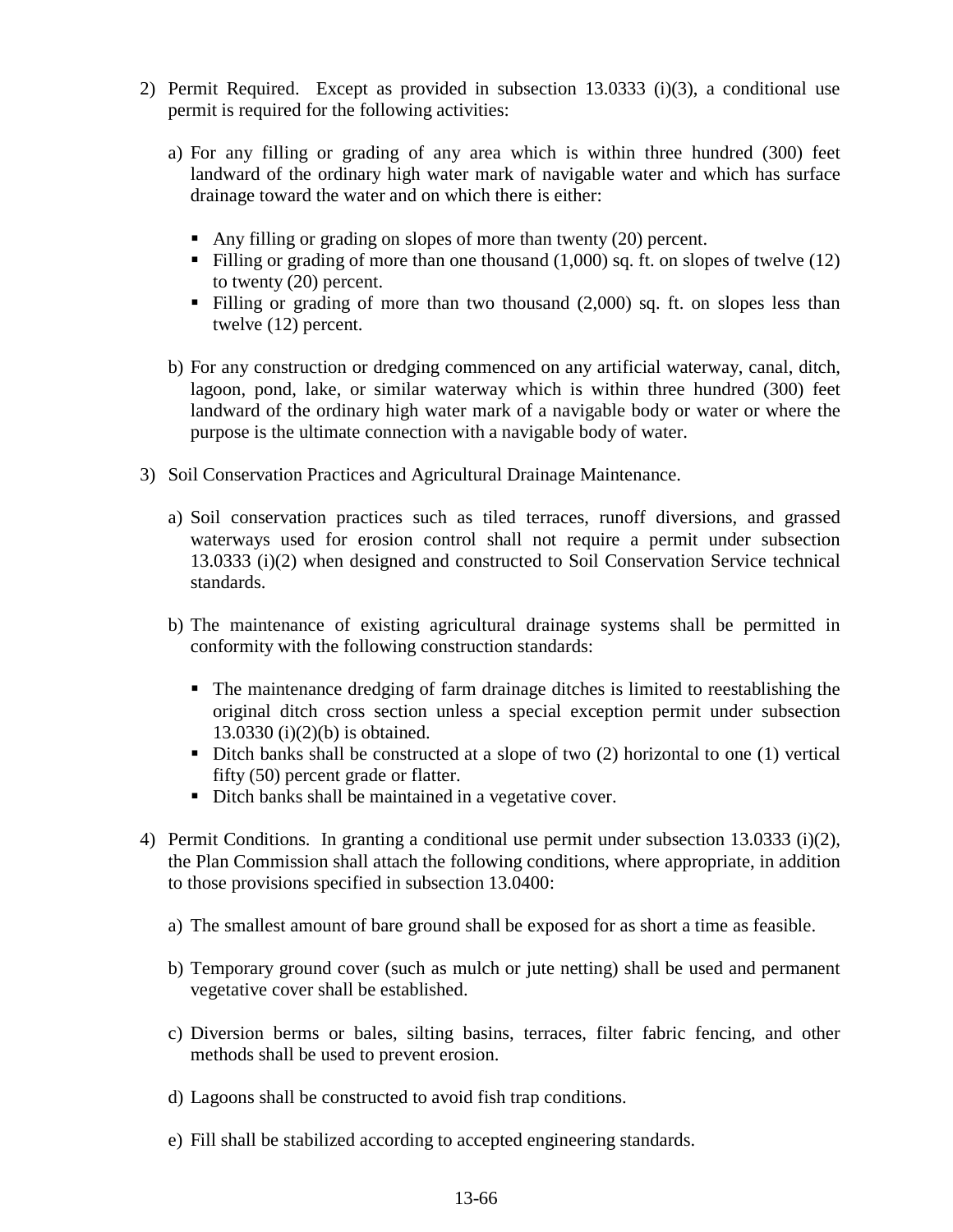- f) Filling shall not restrict a floodway or destroy the flood storage capacity of a floodplain.
- g) Channels or artificial watercourses shall be constructed with side slopes of two (2) units horizontal to one (1) unit vertical or flatter which shall be promptly vegetated, unless bulkheads or riprap are provided.
- j) Conditional Uses.
	- 1) Planned Unit Developments. Planned Unit Developments are intended to permit smaller lots and setbacks where the physical layout of the lots is so arranged (often by setting them back farther from navigable water) as to better assure the control of pollution and preservation of ground cover than would be expected if the lots were developed with the normal lot sizes and setbacks and without special conditions placed upon the Planned Unit Development at the time of its approval. A condition of Planned Unit Developments is the preservation of open space, preferably on the shoreland, in perpetuity.
	- 2) Requirements for Planned Unit Development. The Plan Commission may approve a Planned Unit Development in the SHO-1 District either by approving first a Conditional Use Permit and then a plat or by approving only a plat for the specific planned residential project upon finding, after a public hearing, that all of the following facts exist:
		- a) Area. The area proposed for the Plan Unit Development is at least forty (40) acres in size.
		- b) Pollution Control. The location and nature of the sanitary systems which will serve the homesites individually or collectively will assure that effluent from the sanitary systems will not reach the ground or surface waters in a condition which would contribute to health hazards, taste, odor, turgidity, fertility or impair the aesthetic character of navigable waters.
		- c) Preservation of Ground Cover. The location of homesites and the dedication of part of the land for use by the public or residents of the Planned Unit Development will preserve the ground cover of the shoreland and scenic beauty of the navigable water, prevent erosion and other pertinent factors. Land not used for lots and streets shall be dedicated in perpetuity to remain in open space. This may be accomplished by conveyance in common to each of the owners of lots in the development, a homeowner's association, or similar legally constituted body shall be created to maintain the open space land. Any restriction placed on platted land by covenant, grant of easement, or any other manner which was required by a public body or which names a public body as grantee, promisee or beneficiary, shall vest in the public body the right to enforce the restriction at law or in equity against anyone who has or acquires an interest in the land subject to the restriction.
		- d) Density. The number of platted homesites shall not exceed those which would have been possible if the same land were platted in accordance with the minimum lot sizes, setbacks, and widths provided by the applicable provisions of the land division and zoning ordinances.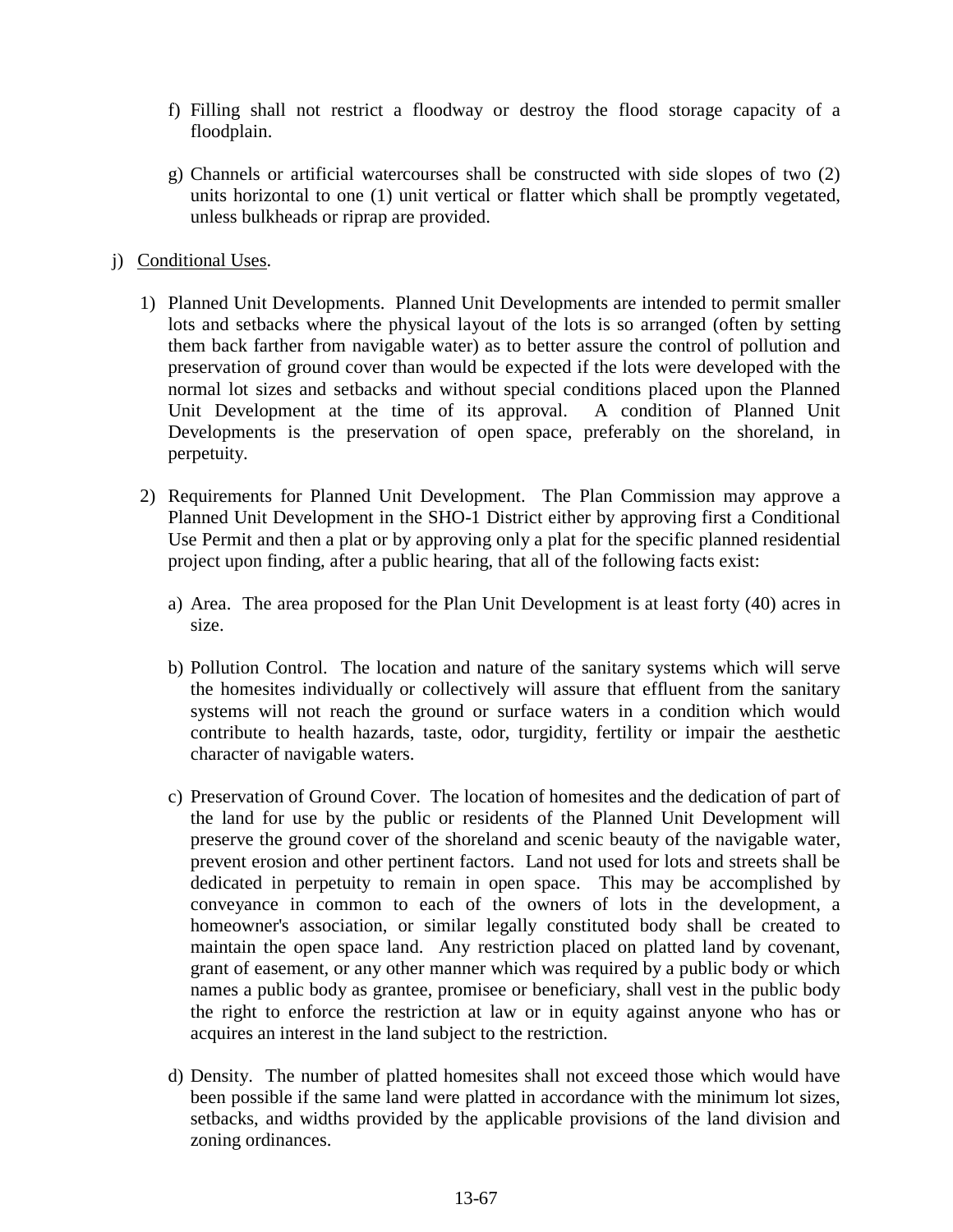- e) Lot Sizes, Widths, Setbacks, and Tree-cutting. The lot sizes, widths, and setbacks shall not be less than those provided for in Wisconsin Administrative Code Chapter H85, and shall not be so small as to cause pollution or erosion along streets or other public highways and waterways or so small as to substantially depreciates the property values in the immediate neighborhood. Shore cover provisions in section 13.0333 (h) shall apply except that maximum width of a lake frontage opening shall be one hundred (100) feet.
- 3) Procedure for establishing a Planned Unit Development Conditional Use Permit. The procedure for obtaining a permit for a Planned Residential Unit Development Conditional Use shall be as follows:
	- a) Petition. An application setting forth all of the facts required in subsection 13.0333 (i)(2) shall be submitted to the administrator with 25 copies to provide for distribution.
	- b) Review and Hearing. The application shall be submitted to the Plan Commission, which shall hold a public hearing. Copies of the notice of the hearing shall also be sent to the appropriate district office of the DNR as described in subsection 13.0403 (b) of this code.

The Plan Commission's deliberation shall include the recommendations of any federal, state, or local agency with which the Plan Commission consults. If a petition seeks approval of a Planned Unit Development plat without first seeking the granting of a Conditional Use Permit, a hearing shall be held on such plat. If, however, a hearing is first held on the Conditional Use Permit for a Planned Unit Development, a second public hearing need not be held in connection with the approval of a subsequent plat or plats which comply with the Conditional Use Permit as approved.

- c) Findings and Conditions of Approval. The Plan Commission shall make written findings as to the compliance or noncompliance of the proposed permit with each of the applicable requirements set forth in subsection  $13.0333$  (j)(2). If the petition is granted in whole or part, the Plan Commission shall attach such written conditions to the approval as are required by and consistent with subsection 13.0400. The conditions of approval shall in all cases establish the specific restrictions applicable with regard to minimum lot sizes, width, setbacks, and the location of septic systems and the preservation of ground cover and open space.
- d) Planning Studies. A landowner or petitioner may at his or her own expense develop the facts required to establish compliance with the provisions of subsection 13.0333 (j)(2) or may be required to contribute funds to the City of Hartford to defray all or part of the cost of such studies being undertaken by the City or any agency or person with whom the City contracts for such work.
- e) Sanitary Regulations. All Planned Unit Developments within the SHW-1 Shoreland Overlay District shall be serviced by municipal sanitary sewer and public water systems.
- k) Dimensions of Building Sites.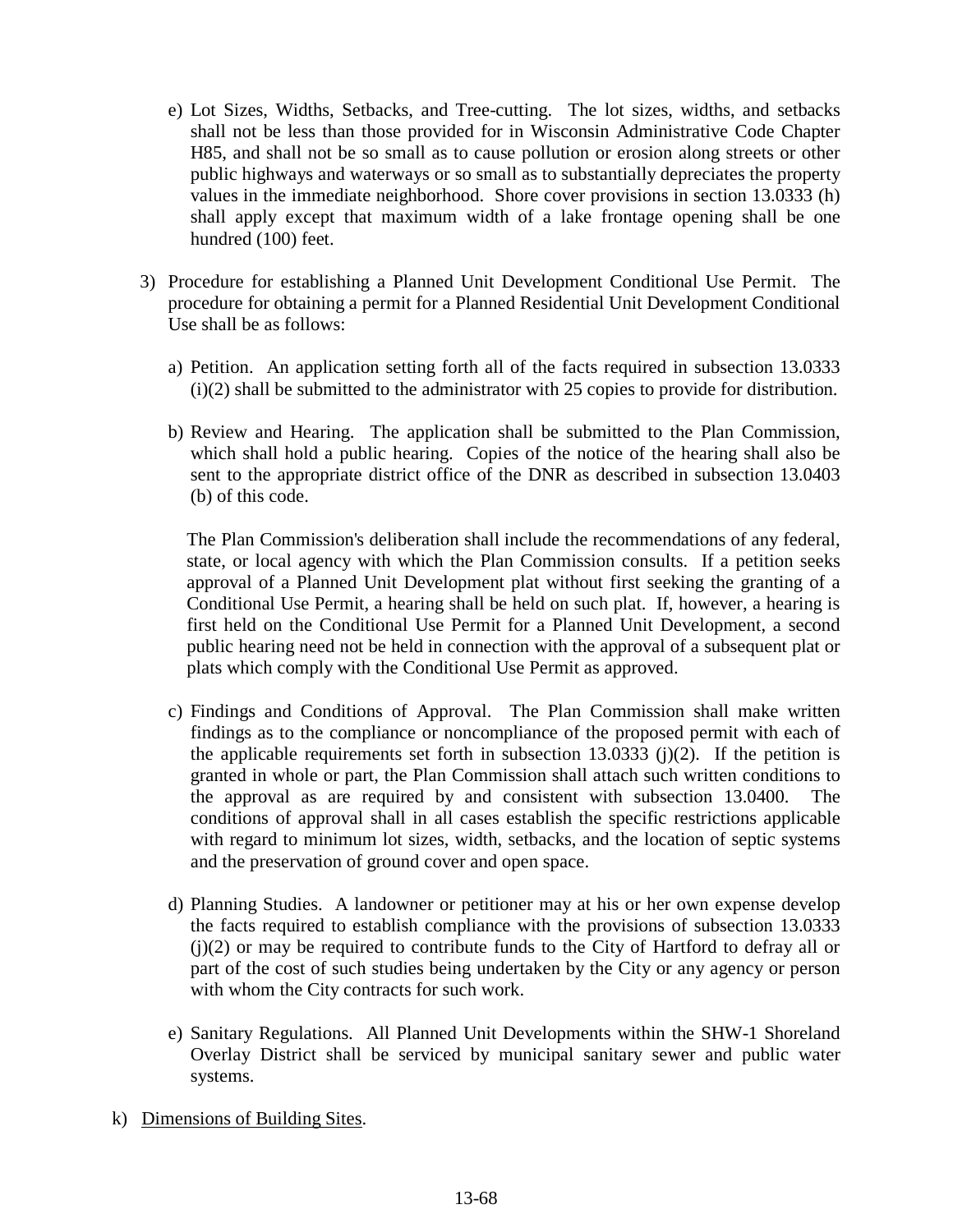- 1) Lots Not Served by Public Sanitary Sewer.
	- a) Minimum Area and Width for each Main Building. The minimum lot area shall be twenty thousand (20,000) sq. ft. and the minimum average lot width shall be one hundred (100) feet.
	- b) No new lots shall be created in the SHW-1 Shoreland Overlay District which are not served by public sanitary sewer.
- 2) Lots Served by a Public Sanitary Sewer.
	- a) Minimum Area and Width for each Main Building. The minimum lot area shall be ten thousand (10,000) sq. ft. and the minimum average lot width shall be sixty-five (65) feet.
- 3) Substandard Lots.
	- a) Substandard Lots Served by a Public Sanitary Sewer. A substandard lot served by a public sanitary sewer which is at least seven thousand five hundred (7,500) sq. ft. in area and is at least fifty (5) feet in width at the building setback line and at least fifty (50) in width at the ordinary high water mark may be used as a building site for a single-family dwelling upon issuance of a zoning permit by the Zoning Administrator if it meets all of the following requirements.
		- Such use is permitted in the zoning district.
		- The lot was on record in the County Register of Deeds Office prior to the effective date of this chapter.
		- The lot was in separate ownership from abutting lands prior to the effective date of this chapter. If abutting lands and the substandard lot were owned by the same owner as of the effective date of this chapter, the substandard lot shall not be sold or used without full compliance with the terms of this chapter, including minimum area and width requirements found in subsections  $13.0333$  (j)(1) and  $13.0333$  (j)(2) of this chapter.
		- All other dimensional requirements of this chapter (including side yard and setback) shall be complied with.
	- b) Substandard Lots Not Served by Public Sanitary Sewer. A substandard lot not served by public sanitary sewer which is at least ten thousand (10,000) sq. ft. in area and at least sixty-five (65) feet in width at the building setback line and at least sixty-five (65) feet in width at the ordinary high water mark may be used as a building site for a single-family dwelling upon issuance of a zoning permit by the Zoning Administrator if it meets all of the requirements of subsection  $13.0333$  (j)(2)(a).
	- c) Other Substandard Lots. Except for lots which meet the requirements of subsections 13.0333 (j)(2) or 13.0333 (j)(3), a building permit for the improvement of a lot having lesser dimensions than those stated shall be issued only after the granting of a variance by the Board of Appeals.

(SECTION 13.0333 CREATED 6/25/96--ORDINANCE NO. E-331)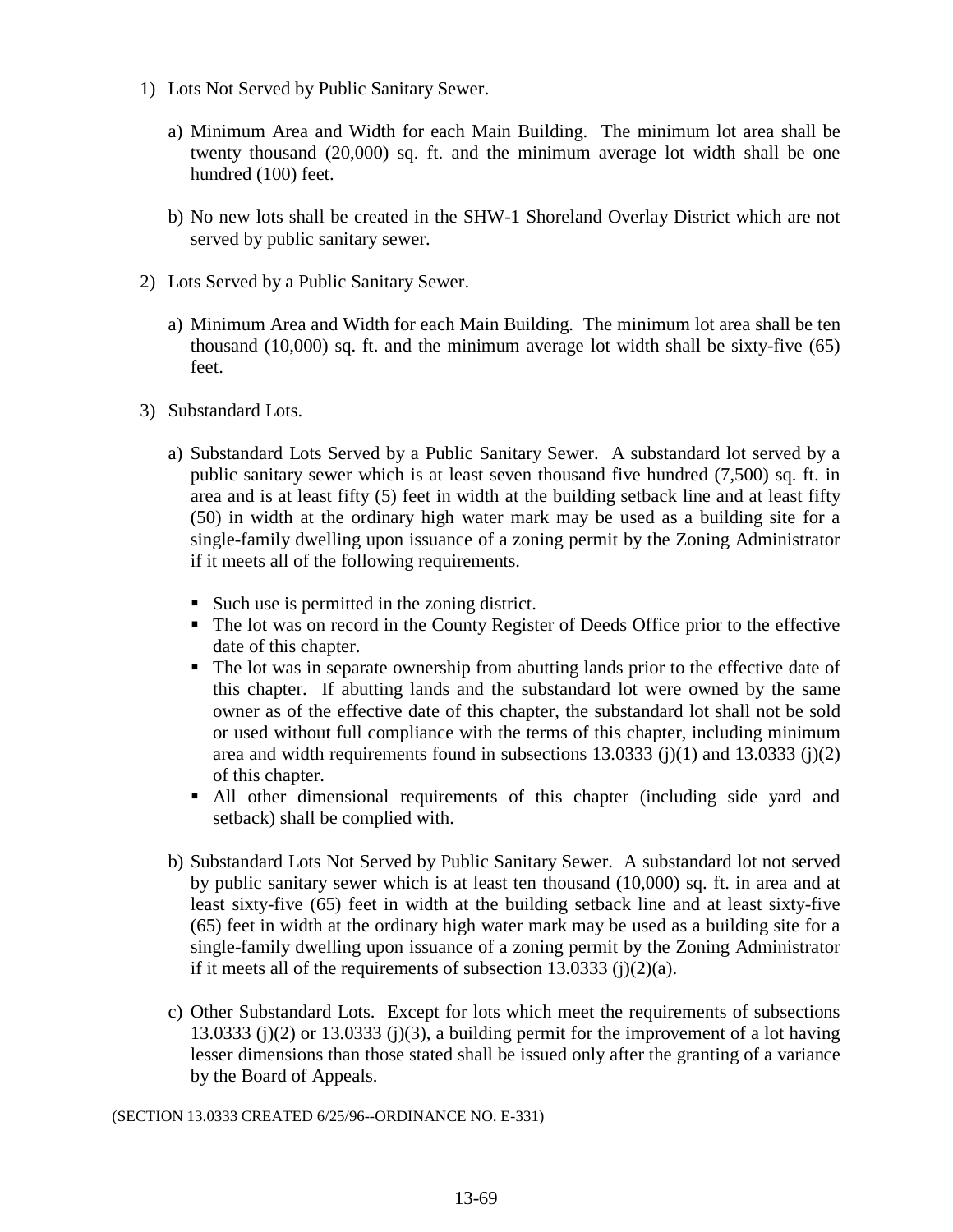# **13.0334 WP-1 WELLHEAD PROTECTION OVERLAY DISTRICT**

### a) Purpose and Authority

The purpose of the Wellhead Protection Overlay District is to protect the municipal water supply of the City of Hartford through regulations that restrict certain land uses and practices that are potentially harmful to ground water quality.

Statutory authority of the City to enact these regulations was established by Wis. Stats. 59.97 and 63.23 (7)(c).

### b) Applicability

 The regulations specified in the Wellhead Protection Overlay District shall apply to all lands within the Thirty Day Time of Travel or Five Year Time of Travel of all municipal wells, as defined in Appendix A and as mapped in Appendix B within the City of Hartford and are in addition to the requirements of the underlying zoning district, if any. Where requirements for underlying Districts, the Wellhead Protection Overlay District, or any other regulations conflict, the more restrictive regulations shall apply.

### c) Definitions

- 1) FIVE-YEAR TIME OF TRAVEL The land area around a well, within which water and any contaminants would reach a pumping well within five years, based on a determination or estimation.
- 2) REGULATED SUBSTANCES Chemicals and chemical mixtures that are health hazards. Regulated Substances include:
	- a) Chemicals for which there is scientific evidence that acute or chronic health effects may result from exposure including carcinogens, toxic and highly toxic agents, irritants, corrosives, sensitizers, hepatotoxins, agents that act on the hematopoietic system, reproductive toxins, and agents which damage the lungs, skin, eyes, or mucous membranes ass defined in 29 CFR 1910.1200, Appendix A, "Health Hazard Definitions (Mandatory)".
	- b) Mixtures of chemicals which have been tested as a whole and have been determined to be a health hazard and/or mixtures of chemicals which contain more than one-tenth of one percent (.1) of a carcinogen or one (1) percent by weight of non-carcinogen chemical health hazard.
	- c) Petroleum and non-solid petroleum derivatives (except non PCB dielectric fluids used in equipment or for transmission of electric power to homes and businesses).
- 3) THIRTY-DAY TIME OF TRAVEL The land area around a well, within which water and any contaminants would reach a pumping well within thirty days, based on a determination or estimation.

#### d) Wellhead Protection Overlay District

The Wellhead Protection Overlay District is divided into Zone A and Zone B.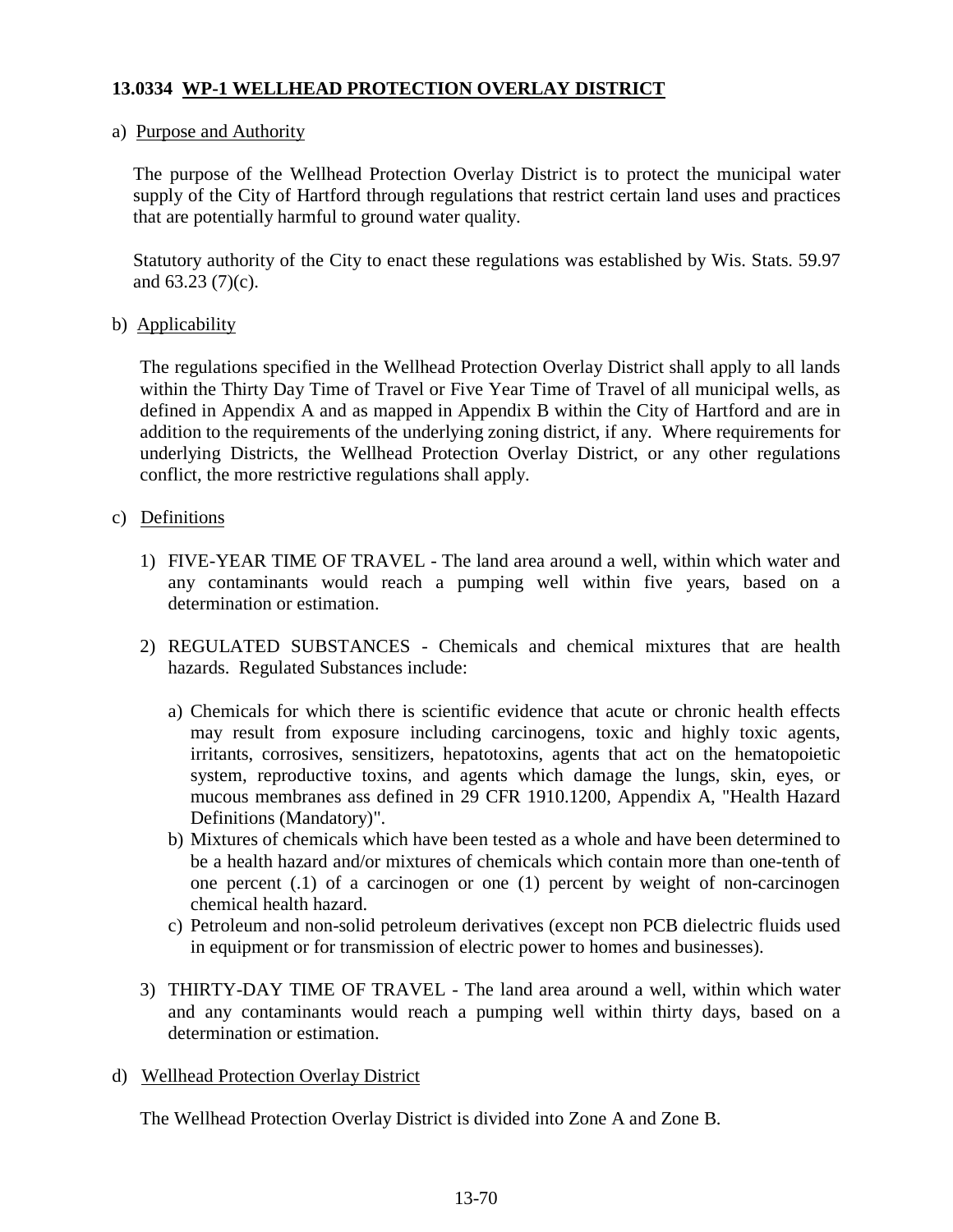- 1) Zone A is the area of land which surrounds a municipal well out to the line delineating the estimated 30-day time of travel to the well.
- 2) ZONE B encompasses an area between the line delineating the thirty-day time of travel and the boundary line delineating the 5-year time of travel to the well.
- e) Permitted Uses Zone A
	- 1) Municipal wells meeting the requirements set forth in NR 811.16, Wis. Adm. Code.
	- 2) Parks and playgrounds provided there are no on-site wastewater disposal system or fuel storage tanks. Natural vegetative covers, not requiring the use of pesticides or fertilizers after initial establishment are encouraged.
	- 3) Wildlife areas that may include non-motorized (e.g. walking, biking, skiing) recreation trails.
	- 4) Routine tillage, planting, and field management in support of crop production wherein all nutrients applied are balanced with crop nutrient need, as determined by University of Wisconsin or other expert soil test recommendations for that field.
- f) Permitted Uses Zone B
	- 1) All uses permitted in Zone A.
	- 2) Sewered residential development meeting the design standards set forth in Section 13.0334 (i).
	- 3) Above Ground LP Gas Tanks for home heating not exceeding 1,000 gallons.
	- 4) Municipally sewered park, institutional, commercial, and industrial uses provided that they are not prohibited under Section 13.0334 (k) and the routine use, storage, handling and/or production of Regulated Substances does not exceed twenty (20) gallons or one hundred and sixty (160) pounds at any time.
	- 5) Regulated Substances for non-routine maintenance or repair of property or equipment in amounts not exceeding fifty (50) gallons or four hundred (400) pounds at any time.
	- 6) Regulated Substances used in medical and research laboratory uses not exceeding two hundred and fifty (250) gallons or two thousand (2,000) pounds provided that Regulated Substances shall be stored, handled, or used in individual containers not exceeding 5 gallons or 40 pounds.
	- 7) Regulated Substances such as cleaning agents and fertilizers not exceeding one hundred (100) gallons or eight hundred (800) pounds provided such substances are packaged for personal or household use or otherwise packaged for use by the general public.
- g) Conditional Uses Zone A

None.

- h) Conditional Uses Zone B
	- 1) Municipally sewered Commercial, Industrial and Institutional uses; except those prohibited in Section 13.0334 (k) and that doe not meet the criteria described in Section 13.0334 (f)(3-6).
	- 2) Exposed or above-ground storage tanks containing hydrocarbons, petroleum or other Regulated Substances except permitted residential heating fuel storage tanks of 1,000 gallons or less.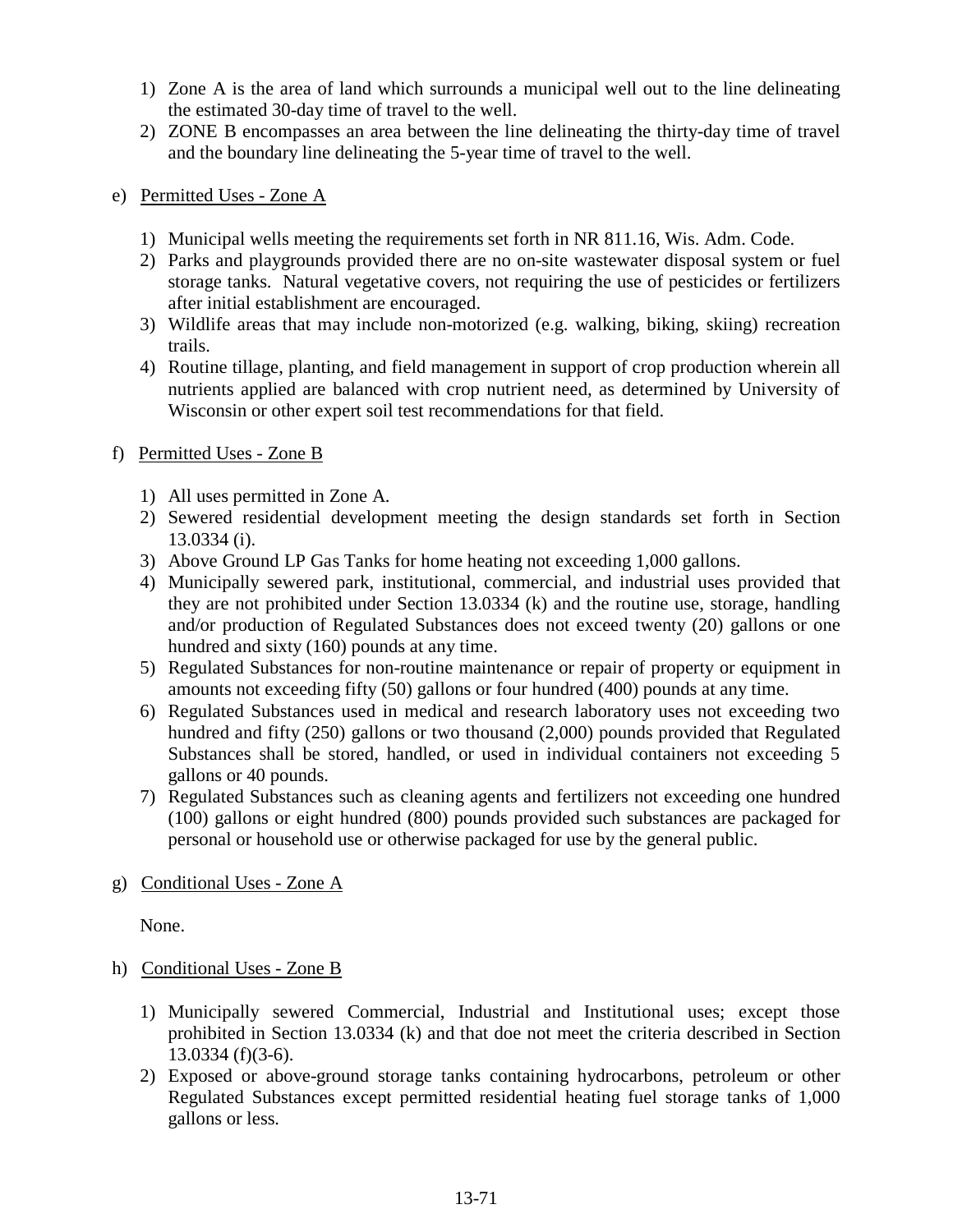### i) Design Requirements for Permitted and Conditional Uses

All permitted and approved conditional uses must adhere to the following design standards:

- 1) No more than 60% of a lot shall be covered by impervious surfaces such as buildings, driveways or parking lots.
- 2) For all residential land uses served by sanitary sewer, the maximum net density for dwelling units shall be one unit per 20,000 square feet. A minimum of 50% of net developable acreage shall be retained in vegetation that must remain untreated with regulated substance fertilizers and pesticides.
- 3) All institutional, commercial, and industrial uses are allowed a maximum of 50% of the lot area or an area not to exceed the area of impervious surfaces on the lot, whichever is less, to be maintained with fertilizers and/or pesticides. Natural vegetative covers as approved by the Plan Commission, not requiring the use of pesticides or fertilizers after initial establishment are encouraged as an alternative to manicured lawn or grass.
- 4) All parking lots shall be paved with asphalt or concrete.
- 5) All storm drainage shall be retained on site or discharged to a municipally operated storm drain. All stormwater conveyance shall be via a swale lined with appropriate impervious material or a watertight storm sewer pipe. All stormwater detention/retention ponds shall, at a minimum, use a forebay designed to maximize natural filtration.
- 6) All petroleum and other Regulated Substance storage tanks shall provide leak proof containment not less than 125% of the tank volume, except residential heating fuel storage tanks of 1,000 gallons or less.
- 7) Facilities in which Regulated Substances are present shall have a minimum of one loading and unloading area designated for the handling of Regulated Substances. Areas designated for the loading, unloading, or handling of Regulated Substances, to include rail car loading and unloading areas, shall be designed with spill and/or runoff containment that is connected to the municipal sanitary sewer lateral.
- 8) All railroad spurs used to transport Regulated Substances shall be designed to minimize infiltration and convey runoff to a storm water conveyance system.
- 9) Pesticide and fertilizer storage is permitted at the location of retail sales of these products provided that the products are delivered in retail quantity containers and no repackaging and/or mixing is done on site.
- 10) All land uses in Zones A and B are subject to NR 811.16, Wis. Administration Code establishing minimum separation distance requirements between wells and other uses. Where requirements conflict, the more restrictive requirements shall apply.

# j) Additional Conditional Use Permitting Requirements

Applications for Conditional Use Permits in the Wellhead Protection Overlay District must be accompanied by the following:

- 1) A site plan meeting all standard Site Plan Review Requirements plus a landscaping plan detailing manicured and natural landscaping areas.
- 2) For all Commercial and Industrial uses, a Business Plan and/or other documentation, which describes in detail the use, activities, materials, and structures proposed.
- 3) For all Commercial and Industrial uses, a licensed environmental engineer or similar professional of the City's choosing shall prepare and/or review the following: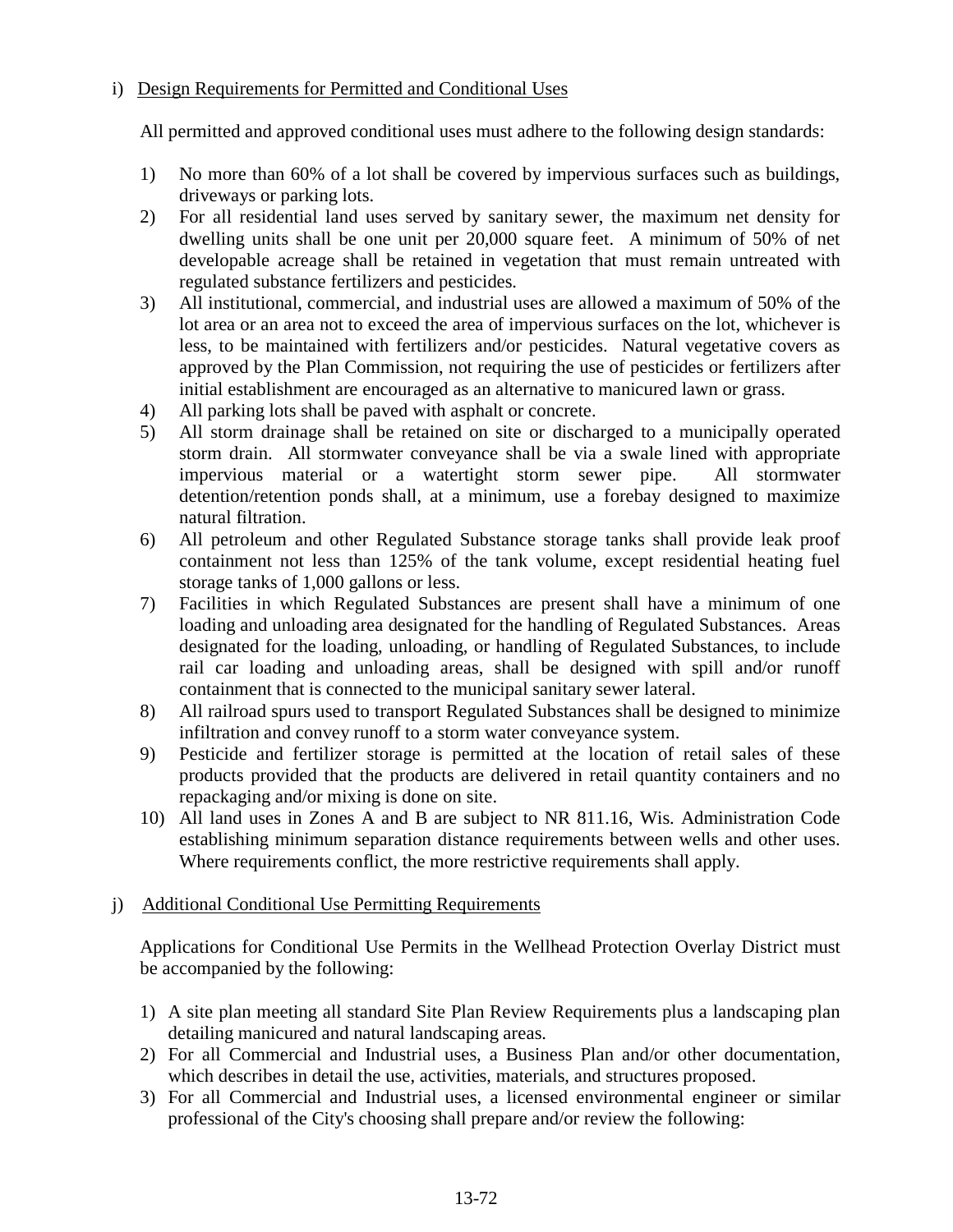- a) An environmental assessment report, which details the risk to, and potential impact of, the proposed use, activities, and structures.
- b) An operational safety plan, which details the operational procedures for materials processes and containment, best management practices, stormwater runoff management, and monitoring of groundwater quality.
- c) A contingency plan, which addresses in detail the actions that will be initiated should a contamination event caused by the proposed use, activities, or structures occur.
- d) The applicant making the request for Conditional Use Permit shall reimburse the City for all consultant fees and expenses associated with Section 13.0334 (j)(3) above at the invoiced amount, plus administrative costs.
- k) Prohibited Uses Zones A and B
	- 1) Animal stockyards and feedlots.
	- 2) Animal waste storage
	- 3) Asphalt production.
	- 4) Buried hydrocarbon, petroleum or hazardous chemical storage tanks (hazardous chemicals are identified by OSHA criteria under 40 CFR Part 370).
	- 5) Bus and truck terminals.
	- 6) Cemeteries.
	- 7) Chemical Manufacturers (Standard Industrial Classification Major Group 28).
	- 8) Coal storage.
	- 9) Dry cleaners.
	- 10) Electroplating facilities.
	- 11) Exterminating businesses.
	- 12) Industrial lagoons or pits.
	- 13) Landfills and any other solid waste facility, except post-consumer recycling.
	- 14) Motor vehicle fueling, repair, salvage, and junk yard facilities.
	- 15) Nonmetallic earthen materials extraction.
	- 16) Paint and coating manufacturing facilities.
	- 17) Pesticide and fertilizer dealer, mixing, storage, or transfer facilities.
	- 18) Printing and duplicating businesses.
	- 19) Private on-site wastewater treatment systems or holding tanks receiving 8,000 gallons or more per day.
	- 20) Processing or Storage of Extremely Hazardous Substances as defined under 40 CFR Parts 302 and 355.
	- 21) Railroad yards and maintenance stations.
	- 22) Rendering plants or slaughterhouses.
	- 23) Salt and deicing material storage.
	- 24) Spreading, storage, or treatment of septage, wastewater, or sludge.
	- 25) Storm water infiltration basins without pre-treatment, including vegetative filtration and/or temporary detention.
	- 26) Wood preserving operations.

#### l) Requirements for existing facilities which may cause or threaten to cause environmental pollution

 Existing facilities within the Wellhead Protection Overlay District at the time of enactment which are considered a prohibited use or a conditional use under the terms of this chapter shall be subject to the following: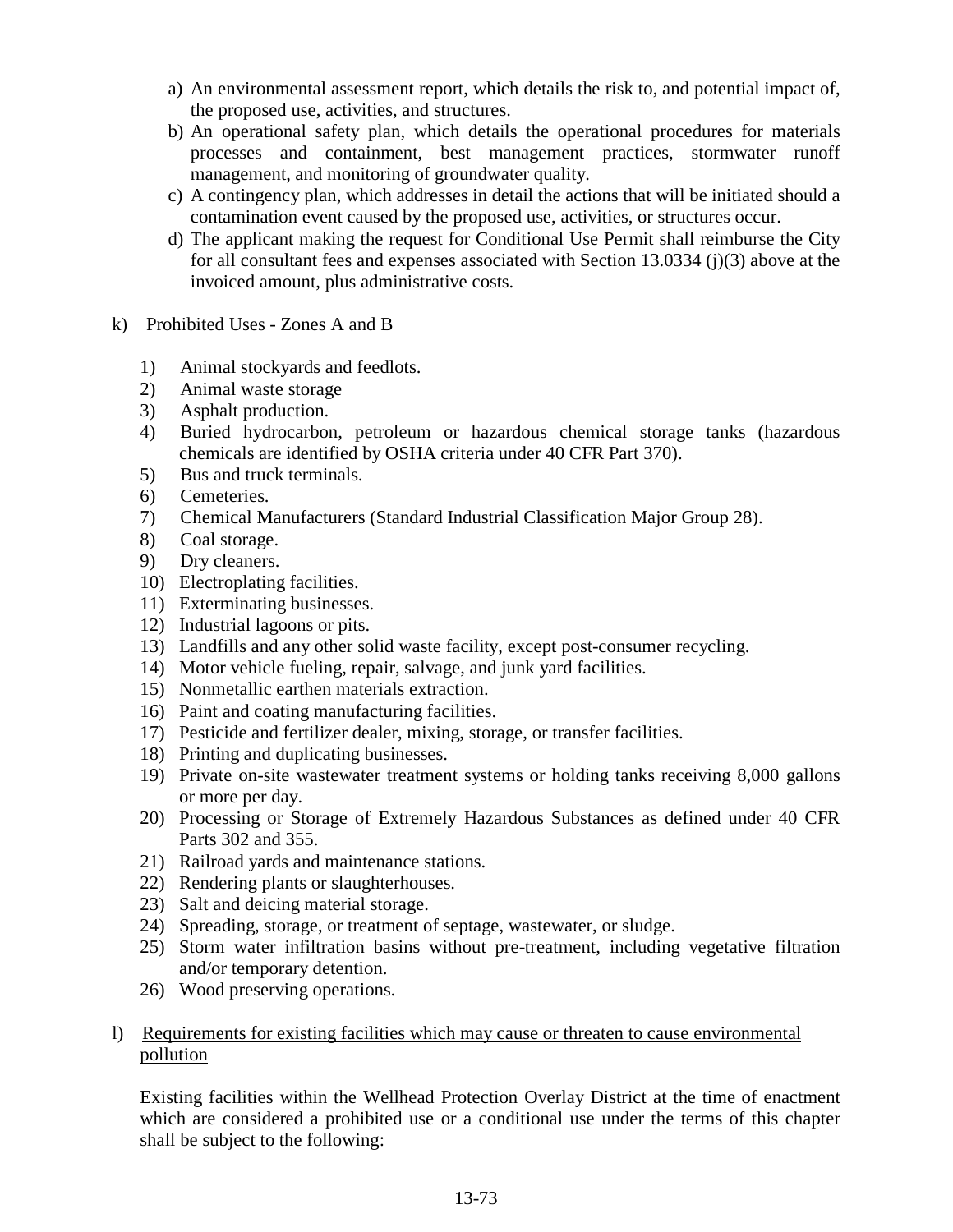- 1) Such facilities as described above shall provide copies of current, revised, or new federal, state, and local facility operation approvals, permits, operational safety plans, and ongoing environmental monitoring to the City.
- 2) Such facilities shall have the responsibility of devising, filing, and maintaining with the City a current contingency plan which details emergency response to an event that may cause or threaten to cause environmental pollution that occurs at their facility, including notifying municipal, county and state officials.
- 3) Such facilities may not engage in or employ a prohibited or conditional use which they did not engage in or employ at the time of enactment of this ordinance, and may only expand, replace, or rebuild those present uses, activities, equipment, or structures on the property of record at the time of enactment, and in a manner that improves the environmental protection technologies already being utilized. No existing use, activity, or structure listed as a prohibited use or conditional use shall be expanded, replaced, or rebuilt unless a conditional use permit is granted for such expansion, replacement, or rebuilding. This section does not apply to normal maintenance or minor repairs.

# m) Changing Technology

- 1) The uses prohibited by this district are prohibited based upon the combined pollution experience of many individual uses, and the technology generally employed by a particular use considered to be of high risk for pollution to the groundwater resource. If changes to the technology used in a prohibited use results low or non-risk materials or methods, the City may, after conferring with expert opinion and the Plan Commission and after appropriate public notice and hearing, remove from the designated list of prohibited uses such uses that are demonstrated to no longer pose a hazard to groundwater quality.
- 2) It is not the intention of this provision to accept alternative processing, storage and handling, of prohibited pollutant materials as the basis for making a use permissible. The intention of this ordinance is to continue a prohibition on such uses until the technology of the use removes the reliance upon the pollutant material or processes deemed to be a groundwater hazard.
- n) Enforcement and Penalty
- 1) PENALTY Any person who violates, neglects, or refuses to comply with any of the provisions of this ordinance shall be subject to a penalty as provided in Chapter 42 of the municipal code.
- 2) INJUNCTION The City of Hartford may, in addition to any other remedy, seek injunction or restraining order against the party alleged to have violated the provisions herein, the cost of which shall be charged to the defendant in such action.
- 3) NOTICE OF VIOLATION
	- a) Any person found in violation of any provisions of this ordinance will be served with a written notice stating the nature of the violation and providing for a reasonable time for compliance.
	- b) The notice shall be served in the manner provided by the laws for the service of civil processes. Where the address of the violator is unknown, service may be made upon the owner of the property involved at the tax-mailing address of the owner as shown on the County tax record.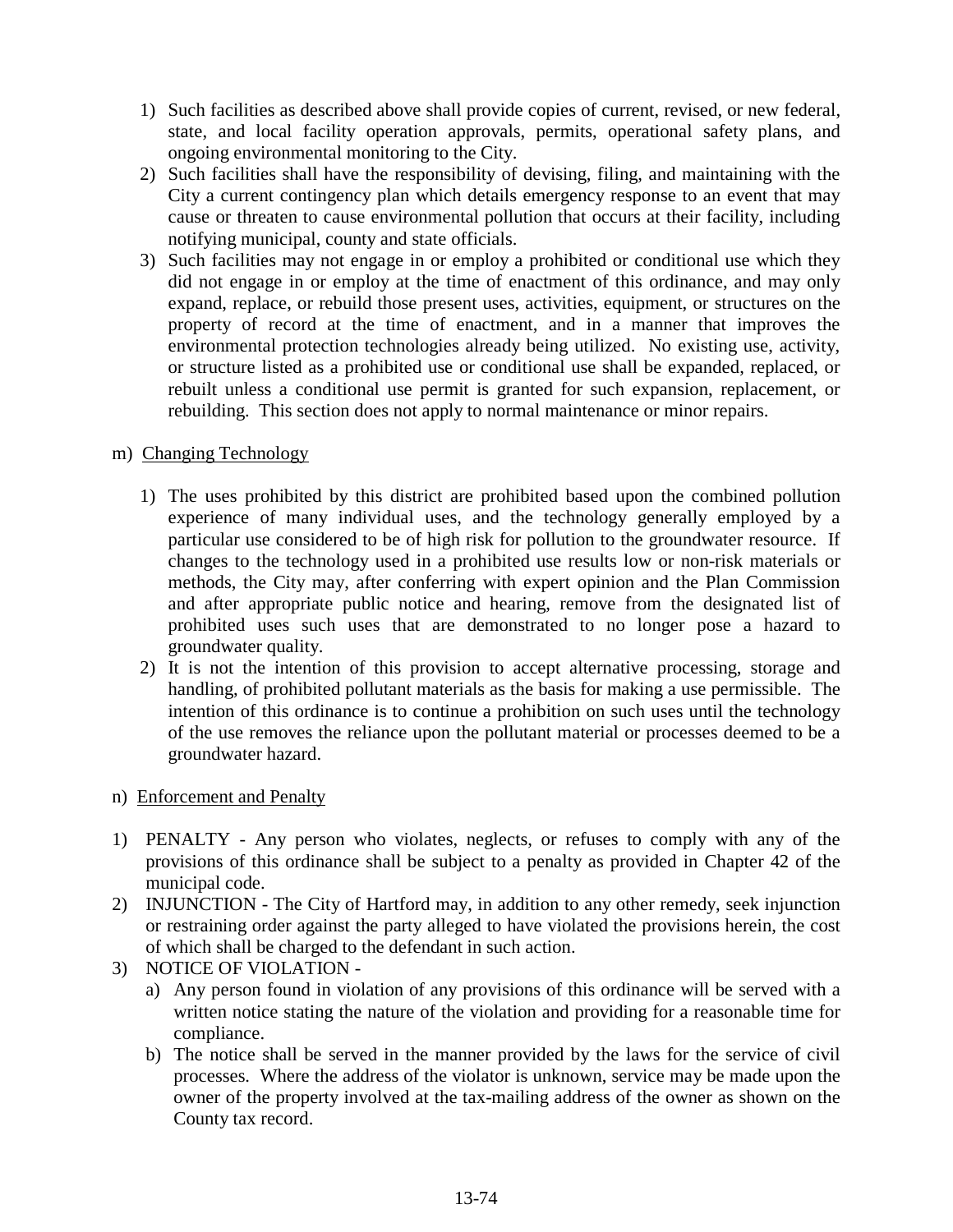- 4) INSPECTIONS Subject to the applicable provisions of the law, the City of Hartford Building Inspector or authorized representative thereof shall be permitted to enter private property at any reasonable time, with reasonable cause or with prior notification, for such purposes as inspection, observation, measurement, sampling, and records examination pertaining to the requirements of this ordinance to ensure that activities are in accordance with provisions of  $13.0334$  (e)(1). Upon request of the entity which is subject of the inspection, and if permitted by State Public Records Law, information obtained as a result of the inspection shall be maintained as confidential. If the owner or tenant does not consent to the entry of the appointed individual for the above stated purposes, the Public Works Committee may authorize an application to a court of competent jurisdiction for an appropriate warrant or other authority to enter said property.
- 5) VANDALISM No person shall maliciously, willfully, or negligently break, damage, destroy, uncover, deface, or tamper with any structure, appurtenance, property, or equipment which is a part of or used in conjunction with water facilities of the City and/or any other protected public water supply, or which results in the violation of Sections 13.0334 (e)-(l).
- 6) DETERMINATION OF APPLICABILITY It shall be the responsibility of any person owning real property and/or owning or operating a business within the Wellhead Protection Overlay District to make a determination of the applicability of Sections 13.0334 (e)-(l) as they pertain to the property and/or business, and failure to do so shall not excuse any violation of said sections.
- 7) MANAGEMENT No persons shall place, deposit, or permit to be deposited, store, process, use, produce, dispose of, transport, or discharge, hereinafter referred to as "handle", any Regulated Substance on public or private property within the Wellhead Protection Overlay District or in any area under the jurisdiction of said Wellhead Protection Overlay District, except as provided by law, statute, ordinance, rule or regulation. Any violation of this section is hereby determined to be a nuisance.
- 8) SPILLS, LEAKS OR DISCHARGES
	- a) Any person with direct knowledge of a spill, leak, or discharge of a Regulated Substance within the Wellhead Protection Overlay District shall, if such spill, leak or discharge escapes containment or contacts a non-impervious ground surface and not immediately and completely remediated, give notice to the City of Hartford Fire Department utilizing the 911 service, and to the Director of Utilities of the City of Hartford, and to the Wastewater Plant and Systems Director or the persons on duty at the affected or potentially affected facilities by telephone within thirty (30) minutes. The notification shall, at a minimum, include the location of the incident, name and telephone number of the contacting party, date and time thereof, type of substance(s), concentration and volume, and control or corrective action taken. Such notification shall in no way alleviate other local, State, and Federal reporting obligations.
	- b) Any entity or person who spills, leaks, or discharges said substance(s) shall be liable for any reasonable expense, loss or damages incurred by the City of Hartford in response to such an incident, in addition to the amount of any fines imposed on account thereof under State and Federal law. Said entity or person shall document and maintain sufficient records so as to reflect accurately the circumstances related to any such incident and develop and implement procedures to substantially eliminate the likelihood of reoccurrence of such spills, leaks or discharges as soon as practicable following the incident, but no later than one hundred eighty (180) days after the incident.
- 9) CLEAN UP COSTS As a substitute for, and in addition to any other action, the City of Hartford may commence legal action against both the person who releases the contaminants and the owner of the facility whereupon the contaminants were released to recover the remediation costs, together with the costs of prosecution. Any person who causes the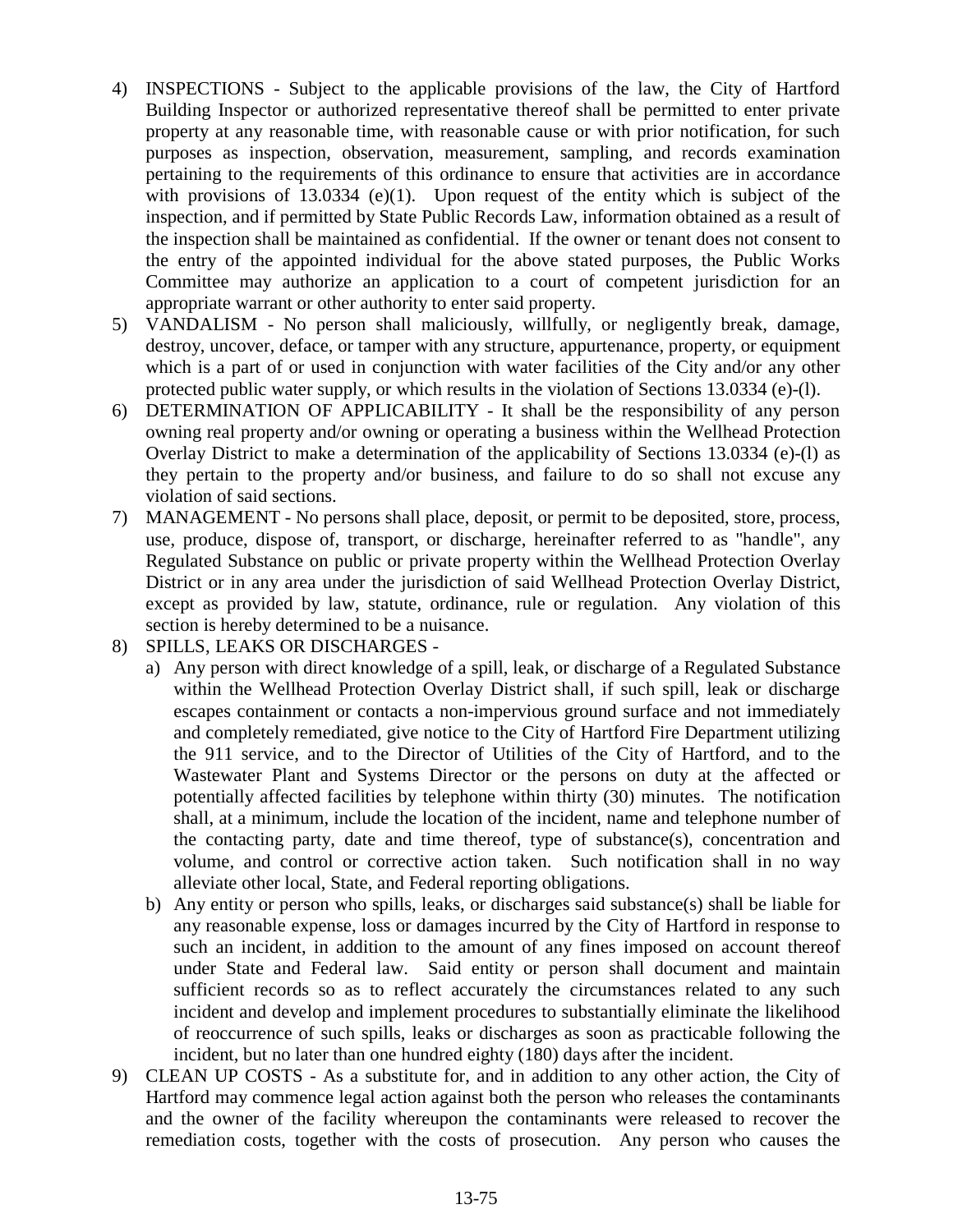release of any contaminants which may endanger or contaminate the municipal water supply system associated with the Wellhead Protection Overlay District shall immediately cease such discharge and immediately initiate clean up satisfactory to the City of Hartford and other state and federal regulatory agencies. The person who releases such contaminants and the person who owns the facility whereon the contaminants have been released shall be jointly and severally responsible for the cost of cleanup, consultant, and/or contractor fees, including all administrative costs for oversight, review and documentation, including City employees, equipment, and mileage costs.

#### o) Conflict Interpretation and Severability

- 1) CONFLICT AND INTERPRETATION OF PROVISIONS If the provisions of the different sections of this code conflict with or contravene each other, the provisions of each chapter shall prevail as to all matters and questions arising out of the subject matter of such chapter. In their interpretation and application, the provisions of this ordinance shall be held to be the minimum and not deemed a limitation or repeal of any other power granted by Wisconsin Statutes. Where any terms or requirements of this ordinance may be inconsistent or conflicting, the most restrictive requirements or interpretations shall apply.
- 2) SEVERABILITY OF CODE PROVISIONS If any section, subsection, sentence, clause or phrase of the code is for any reason held to be invalid or unconstitutional by reason of any decision of any court of competent jurisdiction, such decision shall not affect the validity of any other section, subsection, sentence, clause or phrase or portion thereof. The Common Council hereby declares that they would have passed this code and each section, subsection, sentence, clause or phrase or portion thereof irrespective of the fact that any one or more sections, sentences, clauses, phrases, or portions may be declared invalid or unconstitutional.

#### Appendix A

The boundaries for Zone A and Zone B of the Wellhead Protection Overlay District (WP-1) for each of the City of Hartford's six municipal wells represent the Calculated Fixed Radius (CFR) for the 30-Day and 5-Year Time of Travel as determined by the Wisconsin Department of Natural Resources as part of a 1998 wellhead vulnerability assessment. The CFR factors in such variables as pumpage rates and soil porosity. Where the Calculated Fixed Radius was less than 1200 feet (as was the case in Well #4) the DNR adjusted the radius to 1200 feet as a minimum distance for protection of the well.

| Well No. $(n)$ | Porosity | Open Int.<br>(H) | 1997 Pumpage Rate    |            | 5-Year<br><b>CFR</b> | $30$ -Day<br><b>CFR</b> |
|----------------|----------|------------------|----------------------|------------|----------------------|-------------------------|
| $\overline{4}$ | 0.05     | 411 feet         | 64660100             | gals./year | 1200 feet            | $105$ feet              |
| 10             | 0.3      | 10 feet          | 119308600 gals./year |            | 2909 feet            | 373 feet                |
| 11             | 0.3      | 20 feet          | 60644000             | gals./year | 1466 feet            | 188 feet                |
| 12             | 0.3      | 15 feet          | 69900700             | gals./year | 1818 feet            | 233 feet                |
| 13             | 0.3      | 8.5 feet         | 104179000            | gals./year | 2948 feet            | 378 feet                |
| 15             | 0.3      | 50 feet          | 172103600            | gals./year | 1562 feet            | 200 feet                |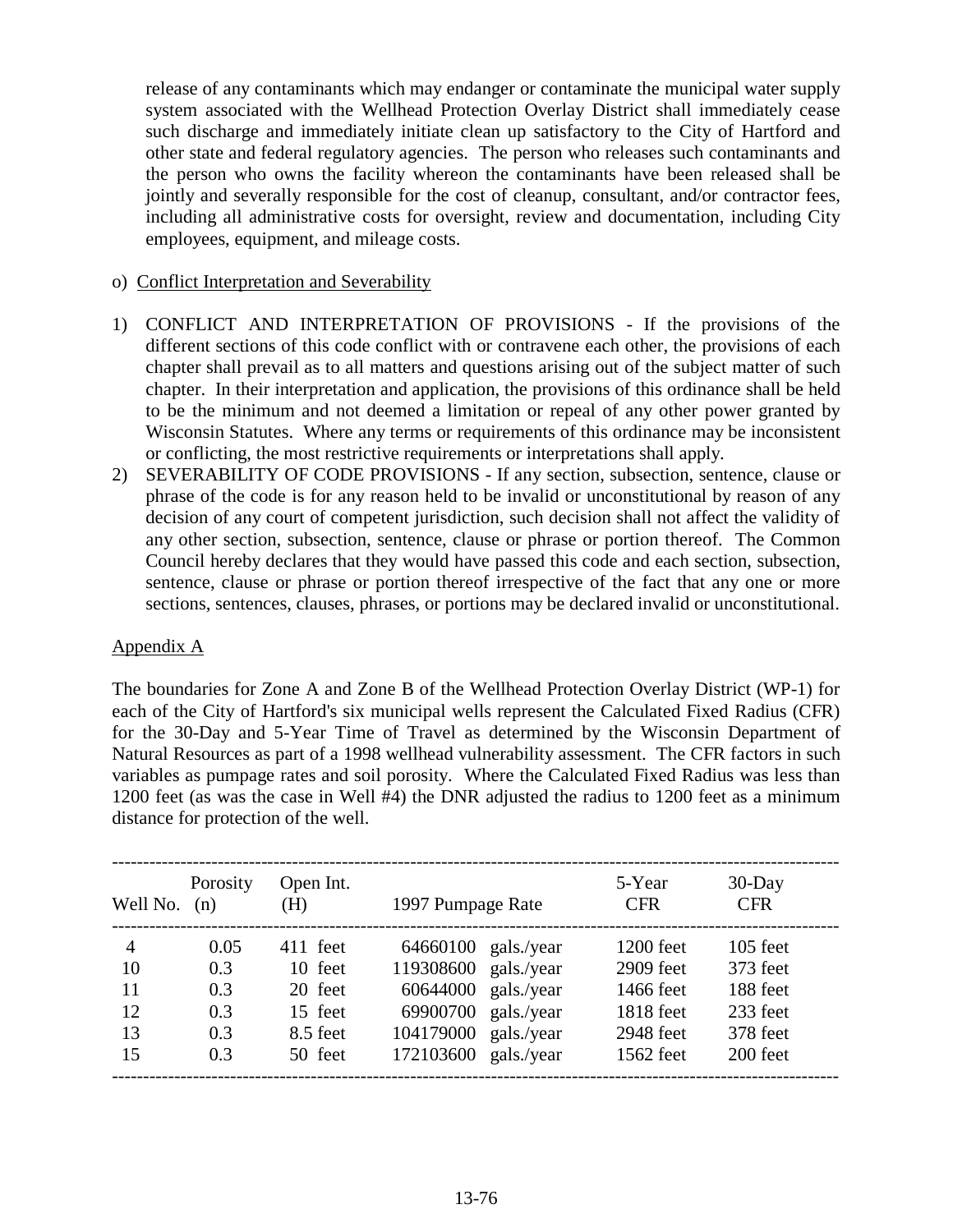### Appendix B

Attached Maps Numbered 1-6 describe and illustrate Zone A and Zone B of the Wellhead Protection Overlay District (WP-1) for each of the City's six municipal wells (Well Nos. 4, 10, 11, 12, 13 & 15)

(SECTION 13.0334 CREATED 9/26/00--ORDINANCE NO. E-443)

# **1330335 MIXED USE DISTRICT**

The MXD Mixed Use District is intended to allow a diversity of land uses in close proximity, within a limited area; to promote a balance of land uses; to facilitate development proposals responsive to current and future market conditions; to facilitate integrated physical design; and to encourage interaction among activities located within the District.

### **(1) PERMITTED USES.**

### (**a) Residential**:

- 1. Multifamily dwelling.
- 2. Attached single-family dwelling (townhouse).
- 3. Adult care facilities and group homes.
- 4. Family day care home.

#### **(b) Office and Research**:

- 1. Medical clinics, dental clinics and offices.
- 2. Business or professional offices.
- 3. Bank, trust company, or other financial institution.
- 4. Research and development office.
- 5. Research, experimental and testing laboratory.
- 6. Radio or television studio.

#### **(c) Retail and Services**:

1. Business service.

2. Retail sale of merchandise, but not sales of gasoline, automobiles, trucks, campers, trailers, recreational vehicles or motorized vehicles.

3. Eating and/or drinking establishment, including restaurant, bar, lunchroom, cafeteria and food commissary with no drive-thru facilities.

4. Fast food establishment only if it does not exceed five thousand (5,000) square feet of gross floor area with no drive-thru facilities.

- 5. Child day care facilities.
- 6. Printing, reproduction and mailing services.
- 7. Personal service establishments, including but not limited to

hairdresser, barber shop, locksmith shop, laundry or dry cleaning pick up establishment, selfservice laundry, shoe repair or tailoring shop, photography studio and florists.

8. Studios including but not limited to music, art, sculpture, tutoring and dance.

9. Bed and Breakfast.

10. Hotel and motel.

11. Animal grooming and veterinarian facilities.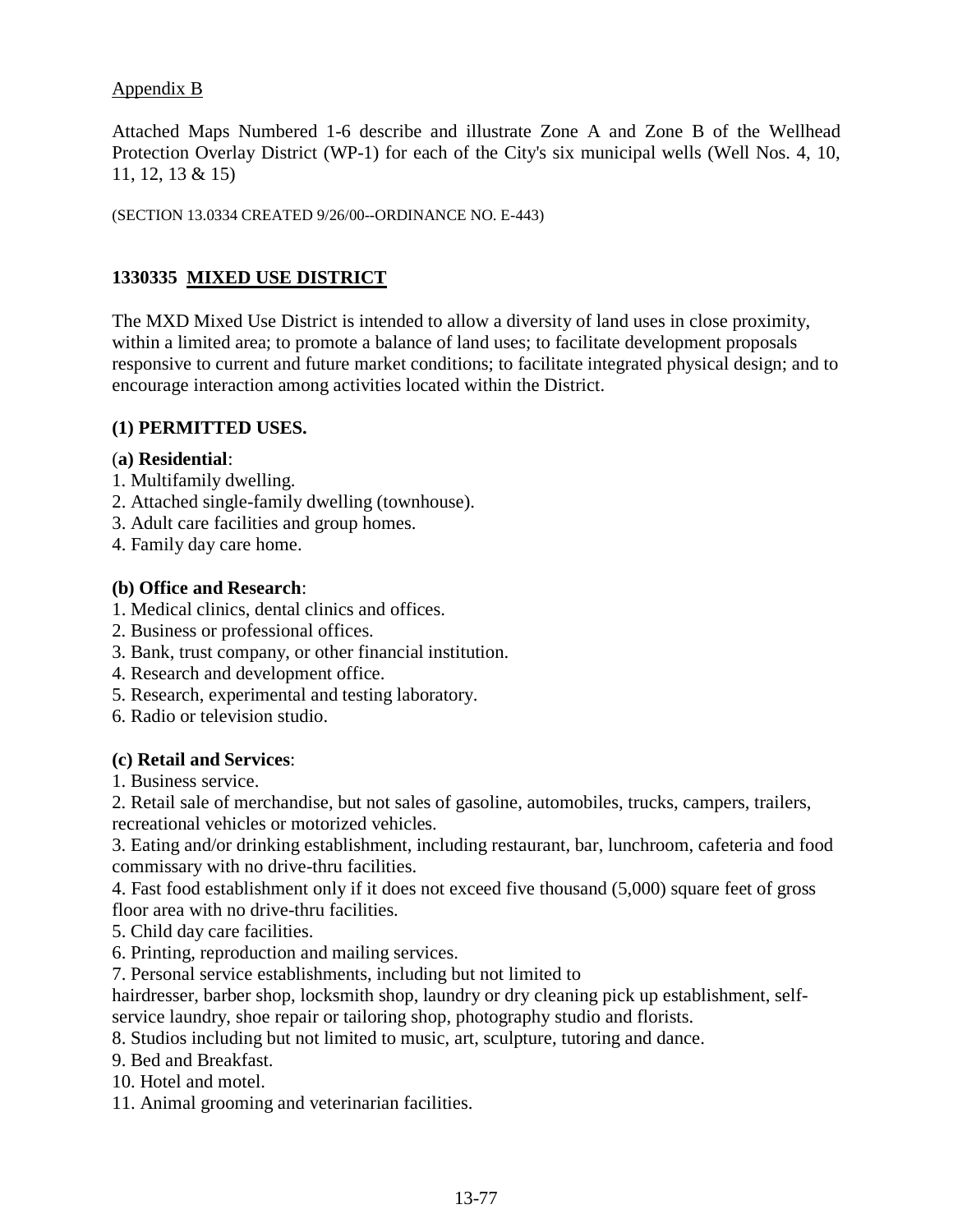# **(d) Institutional and Civic:**

- 1. Religious assembly.
- 2. Elementary, secondary and post-secondary schools and facilities.
- 3. Library, museum, community center and cultural institution.
- 4. Government offices and facilities.
- 5. Health care facilities including medical research.
- 6. Nursing home.
- 7. Social service facilities including emergency residential shelter.
- 8. Lodges and clubs.

### **(e) Entertainment and Recreation:**

1. Indoor commercial entertainment establishments including but not limited to cinema, theater, concert hall, cabaret and night club.

2. Recreation facilities including bowling alley, indoor or outdoor tennis courts, public recreation building, health club, or skating rink.

3. Recreation facilities shall be allowed only if they are located in or attached to structures containing other principal uses.

4. Hall, auditoriums and spaces used for public gatherings including festival grounds and outdoor markets.

5. Park or playground.

- 6. Sports and gaming facility.
- 7. Marina.

### **(f) Transportation and Communication:**

- 1. Bus, taxi and ground transportation facilities.
- 2. Automobile parking lot or parking garage.
- 3. Radio or television transmission station.

# **(2) PERMITTED ACCESSORY USES**.

(a) Garages for storage of vehicles used in conjunction with the operation of the business or for occupants of the premises.

(b) Building-mounted earth station dish antennas.

- (c) Outdoor vending machines.
- (d) Indoor storage.

(e) Parcel delivery.

(f) Electric substation and distribution equipment.

# **(3) CONDITIONAL USES**.

(a) Detached single-family dwelling.

(b) Two-family dwelling.

(c) Any proposed use conversion from an existing use shall require a conditional use permit per Section \_\_\_\_, except those uses identified as a home occupation or professional office in Section  $\overline{\phantom{a}}$ 

(d) Mobile food vendors (Non-principle use)

**4) MULTIPLE USES IN THE SAME STRUCTURE**. Within the District there shall be no restriction on combining different uses within the same building other than those restrictions imposed by state building codes, or other federal, state or local regulations. For the purposes of meeting the requirements found in subsections (5), (6) and (7), the use of a lot containing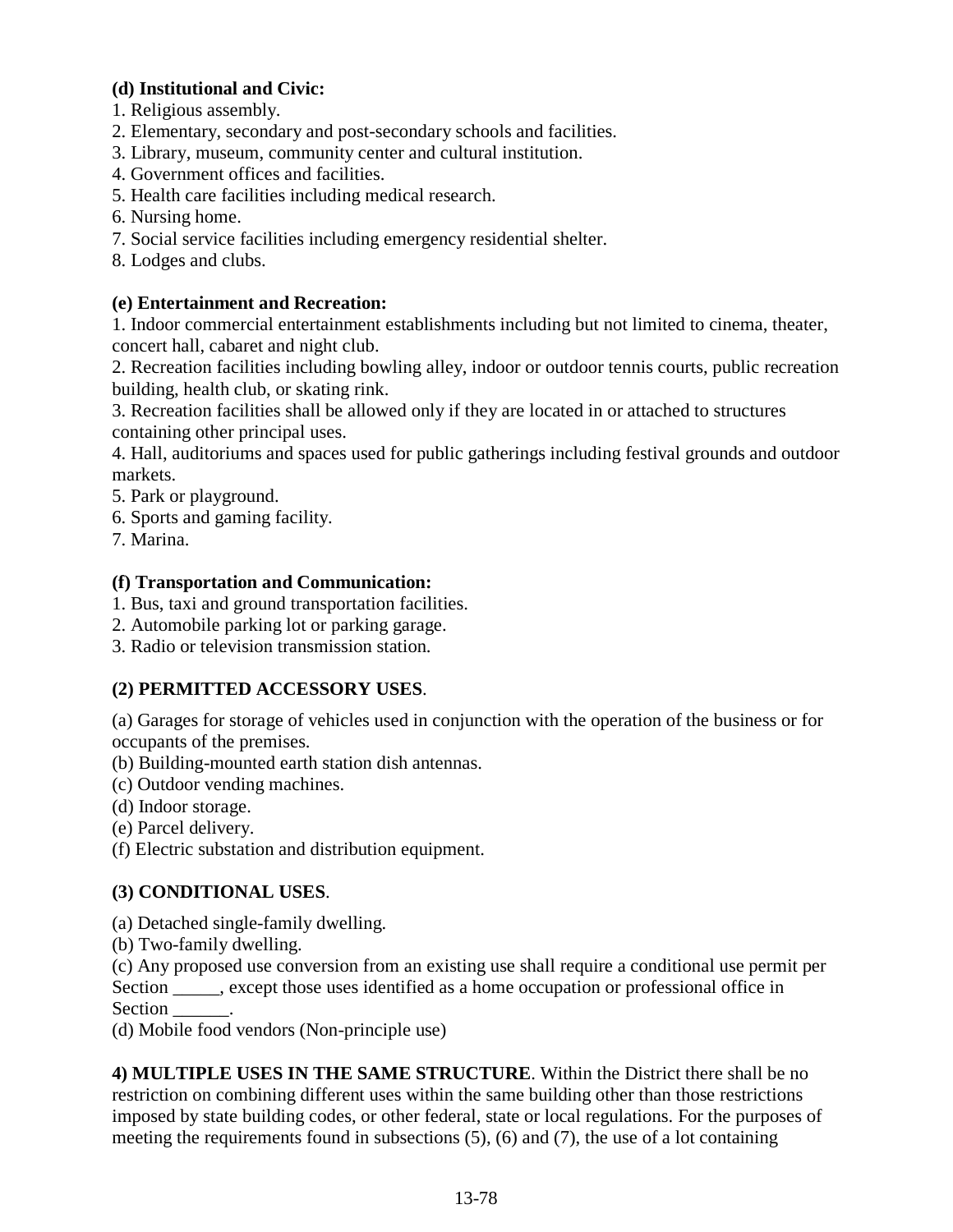multiple uses shall be the use that occupies the majority of the gross floor area as determined by the Zoning Administrator.

# (**5) LOT AREA AND WIDTH**.

- (a) Lots with residential uses shall have a minimum area of 4,800 square feet.
- (b) Lots shall not be less than 40 feet in width.

# **(6) BUILDING HEIGHT AND AREA.**

(a) No principal building or parts of a principal building shall exceed the following heights:

Building Height Maximum (Feet)

Detached Single Family Conditional Use 35

Two-Family Conditional Use 35

Residential Permitted Uses 55

Office and Research Uses 45

Retail and Service Uses 50

Institutional and Civic Uses 60

Entertainment and Recreation Uses 60

Transportation and Communication Uses 40

(b) The sum total of the first floor area of all principal use and accessory buildings shall not Exceed:

1. A maximum of 50 percent for lots with detached single family or two-family residential conditional uses;

2. A maximum of 60 percent for lots with residential permitted uses;

3. A maximum of 60 percent for lots with non-residential uses.

# **(7) SETBACK AND YARDS**.

(a) There shall be a minimum building setback of 20 feet from the right-of-way of all streets for lots with transportation and communications uses or with detached single family or two-family residential conditional uses.

(b) There shall be a minimum building setback of 10 feet from the right-of-way of all streets for lots with office and research, retail and services, institutional and civic, or entertainment and recreation uses.

(c) There shall be minimum side yards in accordance with the following requirements:

1. For lots with retail and services uses or detached single family or

two-family residential conditional uses, 5 feet on each side and the total of both side yards shall be a minimum of 10 feet.

2. For lots with office and research, institutional and civic, or

entertainment and recreation uses, 10 feet on each side and the total of both side yards shall be a minimum of 20 feet.

3. For lots with transportation and communication uses, 15 feet on

each side and the total of both side yards shall be a minimum of 30 feet.

(d) There shall be a rear yard of not less than 20 feet for all lots except that no

rear yard is required for lots with residential permitted uses.

(e) There shall be open space in accordance with the following requirements:

1. A minimum of 20 percent for lots with detached single family or two-family residential conditional uses;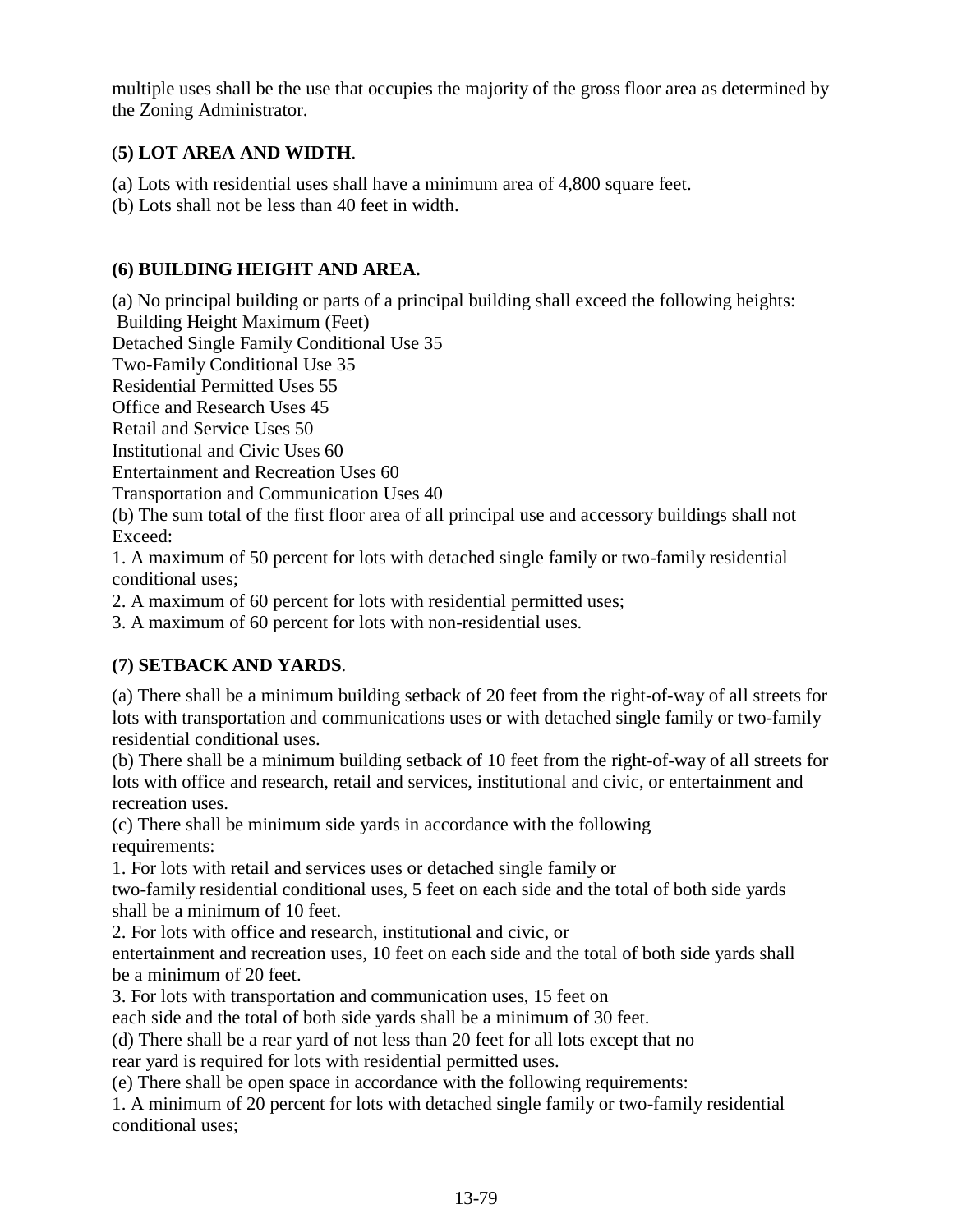2. A minimum of 10 percent for lots with residential permitted uses or non-residential uses.

# **(8) RESIDENTIAL DENSITY**. Within the district there shall be maximum

residential density as follows:

- 1. Nine units per acre of detached single family residential;
- 2. Eighteen units per acre of two family residential;
- 3. 1450 square feet of lot area per unit for residential permitted uses

except that for multifamily residential uses for the elderly (over age 62), the minimum shall be 1245 square feet of lot area per unit.

# (**9) TRAFFIC LOADING, PARKING**.

Parking requirements in the MXD District are intended to be flexible and tailored to the proposed mix of uses of each development while still meeting City goals as established elsewhere in the Zoning Code.

The following shall serve as a guide for different types of uses, and there shall be adequate paved off-street parking to meet the needs of the individual uses as approved by the Plan Commission:

- 1. Detached Single Family Conditional Use: 2 off street parking spaces per unit.
- 2. Two-Family Conditional Use: 2 off street parking spaces per unit.
- 3. Residential Permitted Uses: 2 off street parking spaces per unit.
- 4. Office and Research Uses: Suggested Minimum Parking as shown in 13.0501 (f).
- 5. Retail and Service Uses: Suggested Minimum Parking as shown in 13.0501 (f).
- 6. Institutional and Civic Uses: Suggested Minimum Parking as shown in 13.0501 (f).
- 7. Entertainment and Recreation Uses: Suggested Minimum Parking as shown in 13.0501 (f).
- 8. Transportation and Communication Uses: Suggested Minimum Parking as shown in 13.0501 (f).

(SECTION 13.0335 CREATED 02/08/2022--ORDINANCE NO. 1454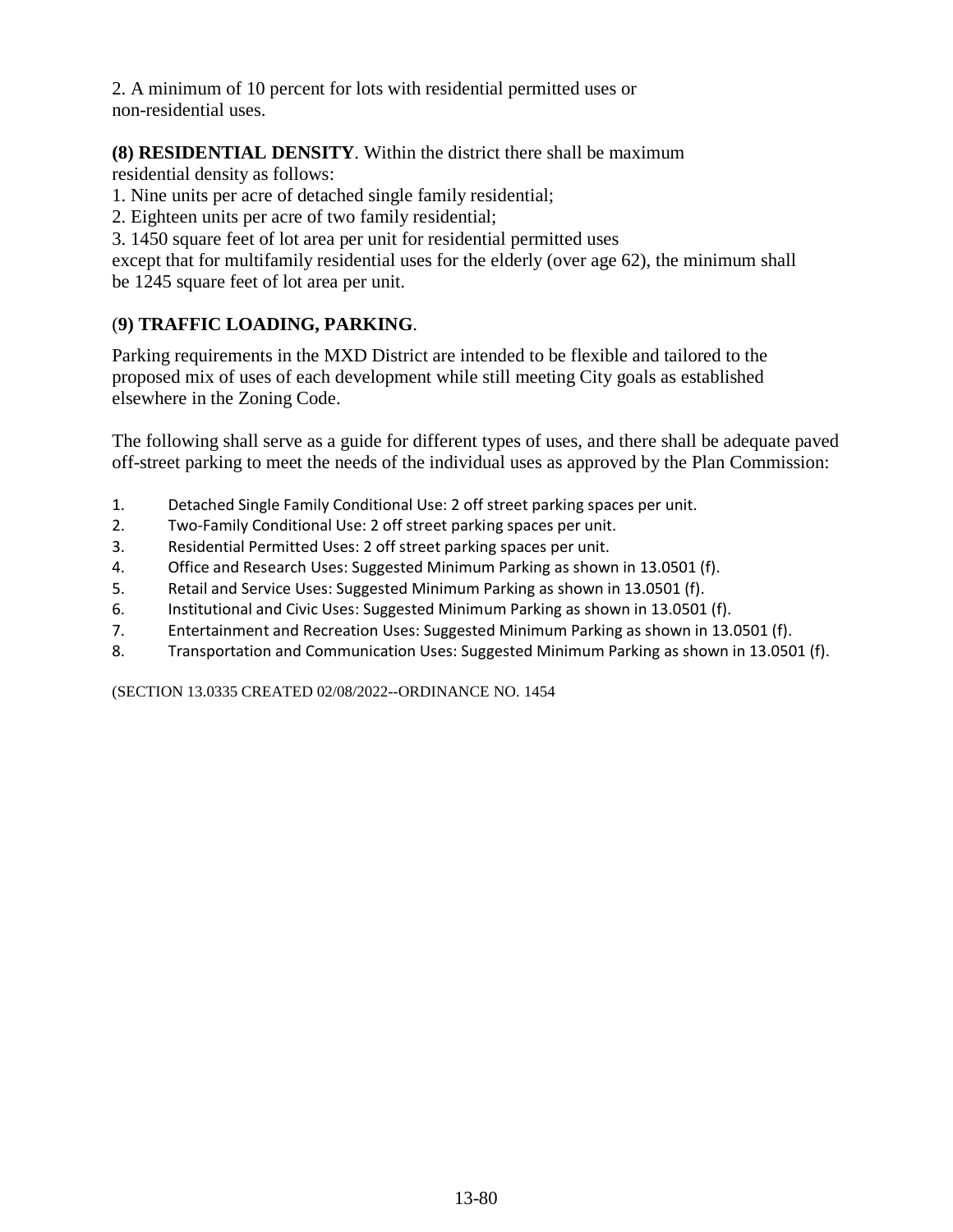# **SECTION 13.0400--CONDITIONAL USES**

Conditional uses and their accessory uses, because of their unique characteristics, cannot be properly classified as a permitted principal or accessory use in a particular zoning district. Conditional uses are considered as special uses requiring review, public hearing, and approval by the Plan Commission in accordance with Sections 13.1005 and 13.1400 of this Ordinance.

### **13.0401 PERMITS**

The Plan Commission may authorize the Zoning Administrator to issue a conditional use permit for conditional uses after review and a public hearing, provided that such conditional uses and related structures are in accordance with the purpose and intent of this ordinance and are found to be not hazardous, harmful, offensive, or otherwise adverse to the environment or the value of the neighborhood or the community.

# **13.0402 APPLICATION**

Applications for conditional use permits shall be made in duplicate to the Zoning Administrator on forms furnished by the Zoning Administrator and shall include at least the following:

- a) Name and Addresses of the applicant, owner of the site, architect, professional engineer, contractor, and all opposite and abutting property owners of record within 300 feet.
- b) Description of the Subject Site by lot, block, and recorded subdivision or by metes and bounds; address of the subject site; type of structure; proposed operation or use of the structure or site; number of employees; and the zoning district within which the subject site is located. For conditional uses in any floodland district, such description shall also include information that is necessary for the City Engineer to determine whether the proposed development will hamper flood flows, impair floodplain storage capacity, or cause danger to human or animal life. This additional information may include plans, certified by a registered professional engineer or land surveyor, showing elevations or contours of the ground at two (2) foot intervals or less; fill or storage elevations; first floor elevations of structures; size, location, and spatial arrangement of all existing and proposed structures on the site; location and elevation of streets, water supply, and sanitary facilities; photographs showing existing land uses and vegetation upstream and downstream; soil types and other pertinent information.
- c) Plat of Survey prepared by a registered land surveyor showing all of the information required under Section 13.0200 for a zoning permit as well as the following: mean and historic high water lines and floodlands on or within 40 feet of the subject premises, and existing and proposed landscaping.
- d) Additional Information as may be required by the Plan Commission, City Engineer, Director of Planning and Community Development, and Zoning Administrator. (AMENDED 11/28/95-- ORDINANCE NO. E-311)
- e) Standards Applicable to Conditional Uses in the SHW-1 Shoreland Overlay District, Washington County. In passing upon a conditional use permit, the Plan Commission shall evaluate the effect of the proposed use upon: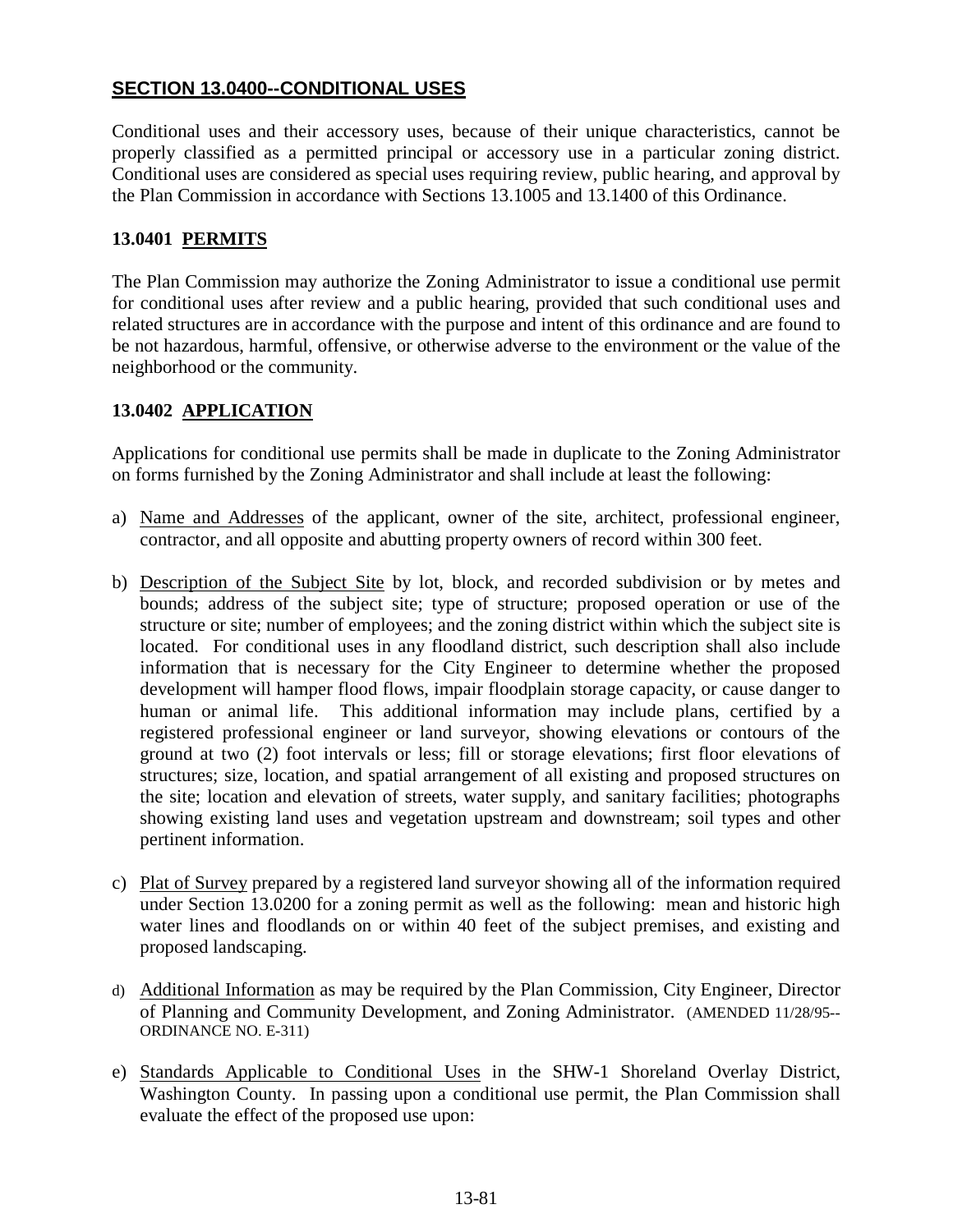- 1) The maintenance of safe and healthful conditions.
- 2) The prevention and control of water pollution including sedimentation.
- 3) Compliance with Floodplain Zoning and opportunity for damage to adjacent properties due to altered surface water drainage.
- 4) The erosion potential of the site based upon degree and direction of slope, soil type, and vegetative cover.
- 5) The location of the site with respect to existing or future access roads.
- 6) The need of the proposed use for a shoreland location.
- 7) Its compatibility with uses on adjacent land.
- 8) The amount of liquid and solid wastes to be generated with the adequacy of the proposed disposal systems.
- 9) Location factors under which:
	- a. Domestic uses shall be generally preferred.
	- b. Uses not inherently a source of pollution within an area shall be preferred over use locations tending to increase that possibility.
	- c. Use locations within an area tending to minimize the possibility of pollution shall be preferred over use locations tending to increase that possibility.
- f) Conditions Attached to Conditional Uses within the SHW-1 Shoreland Overlay District, Washington County. Upon consideration of the factors listed above, the Plan Commission shall attach such conditions, in addition to those required elsewhere in this chapter, as are necessary to further the purposes of this chapter. Violations of any of these conditions shall be deemed a violation of this chapter. Such conditions may include specifications for, without limitation because of specific enumeration: type of shore cover; specific sewage disposal and water supply facilities; landscaping and planting screens; period of operation; operational control; sureties; deed restrictions; location of piers, docks, parking, and signs; and type of construction. To secure information upon which to base its determination, the Plan Commission may require the applicant to furnish, in addition to the information required for a zoning permit, the following information:
	- 1) A plan of the area showing surface contours, soil types, ordinary high water marks, ground water conditions, subsurface geology, and vegetative cover.
	- 2) Location of buildings, parking areas, traffic access, driveways, walkways, piers, open space, and landscaping.
	- 3) Plans of buildings, sewage disposal facilities, water supply systems, and arrangement of operations.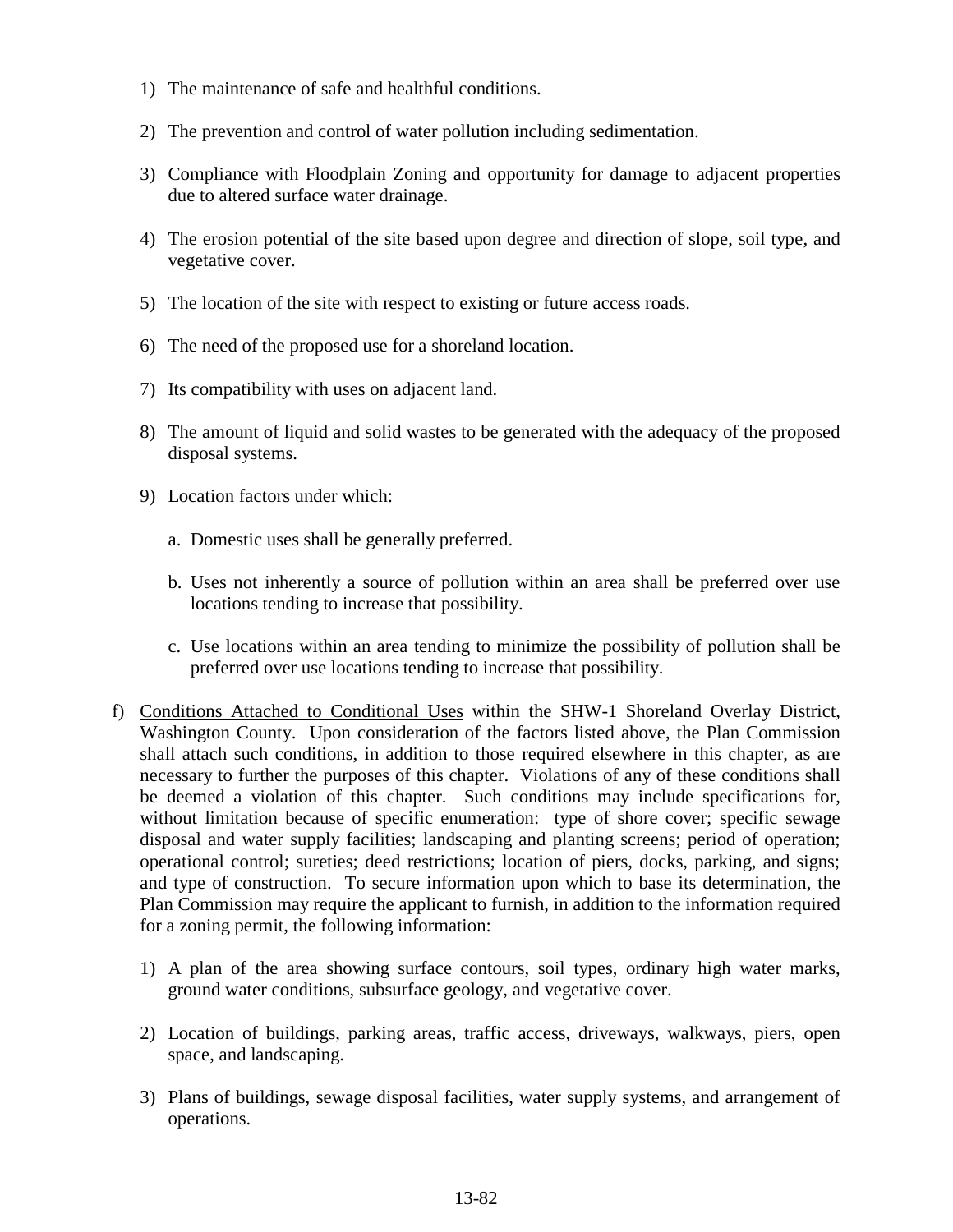- 4) Specifications for areas of proposed filling, grading, lagooning, or dredging.
- 5) Other pertinent information necessary to determine if the proposed use meets the requirements of this chapter.

(SUBSECTIONS e) AND f) CREATED 6/25/96--ORDINANCE NO. E-331)

# **13.0403 REVIEW AND APPROVAL**

The City Plan Commission shall review the site, existing and proposed structures, architectural plans, neighboring uses, parking areas, driveway locations, highway access, traffic generation and circulations, drainage, sewerage and water systems, and proposed operation, and prior to Plan Commission action shall hold a public hearing as set forth in Section 13.1400. More specifically:

- a) Conditions such as landscaping, architectural design, type of construction, floodproofing, anchoring of structures, construction, commencement and completion dates, sureties, lighting, fencing, planting, screens, operational control, hours of operation, improved traffic circulation, deed restrictions, highway access restrictions, increased yards, or parking requirements, may be required by the Plan Commission upon its finding that these are necessary to fulfill the purpose and intent of this ordinance.
- b) Notice to DNR: The Zoning Administrator shall transmit a copy of each application for a conditional use permit in the FWO Floodway Overlay District, the FCO Floodplain Conservancy Overlay District, and the UFO Urban Floodplain Regulatory Overlay District, and in the shoreland portion of the C-1 Lowland Conservancy District to the Wisconsin Department of Natural Resources (DNR) for review and comment at least ten (10) days prior to the public hearing. Final action on the application shall not be taken for thirty (30) days or until the DNR has made its recommendation, whichever comes first. A copy of all decisions granting conditional uses in the FWO Floodway Overlay District, the FCO Floodplain Conservancy Overlay District, and the UFO Urban Floodplain Regulatory Overlay District, and in the shoreland portion of the C-1 Lowland Conservancy District shall be transmitted to the DNR within ten (10) days of the effective date of such decision. (AMENDED 4/10/89-- ORDINANCE NO. E-130)

# **13.0404 PLAN COMMISSION ACTION**

Following a public hearing and after careful consideration the Plan Commission may grant the Conditional Use Permit as applied for, grant the Conditional Use Permit with conditions deemed appropriate, or deny the permit. Compliance with all other provisions of this ordinance, such as lot width and area, yards, height, parking, loading, traffic, highway access, and performance standards, shall be required of all conditional uses. Variances shall only be granted as provided in Sections 13.1200 and 13.1300 of this ordinance.

```
(SECTION 13.0405 REPEALED IN ITS ENTIRETY 6/25/96--ORDINANCE NO. E-331)
```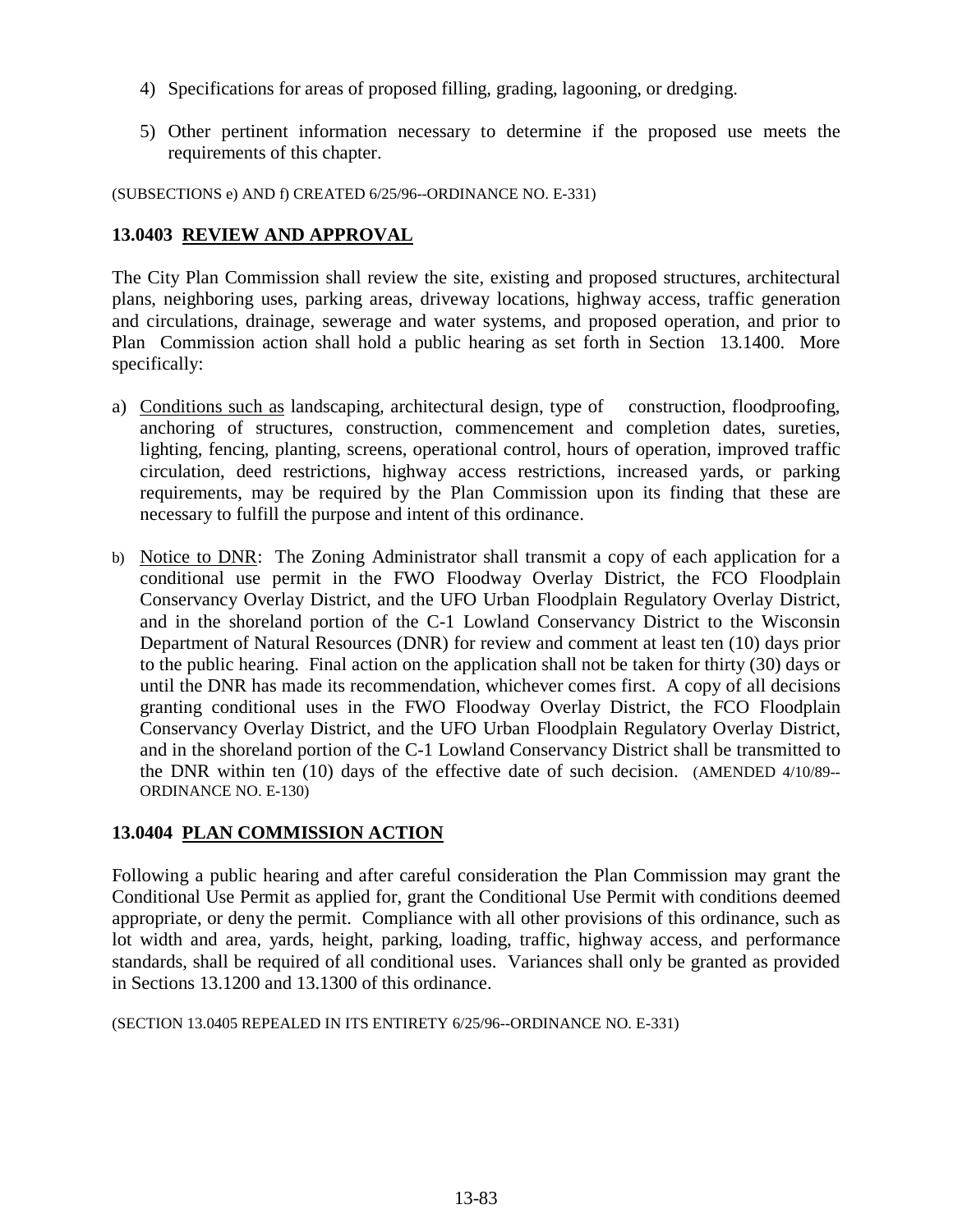# **SECTION 13.0500--PARKING, LOADING, TRAFFIC AND ACCESS**

# **13.0501 PARKING REQUIREMENTS**

a\*

In all districts, excepting the B-3 District, and in connection with every use, there shall be provided at the time any use or building is erected, enlarged, extended, changed in use, off-street parking stalls for all vehicles in accordance with the following:

- a\* Parking in B-3 is regulated within the district regulations.
- a) Size of each parking space in a parking lot or areas shall be not less than nine (9) feet wide and 180 square feet in area exclusive of the space required for ingress and egress.
- b) Location shall be on the same lot as the principal use. No parking stall or driveway except in residential districts shall be closer than 30 feet to a residential district. Where no garage exists, off-street parking spaces in residential districts shall be located only in those areas where an accessory structure is permitted. When the parking area is either fenced or screened with an appropriate material or planting so as to eliminate the visual impact of a parking area on adjacent existing or potential residential properties, the setback of parking stalls or driveways may be reduced to 10 feet.
- c) Surfacing. All off-street parking areas and/or driveways in all districts shall be surfaced with asphalt, concrete, paving blocks, gravel, traffic bond or sealcoat; be so graded and drained as to dispose of all surface water accumulated within the area and are self-contained; and be so arranged and marked so as to provide for orderly and safe loading or unloading, parking, and storage of self-propelled vehicles. (AMENDED 12/10/02--ORDINANCE NO. E-508)
- d) Parking Lot Landscaping. 1) Amount Required. In parking lots, at least five percent (5%) of the interior parking area shall be landscaped with plantings, and one (1) tree for each ten (10) spaces shall be installed. Parking lot street frontage screening and perimeter screening shall be a minimum of five (5) feet wide. Planting required within the parking lot is exclusive of other planting requirements, such as for street trees required by Chapter 19.
	- 2) Location. The landscaping should be located in protected areas, such as along walkways, in raised center islands protected by curb and gutter, at the ends of bays protected by curb and gutter, or between parking stalls. All landscaping in parking areas and on the street frontage shall be placed so that it will not obstruct sight distance.
	- 3) Plant Type. A mixture of hardy flowering and/or decorative evergreen and deciduous trees shall be planted. Evergreens shall be used along the perimeter of the lot for screening from adjacent properties, and the deciduous trees for shade within the lot. Areas between trees shall be mulched or planted with shrubs or ground cover. Any landscaped area that will be under the overhang of vehicles shall be mulched or covered with decorative paving material. (SECTION 13.0501 (d) REPEALED AND RECREATED 7/11/95-- ORDINANCE NO. E-293)
- e) Curbs or Barriers shall be installed so as to prevent the parked vehicles from extending over any lot lines.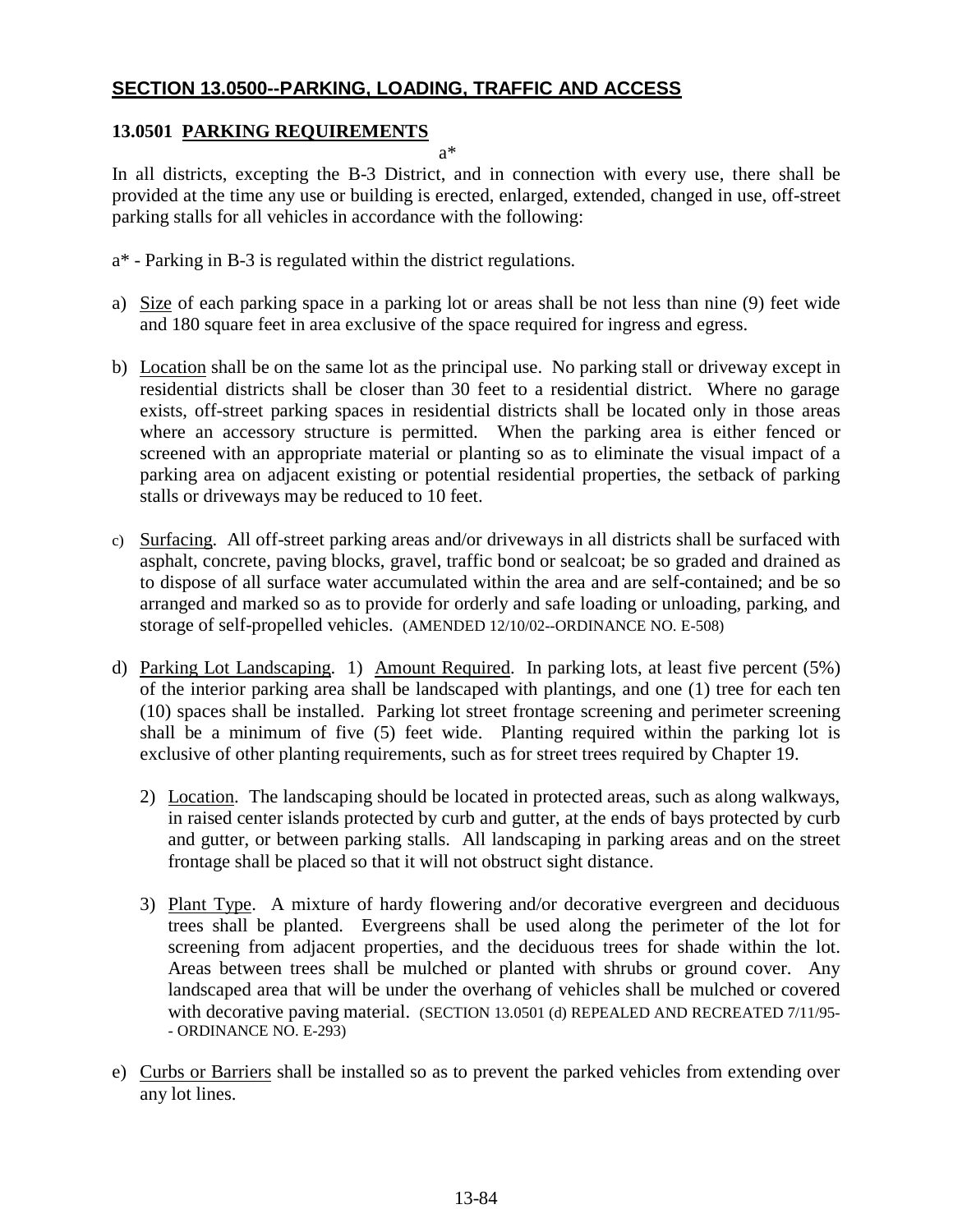f) The following guide shall be used by the owner/developer and Plan Commission in the design and provision of off-street parking spaces:

| <b>USE</b>                                                                                                                      | SUGGESTED MINIMUM PARKING                                                                                                                                                                          |
|---------------------------------------------------------------------------------------------------------------------------------|----------------------------------------------------------------------------------------------------------------------------------------------------------------------------------------------------|
| Automobile repair garages and<br>service garages.                                                                               | One (1) space for each regular employee plus one<br>(1) space for each 250 square feet of floor area<br>used for repair work.                                                                      |
| Bowling alleys.                                                                                                                 | Three (3) spaces for each alley.                                                                                                                                                                   |
| Churches, theaters, auditoriums,<br>community centers, vocational<br>and night schools, and other<br>places of public assembly. | One $(1)$ space for each three $(3)$ seats.                                                                                                                                                        |
| Colleges, secondary schools,<br>and elementary schools.                                                                         | One $(1)$ space for each two $(2)$ employees plus<br>one $(1)$ space for each five $(5)$ students of 16<br>years of age or more.                                                                   |
| <b>Financial institutions</b>                                                                                                   | One (1) space per 150 square feet of customer<br>floor area plus one $(1)$ space per employee for<br>the work shift with the largest number of<br>employees. (CREATED 5/19/92-ORDINANCE<br>$E-209$ |
| Business, government, and<br>professional offices.                                                                              | One (1) space for each 200 square feet of floor<br>area, plus one (1) space for each two (2) employees.                                                                                            |
| Funeral homes.                                                                                                                  | Twenty (20) spaces for each viewing room.                                                                                                                                                          |
| Fuel stations.                                                                                                                  | Three $(3)$ spaces for each indoor stall or similar<br>facility plus one (1) space for each attendant.                                                                                             |
| Hospitals, sanatoriums,<br>institutions, rest and nursing<br>homes.                                                             | One $(1)$ space for each three $(3)$ beds plus one<br>$(1)$ space for each three $(3)$ employees plus one<br>(1) space for each physician.                                                         |
| Lodges and clubs.                                                                                                               | One $(1)$ space for each five $(5)$ members.                                                                                                                                                       |
| Manufacturing and processing<br>plants, (including meat and<br>food processing plants),<br>laboratories, and warehouses.        | One $(1)$ space for each two $(2)$ employees in<br>a 12-hour period.                                                                                                                               |
| Medical and dental clinics.                                                                                                     | Seven (7) spaces for each doctor.                                                                                                                                                                  |
| Motels, hotels.                                                                                                                 | One (1) space for each guest room plus one<br>$(1)$ space for each two $(2)$ employees.                                                                                                            |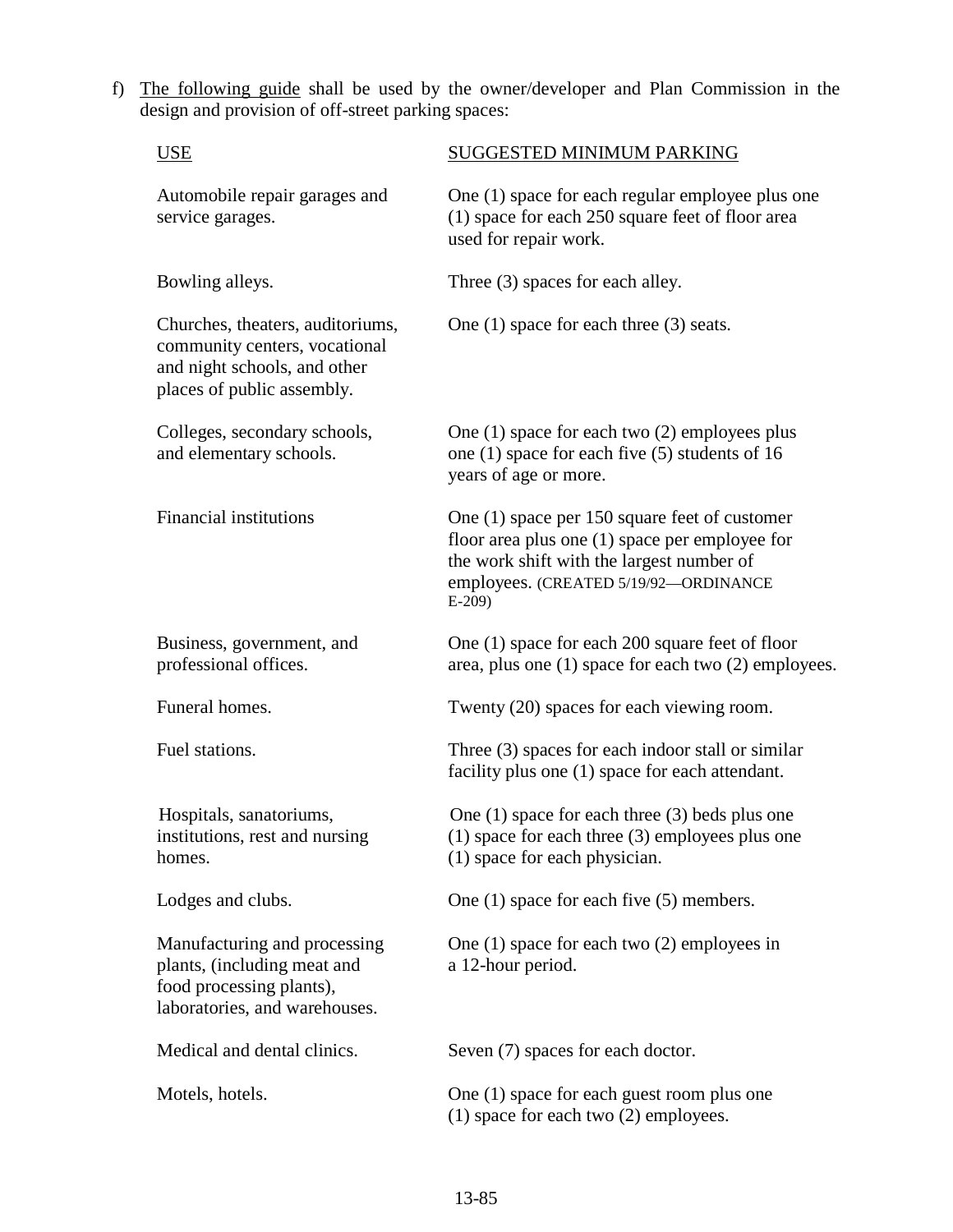# USE SUGGESTED MINIMUM PARKING

| Motor vehicle sales (new and<br>used).                                                         | One (1) space for each 500 square feet of floor<br>area used plus 300 square feet of outdoor<br>display area for each motor vehicle to be<br>displayed. (This requirement does not<br>include service garages.) |
|------------------------------------------------------------------------------------------------|-----------------------------------------------------------------------------------------------------------------------------------------------------------------------------------------------------------------|
| Restaurants, taverns, and<br>places of entertainment.                                          | One $(1)$ space for each three $(3)$ existing<br>or potential seats.                                                                                                                                            |
| Retirement homes, orphanages,<br>convents, and monasteries.                                    | One $(1)$ space per 1,000 feet of principal<br>floor area.                                                                                                                                                      |
| Rooming and boarding houses,<br>fraternity and sorority houses,<br>dormitories, and rectories. | One (1) space per bed.                                                                                                                                                                                          |
| Other uses.                                                                                    | As determined practical by the Plan Commission<br>at the time of site and building plan review.                                                                                                                 |

Combinations of any of the above uses shall provide the total of the number of stalls required for each individual use. The Zoning Administrator shall enforce off-street parking requirements as defined in this ordinance.

# **13.0502 LOADING REQUIREMENTS**

On every lot on which a business, trade, or industrial use is hereafter established, space with access to a public street or alley shall be provided on the premises as indicated in the district regulations for the loading and unloading of vehicles.

#### **13.0503 TRAFFIC VISIBILITY**

No obstructions such as structures, automobile parking, fences, or dense vegetation shall be permitted in any district between the heights of two and one-half (2-1/2) feet and seven (7) feet above the mean curb grades within the triangular (vision clearance) space formed by any two existing or proposed intersecting street or alley right-of-way lines (property lines) and a line joining points on such lines located a minimum of 15 feet from their intersection. In the case of arterial streets intersecting with other arterial streets or railways, the corner cutoff distances establishing the triangular vision clearance space shall be increased from 15 to 25 feet.

#### **13.0504 DRIVEWAYS**

All driveways installed, altered, changed, replaced, or extended after the effective date of this ordinance shall meet the following requirements.

a) In all Rs Districts, the minimum distance between driveways shall be ten (10) feet; the minimum distance between driveway and lot line shall be five (5) feet; the maximum width of a driveway shall be 25 feet at the curb line and 20 feet at the right-of-way line. Widening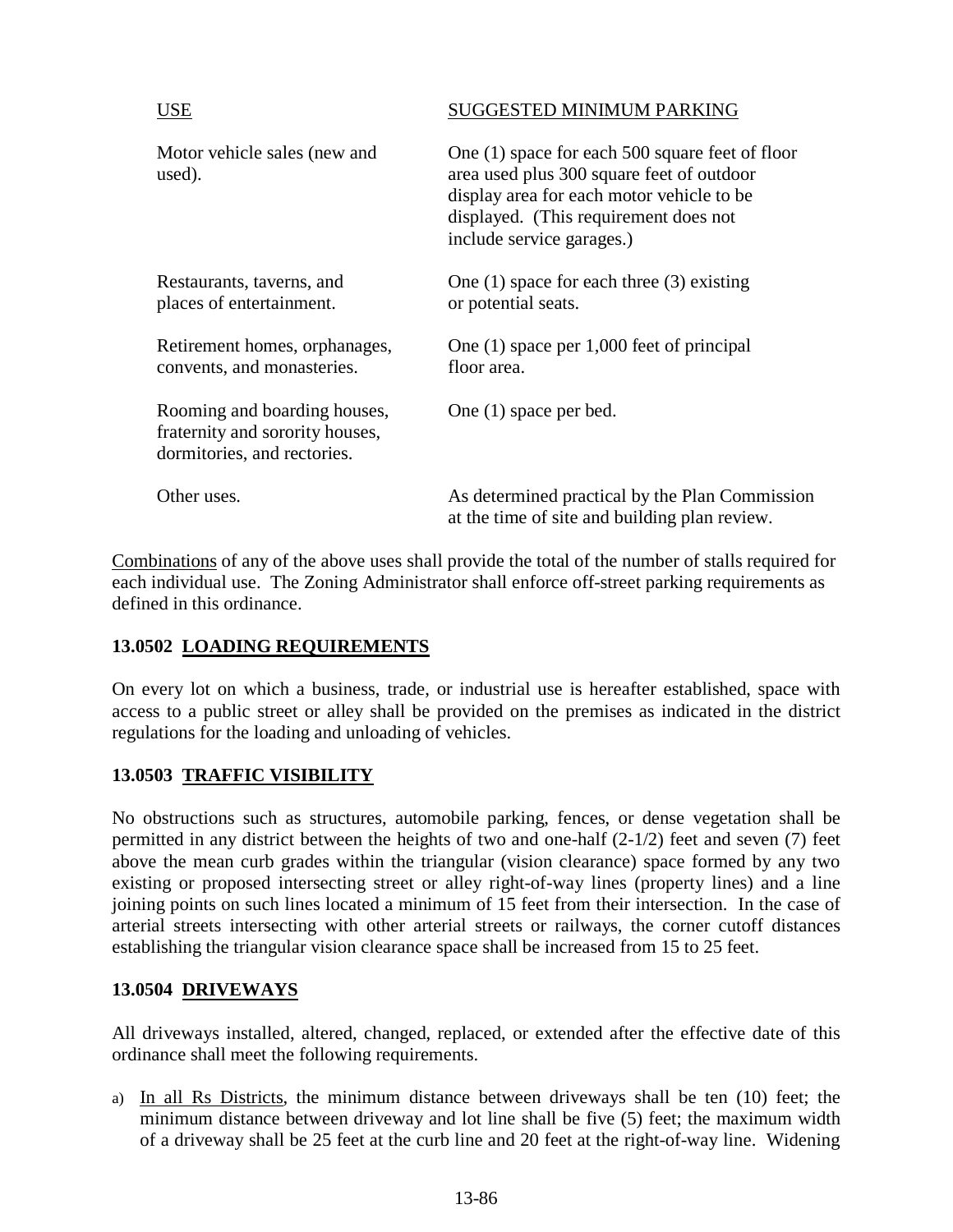of a driveway on the yard side of the right-of-way line shall, as a minimum, provide for yard area at a 45 degree angle from the property line to the yard side of the driveway. Only one (1) driveway per lot is permitted. The minimum distance between driveway and lot line is waived in the case of joint driveways approved by the Plan Commission. (AMENDED 7/23/90--ORDINANCE NO. E-158; AMENDED 6/25/96--ORDINANCE NO. E-337; AMENDED 11/26/02— ORDINANCE NO. E-505)

- b) In all Rd Districts, the minimum distance between driveways shall be ten (10) feet; the minimum distance between driveway and lot line shall be five (5) feet; one driveway per dwelling unit is permitted. Where separate driveways are installed, the maximum width shall be 25 feet at the curb line and 20 feet at the right-of-way line. Widening of a driveway on the yard side of the right-of-way line, as a minimum, provide for yard area at a 45 degree angle from the property line to the yard side of the driveway. Where a common driveway for both dwelling units is installed, the maximum width shall be 45 feet at the curb line, and 36 feet at the right-of-way line, with a 3-foot planting strip between garages. The minimum distance between driveway and lot line is waived in the case of joint driveways approved by the Plan Commission. (CREATED 6/25/96--ORDINANCE NO. E-337; AMENDED 11/26/02-- ORDINANCE NO. E-505)
- c) In the A-1, Rm-1, Rm-2, Rm-3, B-3, B-4, P-1, C-1, C-2, F-1, and F-2 Districts, the minimum distance between driveway and lot line shall be 10 feet; the maximum driveway width at the curb line shall be 30 feet; the maximum driveway width shall be 24 feet beginning at the right-of-way line. The maximum number of driveways permitted for lots with a width of more than 100 feet shall be two (2) and for those lots 100 feet in width or less shall be one (1). The minimum distance between driveways and lot line is waived in the case of joint driveways approved by the Plan Commission.
- d) In the B-1, B-2, B-5, M-1, M-2, M-3, M-4, and I-1 Districts, the minimum distance between driveways shall be 30 feet; the minimum distance between driveway and lot line shall be 15 feet; the maximum driveway width shall be 40 feet beginning at the right-of-way line. The maximum number of driveways per lot shall be one (1), however, if the lot width exceeds 100 feet, two (2) driveways may be permitted. The Plan Commission may approve additional driveways after review of the site plan if it is determined that additional driveways will improve traffic circulation and will not cause detriment to adjacent properties. The minimum distance between driveways and lot line is waived in the case of joint driveways approved by the Plan Commission. (AMENDED 5/19/92--ORDINANCE NO. E-209; AMENDED 3/26/96--ORDINANCE NO. E-324)
- e) Driveway Opening and Offset Requirements on Cul-de-Sacs shall be established by the Land Division Ordinance or by the Plan Commission upon approval of a preliminary plat. The Plan Commission shall seek the recommendation of the Public Works Committee of the Common Council before setting the limits, if not prescribed in the Land Division Ordinance.
- f) Vehicular Entrances and Exits to drive-in banks; motels; funeral homes; vehicular sales; service; washing; and repair stations; garages; or public parking lots shall be not less than 200 feet from any pedestrian entrances or exits to a school, college, university, church, hospital, park, playground, library, public emergency shelter, or other place of public assembly.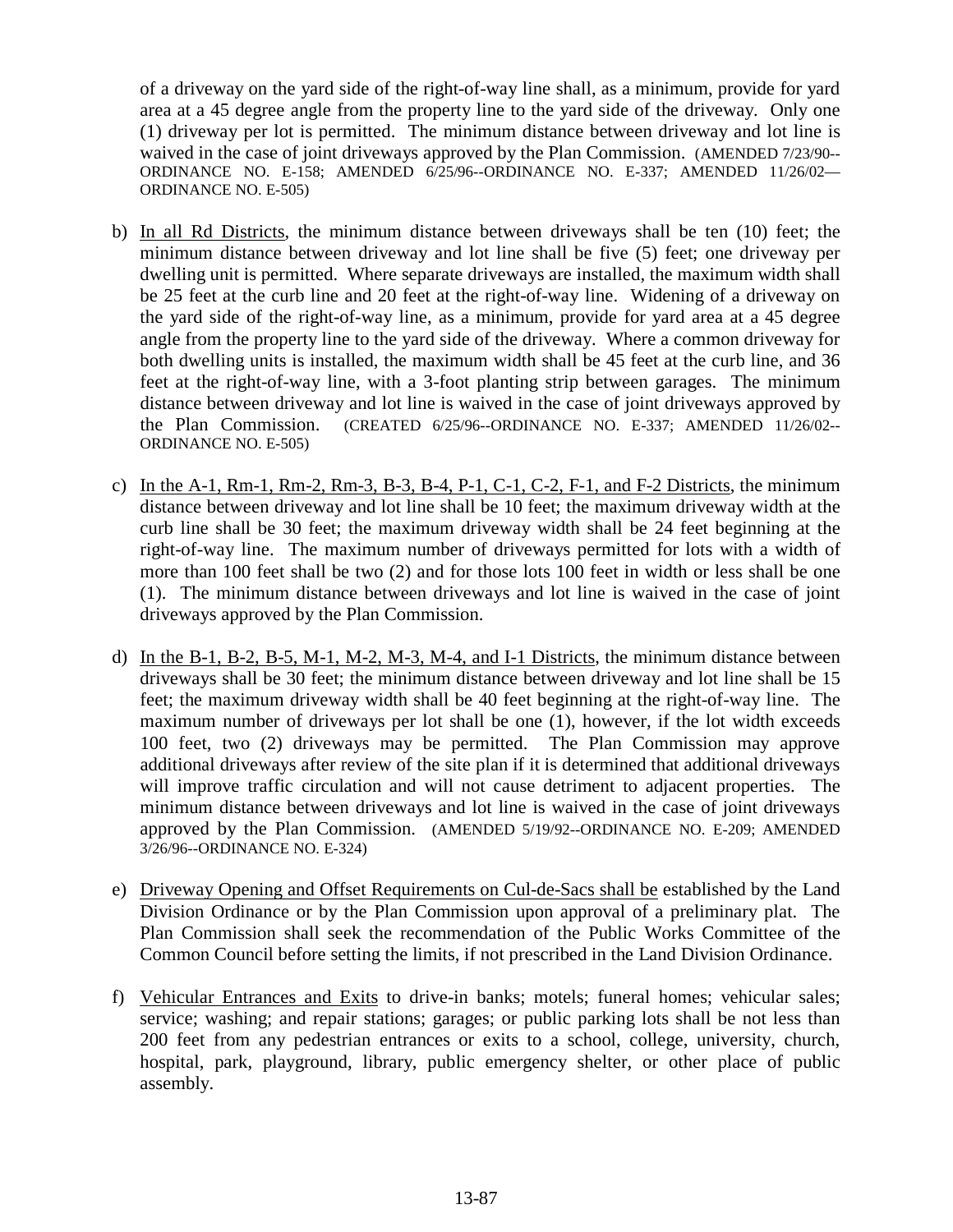- g) Corner Lots. On minor and collector streets no driveway opening shall be permitted within 15 feet of the intersecting rights-of-way of two intersecting streets and only one driveway on the two legs of intersecting streets may be within 100 feet of the intersecting curb lines.
- h) Residential Driveways shall not extend so as to allow parking in the yard area in front of the principal structure.

(SECTION 13.0504 AMENDED 6/25/96--ORDINANCE NO. E-337)

### **13.0505 ARTERIAL STREET AND HIGHWAY ACCESS**

No direct private access shall be permitted to the existing or proposed rights-of-way of expressways, nor to any controlled access arterial street without permission of the highway agency that has access control jurisdiction. In addition, no direct public or private access shall be permitted to the existing or proposed rights-of-way of the following:

- a) Freeways, Interstate Highways, and their interchanges or turning lanes nor to intersecting or interchanging streets within 1,500 feet of the most remote end of the taper of the turning lanes.
- b) Arterial Streets intersecting another arterial street within 150 feet of the intersection of the right-of-way lines.
- c) Access Barriers, such as curbing, fencing, ditching, landscaping, or other topographic barriers, shall be erected to prevent unauthorized vehicular ingress or egress to the above specified streets or highways.
- d) Temporary Access to the above rights-of-way may be granted by the Zoning Administrator after review and recommendation by the highway agencies having jurisdiction and the City Engineer. Such access permit shall be temporary, revocable, and subject to any conditions required and shall be issued for a period not to exceed 12 months.

#### **13.0506 CITY PARKING AUTHORITY REVIEW**

Whenever the parking, loading traffic and street access requirements as set forth herein and in other established codes and ordinances of the City cannot be met by the applicant, owner, and/or developer such proposals as might be made will be transmitted by the Plan Commission to the City Parking Authority for review and recommendation prior to action thereon by the Plan Commission. The Plan Commission may also request that the Parking Authority review other parking related proposals as may be presented to the Plan Commission prior to action.

#### **13.0550 LARGE-SCALE RETAIL DESIGN GUIDELINES AND STANDARDS**

#### **13.0551 INTENT, PURPOSE AND APPLICABILITY**

- a) The intent of these regulations is to:
	- Provide direct pedestrian access from the street sidewalk
	- Create a strong relationship between the building and the street
	- Foster architectural steps to bring large buildings to a more human scale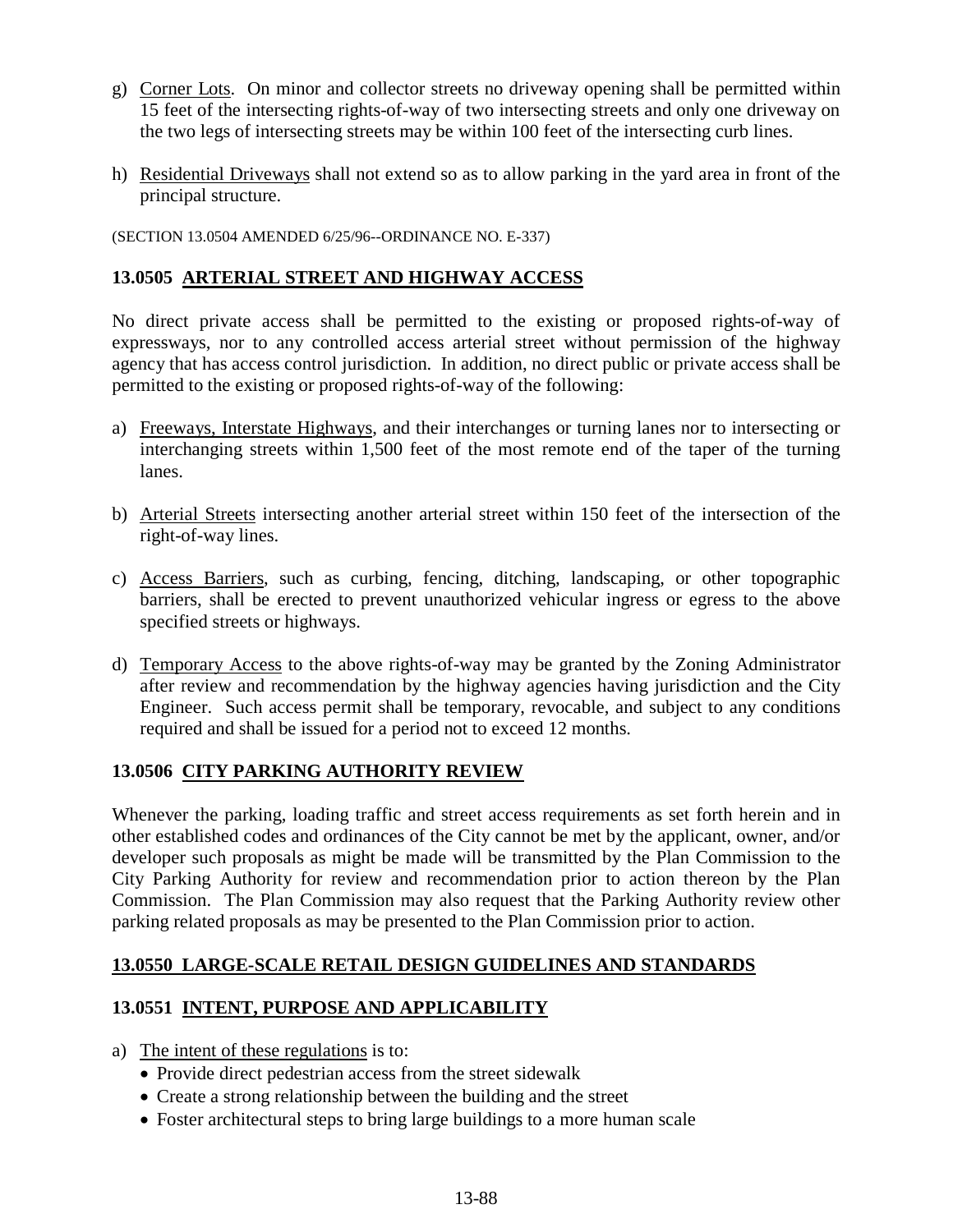- Encourage attractive design through the use of quality materials, prevalent windows, offsets and projecting ribs in the façade, and interesting roof lines
- Create numerous auto and pedestrian access points
- Encourage attractive landscaping
- Define entryways through the use of canopies, parapets, arches, and outdoor patios
- b) The purpose of these regulations is to augment the existing criteria contained in the B-1 Neighborhood Business District, the B-2 Community Business District, and B-5 Highway Business District and those contained in the Zoning Ordinance and Subdivision Regulations, with more specific interpretations that apply to the design of large retail developments. These guidelines require a basic level of architectural variety, compatible scale, pedestrian and bicycle access, and mitigation of negative impacts.
- c) The following guidelines shall apply to all projects which are processed according to the usual criteria for proposed development plans and to all projects for retail establishments of more than 40,000 square feet for a shopping center and 30,000 square feet for an individual retailer in the B-1 Neighborhood Business District, the B-2 Community Business District, and B-5 Highway Business District.

# **13.0552 DESIGN GUIDELINES**

- a) Aesthetic Character
	- 1) Facades and Exterior Walls: Developments with facades over 100 feet in linear length shall incorporate wall projections or recesses having a minimum of 3 foot depth along a minimum of 20 contiguous feet within each 100 feet of façade length and shall extend over 20 percent of the façade. Developments shall use animating features such as arcades, display windows, entry areas, or awnings along at least 60 percent of the façade.
	- 2) Smaller Retail Stores: Where principal buildings contain additional, separately owned stores which occupy less than thirty thousand (30,000) square feet of gross floor area, but where the whole retail development occupies at least forty thousand (40,000) square feet of gross floor area, with separate, exterior customer entrances:
		- a. The street level façade of such stores shall be transparent between the height of three feet and eight feet above the walkway grade for no less than 60 percent of the horizontal length of the building façade of such additional stores.
		- b. Windows shall be recessed and should include visually prominent sills, shutters, or other such forms of framing.
	- 3) Detail Features: Building facades shall include a repeating pattern that shall include no less than three of the elements listed below. At least one of these elements shall repeat horizontally. All elements shall repeat at intervals of no more than thirty (30) feet, either horizontally or vertically.
		- Color change
		- Texture change
		- Material module change
		- Expression of architectural or structural variety through a change in plane no less than 12 inches in width, such as offsets, reveals, projecting ribs, bays, or other approved forms of structural variation.
	- 4) Roofs: Rooflines shall be varied with a change in height every 100 linear feet in the building length. Parapets, hip roofs, or dormers shall be used to conceal flat roofs and roof top equipment from public view. Alternating lengths and designs may be acceptable and can be addressed during the preliminary development plan.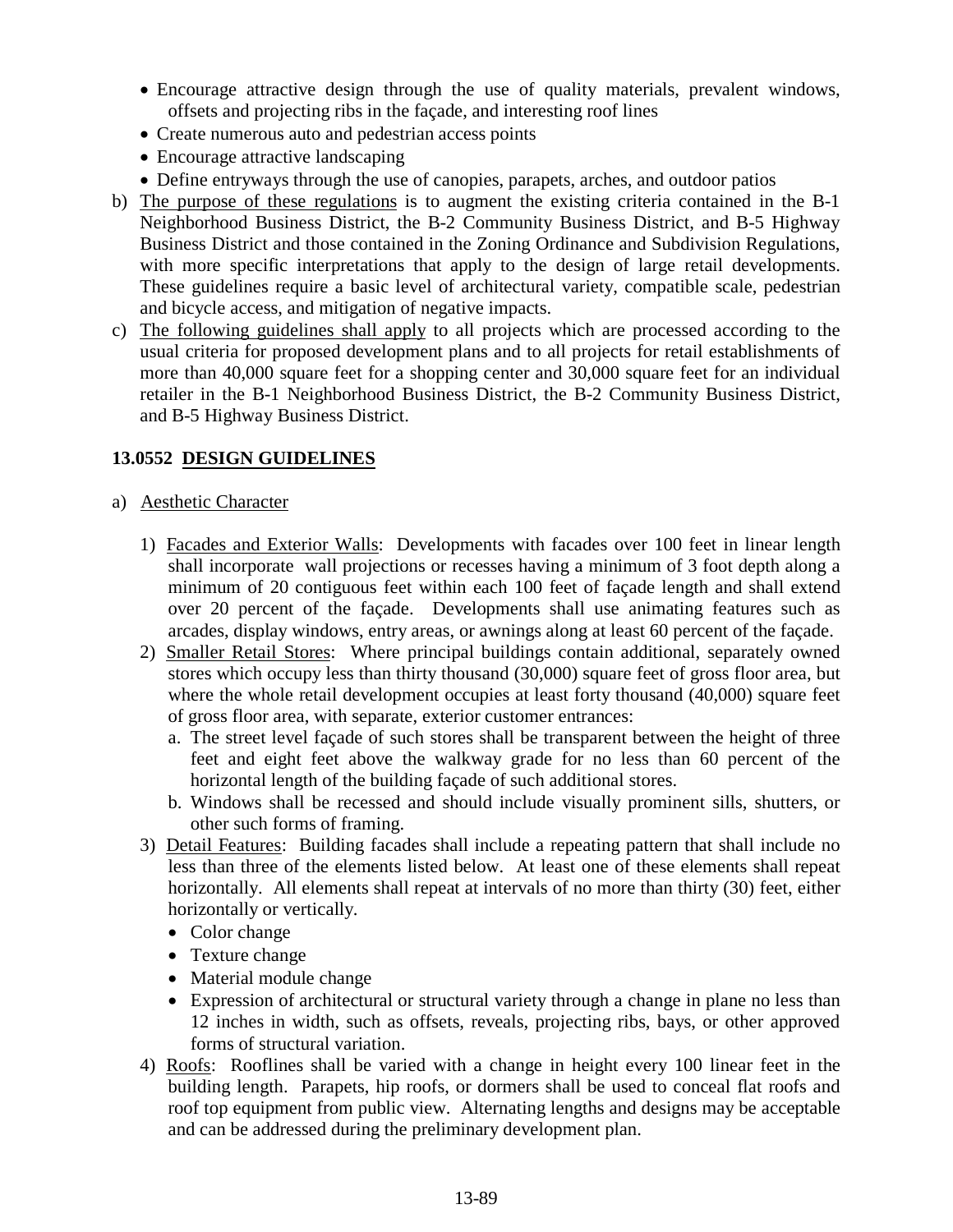- 5) Materials and Colors: Exterior building materials and colors shall be aesthetically pleasing and compatible with materials and colors used in adjoining neighborhoods.
	- a. Predominant exterior building materials shall be high quality materials. These include, without limitation:
		- Brick
		- Wood
		- Sandstone
		- Other native stone
		- Tinted, textured, concrete masonry units
	- b. Facade colors shall be low reflectance, subtle, neutral, or earth tone colors. The use of high intensity colors, metallic colors, black or fluorescent colors is prohibited.
	- c. Building trim and accent areas may feature brighter colors, including primary colors, but neon tubing shall not be an acceptable feature for building trim or accent areas.
	- d. Predominant exterior building materials as well as accents should not include the following:
		- Smooth-faced concrete block
		- Smooth-faced tilt-up concrete panels
		- Pre-fabricated steel panels
- 6) Entryways: Each principal building on a site shall have clearly defined, highly visible customer entrances featuring no less than three of the following:
	- Canopies or porticos
	- Overhangs
	- Recesses/projections
	- Arcades
	- Raised corniced parapets over the door
	- Peaked roof forms
	- Arches
	- Outdoor patios
	- Display windows
	- Architectural details such as tile work and moldings which are integrated into the building structure and design
	- Integral planters or wing walls that incorporate landscaped areas and/or places for sitting

# b) Site Design and Relationship to the Surrounding Community

- 1) Entrances: All sides of a principal building that directly face an abutting public or private right-of-way shall feature at least one customer entrance. Where a principal building directly faces more than two abutting public or private rights-of-way, this requirement shall apply only to two sides of the building, including the side of the building facing the primary street, and another side of the building facing a secondary street. The number of entrances for the principal building shall be addressed at the preliminary development plan stage. Where additional stores will be located in the principal building, each such store shall have at least one exterior customer entrance, which shall conform to the above requirements
- 2) Parking Lot Orientation: No more than 60 percent of the off-street parking area for the entire property shall be located between the front façade within the front yard of the principal building(s) and the primary abutting street unless the principal building(s)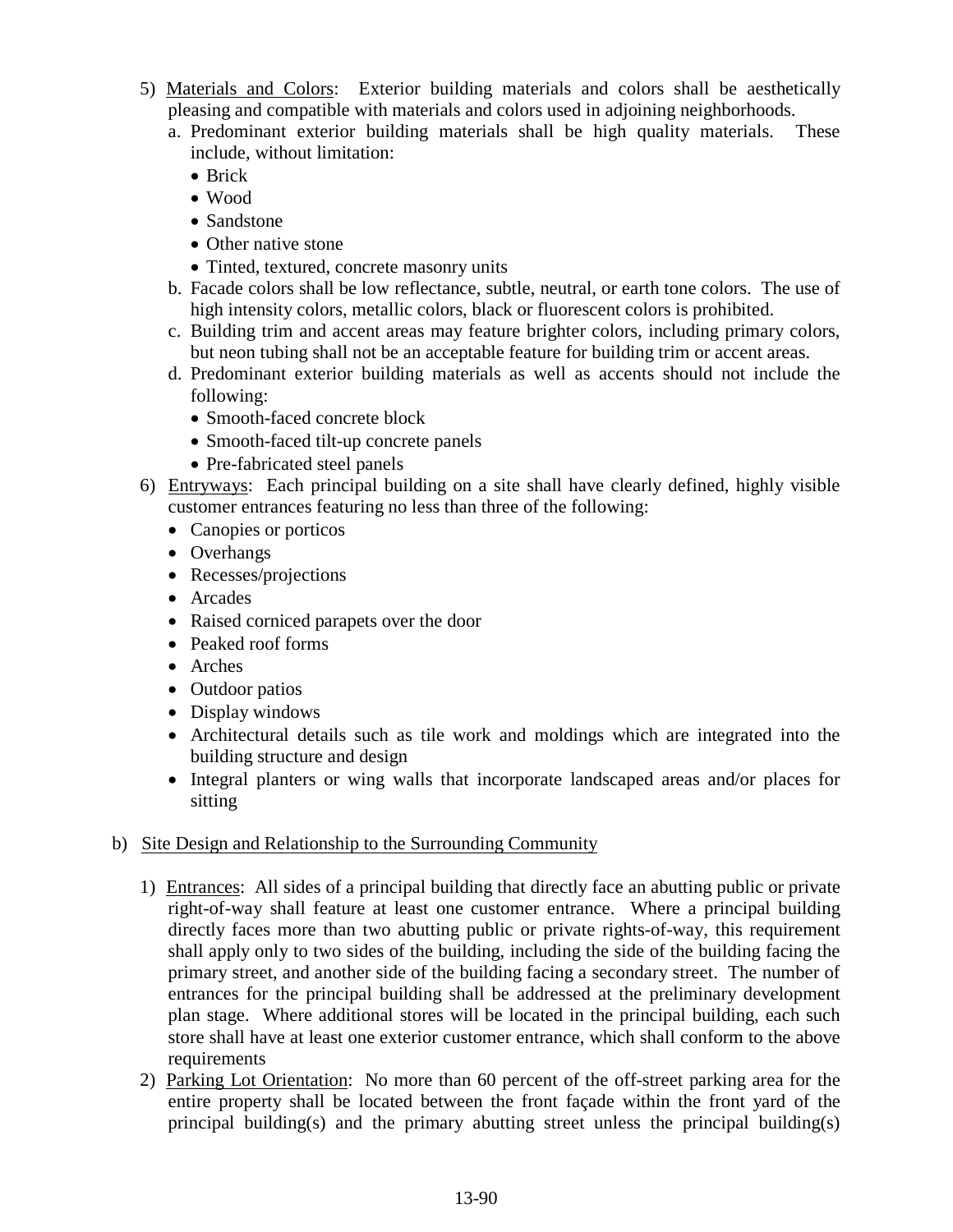and/or parking lots are screened from view by outlot development (such as restaurants) and additional tree plantings and/or berms.

- 3) Backs and Sides: The minimum setback for any building façade shall be in accordance with the B-1, B-2, and B-5 requirements (Zoning Ordinance, 13.0315(f), 13.0316(f), and 13.0319(f). Where the facade faces adjacent residential uses an earthen berm shall be installed, no less than 4 feet in height, containing at a minimum, a double row of evergreen or deciduous trees planted at intervals of 15 feet on center. Additional landscaping may be required by the Plan Commission to effectively buffer adjacent land use as deemed appropriate.
- 4) Outdoor Storage, Trash Collection, and Loading Areas: Loading areas and outdoor storage areas shall be screened with appropriate materials.
	- a. Areas for outdoor storage, truck parking, trash collection or compaction, loading or other such uses shall not be visible from immediate public rights-of-way.
	- b. No areas for outdoor storage, trash collection or compaction, loading, or other such uses shall be located within 20 feet of any public or street, public sidewalk, or internal pedestrian way.
	- c. Loading docks, truck parking, outdoor storage, utility meters, HVAC equipment, trash compaction, and other service functions shall be incorporated into the overall design of the building and the landscaping so that the visual and acoustic impacts of these functions are contained and out of view from adjacent properties and public streets, and no attention is attracted to the functions by the use of screening materials that are different from or inferior to the principal materials of the building and landscape.
	- d. Non-enclosed areas for the storage and sale of seasonal inventory shall be permanently defined and screened with walls and/or fences. Materials, colors, and designs of screening walls and/or fences shall conform to those used as predominant materials and colors of the building. If such areas are to be covered, then the covering shall conform to those used as predominant materials and colors on the buildings.
- 5) Pedestrian Circulation:
	- a. Continuous internal pedestrian walkways, no less than 5 feet in width, shall be provided from the public sidewalk or right-of-way to the principal customer entrance of all principal buildings on the site. At a minimum, walkways shall connect focal points of pedestrian activity such as, but not limited to, street crossings and building and store entry points, and shall feature adjoining landscaped areas that include trees, shrubs, benches, flower beds, live-growth, ground covers, or other such materials for no less than 50 percent of their length.
	- b. Sidewalks, no less than 5 feet in width, shall be provided along the full length of the building along any facade featuring a customer entrance, and along any facade abutting public parking areas. Such sidewalks shall be located at least six (6) feet from the facade of the building to provide planting beds for foundation landscaping, except where features such as arcades or entryways are part of the facade.
	- c. Internal pedestrian walkways provided in conformance with subsection b above shall provide weather protection features such as awnings or arcades within 30 feet of all customer entrances, constructed parallel to the facade of the building. This is not intended to extend into the driving aisles or parking areas.
	- d. All internal pedestrian walkways shall be distinguished from driving surfaces through the use of durable, low maintenance surface materials such as pavers, bricks, or scored concrete to enhance pedestrian safety and comfort, as well as the attractiveness of the walkways. Signs shall be installed to designate pedestrian walkways.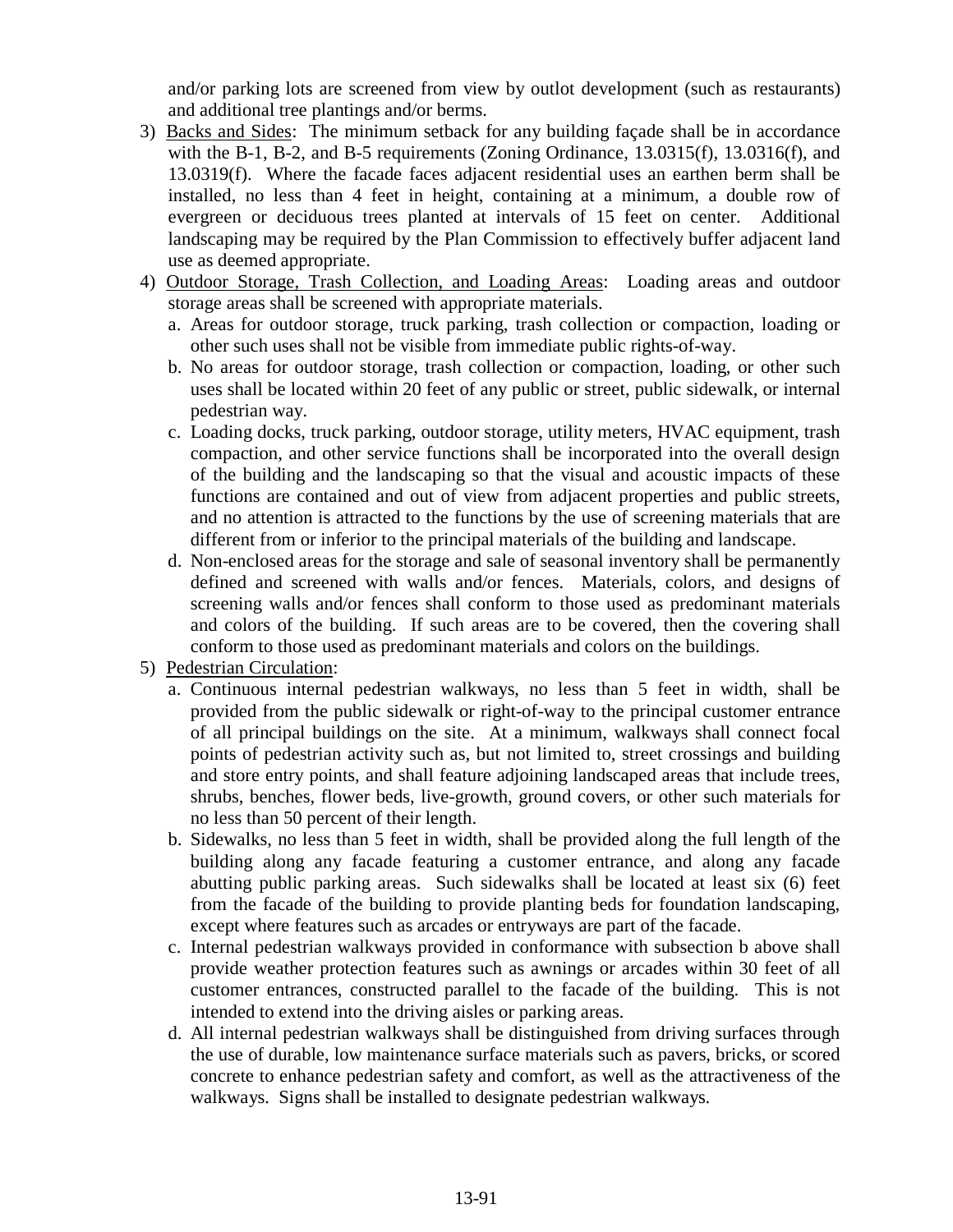- 6) Central Features and Community Spaces: Each retail establishment subject to these standards shall contribute to the establishment or enhancement of community and public spaces by providing at least two of the following:
	- Patio/seating area
	- Pedestrian plaza with benches
	- Transportation center
	- Window shopping walkways
	- Outdoor play area
	- Kiosk area
	- Water feature
	- Clock tower
	- Steeple
	- Other such deliberately shaped area and/or a focal feature or amenity that, in the judgment of the Planning Commission, adequately enhances such community and public spaces

Any such areas shall have direct access to the public sidewalk network and such features shall not be constructed of materials that are inferior to the principal materials of the building and landscape. (SECTION 13.0550 CREATED 12/10/02--ORDINANCE NO. E-512)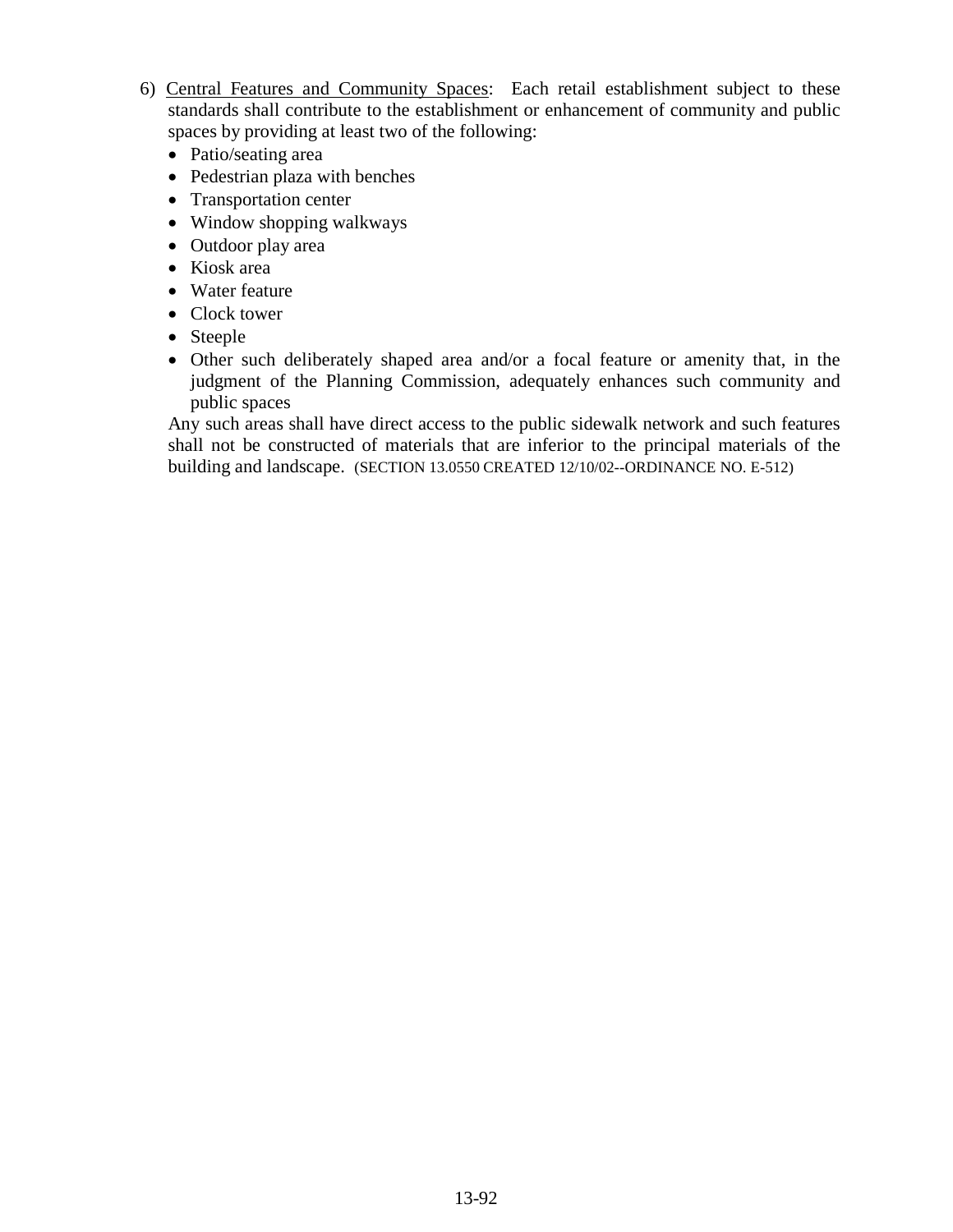### **13.0600--SIGNS AND GRAPHICS**

### **13.0601 INTENT AND PURPOSE**

- a) The purposes of these regulations are to encourage the effective use of signs as a means of communications in the City; to maintain and enhance the aesthetic environment and the City's ability to attract sources of economic development and growth; to improve pedestrian and traffic safety; to minimize the possible adverse effect of signs on nearby public and private properties; and to enable the fair and consistent enforcement of these regulations. This section is adopted under the zoning authority of the City in furtherance of the more general purposes set forth in the zoning ordinance.
- b) All signs not expressly permitted under this ordinance or exempt from regulation hereunder are prohibited signs. Such prohibited signs include, but are not limited to:
	- Animated Signs;
	- **Beacons:**
	- Festoon lighting and other strings of lights except holiday lights bearing no commercial message;
	- Signs attached to or painted on vehicles and visible from the public right-of-way, unless said vehicle is operable and used in the normal day-to-day operation of the business. (AMENDED 11/28/00--ORDINANCE NO. E-446; REPEALED AND RECREATED 4/22/03— ORDINANCE NO. E-524)
- c) Building in Joint Occupancy or Multiple Use. When a building is occupied by a single occupant who engages in more than one activity within the building, or the building contains two or more activities engaged in by separate occupants, only one projecting graphic and only one ground graphic shall be allowed per building and must be assigned by the building owner or agent. The signable area (see Section 13.0616) for a wall graphic may be divided among the building occupants by the building owner or agent for the owner. All other graphic regulations for an individual zoning district as set forth in this Chapter shall apply in all cases of joint or multiple building use or occupancy.
- d) Signs facing on Federal Aid-Primary Highways shall meet all the requirements and regulations set forth in Wisconsin Statutes and federal regulations as well as the regulations for the type and location of signs set forth herein.

# **13.0602 SIGNS PERMITTED IN INDIVIDUAL ZONING DISTRICTS WITHOUT A PERMIT**

The following signs may also be permitted without permit, provided that all ground signs are setback at least five (5) feet from all property lines:

- a) Memorial Signs, Tablets, Name of Building and Date of Erection Signs up to a maximum area of sixteen (16) square feet when cut into any masonry surface or when constructed of cast metal and affixed flat against a structure and not illuminated.
- b) Any Official Signs such as traffic control, parking restrictions, information and notices. Onsite, private traffic and parking control signs not exceeding three (3) square feet each in area and not exceeding ten (10) cumulative square feet in area per property.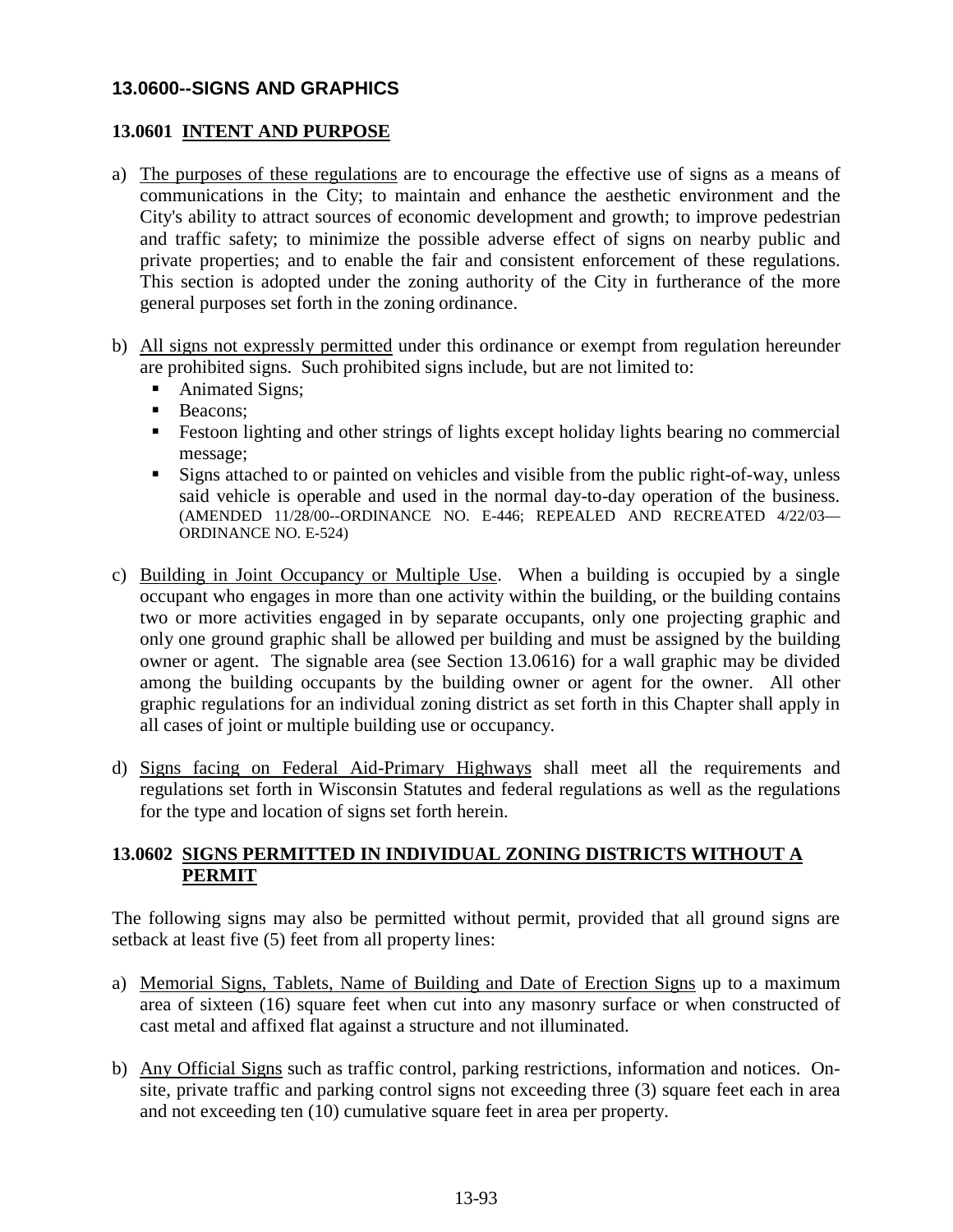- c) Construction signs, identifying the architects, engineers, contractors and other individuals or firms involved with the construction, but not including the advertisement of any product announcing the character of the building enterprise, or the purpose for which the building is intended, up to a maximum area of sixteen (16) square feet. The sign shall be confined to the site of the construction, and shall be removed within three (3) days after the beginning of the intended use of the project.
- d) Metal or masonry nameplates attached to a building and not exceeding four (4) square feet in sign area.
- e) Political Signs. Political signs may be permitted in any district without a permit provided that permission shall be obtained from the property owner, renter, or lessee. Such signs shall not exceed thirty-two (32) square feet in sign area per sign nor more than a total of thirty-two (32) square feet per individual property (ownership). Such signs must be located on private property. (AMENDED 2/24/09—ORDINANCE NO. 1207)
- f) Window Signs shall meet the standards of the City's Sign Design Guidelines and shall be placed only on the inside of glass windows and doors on business buildings and shall not exceed fifty (50) percent of the glass area of the window or door upon which the sign is displayed up to a maximum area of sixteen (16) square feet. Illuminated window signs shall not be used as night lights. In addition to these regulations, window signs in the Central Business District and subject to HAPEO Overlay District requirements shall require a permit and Certificate of Appropriateness, as specified in Section 13.0607 (e). Where multiple windows are adjacent, staff may permit signs to be flexibly displayed provided overall standards are met and staff is consulted before sign placement. Window signs not meeting the above requirement may be allowed by the Plan Commission as a conditional use after a public hearing. (AMENDED 11/28/00--ORDINANCE NO. E-446)
- g) Flags of the state, city, foreign nations having diplomatic relations with the United States, and any other flag adopted or sanctioned by a public elected legislative body, provided that such a flag shall not exceed 24 square feet in area and shall not be flown from a pole exceeding 40 feet in height. A maximum of four such flags per zoning lot are allowed under this provision. The flag of the United States is exempt from this regulation, except all flags must be flown in accordance with protocol established by the Congress of the United States. Any flag not meeting these conditions shall be considered a banner (or permanent sign) requiring a permit and shall be subject to regulation as such, unless a conditional use is applied for and granted by the Plan Commission. (CREATED 11/28/00--ORDINANCE NO. E-446)

(SECTION 13.0602 (2) AMENDED 4/19/11—ORDINANCE NO. 1255)

### **13.0603 SIGNS PERMITTED IN AGRICULTURAL ZONING DISTRICTS WITH A PERMIT**

The following signs are permitted in Agricultural Zoning Districts upon the granting of a permit and subject to the following regulations:

- a) Name, Occupation or Organization Signs not to exceed ten (10) square feet in sign area, and not exceeding two (2) in number per farm or premises.
- b) Off-premise Directional Sales Signs as set forth in Section 13.0605.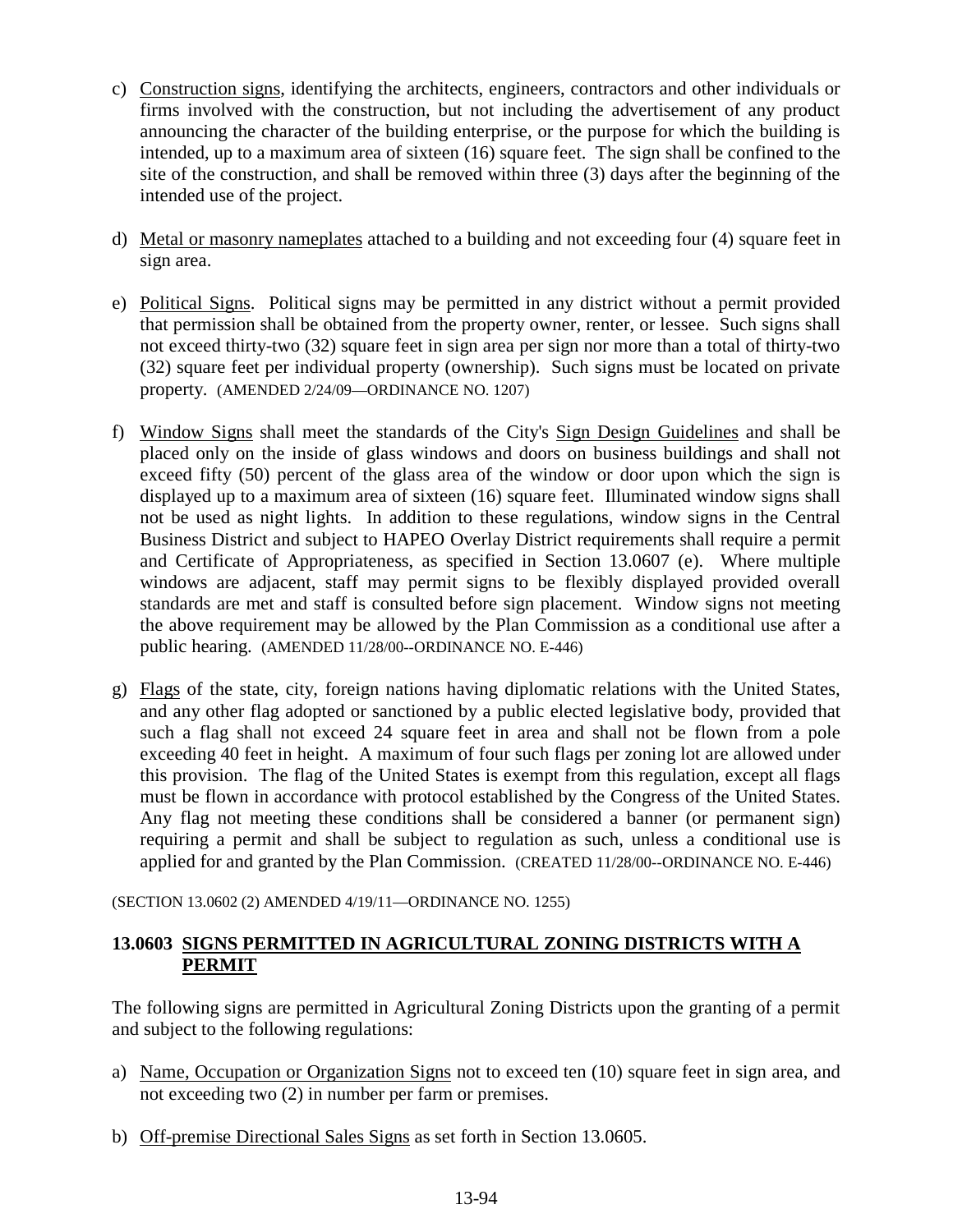- c) Temporary Real Estate Signs pertaining to the lease or sale of any building, land, farm equipment or animals provided such signs do not exceed thirty-two (32) square feet in sign area and are located not less than twenty-five (25) feet from the right-of-way of any street or highway and upon the property so offered for sale or lease. Such signs shall be removed no later than ten (10) days after closing of the sale and the permit for such sign shall be void at the end of six (6) months from the date of issuance unless extended by action of the Plan Commission.
- d) Flags, Temporary Banners, and Pennants as defined herein may be used for on or off premise public service announcements on a temporary basis but the use of such public service announcements by an individual establishment shall be limited to no more than six (6) occasions within a calendar period of ten (10) days constituting an occasion and with each such occasion being separated by a minimal twenty (20) days during which the flags, banners, and/or pennants are removed. (CREATED 5/23/95--ORDINANCE NO. E-291)

# **13.0604 SIGNS PERMITTED IN RESIDENTIAL DISTRICTS WITH A PERMIT**

The following signs are permitted in residential districts upon the granting of a permit and subject to the following regulations:

- a) Occupation Signs not exceeding two (2) square feet in area and located on the building.
- b) Permanent Subdivision or Residential Complex Identification Signs shall be constructed of wood, metal and/or masonry; and, of a design which will be compatible with the landscape and shall state only the name of the subdivision or residential complex. Such signs and their location shall be reviewed and approved by the Plan Commission prior to issuance of a permit.
- c) Subdivision Lot Sales Signs relating to the sale of land in a newly developed subdivision not exceeding thirty-two (32) square feet in sign area; not more than one (1) per street frontage; located not less than ten (10) feet from the property line, and, removed no later than the date on which all lots in the subdivision have been sold at least once.
- d) One (1) Temporary Non-illuminated "for sale" sign not larger than four (4) square feet in area placed by the owner or his agent for the one-time sale of personal goods, land, or buildings. (CREATED 4/19/11—ORDINANCE NO. 1255)

#### **13.0605 SIGNS PERMITTED IN I-1, B-1, B-4 AND B-5 DISTRICTS WITH A PERMIT**

- a) Wall Signs shall not project more than fourteen (14) inches from the wall's surface; shall not exceed in sign area two (2) square feet for each linear one (1) foot of building (store) frontage facing an access street. Wall signs shall not cover windows, doorways or architectural detail.
- b) Projecting Signs fastened to, suspended from or supported by structures on business buildings shall not exceed 50 square feet in sign area, or 100 percent of the setback from the property line as expressed in square feet, whichever is larger, for any one premise; shall not extend more than six (6) feet into any required yard for the district; shall not extend into (and/or above) any public right-of-way; shall not be less than ten (10) feet from all side lot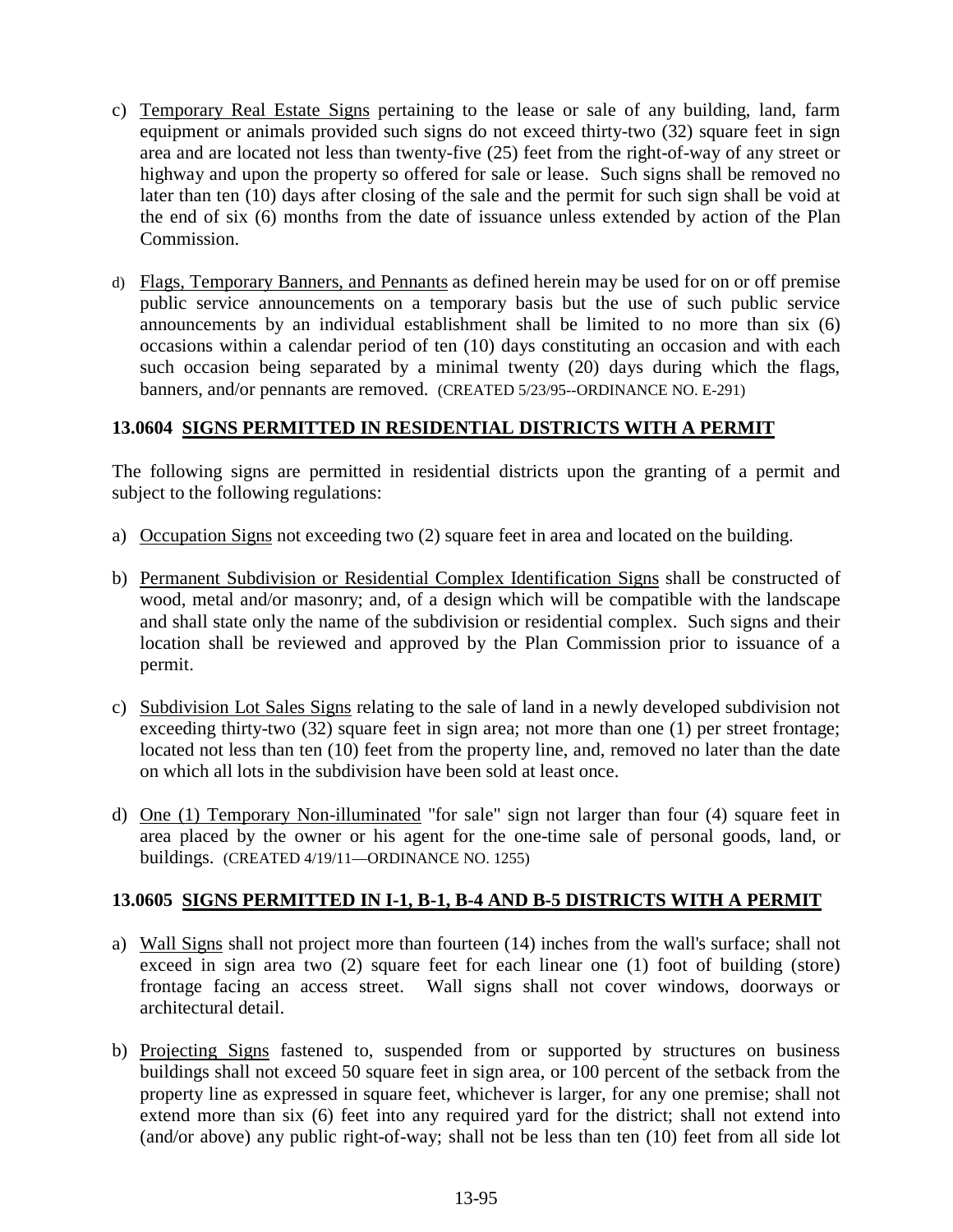lines, or beyond the building wall, whichever is less; shall not exceed a height of twenty-five (25) feet above the adjacent centerline street grade and shall not be less than ten (10) feet above the sidewalk or fifteen (15) feet above the driveway or an alley; and, shall not be located within 150 feet from a ground sign.

- c) Ground Signs, shall not exceed thirty-five (35) feet in height; shall not be placed closer than five (5) feet to any property line; shall not exceed seventy-five (75) square feet in area; one such sign shall be permitted for each three hundred (300) feet of public street frontage to a maximum of three (3) such signs; there shall be a minimum of two hundred (200) feet between such signs.
- d) Off-Premise Directional/Sales Signs as defined herein, shall meet the requirements of the type of sign as set forth in this section; shall not exceed two (2) in number per business; shall indicate the business name, direction and distance to the specific business, as well as the principal merchandise sold; shall not exceed in sign area 25 square feet on one side of the street property line but may be increased in size one (1) square foot for one (1) foot the sign is set back from the street property line to a maximum of 50 square feet on one side; and, shall be placed no closer than 150 feet from another off-premise or ground sign.
- e) Flags, Temporary Banners, and Pennants as defined herein may be used for on-premise advertising purposes or off-premise public service announcements on a temporary basis, but the use of such devices by an establishment shall be limited to no more than six (6) occasions within a calendar year with a maximum of ten (10) days constituting an occasion and with each such occasion being separated by a minimum of twenty (20) days during which time the flags, banners, and/or pennants are removed. (AMENDED 5/23/95--ORDINANCE NO. E-291)
- f) Flags, Seasonal Banners, and Pennants as defined herein may be used for advertising purposes on-premise on a temporary basis, but the use of such advertising devices by an individual business shall be limited to no more than six (6) occasions per year with a combined total of no more than 90 days per calendar year. When multiple banners are displayed concurrently, each banner shall be counted towards this maximum (i.e., two banners, 45 day maximum; 3 banners, 30 day maximum). (CREATED 5/23/95--ORDINANCE NO. E-291)
- g) Sandwich Board Signs. Portable sandwich-type signs having a maximum sign face size of 8 square feet with a base not exceeding 2 feet in width shall be permitted on private property outside the Central Business District.
	- 1) Sandwich board signs shall not exceed 5 feet in height, shall be of a weight and construction to resist 20 lb. wind loadings, and shall be aesthetically compatible with the commercial area in which the signs are located. Professionally designed signage for onpremise advertising or community service purposes only may be placed on both faces, but illumination or reflective surfaces are prohibited.
	- 2) A business may secure a sign permit for a sandwich board sign for placement on private property in the I-1, B-1, B-2, B-4 and B-5 districts, upon submission of evidence of an insurance certificate in a form approved by the City Attorney in the amount of \$100,000 naming the City of Hartford as an additional named insured party. The applicant shall, as part of its sign permit application, indemnify and hold the City of Hartford harmless from and against any and all liability, loss, cost, damage, or expense, including reasonable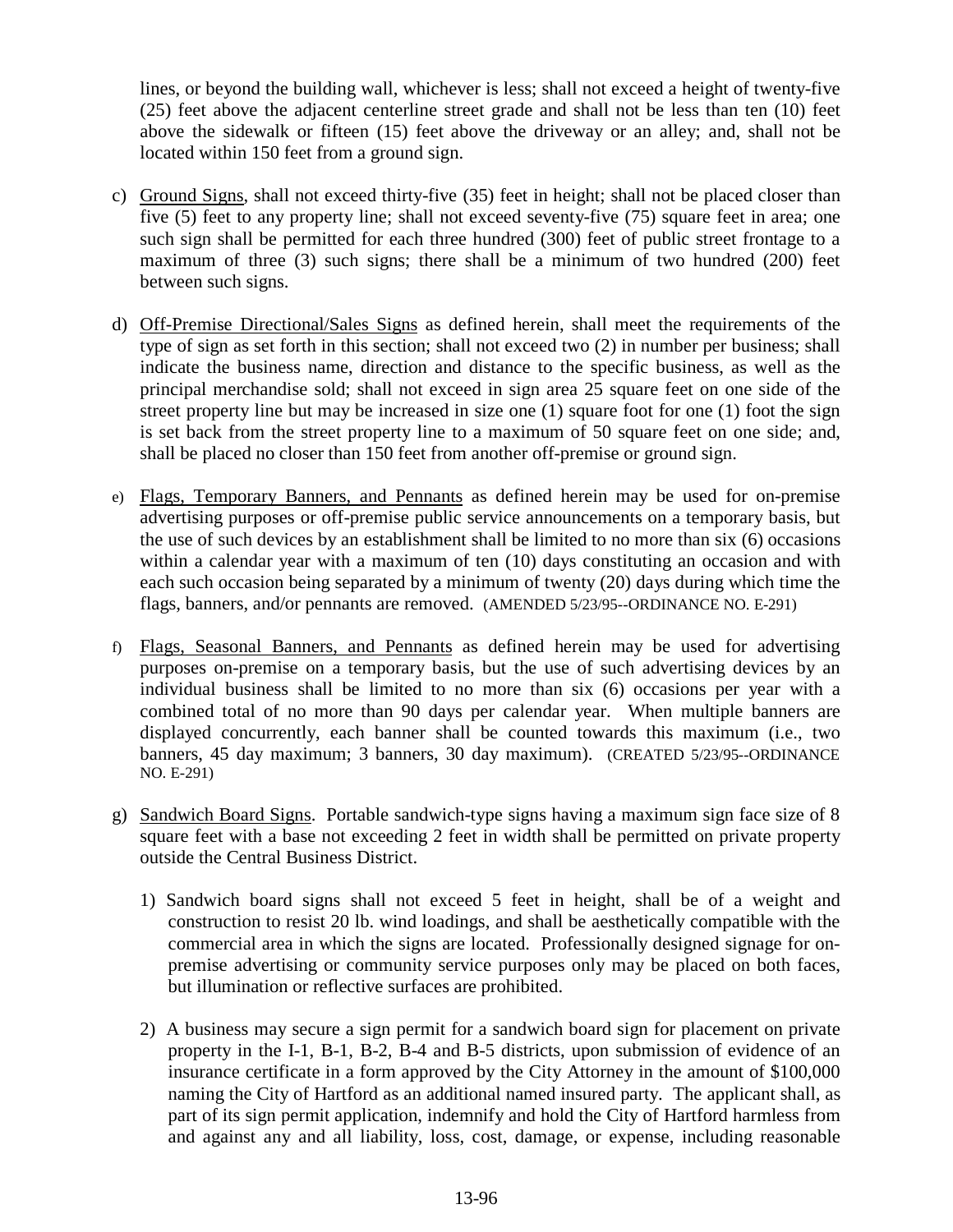attorney fees arising out of or incurred in connection with each sign and/or damage to any buildings, property, vehicles, or persons injured from any action or inaction by the applicant.

- 3) Sandwich board signs shall not be displayed longer than 15 continuous days at any one business site. Said signs shall be secured inside when the adjacent business is closed.
- 4) Where adjacent building locations make sandwich board sign placement possible outside of private sidewalks, sandwich board signs shall be placed in locations where walking and vehicular traffic are normally prohibited. When on a private sidewalk, the outside edge of the sign must be between 6 inches and 1 foot from the curb perpendicular to the curbline.
- 5) The City of Hartford Zoning Administrator may review sandwich board sign placement and require relocation of any sandwich board sign that creates a traffic or pedestrian hazard. (SUBSECTION g) CREATED 11/28/00--ORDINANCE NO. E-446; SUBSECTION g),6) REPEALED 7/8/03--ORDINANCE NO. E-530)

# **13.0606 SIGNS PERMITTED IN THE B-2 DISTRICT WITH A PERMIT**

- a) Wall Signs shall not project more than fourteen (14) inches from the wall's surface; shall not exceed in sign area three (3) square feet for each linear one (1) foot of building (store) frontage facing an access street to a maximum of 300 square feet. (AMENDED 11/19/91-- ORDINANCE NO. E-196)
- b) Projecting Signs fastened to, suspended from or supported by structures on business buildings shall not exceed 50 square feet in sign area, or 100 percent of the setback from the property line as expressed in square feet, whichever is larger, for any one premise; shall not extend more than six (6) feet into any required yard for the district; shall not extend into (and/or above) any public right-of-way; shall not be less than ten (10) feet from all side lot lines, or beyond the building wall, whichever is less; shall not exceed a height of twenty-five (25) feet above the adjacent centerline street grade and shall not be less than ten (10) feet above the sidewalk or fifteen (15) feet above the driveway or an alley; and, shall not be located within 150 feet from a ground sign.
- c) Ground Signs shall not exceed thirty-five (35) feet in height; no such sign shall be closer than five (5) feet to any property line; shall not exceed one hundred twenty-five (125) square feet in area; one such sign shall be allowed for each four hundred (400) feet of public street frontage to a maximum of three (3) such signs; such signs shall be spaced a minimum of two hundred (200) feet apart.
- d) Off-Premise Directional/Sales Signs as defined herein, shall meet the requirements of the type of sign as set forth in this section; shall not exceed two (2) in number per business; shall indicate the business name, direction and distance to the specific business, as well as the principal merchandise sold; shall not exceed in sign area 25 square feet on one side of the street property line but may be increased in size one (1) square foot for one (1) foot the sign is set back from the street property line to a maximum of 50 square feet on one side; and, shall be placed no closer than 150 feet from another off-premise or ground sign.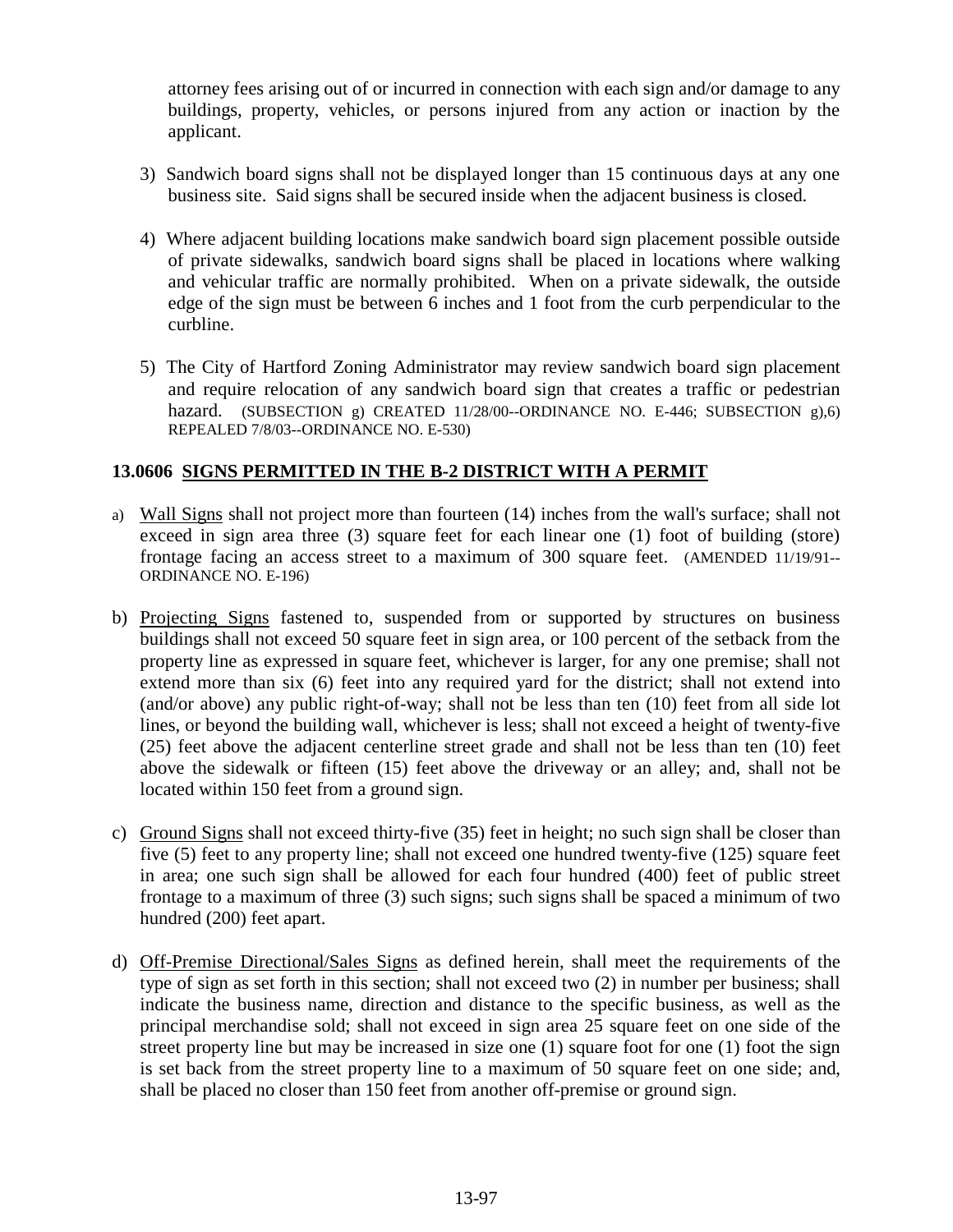- e) Flags, Temporary Banners, and Pennants as defined herein may be used for on-premise advertising purposes or off-premises public service announcements on a temporary basis, but the use of such devices by an establishment shall be limited to no more than six (6) occasions within a calendar year with a maximum period of ten (10) days constituting an occasion and with each occasion being separated by a minimum of twenty (20) days during which time the flags, banners, and/or pennants are removed. (AMENDED 5/23/95--ORDINANCE NO. E-291)
- f) Flags, Seasonal Banners, and Pennants as defined herein may be used for advertising purposes on-premise on a temporary basis, but the use of such advertising devices by an individual business shall be limited to no more than six (6) occasions per year with a combined total of no more than 90 days per calendar year. When multiple banners are displayed concurrently, each banner shall be counted towards this maximum (i.e., two banners, 45 day maximum; 3 banners, 30 day maximum). (CREATED 5/23/95--ORDINANCE NO. E-291)
- g) Sandwich Board Signs. Portable sandwich-type signs shall be permitted in the B-2 District. Regulations on such signs are those enumerated in Section 13.0605 g). (CREATED 11/28/00-- ORDINANCE NO. E-446)

# **13.0607 SIGNS PERMITTED IN THE B-3 DISTRICT WITH A PERMIT**

The following signs are permitted in the B-3 Business District upon review and approval of the Zoning Administrator, and subject to the restrictions below. Signs in the City of Hartford Business Improvement District are permitted upon the review and approval of the Plan Commission (except those signs which have previously been approved by the Plan Commission and are being moved to a new location within the Business Improvement District), and subject to the following restrictions: (AMENDED 4/19/11—ORDINANCE NO. 1255; AMENDED 1/23/18— ORDINANCE NO. 1378)

- a) Wall signs, to include permanent banners, placed on or against to the exterior wall(s) of business buildings shall not extend more than one (1) foot outside of a building's wall surface, and shall not exceed in sign area the equivalent of three (3) square feet for each linear one (1) foot of building (store) frontage facing an access street for any one (1) premises. Wall signs (and structures) shall not extend above the ceiling level of the first floor of the building upon which they are located and shall not cover windows, doorways or architectural detail. Permanent banners may be used as wall signs provided that they bear no commercial message of any kind.
- b) Projecting signs. One of three types of projecting sign is permitted per principal building.
	- 1) Small decorative projecting signs which shall not exceed 7½ square feet in area and shall not project more than 2½ feet into the public right-of-way.
	- 2) Large vertical art deco projecting signs, generally of metal construction and including neon lettering, which shall not extend over the public way more than 3½ feet, shall have a minimum 4 inch separation from the wall, shall be located so as not to have a significant impact on the visibility of signage on adjacent buildings, shall not extend above the building roof line, and shall be accompanied by an engineering report that the sign is appropriately supported.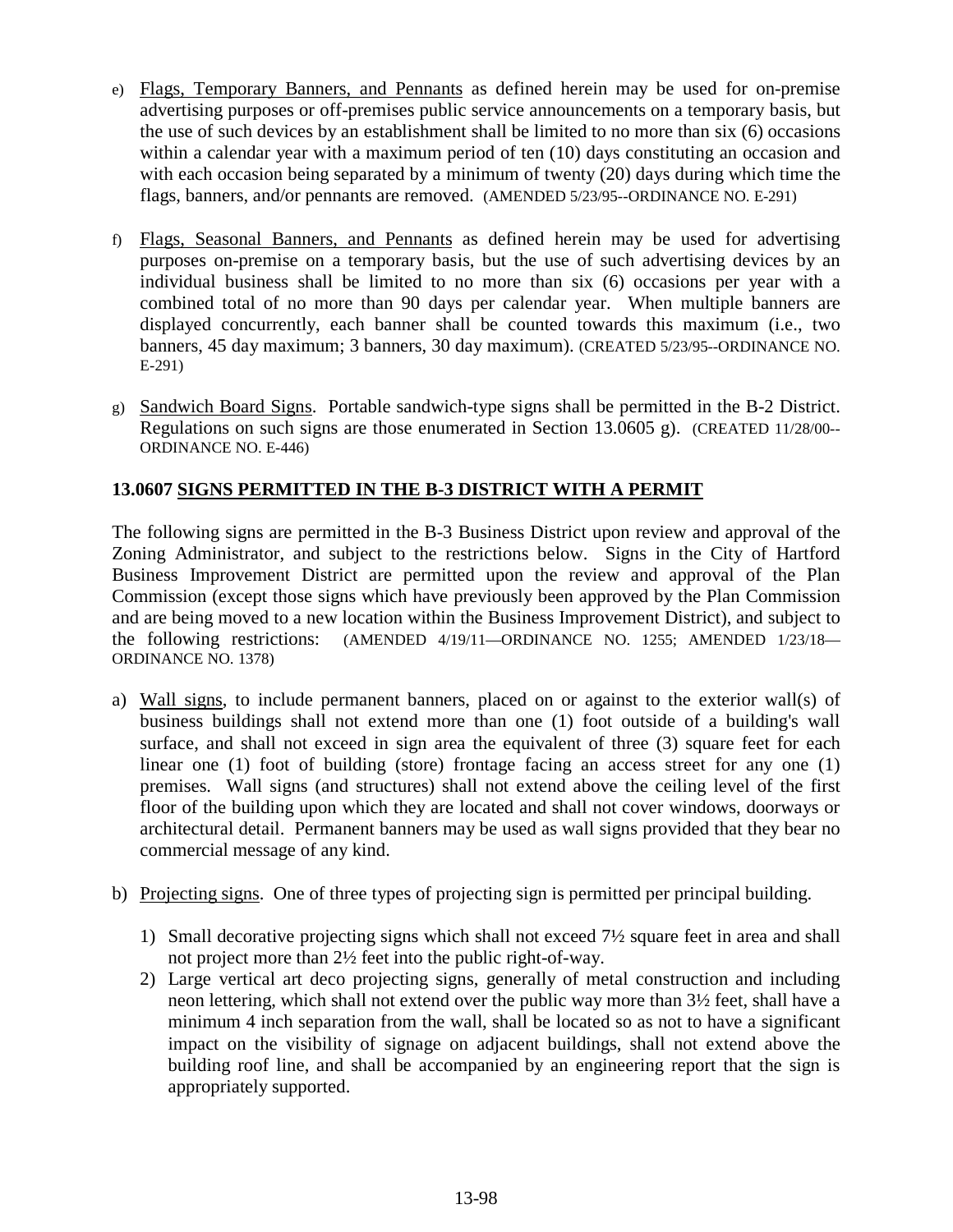No portion of a projecting sign for subsections 1 and 2 above shall be less than ten (10) feet above the sidewalk or fifteen (15) feet above an adjacent alley or vehicle passageway. Signs projecting above a public right-of-way shall be conditioned on the owner obtaining and maintaining in force liability insurance for such a sign in such form as the City may reasonably determine, in an amount of at least \$100,000 per sign. The maximum number of projecting signs for subsections 1 and 2 above shall be one per principal building, unless projecting signs bearing no commercial message are used, in which case the combined area of each projecting banner beyond the first is counted against the total area permitted for wall signs under 13.0607 (1), and the Plan Commission approves the design, location, and layout for each.

- 3) Permanent banners, each of which shall not exceed 30 square feet, affixed to the wall in at least two points, shall not extend from the building wall more than 3.5 feet, shall be setback from the adjacent right-of-way at least 10 feet, shall not extend above the building roof line, and shall be accompanied by an engineering report that the banner is appropriately supported. Such permanent banners shall be counted against the total area permitted for wall signs under 13.0607 (1). (SECTION 13.0607(b) AMENDED 6/24/2014— ORDINANCE NO. 1315)
- c) Ground signs, and as defined herein, shall not exceed 25 feet in height above the mean centerline grade of the nearest street; shall not exceed in sign area 25 square feet on one side at the setback line but may be increased in sign area size one (1) square foot for each one (1) foot the sign is further set back from the street property line to a maximum of 120 square feet on one side. Only one (1) ground sign shall be allowed to be constructed on a property less than one (1) acre in size and only one (1) on each street frontage of a single (individual) property larger than one (1) acre in size.
- d) Bulletin boards for public, charitable or religious institutions not to exceed thirty-two (32) square feet in sign area and located on the premises. Such signs shall be set back from the property line at least ten (10) feet and be illuminated only to the extent necessary to permit reading of the sign from a maximum distance of ten (10) feet.
- e) Signs, including window signs, to be located in any zoning district in the Downtown HAPEO Overlay District or elsewhere in the Central Business District (CBD) shall be subject to any special requirements of the HAPEO Overlay District.
- f) Sandwich Board Signs. Portable sandwich-type signs having a maximum sign face size of 8 square feet with a base not exceeding 2 feet in width shall be permitted on sidewalks within the HAPEO Overlay District, subject to the following:
	- 1) Only sandwich board signs owned or authorized by the Downtown Business Improvement District shall be allowed. They shall not exceed 5 feet in height, shall be of a weight and construction to resist 20 lb. wind loadings, and shall be aesthetically compatible with the Historic District. Professionally designed signage for on-premise advertising or community service purposes only may be placed on both faces, but illumination or reflective surfaces are prohibited.
	- 2) Annually, the Business Improvement District may secure sign permits for 4 (four) such signs, upon submission of evidence of an insurance certificate in a form approved by the City Attorney in the amount of \$100,000 naming the City of Hartford as an additional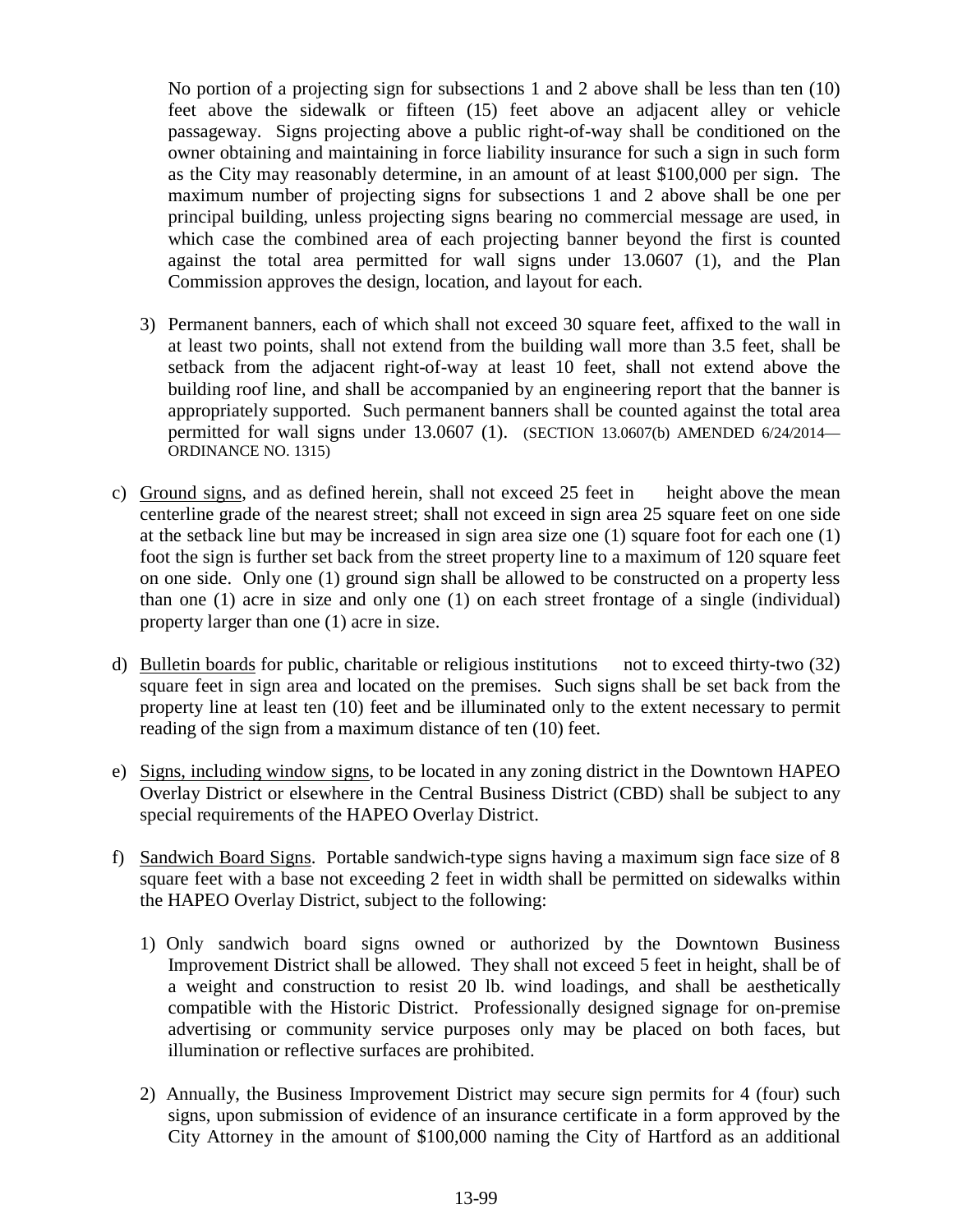named insured party in connection with each sign. The Business Improvement District shall, as part of its sign permit application, indemnify and hold the City of Hartford harmless from and against any and all liability, loss, cost, damage, or expense, including reasonable attorney fees arising out of or incurred in connection with each sign and/or damage to any buildings, property, vehicles, or persons injured from any action or inaction by the Business Improvement District. The Business Improvement District shall require like insurance and indemnification and hold harmless provisions from sign users.

- 3) Sandwich board signs shall not be displayed longer than 15 continuous days at any one business site. The Business Improvement District shall allocate sign location on an equitable basis as determined by the BID Board of Directors. Said signs shall be secured inside when the adjacent business is closed.
- 4) Where adjacent building locations make sandwich board sign placement possible on private property, sandwich board signs shall not be placed on public rights-of-way. When on public property, the outside edge of the sign must be between 6 inches and 1 foot from the curb perpendicular to the curbline.
- 5) The City of Hartford Zoning Administrator may review sandwich board sign placement and require relocation of any sandwich board sign that creates a traffic or pedestrian hazard.
- 6) REPEALED 7/8/03--ORDINANCE NO. E-530)
- g) Combinations of any of the signs in this Section shall meet all the requirements for the individual sign.
- h) Roof signs as defined herein shall not be allowed.
- i) Flags and Pennants as defined herein may be located above the street right-of-way and used for adjacent premise advertising purposes provided that no portion of the flag or pennant is less than 8 feet above the adjacent sidewalk. The use of such flags/pennants shall be limited to a combined total of no more than 90 days per calendar year. When multiple flags and/or pennants are displayed concurrently, each shall be counted toward this maximum (i.e., two flags/pennants, 45 maximum; three, 30 day maximum). Insurance requirements of subsection b) above shall apply.

(SECTION 13.0607 AMENDED 11/28/00--ORDINANCE NO. E-446; SUBSECTION f) AMENDED 7/8/03-- ORDINANCE NO. E-530)

# **13.0608 SIGNS PERMITTED IN THE M-1, M-2 AND M-3 DISTRICTS WITH A PERMIT**

- a) Wall Signs shall not project more than fourteen (14) inches from the wall's surface; shall not exceed in sign area two (2) square feet for each linear one (1) foot of building (store) frontage facing an access street. Wall signs shall not cover windows, doorways or architectural detail.
- b) Ground Signs shall not exceed thirty-five (35) feet in height; shall not be placed closer than five (5) feet to any property line; shall not exceed fifty (50) square feet in area but may be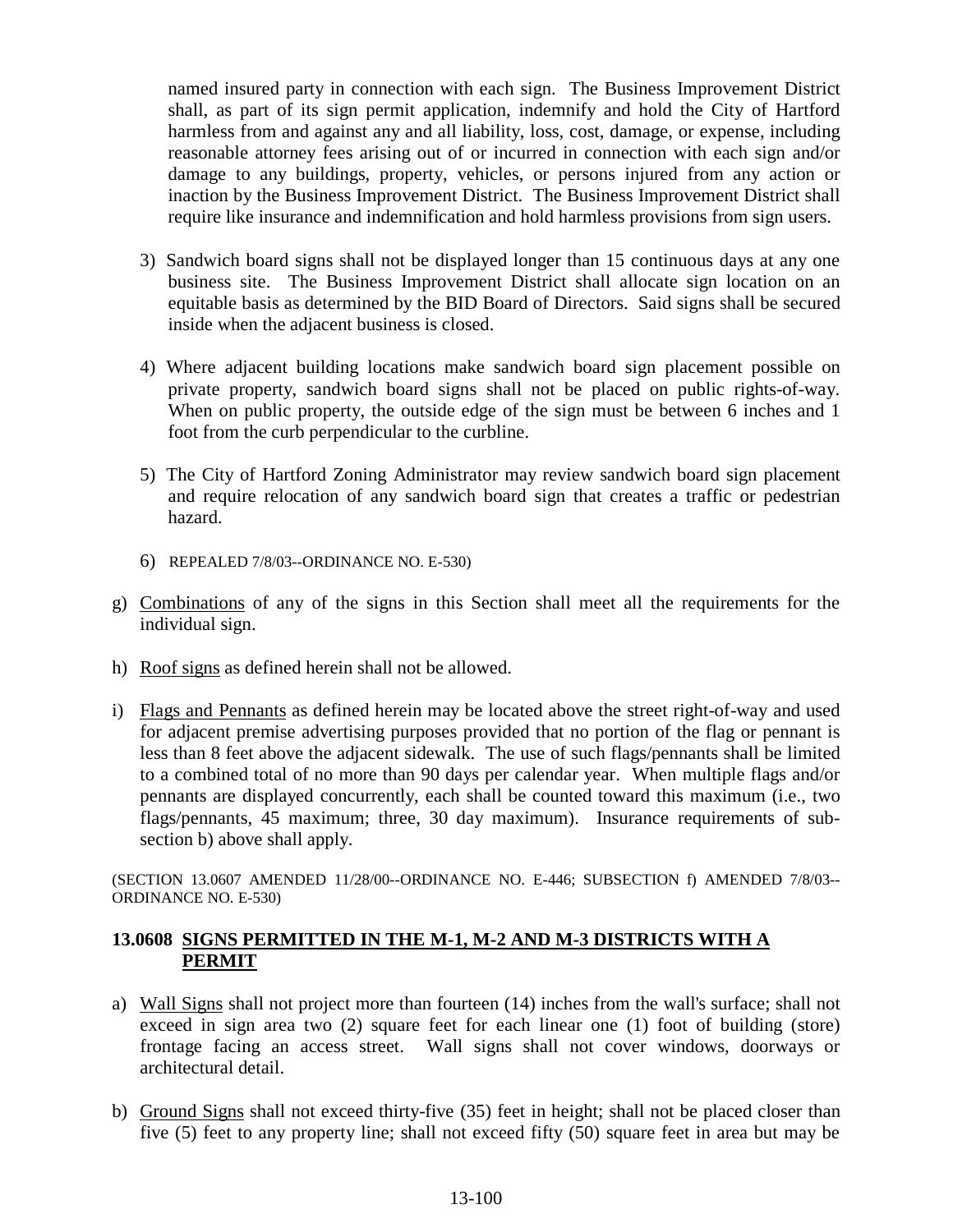increased in sign area one (1) square foot for each one (1) foot the sign is set back from the five (5) foot setback line to a maximum of one hundred (100) square feet; one such sign shall be permitted for each three hundred (300) feet of public street frontage to a maximum of three (3) such signs; there shall be a minimum of two hundred (200) feet between such signs.

### **13.0609 SIGNS PERMITTED IN THE M-4 DISTRICT WITH A PERMIT**

- a) Wall Signs shall not project more than fourteen (14) inches from the wall's surface; shall not exceed in sign area two (2) square feet for each linear one (1) foot of building (store) frontage facing an access street. Wall signs shall not cover windows, doorways or architectural detail.
- b) Ground Signs shall not exceed twenty (20) feet in height but may be increased one (1) foot in height for each foot the sign is set back from the five (5) foot setback line to a maximum of thirty-five (35) feet in height; no such sign shall be closer than five (5) feet to any property line; shall not exceed eighty (80) square feet in area but may be increased in sign area one (1) square foot for each foot the sign is set back from the five (5) foot setback line to a maximum of one hundred and twenty-five (125) square feet; one such sign shall be allowed for each four hundred (400) feet of public street frontage to a maximum of three (3) such signs; such signs shall be spaced a minimum of two hundred (200) feet apart. (AMENDED 5/14/02-- ORDINANCE NO. E-483)

# **13.0610 SIGNS PERMITTED IN CONSERVANCY AND FLOODLAND ZONING DISTRICTS WITH A SPECIAL PERMIT**

Signs as permitted in Section 13.0603 (a) and (c) shall be permitted in the Conservancy and Floodland Zoning Districts upon the granting of a permit by the Zoning Administrator. (AMENDED 3/26/96--ORDINANCE NO. E-325)

#### **13.0611 SIGNS PERMITTED IN P-1 PARK DISTRICTS WITH A SPECIAL PERMIT**

The Zoning Administrator may approve a permit for signs in the P-1 Park District under the following special conditions:

- a) Signs permitted in Section 13.0603 (a) and (c) shall be permitted in the conservancy and floodplain zoning overlay districts upon the granting of a permit by the Zoning Administrator.
- b) Off-premise advertising signs and signs for civic purposes, such as community festivals and fundraising events or municipally sanctioned events, provided that:

#### **Seasonal Advertising Signs**

- 1) The signs are placed only on the perimeter of athletic field fencing.
- 2) The signs are designed to minimize wind load, and the fence in question is capable of withstanding the estimated wind load, in the sole determination of the Parks & Recreation Director.
- 3) The signs are approved for appearance and content by the Parks & Recreation Director.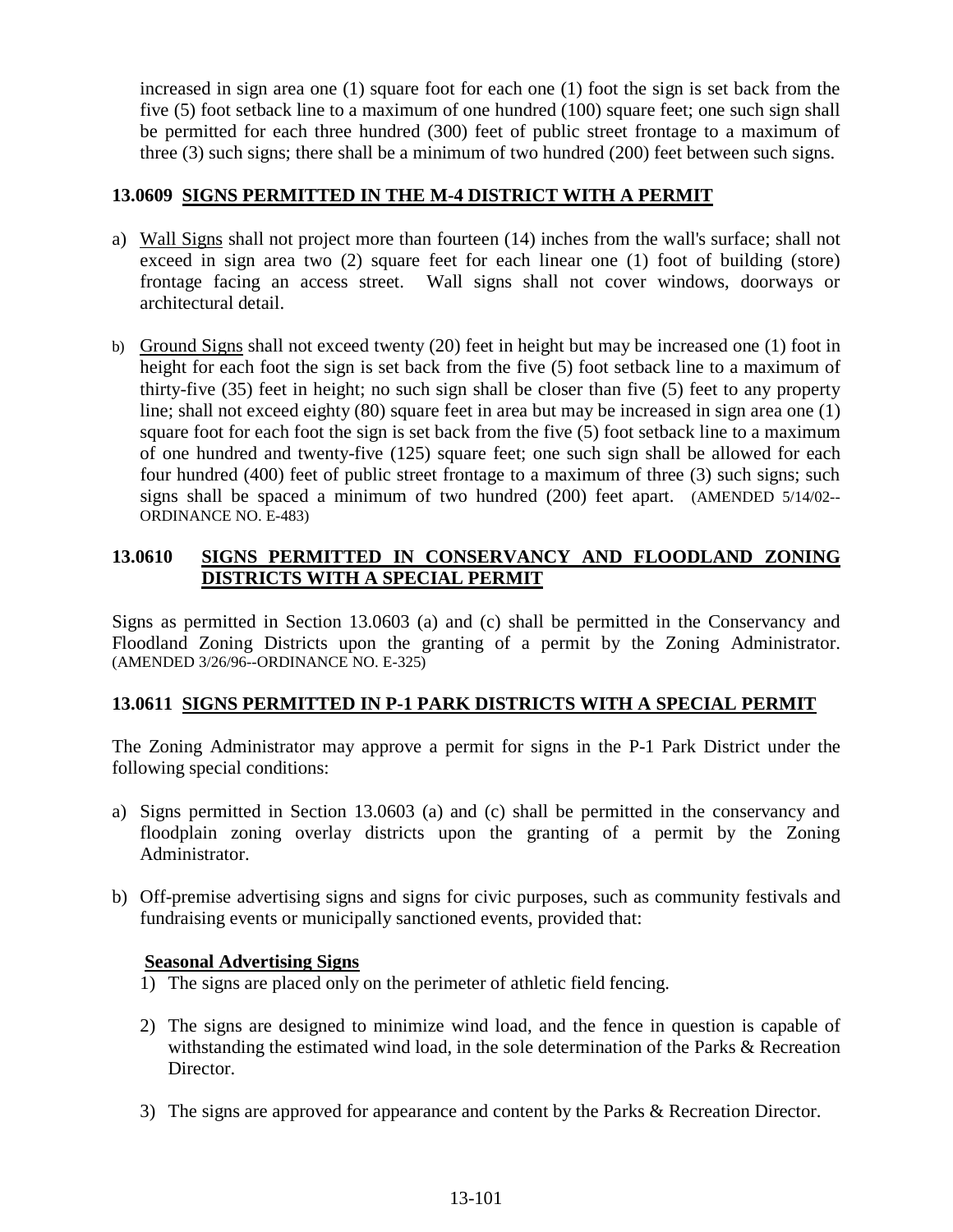- 4) Each sign shall not exceed 40 square feet in area and shall be made of lightweight weather resistant fabric.
- 5) The cost of the signs shall be determined by the Park & Recreation Director on a seasonal basis.

(SUBSECTION b) AMENDED 11/28/00--ORDINANCE NO. E-446; AMENDED 4/13/04—ORDINANCE NO. E-542)

- c) Electronic and/or manual scoreboards associated with ball diamonds, soccer fields, tennis courts, or other municipal recreation functions provided that:
	- 1) Advertising and/or acknowledgements for a business or organization which purchased the equipment shall not exceed 35% of the scoreboard area.
	- 2) Each scoreboard shall not exceed 350 square feet in area.

(SUBSECTION c) AMENDED 1/23/18—ORDINANCE NO. 1378 (SECTION 13.0611 CREATED 3/26/96--ORDINANCE NO. E-325)

# **13.0612 FACING OF SIGNS**

No illuminated signs, except those permitted in residential zoning districts, shall be permitted to face a Residential Zoning District when within 100 feet of such district boundary and no signrelated illuminating device shall be directed toward residential parcels in a predominantly residential district.

# **13.0613 SIGN DESIGN AND ILLUMINATION**

- a) Traffic and Public Safety. Private advertising or message signs shall not resemble Department of Transportation traffic regulation signs, devices, or lights. Signs shall not obstruct or be designed to interfere with the visibility of traffic, official traffic signs, devices, or lights. Signs shall not obstruct emergency, street or building access or violate building or other public safety codes. Exterior lights and illuminated signs shall not create glare or direct light onto adjacent properties nor shall they direct light onto public rights-of-way at intensities exceeding the intensity of public streetlights.
- b) Size of Letters. Sign lettering and numbering on Wall and Ground Signs, shall be a minimum of six inches in height.
- c) Restrictions on Changeable Copy Signs (as defined in Section 13.1602). The changeable copy portion of a ground sign shall not exceed 33% of the total area of the ground sign for all business, institutional, and industrial districts. Changeable Copy Wall signs shall be subject to district restrictions on wall sign area. Changeable copy signs are prohibited in the HAPEO Overlay District.

The display on each side of a changeable sign:

- 1) cannot change more frequently than once every six (6) seconds;
- 2) must change as rapidly as technologically practicable; the message must simply appear;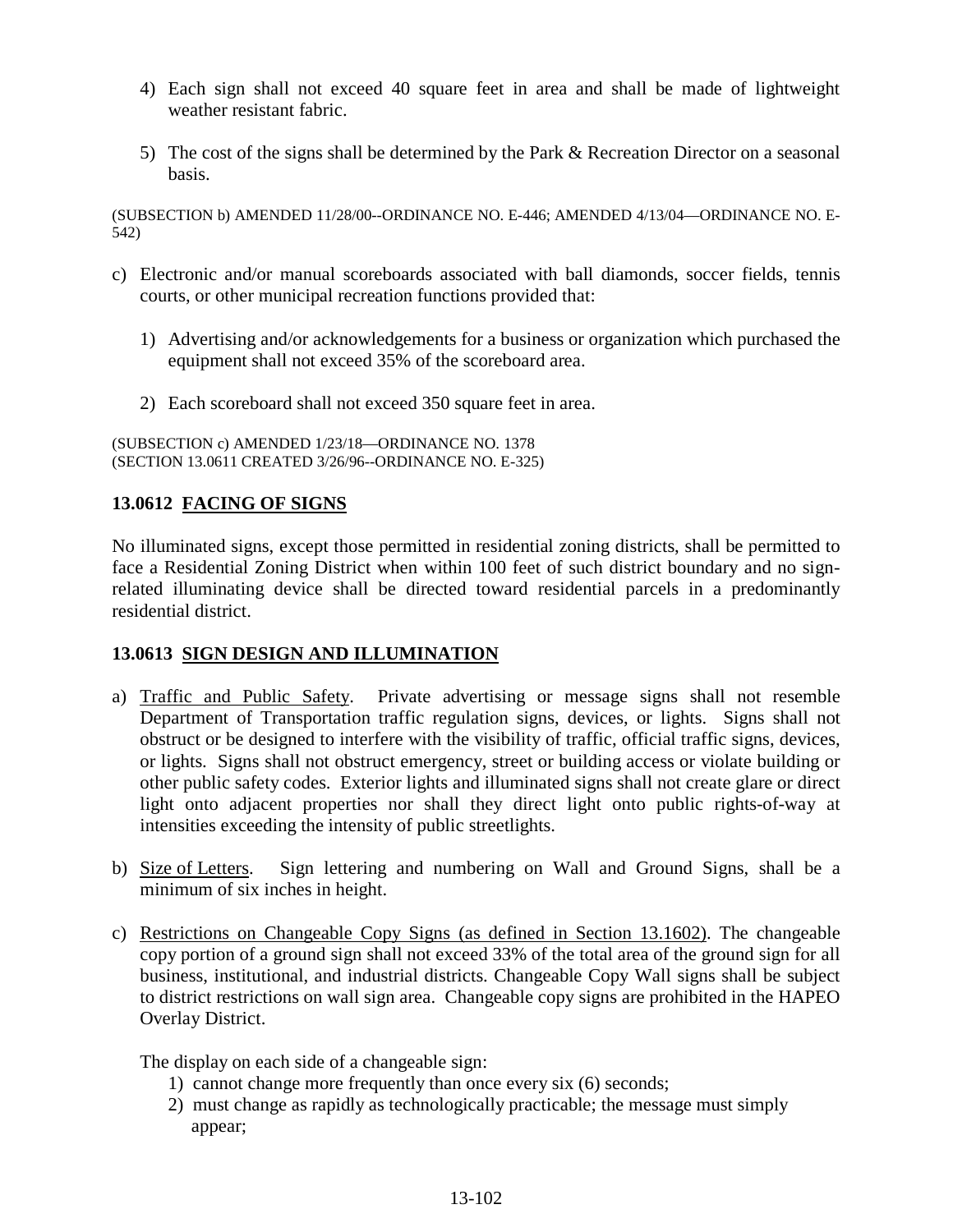- 3) shall not be animated or flashing;
- 4) time and temperature signs are permitted so long as the display changes no more frequently than once every six (6) seconds.

Those properties that have received Conditional Use Permits for Time/Temperature Signs prior to passage of this ordinance shall be allowed to continue as Conditional Uses provided they meet the conditions set forth in the Conditional Use approval.

(SECTION 13.0613 REPEALED AND RECREATED 4/22/03—ORDINANCE NO. E-524 AMENDED 5/22/07— ORDINANCE NO. 1146)

# **13.0614 EXEMPT SIGNS**

The following types of signs are exempted from all the provisions of this chapter:

- (1) Public signs, signs erected by, or on the order of, a governmental entity.
- (2) Historical markers as recognized by local, State, or Federal authorities.

(SECTION 13.0614 CREATED 1/23/18—ORDINANCE NO. 1378)

#### **13.0615 ADMINISTRATION**

Applications for permits shall be filed with the Zoning Administrator, who shall review the application for its completeness and accuracy and approve or deny the application within 30 days of receipt unless the time is extended by written agreement with the applicant. A sign permit shall become null and void if work authorized under the permit has not been completed within 90 days from the date of issuance. Applications shall be made on forms provided by the Zoning Administrator. (AMENDED 3/23/93-- ORDINANCE NO. E-238; AMENDED 11/28/95--ORDINANCE NO. E-311; AMENDED 4/19/11—ORDINANCE NO. 1255)

#### **13.0616 INSPECTION AND REMOVAL OF SIGNS**

- a) Signs which promote defunct business enterprises shall be removed within 30 days of the date which said business has ceased operating on the premise. Signs which are not removed according to this section may be made to comply under the provisions of 13.0616(b). (CREATED 5/23/95--ORDINANCE NO. E-291)
- b) From time-to-time the Zoning Administrator may inspect signs within the City for compliance with the provisions of this section and if such provisions are not being met, the Zoning Administrator shall report such fact to the sign owner and request in writing that the sign be made to comply with this section. If the sign is not made to comply with this section, the Zoning Administrator may direct that the sign be removed by the owner, and if not so removed within seven (7) days shall be subject to enforcement action. Signs re-erected after the initial notice of noncompliance shall be subject to immediate enforcement action. (AMENDED 3/23/93--ORDINANCE NO. E-238; AMENDED 11/28/95-- ORDINANCE NO. E-311)
- c) Signs placed within the Right-of-Way or within the Triangular Vision Clearance Space (13.0503) shall be removed immediately by the City as hazards to public safety.

(SECTION 13.0616 AMENDED 4/19/11—ORDINANCE NO. 1255)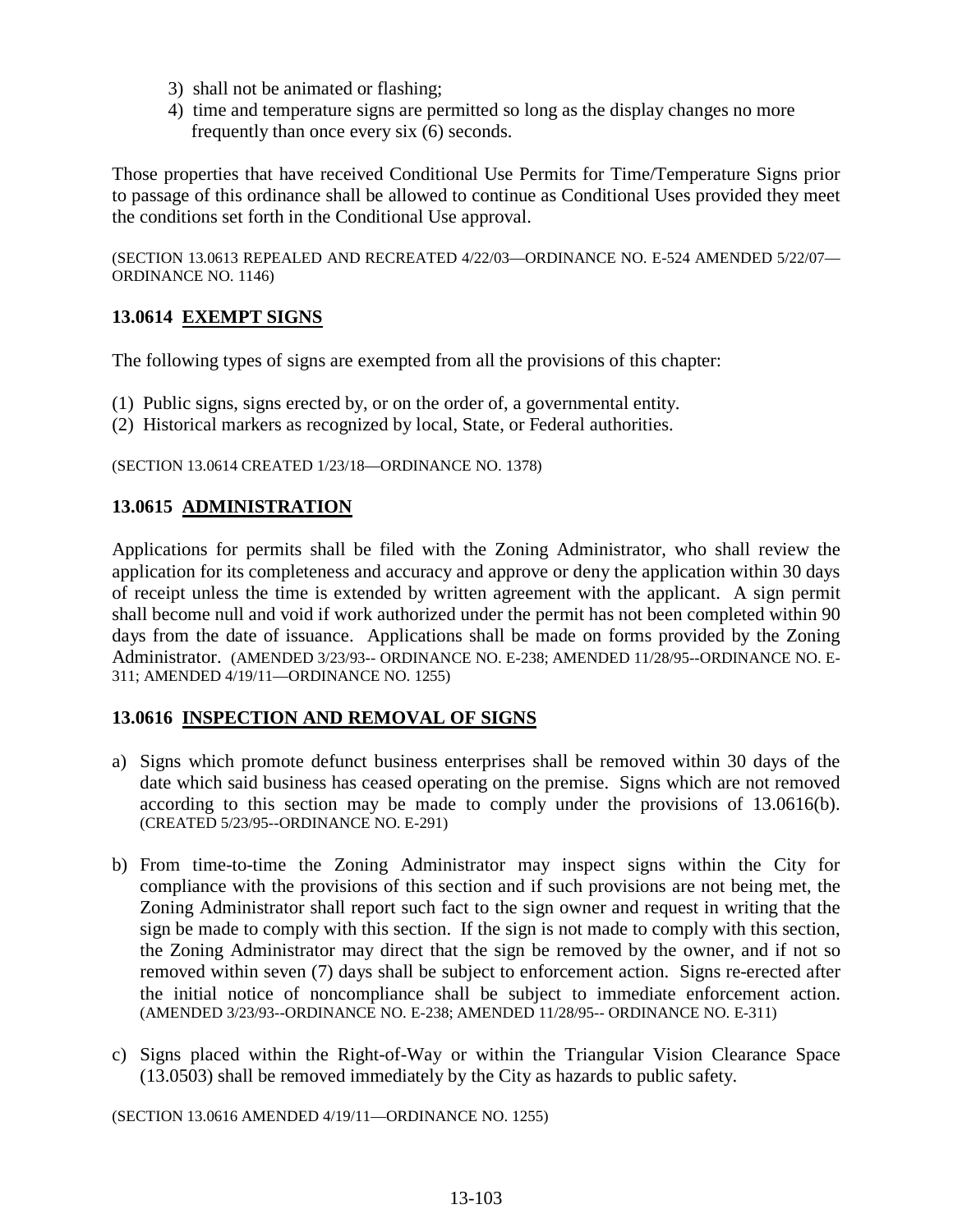### **13.0617 MAINTENANCE OF SIGNS**

The owner of a sign and/or the owner of the land on which the sign is located shall maintain such sign in good and safe condition. Failure to do so, after notice from the Zoning Administrator, shall be cause for enforcement action under Section 13.0616 (b). (AMENDED 3/23/93-- ORDINANCE NO. E-238; AMENDED 11/28/95--ORDINANCE NO. E-311; AMENDED 4/19/11—ORDINANCE NO. 1255)

#### **13.0618 SIGN CONSTRUCTION STANDARDS**

a) All signs shall meet applicable building standards found in Chapter 15 of the Hartford Municipal Code and in the International Building Code (IBC). (AMENDED 4/19/11— ORDINANCE NO. 1255)

### **13.0619 SIGN PERMIT FEES**

- a) Application and Sign Erection Permit Fee. Each application for a permit shall be accompanied by permit fee. The fee for permits shall be as determined in Chapter 42 of the Municipal Code. (AMENDED 5/28/96--ORDINANCE NO. E-330)
- b) Fees for Flags, Banners, and Pennants. Each application for a banner permit shall be accompanied by a permit fee. The fee for flags, banners, and pennants shall be as determined in Chapter 42 of the Municipal Code. Flags of recognized government entities are exempt from the permitting requirements. (CREATED 5/23/95--ORDINANCE NO. E-291; AMENDED 5/28/96--ORDINANCE NO. E-330)
- c) Liability. The acceptance of fees as provided herein shall not be deemed an assumption of liability by the City.

# **13.0620 SIGNS PERMITTED WITH A CONDITIONAL USE PERMIT**

The following signs shall be permitted only upon review and approval of a Conditional Use Permit by the Plan Commission, and subject to the following restrictions.

a) In the I-1, B-1, B-2, B-3, B-4 & B-5 Districts, one ground sign for each street frontage for lots fronting two or more public streets. The number and area of ground signs cannot be accumulated and used on one street in excess of that allowed for lots with only one street frontage. Ground signs on one frontage must be located a minimum of 200 feet from the nearest same-lot ground sign on another frontage--measured in a straight line--unless located in such a manner that a permanent structure completely obstructs the view of one free standing sign when viewed from another, in which case the sign may be closer. (SECTION 13.0620 CREATED 4/13/99--ORDINANCE NO. E-417)

(SECTION 13.0600 AMENDED 8/13/91--ORDINANCE NO. E-180)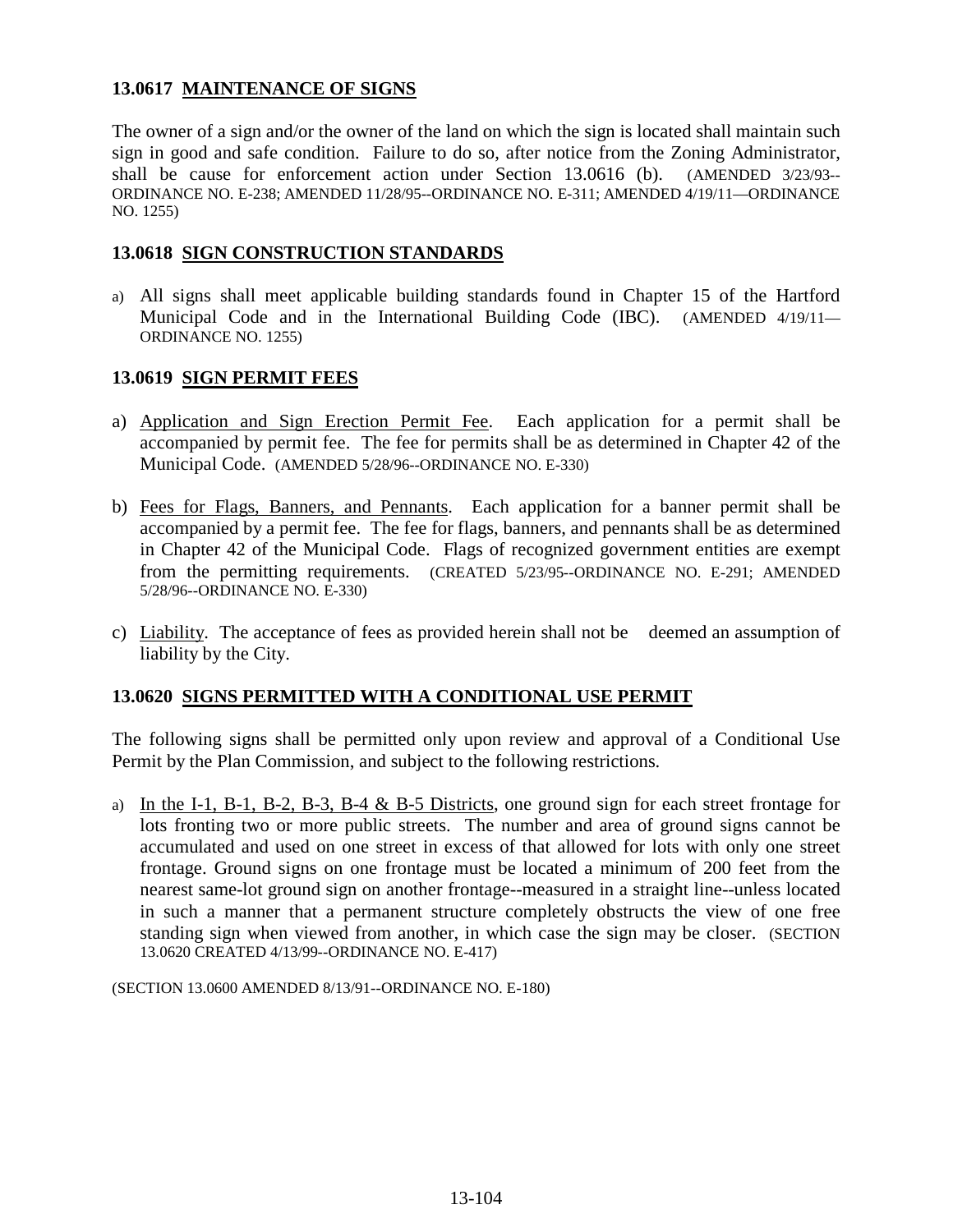## **SECTION 13.0700--PERFORMANCE STANDARDS**

This Ordinance permits specific uses in specific districts; and performance standards are designed to limit, restrict, and prohibit the effects of those uses outside their premises or district. All structures, lands, air, and water, shall hereafter, in addition to their use, site, and sanitary regulations, comply with the performance standards as set forth by those county, state and federal agencies or departments having regulatory jurisdiction concerning air pollution; fire and explosive hazard; glare and heat; water quality; noise; radioactivity and electrical disturbances; and, vibration. Permits for the construction or location of certain industrial, commercial, institutional and other specific uses may require prior review and approval by one or more at the aforementioned agencies or departments, and in reviewing complaints regarding any of the aforementioned agencies or departments, and in reviewing complaints regarding any of the concerns listed above the Building Inspector may require formal technical review and recommendation from such agencies or departments prior to making a decision on the matter.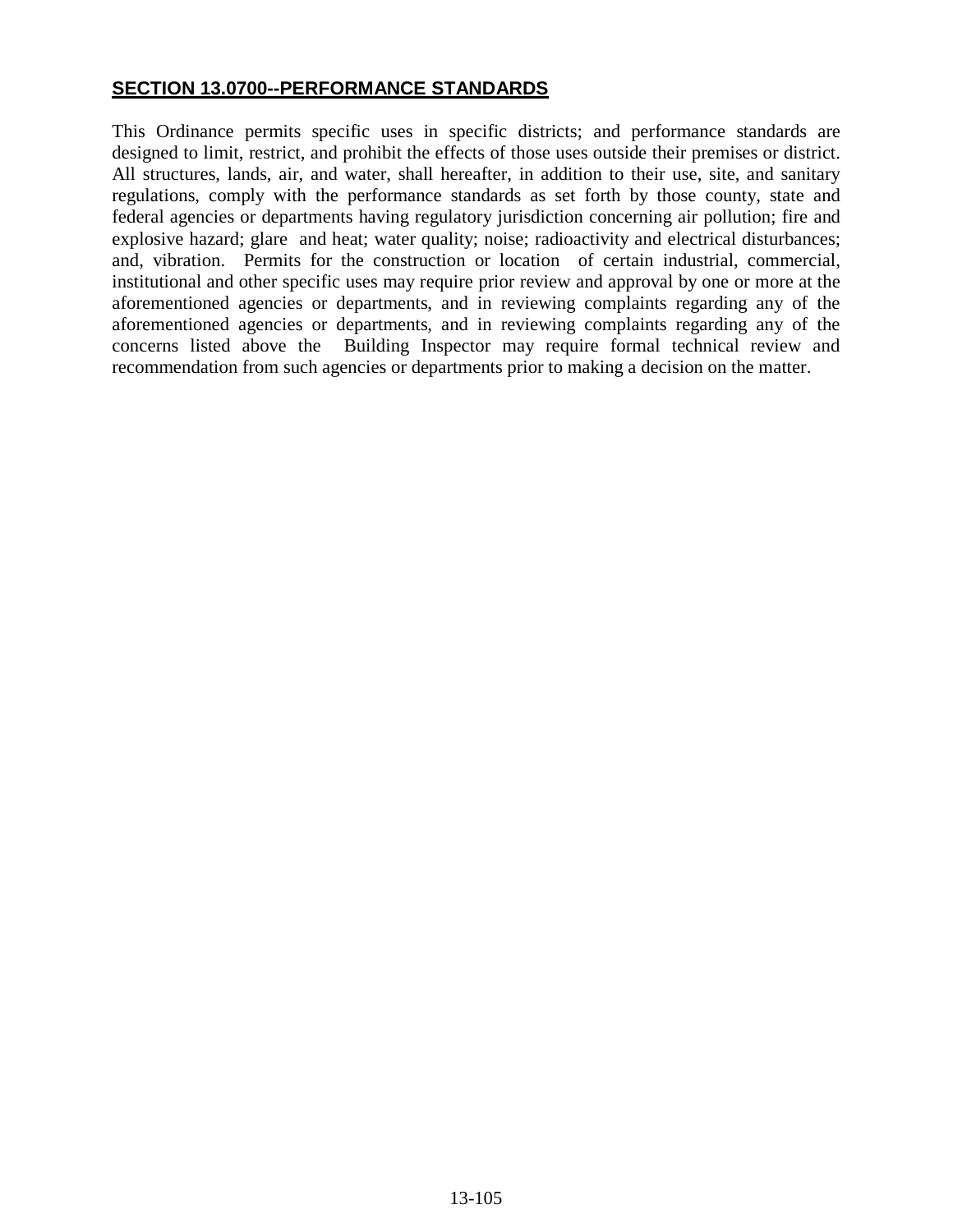## **SECTION 13.0800--NONCONFORMING USE OF LAND, NONCONFORMING STRUCTURES, NONCONFORMING YARDS, AND CHARACTERISTICS OF USE**

#### **13.0801 INTENT**

It is the intent of this section to recognize that the eventual elimination, as expeditiously as is reasonable, of existing uses and in some cases structures which are not in conformity with the provisions of this ordinance is as much a subject of health, safety, and welfare as is the prevention of the establishment of new uses which would violate the provisions of this ordinance. It is further the intent of this section that any elimination of nonconforming uses or nonconforming structures shall be affected so as to avoid any unreasonable invasion of established private property rights.

#### **13.0802 EXISTING NONCONFORMING USES**

The lawful nonconforming use of a structure, land, or water existing at the time of adoption or amendment of this ordinance may be continued although the use does not conform with the provisions of this ordinance however:

- a) Only That Portion of the land or water in actual use may be so continued and the structure may not be extended, enlarged, reconstructed, substituted, moved, or structurally altered except when required to do so by law or order or so as to comply with the provisions of this ordinance.
- b) Total Lifetime Structural Repairs or alterations shall not exceed 50 percent of the City's equalized value of the structure unless it is permanently changed to conform to the use provisions of this ordinance.
- c) Substitution of New Equipment may be permitted by the Zoning Board of Appeals if such equipment will reduce the incompatibility of the nonconforming use with the neighboring uses.

#### **13.0803 EXISTING NONCONFORMING LAND AREAS**

Lots, parcels or tracts of land which do not conform to the minimum area, size and/or shape requirements of this ordinance at the time of its passage may be allowed to be built upon so long as such parcels and the building to be built meet all other requirements of this ordinance and no such land area is in the same ownership as adjacent lands which if combined would constitute a conforming lot, parcel or tract.

#### **13.0804 EXISTING NONCONFORMING STRUCTURES**

The lawful nonconforming structure existing at the time of the adoption or amendment of this ordinance may be continued although its size or location does not conform with the lot width, lot area, yard, height, parking and loading, and access provisions of this ordinance; however, if nonconforming prior to adoption of amendment to this ordinance it shall not be extended, enlarged, reconstructed, moved, or structurally altered except when required to do so by law or order, or so as to comply with the provisions of this ordinance.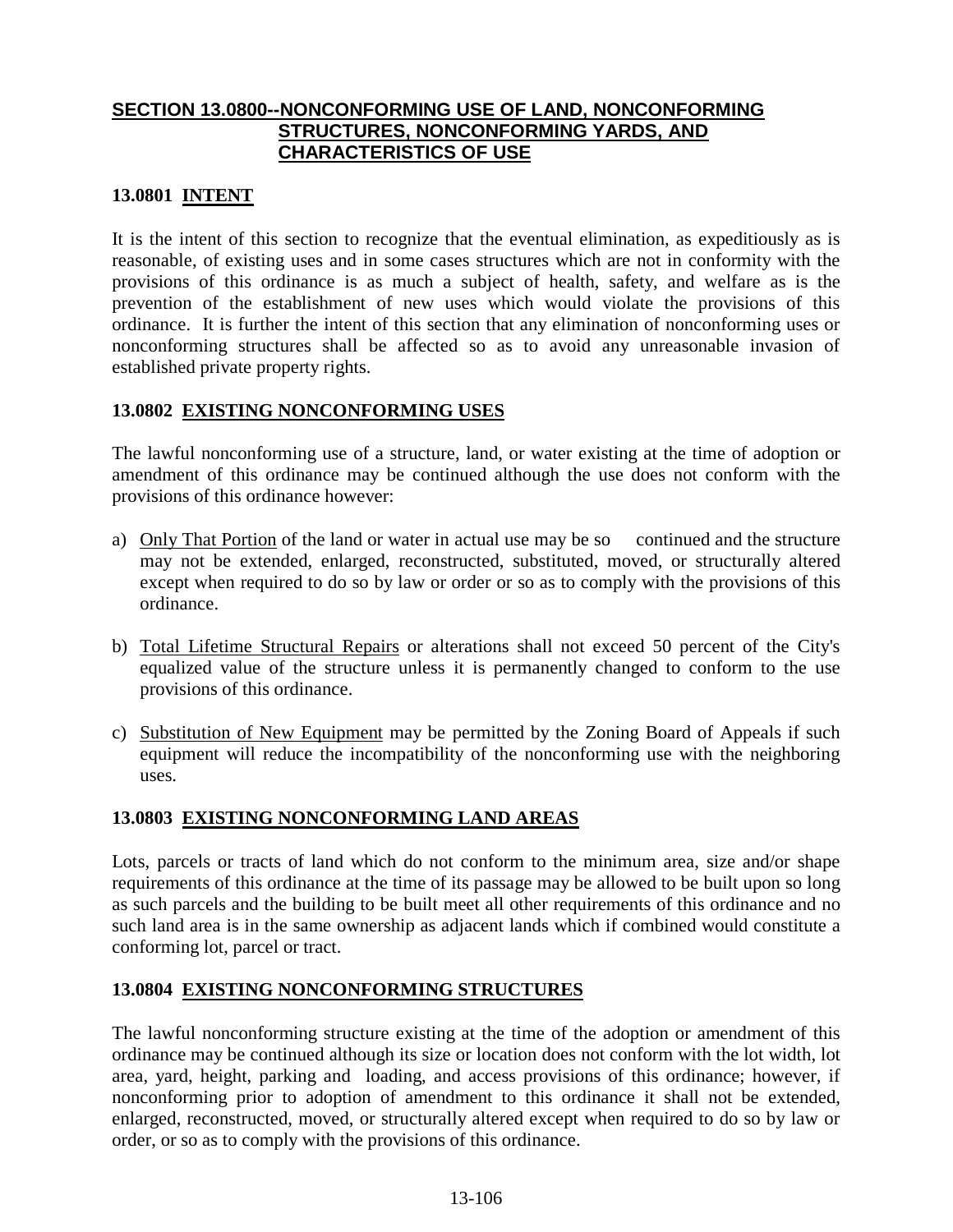# **13.0805 CHARACTERISTICS OF NONCONFORMING STRUCTURES**

Structures which encroach upon setback and other yard requirements, but which met setback and yard requirements at the time of construction, may be structurally altered provided that they do not create a greater degree of encroachment and meet all other requirements of the district.

## **13.0806 REPAIRS AND MAINTENANCE**

On any building devoted in whole or in part to any nonconforming use, work may be done in any period of 12 consecutive months on ordinary repairs, or on repair or replacement of nonbearing walls, fixtures, wiring or plumbing to an extent not exceeding 50 percent of the assessed value of the building, provided that the interior cubic area of the building as it existed at the time of passage or amendment of this ordinance shall not be increased. Nothing in this ordinance shall be deemed to prevent the strengthening or restoring to a safe condition of any building or part thereof declared to be unsafe by the Building Inspector.

# **13.0807 ABOLISHMENT OR REPLACEMENT**

- a) If Such Nonconforming Use is Discontinued or Terminated for a period of 12 months, any future use of the structure, land, or water shall conform to the provisions of this ordinance. When a nonconforming use or structure is damaged by fire, explosion, flood, the public enemy, or other calamity, to the extent of more than 50 percent of its current assessed value, it shall not be restored except so as to comply with the use provisions of this ordinance.
- b) A File of All Nonconforming Uses shall be maintained by the Zoning Administrator listing the following: owner's name and address; use of this structure, land, or water; type of nonconformance; and assessed value at the time of it becoming a nonconforming use.
- c) The Maintenance and Repair of Nonconforming Boathouses that extend waterward beyond the ordinance high water mark of any navigable waters shall comply with the requirements of Wisconsin Statutes Section 30.121. (CREATED 6/25/96--ORDINANCE NO. E-331)
- d) If the Nonconforming Use of a temporary structure is discontinued such nonconforming use may not be recommended. (CREATED 6/25/96-- ORDINANCE NO. E-331)
- e) Uses Which are Nuisances shall not be permitted to continue as nonconforming uses. (CREATED 6/25/96--ORDINANCE NO. E-331)

# **13.0808 CHANGES AND SUBSTITUTIONS**

Once a nonconforming use or structure has been changed to conform, it shall not revert back to a nonconforming use or structure. Once the Zoning Board of Appeals has permitted the substitution of a more restrictive nonconforming use for an existing nonconforming use, the existing nonconforming use shall lose its status as a legal nonconforming use and become subject to all the conditions required by the Zoning Board of Appeals.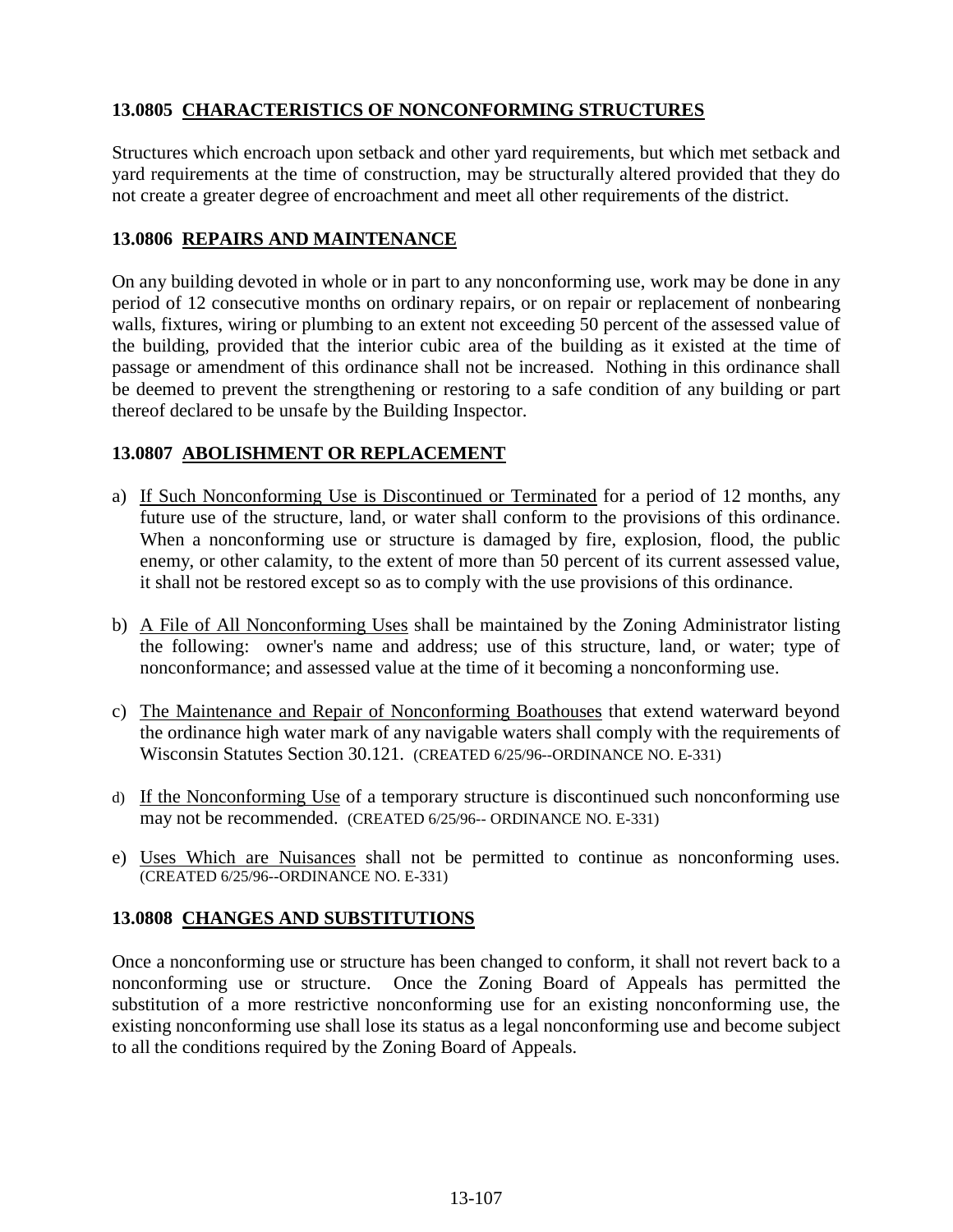### **13.0809 FLOODLAND NONCONFORMING USES AND STRUCTURES**

Floodland nonconforming uses repaired or altered under the nonconforming use provisions of this code shall provide for floodproofing to those portions of the structures involved in such repair or alteration. Certification of floodproofing shall be made to the Zoning Administrator and shall consist of a plan or document certified by a registered professional engineer that the floodproofing measures are consistent with the flood velocities, forces, depths, and other factors associated with the 100-year recurrence interval flood.

#### **13.0810 WETLAND NONCONFORMING USES**

Notwithstanding Section 62.23 (7)(h) of the Wisconsin Statutes, the repair, reconstruction, renovating, remodeling or expansion of a legal nonconforming structure located in the C-1 Lowland Conservancy District and in existence at the time of adoption or subsequent amendment of this Ordinance adopted pursuant to Section 62.231 of the Wisconsin Statutes, or of an environmental control facility in existence on May 7, 1982, related to that structure, is permitted pursuant to Section 62.231 (5) of the Wisconsin Statutes. Section 62.23 (7)(h), however, applies to any environmental control facility that was not in existence on May 7, 1982, but was in existence on the effective date of this ordinance or amendment. (CREATED 4/10/89--ORDINANCE NO. E-130)

#### **13.0811 CONDITIONAL USES NOT NONCONFORMING USES**

Any use for which a special exception is permitted as provided in this ordinance shall not be deemed a nonconforming use, but shall be deemed a conforming use in such district.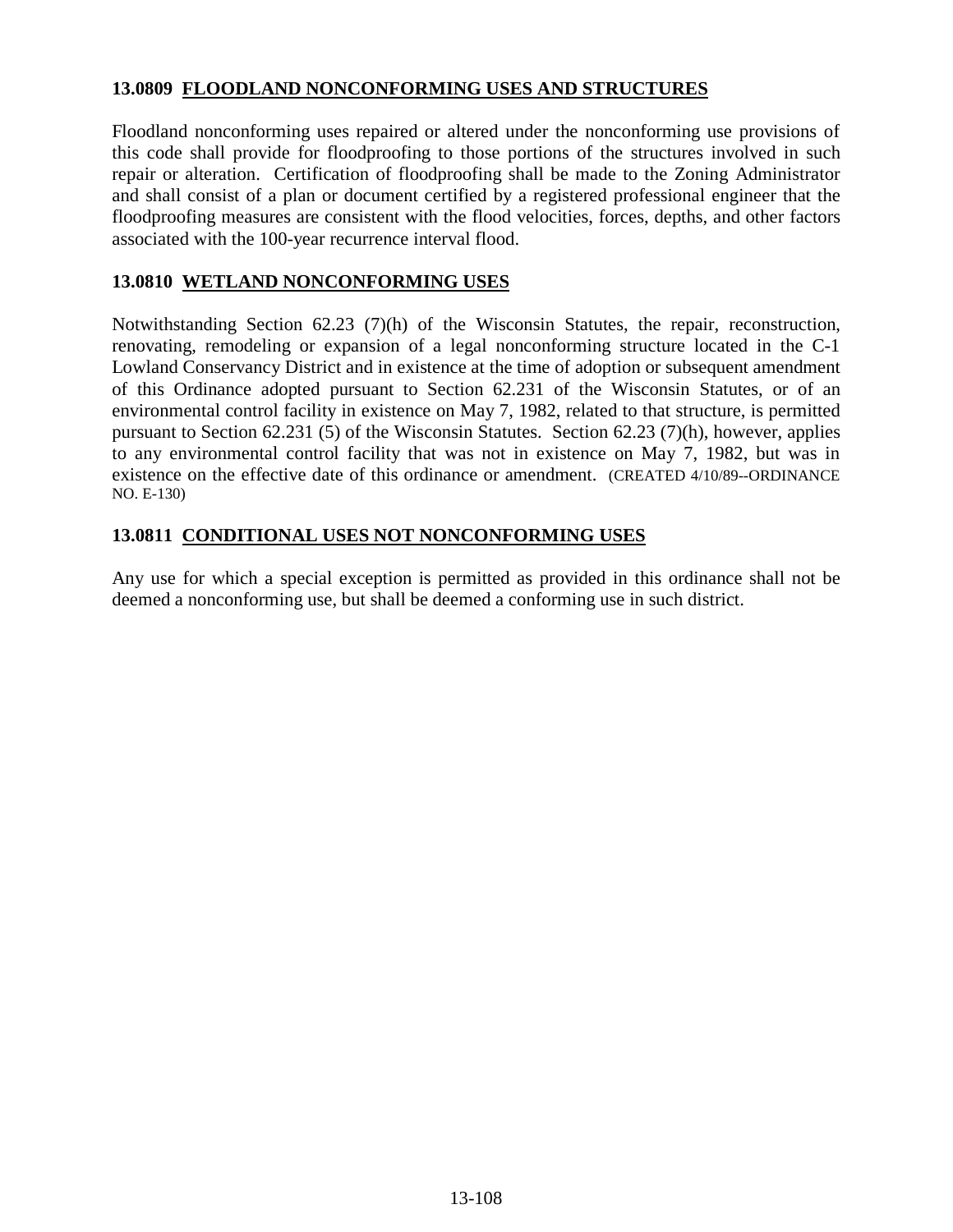## **SECTION 13.0900--MODIFICATIONS**

#### **13.0901 HEIGHT**

The City Plan Commission may permit, after review, the height limit as set forth in the individual district regulations to be exceeded, but such modification shall be in accord with the following:

- a) Architectural Projections, such as spires, steeples and appurtenances, belfries, parapet walls, cupolas, domes, flues, and chimneys, may be exempted from the height limitations of this ordinance.
- b) Special Structures, such as elevator penthouses, gas tanks, grain elevators, observation towers, scenery lofts, manufacturing equipment and necessary mechanical appurtenances cooling towers, fire towers, substations, and smoke stacks, may be exempted from the height limitations of this ordinance.
- c) Essential Services, including utilities, water towers, electric power, and communication transmission lines may be exempted from the height limitations of this ordinance.
- d) Communication Structures, such as radio and television transmission reception, relay towers, aerials, and receiving antennas, shall not exceed in height one-half (1/2) their distance from the nearest lot line.
- e) Agricultural Structures, such as barns, silos, and windmills shall not exceed in height onehalf (1/2) their distance from the nearest lot line.
- f) Public or Semipublic Facilities, such as schools, churches, hospitals, monuments, sanitariums, libraries, governmental offices and stations, may be erected to a height of 60 feet, provided all required yards are increased not less than one (1) foot from each foot the structure exceeds for district's maximum height requirements.

#### **13.0902 ACCESSORY USES**

- a) Accessory Uses. Permitted accessory structures and uses include, but are not limited to, the following list of examples.
	- 1) Private detached garages or carports, not to exceed 15 feet in height.
	- 2) One structure used for storage, per principal structure not to exceed 15 feet in height and 180 square feet in area.
	- 3) Private swimming pools and cabanas.
	- 4) Fences, walls, and permanent barbecue stoves.
	- 5) Satellite television antennas and conventional antennas.

SECTION 13.0902 A) AMENDED 5/11/93--ORDINANCE NO. E-236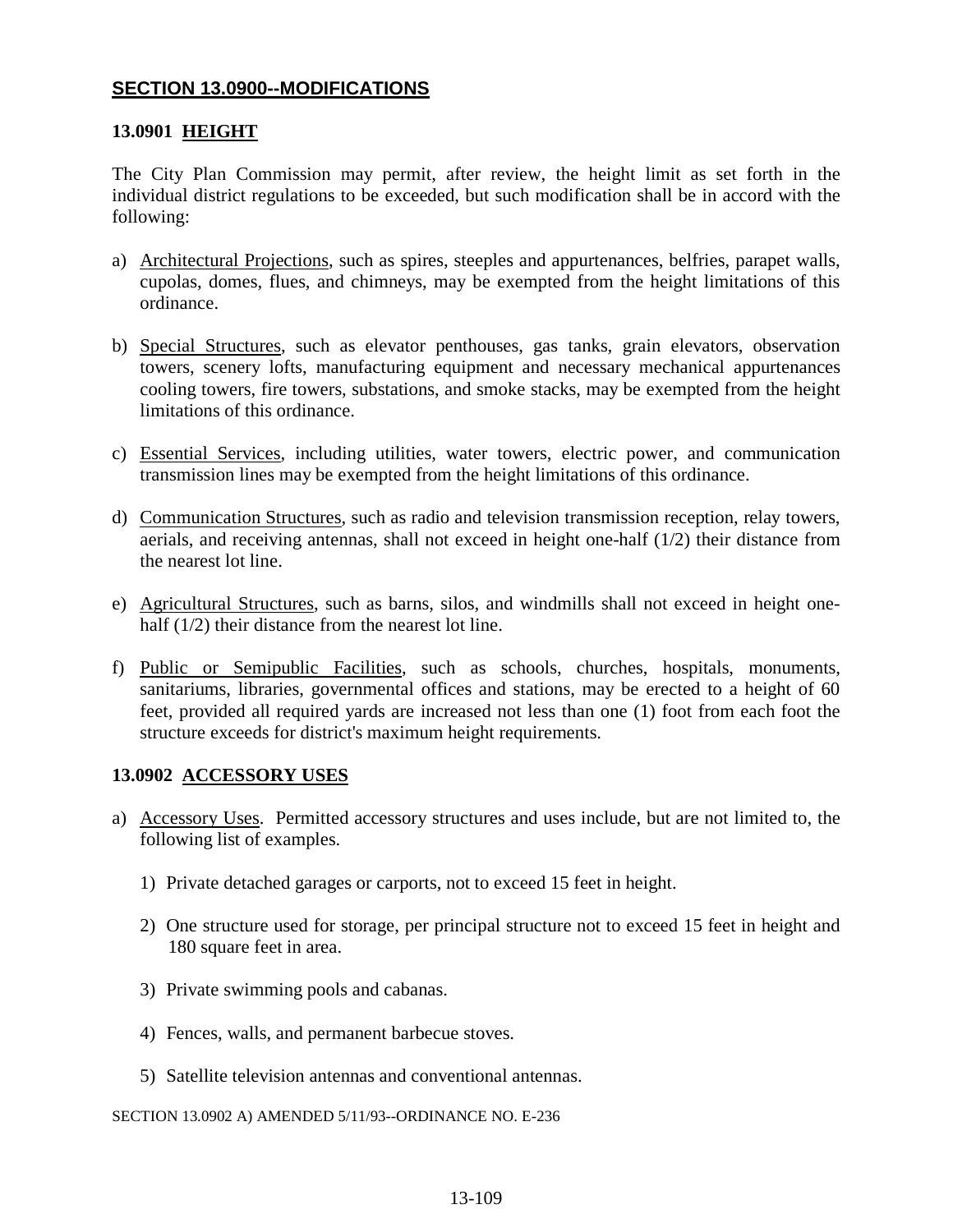- b) Bulk Regulations. Except as otherwise provided by this Ordinance, all accessory structures and uses shall observe the bulk regulations of the district in which they are located, provided that:
	- 1) Detached accessory structures in residential districts, except fences, and satellite and conventional antennas.
		- a. Minimum side yard: 5 feet.
		- b. Minimum rear yard: 5 feet.
		- c. Minimum building separation: No detached accessory structure may be located less than ten (10) feet from any structure on the lot. (AMENDED 5/11/93--ORDINANCE NO. E-236)
	- 2) Swimming Pools.
		- a. A fence or wall with no openings or breaks, except for gates, not less than four (4) feet in height must be placed around the pool or lot on which the pool is located, or the pool must be constructed with a self-contained fence and retractable ladder. If a pool is four (4) feet in height above surrounding grade, no fencing is required; however, a fold-up ladder which can be locked in the up position shall be required.
		- b. Swimming pools shall not be located closer than four (4) feet to any wall, fence, or structure.
	- 3) Fences and Walls.

 In all districts where fences are constructed which have only one finished or decorative side, the finished or decorative side must face the neighboring parcels. (CREATED 3/23/93--ORDINANCE NO. E-237)

- a. Residential Districts. Decorative semi-open fences may be constructed and maintained in a required street yard to a maximum height of four (4) feet and shall be set back at least one foot from the street side property line. Decorative semi-open fences up to six feet in height may be allowed in a street yard provided that the fence complies with the minimum street yard building setback requirements. Decorative fences up to six feet in height shall be permitted in the interior side yard and rear yard provided that they are constructed within the lot boundaries. Those properties that have received permits for fences prior to passage of this ordinance (5/13/03) shall be allowed to continue as previously approved. (AMENDED 1/14/03--ORDINANCE NO. E-519; AMENDED 5/13/03--ORDINANCE NO. E-528)
- b. Industrial Districts. Fences are permitted in any required yard and shall not exceed a height of ten feet (10'). Barbed wire may be used, but not on any portion of the fence below eight feet (8').
- c. Business Districts. Fences are permitted in the required side yard or rear yard and shall not exceed a height of ten feet (10'). Barbed wire may be used, but not on any portion of the fence below eight feet (8').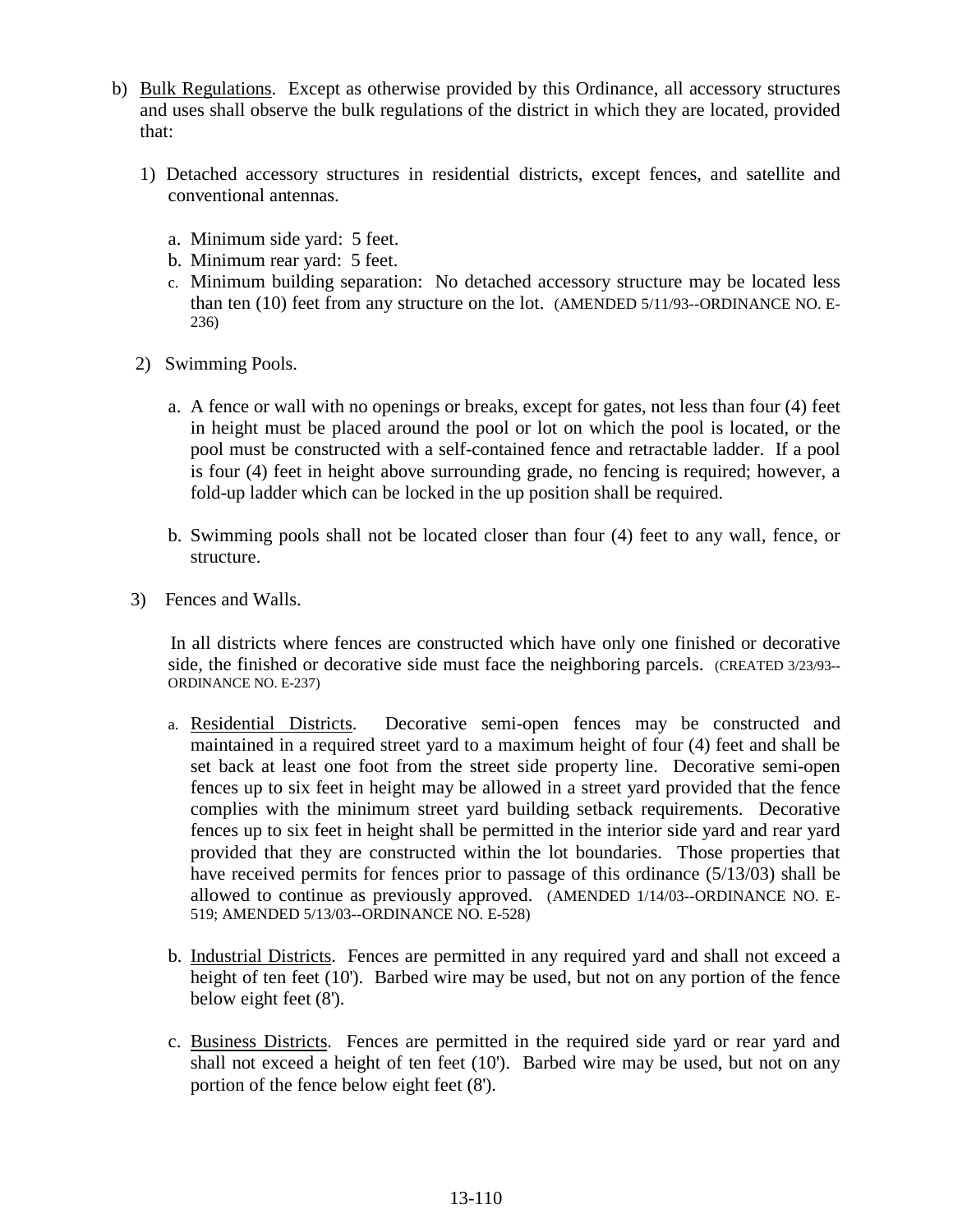- d. Institutional Districts. Fences are permitted in any required yard and shall not exceed a height of ten feet (10'). Barbed wire may be used, but not on any portion of the fence below eight feet (8'). Fencing utilized for ancillary uses of land such as public recreational facilities may be located in any required yard and shall not exceed a height of fifteen feet (15').
- e. Fences or walls constructed in whole or in part of electrically charged wire, barbed wire, spikes, glass, protruding nails, or other sharp or pointed material shall be prohibited unless specifically permitted herein. (SECTION 13.0902 REPEALED AND RECREATED 8/11/92--ORDINANCE NO E-214)

## **13.0903 AVERAGE STREET YARDS**

The required street yards may be decreased in any residential or business districts to the average of the existing street yards of the abutting structures on each side but in no case less than 15 feet in any residential district and five (5) feet in any business district.

## **13.0904 CORNER LOTS**

All yards abutting to a street shall be designated street yards and shall carry with such designation the required building and use setbacks. On corner lots all yards not abutting a street shall be designated side yards as allowed in the district but in no case less than 10 feet in width.

## **13.0905 FLOODLANDS ELIGIBLE IN MEETING AREA REQUIREMENT**

Where a lot is located partially within the F-1 or F-2 Districts and partially within any other adjoining use district, that portion of the lot in the F-1 or F-2 Districts may be utilized to meet 20 percent of the area requirements of the adjoining use districts.

# **13.0906 EXISTING LOTS**

- a) Any existing lot within a single-family zoning district which does not meet the minimum lot size requirements as set forth in Section 13.0309 of this Chapter may be used as a single family building site provided that the use is permitted in the district regulations; provided that the lot was a separate and distinct lot of record in the office of the County Register of Deeds prior to January 1, 1981; provided that the residence is constructed without violating the yard requirements as set forth in Section 13.0309; and, provided that the floor area requirements as set forth in Section 13.0309 are met.
- b) Any existing residential lot or parcel having more than one principal structure built prior to October 8, 1940 may be divided to accommodate the placing of the existing principal buildings onto separate lots or, the reduction of existing buildings to one-to-a-parcel, if, in the judgment of the Plan Commission, the resulting lots or parcels or the resulting zoning is not detrimental to the neighborhood nor to the spirit and intent of this ordinance, and, further, taking into account the need to continue conformity to zoning district classification regulations, if possible. (CREATED 2/24/86--ORDINANCE NO. E-43)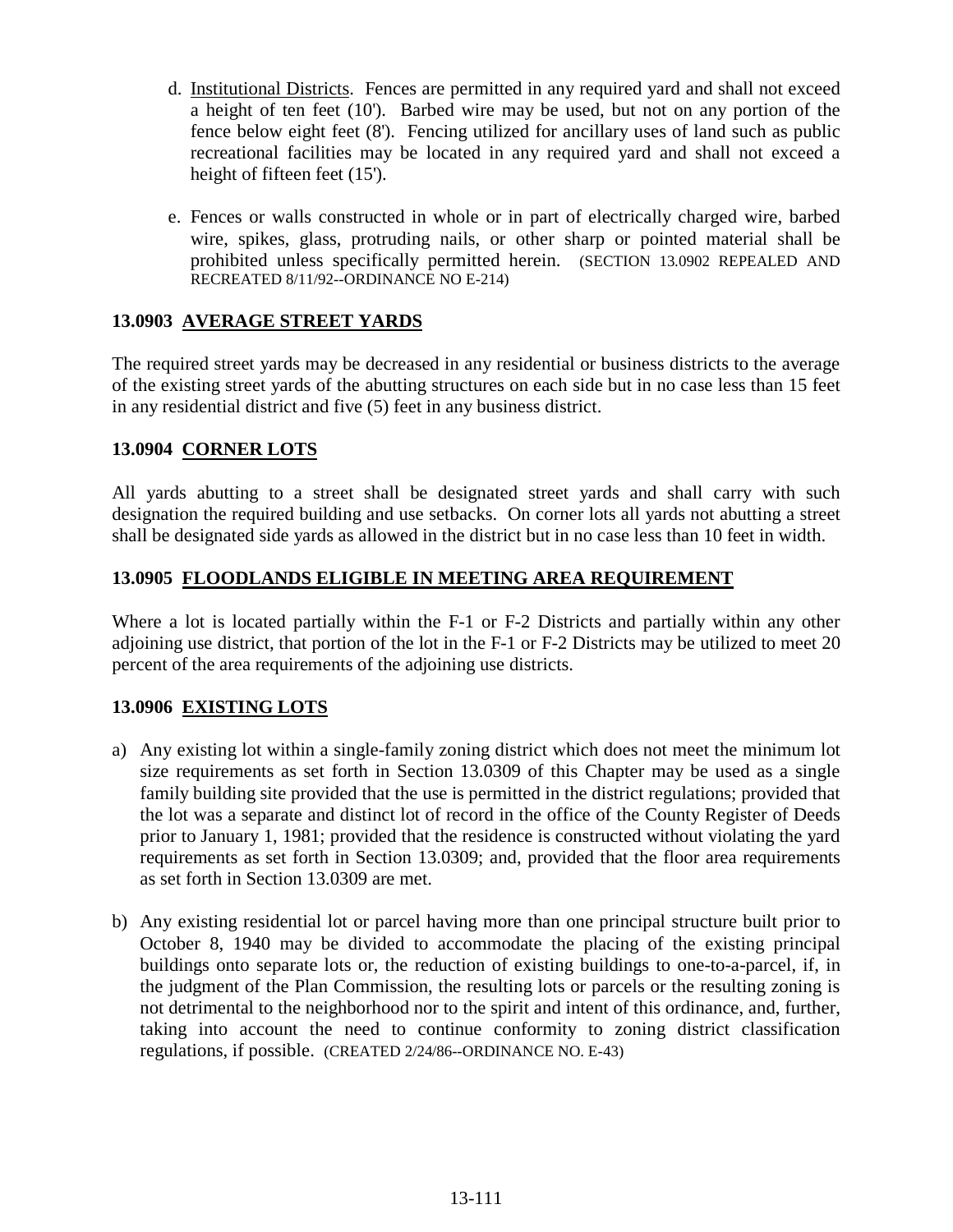#### **13.0907 REGULATIONS FOR MOVING BUILDINGS**

- a) General. No person shall move any building or structure upon any of the public ways of the City without first obtaining a permit therefore from the Building Inspector. Every such permit issued by the Building Inspector for the moving of a building shall designate the route to be used, the conditions to be complied with, and shall limit the time during which the moving operations shall be continued.
- b) Continuous Movement. The moving of buildings shall be a continuous operation during all the hours of the day, night, and day-by-day, until fully completed. All of such operations shall be performed with the least possible obstruction to thoroughfares. No building in the process of being moved shall be allowed to remain overnight upon any street crossing or intersection or so near thereto as to prevent easy access to fire hydrants or any other public facility. Lights or lighted lanterns shall be kept in conspicuous places at each corner of the building during the night.
- c) Street Repair. Every person receiving a permit to move a building shall, within one (1) day after the building reaches its destination, report that fact to the Building Inspector who, in the company of the City Engineer, shall inspect the streets and highways over which the building was moved and ascertain their condition. If the moving operation has caused any damage to any street or highway, the person to whom the permit was issued shall within five (5) working days make any repairs ordered by the City Engineer. Upon the failure of the permit holder to complete the required repairs to the satisfaction of the City Engineer, the City shall cause the repairs to be made and hold the person obtaining such permit and the sureties on his bond responsible for the payment for such repairs. (AMENDED 11/28/95--ORDINANCE NO. E-312)
- d) Conformance with Building Code. No permit shall be issued to move a building within or into the City and to establish it upon a parcel within the City until the Building Inspector has made an investigation of the building at the location from which it is to be moved, and is satisfied that the building is in a sound condition and of such construction that it will meet the requirements of the Building Code in all respects. A complete plan of all further repairs, improvements, and remodeling with reference to such building shall be submitted to the Building Inspector, and he shall make a finding to the effect that all such repairs, improvements, and remodeling are in conformity with the requirements of the Building Code, and that when completed, the building will comply with the Building Code. In the event a building is to be moved from the City to some point outside the jurisdiction of the City, the provisions with respect to the furnishing of plans and specifications for proposed alterations to such building may be disregarded.
- e) Bond Requirement. 1) Before a permit is issued to move any building over any public way in the City, the party applying therefore shall provide a cash bond or letter of credit to the City in a sum to be fixed by the Building Inspector and which shall not be less than one thousand dollars (\$1,000) and to be executed by all parties concerned, with the written stipulation that the City is not liable for any costs or expenses incurred by it in connection with any claims for damages to any persons or property, and the payment of any judgment together with the costs and expenses incurred by the City in connection therewith, arising out of the removal of the building for which the permit is issued.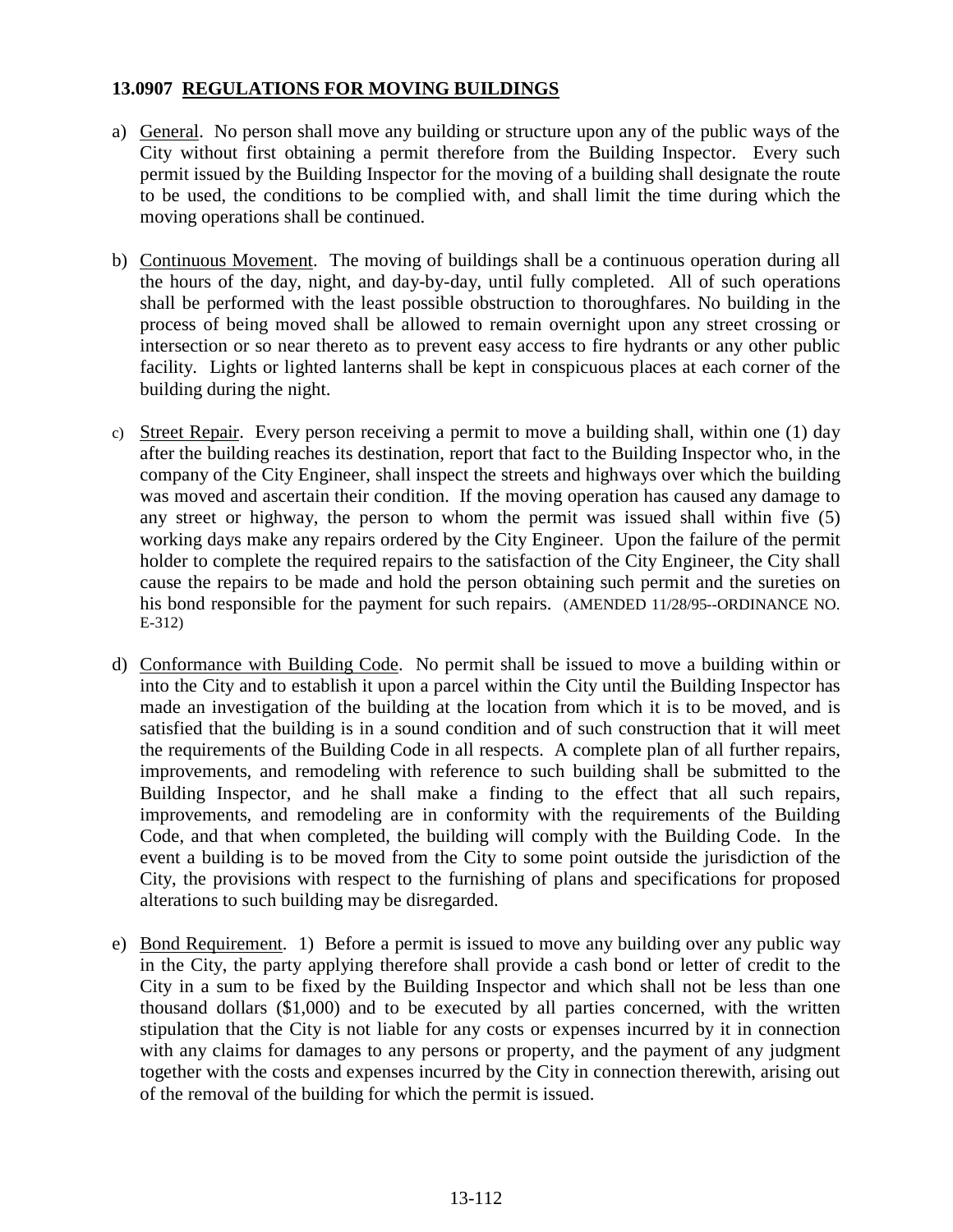- 2) Unless the Building Inspector; upon investigation, shall find that the excavation exposed by the removal of the building from its original foundation is so close to a public thoroughfare as to cause possible hazard and damage to pedestrian and vehicular traffic, the cash bond or letter of credit required shall be conditioned to require the person holding the permit to construct adequate barriers around the excavation and within 48 hours, filling such excavation or adopting and employing such other means, devices or methods approved by the Building Inspector calculated to prevent harm to persons or property.
- f) Insurance. The Building Inspector shall require, in addition to a cash bond or letter of credit, public liability insurance covering injury to one person in the sum of not less than one hundred thousand dollars (\$100,000) and for one accident in a sum not less than two hundred thousand dollars (\$200,000), together with property damage insurance in a sum not less than fifty thousand dollars (\$50,000), or such other coverage as deemed necessary.
- g) Plan Commission Review. 1) Upon receipt of an application for a moving permit the Building Inspector shall request review of the application by the Plan Commission after he has found that the proposed moving complies in all respects with all other ordinances of the City. The Plan Commission may, if it desires, hear the applicant for the moving permit in question and/or the owner of the lot on which it is proposed to locate the building in question, together with any other persons, either residents or property owners, desiring to be heard, giving such notice of hearing as they may deem sufficient. Such hearing may be adjourned for a reasonable length of time, and within 48 hours after the close of the hearing, the Plan Commission shall, in writing, make a negative or positive finding as required by this section, and file such finding in the office of the City Clerk, who shall transmit a copy of the finding to the Building Inspector.
	- 2) No moving permit shall be issued unless it has been found by the Plan Commission, after an examination of the application for the permit, that the exterior architectural appeal and functional plan of the building to be moved or moved and altered, will not be at variance with either the exterior architectural appeal and functional plan of the buildings already constructed or in the course of construction in the immediate neighborhood, or the character of the applicable district established by this ordinance or any ordinance amendatory thereof or supplementary thereto, as to cause a substantial depreciation in the property values of said neighborhood within said applicable district. The application for a moving permit shall include exterior elevations of the building and accurate photographs of all sides and views of the same, and in case it is proposed to alter the exterior of said building, plans and specifications of such proposed alterations and after a view of the building proposed to be moved and of the site at which it is to be located. In case the applicant proposes to alter the exterior of the building after it has been moved, he shall submit with his application papers, complete plans and specifications for the proposed alterations. Before a permit shall be issued for a building to be moved and altered, the applicant shall provide a cash bond or letter of credit to the Plan Commission, which shall not be less than \$1,000 to be executed in the manner provided in this section to the effect that he will, within a time period to be set by the Plan Commission, complete the proposed exterior alterations to said building in the manner set forth in his plans and specifications. This cash bond or letter of credit shall be in addition to any other bond or surety which may be required by other applicable ordinances of the municipality. No occupancy permit shall be issued for a moved building until the exterior alterations proposed to be made have been completed.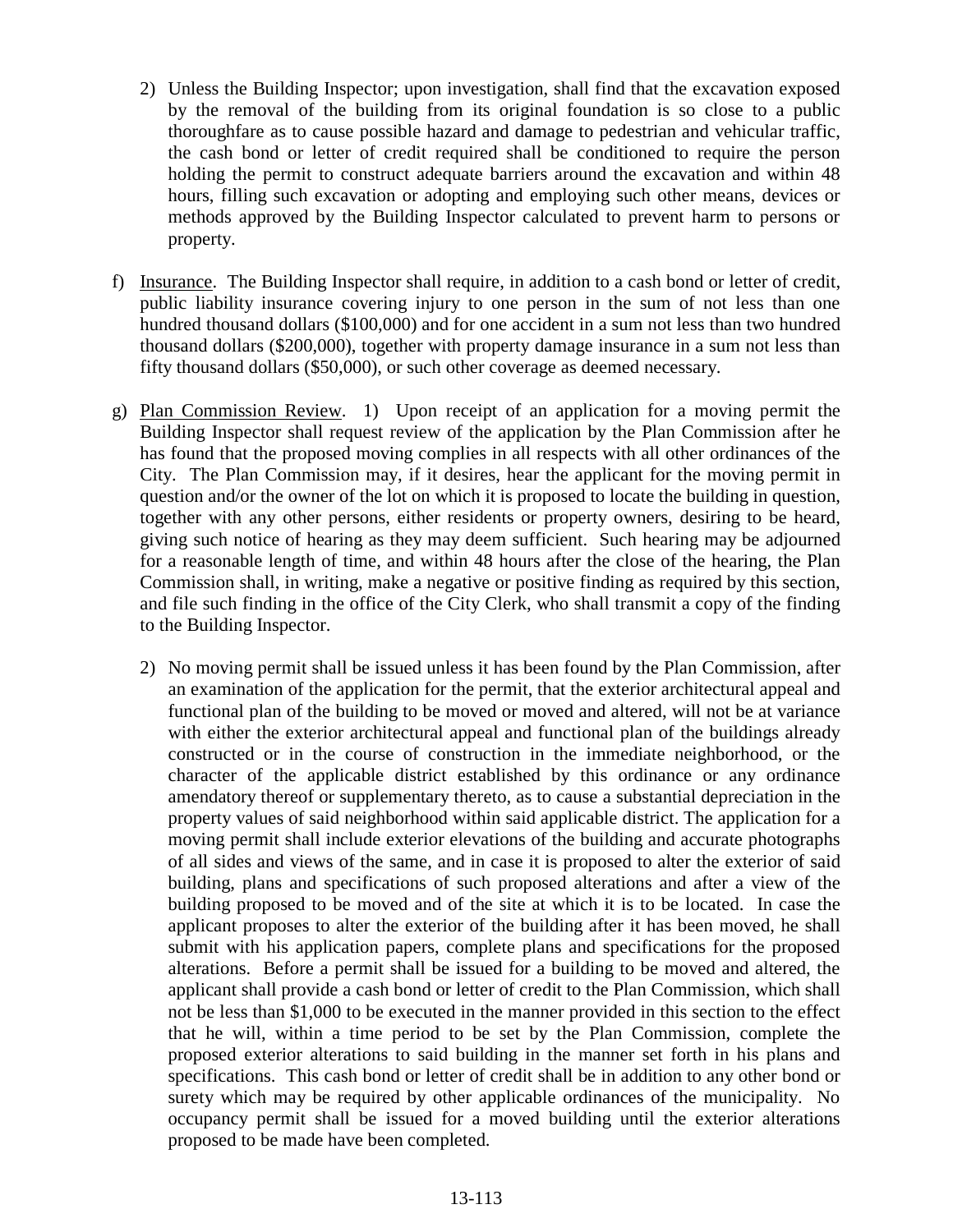h) Board of Appeals. Any person entitled to appeal of a grant or refusal of a grant for moving building may appeal to the Board of Appeals in the manner as set forth in Section 13.1300 of this ordinance.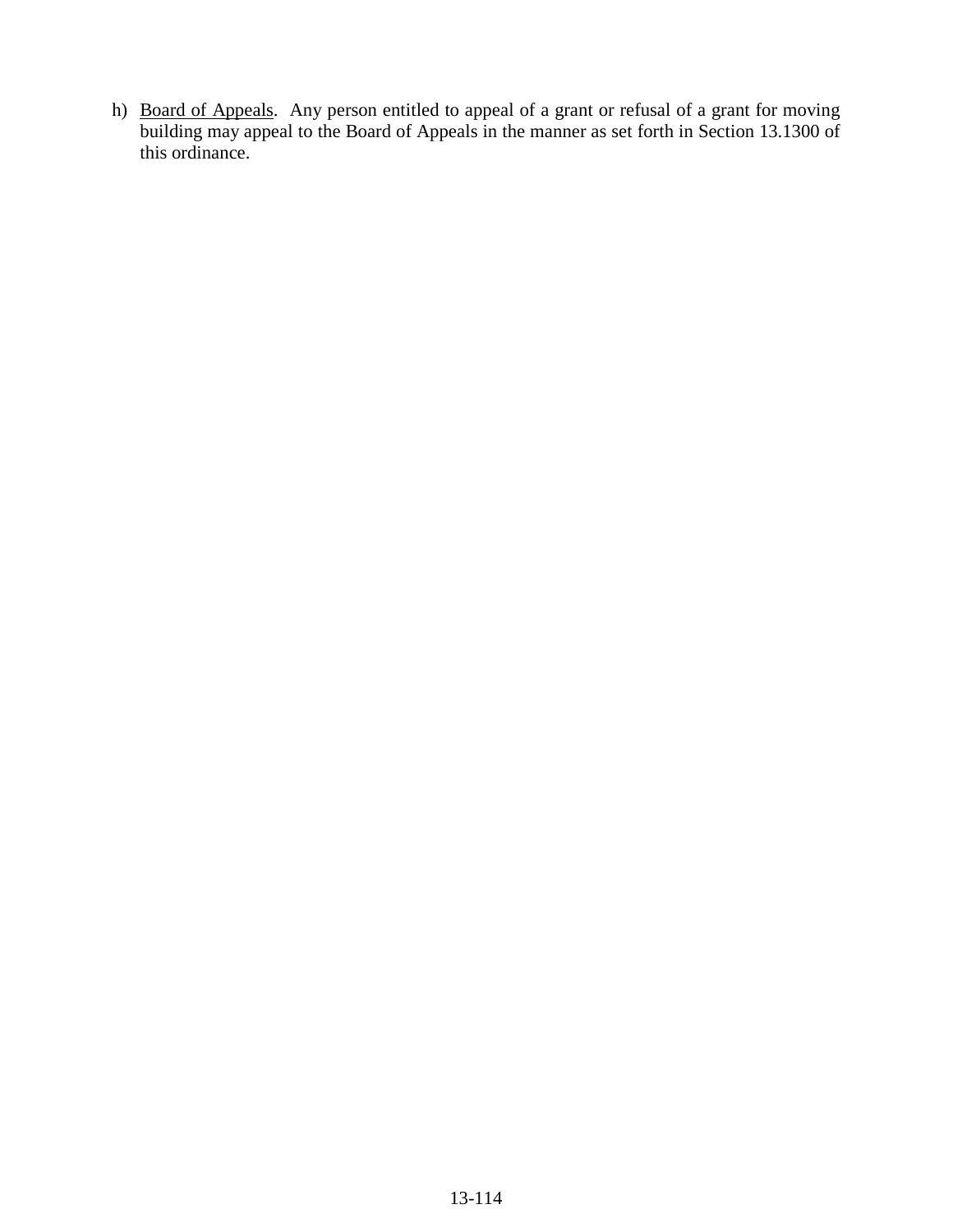### **SECTION 13.1000--ADMINISTRATION**

### **13.1001 PLAN COMMISSION**

- a) The City of Hartford Plan Commission shall have the duties of making reports and recommendations relating to the planning and development of the City to public officials, agencies, public utility companies, civic, educational, professional, and other organizations, and citizens. The Commission, its members and employees, in the performance of its functions, may enter upon any land and make examinations and surveys related to the planning of the City. In general, the Plan Commission shall have such powers as may be necessary to enable it to perform its functions and promote planning of the City and environs.
- b) Consultation. Anyone seeking approval of an annexation, a conditional use permit, approval of a preliminary and/or final plat, approval of a Certified Survey Map, approval of a conceptual plat, site plan review, or a zoning change shall be entitled to one consultation with the City Planning and Engineering Staffs in exchange for fee requirements listed in Chapter 42. For all subsequent consultations and City Staff professional preparation time, the petitioner shall pay a fee based upon hourly rates as determined in Chapter 42. Immediately following the first consultation, City Staff shall prepare an estimate of the projected cost for additional Staff consultations and preparation of the Staff review of the petitioner's proposal for submittal to the Plan Commission, Common Council, or other body determined by the City. The petitioner shall, prior to the City Staff proceeding with consultation and review and prior to placement of the matter on an agenda, submit a certified check to the City Planner, which shall be placed in an escrow account, and drawn upon as appropriate. An accounting shall be provided to the petitioner when accessing said escrow account. Unless City Staff provides a certificate to the petitioner at the end of the first consultation attesting that all aspects of the development have been completely addressed to Staff's satisfaction and that Staff time preparing the matter for review shall be minimal, it is a rebuttable presumption that, without an escrow amount, any application forwarded to the Plan Commission and/or Common Council shall be subject to rejection as incomplete. If the petitioner believes that the amount to be escrowed or the amount drawn down by the City is excessive, he/she may appeal to the Common Council. Upon final approval of the petitioner's proposal by the Common Council, the City shall promptly return any unused escrowed amount without interest. (CREATED 11/26/02—ORDINANCE NO. E-501)

## **13.1002 ZONING ADMINISTRATOR DESIGNATED**

The Director of Planning and Community Development is hereby designated as the Zoning Administrator. It shall be the duty of the Zoning Administrator, with the aid of the City police, to enforce the provisions of this ordinance. The Zoning Administrator shall further: (AMENDED 11/28/95-- ORDINANCE NO. E-311)

- a) Maintain Records of all permits issued, inspections made, work approved, and other official actions.
- b) Record the First Floor and Lowest Flood (basement or crawlway) Elevations of all structures erected, moved, altered or improved in the floodland districts.
- c) Inspect all structures, lands, and waters as often as necessary to assure compliance with this Ordinance.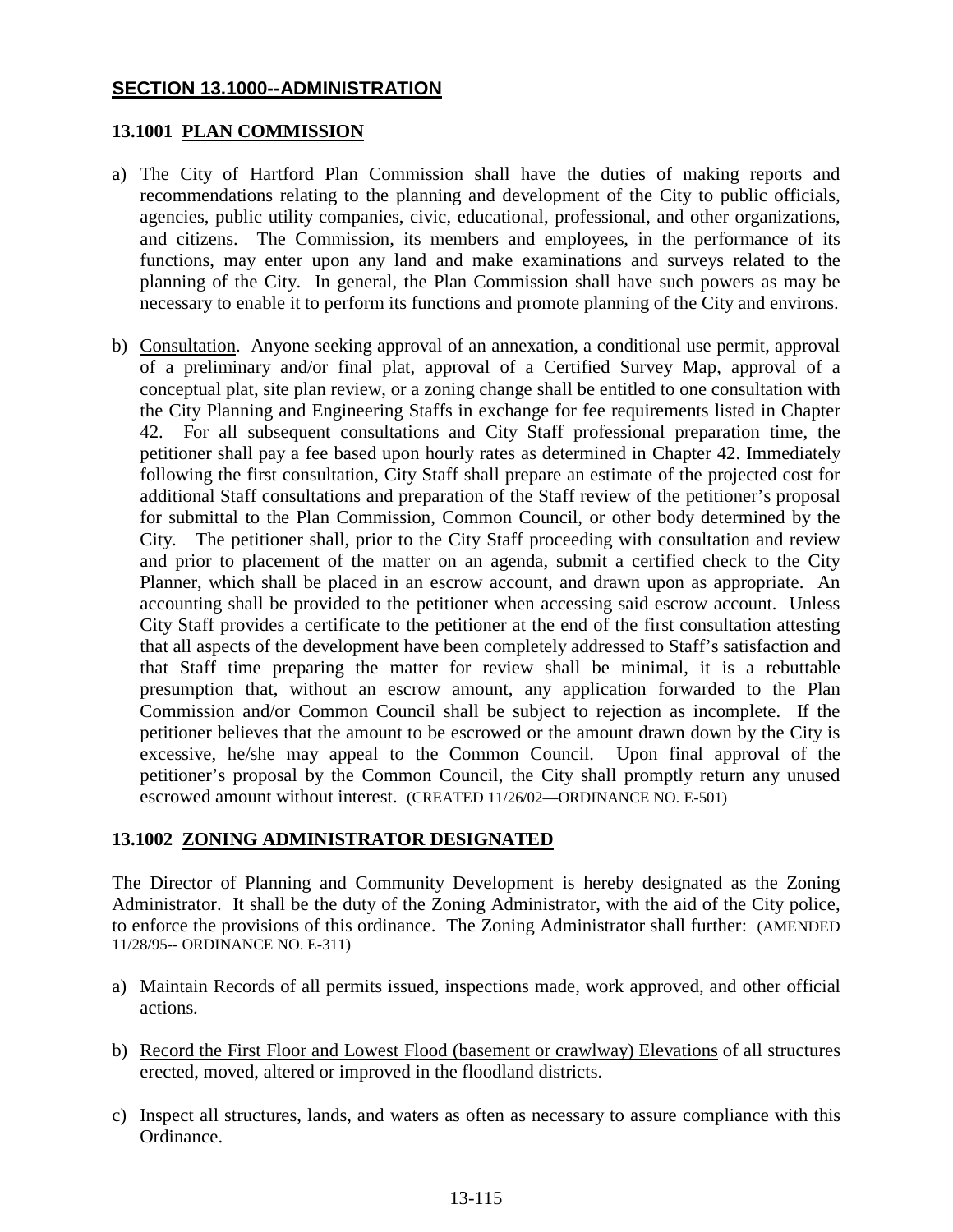- d) Investigate all complaints made relating to the location of structures and the use of structures, lands and waters, give notice of all violations of the ordinance to the owner, resident, agent or occupant of the premises, and report uncorrected violations to the City Attorney in a manner specified by him.
- e) Assist the City Attorney in the prosecution of ordinance violations.
- f) Be Permitted Access to premises and structures during reasonable hours to make those inspections as deemed necessary by him to ensure compliance with this ordinance. If however, he is refused entry after presentation of his identification, he may procure a special inspection warrant in accordance with Section 66.122 of the Wisconsin Statutes.
- g) Prohibit the use or erection of any structure, land or water until he has inspected and approved such use or erection.
- h) Request Assistance and cooperation from the City Police Department and City Attorney as deemed necessary.
- i) Make Available to the Public, to the fullest extent possible, all reports and documents concerning the City's comprehensive plan and ordinances. In addition, information in the form of reports, bulletins, maps, and engineering data shall be readily available and widely distributed. The Plan Commission may set fees necessary to recover the cost of providing information to the public. Where useful, the Zoning Administrator, or his agent, may set marks on bridges or buildings or other markers which show the depth of the 100-year recurrence interval flood; or may set marks delineating the boundaries of wetlands. (SECTION 13.1002 REPEALED AND RECREATED 4/10/89-- ORDINANCE NO. E-130)

## **13.1003 ZONING/OCCUPANCY PERMIT REQUIRED**

No building shall be erected, moved, placed, altered, or enlarged, unless otherwise excepted by Section 13.1004 of this ordinance, and no change in ownership or zoning/occupancy in commercial and manufacturing districts; and no building hereafter erected, altered or moved shall be occupied; and no nonconforming use shall be maintained, renewed, changed or extended until a zoning/occupancy permit shall have been issued by the Zoning Administrator. Such permit shall show that the building or premises or part thereof is in compliance with the provisions of this ordinance and all other codes and ordinances of the City. Such permit shall be applied for at the time of zoning/occupancy of any land and/or building. Applications for a zoning/ occupancy permit shall be made in duplicate to the Zoning Administrator on forms furnished by the Zoning Administrator and shall include the following where applicable:

- a) Names and Addresses of the applicant, owner of site, architect, professional engineer and/or contractor.
- b) Description of the Subject Site by lot, block, and recorded subdivision or be metes and bounds; address of the subject site; type of structure; existing and proposed operation or use of the structure or site; number of employees; and the zoning district within which the subject site lies.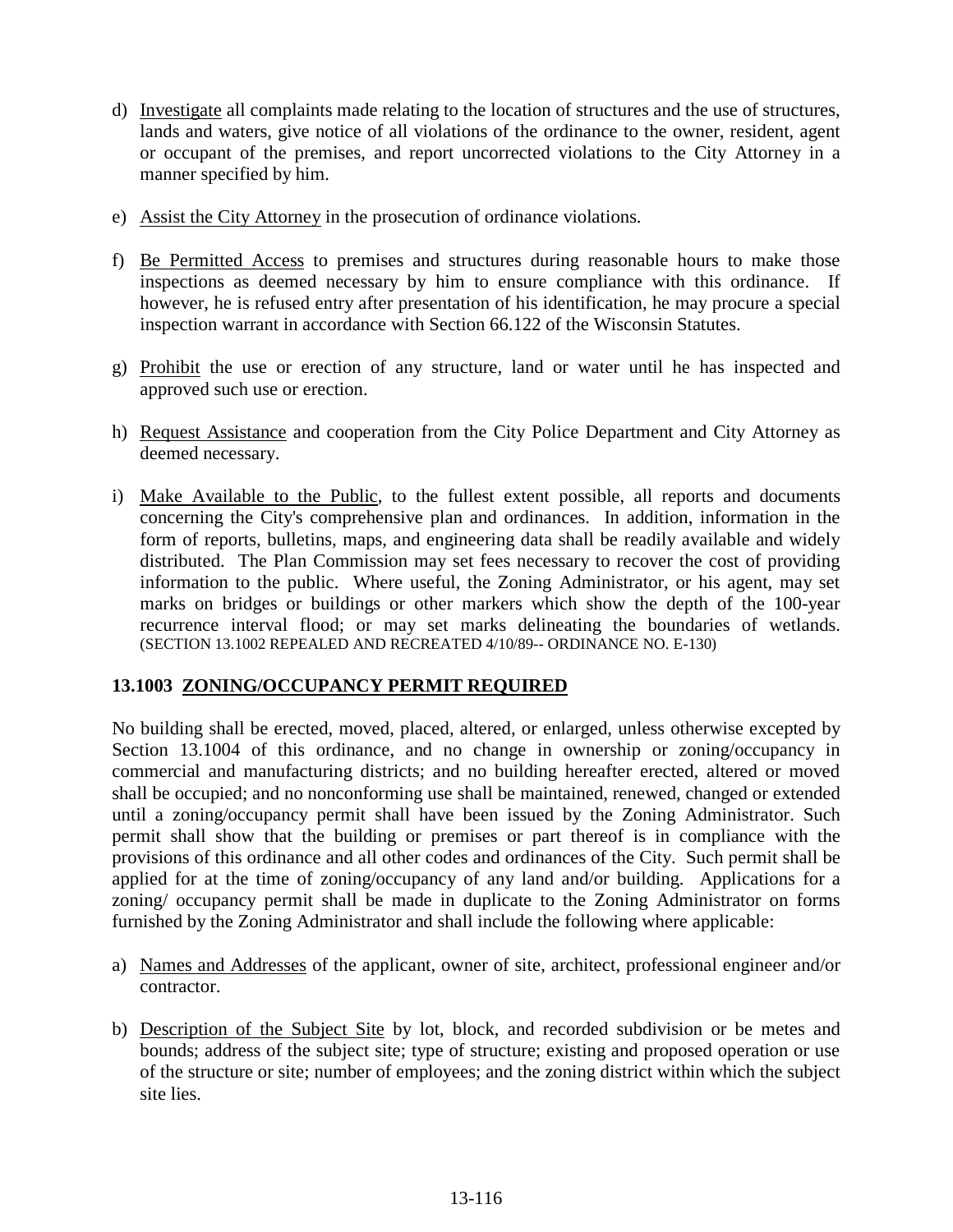- c) Plat of Survey prepared by a registered land surveyor, or a location sketch drawn to scale, showing the location, boundaries, dimensions, elevations, uses, and size of the following: subject site; existing and proposed structures; existing and easements, streets, and other public ways; off-street parking, loading areas, and driveways; existing highway access restrictions; existing and proposed street, side, and rear yards. In addition, the plat of survey or location sketch shall show the location, elevations, and use of any abutting lands and their structures within 40 feet of the subject site.
- d) Municipal Sanitary Sewerage connections are required for all new structures used or intended to be used for human habitation or zoning/ occupancy except in the agricultural district.
- e) Additional Information as may be required by the City Planning Commission, Director of Planning and Community Development, City Engineer, or Zoning Administrator.
- f) Zoning/Occupancy Permit shall be granted or denied in writing by the Zoning Administrator within 30 days. The permit shall expire within six (6) months unless the premise is actually occupied by the applicant. Any permit issued in conflict with the provisions of this ordinance shall be null and void.
- g) Floodland Districts. Application for a Zoning/Occupancy Permit in the floodland districts shall include a certification by a registered professional engineer or land surveyor that the applicant has fully complied with the floodland regulations set forth in this ordinance.
- h) Existing Uses. Upon written request from the owner or his agent, the Zoning Administrator shall issue a zoning/occupancy permit for any building or premises existing at the time of the adoption of this ordinance, certifying, after inspection, the extent and kind of use made of the building or premises and whether or not such use conforms to the provisions of this ordinance.
- i) Zoning/Occupancy Permit Fees. All applications for the following types of zoning/ occupancy permits shall pay a fee as determined in Chapter 42 of the Municipal Code to the City Clerk:
	- New Construction, Single Family
	- New Construction, Two Family
	- Accessory Structure

 Zoning/occupancy permit fees for construction activities requiring Plan Commission approval shall be included in the Plan Commission Site Plan Review Fee established by Section 13.1501 of this ordinance at no additional cost. (SUBSECTION (i) CREATED 5/28/96--ORDINANCE NO. E-330)

## **13.1004 USES NOT REQUIRING A ZONING/OCCUPANCY PERMIT**

No zoning/occupancy permit shall be required in any of the following instances:

- a) For erecting or placing an accessory building less than 100 square feet in area.
- b) For any improvement or alteration to an existing building less than 100 square feet in area which does not effect a change in use.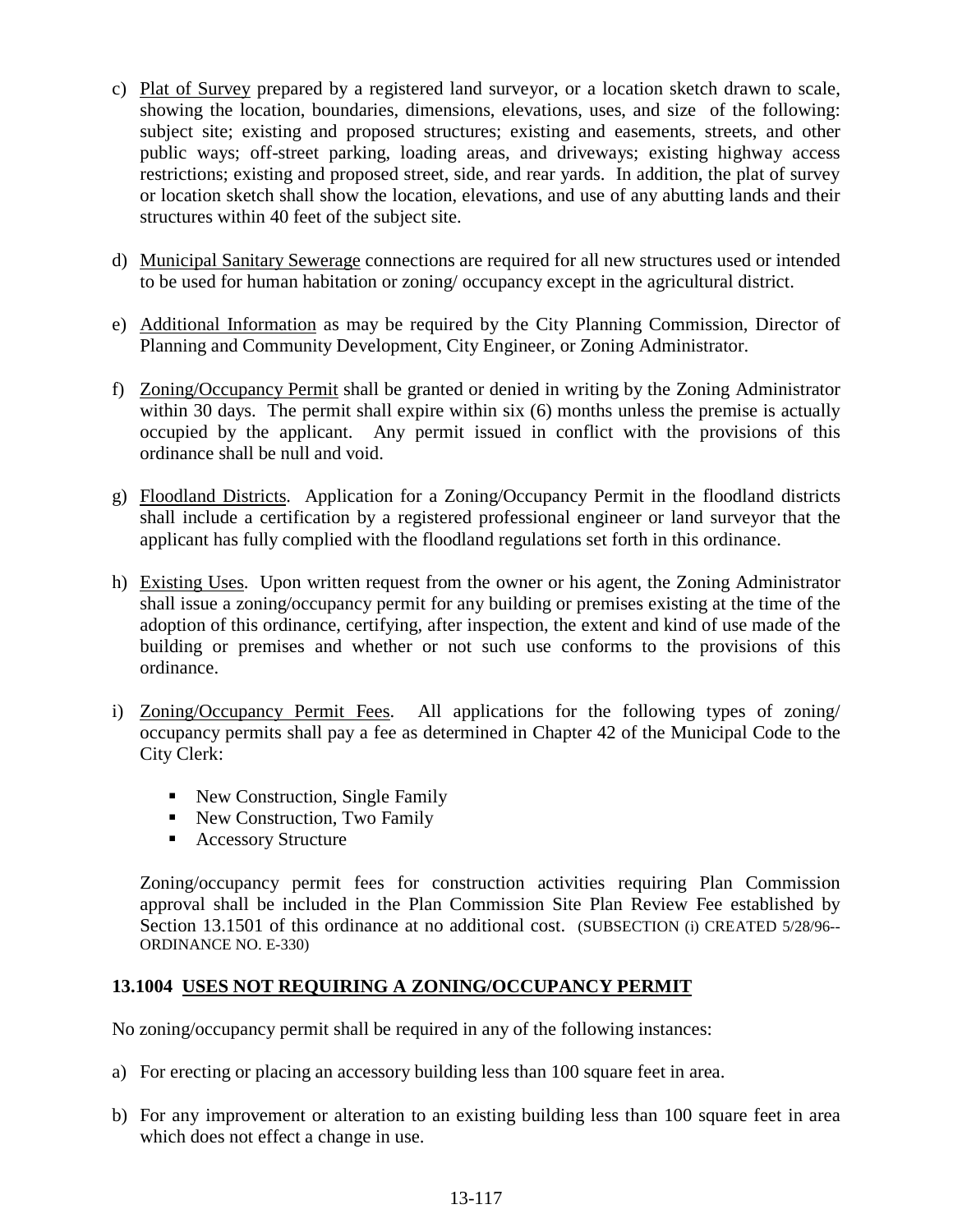c) For repairs (not including repairs to supporting members of the structure).

Any work not requiring a permit shall comply with the applicable setback, yard, height, and other requirements of this ordinance. Application for a zoning/occupancy permit may not be waived for any development in a floodland or shoreland wetland district.

### **13.1005 CONDITIONAL USE PERMITS**

The City Plan Commission may authorize the Zoning Administrator to issue a conditional use permit for conditional uses as specified in each district and in Section 13.0400 after review and a public hearing, provided that such conditional uses and structures are in accordance with the purpose and intent of this ordinance and are not found to be hazardous, harmful, offensive, or otherwise adverse to the environment or the value of the neighborhood or the community. (AMENDED 6/25/96--ORDINANCE NO. E-331)

#### **13.1006 FENCE AND OTHER SUPPLEMENTAL STRUCTURE PERMIT REQUIRED**

No fence, awning, canopy, porch or other supplemental structure shall be erected or constructed in the City of Hartford until a permit is issued by the Building Inspector. A sketch or design of the structure, together with the location plot plan in duplicate, the name of the builder (if any), a written list of material to be used, and the cost shall accompany the application (see Section 13.0902).

### **13.1007 (REPEALED 7/23/90--ORDINANCE NO. E-158)**

## **13.1008 SOLAR AND WIND ENERGY COLLECTION AND ELECTRICAL PRODUCTION DEVICES**

Any active solar and wind energy collection, reflection, conversion, generation, transmission, or storage system and device external to the principal use structure or placed as an accessory or principal use on property within the City of Hartford shall be required to secure a permit for the erection of such system or device from the City Building Inspector prior to such erection or placing. Application for placement or erection of such systems or device shall include detail construction drawings of the entire system including any modification to structures, dimensions of the system and the structure to which it is affixed or connected, distances to the boundaries of the individual property on which the system or device is proposed to be placed, names of the owners of the property as well as names and addresses of individual persons or firms involved in the sale, fabrication, erection, placing, connection and insuring of such system or device. In addition, the applicant for such permit shall provide the Building Inspector with a site plan showing: the location of the system or device on the site and the approximate distance to any structures on adjacent properties; landscaping screens; fences; overhead electric, telephone and TV cables; and permanent ponds or pools of water. The applicant shall, in addition, provide evidence that all applicable county, state and federal regulations have been met and that all applicable regulations of the affected electric utility company have been met.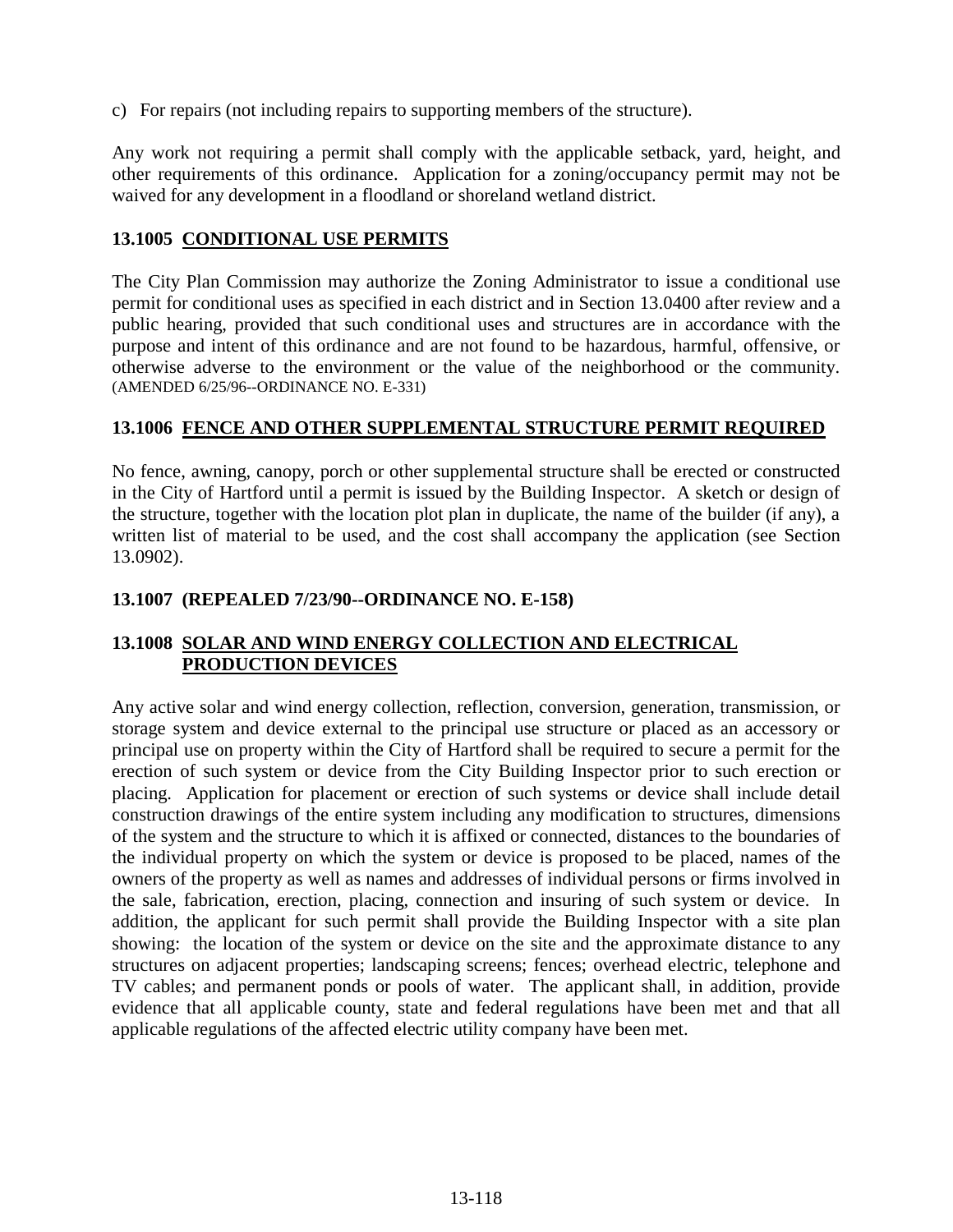### **13.1009 OTHER PERMITS**

It is the responsibility of permit applicant to secure all other necessary permits required by any state, federal, or local agency. This includes, but is not limited to, a water use permit pursuant to Chapter 30 of the Wisconsin Statutes or a wetland fill permit pursuant to Section 404 of the Federal Water Pollution Control Act.

### **13.1010 SATELLITE TELEVISION ANTENNA AND CONVENTIONAL GROUND MOUNTED ANTENNAS**

No satellite television antenna or ground mounted conventional antenna with an individual or combined visual surface area of more than three (3) square feet shall be erected within the City of Hartford without first obtaining a permit from the Building Inspector.

Applications for permits shall be accompanied by a detailed drawing of the location and connection of the satellite antenna and connections including any modification to existing structures; dimensions of the antenna and the structure to which it is affixed or connected; distances to the boundaries of the individual property on which the antenna or device is proposed to be placed; and names of the owners of the property or firms involved in the sale, fabrication, erection, placing, connection and insuring of such antenna or device. In addition, the applicant for such permit shall provide the Building Inspector with a site plan showing: the location of the antenna or device on the site and the approximate distance to any structures on adjacent properties; landscaping screens; and, permanent ponds or pools of water.

In issuing a permit for a television satellite and other ground mounted antenna, the Building Inspector shall ensure that the following minimum standards will be met:

- a) Not more than one satellite earth station or ground mounted antennae shall be allowed per individual recorded lot.
- b) No conventional television, radio or satellite antennae shall be placed in the front yard of any lot.
- c) Satellite or conventional antenna shall be allowed in rear and side yards, however, antenna stations in side yards shall not be any closer to the street line than the established street setback of the principal building or structure.
- d) The antennae shall be setback a distance equal to or greater than the required side and rear yard setbacks for the principal structure within the respective zoning district, but not less than the total vertical height of the antennae.
- e) Satellite earth stations shall not exceed twelve (12) feet in diameter and height.
- f) Satellite antenna or earth stations proposed to be attached to the wall or roof of any principal or accessory structure shall be permitted by the Plan Commission subject to Engineering calculations prepared by a registered professional engineer certifying that the proposed satellite antenna mounting is structurally sound.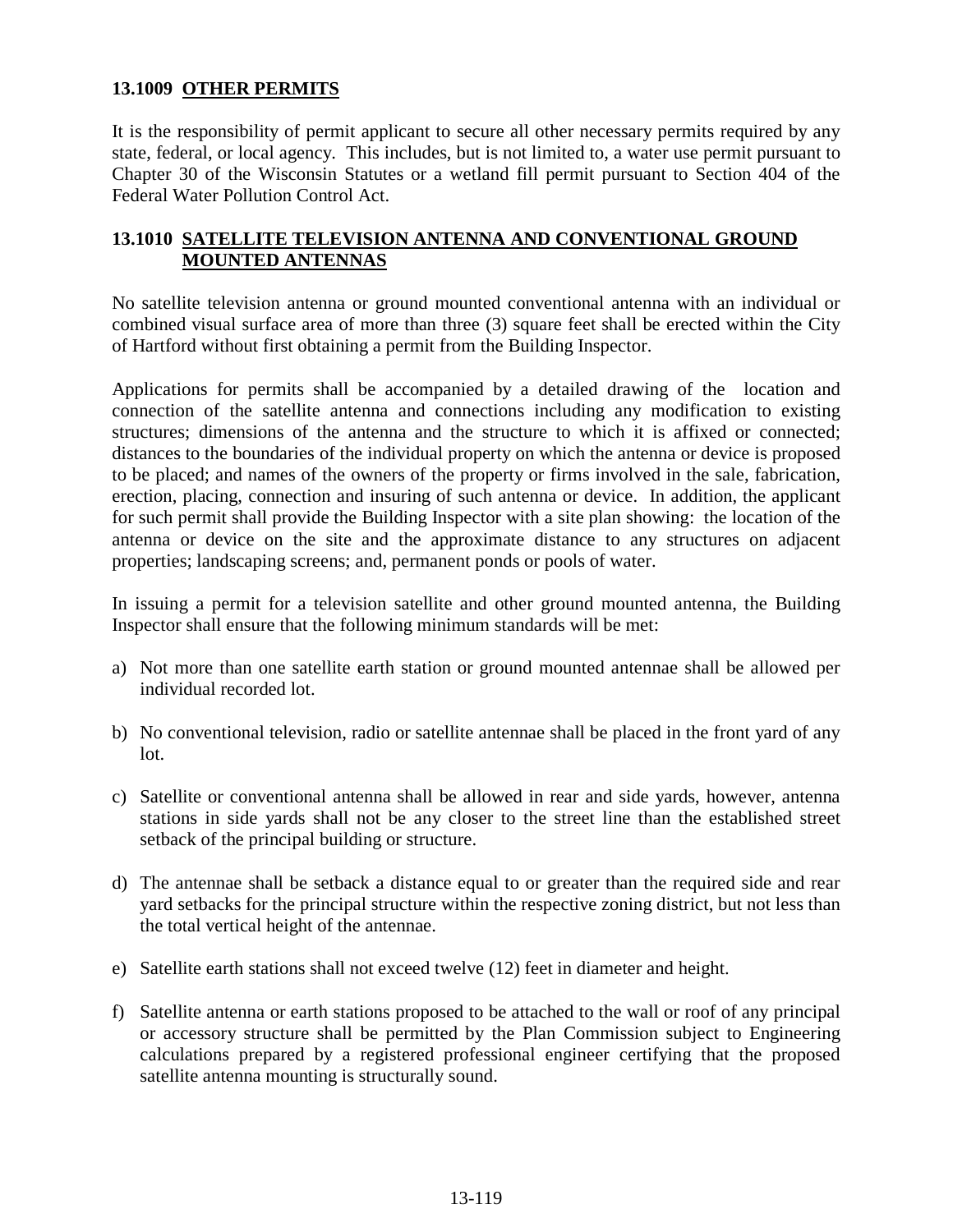- g) Ground mounted satellite and conventional antenna shall meet the height requirements in the zoning district in which they are located. Building mounted antenna shall not exceed the maximum height regulations of the zoning district in which they are located.
- h) All antennas shall be permanently mounted in accordance with the manufacturer's specifications and all installations shall meet wind load design velocity standards of 80 m.p.h.
- i) All ground mounted satellite television antennas shall be landscaped so as to screen them from the general view of people on streets and surrounding lots.
- j) Electrical installations in connection with earth satellite receiving stations, including grounding of the system, shall be in accordance with the national electrical code.
- k) All cable used to conduct current or signals from the antenna to the receiver shall be installed underground.
- l) Portable or trailer mounted satellite earth stations will not be permitted except that temporary installations for on-site testing and demonstration purposes may be allowed for a period not to exceed ten (10) days.
- m) No form of advertising or identification may be placed on the dish or framework other than the customary manufacturer's identification plates or small logo.
- n) The fee for such permit shall be as determined in Chapter 42 of the Municipal Code.

(SECTION 13.1010 CREATED IN ITS ENTIRETY 10/14/85--ORDINANCE NO. E-29)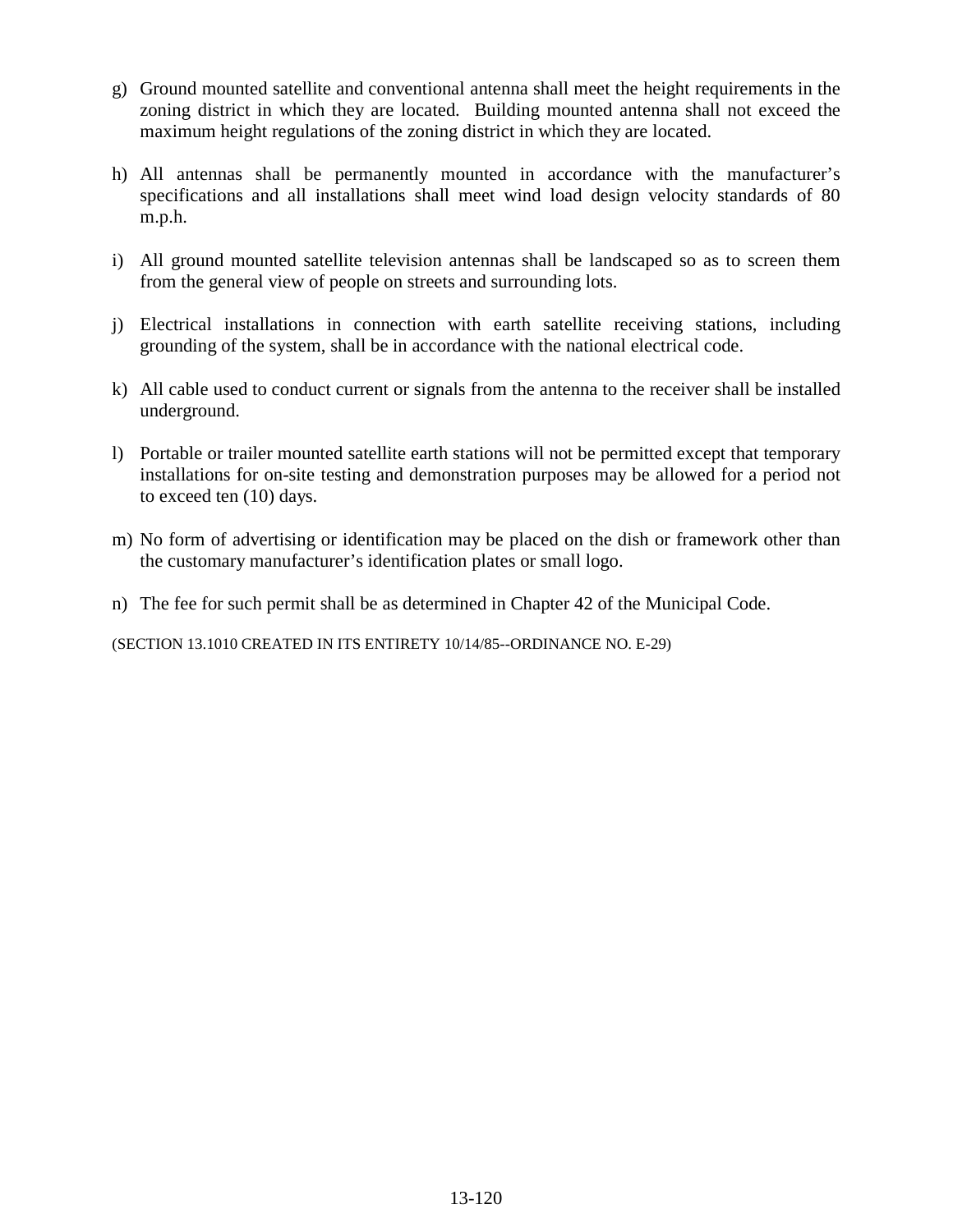## **SECTION 13.1100--SITE, BUILDING, AND OPERATIONS PLAN REVIEW**

## **13.1101 INTENT AND PURPOSE**

For the purpose of promoting compatible development, stability of property values, and to prevent impairment or depreciation of property value, no person shall commence any use or erect any structure, with the exception of one and two-family dwelling, without first obtaining the approval of the Plan Commission of detailed site, architectural and in the case of commercial, industrial or institutional uses, operational plans as set forth in this section. The Plan Commission shall review the site, existing and proposed structures, architecture, neighboring uses, parking areas, driveway locations, loading and unloading in the case of commercial and industrial uses, highway access, traffic generation and circulation, drainage, landscaping, sewerage and water systems, as well as plans for proposed operation. Operation plans for use of an existing structure at property may, at the discretion and direction of the Plan Commission, only require review and approval of the Director of Planning and Community Development or his designee. (AMENDED 11/28/95--ORDINANCE NO. E-311)

# **13.1102 COMPLIANCE**

Compliance with all other provisions of this ordinance, such as lot width and area, yards, height, parking, loading traffic, and highway access shall be required of all conditional uses. Variances may only be granted as provided in Section 13.1300. Conditions such as landscaping, architectural design, type of construction, floodproofing, anchoring of structures, construction commencement and completion dates, sureties, lighting, fencing, plating screens, operational control, hours of operation, improved traffic circulation, deed restrictions, highway access restrictions, increased yards, or parking requirements, may be required by the Plan Commission upon its finding that these are necessary to fulfill the purpose and intent of this ordinance.

## **13.1103 PRINCIPLES**

To implement and define criteria for the purposes set forth in Section 13.1102 the following principals are established:

- a) No building shall be permitted the design or exterior appearance of which is of such unorthodox or abnormal character in relation to its surrounding as to be unsightly or offensive to generally accepted taste and community standards.
- b) No building shall be permitted the design or exterior appearance of which is so identical with those adjoining as to create excessive monotony or drabness.
- c) No building shall be permitted where any exposed facade is not constructed or faced with a finished material which is aesthetically compatible with the other facades and presents an attractive appearance to the public and to surrounding properties.
- d) No building or sign shall be permitted to be sited on the property in a manner which would unnecessarily destroy or substantially damage the natural beauty and aesthetics of the area, particularly insofar as it would adversely affect values incident to ownership of land in that area; or which would unnecessarily have an adverse affect on the beauty and general enjoyment of existing structures on adjoining properties.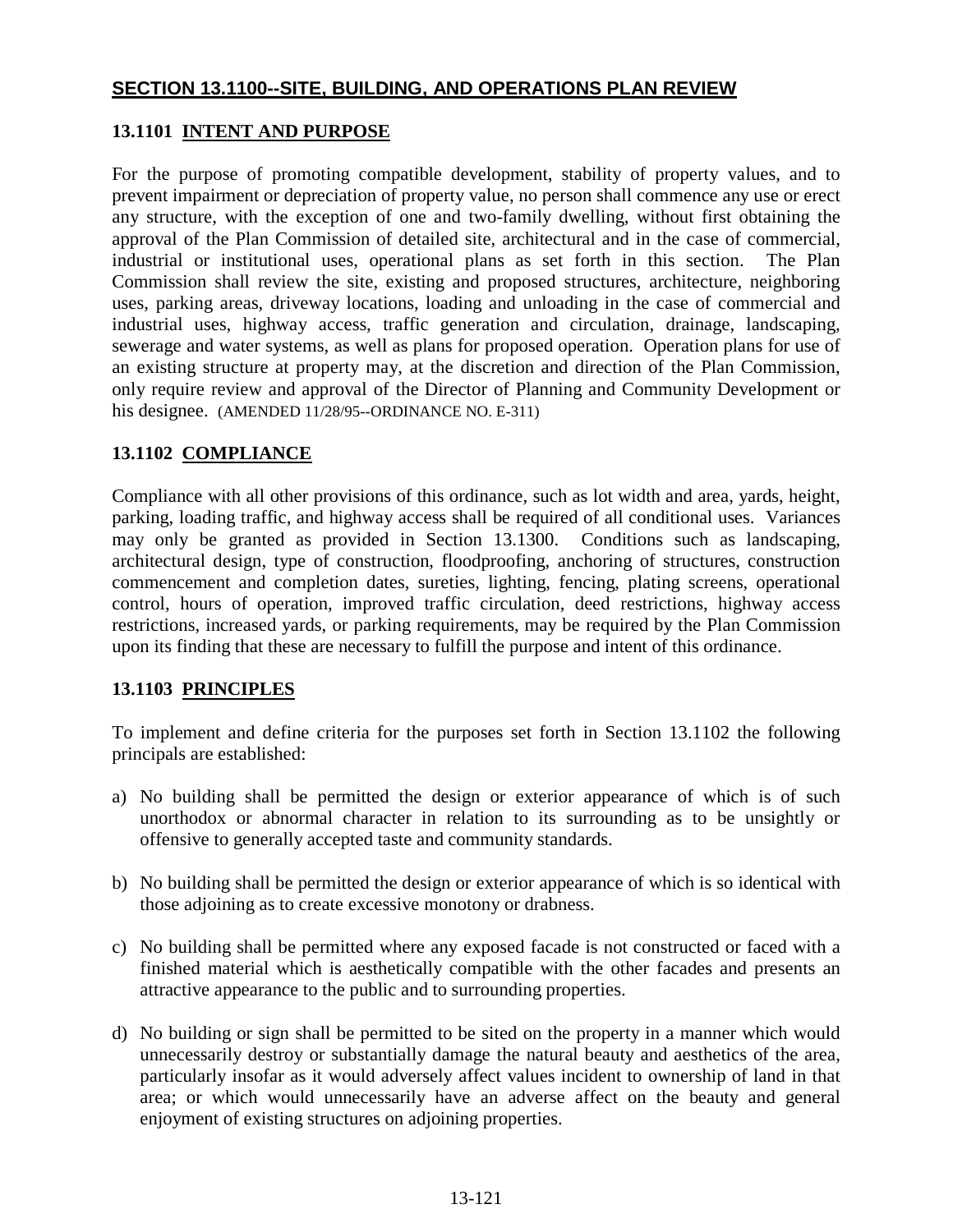## **13.1104 ADMINISTRATION**

Plan data shall be submitted to the Zoning Administrator who shall transmit all applications and their accompanying plans to the Director of Planning and Community Development and Plan Commission for their review. (AMENDED 11/28/95--ORDINANCE NO. E-311; AMENDED 10/14/97-- ORDINANCE NO. E-379)

- a) Site plan data to be submitted with all plan review applications shall include the following:
	- Site plan drawn to scale (including scale and magnetic point).
	- Name of project noted.
	- Owner's and/or developer's name and address.
	- Architect's and/or engineer's name and address.
	- Date of plan submittal.
	- Existing topography shown at a contour interval not less than two (2) feet.
	- Proposed changes in topography.
	- The characteristics of soils related to contemplated uses.
	- The type, size, location and dimensions of all structures including fences and walls.
	- Location and number of parking, loading, and storage areas.
	- **Primary building materials used in construction of all structures.**
	- $\blacksquare$  Height of building(s).
	- **Location of existing and proposed sanitary sewers, storm sewers, and water mains** (including size).
	- **Location of existing or proposed storm water detention/retention areas.**
	- Location of proposed solid waste (refuse) storage area.
	- Location of pedestrian sidewalks and walkways.
	- Existing and proposed public right-of-way widths.
	- Existing and proposed street names.
	- Location, type, height, and intensity of proposed lighting.
	- Location of existing trees and extent, and type of proposed plantings.
	- Erosion control plans required by Chapter 15.
	- Stormwater management plans required by Chapter 15.
	- A graphic delineation of any planned development staging.
	- Architectural plans, elevations, and perspective drawings and sketches illustrating the design and character of proposed structures.
	- Any other information which will assist the Plan Commission in making a determination and recommendation on the proposal.
	- Review fees as required in Chapter 42.
- b) Operations plan data to be submitted for Plan Commission or staff review with all plan review applications shall include at least the following:
	- Specific use of site and building(s).
	- Hours of operations.
	- Number of full and part time employees.
	- Estimate of daily truck and auto trips to the site.
	- Type of materials and equipment to be stored on site.
	- **Method of handling solid and liquid waste disposal.**
	- **Method of exterior maintenance (site and buildings).**
	- **Method of site and building security other than local police.**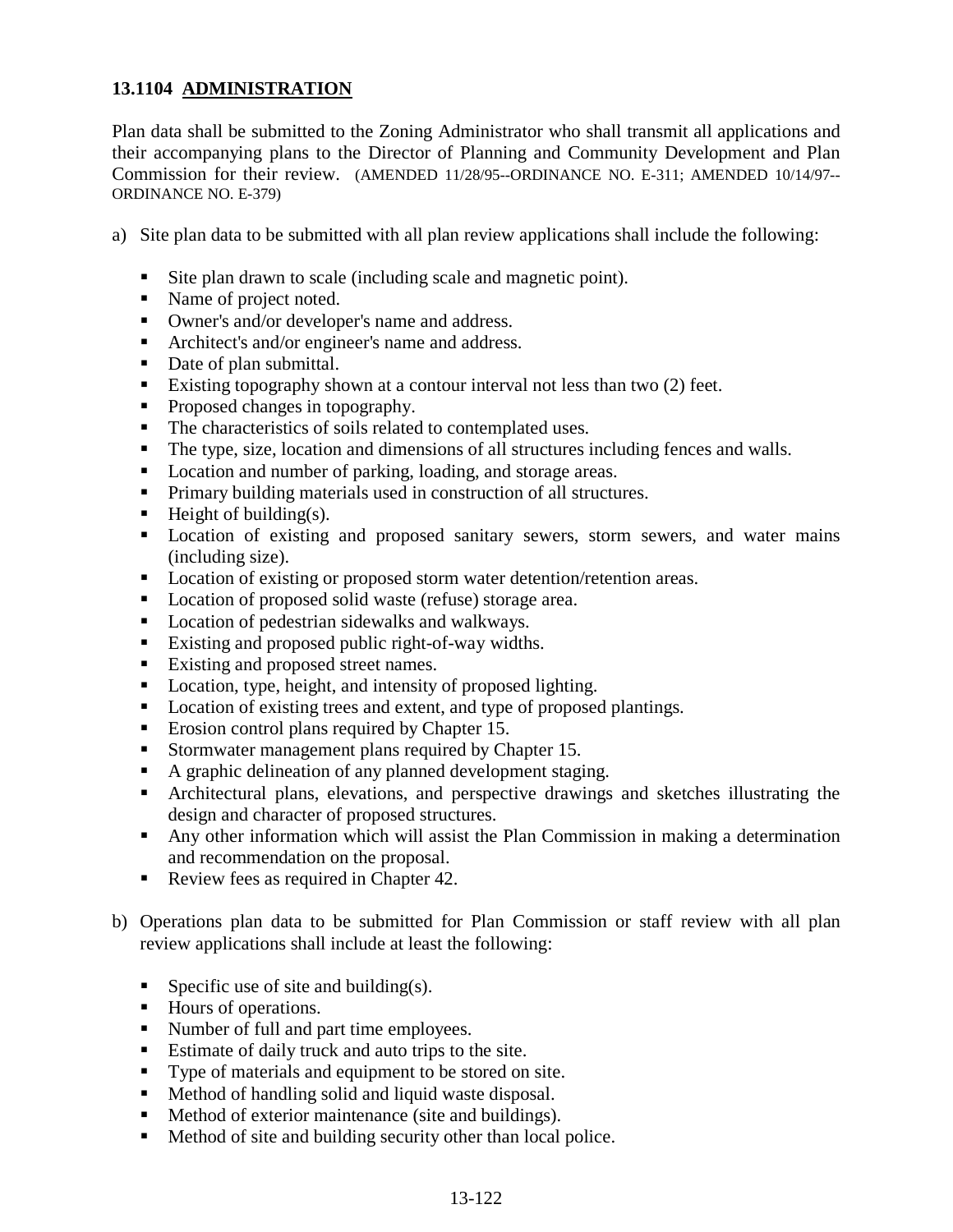- Copies of all special use permits issued by state or county services.
- Any other information which will assist the Plan Commission in making a determination and recommendation of the proposal.
- c) All landscape plans must be completed by a landscape architect or nursery person and shall contain:
	- North Arrow and Scale.
	- Topographic information and final grading adequate to identify areas needing slope protection.
	- Location, size and surface materials of all structures and parking areas.
	- The location, type, size, quantity and botanical name of all proposed landscape materials, drawn to reflect mature sizes.
	- The location, size and common name of all existing plant materials to be retained, drawn to reflect mature sizes.

In addition, landscape plans for proposed uses and sites shall conform with the following district requirements:

## Rm-1, Rm-2, and Rm-3 Multi-Family Residential Districts

- Landscape plans shall include foundation, garage, driveway, and yard plantings.
- A landscaped area at least ten (10) feet in depth shall be located between the street rightof-way and driveway or parking areas, and shall be planted with materials suitable for screening or ornamenting.
- If the development includes a parking area which accommodates five (5) vehicles or more, the requirements for parking lot landscaping must also be included on the landscape plan.
- If the development abuts a single or two family residential district, a landscape planting screen at least six (6) feet in height at the time of planting or berm which meets code requirement must be installed.

## B-1, B-2, B-3, B-4, B-5 Business Districts or I-1 Institutional District

- Landscape plans shall include foundation and yard plantings.
- A landscaped area at least ten  $(10)$  feet in depth shall be located between the street rightof-way and driveway or parking areas, and shall be planted with materials suitable for screening ornamenting.
- If the development includes a parking area which has five  $(5)$  vehicles or more, the requirements for parking lot landscaping must also be included on the landscape plan.
- If the development abuts any residential district, a landscape planting screen of at least six (6) feet in height at the time of planting or berm which meets code requirements must be installed.

## M-1, M-2, M-3, or M-4 Industrial Districts

- Landscape plans shall include foundation and yard plantings.
- If the development includes a parking area which accommodates five (5) vehicles or more, the Plan Commission may require parking lot landscaping to be included in the plan.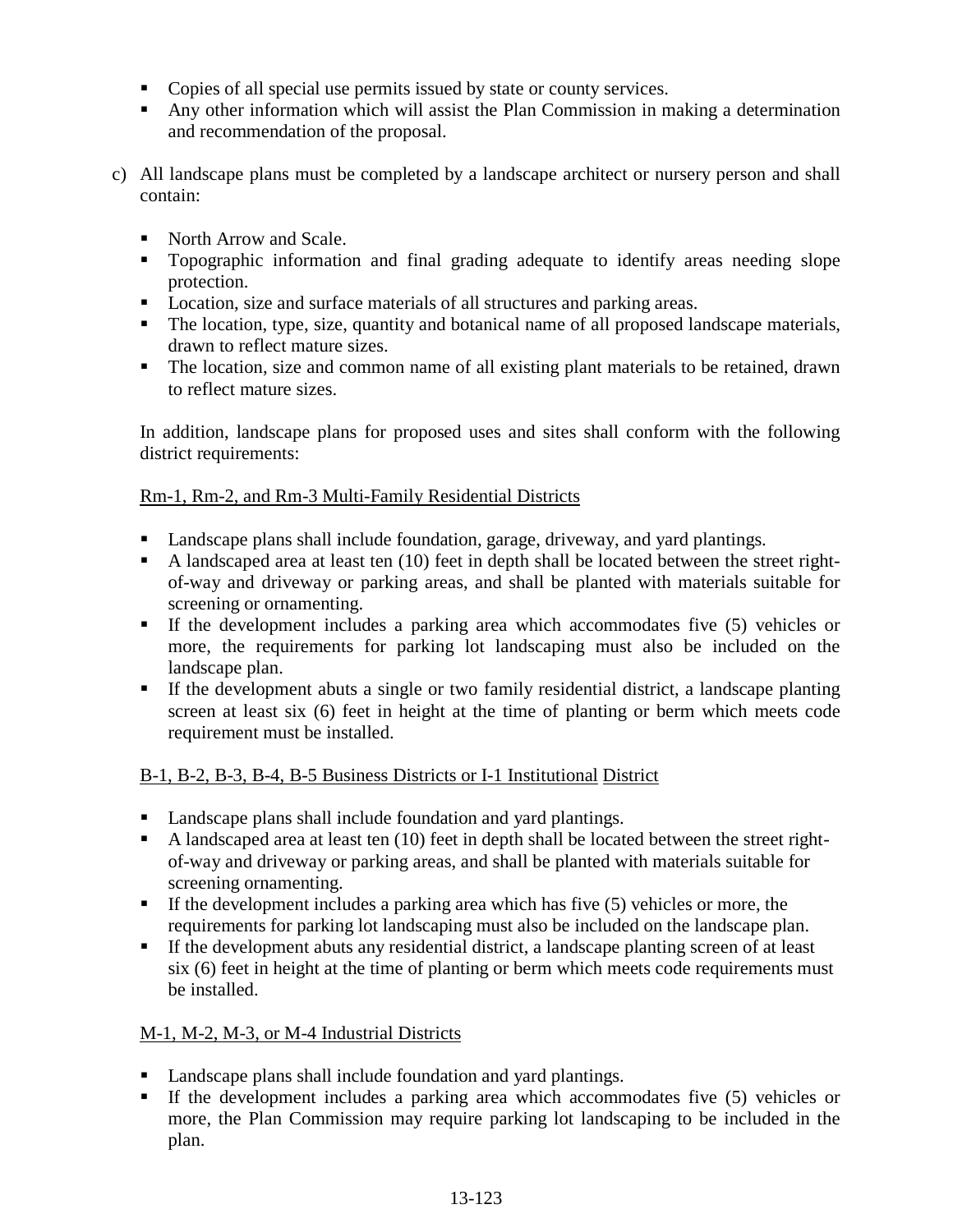If the development abuts any residential district, a landscape planting screen of at least six (6) feet in height at the time of planting or berm which meets code requirements must be installed. (SECTION 13.1104 (c) CREATED 12/12/95--ORDINANCE NO. E-313)

## **13.1105 REVIEW AND FINDINGS**

Plan data which is required for Plan Commission review or staff review shall be submitted to the Zoning Administrator not less than twenty (20) business days prior to a meeting of the Plan Commission where consideration is requested. Otherwise, the Plan Commission shall review the referred plan data at a meeting within 60 days after the initial application is made. The Plan Commission shall not approve any plans unless they find by a preponderance of the evidence after viewing the application that the structure, as planned, will not violate the intent and purpose of this ordinance. The Plan Commission will approve said plans only after determining that the proposed building or buildings will not impair an adequate supply of light and air to adjacent property, or substantially increase the danger of fire, or traffic congestion, or otherwise endanger the public health or safety. (AMENDED 7/25/95--ORDINANCE NO. E-300; AMENDED 3/24/98-- ORDINANCE NO. E-398)

## **13.1106 APPEALS**

Any person or persons aggrieved by any decisions of the Plan Commission related to plan review may appeal the decision to the Zoning Board of Appeals. Such appeal shall be filed with the City Clerk within 30 days after filing of the decision with the Zoning Administrator.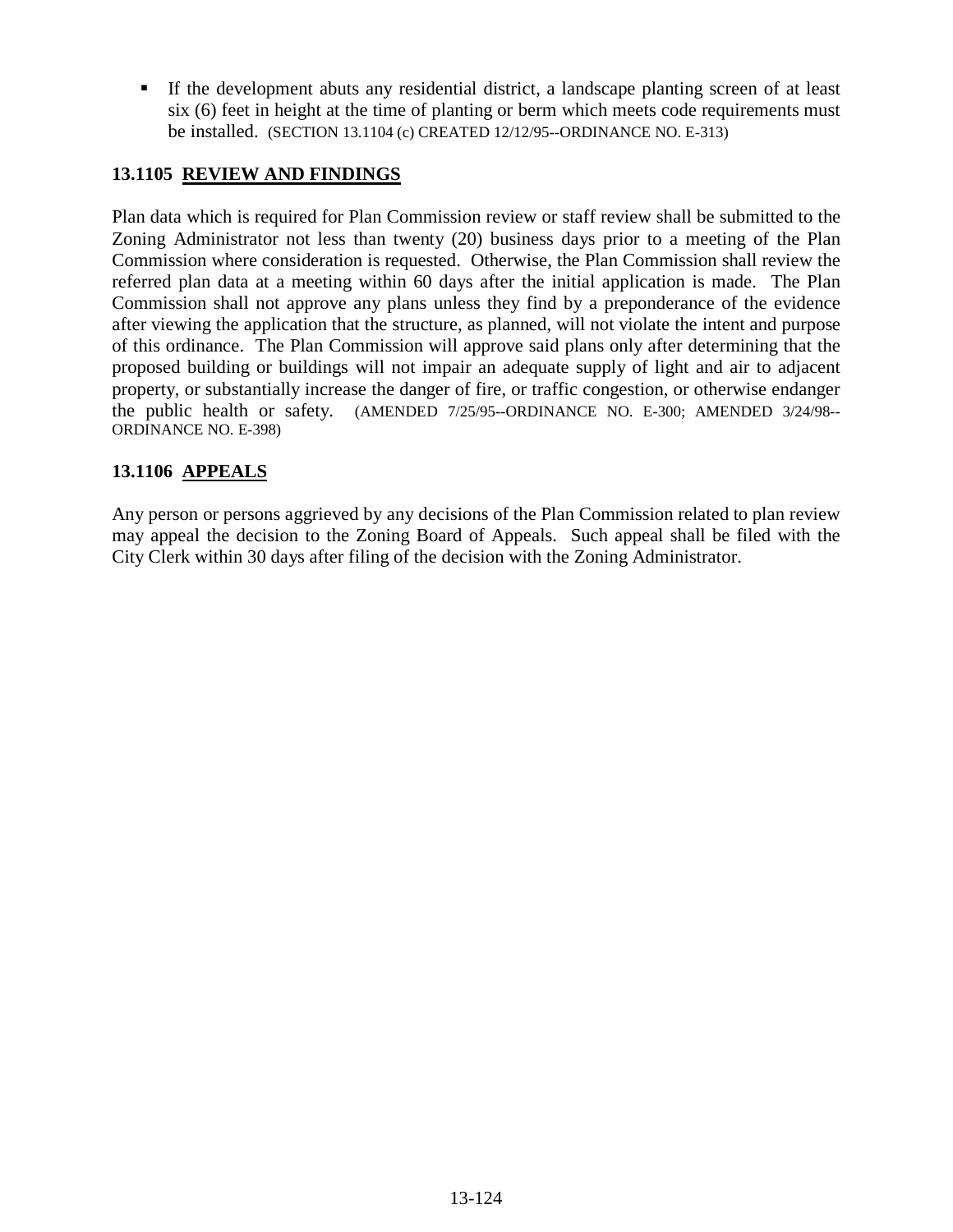## **SECTION 13.1200--CHANGES AND AMENDMENTS**

## **13.1201 AUTHORITY**

Whenever the public necessity, convenience, general welfare or good zoning practice require, the Common Council may, by ordinance, change the district boundaries or amend, change or supplement the regulations established by this ordinance or amendments thereto. Such Change or Amendment shall be subject to the prior review and recommendation of the City Plan Commission.

## **13.1202 INITIATION**

A change or amendment of either this ordinance or to the district map boundaries may be initiated by the Common Council, the Plan Commission, or by a petition of one (1) or more of the owners of property within the area proposed to be changed in zoning classification.

## **13.1203 PETITIONS**

Petitions for any change to the district boundaries or amendments to the regulations shall be filed with the City Clerk, describing the premises to be rezoned or the regulations to be amended, listing the reasons justifying the petition, and specifying the proposed use and have attached the following:

- a) Plot Plan drawn to a scale of one (1) inch equals 100 feet showing the area proposed to be rezoned, its locations, its dimensions, the location and classification of adjacent zoning districts, and the location and existing use of all properties within 200 feet of the area proposed to be rezoned.
- b) Owner's Names and Addresses of all properties lying within 200 feet of the area proposed to be rezoned.
- c) Additional Information required by the City Plan Commission, Common Council, Director of Planning and Community Development, or Zoning Administrator. (AMENDED 11/28/95-- ORDINANCE NO. E-311)

## **13.1204 RECOMMENDATIONS**

The City Plan Commission shall review all proposed changes and amendments within the City limits and shall recommend that the petition be granted as requested, modified, or denied. The recommendation shall be made at a meeting subsequent to and within 60 days of the meeting at which the petition is first submitted to the Common Council and the recommendation shall be made in written form to the Common Council.

## **13.1205 HEARINGS**

The Common Council shall hold a public hearing upon each petition after recommendation by the City Plan Commission, and shall give notice of such hearings as specified in Section 13.1400 of this ordinance. Prior to such hearings the City Plan Commission may hold public informational meetings to solicit comments from and inform the public prior to their recommendation.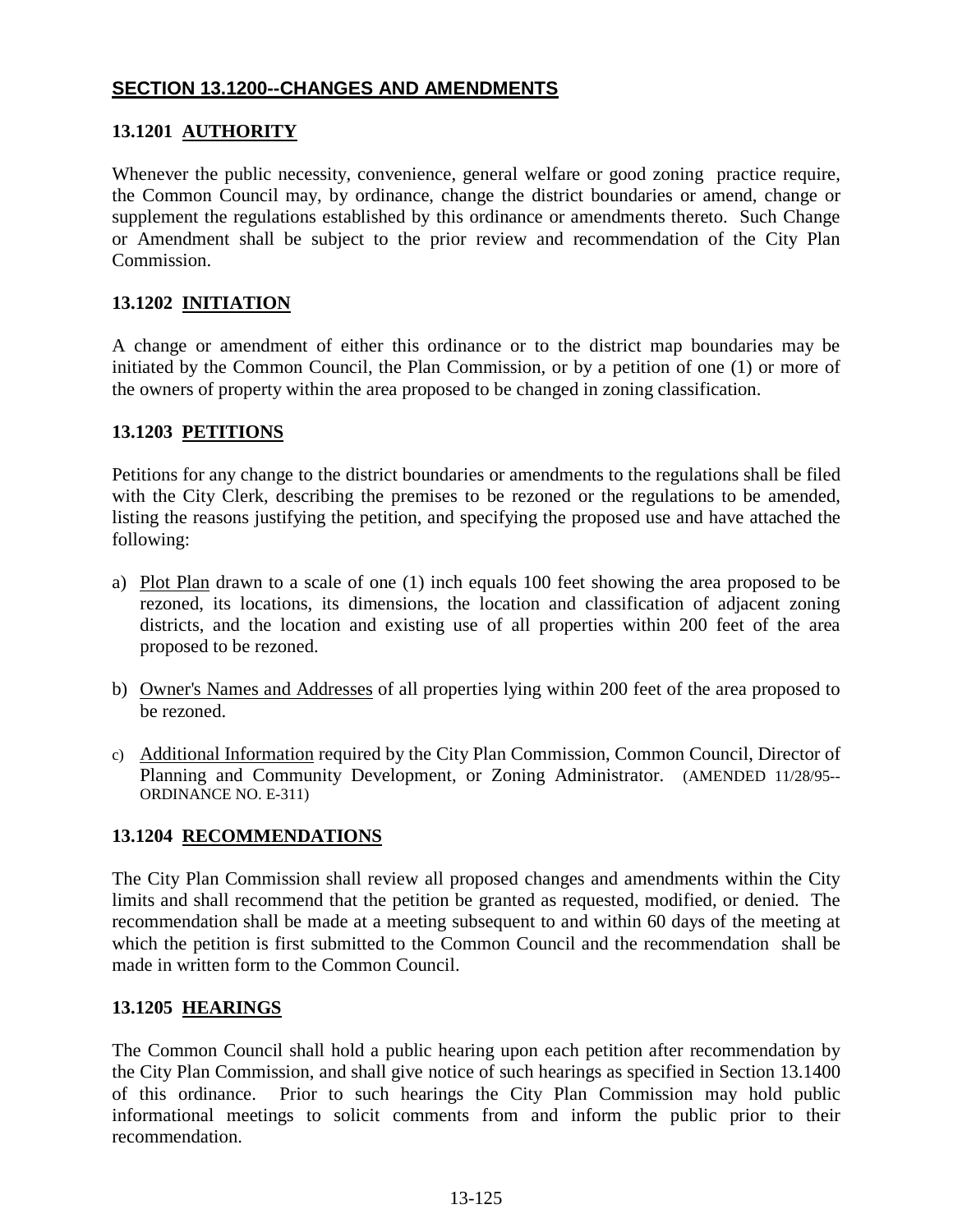# **13.1206 COMMON COUNCIL'S ACTION**

Following such public hearing and after careful consideration of the Plan Commission's recommendations, the Common Council shall within 30 days from the date of the public hearing, approve or deny the request or petition for the proposed change or amendment. If the Plan Commission's recommendation is to deny the proposed request or petition, such request or petition may only be approved by the favorable vote of three-fourths (3/4) of the members of the Council present. (AMENDED 3/26/02--ORDINANCE NO. E-480)

## **13.1207 FLOODLAND DISTRICT BOUNDARY CHANGES LIMITED**

The Common Council shall not permit changes to the floodland district boundaries that are inconsistent with the purpose and intent of this ordinance; or in conflict with the applicable rules and regulations of the Wisconsin Department of Natural Resources (DNR) and the Federal Emergency Management Agency (FEMA). In addition:

- a) Changes in the FWO Floodway Overlay District Boundaries shall not be permitted where the change will increase the flood stage elevation by 0.01 foot or more, unless the petitioner has made appropriate legal arrangements with all affected units of government and all property owners affected by the stage increase. In no event shall a change be permitted that would increase the flood stage elevation by more than 1.0 foot. Petitions for Floodway Overlay District changes shall show the affects of the change within the associated flood fringe, and shall provide adjusted water surface profiles and adjusted floodland limits to reflect the increased flood elevations.
- b) Changes in the FCO Floodplain Conservancy Overlay District Boundaries shall not be permitted where the change will increase the flood stage elevation by 0.01 foot or more, unless the petitioner has made appropriate legal arrangements with all affected units of government and all property owners affected by the stage increase. In no event shall a change be permitted that would increase the flood stage elevation by more than 1.0 foot. Petitions for Floodplain Conservancy Overlay District changes shall show the affects of the change within the associated flood fringe, and shall provide adjusted water surface profiles and adjusted floodland limits to reflect the increased flood elevations.
- c) Removal of Land from any Floodland District shall not be permitted unless the land has been filled to an elevation at least two (2) feet above the elevation of the 100-year recurrence interval flood and further provided that such land is contiguous to lands lying outside of the floodlands.
- d) Amendment of Floodlands Which Were Delineated by Approximate Methods shall not be permitted unless the petitioner provides the City with engineering data showing the flood profile, necessary river cross-sections, flood elevations, and any effect the establishment of a floodway/flood fringe will have on flood stages. The effects shall be limited as set forth above for changes in subparagraphs (a) and (b) above. If the approximate flood zone is less than five acres in area, and where the cost of the proposed development is estimated to be less than \$125,000, the Department of Natural Resources (DNR) will assist the petitioner in determining the required flood elevations.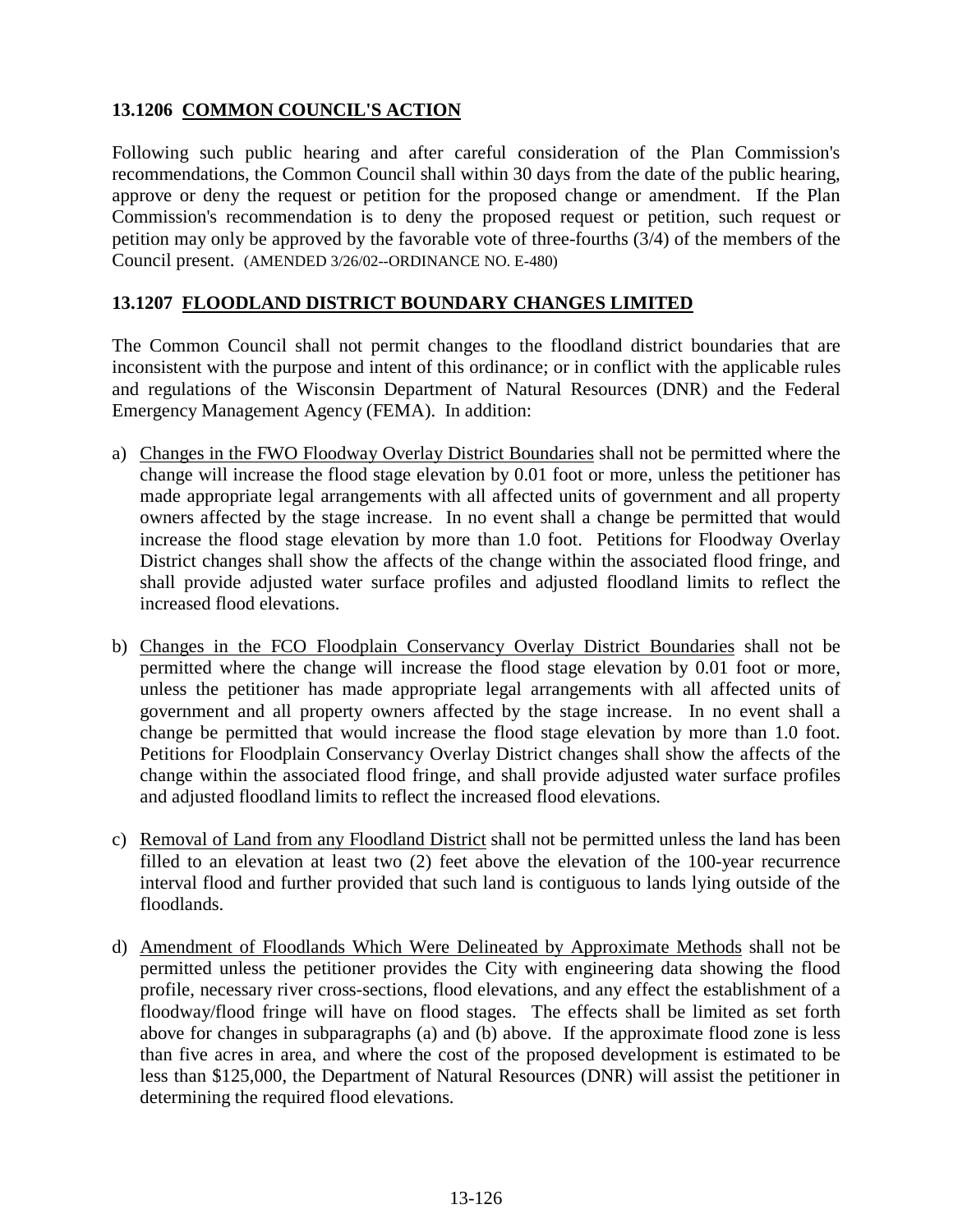- e) No River or Stream shall be altered or relocated until a floodland zoning change has been applied for and granted in accordance with the requirements of this Section, and until all adjacent communities have been requested to review and comment on the proposed alteration or relocation. The flood carrying capacity within an altered or relocated water course shall not be reduced to less than the flood carrying capacity before the watercourse was altered or relocated.
- f) Notice to DNR and FEMA. A copy of all notices for amendments or rezoning in any Floodland Districts shall be transmitted to the Wisconsin Department of Natural Resources (DNR) and the Federal Emergency Management Agency (FEMA) at least 10 days prior to the public hearing. No amendments to the floodland district boundaries or regulations shall become effective until approved by the DNR and FEMA. In the case of floodland district boundary changes, an official letter of map amendment from the FEMA may also be required. (SECTION 13.1207 REPEALED AND RECREATED 4/10/89--ORDINANCE NO. E-130)

## **13.1208 AMENDMENTS TO SHO-1, SHW-1, AND C-1 DISTRICTS**

- a) The City Shall Transmit a Notice of any text change, map change, variance or appeal application, or conditional use application to the Wisconsin Department of Natural Resources (DNR). Notice requirements shall be as follows:
	- 1) A copy of every petition mailed within five (5) days of filing with the City Clerk.
	- 2) At least ten (10) days prior notice of any public hearing on the proposal.
	- 3) Notice of a City Plan Commission recommendation no later than ten (10) days following the recommendation.
	- 4) Notice of a Common Council decision no later than ten (10) days following the decision.
- b) No Wetland in the shoreland portion of a C-1 district shall be rezoned if the rezoning may result in a significant adverse impact on storm or floodwater storage capacity; maintenance of dry season stream flow, the discharge of groundwater from the wetland to another area, or the flow of groundwater through a wetland; filtering or storage of sediments, nutrients, heavy metals, or organic compounds that would otherwise drain into navigable waters; shoreline protection against soil erosion; fish spawning, breeding, nursery or feeding grounds; wildlife; habitat; or areas of special recreational, scenic or scientific interest, including scarce wetland types.
- c) If the DNR has notified the City Plan Commission that an amendment to the C-1 district may have a significant adverse impact upon any of the criteria listed in subparagraph (b) above, that amendment, if approved by the Common Council, shall contain the following provision:

 "This amendment shall not take effect until more than 30 days have elapsed since written notice of the Common Council's approval of this amendment was mailed to the Department of Natural Resources. During that 30-day period, the Department of Natural Resources may notify the Common Council that it will adopt a superseding shore land ordinance for the City pursuant to Section 62.231 of the Wisconsin Statutes. If the Department does so notify the Common Council, the effect of this amendment shall be stayed until the Section 62.231 adoption procedure is completed or otherwise terminated." (SECTION 13.1208 CREATED 4/10/89--ORDINANCE NO. E-130; AMENDED 6/25/96--ORDINANCE NO. E-331)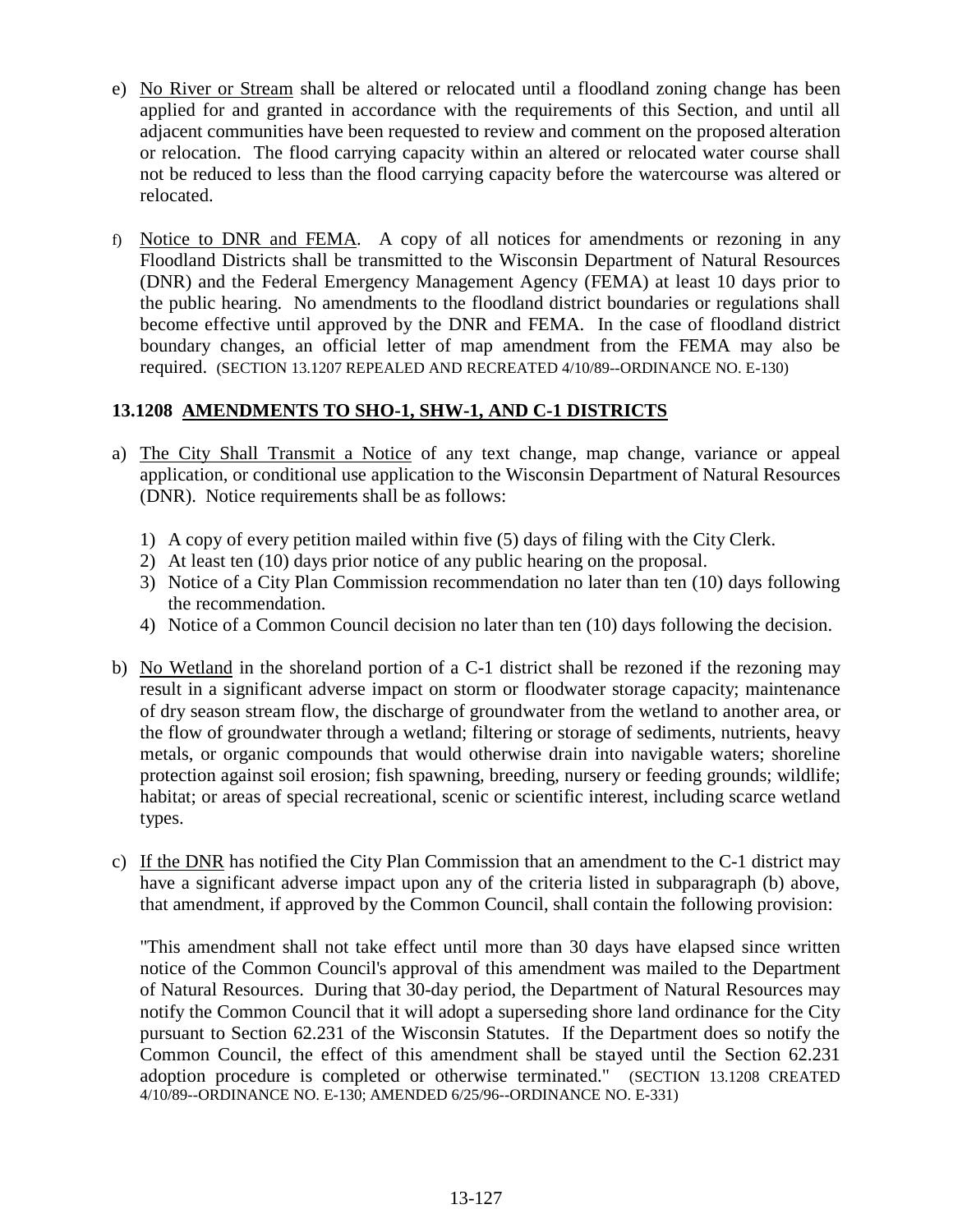## **13.1209 PROTEST**

In case of a protest against such amendment, duly signed and acknowledged by the owners of 20% or more either of the area of the land included in such proposed amendment, or by the owners of 20% or more of the area of the land immediately adjacent extending 100 feet therefrom, or by the owners of 20% or more of the land directly opposite thereto extending 100 feet from the street frontage of such opposite land, such amendment shall not become effective except by the favorable vote of three-fourths (3/4) of the members of the Common Council voting on the proposed change.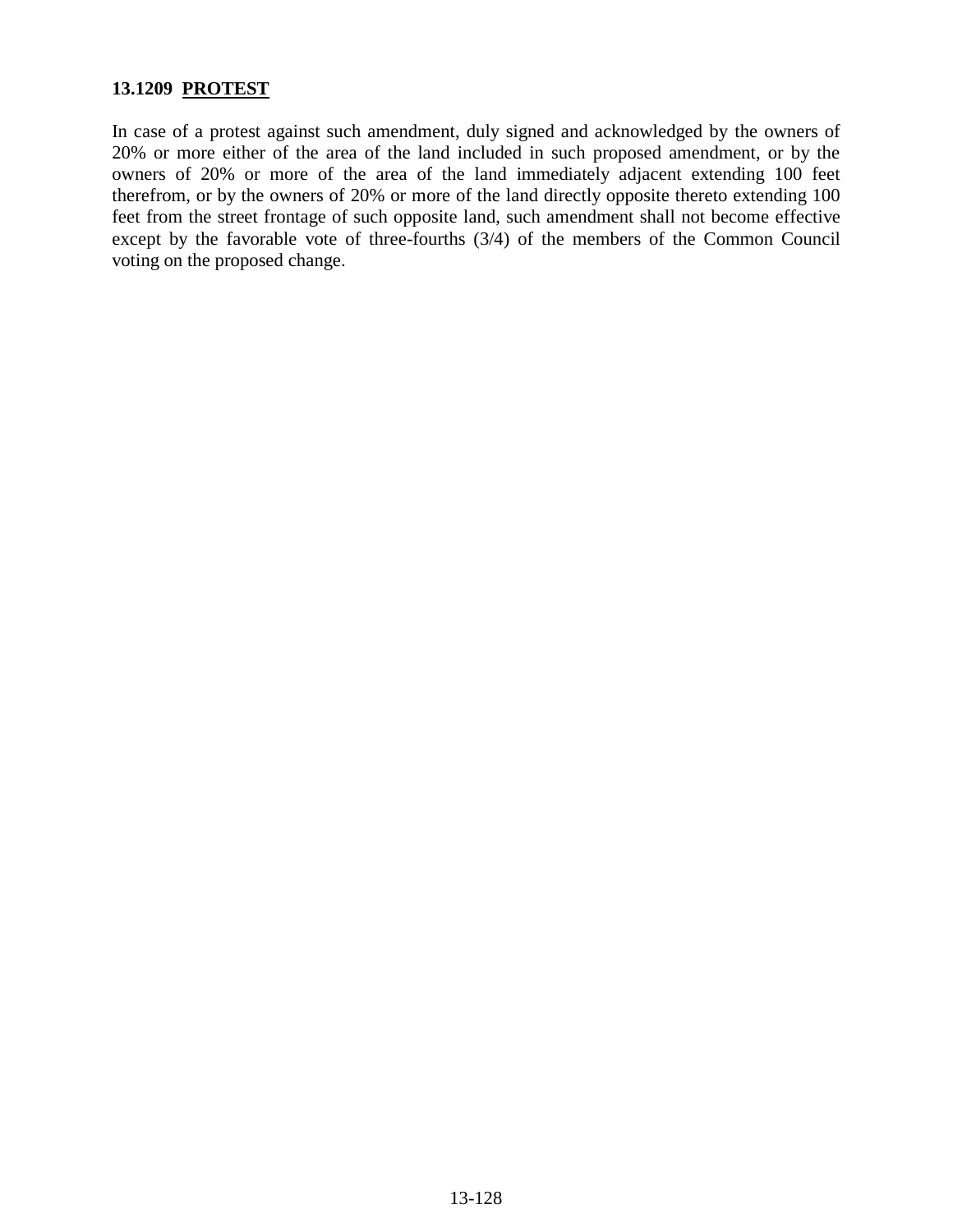## **SECTION 13.1300--ZONING BOARD OF APPEALS**

## **13.1301 ESTABLISHMENT**

There is hereby established a Zoning Board of Appeals for the City of Hartford for the purpose of hearing appeals and applications, and granting variances and exceptions to the provisions of this Zoning Ordinance.

## **13.1302 MEMBERSHIP**

The Zoning Board of Appeals shall consist of five (5) members appointed by the Mayor and confirmed by the Common Council.

- a) Terms shall be for three year periods, and staggered to ensure continuity.
- b) The Chairman shall be designated by the Mayor.
- c) Two Alternate Members shall be appointed by the Mayor for a term of three (3) years and shall act only when a regular member is absent or declines to vote because of conflict of interest.
- d) The Secretary shall be the City Clerk but shall not be a voting member.
- e) The Zoning Administrator shall attend all meetings for the purpose of providing technical assistance when requested by the Board but shall not be a voting member.
- f) Official Oaths shall be taken by all members in accordance with Section 19.01 of the Wisconsin Statutes within ten (10) days of receiving notice of their appointment.
- g) Vacancies shall be filled for the unexpired term in the same manner as appointments for a full term.

## **13.1303 ORGANIZATIONS**

The Zoning Board of Appeals shall organize and adopt rules of procedure for its own government in accordance with the provisions of this ordinance and Chapter 62.23 of the Wisconsin State Statutes. Specifically:

- a) Meetings shall be held at the call of the chairman and shall be open to the public.
- b) Minutes of the proceedings and a record of all actions shall be kept by the secretary, showing the vote of each member upon each question, the reasons for the Board's determination, and its finding of facts. These records shall be immediately filed in the Office of the Board and shall be of public record.
- c) The Concurring Vote of four (4) members of the Board shall be necessary to correct an error; grant a variance; make an interpretation; and permit a utility, temporary, unclassified, or substituted use.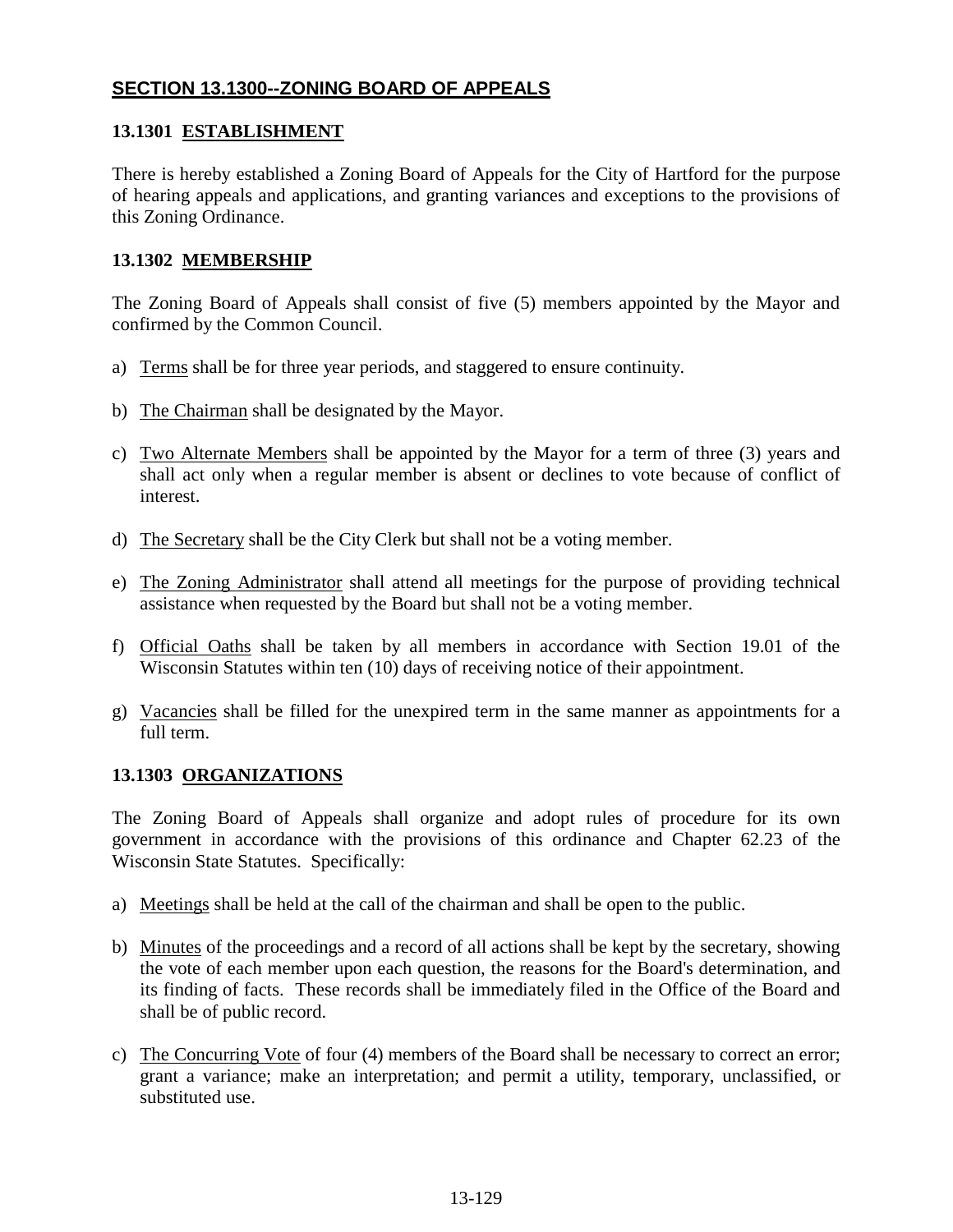## **13.1304 POWERS**

The Zoning Board of Appeals shall have the following powers:

- a) Errors. To hear and decide appeals where it is alleged there is error in any order, requirement, decision, or determination made by the Director of Planning and Community Development or Zoning Administrator.
- b) Variances. To hear and grant appeals for variances which are not contrary to the public interest but where owing to special conditions, a literal enforcement will result in practical difficulty or unnecessary hardship, so that the spirit and purpose of this ordinance shall be observed and the public, safety, welfare and justice secured. Land use variances shall not be granted.
- c) Interpretations. To hear and decide application for interpretations of the zoning regulations and the boundaries of the zoning districts after the City Plan Commission has made a review and recommendation.
- d) Substitutions. To hear and grant applications for substitution of more restrictive nonconforming uses for existing nonconforming uses provided no structural alterations are to be made. Whenever the Board permits such a substitution, the use may not thereafter be changed without application.
- e) Permits. The Board may reverse, affirm wholly or partly, modify the requirements appealed from, and may issue or direct the issue of a permit.
- f) Assistance. The Board may request assistance from other officers, departments, commissions, and boards of the City.
- g) Oaths. The chairman may administer oaths and compel the attendance of witnesses.

The Chairman of the Zoning Board of Appeals and the Zoning Administrator shall be jointly empowered to grant minor variances without Class 2 hearing or notice requirements where a request is not within designated Floodplain or Shoreland Districts, would have met the requirements of the municipal zoning code in effect in 1980 and where, in their opinion, a hardship exists, but the intent of the current ordinance would be met and there appears to be an absence of detriment to others and/or exceptional circumstances. Said minor variances may be granted only after mailing notices as required by Section 13.1306, making affected parties aware of the proposed variance. If any noticed party in writing requests a hearing, the party originally requesting a variance shall be required to proceed in accord with Section 13.1305. (CREATED 11/23/87--ORDINANCE NO. E-102; AMENDED 6/25/96--ORDINANCE NO. E-331)

## **13.1305 APPEALS AND APPLICATIONS**

Appeals from the decision of the Director of Planning and Community Development or Zoning Administrator concerning the literal enforcement of this ordinance may be made by any person aggrieved, or by any officer, department, board or bureau of the City. Such appeals shall be filed with the secretary within 30 days after the date or written notice of the decision or order of the Zoning Administrator. Applications may be made by the owner or lessee of the structure, land,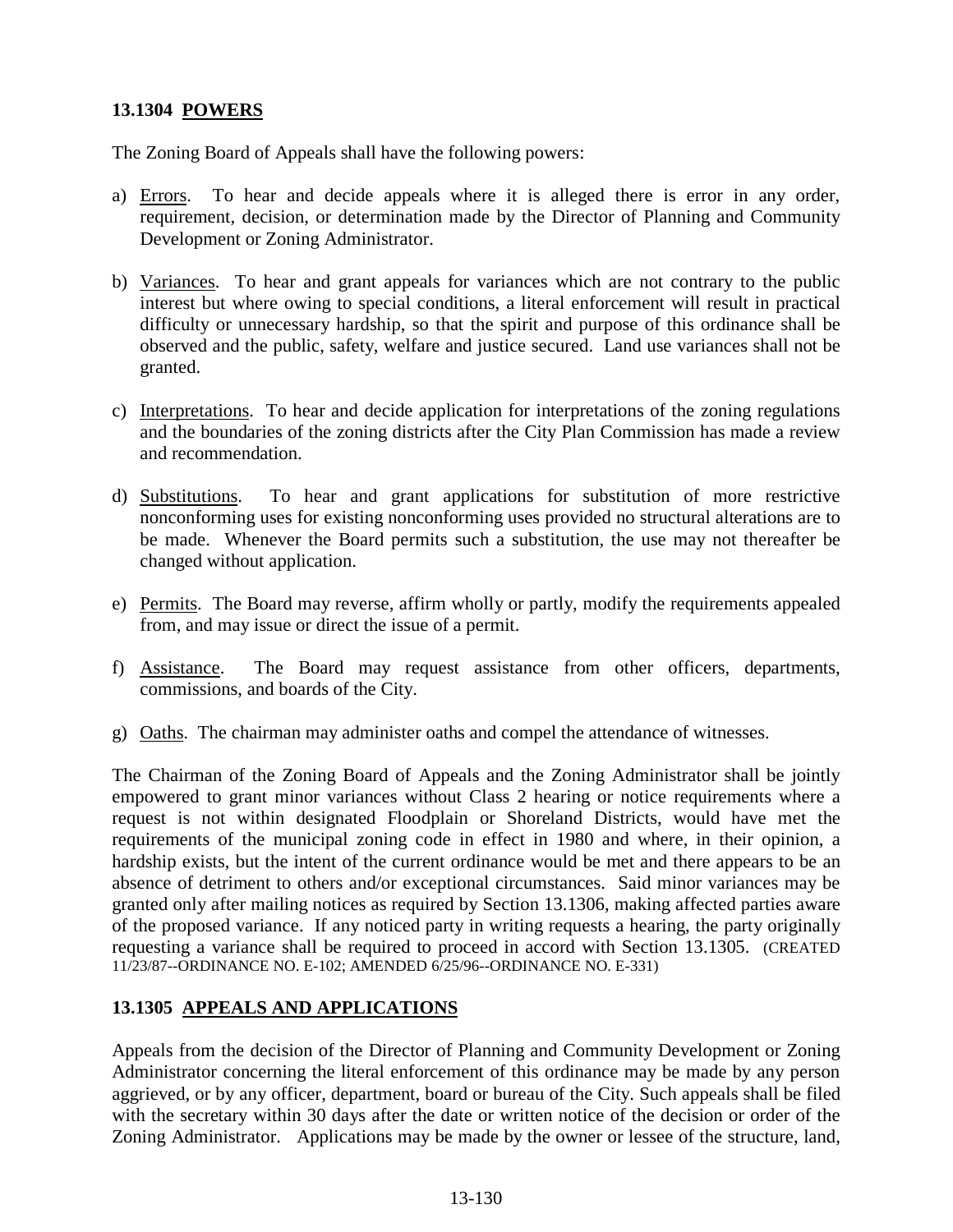or water to be affected at any time and shall be filed with the secretary. Such appeals and applications shall include the following: (AMENDED 11/28/95--ORDINANCE NO. E-311)

- a) Name and Address of the appellant or applicant and all abutting and opposite property owners of record.
- b) Plat of Survey prepared by a registered land surveyor, or a location sketch drawn to scale, showing all of the information required under Section 13.1003 for a zoning permit.
- c) Additional Information required by the City Plan Commission, Zoning Board of Appeals, City Engineer, Director of Planning and Community Development, or Zoning Administrator. (AMENDED 11/28/95--ORDINANCE NO. E-311)

## **13.1306 HEARINGS**

The Zoning Board of Appeals shall fix a reasonable time and place for the required public hearing, and shall give notice as specified in Section 13.1400 of this ordinance. At the hearing the appellant or applicant may appear in person or may be represented by agent or attorney.

#### **13.1307 NOTICE TO DNR**

The Zoning Board of Appeals shall transmit a copy of each application for a variance to conservancy regulations in the shoreland portion of the C-1 Lowland Conservancy District or to the floodland regulations in a FWO, FCO, or UFO floodland district, and a copy of all shoreland C-1 and floodland appeals, to the Wisconsin Department of Natural Resources (DNR) for review and comment at least 10 days prior to any public hearings. Final action on the application shall not be taken for 30 days or until the DNR has made its recommendation, whichever comes first. A copy of all decisions relating to variances to shoreland conservancy regulations or to floodland regulations, and a copy of all decisions to shoreland conservancy and floodland appeals, shall be transmitted to the DNR within 10 days of the date of such decision. (SECTION 13.1307 REPEALED AND RECREATED 4/10/89-- ORDINANCE NO. E-130)

#### **13.1308 FINDINGS**

No variance to the provisions of this ordinance shall be granted by the Board unless it finds that all the following facts and conditions exist and so indicates in the minutes of its proceedings: (AMENDED 3/28/95--ORDINANCE NO. E-289)

- a) Preservation of Intent. No variance shall be granted that is not consistent with the purpose and intent of the regulations for the district in which the development is located. No variance shall have the effect of permitting a use in any district that is not stated permitted use, accessory use, or conditional use in that particular district.
- b) Exceptional Circumstances. There must be exceptional, extraordinary, or unusual circumstances of conditions applying to the lot or parcel, structure, use, or intended use that do not apply generally to other properties or uses in the same district and the granting of the variance would not be of so general or recurrent nature as to suggest that the Zoning Ordinance should be changed.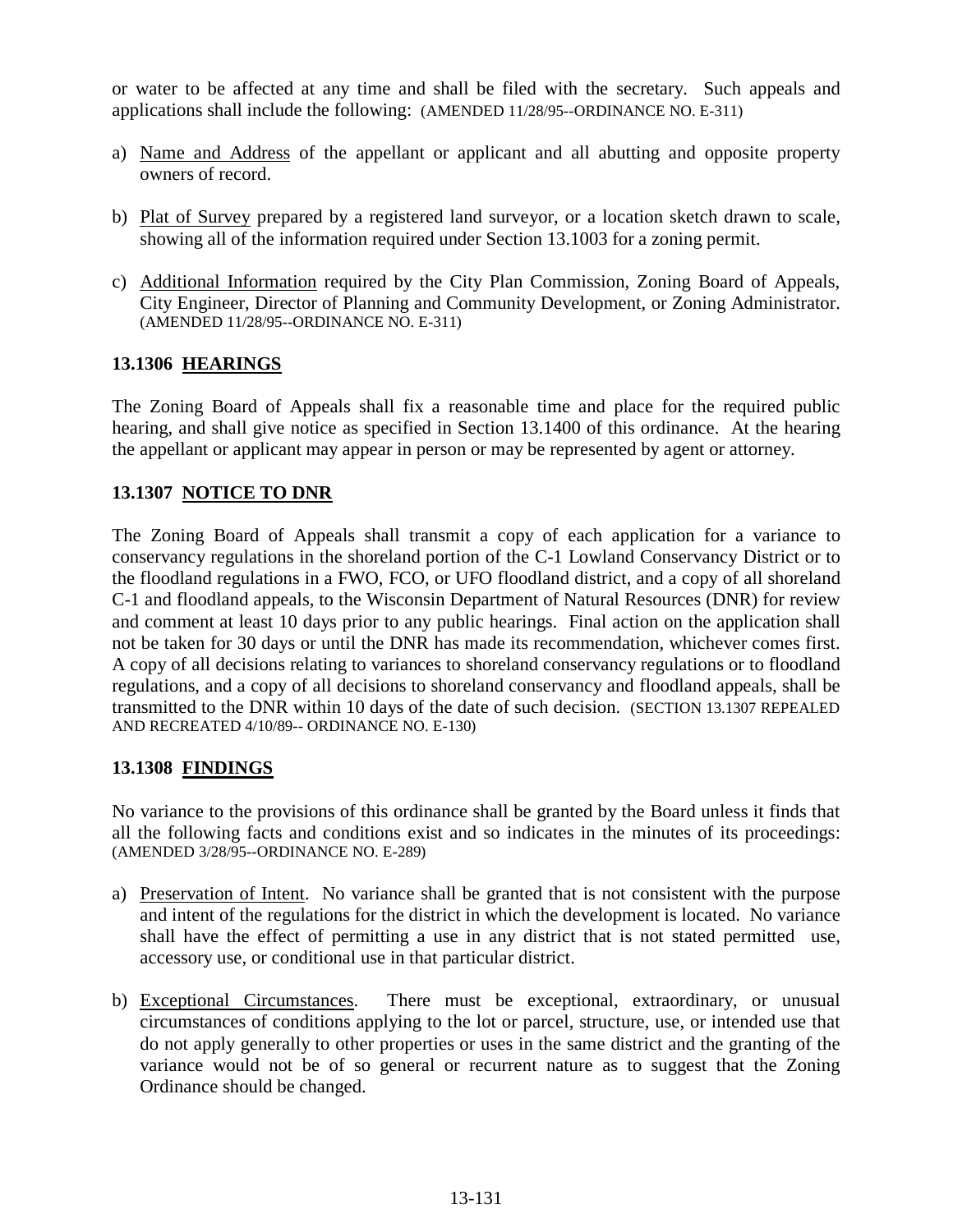- c) Economic Hardship and Self-Imposed Hardship Not Grounds for Variance. No variance shall be granted solely on the basis of economic gain or loss. Self-imposed hardships shall not be considered as grounds for the granting of a variance.
- d) Preservation of Property Rights. The variance must be necessary for the preservation and enjoyment of substantial property rights possessed by other properties in the same district and same vicinity.
- e) Absence of Detriment. No variance shall be granted that will create substantial detriment to adjacent property and will materially impair or be contrary to the purpose and spirit of this ordinance of the public interest.
- f) Additional Requirements in Floodland Districts. No variance shall be granted where:
	- 1) Filling and development contrary to the purpose and intent of the F-1 and F-2 Districts would result.
	- 2) A change in the boundaries and Floodland District would result.
	- 3) A lower degree of flood protection than a point two (2) feet above the 100-year recurrence interval flood for the particular area would result.
	- 4) Any action contrary to the provisions of Chapter NR 116 of the Wisconsin Administrative Code would result.

# **13.1309 WETLAND AND FLOODLAND MAPPING DISPUTES**

- a) Wetland Disputes. Whenever the Board of Appeals is asked to interpret a shoreland C-1 Lowland Conservancy District boundary where an apparent discrepancy exists between the City's Final WETLAND Inventory Map and actual field conditions, the City shall contact the Wisconsin Department of Natural Resources (DNR) to determine if the wetland inventory map is in error. If the DNR staff concurs that the particular area was incorrectly mapped as a wetland, the Board of Appeals shall direct the City Plan Commission to initiate appropriate action to rezone the property within a reasonable amount of time.
- b) Floodland Disputes. Whenever the Board of Appeals is asked to interpret a floodland boundary where an apparent discrepancy exists between the federal Flood Insurance Study and actual field conditions, the following procedure shall be used. The floodland boundary shall be determined by use of the flood profiles contained in an engineering study, or where such information is not available, by experience flood maps or any other evidence available to the Board of Appeals. The person contesting the location of the district boundary shall be given the opportunity to present his own technical evidence. Where it is determined that the floodplain is incorrectly mapped, the Board of Appeals shall advise the City Plan Commission of its findings and the Plan Commission shall proceed to petition the Common Council for a map amendment. (SECTION 13.1309 CREATED 4/10/89--ORDINANCE NO. E-130)

# **13.1310 DECISION**

The Zoning Board of Appeals should decide all appeals and applications within 30 days after the final hearing and shall transmit a signed copy of the Board's decision to the appellant or applicant, Zoning Administrator, and City Plan Commission. In addition:

a) Conditions may be placed upon any zoning permit ordered or authorized by the Board.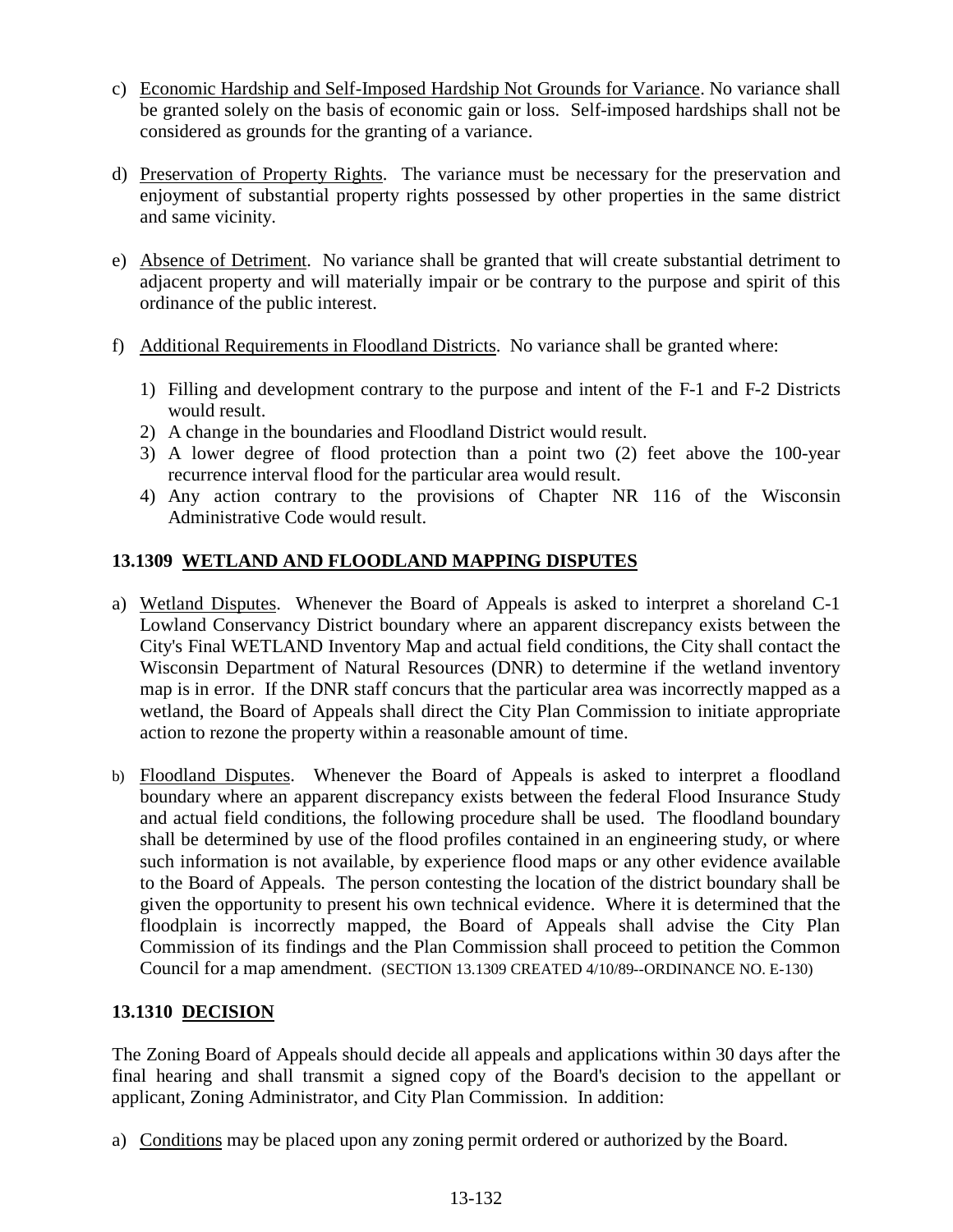- b) Variances, Substitutions, or Use Permits granted by the Board shall expire within six (6) months unless substantial work has commenced pursuant to such grant.
- c) Applicants Receiving Variances in Floodlands shall be notified, in writing, by the Board of Appeals that increased flood insurance premiums and risk to life or property may result from the granting of the variance. The Board shall keep a record of the notification in its files. (SECTION 13.1310 REPEALED AND RECREATED 4/10/89--ORDINANCE NO. E-130)

### **13.1311 REVIEW BY COURT OF RECORD**

Any person or persons aggrieved by any decision of the Zoning Board of Appeals may present to the court of record a petition duly verified setting forth that such decision is illegal and specifying the grounds of the illegality. Such petition shall be presented to the court within 30 days after the filing of the decision in the office of the Zoning Board of Appeals.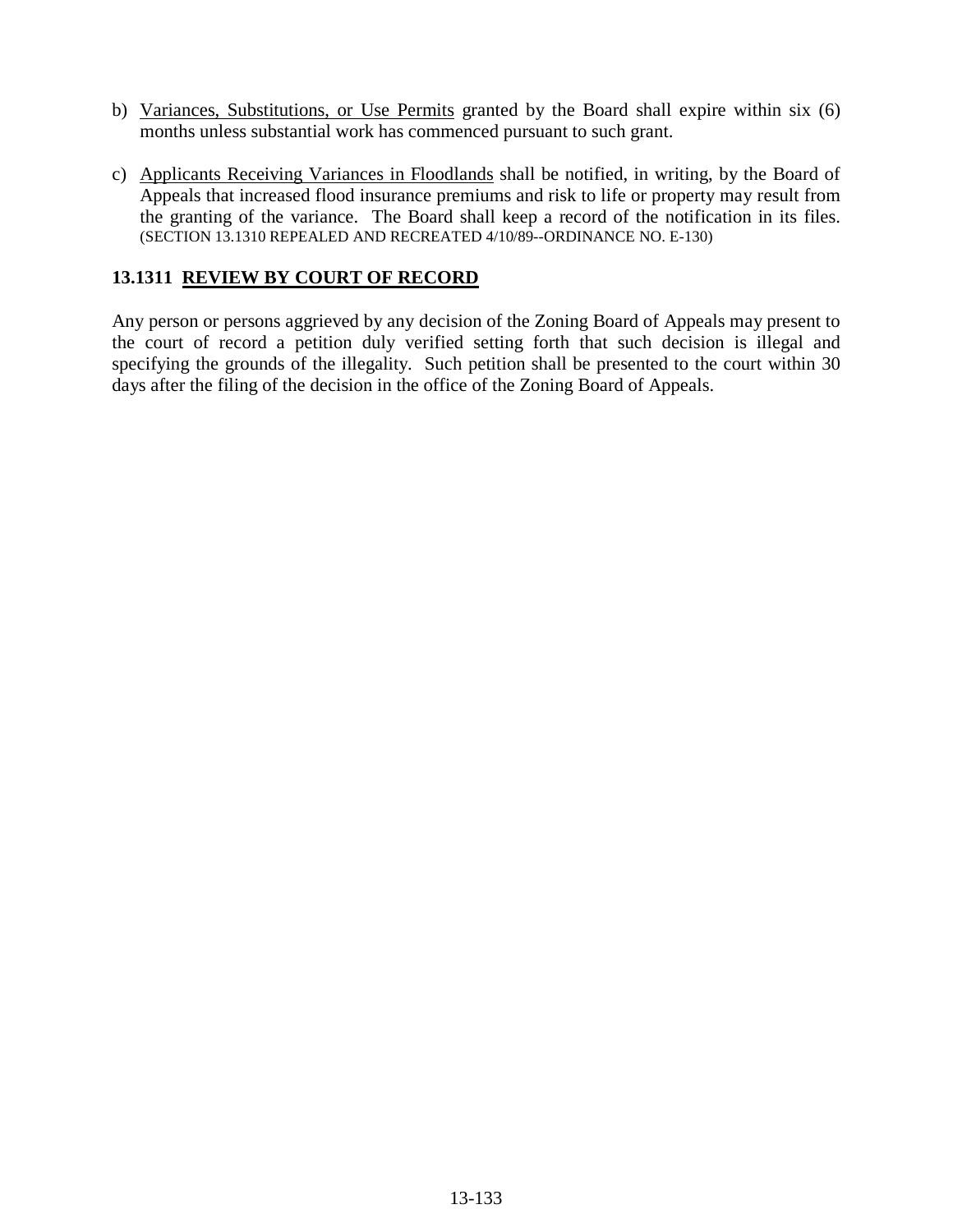## **SECTION 13.1400--PUBLIC HEARINGS**

Notice of any public hearing which the Common Council, Plan Commission, or Zoning Board of Appeals is required to hold under the terms of this ordinance shall specify the date, time, and place of said hearing and shall state the matter to be considered at said hearing. Notice shall be published in an official City Newspaper at least once each week for two (2) consecutive weeks and the hearing shall not be held until at least seven (7) days following the last publication. The City Clerk shall also give at least ten (10) days prior written notice to the clerk of any municipality within 1,000 feet of any land to be affected by the proposed action. In addition, the owners of property located within 200 feet of the proposed amendment or change to the Zoning District map boundaries shall be given written notice of such hearing(s) at least ten (10) days prior to the date of the hearing. (AMENDED 7/25/88--ORDINANCE NO. E-117)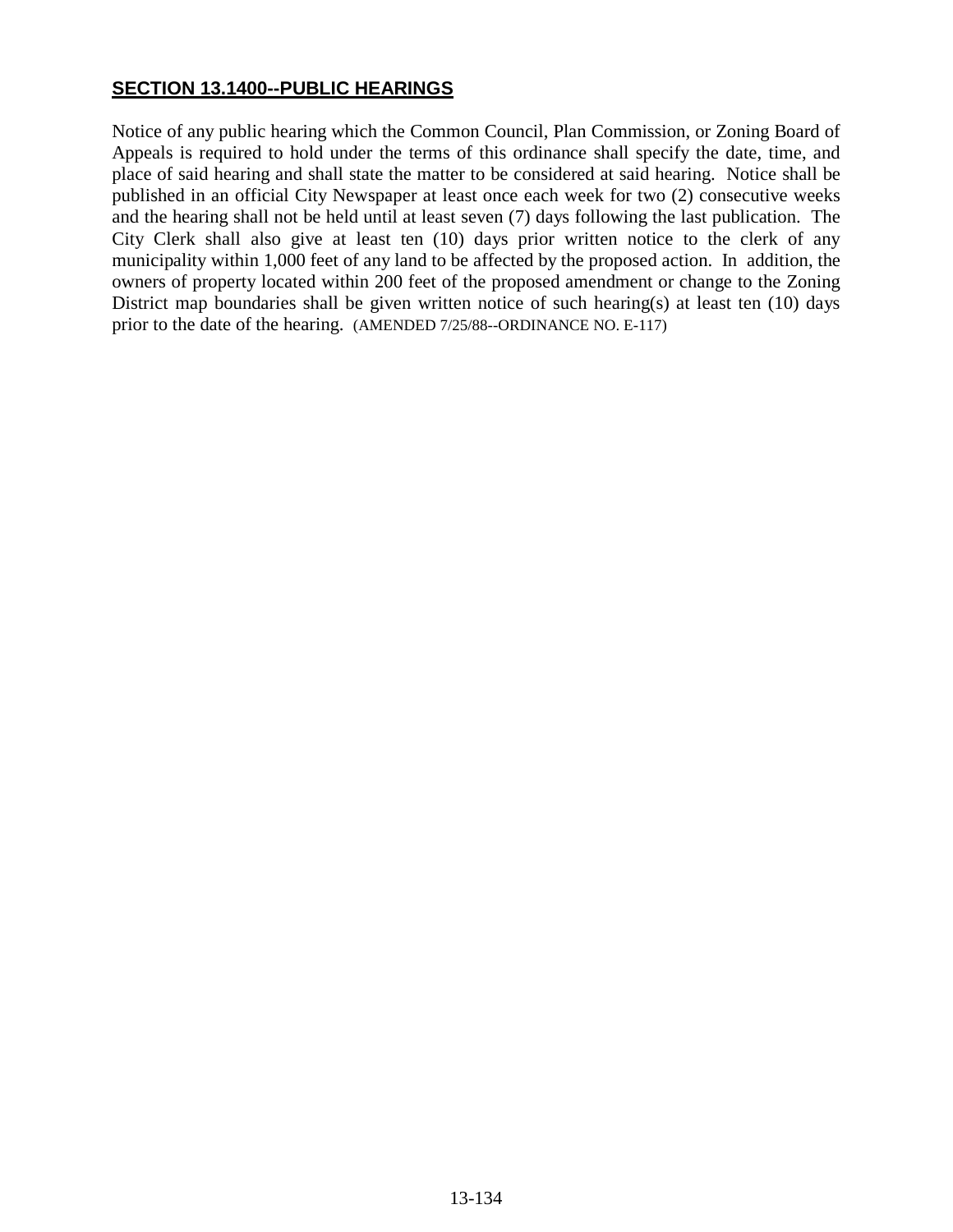## **SECTION 13.1500--FEES AND PENALTIES**

## **13.1501 PERMIT FEES**

All persons, firms, or corporations performing work which by this ordinance requires the issuance of a permit shall pay a fee for such permit to the City Treasurer to help defray the cost of administration, investigation, advertising, and processing of permits and variances. The fee for the following permits shall be as determined in Chapter 42 of the Municipal Code.

- a) Amendment to District Map or Ordinance
- b) Conditional Use Permit
- c) Variance or Appeal
- d) Special meeting of the Plan Commission (called for convenience of the petitioner/applicant)
- e) Site plans requiring Plan Commission review (AMENDED 11/22/94--ORDINANCE NO. E-277; AMENDED 5/28/96--ORDINANCE NO. E-330)

It should be noted that the City requires the securing of a permit for the construction or installation of any structure or structural appendage as set forth herein.

#### **13.1502 PLANNED UNIT DEVELOPMENT REVIEW FEES**

Applications for Planned Unit Development Review shall pay a review fee to the City Clerk at the time of first application for approval of any Planned Unit Development permitted by this ordinance. Said fees are to assist in defraying the cost of the review, and are separate from any Conditional Use Permit fees required by Section 13.1501 of this ordinance. Fees shall be as determined in Chapter 42 of the Municipal Code. (CREATED 5/28/96--ORDINANCE NO. E-330)

#### **13.1503 DOUBLE FEE**

If work is started before a permit is applied for and issued or if land or building occupied prior to issuance of an occupancy permit the owner of the premises will be assessed twice the normal fee or an amount as determined in Chapter 42 of the Municipal Code, whichever is greater.

Such double fee shall not release the applicant from full compliance with this ordinance nor from prosecution for violation of this ordinance.

#### **13.1504 ENFORCEMENT AND PENALTIES**

Any building or structure hereinafter erected, moved, placed, or structurally altered or any use hereinafter established in violation of the provisions of this ordinance by any person, firm, association or corporation shall be deemed an unlawful structure or use. The Zoning Administrator may issue a citation to bring an action to enjoin, remove or vacate any use, erection, moving, alteration, or placement of any building or use in violation of this ordinance. Any person who violates this ordinance shall forfeit an amount within the range as shown in Chapter 42 of the Municipal Code for each offense, and each day of violation shall constitute a separate offense. (AMENDED 11/26/02--ORDINANCE NO. E-503)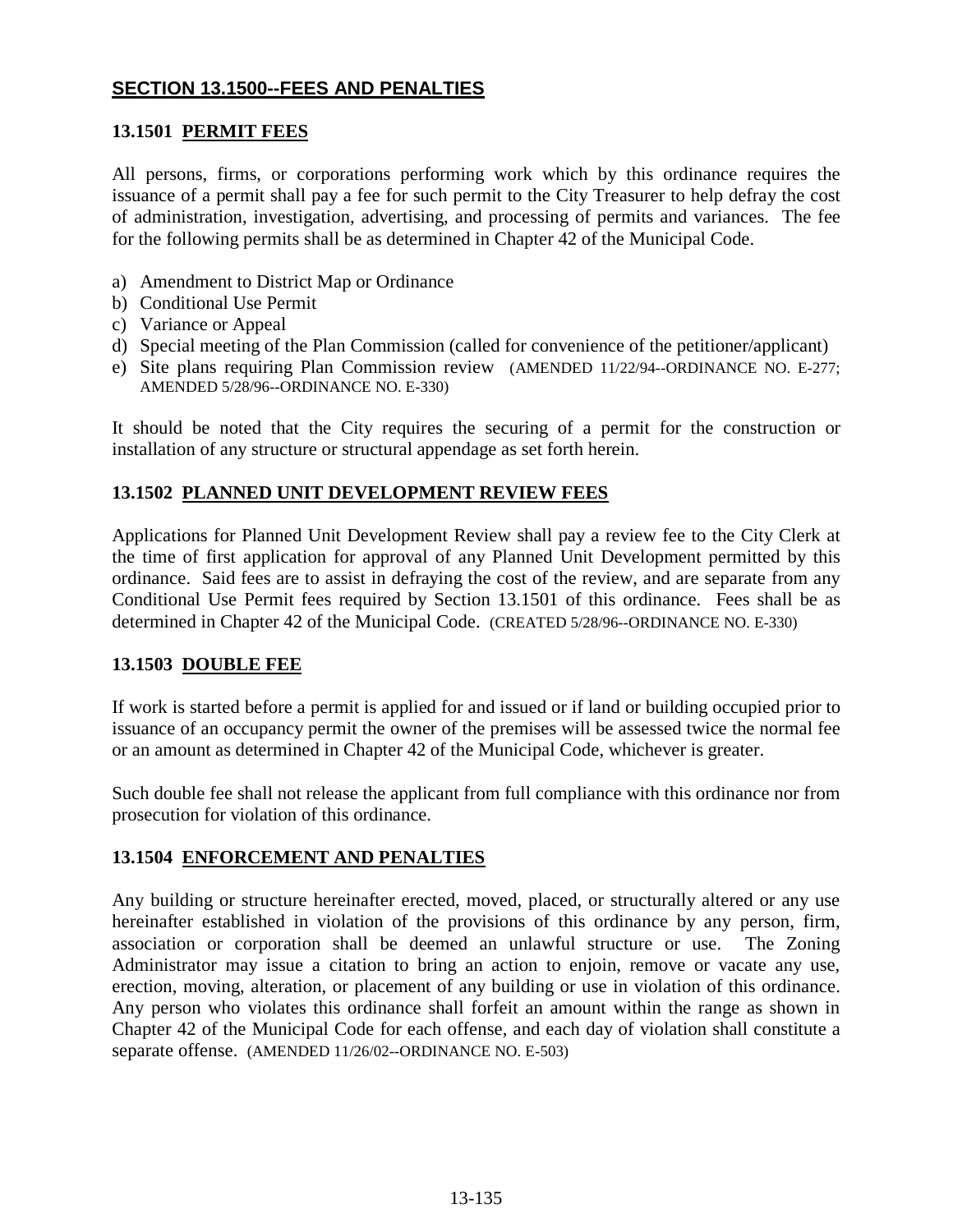## **SECTION 13.1600--DEFINITIONS**

## **13.1601 GENERAL DEFINITIONS**

For the purpose of this ordinance, certain words or phrases shall have meanings that either vary somewhat from their customary dictionary meanings or are intended to be interpreted to have a specific meaning. Words used in the present tense in this ordinance include the future. The word "person" includes a firm, association, partnership, trust, company, or corporation as well as an individual. The word "shall" is mandatory, the word "should" is advisory, and the word "may" is permissive. Any words not defined in this section shall be presumed to have their customary dictionary definitions.

#### **13.1602 SPECIFIC WORDS AND PHRASES**

A Zones - Areas of potential flooding shown on the City's "Flood Insurance Rate Map" which would be inundated by the regional flood as defined herein. These areas may be numbered as A0, A1 to A99. The numbered A Zones are reflective of specific flood profiles.

Above-Roof Sign or Graphic - A sign or graphic or any part of a sign or graphic which is displayed above the roof line.

Accessory Structure - A detached building located on the same lot as an existing building, the use of which is incidental or secondary to the principal building and which is not used for human habitation. (CREATED 11/23/99--ORDINANCE NO. E-426)

Accessory Use or Structure - A use or detached structure subordinate to the principal use of a structure, land, or water and located on the same lot or parcel serving a purpose customarily incidental to the permitted principal use or the permitted principal structure.

Acre, Gross - A parcel of land 43,560 sq. ft. in area and including all lands devoted to access to the parcel or devoted to uses attendant to or providing for service to the parcels or residents thereof. (CREATED 10/28/97--ORDINANCE NO. E-386)

Acre, Net - A parcel of land 43,560 sq. ft. in area and including no lands devoted to access to the parcel or devoted to uses attendant to or provided for service to the parcels or residents thereof. (CREATED 10/28/97-- ORDINANCE NO. E-386)

ADT (Average Daily Traffic) - The average number of cars per day that pass over a given point. Methods for calculating ADT for each land use category are found in the Standardized Development Specifications Manual, second edition. (CREATED 2/11/97--ORDINANCE NO. E-354)

Adult Uses –

a) Adult Bookstore – An establishment having, as a substantial or significant portion of its stock-in-trade, books, magazines, periodicals or other printed matter, photographs, films, motion pictures, video cassettes, video tapes, or other video reproductions, slides, or other visual representation which depict or describe specified sexual activities or specified anatomical areas or instruments, devices or paraphernalia which depicts nudity or are designed for use in connection with specified sexual activities. (CREATED 4/27/04— ORDINANCE NO. E-544)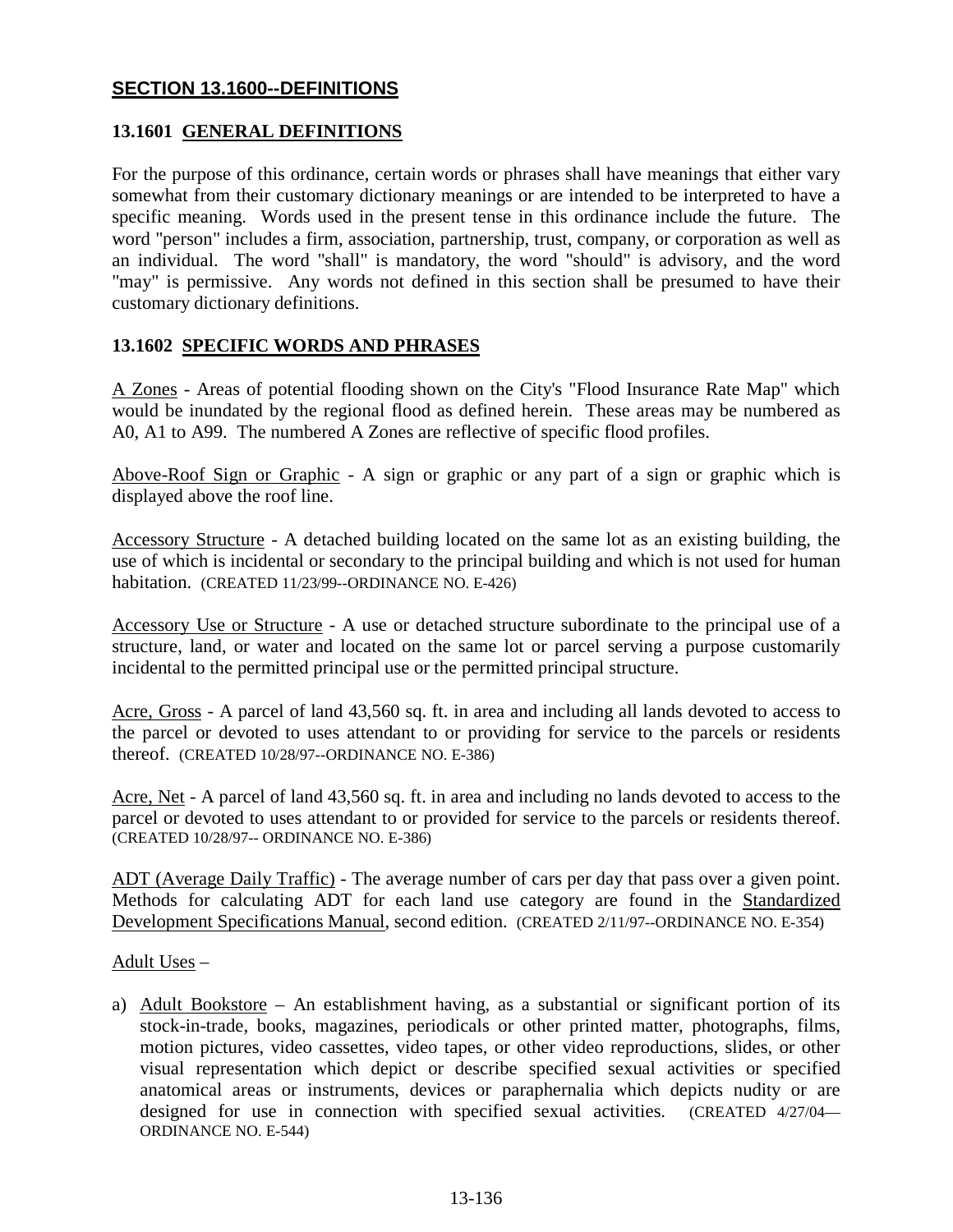- b) Specified Sexual Activities Human genitals in a state of sexual stimulation or arousal, acts of human masturbation, sexual intercourse or sodomy, fondling or other erotic touching of human genitals, pubic region, buttocks, or female breasts. (CREATED 4/27/04—ORDINANCE NO. E-544)
- c) Exemptions The provisions of this definition do not apply to the following establishments: theaters, performing art centers, civic centers, and dinner theaters where live dance, ballet, music and dramatic performances of serious artistic merit are offered on a regular basis and in which the predominant business or attraction is not the offering to customers of entertainment which is intended to provide sexual stimulation or sexual gratification to such customers and where the establishment is not distinguished by an emphasis on, or the advertising or promotion of employees engaging in nude or semi-nude exotic dancing. (CREATED 4/27/04—ORDINANCE NO. E-544)

Advertising Street Signs or Graphics - Signs or graphics which direct attention to a business, commodity, service, not exclusively related to the premises at which the street sign or graphic is located, or to a business, commodity or service which is conducted, sold or offered elsewhere than on the premises at which the street sign or graphic is located. Advertising street signs and graphics include advertising structures and/or billboards.

Aggrieved Person - One whose application for a permit is denied, one whose permit is revoked, and in some instances, taxpayers. An adjacent property owner is not an aggrieved person unless he is suffering some specific ascertainable damages or is specifically injured by the actions of this neighbor.

Aisle - The traveled way by which cars enter and depart parking spaces. (CREATED 2/11/97-- ORDINANCE NO. E-354)

Alley - A special public right-of-way designed to afford only secondary access to abutting properties.

Animated Graphic - Any graphic that uses movement or change of lighting to depict action or create a special effect of scene.

Application for Site Plan - The application form and all accompanying documents required by ordinance for approval of a site plan. (CREATED 11/23/93--ORDINANCE NO. E-252)

Approved Combustible Material - An approved combustible material shall include wood or materials not more combustible than wood; and combustible plastics, which, when tested with ASTM standard methods for flammability of plastics over 0.050 inch in thickness, burn no faster than 2.5 inches per minute when the plastic is 0.060 inches in thickness.

Arcade – An area contiguous to a street or plaza that is open and unobstructed, and that is accessible to the public at all times. Arcades may include building columns, landscaping, statuary and fountains. Arcades do not include off-street loading/unloading areas, driveways or parking area. (CREATED 12/10/02--ORDINANCE NO. E-512)

Architectural Detail - Any projection, relief, change of material, window or door opening which was in the original design of the building.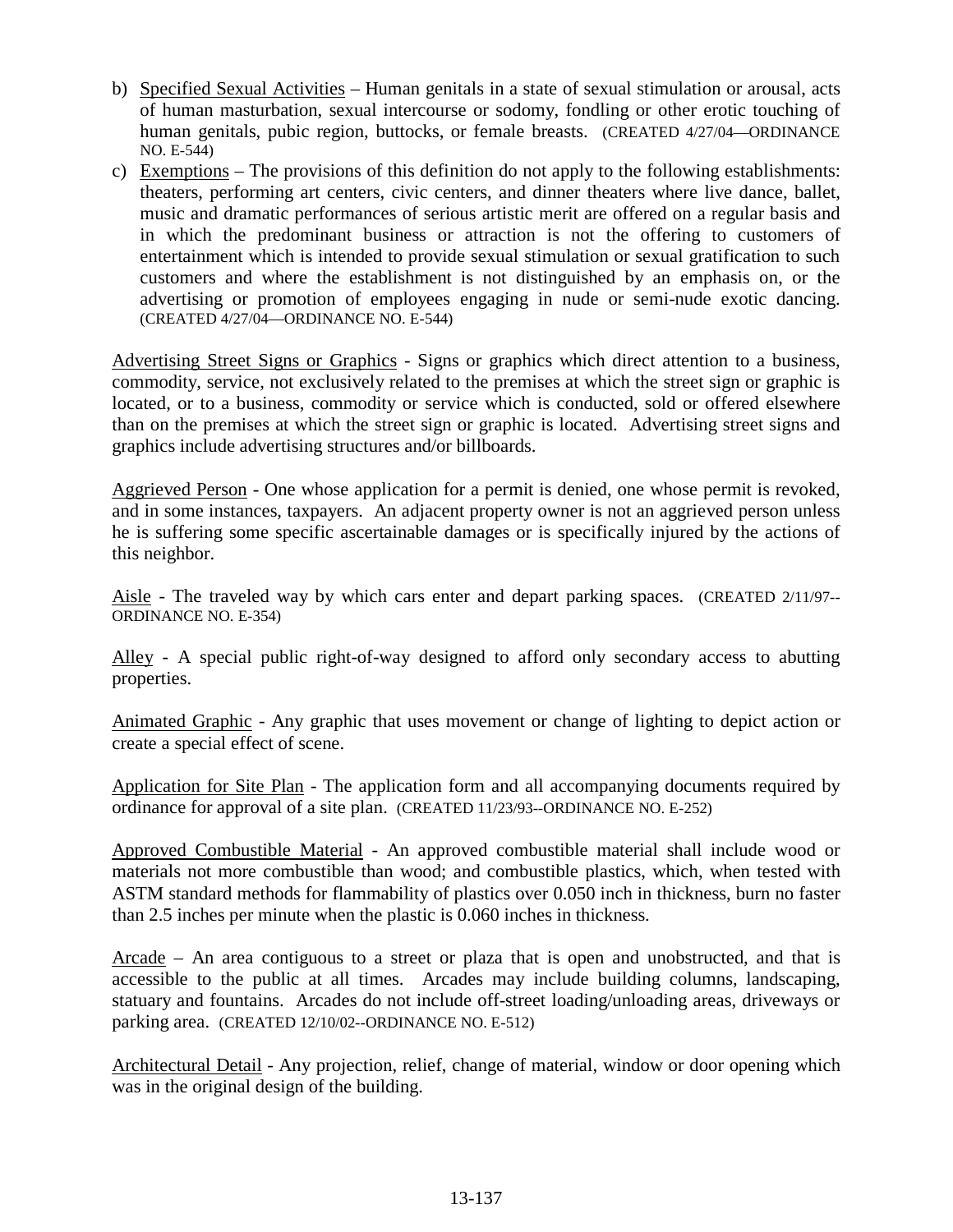Arterial Street - An urban or rural street whose function it is to convey traffic between municipalities and activity centers. Significant community, retail, commercial and industrial activity may be located on arterials. Arterial streets have high ADT, generally exceeding 3,000. (AMENDED 2/11/97--ORDINANCE NO. E-354).

Articulate – To give emphasis to or distinctly identify a particular element. An articulated facade would be the emphasis of elements on the face of a wall including a change in setback, materials, roof pitch or height. (CREATED 12/10/02--ORDINANCE NO. E-512)

Automobile Wrecking Yard - Any premises on which more than one (1) automotive vehicle, not in running or operating condition, is stored in the open and which does not have a current license plate.

Awning - A movable shelter of canvass placed over a window or door to deflect sun and weather elements and which is retractable. When fully extended an awning may not be less than 7.5 feet above grade directly under the awning nor extend more than 30 inches into a public right-of-way but in all other circumstances may extend an additional six (6) inches from each one (1) foot raised in height above grade--to a maximum extension of 48 inches.

Banner, Permanent - Any sign of lightweight fabric or similar material that is permanently mounted to a pole or building by a permanent frame at two or more edges. (CREATED 11/28/00-- ORDINANCE NO. E-446)

Banner, Seasonal - An elongated fabric sign usually used for seasonal display (not more than ninety (90) days) for the special announcement of a common event. (CREATED 5/23/95-- ORDINANCE NO. E-291)

Banner, Temporary - An elongated fabric sign usually used for temporary display (not more than ten (10) days) for the special announcement of a common event. (CREATED 5/23/95--ORDINANCE NO. E-291)

Basement - That portion of any structure located wholly or partly below the average adjoining lot grade.

Beacon - Any light with one or more beams directed into the atmosphere or directed at one or more points not on the same zoned lot as the light source; also, any light with one or more beams that rotate or move.

Berm – An earthen mound designed to provide visual interest on a site, screen undesirable views, reduce noise or provide a buffer from adjoining uses. (CREATED 12/10/02--ORDINANCE NO. E-512)

Bi-Level Dwelling - A two-level with one (1) level completely above grade and the lower level half above grade and half below grade; the lower level may or may not have exterior access.

Boardinghouse - A building other than a hotel or restaurant where meals or lodging are regularly furnished by prearrangement for compensation for five (5) or more persons not members of a family, but not exceeding 12 persons and not open to transient customers.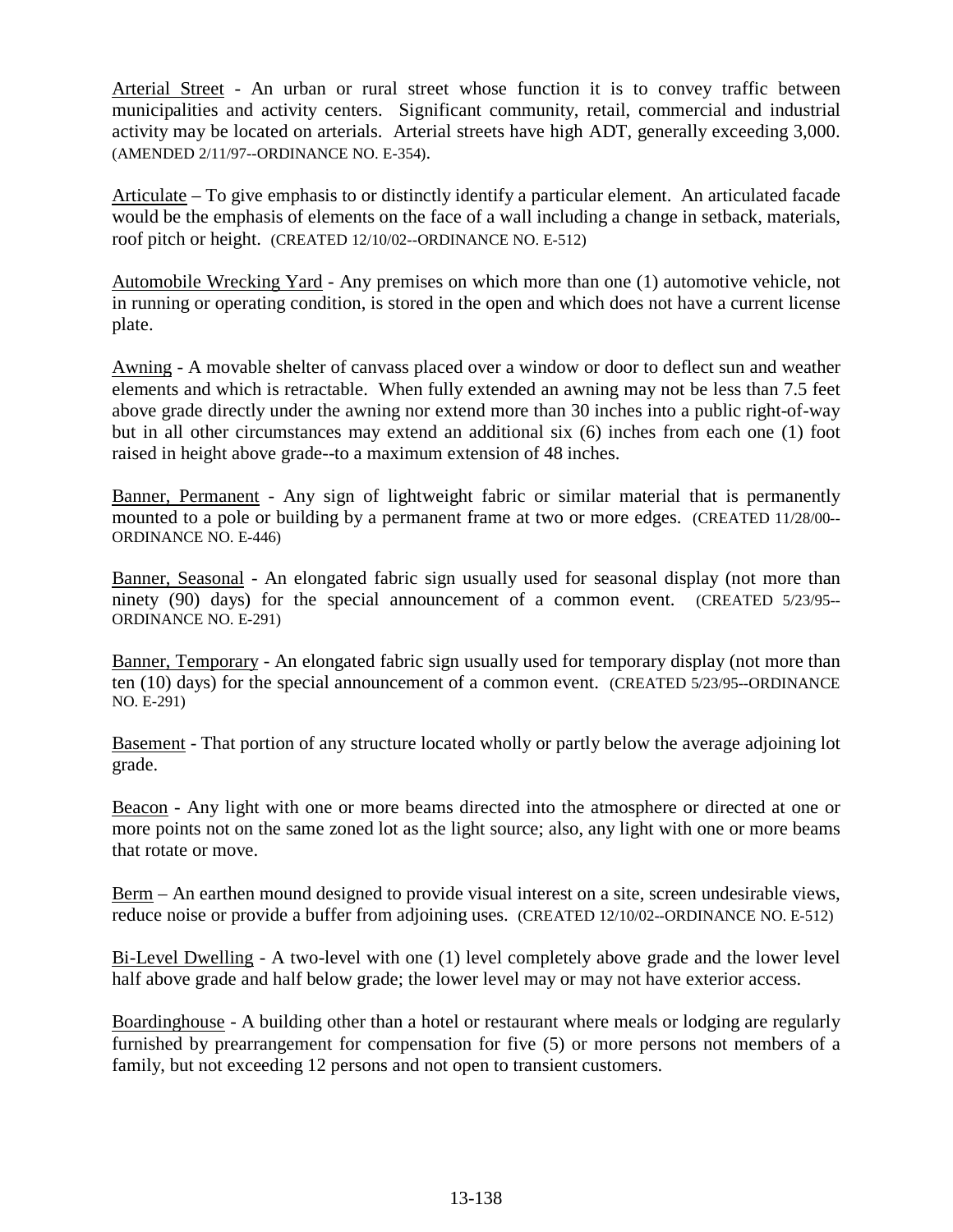Boathouses - Any permanent structure designed solely for the purpose of protecting or storing boats and related equipment for noncommercial purposes. (CREATED 6/25/96--ORDINANCE NO. E-331)

Breezeway – A structure for the principal purpose of connecting a main building or structure on a property with other buildings. (CREATED 12/10/02—ORDINANCE NO. E-512)

Buffer – See also "screen". An area provided to reduce the conflict between two different land uses. Buffers are intended to mitigate undesired views, noise and glare – effectively providing greater privacy to neighboring land uses. Typical buffers consist of materials that serve this purpose and include, but are not limited to, plant materials, walls, fences and/or significant land area to separate the uses. (CREATED 12/10/02--ORDINANCE NO. E-512)

Buffer Strip – A portion of a lot or property used to visually separate one use from another using vegetation, distance or other approved method. (CREATED 12/10/02--ORDINANCE NO. E-512)

Buildable Area - That area of a lot or parcel not included within required yard areas.

Building - Any structure having a roof supported by columns or walls used or intended to be used for the shelter or enclosure of persons, animals, equipment, machinery or materials.

Building Area - The total area bounded by the exterior walls of a building at the floor levels, but not including basement, garages, porches, breezeways, and unfinished attics.

Building Code - Chapter 30-Building Code of the Codes and Ordinances of the City of Hartford, Wisconsin.

Building Coverage - Area of the gross acreage of a site occupied by buildings.

Building Face, Front – Any building face, which can be touched by a line drawn perpendicular to street (public or private). (CREATED 12/10/02--ORDINANCE NO. E-512)

Building Face, Public – Any building side which is visible from public or private rights-of-way and/or the faces that contain public entry. (CREATED 12/10/02--ORDINANCE NO. E-512)

Building Height - The vertical distance measured from the mean elevation of the finished lot grade along the street yard face of the structure to the highest point of the roof. Where the building is on a lot which slopes from the rear down to the street, the height will be determined at a point equidistant from the back and front wall of the building.

Building Mass – The building's expanse or bulk and is typically used in reference to structures of considerable size. (CREATED 12/10/02--ORDINANCE NO. E-512)

Building Space - The designated land area within a condominium project upon which a building must be placed. The building space may not be larger than the buildable area of a smallest lot allowed within the zoning district.

Bulkhead Lines - A geographic line along a reach of navigable water that has been specified by adoption of a municipal ordinance and approved by the Department of Natural Resources pursuant to 30.11, Wis. Stats., and which allows limited filling between the bulkhead line and the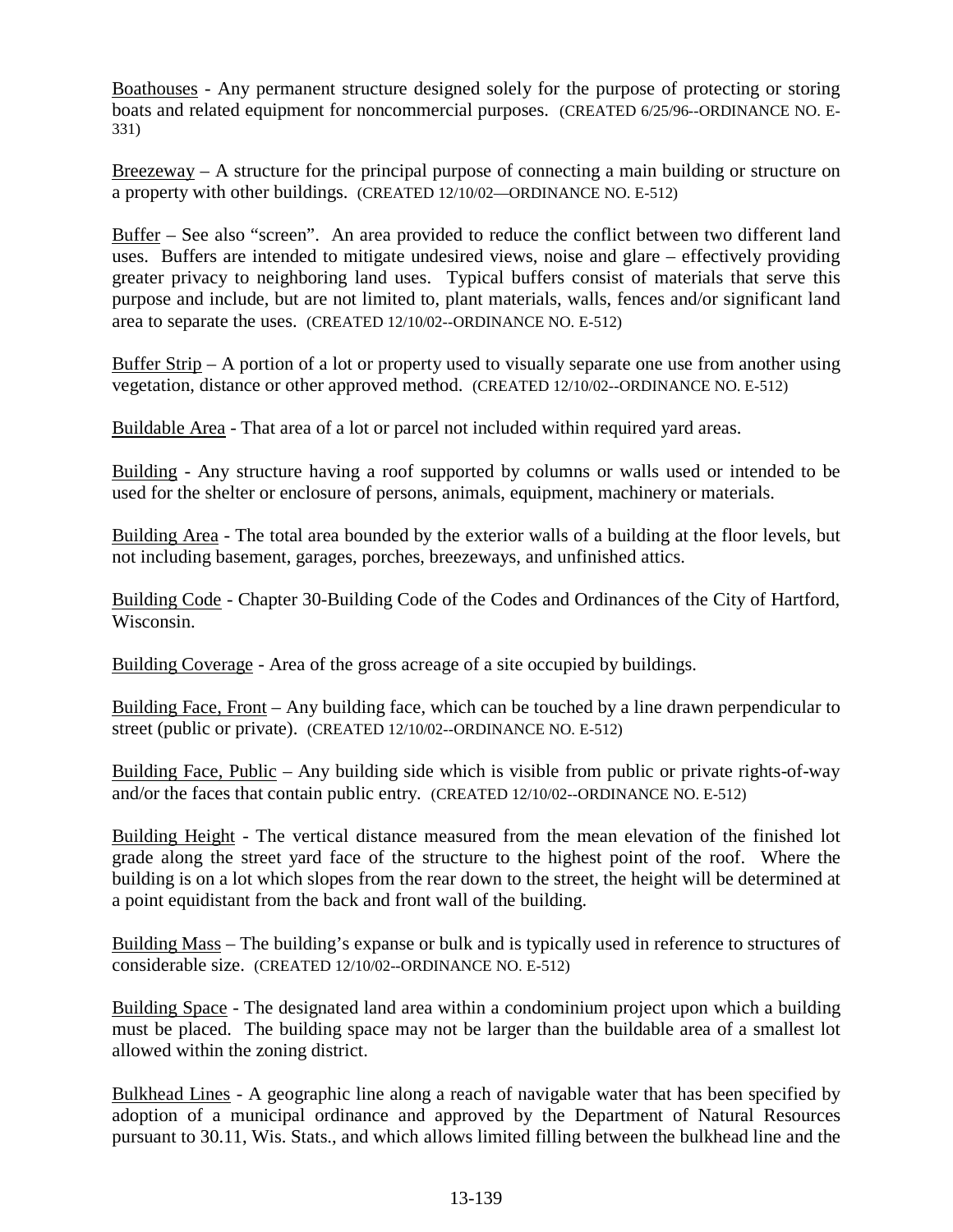original ordinary highwater mark, except where such filling is prohibited by the floodway provisions of this ordinance.

Bulletin Board - A sign used by governmental and institutional agencies to publicly display notices of meetings, services, regulations, and announcements.

Business Street Graphics - A sign used for identification purposes, which directs attention to a business or profession conducted upon the premises at which the street graphic is located, and which may also refer to goods or services produced, offered for sale or obtained at such premises.

Canopy - A fixed, rigid shelter affixed to the side of or suspended from a building for the purpose of sheltering from or deflecting sun and weather elements. A canopy may not be placed so as to be less than 7.5 feet above grade directly under the canopy nor extended within a public right-of-way more than 18 inches. In all other circumstances a canopy may be extended as is an awning.

Canopy or Marquee Graphic - A graphic which is attached to a permanent canopy or marquee rather than to the building.

Canopy Sign - Any sign that is a part of or attached to an awning, canopy, or marquee.

Carport - A structure or part thereof which is not wholly enclosed and is used for the parking or storage of vehicles. (CREATED 11/23/99--ORDINANCE NO. E-426)

Cartway - The actual road surface area from curbface to curbface, which may include travel lanes, parking lanes, and deceleration and acceleration lanes. Where there are no curbs, the cartway is that portion between the edges of the paved, or hard surfaced, width. (CREATED 2/11/97--ORDINANCE NO. E-354)

Channel - A natural or man-made watercourse of perceptible extent, with definite bed and banks to confine and conduct continuously or periodically flowing water. Channel flow is that water which is flowing within the limits of the defined channel.

Commercial Message - Any sign wording, logo, or other representation that, directly or indirectly, names, advertises, or calls attention to a business, product, service, or other commercial activity.

Community Living Arrangement - The following facilities licensed or operated, or permitted under the authority of Wisconsin State Statutes: child welfare agencies under Section 48.60, group foster homes for children under Section 48.02 (7)(m) and community-based residential facilities under Section 50.01; but does not include day care centers, nursing homes, general hospitals, special hospitals, prisons, and jails.

Concept Plan - A preliminary presentation and attendant documentation of a proposed site plan of sufficient accuracy to be used for the purpose of discussion and classification. (CREATED 11/23/93--ORDINANCE NO. E-252)

Conditional Uses - Uses of a special nature as to make impractical their predetermination as a principal use in a specific district.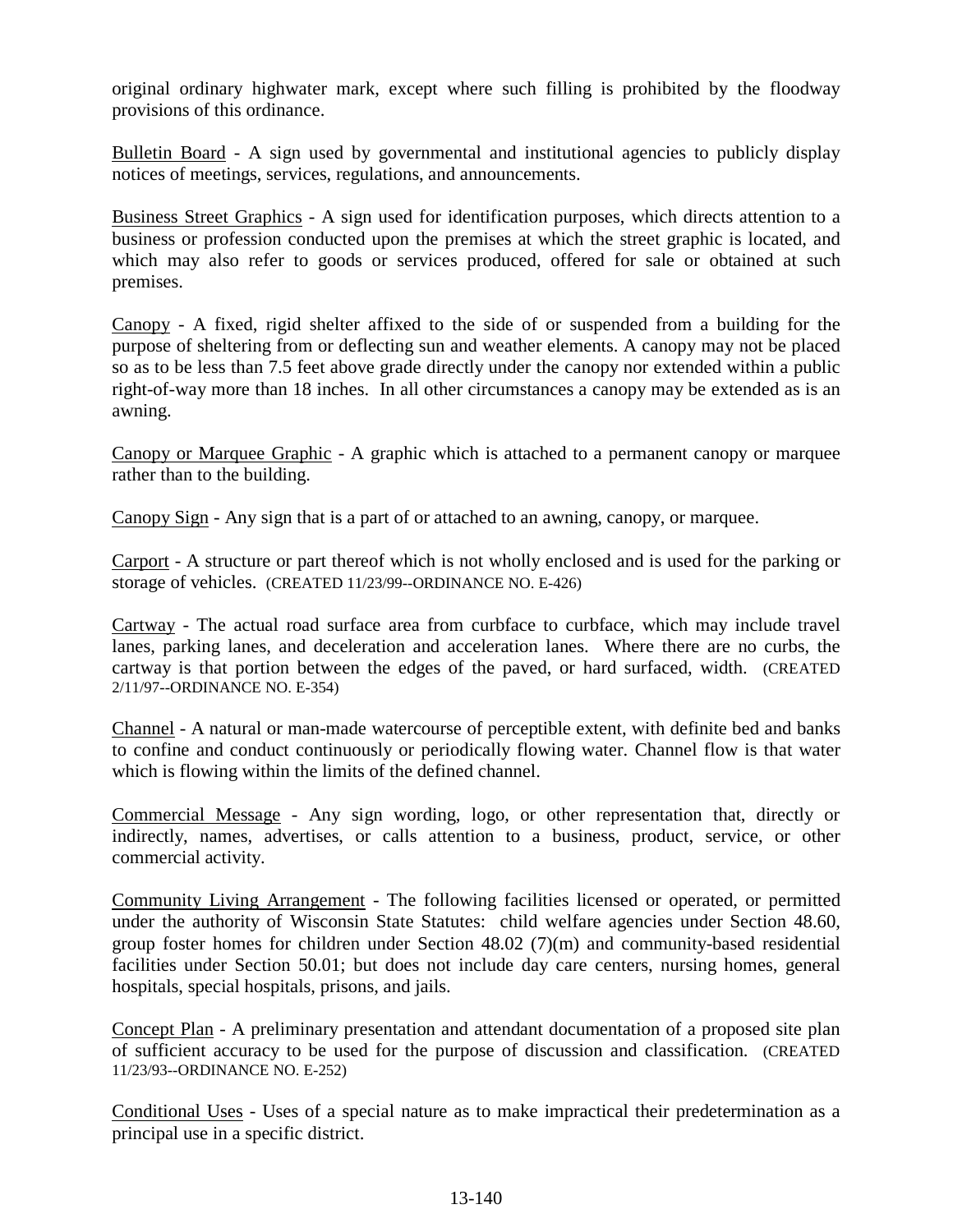Conventional Television or Radio Antenna - Any antenna other than a Satellite Television Antenna that is located outside of a principal or accessory building. (CREATED 10/14/85-- ORDINANCE NO. E-28)

Cul-de-Sac - A local street with only one outlet and having the other end closed for the reversal of traffic movement. (CREATED 2/11/97--ORDINANCE NO. E-354)

Curb - A vertical or sloping edge of a roadway. (CREATED 2/11/97-- ORDINANCE NO. E-354)

Density, Net - Density is the area required for a residence divided into an acre (43,560 square feet). The result is expressed as "dwelling units per acre". Net areas, used in computing "net density" are the actual sites devoted to the residential use and consists of the ground floor area of the building plans, the required yards, and open space.

Density, Gross - Density is the area required for a residence divided into an acre (43,500 square feet). The result is expressed as "dwelling units per acre". Gross areas, used in computing "gross density" are the net area devoted to the residential use plus the proportionate area devoted to all supporting land uses, including streets, public lands or unusable lands, school sites, and commercial sites in a given neighborhood, section, quarter-section, or other area delineation.

Design Standards - Specific improvements and requirements pertaining to development within the City of Hartford. Where specific standards are not provided in the Hartford Municipal Code, the Standardized Development Specifications Manual, latest edition, shall prevail. (CREATED 10/28/97-- ORDINANCE NO. E-386)

Development - Any man-made change to improved or unimproved real estate, including but not limited to construction of or additions or substantial improvements to buildings, other structures, or accessory uses; mining, dredging, filling, grading, paving, excavation or drilling operations; or the deposition or extraction of materials.

Development Area - The total gross acreage of a parcel or site subject to improvement, change in land use, or construction, including adjacent rights-of-way measured to the centerline. (CREATED 10/28/97--ORDINANCE NO. E-386)

Directional Street Graphics - An on-premises sign designed to guide or direct pedestrian or vehicular traffic, including parking lot directional graphics.

Direction Street Graphics, Off-Premises - An off-premises directional street graphic which indicates traffic movement, the route and distance to a point of scenic, historic, cultural or religious interest, or to a public building, at a specified location.

District, Basic - A part or parts of the City for which the regulations of this ordinance governing the use and location of land and buildings are uniform (such as the Residential, Commercial, and Industrial District classifications).

District, Overlay - Overlay district provided for the possibility of super-imposing certain additional requirements upon a basic zoning district without abrogating the requirements of the basic district. In the instance of conflicting requirements, the most restrictive requirements shall apply.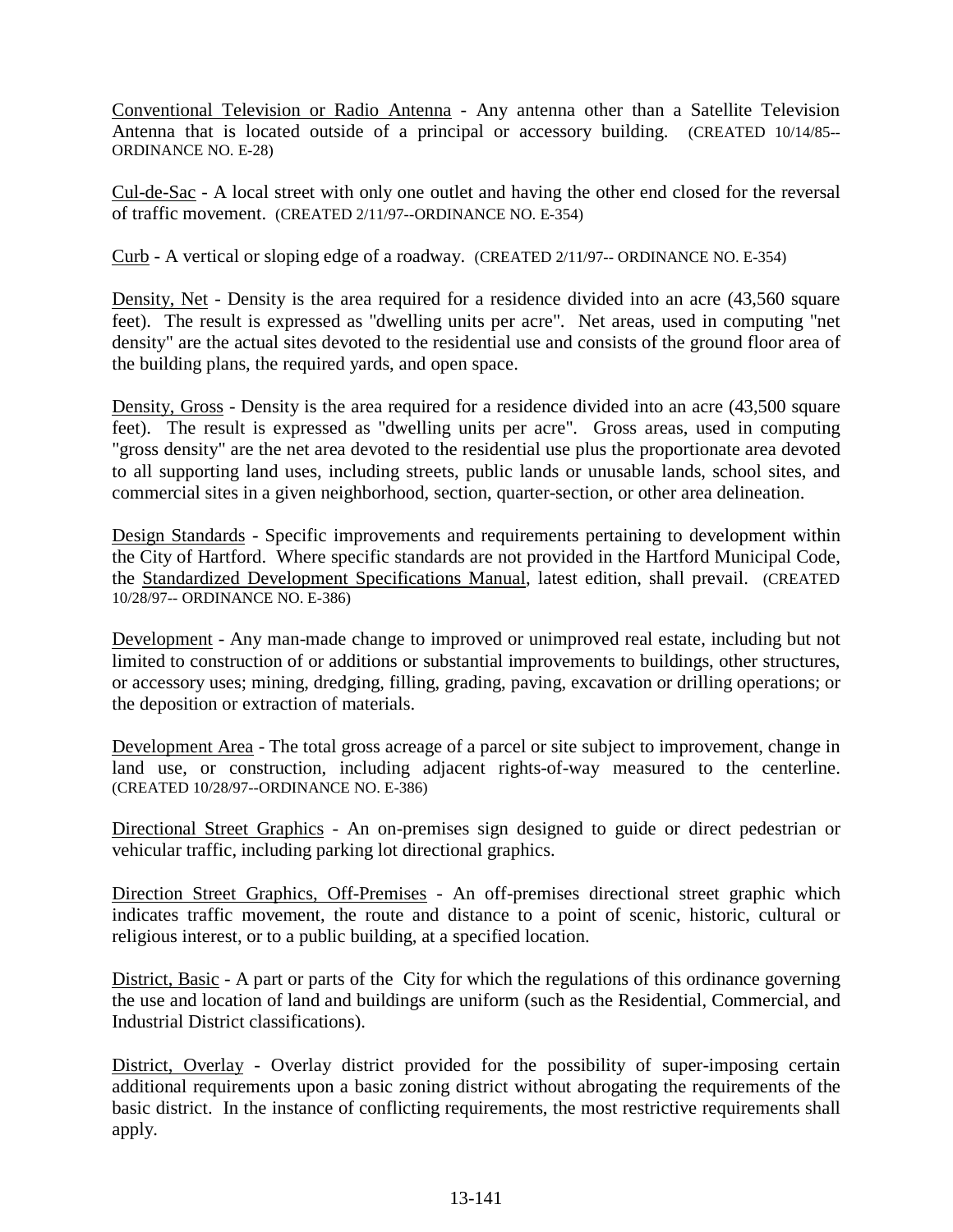Divided Street - A street having an island or other barrier separating moving lanes. (CREATED 2/11/97--ORDINANCE NO. E-354)

Dormer – A window set vertically in a gable projecting from a sloping roof. (CREATED 12/10/02—ORDINANCE NO. E-512)

Drainage System - One or more artificial ditches, tile drains, or similar devices which collect surface runoff or groundwater and convey it to a point of discharge. (CREATED 6/25/96-- ORDINANCE NO. E-331)

Driveway - A paved or unpaved area used for ingress or egress of vehicles, and allowing access from a street to a building or other structure or facility. (CREATED 2/11/97--ORDINANCE NO. E-354)

Driveway, Residential - (REPEALED 2/11/97--ORDINANCE NO. E-354)

Dry Land Access - A vehicular access route which is above the regional flood elevation and which connects land located in the floodplain to land which is outside the floodplain, such as a road with its surface above the regional flood elevation and wide enough to accommodate wheeled vehicles. (CREATED 4/10/89--ORDINANCE NO. E-130)

Dwelling Unit - An individual building or section of a building or other residential structure devoted to the shelter of one (1) family.

Dwelling, Single-Family - A detached building designed for or occupied exclusively by one (1) family.

Dwelling, Two-Family - A detached building containing two (2) separate dwelling (or living) units, designed for occupancy by not more than two (2) families.

Dwelling, Multiple-Family - Residential building designed for or occupied by three (3) or more families, with the number of families in residence not to exceed the number of dwelling units provided.

Efficiency Apartment - A dwelling unit having no specific bedroom but providing for a kitchen area, a dining area, a sleeping area, and a bathroom.

Electric Street Signs or Graphics - Any street signs or graphic containing electrical wiring, material, or devices.

Encroachment - Any fill, structure, building, use, or development in the floodway. (CREATED 4/10/89--ORDINANCE NO. E-130)

Environmental Control Facility - Any facility, temporary or permanent, which is reasonably expected to abate, reduce, or aid in the prevention, measurement, control or monitoring of noise, air, or water pollutants, solid waste or thermal pollution, radiation or other pollutants, including facilities installed principally to supplement or to replace existing property or equipment not meeting or allegedly not meeting acceptable pollution control standards or which are to be supplemented or replaced by other pollution control facilities. (CREATED 4/10/89--ORDINANCE NO. E-130)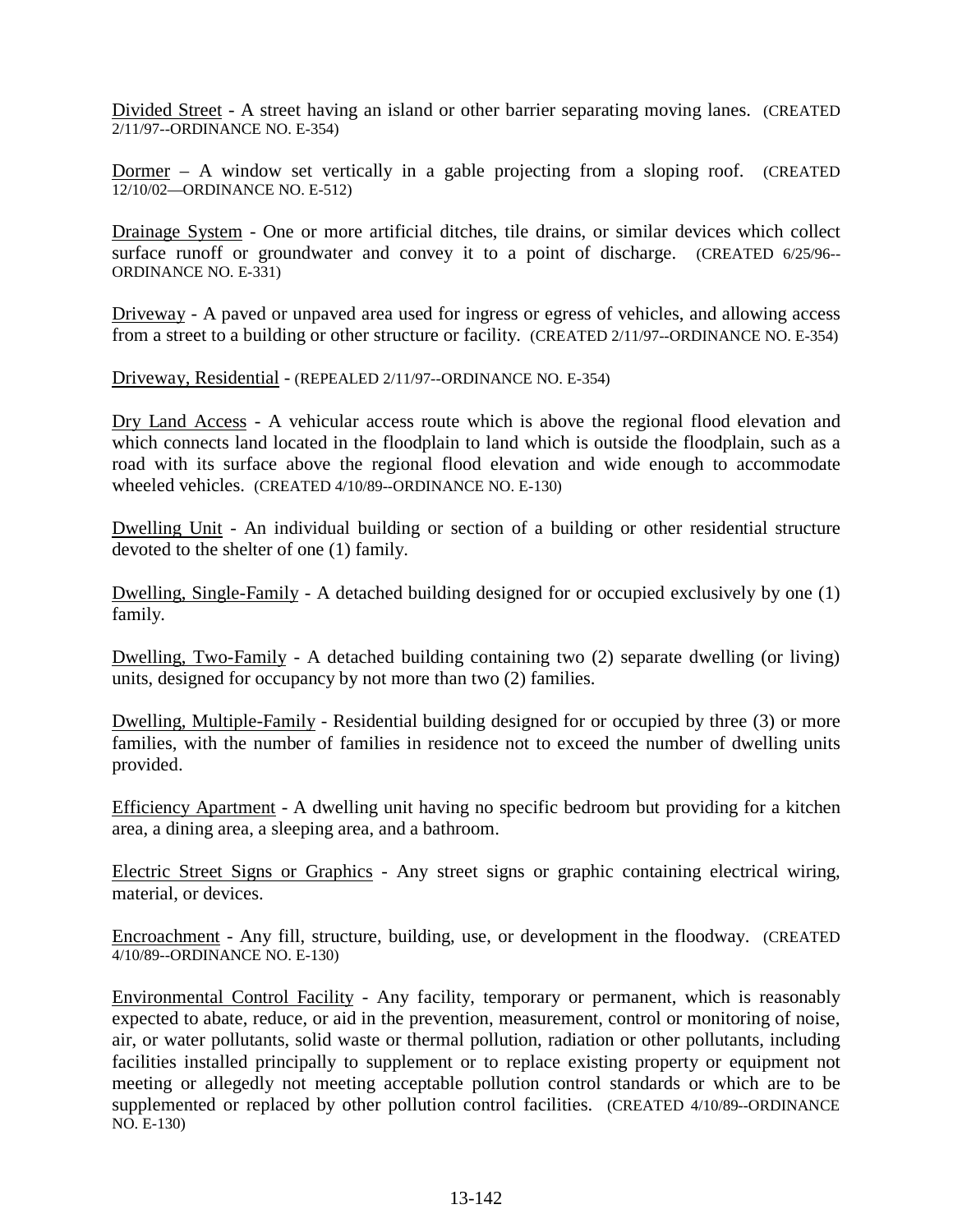Essential Services - Services provided by public and private utilities, necessary or required for the exercise of the principal use or service of the principal structures. These services include underground, surface, or overhead gas, electrical, steam, water, sanitary sewerage, storm water drainage, and communication systems and accessories thereto, such as poles, towers, wires, mains, drains, vaults, culverts, laterals, sewers, pipes, catch basins, water storage tanks, conduits, cables, fire alarm boxes, police call boxes, traffic signals, pumps, lift stations, and hydrants, but not including buildings.

Facade – The portion of any exterior elevation on the building extending from grade to the top of the parapet, wall or eaves and extending the entire length of the building. (CREATED 12/10/02-- ORDINANCE NO. E-512)

Family - One (1) or more persons related by blood or marriage occupying the premises and living together as a single housekeeping unit, as distinguished from a group occupying a boardinghouse, lodging house, club, fraternity or hotel.

Fence - A structure which is used as a boundary or means of protection or confinement and which is made of manufactured material or natural growth. (CREATED 8/11/92--ORDINANCE NO. E-214)

Fence, Decorative - A fence constructed of high quality wood, stone, brick, or similar material. Corrugated metal, sheet metal, plywood, corrugated fiberglass, wire mesh and chain link shall not be considered decorative for purposes of this ordinance. (CREATED 4/22/03—ORDINANCE NO. E-525)

Fence, Semi-Open – A fence typically constructed to allow visual access and light penetration into a site. Examples include picket, wood lattice, and split rail fences. Board-on-board fences shall not be considered semi-open for purposes of this ordinance. Openings must be a minimum of two (2) inches wide and spaced at intervals not exceeding a 2:1 opaque-to-opening ratio (when viewed perpendicularly to the plane of the fence) excluding fence supports shall be considered semi-open for purposes of this ordinance. An opaque fence or portion of a fence three feet or less in height shall be considered semi-open for purposes of this ordinance. (CREATED 4/22/03—ORDINANCE NO. E-525)

Festoon Lighting - A group of two or more incandescent light bulbs hung or strung overhead, not on a building or structure, which are exposed to persons on a right-of-way, or which are not shaded or hooded to prevent the direct rays of light being visible from the property line and announcements.

Flag - Any fabric, banner, or bunting containing distinctive colors, patterns, or symbols used as a symbol of a government, political subdivision, or other entity.

Flashing Street Sign or Graphic - A street sign or graphic, any part of which varies with time in brightness or color. Any graphic possessing visible moving parts shall be considered a flashing street sign or graphic.

Flood - A temporary rise in stream flow or stage that results in water over-topping its banks and inundating areas adjacent to the channel. It should be noted that flooding can occur in areas not adjacent to streams or lakes due to overland movement of large quantities of storm water at the time of heavy or intense rainfall in a short period of time.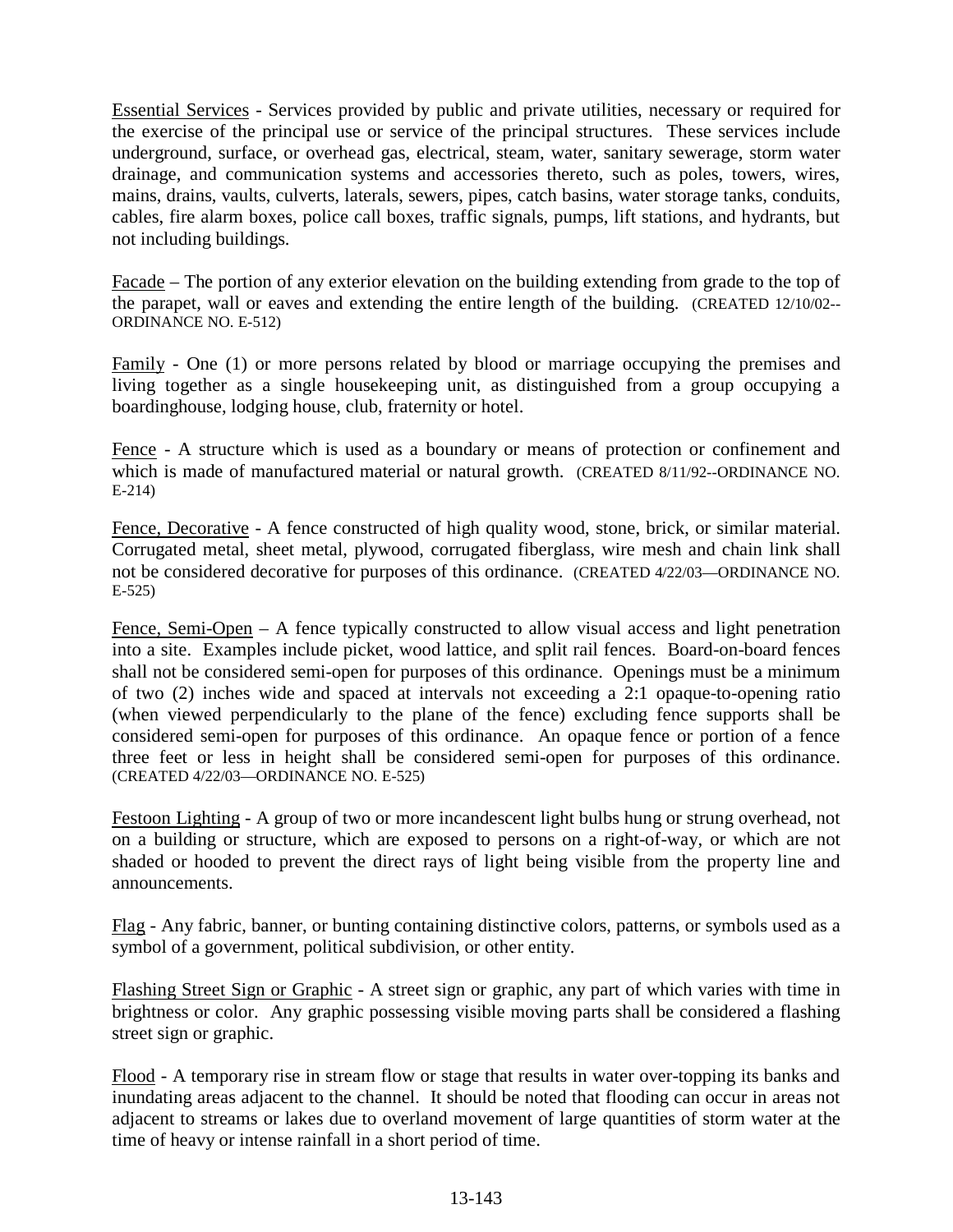Flood Frequency - The probability of a flood occurrence. A flood frequency is generally determined from statistical analyses. The frequency of a particular flood event is usually expressed as occurring on the average, once in a specified number of years or as a percent (%) chance of occurring in any given year.

Flood Insurance Study - An examination, evaluation, and determination of flood hazards, and if appropriate, corresponding water surface elevations; or an examination, evaluation, and determination of mud slide (i.e., mud flow) and/or flood-related erosion hazards. Such studies shall result in the publication of the Flood Insurance Rate Map showing the intensity of flood hazards in either numbered or unnumbered A Zones.

Flood Profile - A graph showing the relationship of the flood water surface elevation of a flood event of a specified recurrence interval to the stream bed and other significant natural and manmade features along a stream.

Flood Protection Elevation - A point two feet above the water surface elevation of a 100-year recurrence interval flood. This safety factor, also called "freeboard" is intended to compensate for the many unknown factors that contribute to flood heights greater than those computed. Such unknown factors may include ice jams, debris accumulation, wave action, and obstruction of bridge openings.

Flood Storage - Those floodplain areas where storage of flood waters has been taken into account in reducing the regional flood discharge.

Floodlands - For the purpose of this ordinance, the "floodlands" are all lands contained in the "regional flood" or 100-year recurrence interval flood. For the purpose of zoning regulation, the floodlands are divided into the floodway overlay district, the floodplain conservancy overlay district, and the urban floodplain regulatory overlay district. (AMENDED 4/10/89--ORDINANCE NO. E-130)

Floodplain Fringe - Those floodlands, excepting the floodway, subject to inundation by the 100 year recurrence interval flood. For the purposes of this ordinance, the floodplain fringe includes the floodplain conservancy overlay district and the urban floodplain regulatory overlay district. (AMENDED 4/10/89-- ORDINANCE NO. E-130)

Floodplain Island - A natural geologic land formation within the floodplain that is surrounded, but not covered, by flood water during the regional flood.

Floodproofing - Measures designed to prevent and reduce flood damage for those uses which cannot be removed from, or which, of necessity, must be erected in the floodplain, ranging from structural modifications through installation of special equipment or materials to operation and management safeguards, such as the following: reinforcing of basement walls; underpinning of floors; permanent sealing of all exterior openings; use of masonry construction; erection of permanent watertight bulk-heads, shutters, and doors; treatment of exposed timbers; elevation of flood vulnerable utilities; use of waterproof cement; adequate fuse protection; anchoring of buoyant tanks; sealing of basement walls; installation of sump pumps; placement of automatic swing check valves; installation of seal tight windows and doors; installation of wire reinforced glass; location and elevation of valuable items; waterproofing, disconnecting, elevation, or removal of all electric equipment; avoidance of the use of flood vulnerable areas; temporary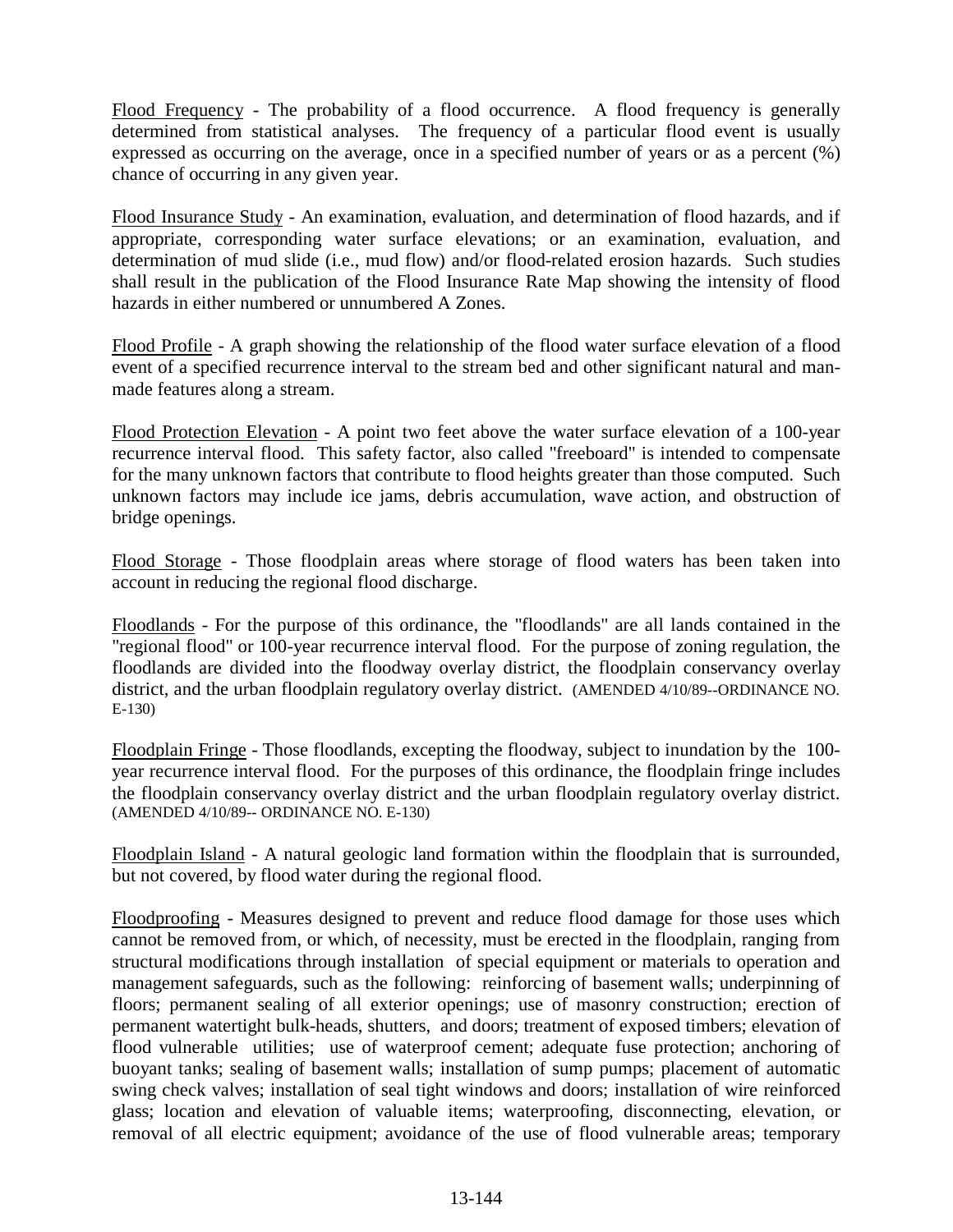removal or waterproofing of merchandise; postponement of orders or rescheduling of freight shipments; operation of emergency pump equipment; closing of backwater sewer valve; placement of plugs and flood drain pipes; placement of movable watertight bulkheads; and the shoring of weak walls or structures. Floodproofing of structures shall be extended at least to a point two (2) feet above the elevation of the 100-year recurrence interval flood. Any structure that is located entirely or partially below the flood protection elevation shall be anchored to protect it from larger floods.

Flood Stage - The elevation of the flood water surface above an officially established datum plane, which is Mean Sea Level, 1929 Adjustment, on the Supplementary Floodland Zoning Map.

Floodway - A designated portion of the 100-year flood that will convey the regulatory flood discharge with small, acceptable upstream and downstream stage increases, limited in Wisconsin to 0.01 foot unless special legal measures are provided. The floodway, which includes the channel, is that portion of the floodplain not suited for human habitation. All fill, structures and other development that would impair floodwater conveyance by adversely increasing flood stages or velocities or would itself be subject to flood damage should be prohibited in the floodway. (AMENDED 4/10/89-- ORDINANCE NO. E-130)

Freeboard - A flood protection elevation requirement designed as a safety factor which is usually expressed in terms of a specified number of feet above a calculated flood level. Freeboard compensates for the effects of many factors that contribute to flood heights greater than those calculated. These factors include, but are not limited to, ice jams, debris accumulation, wave action, obstruction of bridge openings and floodways, the effects of urbanization on the hydrology of the watershed, loss of flood storage areas due to development and aggradation of the river or stream bed.

Frontage - The smallest dimension of a lot abutting a public street measures along the street right-of-way line. For lots abutting a lake or stream, the smallest dimension measured along the shoreline.

Garage, Private Attached - A fully enclosed portion of the principal dwelling designed and used for the storage of vehicles and household equipment incidental to the residential occupancy of the attached dwelling, and attached by a common wall that is a minimum of forty percent (40%) of the length of the garage wall. Attached garages are considered a part of the principal structure for the purposes of determining setbacks. (CREATED 11/23/99--ORDINANCE NO. E-426)

Garage, Private Detached - A fully enclosed structure designed and used for the storage of vehicles and household equipment incidental to the residential occupancy on the same lot. (CREATED 11/23/99--ORDINANCE NO. E-426)

Garage, Public or Commercial - Any garage other than a private residential garage.

Garage Wall – The total width bounded by the exterior walls of a garage that contains the garage doors. Alternately, the total width bounded by the exterior walls of a garage where less than 15% of the exterior wall width is windows. Windows used to meet this standard must allow views from the building to the street. Glass block windows and garage door windows do not count towards meeting this standard. (CREATED 5/13/03--ORDINANCE NO. E-527)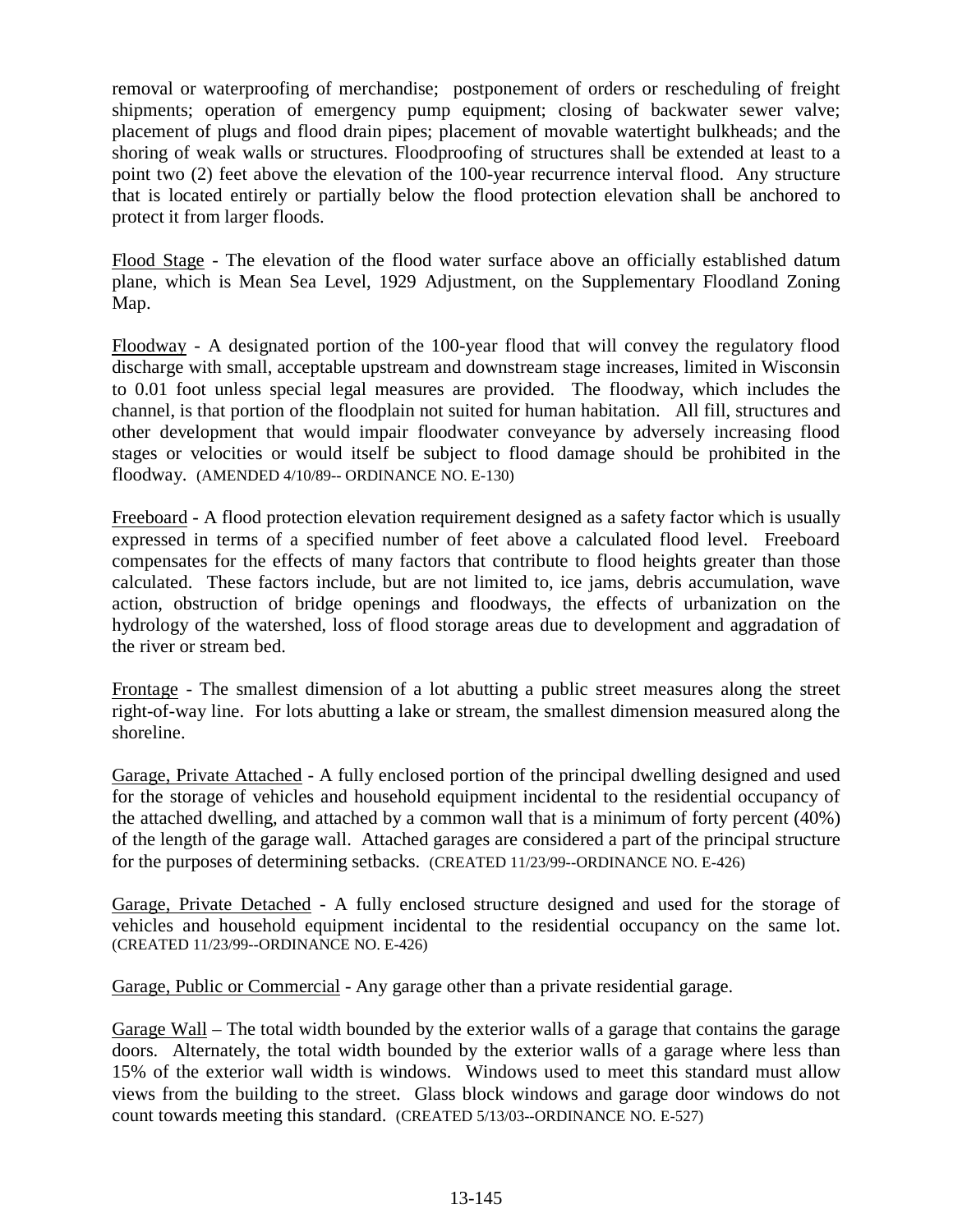Ground Graphic - A street graphic supported by one or more uprights, poles, or braces placed in or upon the ground; or a street graphic supported by any structure erected primarily for the display or support of the street graphic.

Group Foster Home - Any facility operated by a person required to be licensed by the State of Wisconsin under State Statute Section 48.62 for the care and maintenance of five to eight foster children.

Gutter - A shallow channel usually set along a curb or the pavement edge of the road for purposes of catching and carrying runoff water. (CREATED 2/11/97--ORDINANCE NO. E-354)

Habitable Buildings - Any building, or portion thereof, used for human habitation.

Hearing Notice - Publication or posting meeting the requirements of Chapter 985, Wis. Stats. Class 1 notice is required at a minimum for appeals; published once at least one week (7 days before the hearing). Class 2 notice is required at a minimum for all zoning ordinances and amendments including map amendments; published twice, once each week consecutively, the last publication at least a week (7 days) before the hearing. Local ordinances or bylaws may require additional notice exceeding these minimums.

High Water Damage Potential - Any danger to human life or public health or the potential for any significant economic loss to a structure or its contents.

Hip Roof – Roof without gables. (CREATED 12/10/02--ORDINANCE NO. E-512)

Historic Structure - Any structure that is:

- (a) Listed individually in the National Register of Historic Places or preliminarily determined by the Secretary of the Interior as meeting the requirements for individual listing on the National Register;
- (b) Certified by the Secretary of the Interior as contributing to the historical significance of a registered Historical District or a district preliminarily determined by the Secretary of the Interior to qualify as a registered Historic District;
- (c) Individually listed on a State inventory of historic places which has been approved by the Secretary of the Interior; or
- (d) Individually listed on a local inventory of historic places which has been either certified by an approved program or certified by the Secretary of the Interior. (CREATED 6/25/96-- ORDINANCE NO. E-331)

Home Occupations - Any occupation for gain or support conducted entirely within single and two-family buildings by resident occupants which is customarily incidental to the principal use of the premises, does not exceed 20 percent of the area of one (1) floor, employs not more than one (1) nonresidential person, uses only household equipment, and no stock in trade is kept or sold except that made on the premises. A home occupation shall not create noise or odor of a nature which will adversely affect the residential character of the neighborhood. A home occupation includes uses such as baby-sitting, millinery, dressmaking, home canning, laundering, music teaching to not more than two (2) pupils at one time, and crafts, but does not include the display of any goods nor such occupations as barbering, beauty shops, dance studios, real estate brokerage, or photographic studios of any other uses which will generate additional vehicular traffic to the immediate area of the residence.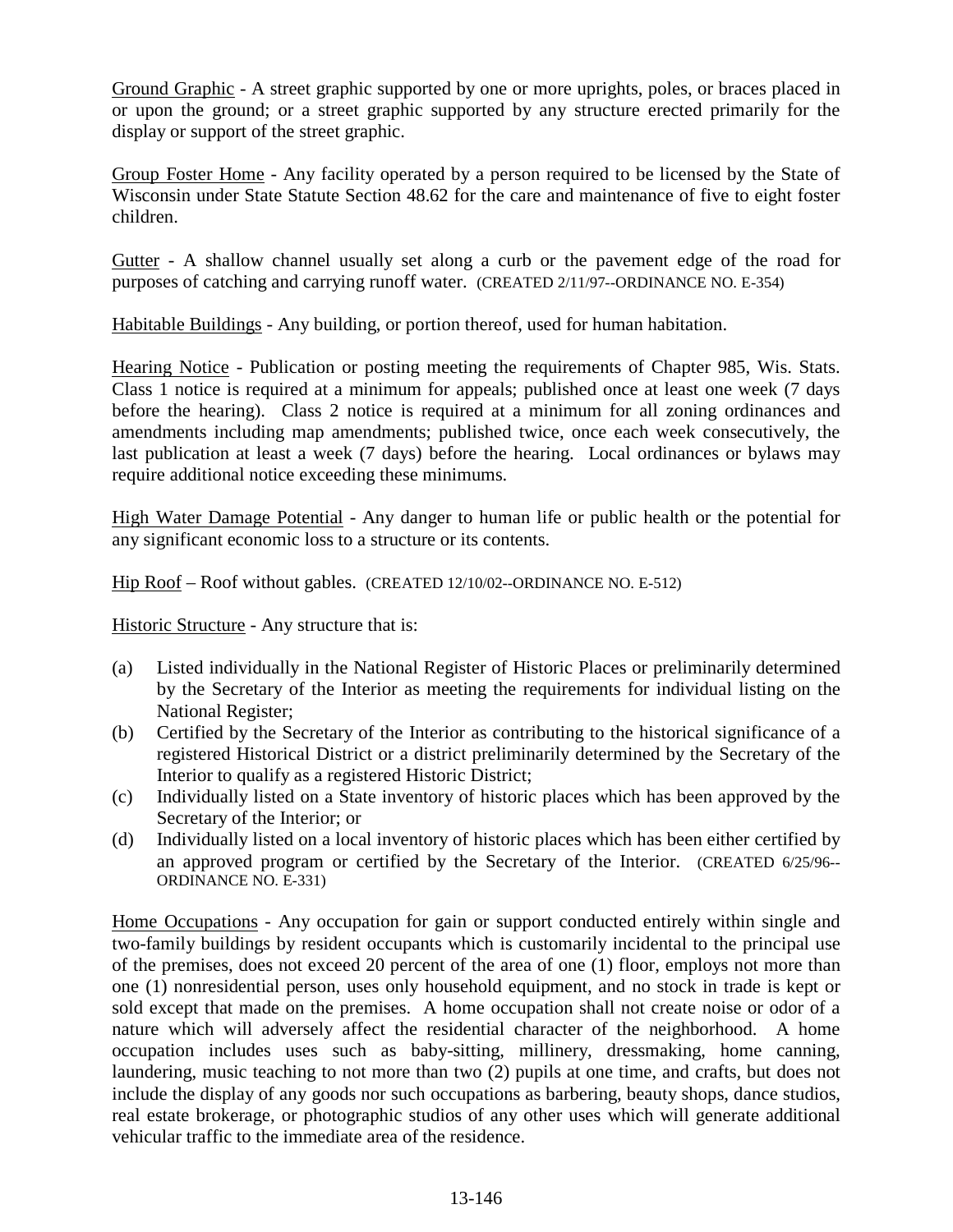Identification Street Sign or Graphic - A sign which contains no advertising but is limited to the name, address, and number of a building, institution, or person and to the activity in the building or institution or the occupation of the person.

Illuminated Street Sign or Graphic - A graphic illuminated internally or externally and so shielded that no direct illumination from it is visible except upon the graphic.

Incidental Signs - A sign generally informational, that has a purpose secondary to the use of the zoned lot on which it is located such as "no parking", "entrance", "loading only", "Telephone", and other similar directives. No sign with a commercial message legible from a position off the zoned lot on which the sign is located shall be considered incidental.

Incombustible Material - Any material which will not ignite at, or below, a temperature of 1200 degrees Fahrenheit during an exposure of five (5) minutes, and which will not continue to glow at that temperature.

Increase in Regional Flood Height - A calculated upward rise in the regional flood elevation, equal to or greater than 0.01 foot, resulting from a comparison of existing conditions and proposed conditions which is directly attributable to development in the floodplain, but not attributable to manipulation of mathematical variables such as roughness factors, expansion and contraction coefficients and discharge.

Island - In street design, a raised area, usually curbed, placed to guide traffic and separate lanes, or used for landscaping, signing, or lighting. (CREATED 2/11/97--ORDINANCE NO. E-354)

Item of Information - An "item of information" pertaining to street graphics means any of the following: a word; abbreviation; number; symbol; geometric shape. In addition, graphics combining several different geometric shapes are to be assessed one additional item for each non-continuous plane.

Junk or Salvage Yard - An area consisting of buildings, structures or premises where junk waste, discarded or salvage materials are bought, sold, exchanged, stored, shredded, pulverized, baled, packed, disassembled or handled, including, automobile wrecking yards, house wrecking and structural steel materials and equipment yards, but not including the purchase or storage of used furniture and household equipment or used cars in operable condition.

Letter of Map Amendment (LOMA) - Official notification from the Federal Emergency Management Agency (FEMA), that a Flood Hazard Boundary Map or Flood Insurance Rate Map has been amended.

Lot - For the purpose of this ordinance a lot shall be defined as a parcel of land on which a principal building and its accessory buildings are placed, together with the required open spaces; provided that no such parcel be bisected by a public street or other public or private right-of-way. No lands dedicated to the public or reserved for roadway purposes shall be included in the computation of lot size for the purposes of this ordinance.

Lot Area - The size of a lot measured within the lot lines and expressed in terms of acres or square feet. (CREATED 11/23/93--ORDINANCE NO. E-252)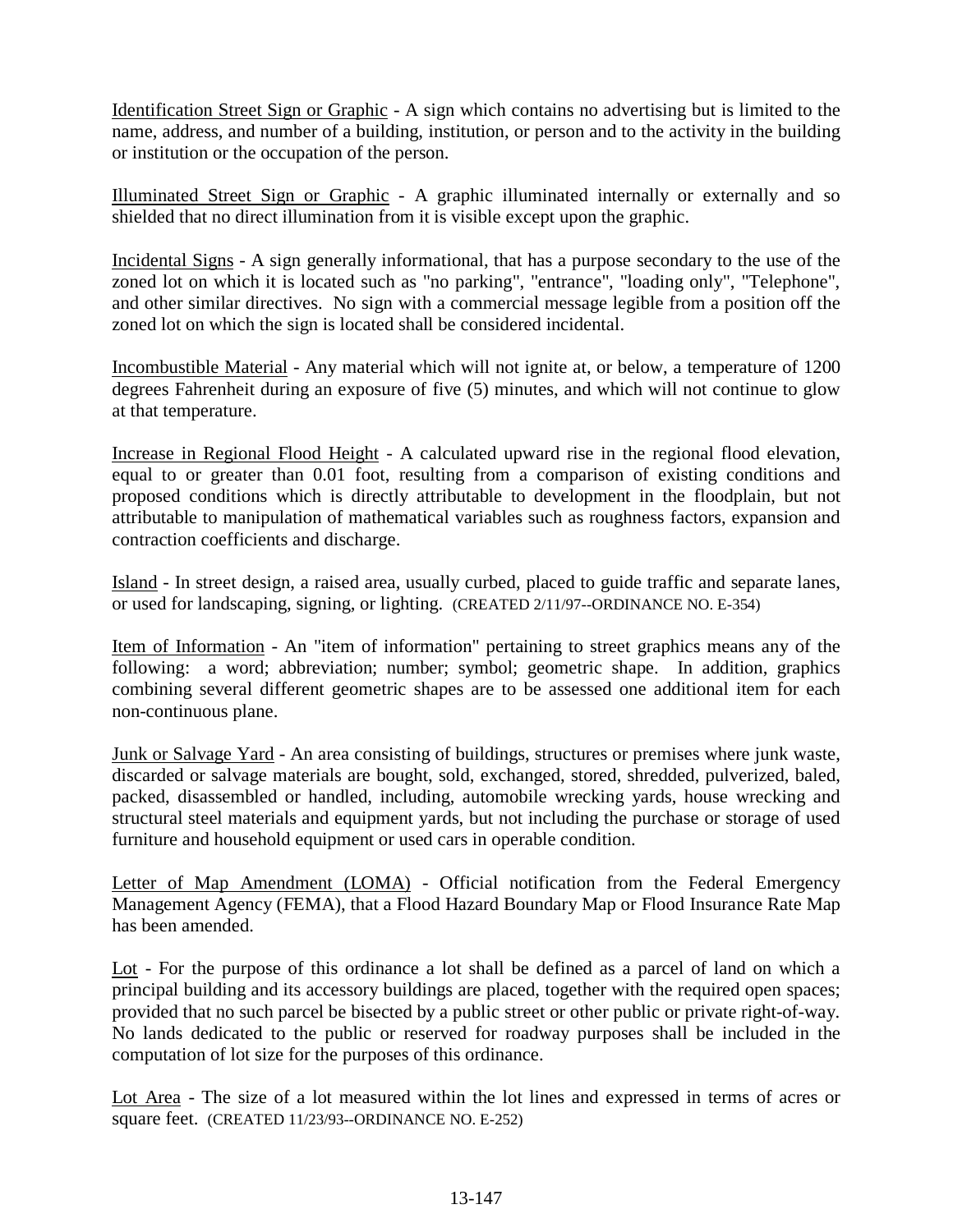Lot of Record - A platted lot of a recorded subdivision or a parcel of land for which the deed, prior to the adoption of this ordinance, is on record with the Washington County Register of Deeds and which exists as described therein.

Lot, Corner - A lot abutting two (2) or more streets at their intersection provided that the corner of such intersection shall have an angle of 135 degrees or less, measured on the lot side.

Lot, Double Frontage - A parcel of land, other than a corner lot, with frontage on more than one (1) street or with frontage on a street and a navigable body of water. Double frontage lots, for the purpose of this ordinance, shall be deemed to have two (2) front yards and no rear yard.

Lot Width - The width of a parcel of land measured at the setback line.

Marginal Access Street - A service street that runs parallel to a higher-order street which, for purposes of safety, provides access to abutting properties and vehicle separation from through traffic. May be designed as a residential access street or subcollector street as ADT dictates. (CREATED 2/11/97--ORDINANCE NO. E-354)

Marquee - A permanent roof-like rigid structure extending over a door or entrance to a building to shelter the entryway from sun and weather elements. A marquee may not be constructed over or within public rights-of-way or be less than ten (10) feet above the grade directly under the marquee.

Median - That portion of a divided highway separating lanes of traffic proceeding in opposite directions. (CREATED 2/11/97--ORDINANCE NO. E-354)

Mobile Home or Manufactured Home - A mobile home is a transportable structure built on a chassis and designed to be used as a dwelling with or without a permanent foundation when connected to the required utilities.

Mobile Home Lot - A parcel of land for the placement of a single mobile home and the exclusive use of its occupants.

Mobile Home Park - A parcel of land which has been developed pursuant to this ordinance and other codes and ordinances of the City for placement of mobile and owned by an individual, a firm, trust, partnership, public or private association, or corporation. Individual lots within a mobile home park may be rented or sold to individual mobile home owners.

Modular Unit - A modular unit is a factory fabricated transportable building unit designed to be used by itself or to be incorporated with similar units at a building site into a modular structure to be used for residential, commercial, institutional, or industrial purposes.

Motel - A series of commercial attached, semi-attached or detached sleeping units for the temporary accommodation of transient guests.

Navigable Water - Lake Superior, Lake Michigan, all natural inland lakes within Wisconsin, and all rivers, streams, ponds, sloughs, flowages, and other waters within the territorial limits of this state, including the Wisconsin portion of boundary waters, which are navigable under the laws of this state. The Wisconsin Supreme Court has declared navigable all bodies of water with a bed differentiated from adjacent uplands and with levels of flow sufficient to support navigation by a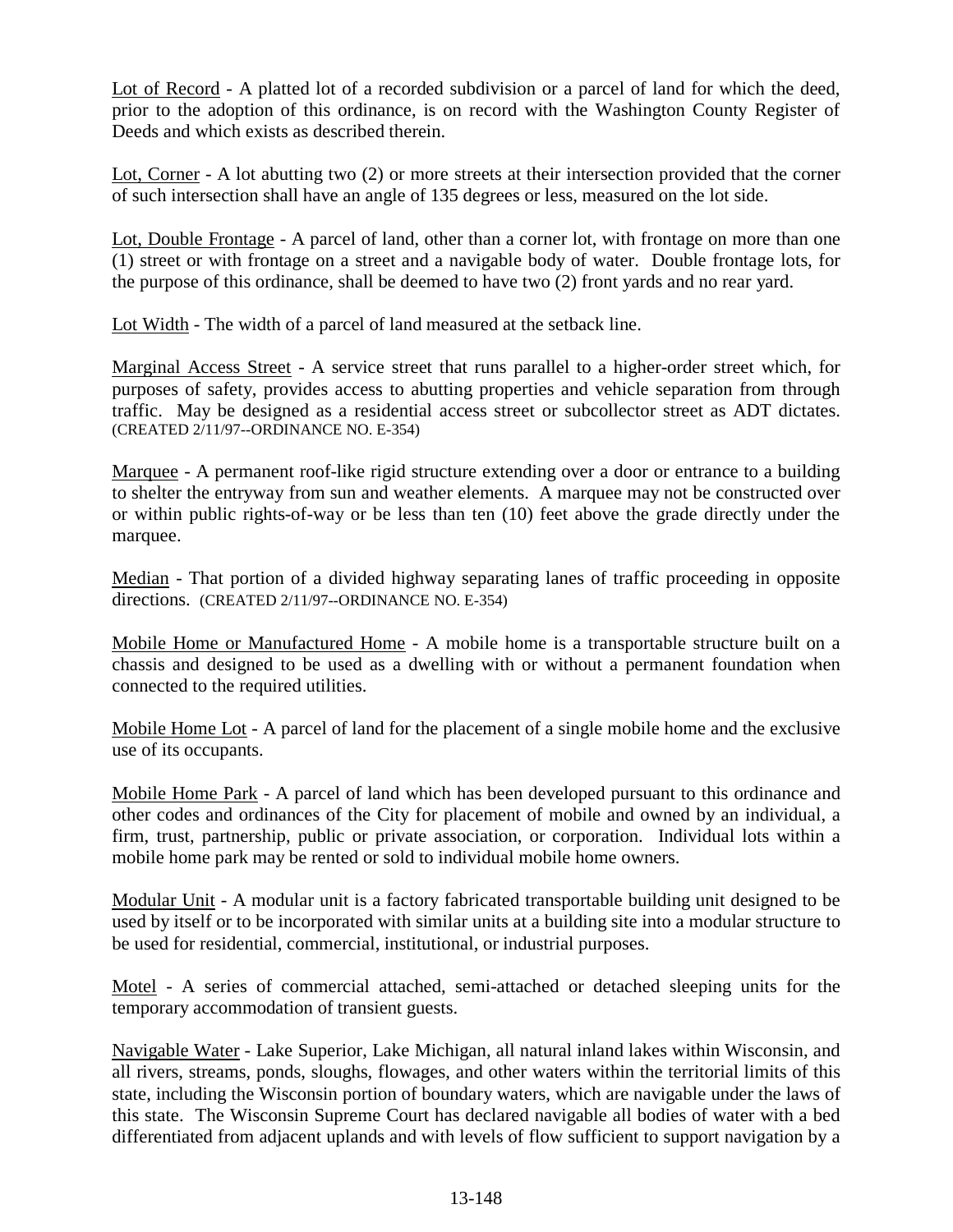recreational craft of the shallowest draft on an annually recurring basis. {Muench v. Public Service Commission, 261 Wis. 492 (1952), and DeGaynor and Co., Inc. v. Department of Natural Resources, 70 Wis. 2nd 936 (1975)}

For the purpose of this Ordinance, rivers and streams will be presumed to be navigable if they are designated as either continuous or intermittent waterways on the United States Geological Survey quadrangle maps until such time that the Wisconsin Department of Natural Resources has made a determination that the waterway is not, in fact, navigable. (CREATED 4/10/89--ORDINANCE NO. E-130)

Nonconforming Uses, Structures or Yards - Any structure, land, or water lawfully used, occupied, or erected at the time of the effective date of this ordinance or amendments thereto which does not conform to the regulations of this ordinance or amendments thereto. Any such structure conforming in respect to use but not in respect to frontage, width, height, area, yard, parking, loading, or distance requirements shall be considered a nonconforming structure or yard and not a nonconforming use.

Normal Highwater Elevation (Mark) - A line of reference commonly identified as being where the land meets the normal highwater elevation. For the purposes of this ordinance, the normal highwater elevation is defined as the line where the natural vegetation changes from predominantly water-oriented to predominantly land-oriented.

Nudity - The showing of human male or female genitals, pubic area or buttocks with less than a full opaque covering or the showing of the female breast with less than a fully opaqued covering of any portion thereof below the top of the areola, or the human male genitals in a discernible turgid state even if completely or opaquely covered.

Obstruction to Flow - Any development which physically blocks the conveyance of flood waters such that this development by itself or in conjunction with any future similar development will cause an increase in required flood height.

Off-Street Parking Space - A parking space provided in a parking lot, parking structure, or private driveway. (CREATED 11/23/93--ORDINANCE NO. E-252)

On-Street Parking Space - A parking space located on a dedicated street right-of-way. (CREATED 11/23/93--ORDINANCE NO. E-252)

Ordinary Highwater Mark - The point on the bank or shore of a body of water up to which the presence and action of surface water is so continuous as to leave a distinctive mark such as by erosion, destruction or prevention of terrestrial vegetation, predominance of aquatic vegetation, or other easily recognized characteristic. (CREATED 4/10/89--ORDINANCE NO. E-130)

Parapet – The portion of a wall that extends above the roofline. (CREATED 12/10/02—ORDINANCE NO. E-512)

Parking Lane - A lane usually located on the sides of streets, designed to provide on-street parking for vehicles. (CREATED 2/11/97--ORDINANCE NO. E-354)

Parking Lot - A structure or premises containing five (5) or more marked parking spaces. Such spaces may be for rent or a fee.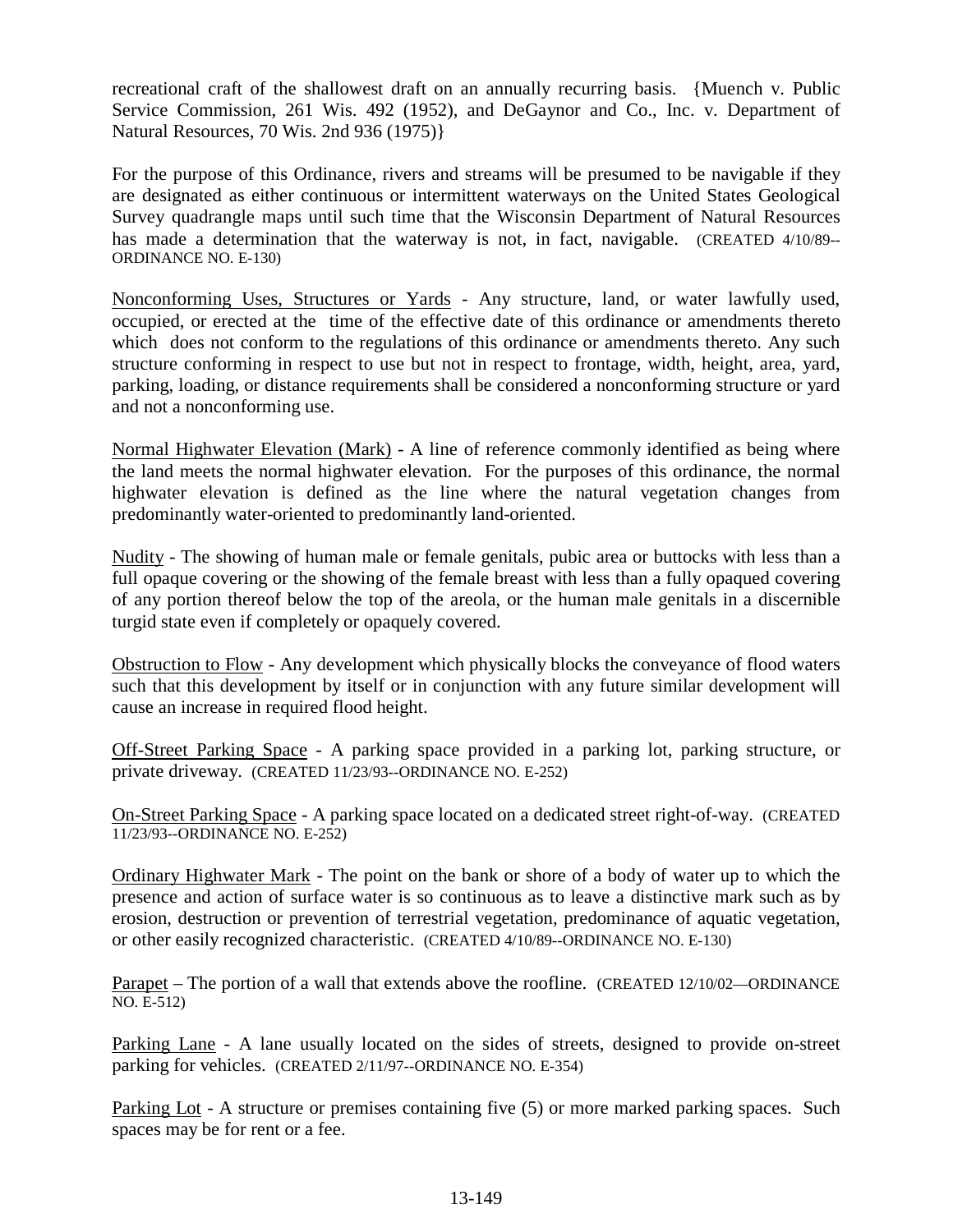Parking Lot Regulation Sign or Graphic A sign or graphic designating the conditions of use or identity of a parking area.

Parking Space, On-Street - A parking space that is located on a dedicated street right-of-way, or on the cartway of a private street. (CREATED 2/11/97--ORDINANCE NO. E-354)

Parties in Interest - Includes all abutting property owners, all property owners within 100 feet, and all property owners of opposite frontage.

Payday Lender – A business owned by a licensee, that makes payday loans. (CREATED 4/10/12— ORDINANCE NO. 1287)

## Payday Loan –

a) A transaction between an individual with an account at a financial establishment and another person, including a person who is not physically located in this state, in which the person agrees to accept from the individual one or more checks, to hold the check or checks for a period of time before negotiating or presenting the check or checks for payment, and to loan to the individual for a term of 90 days or less, before negotiating or presenting the check or checks for payment, an amount that is agreed to by the individual.

b) A transaction between an individual with an account at a financial establishment and another person, including a person who is not physically located in this state, in which the person agrees to accept the individual's authorization to initiate one or more electronic fund transfers from the account, to wait a period of time before initiating the electronic fund transfer or transfers, and to loan to the individual, for a term of 90 days or less, before initiating the electronic fund transfer or transfers, an amount that is agreed to by the individual. (CREATED 4/10/12—ORDINANCE NO. 1287)

Pedestrian Oriented Development – Development designed with an emphasis primarily on the street sidewalk and on pedestrian access to the site and buildings/structures rather than on auto access. The buildings/structures are generally located close to the public or private right-of-way and the main entrance(s) is oriented to the street sidewalk. There are generally windows or display cases along building facades. Although parking is provided, it is generally limited in size and location. (CREATED 12/10/02--ORDINANCE NO. E-512)

Pedestrian Walkway – A surfaced walkway, separate from the traveled portion of a public or private right-of-way or parking lot/driving aisle. (CREATED 12/10/02--ORDINANCE NO. E-512)

Pennants - Any lightweight plastic, fabric, or other material, whether or not containing a message of any kind, suspended from a rope, wire, or string, usually in series, designed to move in the wind.

Permanent Window Street Sign or Graphic - A sign or graphic which is displayed in the window of a building other than a temporary sign.

Political Street Signs or Graphics - Any street graphic which states the name and/or picture of an individual seeking election or appointment to public office, or pertaining to a forthcoming public election or referendum, or pertaining to or advocating political views or policies.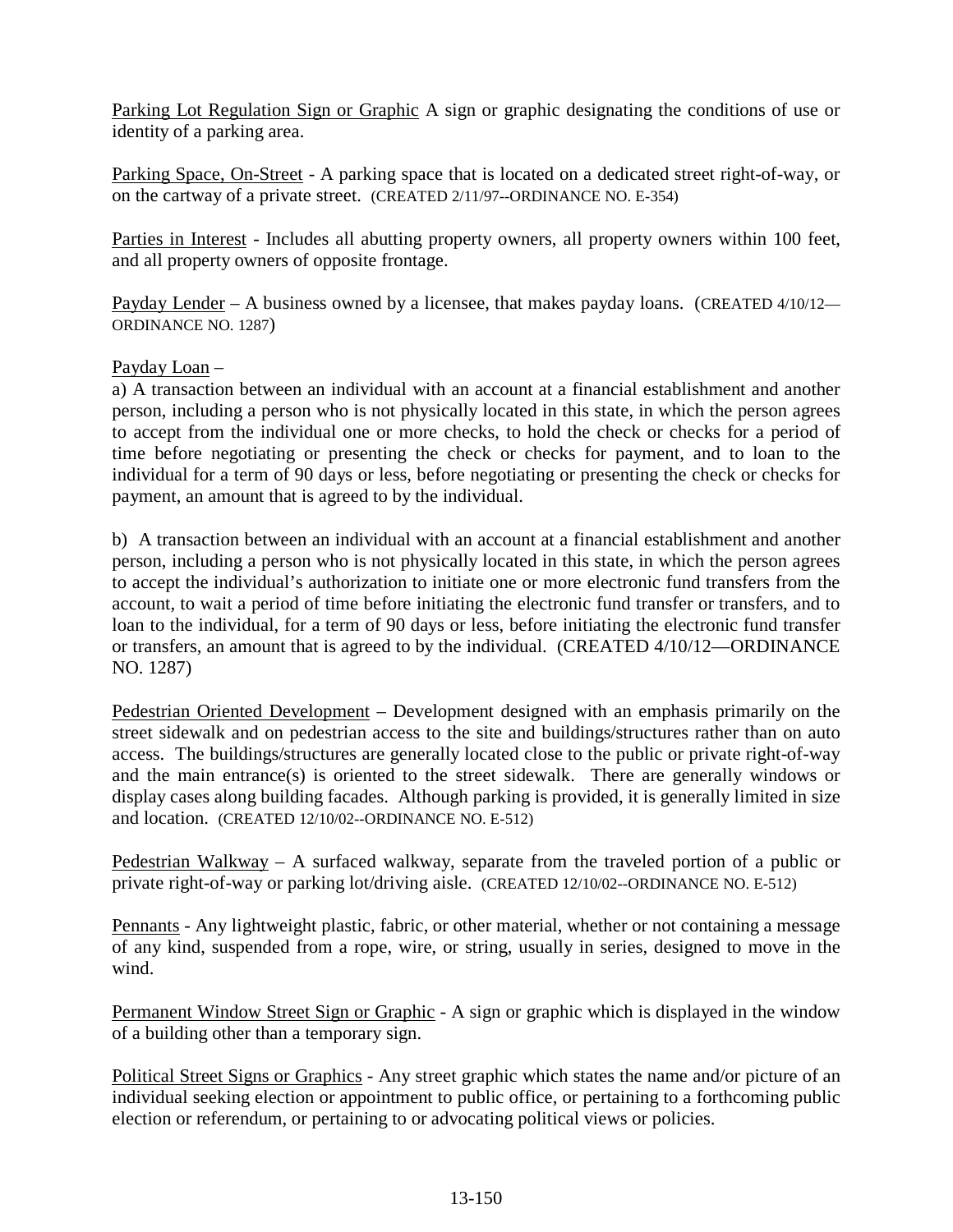Portable Sign - Any street graphic not designed to be permanently attached to a building or anchored to the ground; any sign that is not permanently affixed to a building, structure, or the ground; a sign designed to be moved from place to place. These signs primarily include but are not limited to signs attached to wood or metal frames designed to be self-supporting and movable; paper, cardboard, or canvas signs wrapped around supporting poles.

Portico – A porch or walkway with a roof supported by columns, often leading to the entrance to a building. (CREATED 12/10/02—ORDINANCE NO. E-512)

Primary Floor Area - The floor area of a building for purposes of determining required parking ratios, which area shall include only that portion of the total floor area devoted to customer service, sales and office space and shall not include warehouse, utility, hallways and other accessory space which does not generate parking demand.

Private Sewage System - A sewage treatment and disposal system serving a single structure with a septic tank and soil absorption field located on the same parcel as the structure. This term also means an alternative sewage system approved by the Department of Industry, Labor & Human Relations including a substitute for the septic tank or soil absorption field, a holding tank, a system serving more than one structure or a system located on a different parcel than the structure.

Professional Home Offices - Residence of clergymen, architects, landscape architects, professional engineers, registered land surveyors, lawyers, real estate agents, artists, teachers, authors, musicians, or other recognized professions where the office does not exceed 20 percent of the area of only one (1) floor of the residence; only one (1) nonresident person is employed; and, where such use does not generate additional vehicular traffic to the immediate area of the residence.

Project Signs - A sign or graphic which identifies a construction project or development. Project signs are intended for temporary identification only when construction is in progress.

Projecting Graphic - Any sign affixed to a building or wall in such a manner that its leading edge extends more than fourteen (14) inches beyond the surface of such building or wall.

Reach - A longitudinal segment of a stream generally including those floodlands wherein flood stages are primarily and commonly controlled by the same man-made or natural obstructions to flow.

Real Estate Street Sign or Graphic - A street sign or graphic pertaining to the scale, lease, or rental of the property upon which it is located.

Rear Yard - A yard extending across the full width of the lot, the depth of which shall be the minimum horizontal distance between the rear lot line and a line parallel thereto through the nearest point of the principal structure.

Regional Flood - The regional flood is a flood determined to be representative of large floods known to have generally occurred in Wisconsin and which may be expected to occur on a particular stream be cause of like physical characteristics. The flood frequency of the regional flood is once in every 100 years; this means that in any given year there is a one (1) percent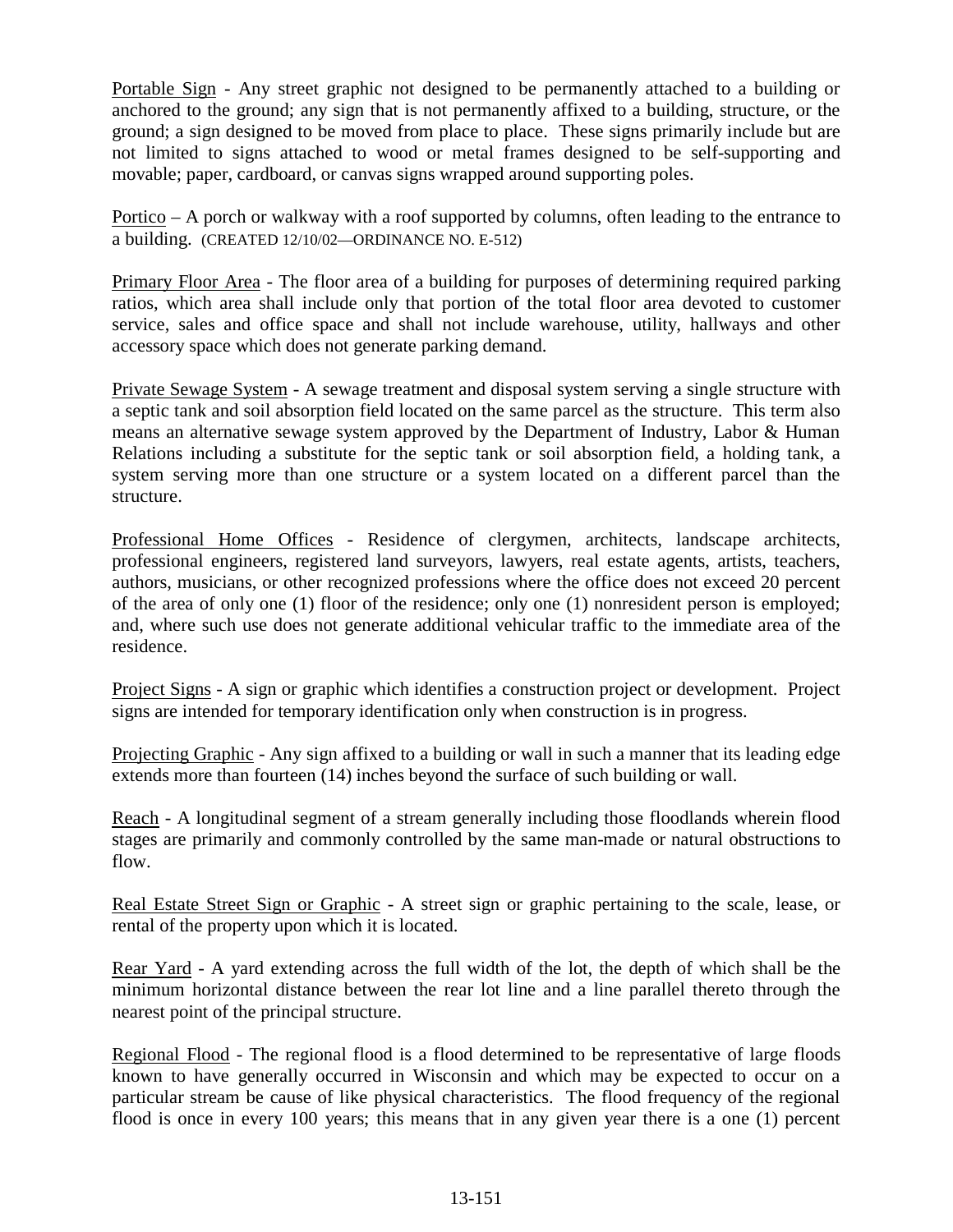chance that the regional flood may occur or be exceeded. During a typical 30-year mortgage period, the regional flood has a 26 percent chance of occurrence.

Residential Access Street - The lowest order of residential street (see **Street Hierarchy**). Provides frontage for access to private lots, and carries traffic having destination or origin on the street itself. Designed to carry traffic at slowest speed. Traffic volume should not exceed 250 ADT at any point of traffic concentration. The maximum number of housing units should front on this class of street. (CREATED 2/11/97--ORDINANCE NO. E-354)

Residential Collector Street - The highest order of residential street (see **Street Hierarchy**). Conducts and distributes traffic between lower-order residential streets and higher-order streets (arterials). Since its function is to promote free traffic flow, access to homes and parking should be limited. Collectors should be designed to prevent their use as shortcuts by non-neighborhood traffic. Total traffic volume should not exceed 3,000 ADT. (CREATED 2/11/97--ORDINANCE NO. E-354)

Residential Subcollector Street - Middle order of residential streets (see **Street Hierarchy**). Provides frontage for access to lots and carries traffic to and from adjoining residential access streets. Traffic should have origin or destination in the immediate neighborhood. Traffic volume should not exceed 800 ADT at any point of traffic concentration. (CREATED 2/11/97-- ORDINANCE NO. E-354)

Revolving Street Sign or Graphic - Swinging and rotating street signs or graphics either motordriven, or wind-propelled.

Right-of-way - A strip of land occupied or intended to be occupied by a street, crosswalk, railroad, road, electric transmission line, gas pipeline, water main, sanitary or storm sewer main, shade trees, or for another special use. (CREATED 2/11/97--ORDINANCE NO. E-354)

Roof line - The uppermost line of the roof of a building or, in the case of an extended facade, the uppermost height of said facade.

Roof Street Sign or Graphic - A graphic erected on a building above the roof line.

Satellite Television Antenna - A dish-shaped antenna, three (3) square feet or larger, capable of receiving television broadcasts relayed by microwave signals from earth orbiting satellites. (CREATED 10/14/85-- ORDINANCE NO. E-28)

Screen – See also "buffer". The sole purpose of a screen is to block views. A screen should be constructed of opaque materials and whose height will be effective in obstructing unwanted views. (CREATED 12/10/02—ORDINANCE NO. E-512)

Sectional Home - A sectional home is a dwelling made of two (2) or more modular or prefabricated units fabricated in a factory or assembly plant and transported to the home site where they are placed on a foundation and joined to make a single house.

Setback or Street Yard - A yard extending across the full width of a lot, the depth of which shall be the minimum horizontal distance between the existing or proposed street or highway line and a line parallel thereto through the nearest point of the principal structure. Corner lots shall have such yard, on each abutting street.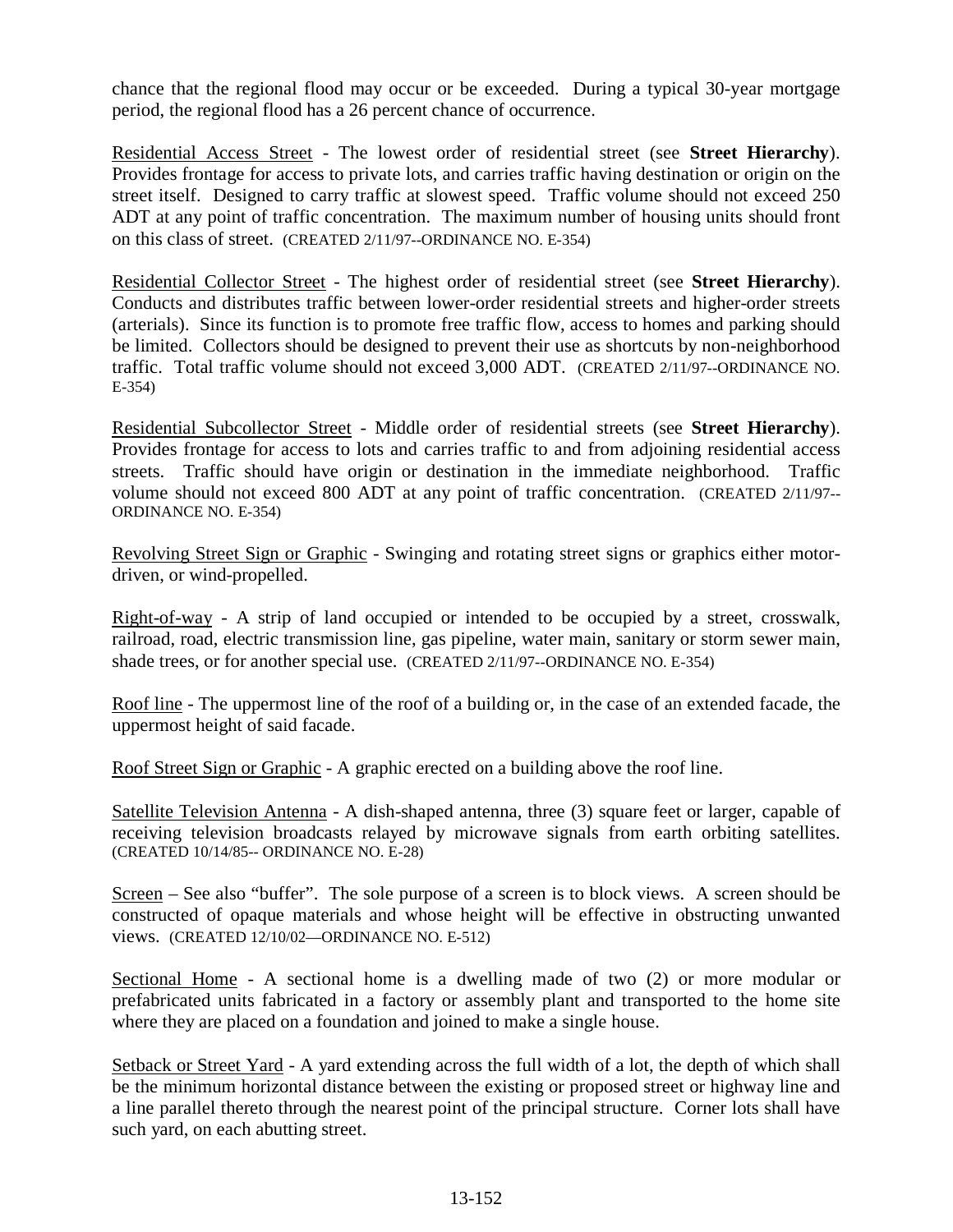Shoreland - Lands within the following distances from the ordinary high water mark of navigable waters: one thousand (1,000) feet from a lake, pond or flowage; and three hundred (300) feet from a river; or stream or to the landward side of the floodplain, whichever distance is greater. (CREATED 4/10/89--ORDINANCE NO. E-130; AMENDED 6/25/96--ORDINANCE NO. E-331)

Shoulder - The graded part of the right-of-way that lies between the edge of pavement and the curbline. (CREATED 2/11/97--ORDINANCE NO. E-354)

Side Yard - A yard extending from the street yard to the rear yard of the lot, the width of which shall be the minimum horizontal distance between the side lot line and a line parallel thereto through the nearest point of the principal structure.

Sidewalk (area) - A paved path provided for pedestrian use and usually located at the side of a road within the right-of-way. (CREATED 2/11/97-- ORDINANCE NO. E-354)

Sign, Animated – A sign having action, motion, movement, or flashing color changes that are activated by electrical energy, electronic energy or other manufactured sources of energy supply, but not including wind-activated movements such as in flags, banners, pennants; or mechanical movement signs or changeable copy signs. Animated signs exhibit the illusion of movements by means of a preprogrammed repetitions sequential switching action in which illuminated elements of the sign are turned on or off to visually simulate the impression of motion characteristic of chasing running, blinking, oscillating, twinkling, scintillating, or expanding and contracting light patterns. (CREATED 4/22/03—ORDINANCE NO. E-524; REPEALED AND RECREATED 5/22/07— ORDINANCE NO. 1146)

Sign Area - The area of any sign or graphic shall be determined an imaginary square or rectangular envelope so as to completely enclose the largest single display surface on the sign face excluding the support structure and architectural features. In the case of a graphic, with more than one exterior surface containing items and information, the area computed shall include only the largest surface which is visible from any one side or position.

Sign, Changeable Copy – Any sign on which a message copy is changed manually or by electronic means through the utilization of attachable letters, numbers, symbols or other similar characters or changeable pictorial panels, and does not change appearance or message more than once every six (6) seconds. (CREATED 4/22/03—ORDINANCE NO. E-524; AMENDED 5/22/07— ORDINANCE NO. 1046)

Sign, Flashing  $- A$  sign that incorporates flashing or blinking lights or a sign with moving parts or parts which simulate movement, including signs or lights reflecting or emitting a glaring light that could impair driver vision. (CREATED 5/22/07—ORDINANCE NO. 1046)

Sign/Graphic - Any object, device display, or structure, or part thereof which is used to advertise, identify, display, direct, or attract attention to an object, person, institution, organization, business, product, service, event, or location by any means including words, letters, figures, designs, symbols, fixtures, colors, motion, illumination, or projected images. The term "sign" includes but is not limited to every projecting sign, ground sign, pole sign, window sign, vehicle sign, awning, canopy, marquee, changeable copy sign, illuminated sign, flashing sign, animated sign, temporary sign, portable sign, pennants, banners, streamers, or any other attention getting device, or other display whether fixed to a building or separate from any building.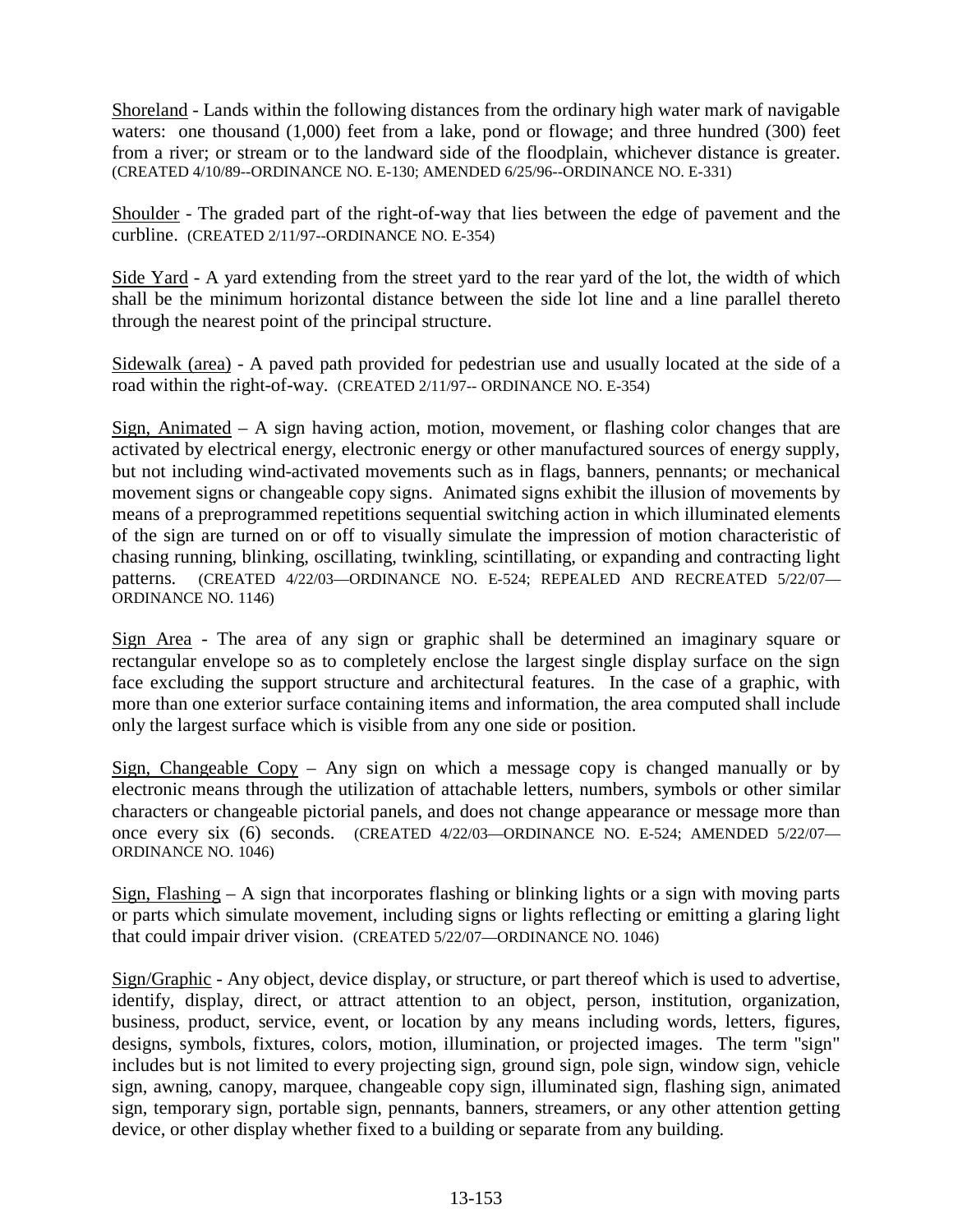Signable Area - The designated area of the facade of the building which is free of windows and door or major architectural detail on which street signs or graphics may be displayed.

Site Plan - An accurately scaled development plan that illustrates the existing conditions on a land parcel as well as depicting details of a proposed development. (CREATED 11/23/93-- ORDINANCE NO. E-252)

Solar Detriment Areas, Horizontal - The area adjacent to a structure upon which has been constructed or placed an operational active solar system and which is inscribed by drawing a line 200 feet long from the easternmost corner (or side) of the structure at an angle of 15 degrees east of south measured at the point of beginning; then drawing a second line from the northernmost corner (or side) of the structure 200 feet due west, thence 200 feet due south, and thence east to an intersection with the end of the first line drawn. Such inscribed area shall include that part or portion of the roof surface(s) which slope to the southeast, south, southwest or west. Structures built above a certain height within this area may block sunlight during critical times of the day from radiating on the solar energy collectors.

Solar Detriment Area, Vertical - The area above a plane which extends outward from a structure over the entire horizontal area of solar detriment of such structure from a horizontal line on the structure measured ten (10) feet from the ground level at the southernmost corner (or side) of the structure and extended outward to the limits of the horizontal area of solar detriment and at an angle of 20 degrees above the horizontal measured from a point on or at the structure. Structures or plantings protruding above this plane may detrimentally block sunlight from the solar energy collectors or an operational active solar system.

Storage Capacity - The volume of space available above an area of floodplain fringe land for the temporary storage of flood water.

Storage Shed - An accessory structure used exclusively for the storage of equipment incidental to a principal structure or use. (CREATED 11/23/99-- ORDINANCE NO. E-426)

Street - Any street, avenue, boulevard, road, parkway, viaduct, drive, or other roadway. Also see: **Cul-de-Sac; Divided Street; Marginal Access Street; Residential Access Street; Residential Collector Street; Residential Subcollector Street; Stub Street**. (AMENDED 2/11/97--ORDINANCE NO. E-354)

Street Graphic - Any letter, symbol, number, mural, or combination of these, which can be seen from the right-of-way of a street or highway. Street graphics includes signs (other than public information signs), wall graphics, ground graphics, advertising street graphics and projecting graphics.

Street Hierarchy - The conceptual arrangement of streets based upon function. A hierarchal approach to street design classifies streets according to function, from high-traffic arterial roads down to streets whose function is residential access. Systematizing street design into a road hierarchy promotes safety, efficient land use, and residential quality. (CREATED 2/11/97--ORDINANCE NO. E-354)

Street Loop - A street that has as its only ingress and egress at two points on the same subcollector or collector street. (CREATED 2/11/97-- ORDINANCE NO. E-354)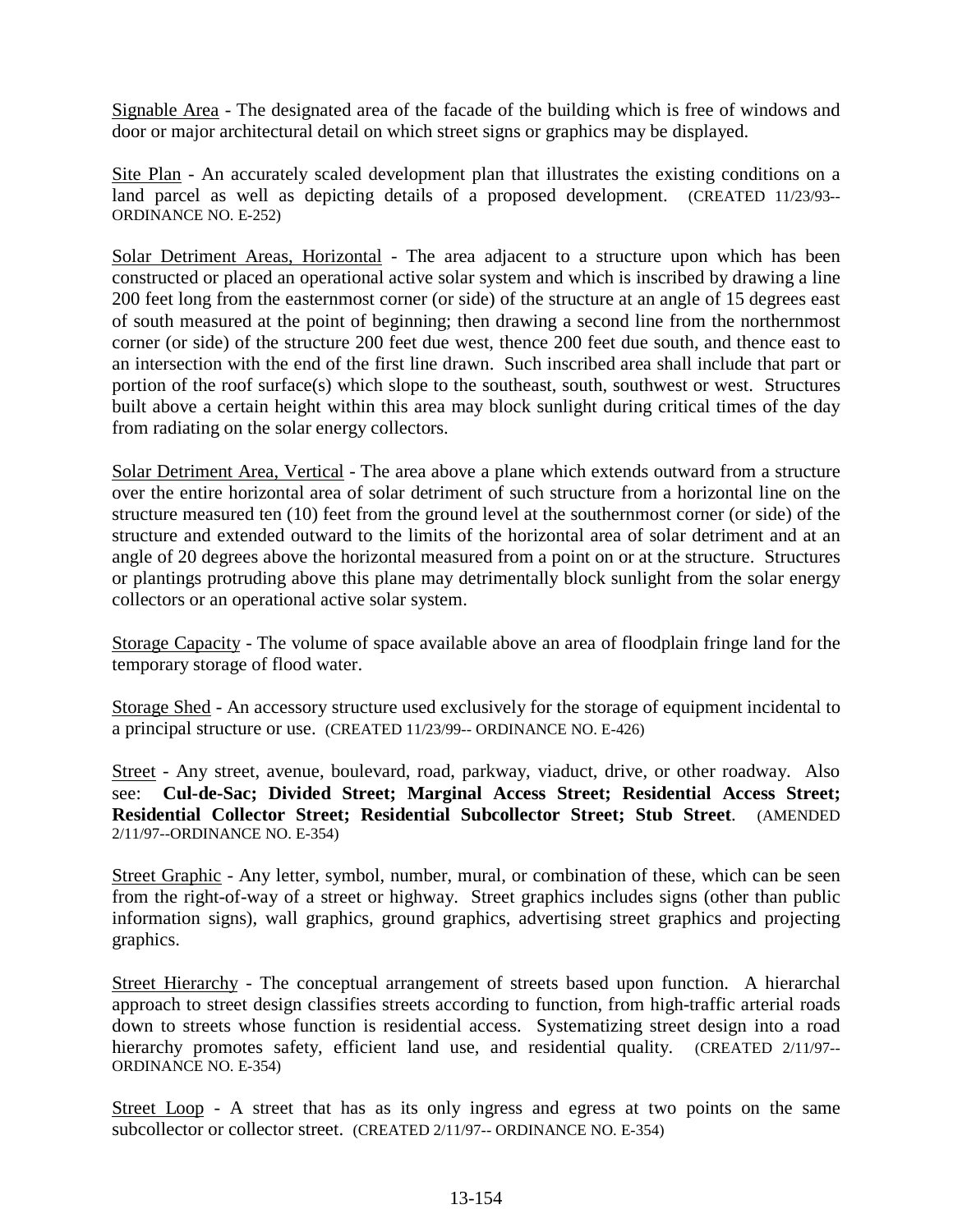Streetscape – All elements of a development or area that are in view from other points along a street. (CREATED 12/10/02--ORDINANCE NO. E-512)

Structure - Any mechanical erection or construction, such as buildings, towers, masts, poles, booms, signs, decorations, carports, machinery, and equipment.

Structural Alterations - Any change in the supporting members of a structure, such as foundations, bearing walls, columns, beams, or girders.

Stub Street - A portion of a street for which an extension has been proposed and approved; may be permitted when development is phased over a period of time, but only if the street in its entirety has been approved in the preliminary plan. (CREATED 2/11/97--ORDINANCE NO. E-354)

Substantial Improvement - Any repair, reconstruction or improvement of a structure, the cost of which equals or exceeds 50 percent of the present equalized assessed value of the structure either before the improvement or repair is started, or if the structure has been damaged, and is being restored, before the damage occurred. The term does not however, include either; (a) any project for improvement of a structure to comply with existing state or local health, sanitary or safety code specifications which are solely necessary to assure safe living conditions, or (b) any alteration of a structure or site documented as deserving preservation by the Wisconsin State Historical Society or listed on the National Register of Historical Places. Ordinary maintenance repairs are not considered structural repairs, modifications or additions; such ordinary maintenance repairs include internal and external painting, decorating, paneling, and the replacement of doors, windows, and other nonstructural components.

Sustained Yield Forestry - Management of forested lands to provide annual or periodic crops of forest products.

Swimming Pool - Any depression in the ground, either temporary or permanent, or a container of water, either temporary or permanent which is either above or below the ground in which water of more than 24 inches in depth is contained and which is used primarily for the purpose of bathing and swimming.

Temporary Street Graphics - Any street graphic, banner, pennant, valance, or advertising display constructed of cloth, canvas, light fabric, cardboard, wallboard, or other light materials, with or without frames, for use for a limited period of time.

Temporary Use - A use or building permitted by the Plan Commission to exist during periods of construction of the main building or use, or for special events.

Terrace, Open - A level and rather narrow plane, or platform, which for the purpose of this ordinance is located adjacent to one or more faces of the main structure, and which is constructed not more than two (2) feet in height above the average level of the adjoining ground. (CREATED 7/23/90--ORDINANCE NO. E-158)

Tri-Level Dwelling - A three-level dwelling with two (2) levels above grade and the third level half above grade and half below grade; the lowest level may not have exterior access.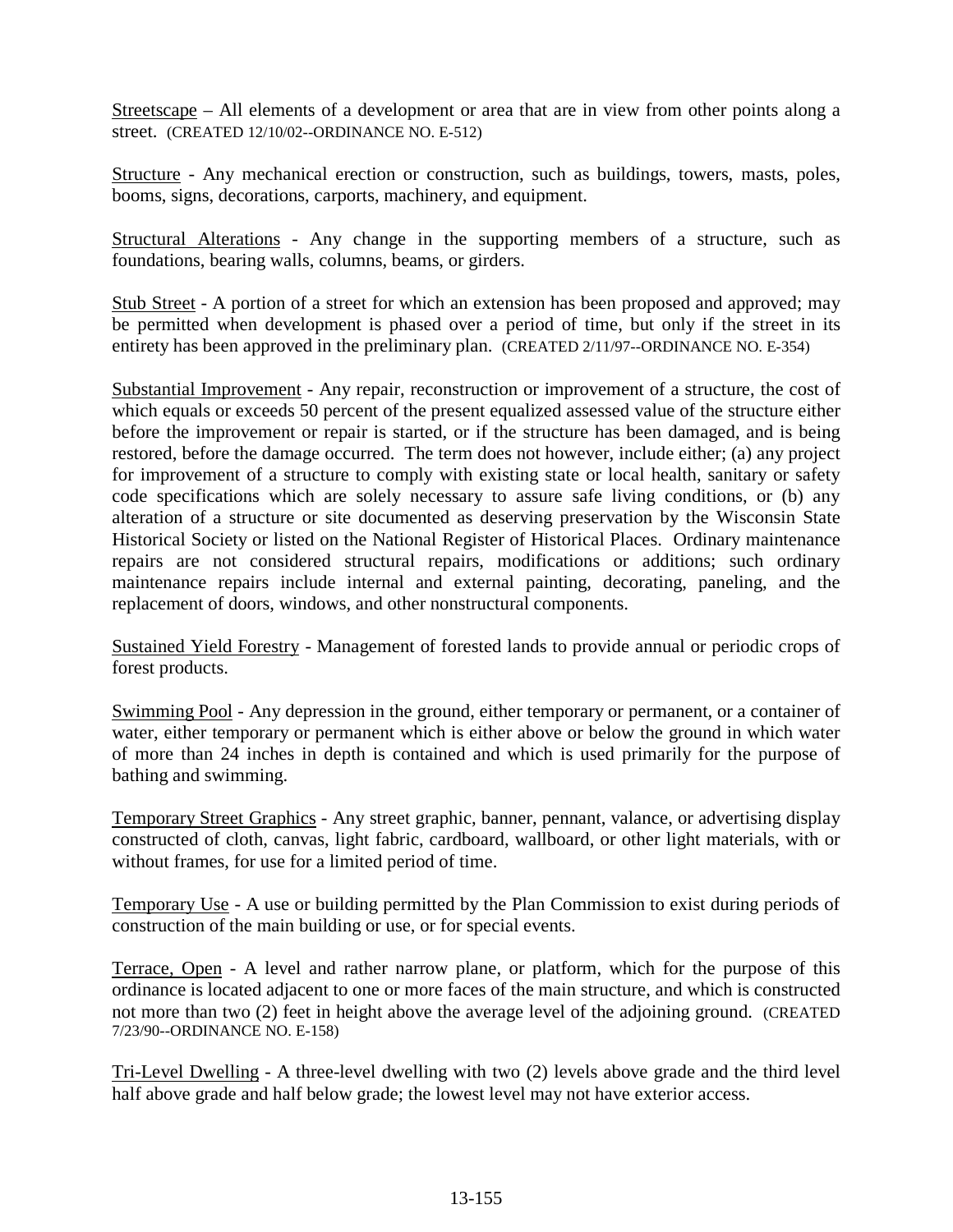Trip - A single or one-way vehicle movement to or from a property or study area. "Trips" can be added together to calculate the total number of vehicles expected to enter and leave a specific land use or site over a designated period of time. (CREATED 2/11/97--ORDINANCE NO. E-354)

Unnecessary Hardship - That circumstance where special conditions affecting a particular property, which are not self-created, have made strict conformity with restrictions governing areas, setbacks, frontage, height or density unnecessarily burdensome or unreasonable in light of the purposes of the ordinance.

Usable Satellite Signal - A signal, which when viewed on a conventional television set, is at least equal in picture quality to a signal received by way of a conventional antenna or cable hookup. (CREATED 10/14/85--ORDINANCE NO. E-28)

Variance - An authorization granted by the Board of Appeals to construct, alter, or use a building or structure in a manner that deviates from the dimensional standards of this Ordinance. A variance may not permit a use of property otherwise prohibited by the Ordinance or allow construction not protected to the flood protection elevation. (CREATED 4/10/89--ORDINANCE NO. E-130)

Wall Graphic - Any street graphic attached to, erected against, or painted on a wall of a building or structure with the exposed face of the street graphic in a place approximately parallel to the plane of said wall and not projecting more than fourteen (14) inches.

Wetland - An area where water is at, near, or above the land surface long enough to be capable of supporting aquatic or hydrophytic vegetation and which has soils indicative of wet conditions. (CREATED 4/10/89--ORDINANCE NO. E-130)

Window Graphic - Any sign, pictures, symbols, or combination thereof, designed to communicate information about an activity, business, commodity, event, sale, or service, that is placed inside a window or upon the windowpanes or glass and is visible from the exterior of the window.

Yard - An open space on the same lot with a structure, unoccupied and unobstructed from the ground upward except for vegetation. The street and rear yards extend the full width of the lot.

(SECTION 13.1602 AMENDED 2/28/95--ORDINANCE NO. E-284; PORTIONS REPEALED 4/22/03— ORDINANCE NO. E-524))